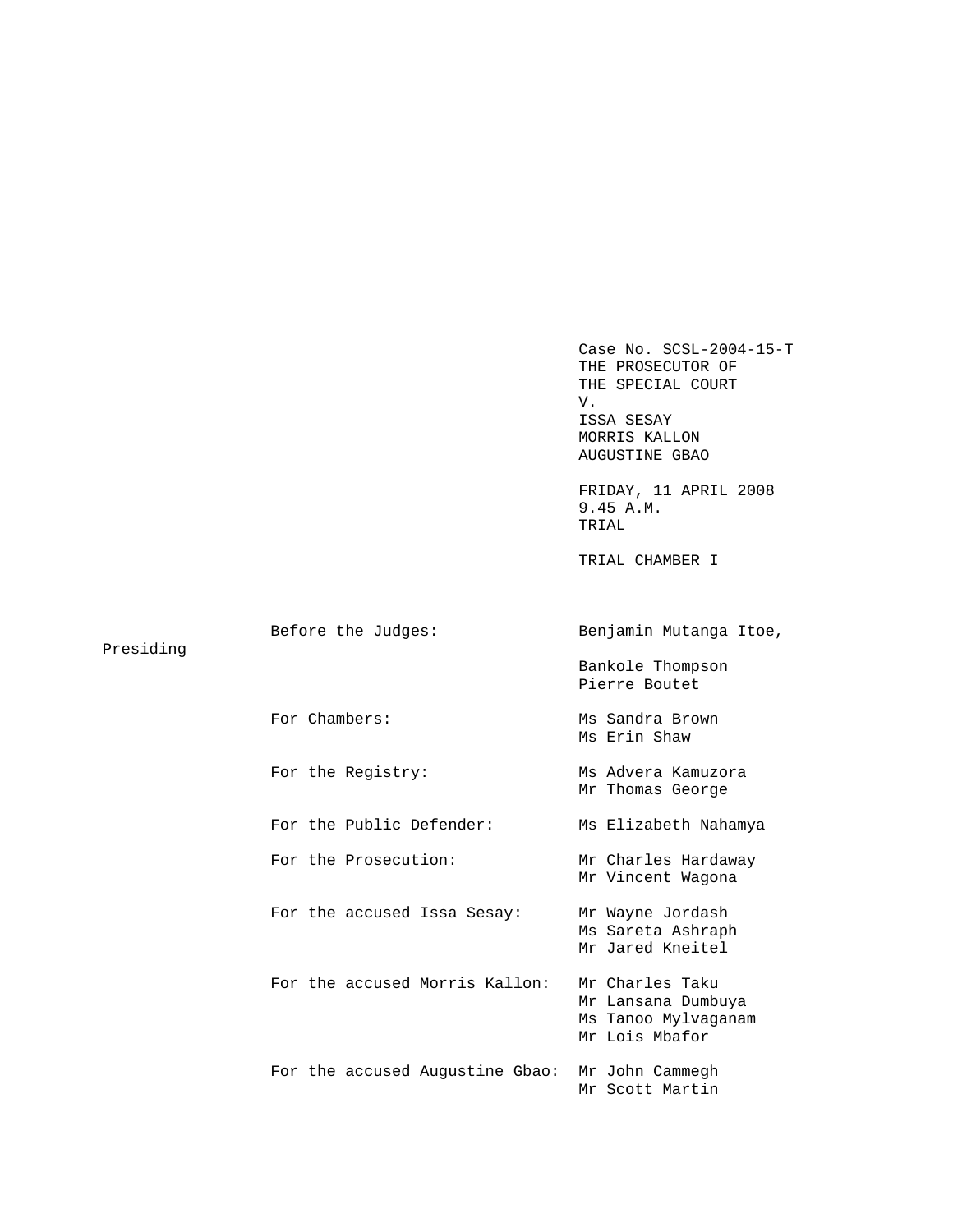|                         |    | 11 APRIL 2008                                            | OPEN SESSION                                                   |
|-------------------------|----|----------------------------------------------------------|----------------------------------------------------------------|
|                         |    |                                                          |                                                                |
|                         |    |                                                          |                                                                |
|                         | 1  | [RUF11APR08A-DG]                                         |                                                                |
|                         | 2  | Friday, 11 April 2008                                    |                                                                |
|                         | 3  | [Open session]                                           |                                                                |
|                         | 4  | [The accused present]                                    |                                                                |
| 09:51:15                | 5  |                                                          | [Upon commencing at 9.45 a.m.]                                 |
|                         | 6  | PRESIDING JUDGE:                                         | Learned counsel, good morning. You're                          |
|                         | 7  |                                                          | welcome from the Easter break. I hope that we all had the      |
|                         | 8  |                                                          | opportunity to relax and to rest with a view to resuming with  |
| at                      |    |                                                          |                                                                |
|                         | 9  |                                                          | least some reinforced energies this time, if we did not get    |
| $09:51:48$ 10<br>having |    | exhausted, some of us did, during the break, rather than |                                                                |
| exhaust                 | 11 | the rest to spend a lot of time doing other things that  |                                                                |
|                         | 12 | you.                                                     | Whatever the case may be you are welcome and I hope that       |
|                         | 13 |                                                          | we'll proceed as smoothly as we've always done and that the    |
|                         | 14 |                                                          | Kallon Defence will take its cue from the Sesay Defence to get |
| $09:52:13$ 15           |    |                                                          | along smoothly. Right. You're welcome, and I see there is a    |
|                         | 16 | waiver here                                              |                                                                |
|                         | 17 |                                                          | There is Mr Sesay, who says he does not intend to be in        |
| reason                  | 18 | Court today; he waives his right to be present. And the  |                                                                |
|                         | 19 |                                                          | he gives is that he does not want to go to this Court today.   |
| $09:52:39$ 20           |    | Yes.                                                     | So this is what we have and I would like us to exhibit         |
|                         | 21 |                                                          | this, you know, for purposes of our records. We will exhibit   |

SESAY ET AL

Page 2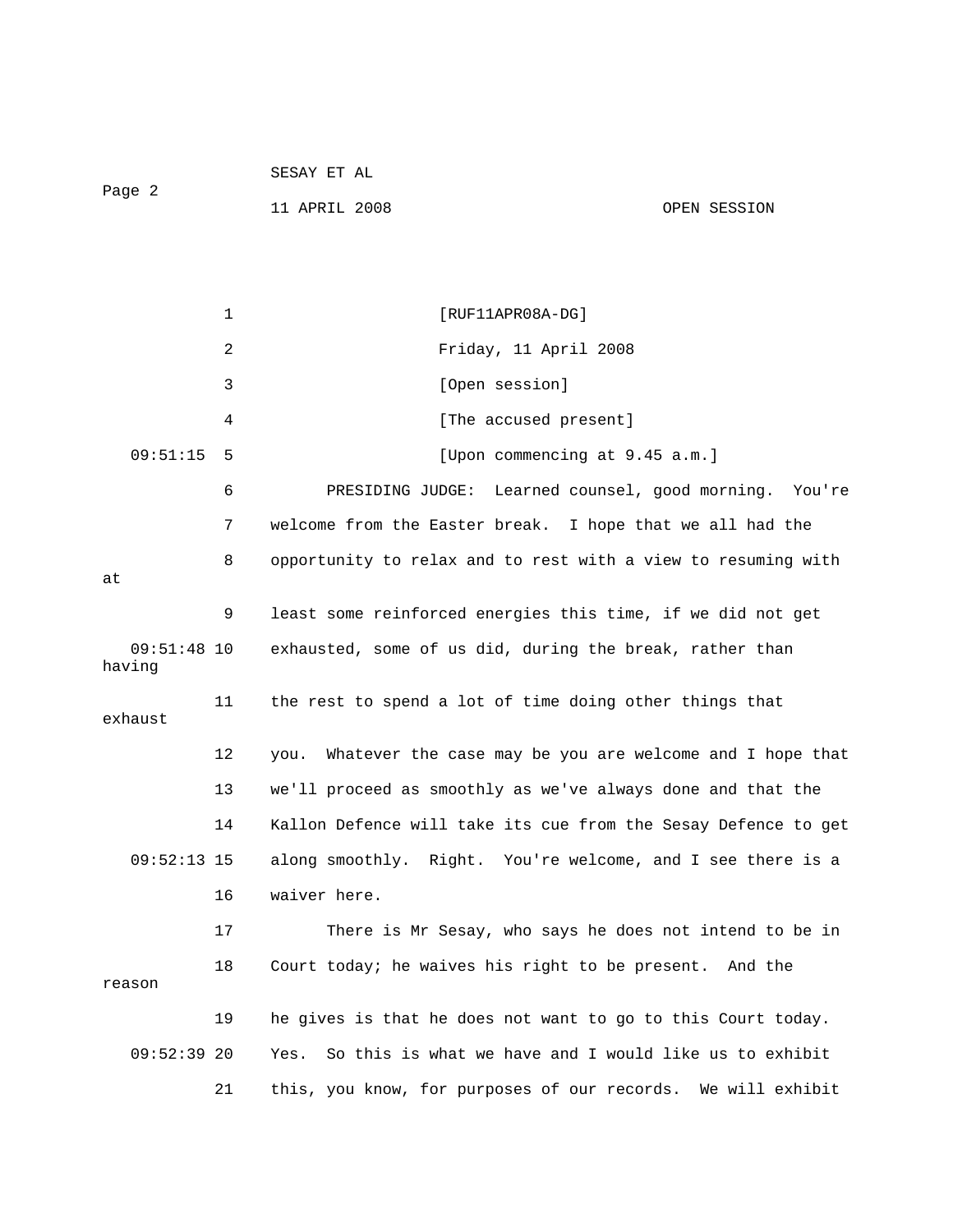22 this waiver. And I suppose the Prosecution has no objection 23 our exhibiting it? 24 MR WAGONA: No objection, My Lord. 09:53:01 25 PRESIDING JUDGE: No objection. Yes, yes. It is indeed 26 exhibited and it's marked Exhibit 335; am I right? 27 MR GEORGE: Yes, My Lord. 28 PRESIDING JUDGE: 335. Right. Yes, I think you can 29 proceed to swear the witness in.

SCSL - TRIAL CHAMBER I

 SESAY ET AL Page 3 11 APRIL 2008 OPEN SESSION

 1 WITNESS: ACCUSED MORRIS KALLON [Sworn] 2 PRESIDING JUDGE: Yes, the witness is sworn in. Whose 3 witness is it? 4 MR TAKU: It's my witness. 09:54:24 5 PRESIDING JUDGE: Your witness, yes. You may proceed 6 please, Mr Taku. 7 MR TAKU: Yes, Your Honours. Good morning, Your Honours. 8 Before I proceed there are preliminary issues I want to deal 9 with. I want to tender certain documents into the record that 09:54:38 10 will be very, very crucial in leading Mr Kallon. We did discuss

to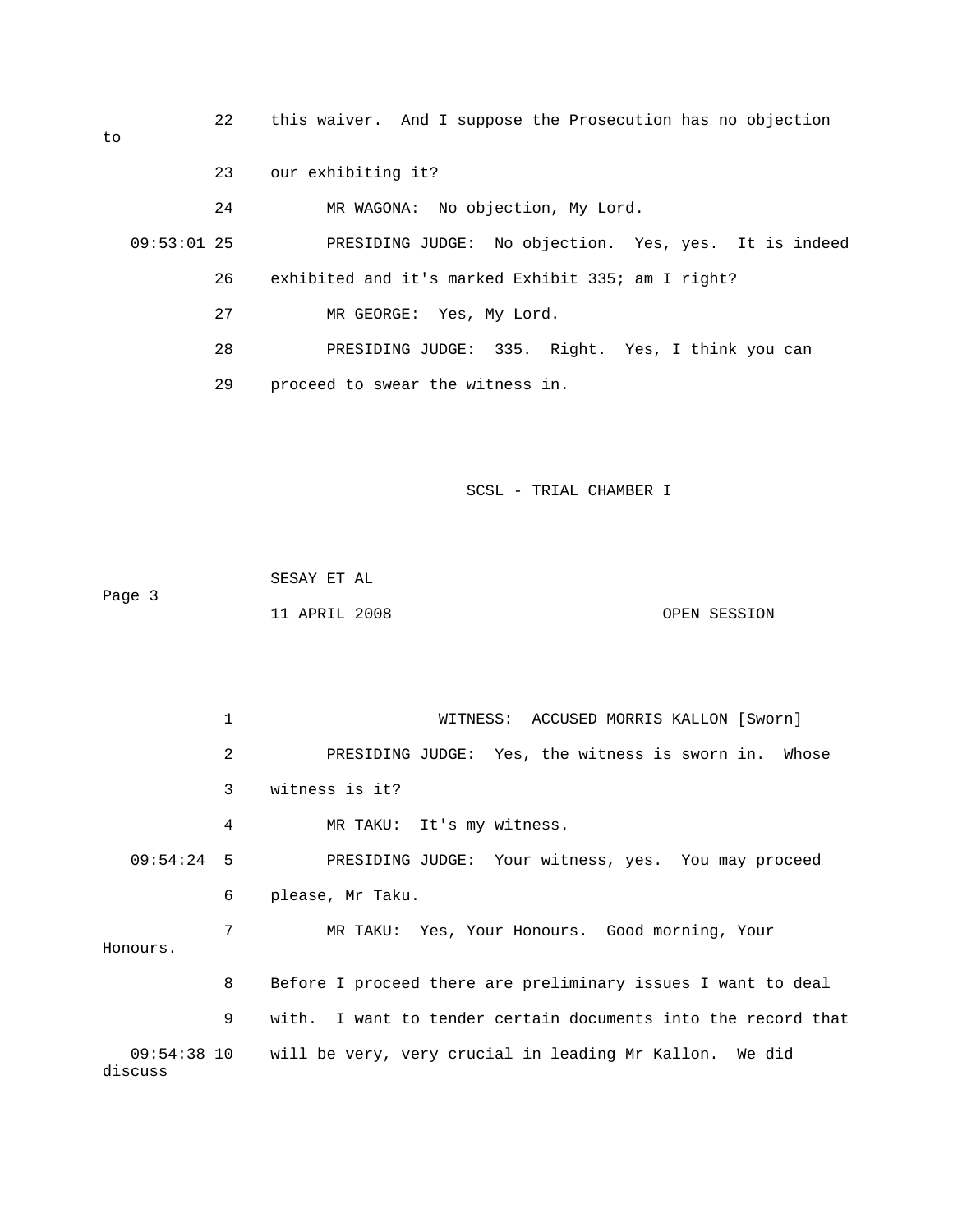11 with the Prosecutor. We had a meeting and discussed and I will 12 tender them. Some of the areas he is very well versed with the 13 content of these documents but if he has any comments to make,  $\mathsf{T}$  14 will bring this document to his attention, he will say so. 09:55:13 15 JUDGE BOUTET: When you say -- sorry, Mr Taku -- 16 MR TAKU: No, please. 17 JUDGE BOUTET: When you say "If I bring this to his 18 attention he will say so," who are you talking about; the 19 Prosecution or the witness? 09:55:21 20 MR TAKU: No, no. I said that I discussed with the 21 Prosecutor, I showed him the document -- 22 JUDGE BOUTET: Yes. 23 MR TAKU: -- in a meeting last week. And I have given a 24 copy of the documents to him. I have given a copy of the 09:55:31 25 documents to the Registrar for the attention of Your Lordships 26 and my other colleagues. 27 PRESIDING JUDGE: Are these the documents we just received 28 this morning? Are they the documents in this red folder? 29 MR TAKU: Yes, Your Honour; those are the documents.

SCSL - TRIAL CHAMBER I

 SESAY ET AL Page 4 11 APRIL 2008 OPEN SESSION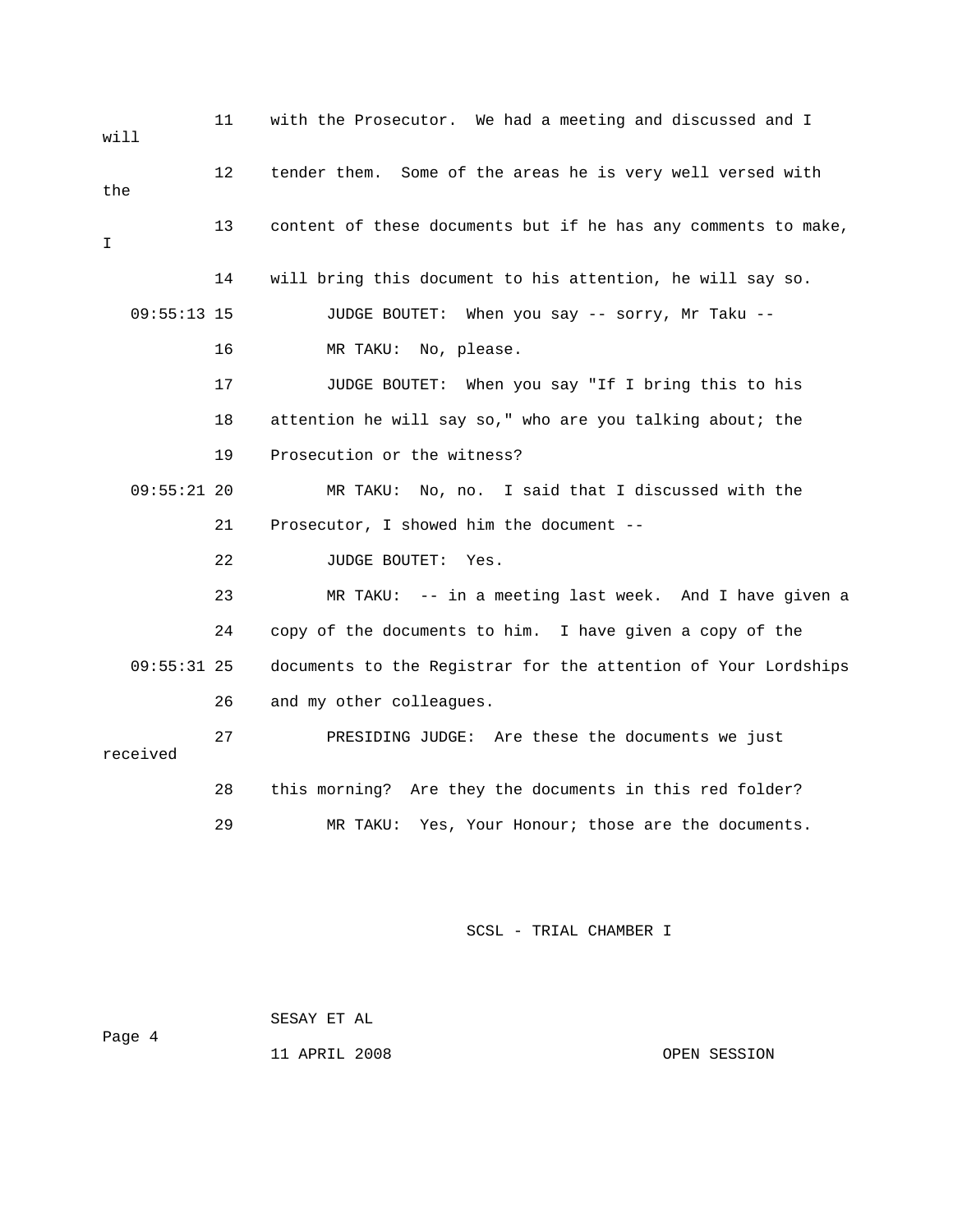1 PRESIDING JUDGE: And what are they all about anyway, if I 2 may know? I mean, what are these document all about? 3 MR TAKU: Your Honour -- 4 PRESIDING JUDGE: Are you seeking to tender them, you know, 09:55:50 5 before we -- 6 MR TAKU: Yes. 7 PRESIDING JUDGE: -- before we proceed to hearing the 8 testimony of this witness? 9 MR TAKU: Yes, Your Honours. We have the statement of 09:56:02 10 agreed facts. We intend to take as less time as possible. We 11 don't want to revisit issues that are not in controversy. So I 12 will just tender the facts, the two pages of statement of agreed 13 facts. We also have filed a notice of our intention to rely on 14 and adopt certain aspects of the accused Issa Sesay's testimony 09:56:41 15 with a confidential annex because we do not want again to lead 16 evidence on issues duplicate. 17 JUDGE BOUTET: But you have already filed that motion. 18 MR TAKU: We filed that, Your Honours. 19 JUDGE BOUTET: You have? 09:56:59 20 MR TAKU: We have. 21 JUDGE BOUTET: Yes. I remember seeing something about that 22 that you were adopting. 23 MR TAKU: Yes, Your Honour. Yes. 24 JUDGE BOUTET: Part of Sesay's evidence.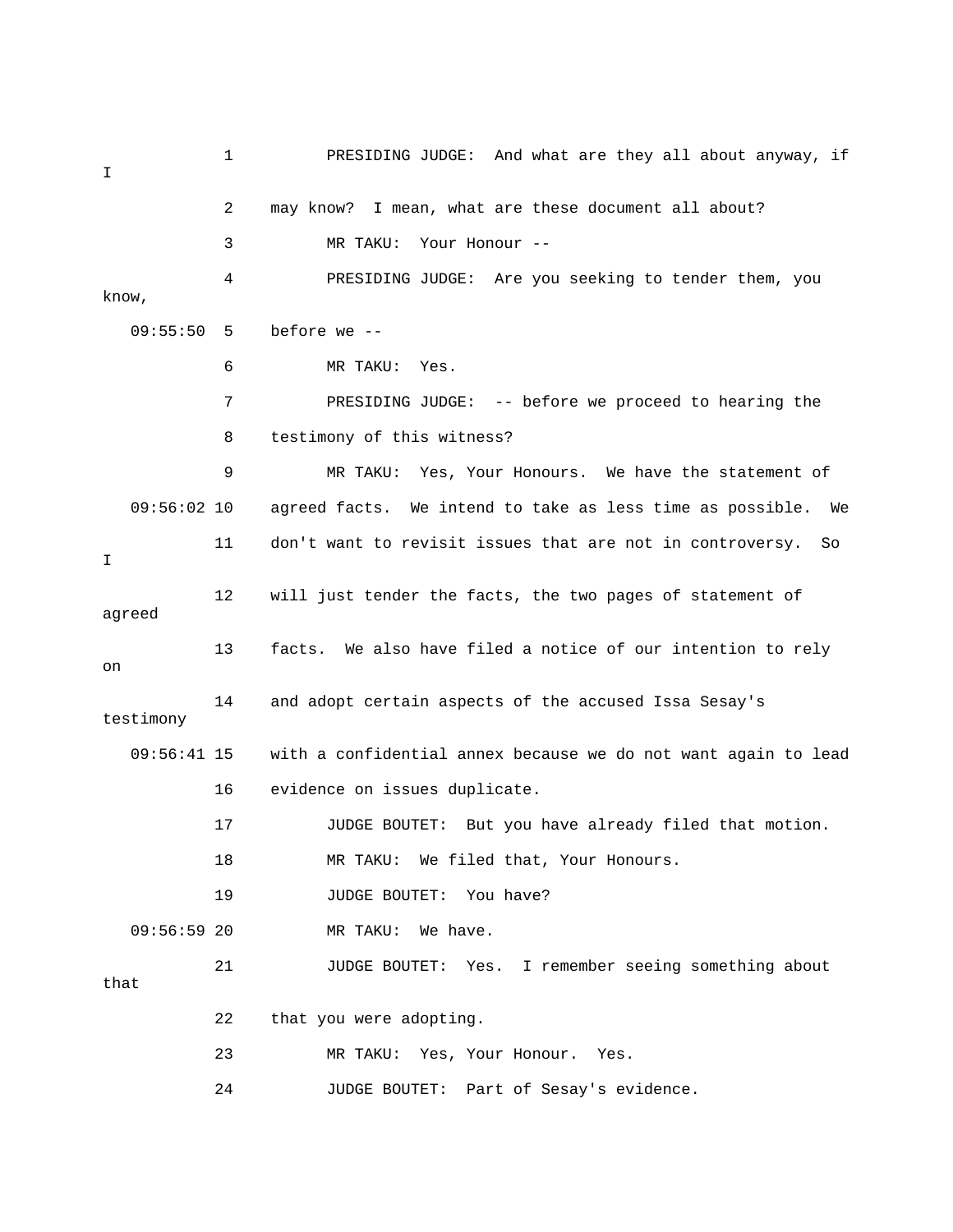| $09:57:06$ 25 |    | MR TAKU: Yes, Your Honour.                            |
|---------------|----|-------------------------------------------------------|
|               | 26 | JUDGE BOUTET: So this is nothing new. You are just -- |
|               | 27 | MR TAKU: It is not --                                 |
| been          | 28 | JUDGE BOUTET: -- indicating that, the work that has   |

29 done. Okay.

## SCSL - TRIAL CHAMBER I

 SESAY ET AL Page 5 11 APRIL 2008 OPEN SESSION

|                             | 1              | MR TAKU: Yes, Your Honours. Also, Your Honours --             |
|-----------------------------|----------------|---------------------------------------------------------------|
| have                        | $\overline{a}$ | PRESIDING JUDGE: Excuse me, Court Management. Can we          |
|                             | 3              | this exhibit please? Yes, Mr Taku, sorry.                     |
|                             | 4              | MR TAKU: Your Honours, if you remember on the 20th of         |
| 09:57:30:5<br>to            |                | February 2006, the Prosecutor filed an application for leave  |
| witness                     | 6              | amend the indictment, to which he annexed a list of some      |
|                             | 7              | evidence which he said was adduced out of the time frames and |
| denied                      | 8              | Your Honours, in a decision dated 31 [indiscernible] 2006     |
| printed                     | 9              | that motion. I did discuss this with the Prosecutor. I        |
| $09:58:03$ 10<br>Prosecutor |                | out just the pages of the witness testimony which the         |
|                             | 11             | himself indicated in that annex, and I gave copies to the     |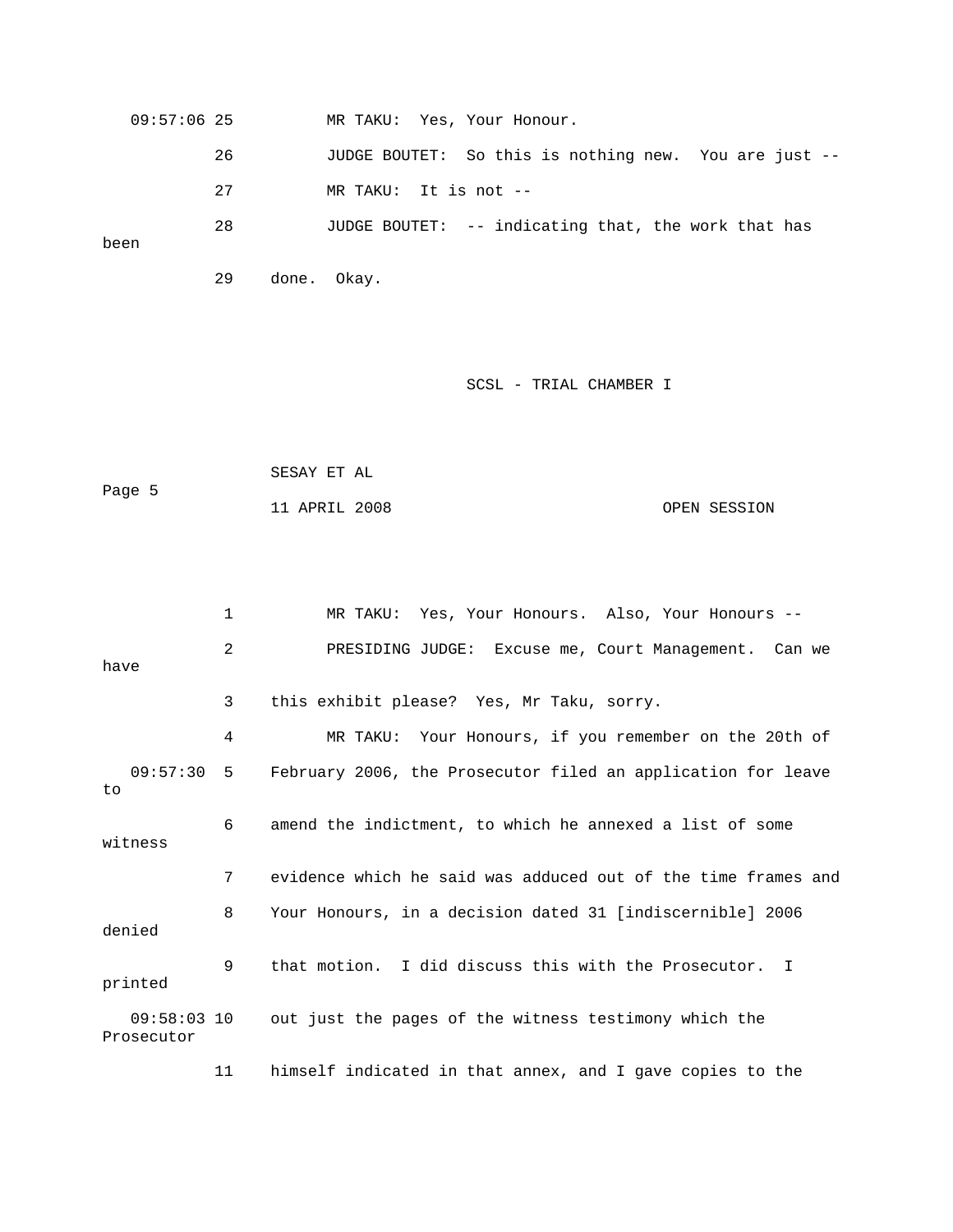12 Prosecutor to verify to see whether it conformed to the testimony 13 he himself said were led out of the time frame. 14 I bring it at this point in time because we want to 09:58:22 15 concentrate on issues that are relevant to the proceedings so we 16 have a copy of that. It is in evidence but we just want to draw 17 your attention to that fact. 18 PRESIDING JUDGE: Do you seek to tender that one as well? 19 MR TAKU: Yes, Your Honours, especially this thing. 09:58:38 20 PRESIDING JUDGE: Why? Why? Is it not -- is our denial of 21 the motion, the papers that preceded that, are those not already 22 part of these records? We are on record, you know, that we 23 denied the motion. 24 MR TAKU: Thank you, Your Honour. 09:58:54 25 PRESIDING JUDGE: After looking at all those facts. I 26 mean, this is my view, you know. It is part of the records and 27 you could -- I mean you could consider them -- I mean, the denial 28 and the facts on which the denial was based as being part of the 29 records. I mean, I don't see why this should be tendered, you

SCSL - TRIAL CHAMBER I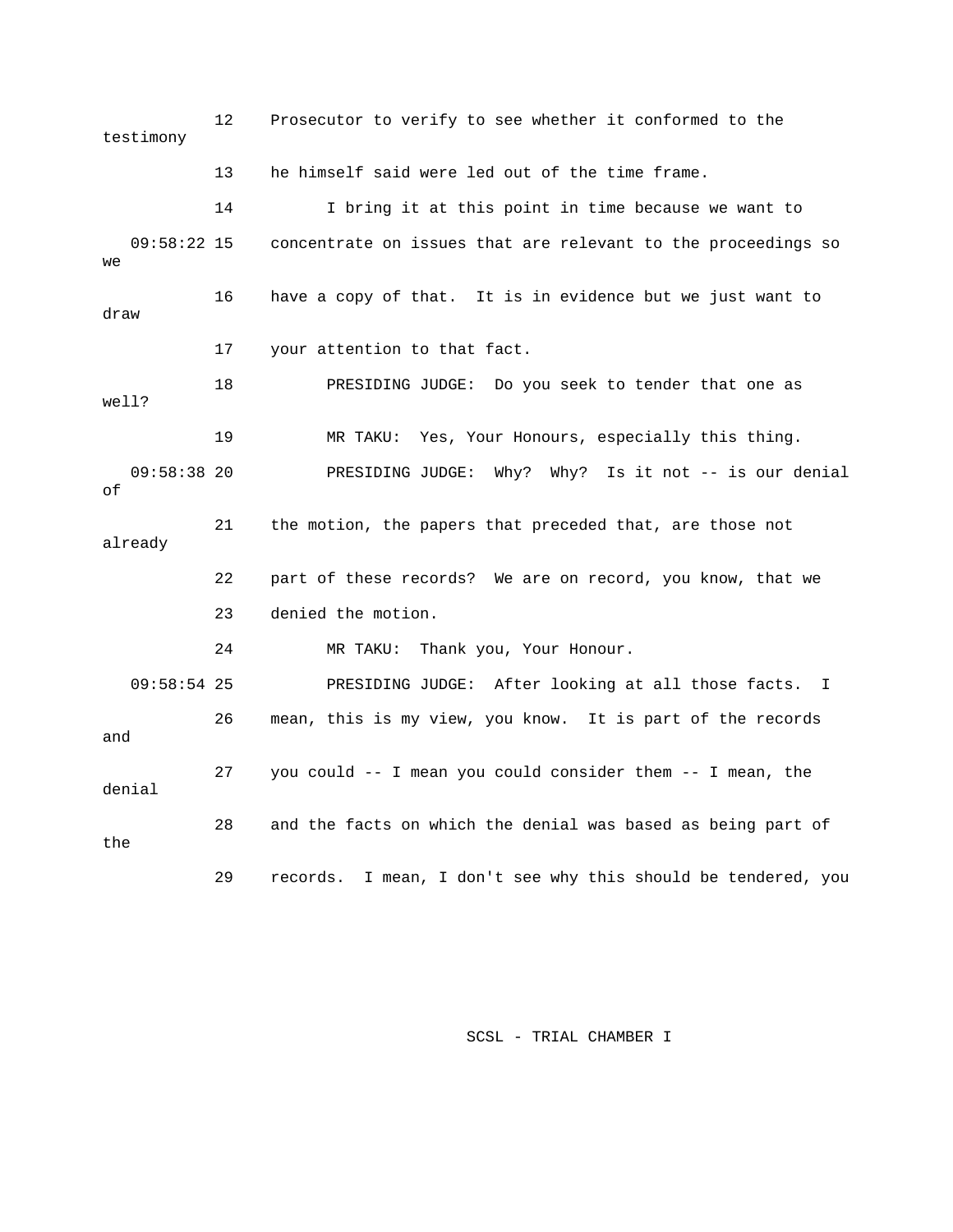| Page 6 | SESAY ET AL   |              |
|--------|---------------|--------------|
|        | 11 APRIL 2008 | OPEN SESSION |

|                     | $\mathbf{1}$   | know, at this stage.                                           |
|---------------------|----------------|----------------------------------------------------------------|
|                     | $\overline{a}$ | Thank you, Your Honours. Thank you. We just<br>MR TAKU:        |
|                     | 3              | wanted to bring your attention to this so that -- yes, Your    |
|                     | 4              | Honour.                                                        |
| 09:59:25            | 5              | If I may, to get some clarification, just<br>JUDGE BOUTET:     |
|                     | 6              | looking at this document that you have filed on this, what you |
| the                 | 7              | have included in the binder is the Prosecution application at  |
|                     | 8              | time.<br>Nothing --                                            |
|                     | 9              | MR TAKU: Yes, Your Honour.                                     |
| $09:59:41$ 10       |                | It's the Prosecution application together<br>JUDGE BOUTET:     |
| their               | 11             | with the supporting material that they filed in support of     |
|                     | 12             | application then.                                              |
|                     | 13             | MR TAKU: Yes.                                                  |
|                     | 14             | Which was part of the transcript of some<br>JUDGE BOUTET:      |
| $09:59:50$ 15<br>in |                | evidence, whatever it was, I don't recall, but this is what is |
|                     | 16             | there.<br>So what you have in the binder I note that it says:  |
| together            | 17             | Prosecution application for leave to amended indictment,       |
| evidence            | 18             | with copies of transcripts of, I would imagine, of the         |
|                     | 19             | of some witnesses.                                             |
| 10:00:1020          |                | MR TAKU: Yes, Your Honour. Annex A. He listed the              |
|                     | 21             | witnesses in annex A.                                          |
|                     | 22             | <b>JUDGE BOUTET:</b><br>Yeah.                                  |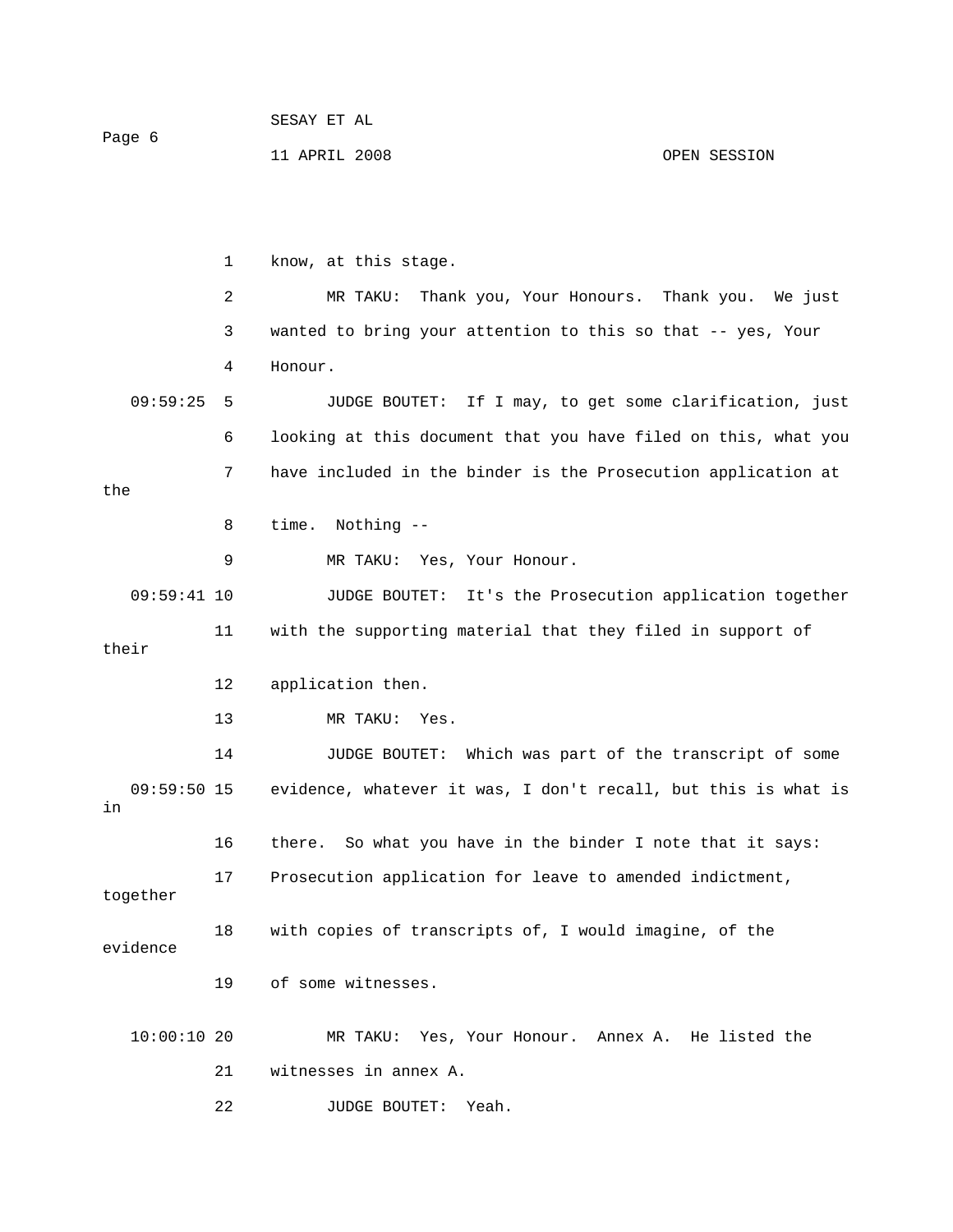23 MR TAKU: And the evidence that relates to the application.

 24 The testimony that was obvious to the application. 10:00:22 25 JUDGE BOUTET: This is what you have in this binder? 26 MR TAKU: Yes, Your Honour. I will now print it out 27 because he mentioned it during the footnotes, but we'll print it 28 out, the exact pages on evidence to which it relates in order 29 to --

SCSL - TRIAL CHAMBER I

 SESAY ET AL Page 7 11 APRIL 2008 OPEN SESSION

 1 JUDGE BOUTET: Okay. It was not -- I get you. So in that 2 motion that transcript was not there, it was only these were 3 footnotes in their application that you have now inserted? 4 MR TAKU: Exactly, Your Honour. 10:00:48 5 JUDGE BOUTET: Okay. But that doesn't change what Justice 6 Itoe has said; all of this is indeed part of the record. It may 7 facilitate our lives to have the transcript of the footnotes, 8 that's fine, but it's already on record. 9 MR TAKU: Thank you, Your Honours. 10:01:16 10 PRESIDING JUDGE: Yes --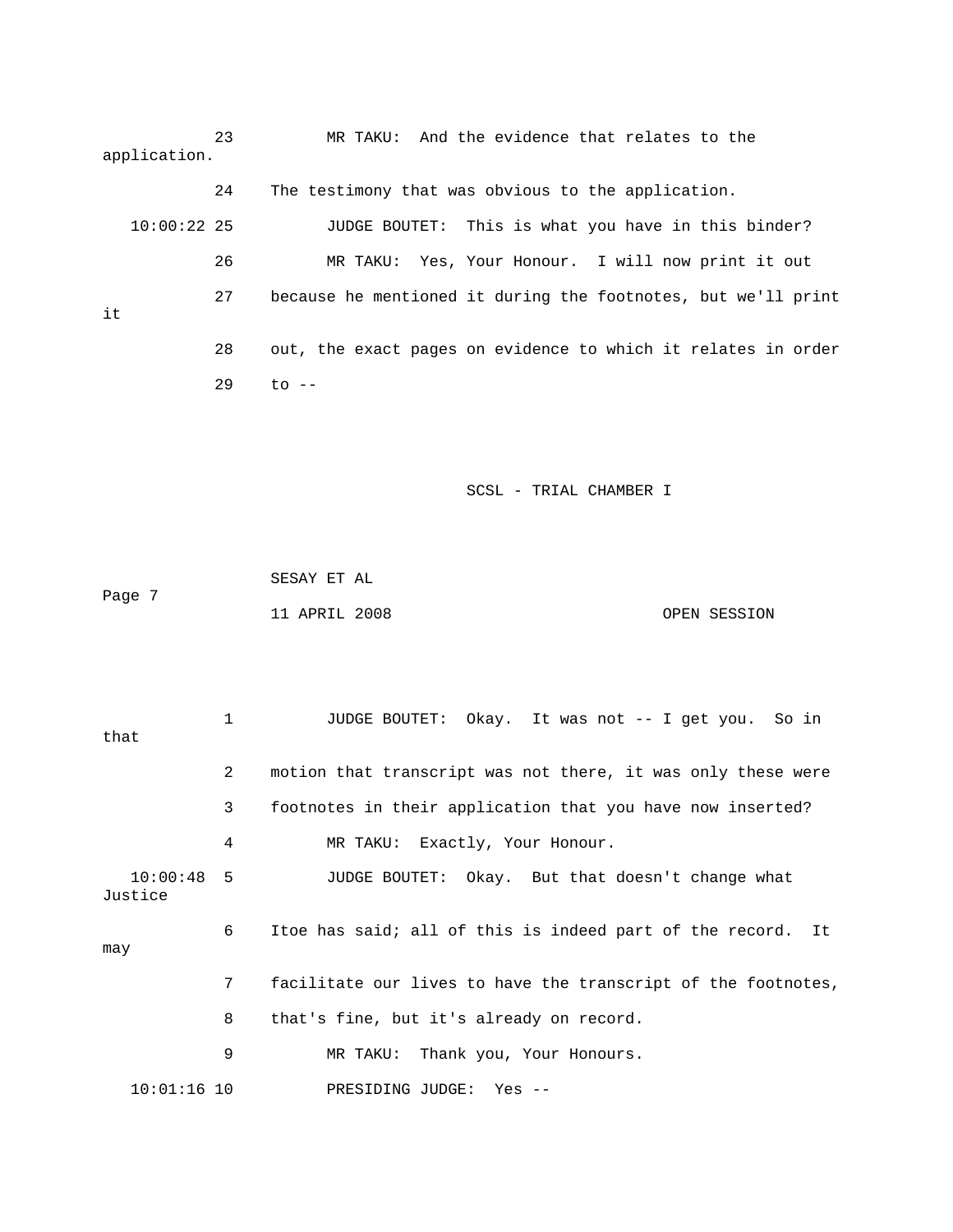|               | 11 | JUDGE BOUTET: Mr Taku, on the copy I have, on what you        |
|---------------|----|---------------------------------------------------------------|
| Mr            | 12 | have described as "agreed facts" it's headed "Suggestions by  |
|               | 13 | Kallon as to agreed facts." What does that mean?              |
| two           | 14 | MR TAKU: No, Your Honours, those two pages, the first         |
| $10:01:38$ 15 |    | pages do not constitute -- is not part of this. It is the two |
| Prosecutor    | 16 | pages that the Prosecutor marked with a question.<br>The      |
| those         | 17 | drew my attention to that shortly before you came in that     |
| which         | 18 | two pages, the first two pages, was a memo, internal memo,    |
|               | 19 | unfortunately it starts from where it says "Facts, yes, no,"  |
| $10:02:07$ 20 |    | those two pages we presume that --                            |
| you           | 21 | JUDGE BOUTET: Okay. So what are pages 4 and 5 is what         |
|               | 22 | say are agreed facts?                                         |
|               | 23 | MR TAKU: Yes, Your Honour.                                    |
|               | 24 | JUDGE BOUTET: But the first, page 2 to 4 or to --             |
| 10:02:2025    |    | To 3, I think. Four.<br>MR TAKU:                              |
|               | 26 | JUDGE BOUTET: Well, because it's a bit confusing              |
|               | 27 | because --                                                    |
|               | 28 | PRESIDING JUDGE: I see 2/6, 3/6.                              |
|               | 29 | JUDGE BOUTET: And then 4/5.                                   |

Page 8

SESAY ET AL

11 APRIL 2008 OPEN SESSION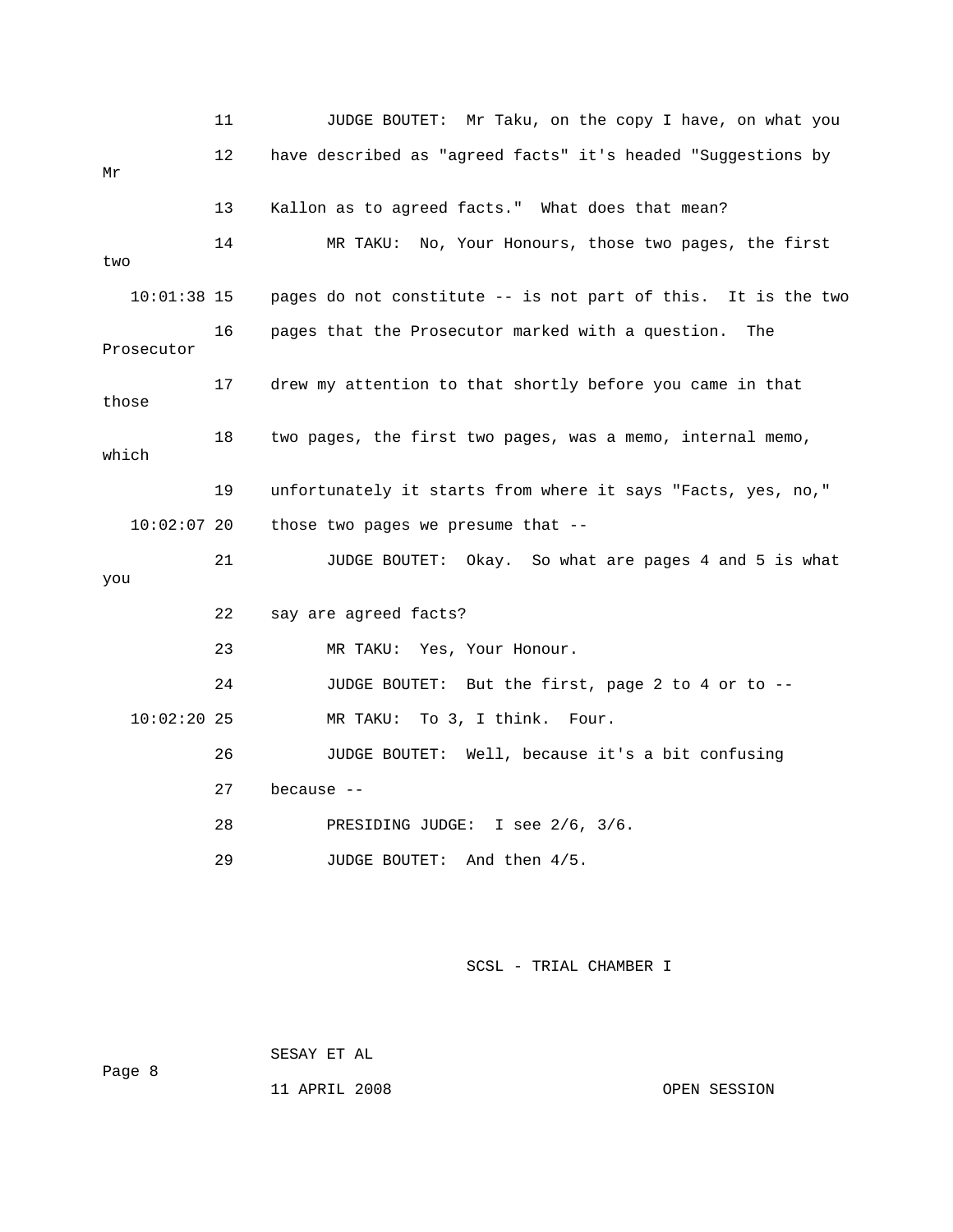1 PRESIDING JUDGE: Is it the same document? 2 MR TAKU: I confirm -- 3 PRESIDING JUDGE: 1/6. 2/6. Let's be very sure of the 4 pages you're referring to Mr Taku, please. 10:02:38 5 MR TAKU: The problem, Your Honours, is that the file, the 6 two pages -- we removed the pages already. The first two pages 7 that was an internal memo from where you see 4/5. That's 4/5, 8 5/5. 9 JUDGE BOUTET: So this page here? 10:02:55 10 MR TAKU: Yes, Your Honour. 11 JUDGE BOUTET: So that's why you have a table which says at 12 the top "Facts" and on the margin, on the left-hand side, on the 13 right-hand side, says "yes" and "no." 14 MR TAKU: Yes. 10:03:06 15 JUDGE BOUTET: So these are the "yes" are the ones agreed. 16 And the "no" are the ones not agreed to. I would imagine that's 17 the way to read it. 18 MR TAKU: Yes, Your Honour. 19 JUDGE BOUTET: So we have to ignore everything before that 10:03:17 20 in the binder. 21 MR TAKU: Yes, Your Honour. 22 JUDGE BOUTET: Okay. So we should not have -- 23 PRESIDING JUDGE: I -- yes.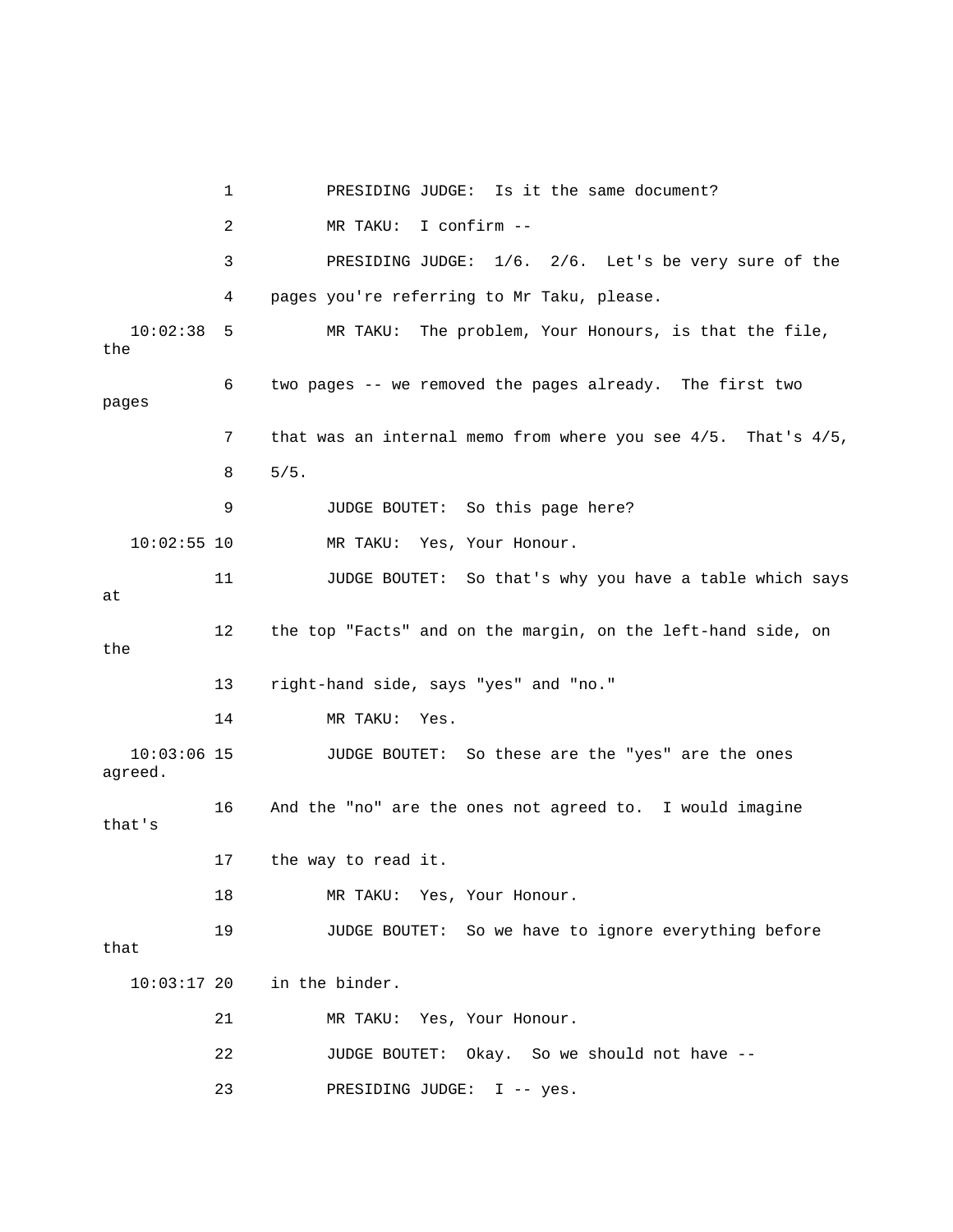|               | 24 | I, speaking for myself, this is quite a<br>JUDGE THOMPSON:    |
|---------------|----|---------------------------------------------------------------|
| $10:03:30$ 25 |    | prodigious document, and could you take us through what's the |
| light         | 26 | purpose of all this? I mean, if you can shed some further     |
| little        | 27 | on this, because it seems as if the procedure is getting a    |
|               | 28 | complicated, from my own estimation of how you should in fact |
| able          | 29 | begin. But if you can shed some more light on it, I may be    |

|        | SESAY ET AL   |  |              |
|--------|---------------|--|--------------|
| Page 9 |               |  |              |
|        | 11 APRIL 2008 |  | OPEN SESSION |

| documents  | $\mathbf{1}$   | to come along with you, because I find sometimes when             |
|------------|----------------|-------------------------------------------------------------------|
|            | $\overline{2}$ | are prodigious the devil is in the detail.                        |
|            | 3              | MR TAKU: Yes.                                                     |
|            | 4              | PRESIDING JUDGE: And before you answer that, I think to           |
| document   |                | 10:04:14 5 complement what my learned brother has said, since the |
| just       | 6              | is prodigious, I mean, don't you think that redoing it and        |
| convenient | 7              | refiling, you know, the -- just what we need is more              |
| to         | 8              | for purposes of the proceedings, you know, than our beginning     |
|            | 9              | say: Well, forget about pages 2, 3 or so. Why don't you file      |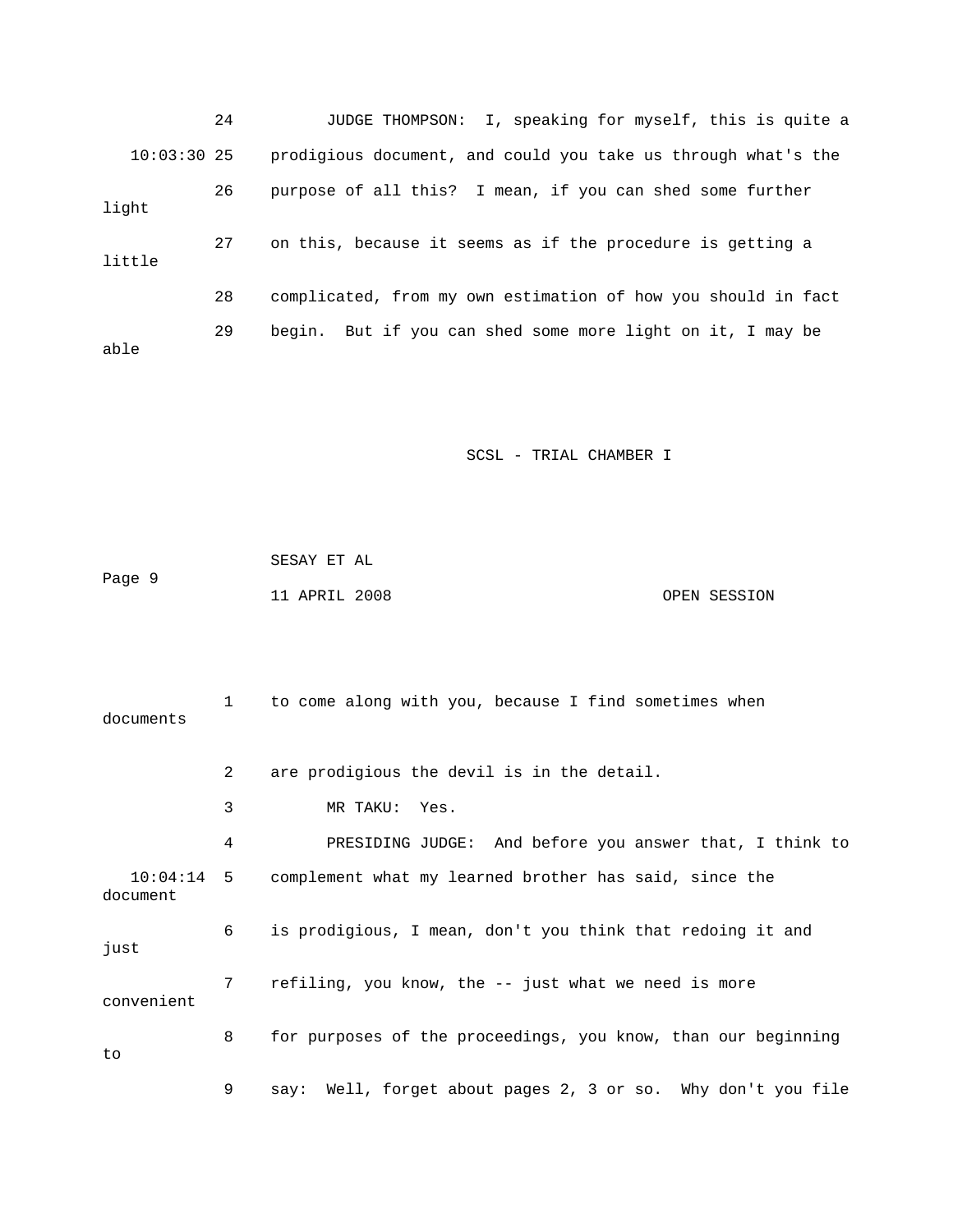10:04:48 10 the precise document on the agreed facts? Since you agreed with 11 the Prosecution on the issues which have been raised, which are 12 raised this morning by my brother, you know, Justice Boutet, I 13 thought that it might be more convenient and more expeditious, 14 you know, if you filed the exact agreed facts rather than 10:05:17 15 excluding -- I mean, if you put in the whole page, you know, it 16 puts us into the process of deciphering what is relevant and what 17 is not relevant. So if you can respond to the two, you know, at 18 once. 19 MR TAKU: Okay, Your Honours, we'll do just that. But in 10:05:35 20 response to the Honourable Justice Thompson, the reason, Your 21 Honours, if I may, since they are very brief facts, maybe I'll 22 read them out to the record and I'll explain. 23 You look at question 4, it says: "During the latter part 24 of 1997, the secretary of state south at Bo was AF Kamara, where 10:06:01 25 the AFRC army brigade commander was Boysie Palmer." That's an 26 agreed fact. 27 PRESIDING JUDGE: You're on what page? 28 MR TAKU: Page 4, Your Honour, the facts. 29 MR WAGONA: My Lords, if I may?

SCSL - TRIAL CHAMBER I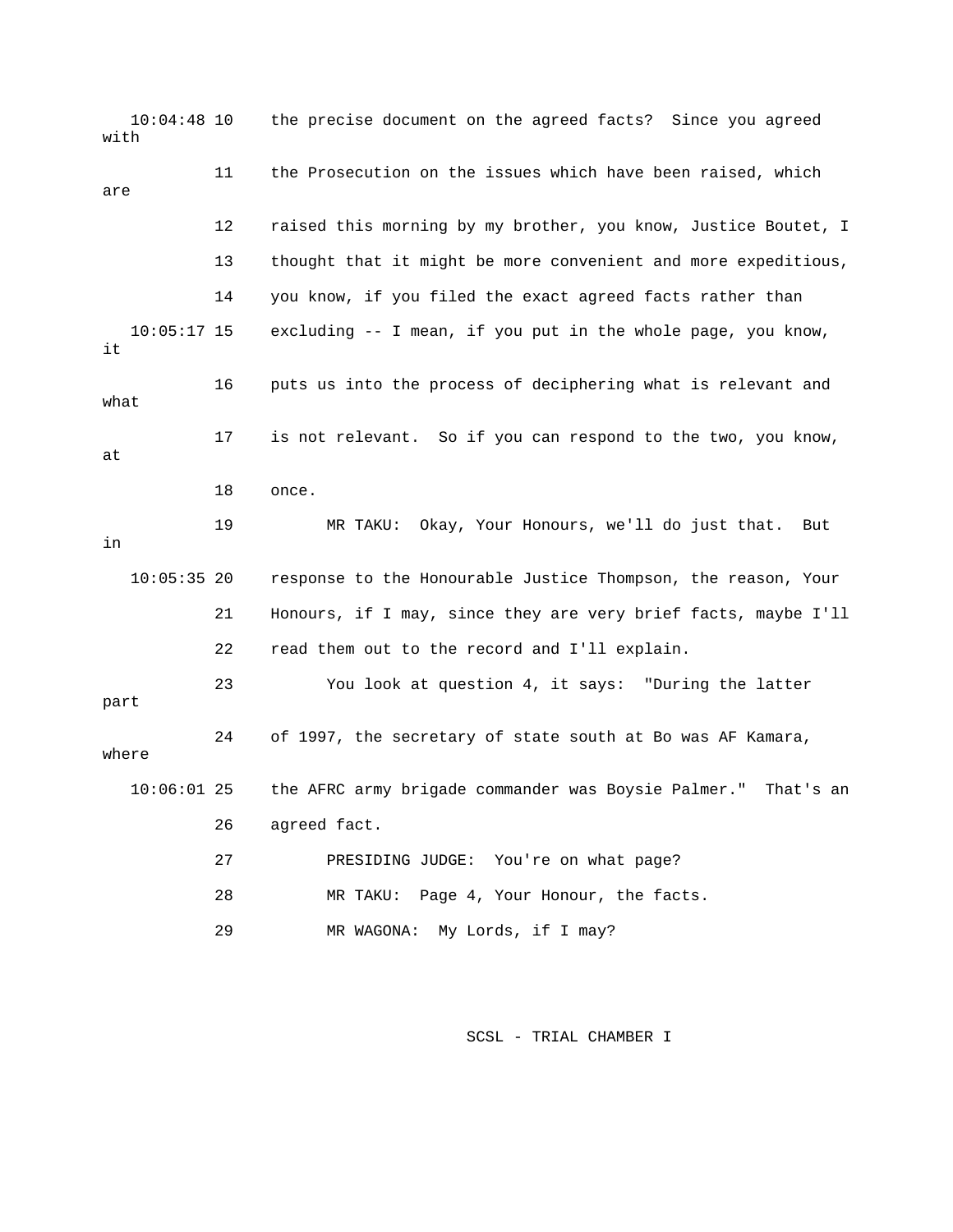|         | SESAY ET AL   |
|---------|---------------|
| Page 10 |               |
|         | 11 APRIL 2008 |

 1 PRESIDING JUDGE: That is page 4/5, what you call page 4/5? 2 MR TAKU: Exactly, Your Honour. 3 PRESIDING JUDGE: Yes, okay. All right. Thank you. 4 MR WAGONA: My Lords, if I may? 10:06:42 5 PRESIDING JUDGE: Yes, Mr Wagona. 6 MR WAGONA: I just looking through my file and it would

OPEN SESSION

 7 appear that the document that Mr Taku is referring to might not 8 be the one that was actually filed with Court because the one 9 that was filed was an annex to -- to the filings. It was Annex H 10:07:07 10 and I just got my copy now. It's possible that he's looking at 11 not the final document that was -- that was filed. I could give 12 him my copy and he could look at it, because the one that was 13 signed by both him and Mr Peter Harrison -- 14 JUDGE THOMPSON: Let me at this juncture try and see if I 10:07:38 15 can unravel a mystery. Why is page three six, page 3/6 preceding 16 page four five. What kind of numbering is that? It rather looks 17 very much like Egyptian kind of hieroglyphics sort of, because we 18 have  $3/6$  and then  $4/6$ , and then  $5/6$  and then  $4/5$ . How is it -- 19 it is perhaps my compilation must have been confusing.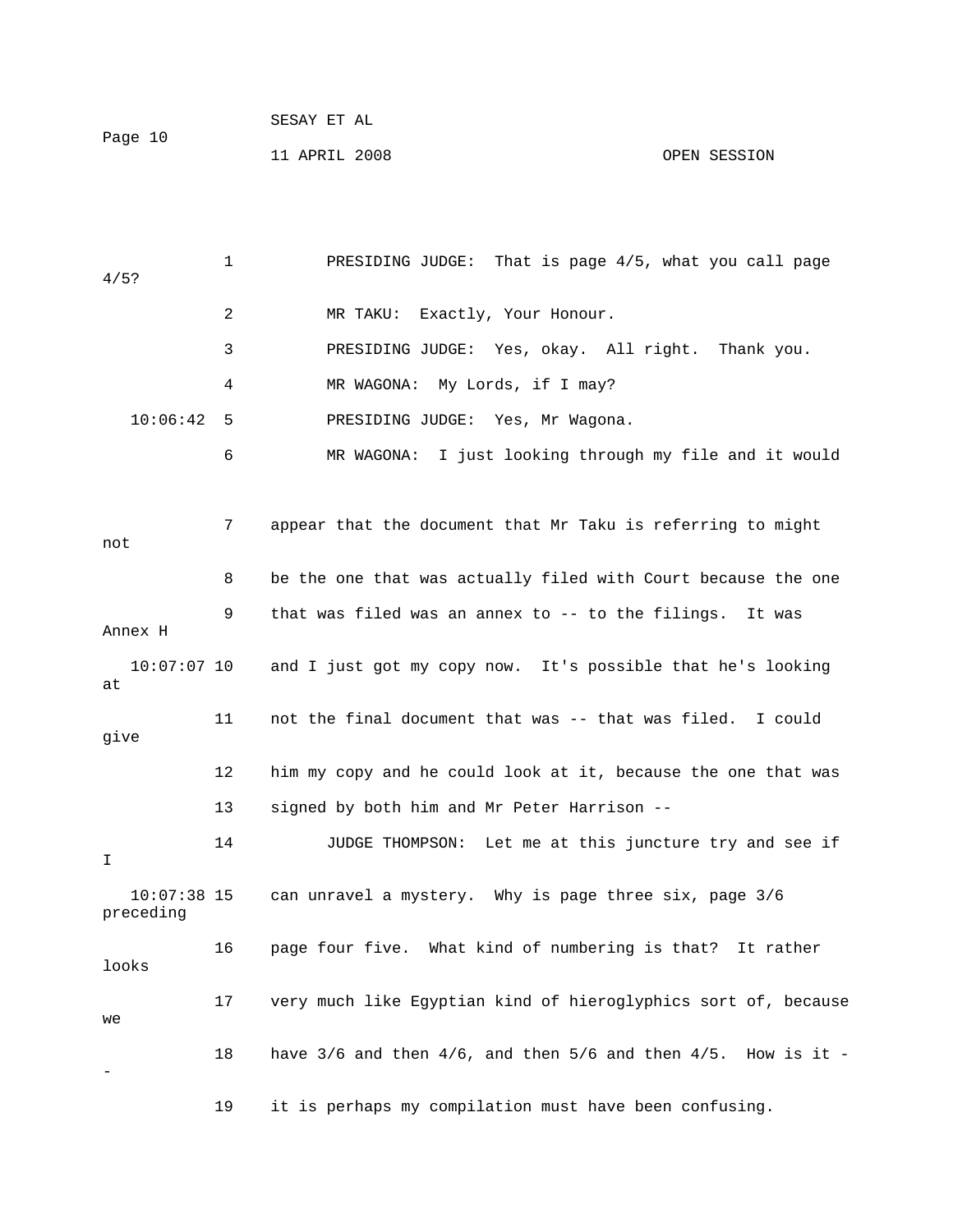10:08:22 20 JUDGE BOUTET: It is not at all. It is confusing indeed, 21 it's not yours, it's all compilation, but -- 22 JUDGE THOMPSON: I seek some enlightenment, I mean, we 23 learn from day-to-day. 24 PRESIDING JUDGE: And to go with my colleagues, you know, I 10:08:34 25 would have preferred the conventional, you know, numbering of our 26 pages rather than slash slash, you know, it makes reference, you 27 know, easier in the process. 28 JUDGE BOUTET: But if I may assist a bit of what Mr Taku 29 has said is that the first part -- page 1/6 up to and including

SCSL - TRIAL CHAMBER I

| Page 11 |                | 11 APRIL 2008<br>OPEN SESSION                                 |
|---------|----------------|---------------------------------------------------------------|
|         |                |                                                               |
| he      | $\mathbf{1}$   | 5/6 is to be ignored and that form part of the documents that |
| at      | $\overline{2}$ | has given us. That's what he told us. So we should just look  |
|         | 3              | $4/5$ so $-$                                                  |
|         | 4              | JUDGE THOMPSON:<br>Yes --                                     |

10:09:08 5 JUDGE BOUTET: -- for all intent purposes.

SESAY ET AL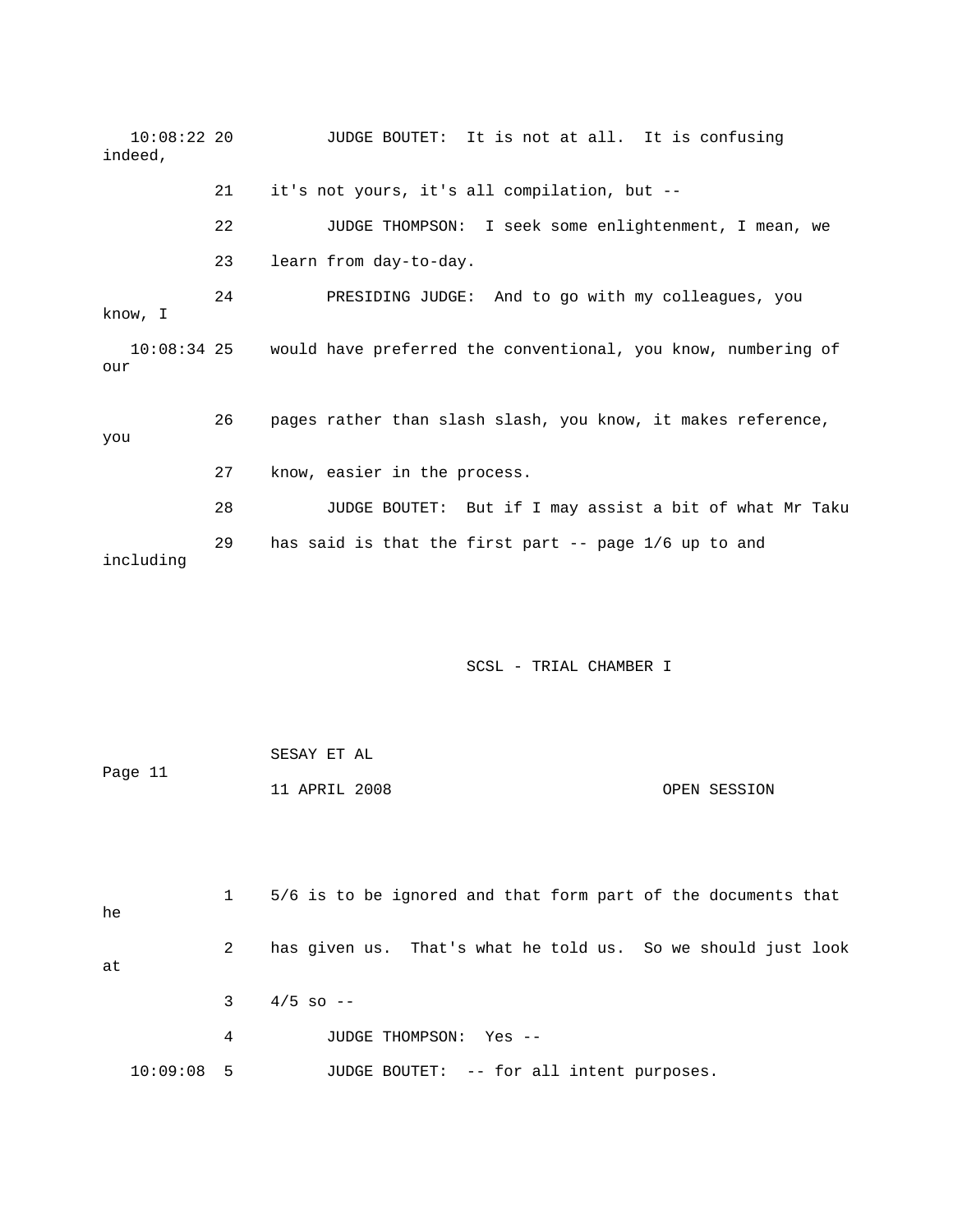6 JUDGE THOMPSON: Yes, it's just that my concern is why go 7 through this kind of extremely complicated gyration in numbering 8 which is so unconventional but counsel may have some reason for 9 this methodology, I stand to be enlightened. 10:09:30 10 MR TAKU: This was done by the legal assistant at the time 11 and then Mr Turay signed it, and so -- 12 PRESIDING JUDGE: Well, it's part of your defence in any 13 event, it's not too late. I think that in the light of -- you 14 know, this is my view, in the light of what Mr Wagona has said, 10:09:45 15 it means that you may not necessarily have the same document that 16 he has. Why don't you revisit this, see the Prosecution and then 17 file a new document, you know -- 18 MR TAKU: We'll do that, Your Honour. 19 PRESIDING JUDGE: -- which would be less complicated and 10:10:07 20 less defined and guided by some incomprehensible hieroglyphics to 21 borrow the expression of my colleague Thompson. 22 MR TAKU: We would do that, Your Honour, we'll do just 23 that. 24 JUDGE BOUTET: And if I may when you do that, please make 10:10:24 25 sure that the copies we have are readable, because on the - the 26 one that I have in my book are parts where the X's in the yes 27 part, and I cannot read what's there. So, if it is to assist

us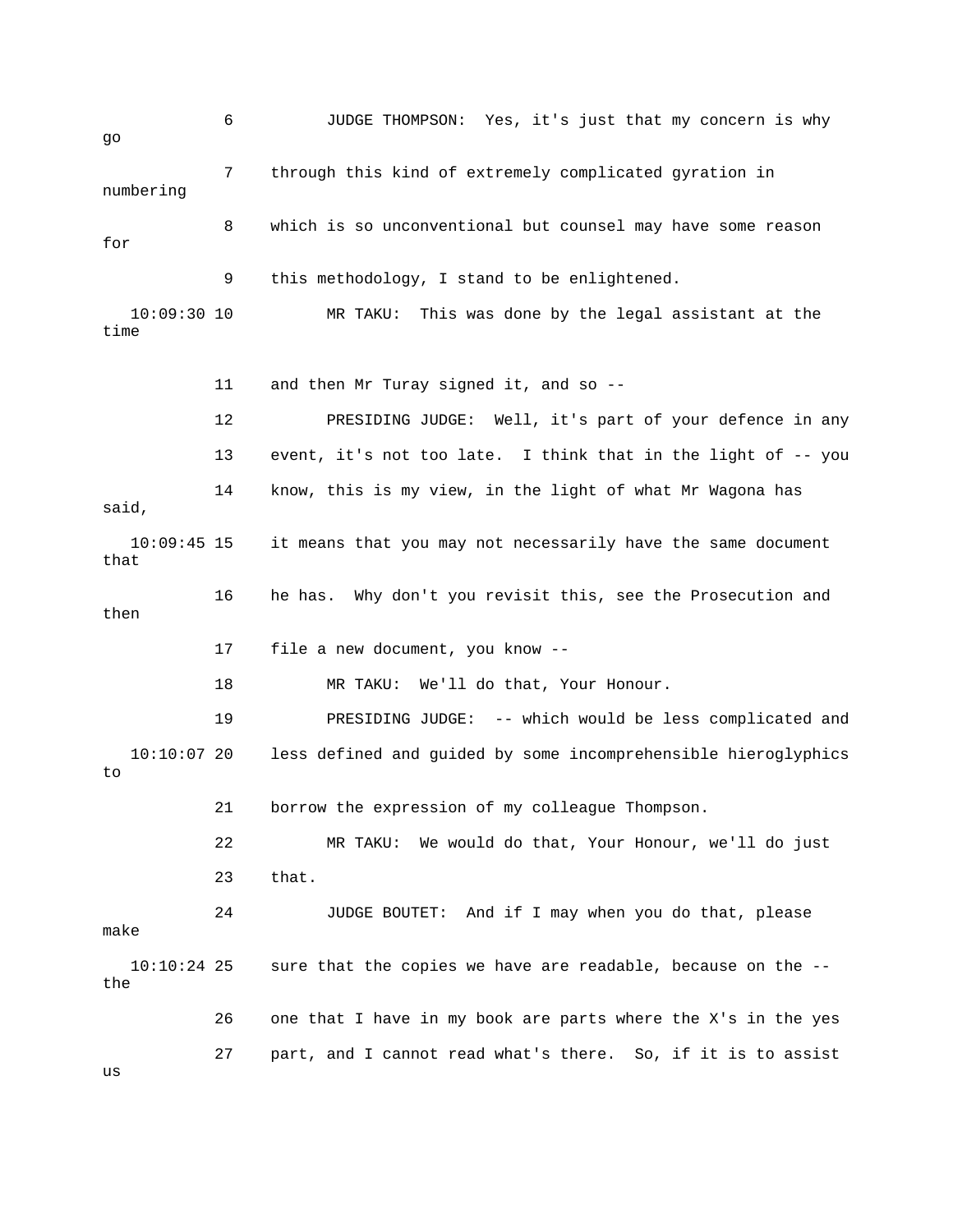28 that you are giving us copies of that, it is of little assistance

29 if I cannot read it.

SCSL - TRIAL CHAMBER I

 SESAY ET AL Page 12 11 APRIL 2008 OPEN SESSION

 1 MR TAKU: Thank you, Your Honour, we'll do just that, Your 2 Honour. Thank you. Before the end of the day, we'll do that. 3 MR WAGONA: Now, Your Honours may I commence on -- 4 PRESIDING JUDGE: Yes, Mr Wagona, yes. 10:10:53 5 MR WAGONA: My Lords, I don't know whether I can respond at 6 this time to some of the exhibits sought to be tendered. 7 PRESIDING JUDGE: Hmm -- I -- I -- I -- I do not know, you 8 know, -- well, again it's the case for the -- for the Defence. 9 MR WAGONA: Because -- 10:11:17 10 PRESIDING JUDGE: But at what stage, you know, that is the 11 question, at what stage would you want to tender these exhibits 12 Mr Taku? Would you want to look at it, you know, after refiling 13 the document on agreed facts. 14 MR TAKU: Yes, Your Honours. 10:11:37 15 PRESIDING JUDGE: Because if he comes in now, you know,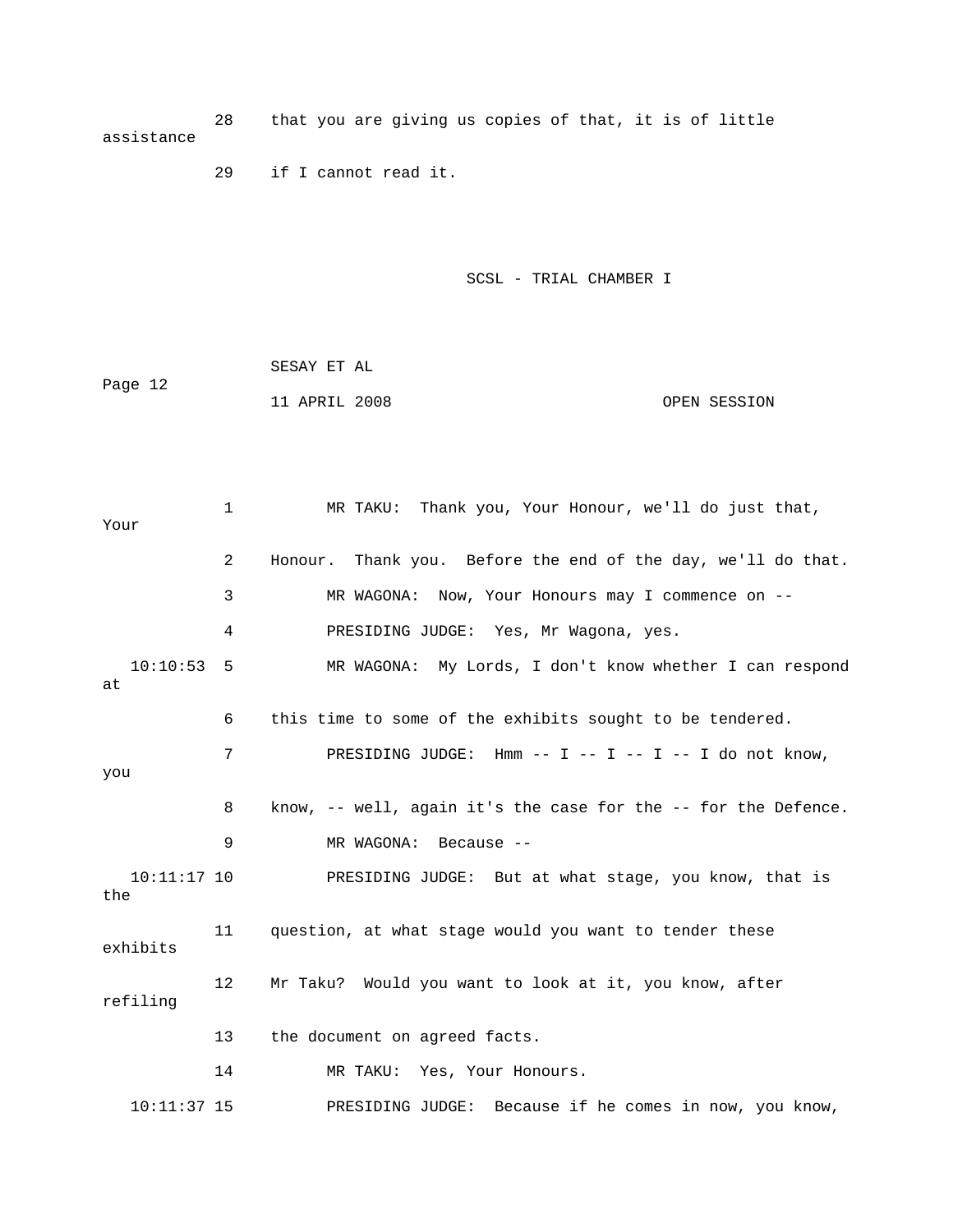16 we'll be looking at a document maybe which has not yet been 17 refiled. 18 MR TAKU: Yes, Your Honour. 19 MR WAGONA: My Lords, it's with regard to the notice of 10:11:53 20 intention to adopt evidence from the first accused. 21 PRESIDING JUDGE: Yes. 22 MR WAGONA: That's the one that I wanted to respond to. 23 PRESIDING JUDGE: I think on this issue, Mr Wagona, you -- 24 you -- there is a pending motion on this. Mr Wagona, there is a 10:13:01 25 pending motion on this issue. 26 MR WAGONA: My Lord, it's true that the notice was filed 27 and the reason we did not respond to it until now is that the 28 issue was still under consideration, but if it is the view of the 29 Chamber that we respond in writing we can do that today.

SCSL - TRIAL CHAMBER I

| Page 13 | SESAY ET AL   |              |
|---------|---------------|--------------|
|         | 11 APRIL 2008 | OPEN SESSION |

 1 PRESIDING JUDGE: Yes, we prefer that you respond in 2 writing.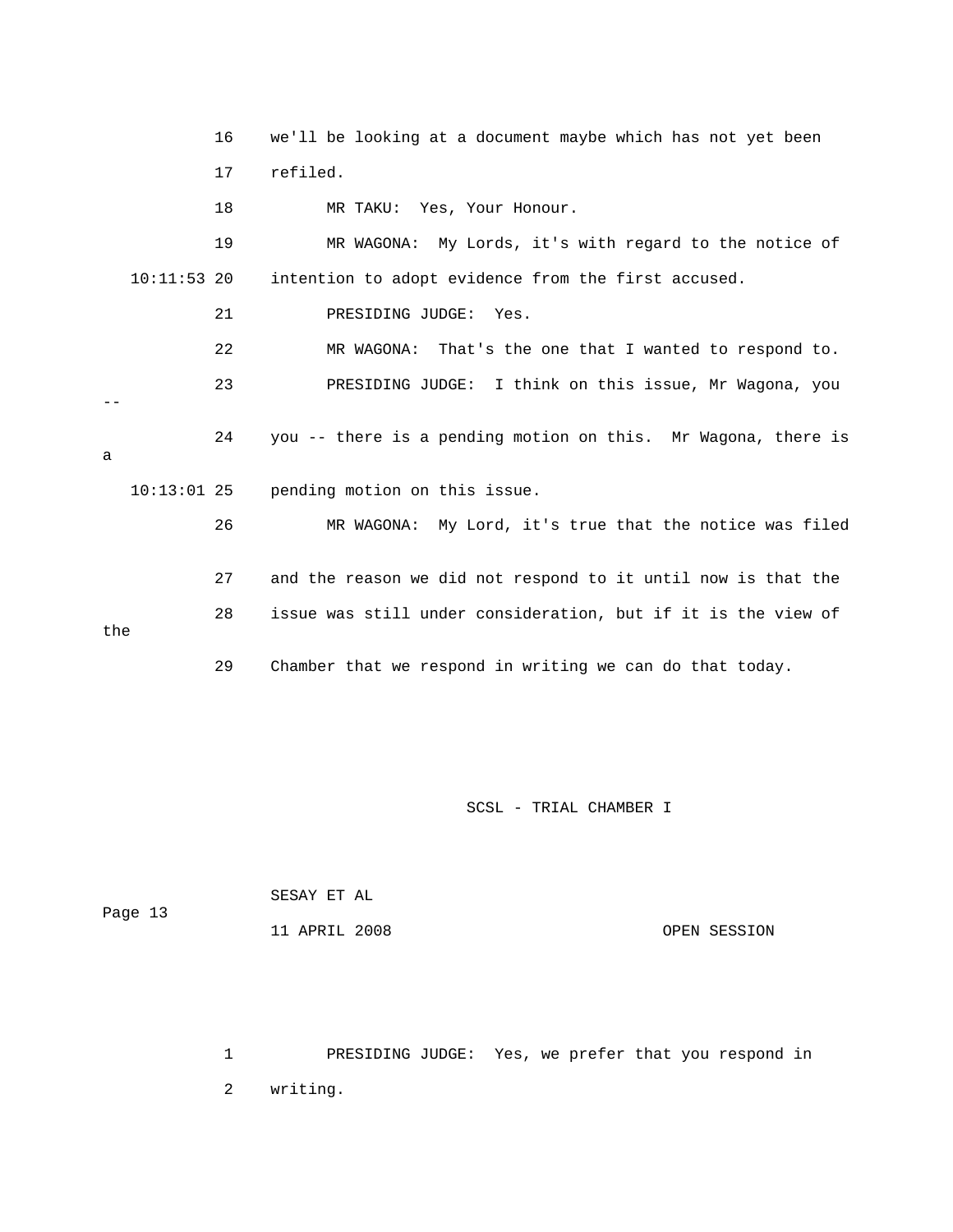3 MR WAGONA: Much obliged. 4 PRESIDING JUDGE: Yes, so that we dispose of it, you know, 10:13:39 5 as soon as we can, yes. 6 MR WAGONA: Much obliged. 7 PRESIDING JUDGE: Yes, Mr Taku. 8 MR TAKU: Thank you, Your Honours. Mr Kallon -- 9 PRESIDING JUDGE: With these preliminaries, can we proceed. 10:13:54 10 MR TAKU: We can proceed, Your Honour, yes. 11 PRESIDING JUDGE: Right. 12 MR TAKU: Thank you Your Honour. Mr Kallon, you want to 13 testify in open session or closed session. 14 THE WITNESS: I want to speak in open session. 10:14:10 15 MR TAKU: He says open session. 16 PRESIDING JUDGE: Mr Kallon is testifying in what language? 17 MR TAKU: You are testifying in what language? 18 PRESIDING JUDGE: Let's get that very clear. And he should 19 testify in a language in which he expresses himself better for 10:14:26 20 his own purposes. So what language does Mr Kallon prefer. May 21 we have that on record, please. 22 THE WITNESS: My Lords, I will speak English. 23 PRESIDING JUDGE: English. 24 THE WITNESS: Yes. 10:14:40 25 PRESIDING JUDGE: Right. Okay, thank you. 26 JUDGE BOUTET: Mr Taku, I'm quite surprised at the question 27 you posed to the accused if he wants to testify in open or closed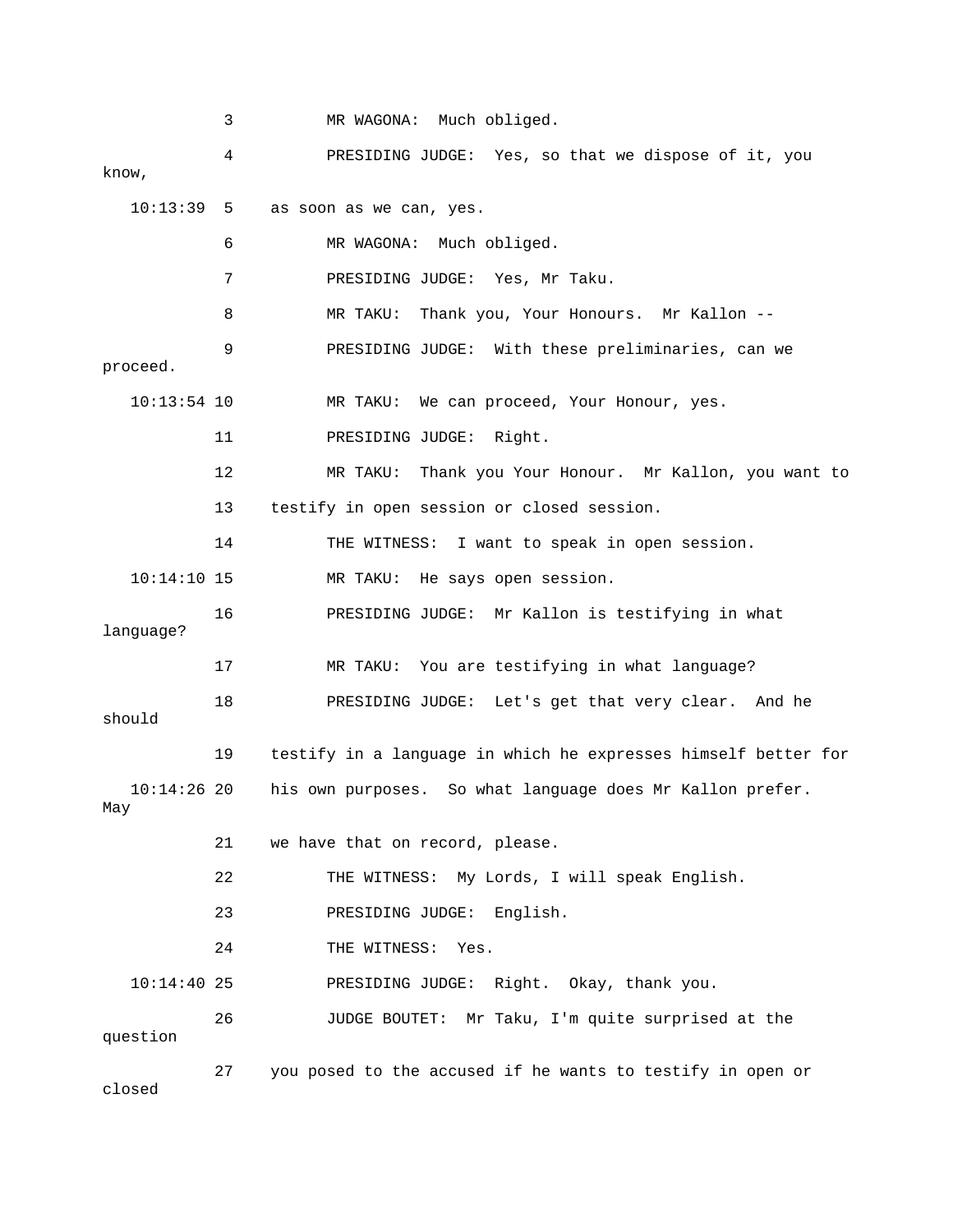28 session. I didn't know that this was open to the accused to 29 decide that he would testify in closed session.

SCSL - TRIAL CHAMBER I

|         | SESAY ET AL   |  |              |
|---------|---------------|--|--------------|
| Page 14 |               |  |              |
|         | 11 APRIL 2008 |  | OPEN SESSION |

 1 MR TAKU: Well -- 2 JUDGE BOUTET: I mean this is a trial that is in public and 3 the accused is certainly, I am at a lost to understand the 4 purpose of that question, I must say. Anyhow he has replied in

```
 10:15:05 5 the negative, so. 
            6 PRESIDING JUDGE: And we're happy with that reply, you 
            7 know. 
            8 MR TAKU: I know he want -- 
            9 PRESIDING JUDGE: He testifies in public, because as you 
   10:15:11 10 very well know, testifying in public is a rule, and I think he 
           11 has an interest, you know, to be heard -- 
           12 MR TAKU: Exactly. 
           13 PRESIDING JUDGE: -- by the public which wants to know 
what 
           14 his role was in this matter. 
   10:15:28 15 MR TAKU: Yes, Your Honour. 
           16 PRESIDING JUDGE: You want him to go into hiding and be
```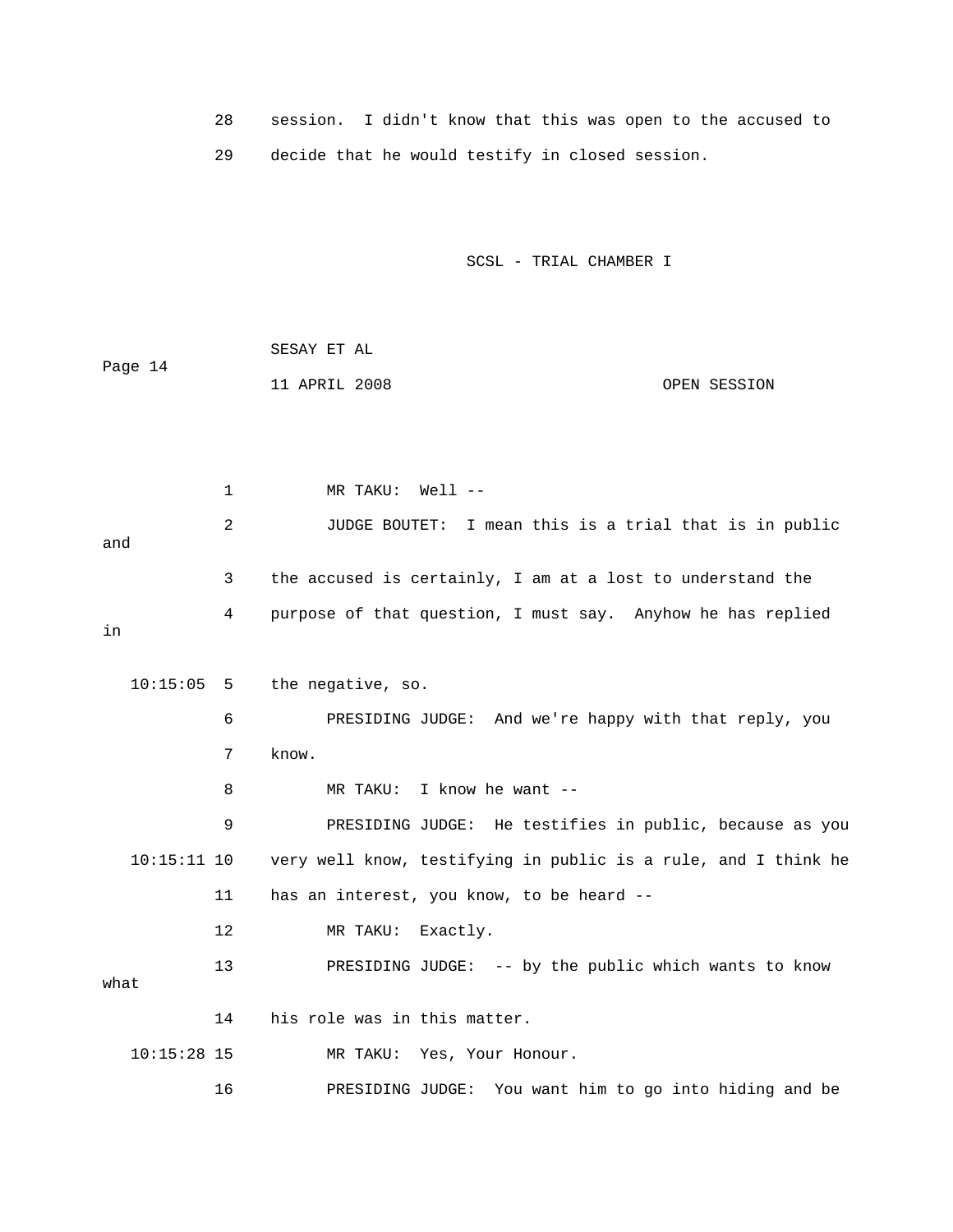17 testifying there?

|               | 18 | MR TAKU: No, I put the question to him Your Honours,        |
|---------------|----|-------------------------------------------------------------|
| be            | 19 | principally because I wanted it to be his choice. He should |
| $10:15:40$ 20 |    | the one. It's an important issue.                           |
|               | 21 | PRESIDING JUDGE: Well --                                    |
|               | 22 | MR TAKU: $I$ -- $I$ --                                      |
| that,         | 23 | PRESIDING JUDGE: -- what Justice Boutet is saying in        |
|               | 24 | is that it is not his choice as to whether he goes --       |
|               |    |                                                             |
| $10:15:45$ 25 |    | MR TAKU: Okay.                                              |
|               | 26 | PRESIDING JUDGE: -- on public or closed.                    |
| tribunals?    | 27 | JUDGE THOMPSON: Is that the practice in other               |
| can           | 28 | MR TAKU: Well, when he makes the indication the lawyer      |

SCSL - TRIAL CHAMBER I

|         | SESAY ET AL   |              |
|---------|---------------|--------------|
| Page 15 |               |              |
|         | 11 APRIL 2008 | OPEN SESSION |

|                    |   | But he elects and the counsel now --                           |
|--------------------|---|----------------------------------------------------------------|
| to                 | 2 | JUDGE THOMPSON: I asked the question because I wanted          |
|                    | 3 | defend you, that you make, in addition to the other tribunal's |
|                    | 4 | practice, that you're transplanting what may obtain there to   |
| $10:16:12$ 5 here. |   |                                                                |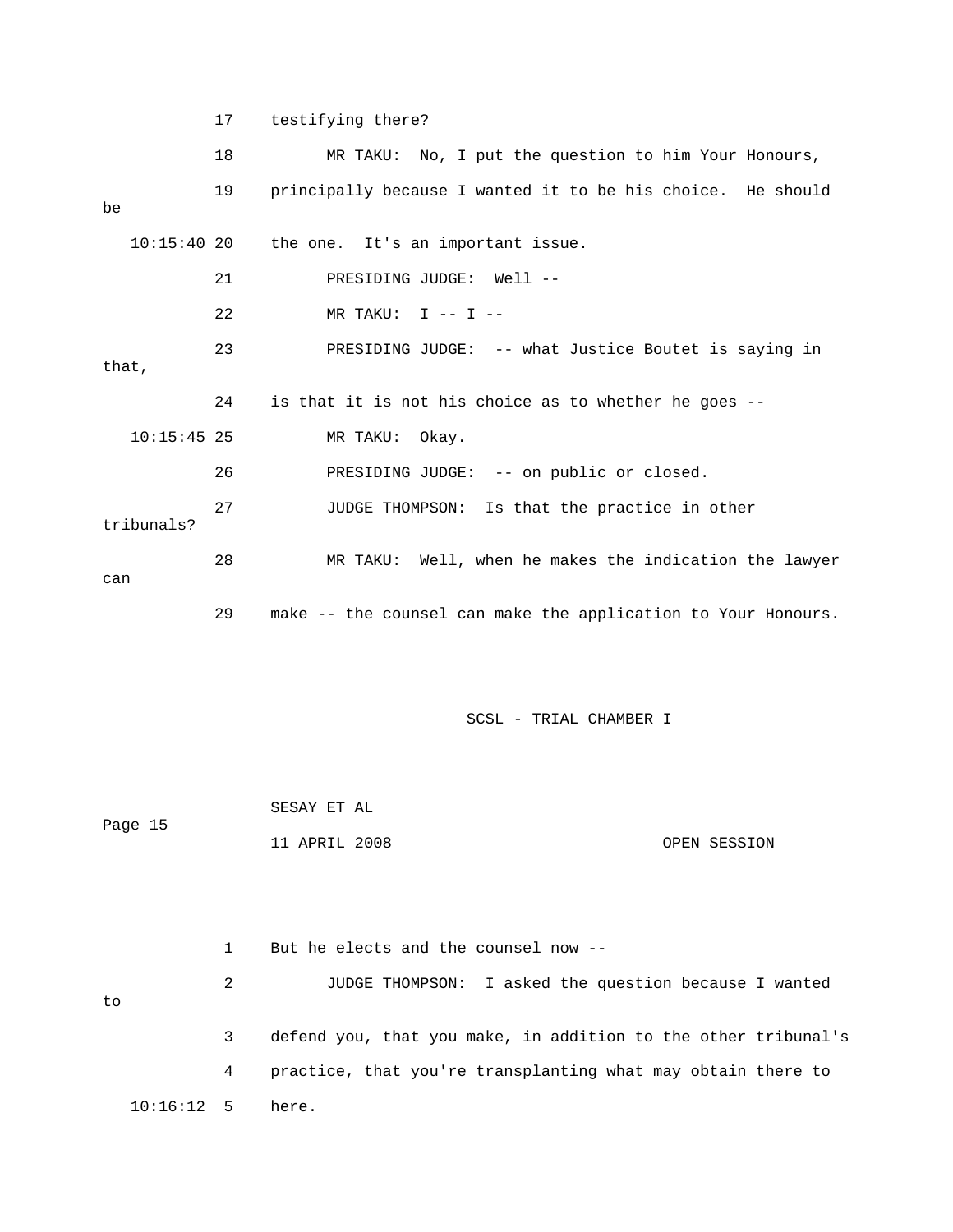6 MR TAKU: In fact, and they are very very strict about 7 that, that the application made by counsel in this crucial issue 8 should be what the witness himself had said before the Judges. 9 JUDGE BOUTET: No, no, we're not talking of the witness -- 10:16:24 10 no, we are talking of the accused being a witness. I mean, I am 11 totally unaware, and this is the question raised by my learned 12 brother Justice Thompson. Are you -- I would like to know if in 13 other tribunals an accused giving evidence has the right to 14 testify in closed session. I -- I'm really surprised by that, 10:16:44 15 so, maybe you do have some jurisprudence in this respect and I'm 16 curious to see that because I'd like to look at it. 17 MR TAKU: The reason that may arise Your Honour, it's if, 18 and I would -- and that was necessarily what I was going to put 19 to him if the evidence is going to lead -- 10:16:57 20 JUDGE BOUTET: No, no, please -- Mr Taku, please answer my 21 question. My question is not -- we know the answer from this 22 accused. My question to you as a follow-up to Justice Thompson's 23 question is, maybe you can enlighten this Tribunal to inform  $_{11S}$  24 of jurisprudence by other tribunals where an accused person 10:17:19 25 giving evidence, sought the right to testify in closed session. 26 I am really surprised to hear this but maybe you do have 27 jurisprudence, if you do please give us these references, so we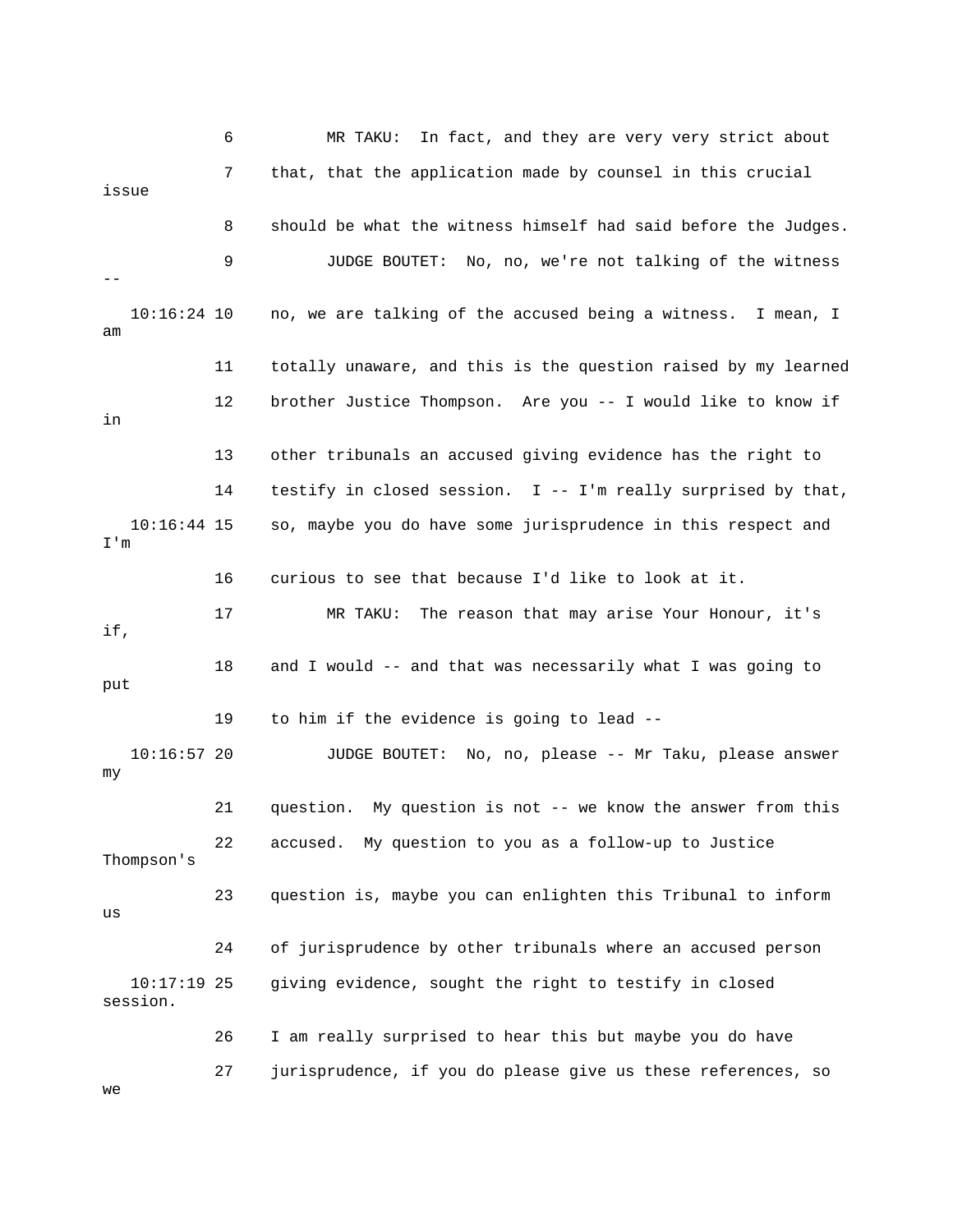28 could look into it. But I mean not to have this answer right 29 away, your client hasn't said: No, he wants to testify in public

SCSL - TRIAL CHAMBER I

| Page 16 | SESAY ET AL   |  |              |
|---------|---------------|--|--------------|
|         | 11 APRIL 2008 |  | OPEN SESSION |

 1 before it becomes [overlapping speakers] -- 2 MR TAKU: The reason, the reason why I say this is because 3 the Chamber does -- a lot of evidence was adduced in closed 4 session that may be covered by the rulings of this Court with 10:17:52 5 regard to identity of some witnesses. And the reason I was 6 asking, there was going to be a follow-up question, I mean, in 7 order to advise him that if need be, if the answer will disclose 8 the identity of other witnesses, then maybe, maybe we would ask 9 for closed session, or maybe we may apply to Your Lordships to 10:18:15 10 look for a mechanism by which the evidence can be adduced without 11 necessarily revealing the identity of those witnesses. It is in 12 that frame of mind, with that frame of mind that I pose the 13 question to him. 14 JUDGE THOMPSON: Counsel, I think the position is the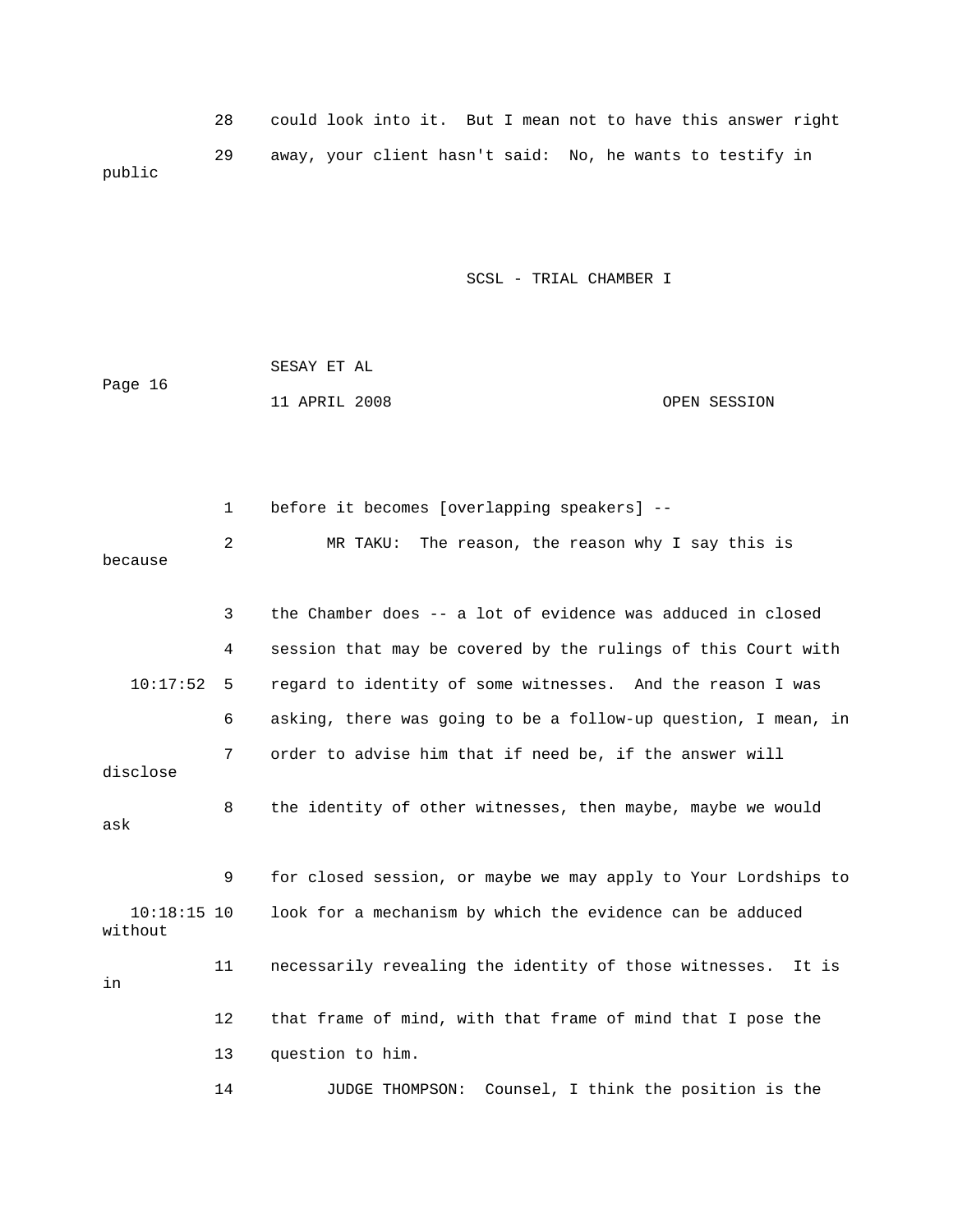| $10:18:30$ 15             |    | procedural proprietary of putting the question is what has    |
|---------------------------|----|---------------------------------------------------------------|
| has                       | 16 | intrigued us. But as my honourable colleague Justice Boutet   |
| these                     | 17 | said if you have some jurisprudence which can enlighten us    |
| other                     | 18 | are Judges who always want to learn from the experiences of   |
|                           | 19 | tribunals. Submit this sometime in writing because really, I  |
| $10:18:54$ 20<br>persuade |    | mean, unless you want to take the rest of the morning to      |
|                           | 21 | us jurisprudentially as to why that question was necessary, I |
| and                       | 22 | mean, we are talking about the procedural proprietary of that |
|                           | 23 | perhaps you can reserve any further discuss on this so we can |
|                           | 24 | proceed.                                                      |
| $10:19:12$ 25             |    | We can proceed. May I proceed your honours.<br>MR TAKU:       |
| been                      | 26 | PRESIDING JUDGE: Oh yes, why not. That's what we've           |
|                           | 27 | waiting for.                                                  |
|                           | 28 | EXAMINED BY MR TAKU:                                          |
|                           | 29 | MR TAKU:                                                      |

| Page 17 | SESAY ET AL   |              |
|---------|---------------|--------------|
|         | 11 APRIL 2008 | OPEN SESSION |

1 Q. Mr Kallon, good morning, sir.

2 A. Good morning, My Lord.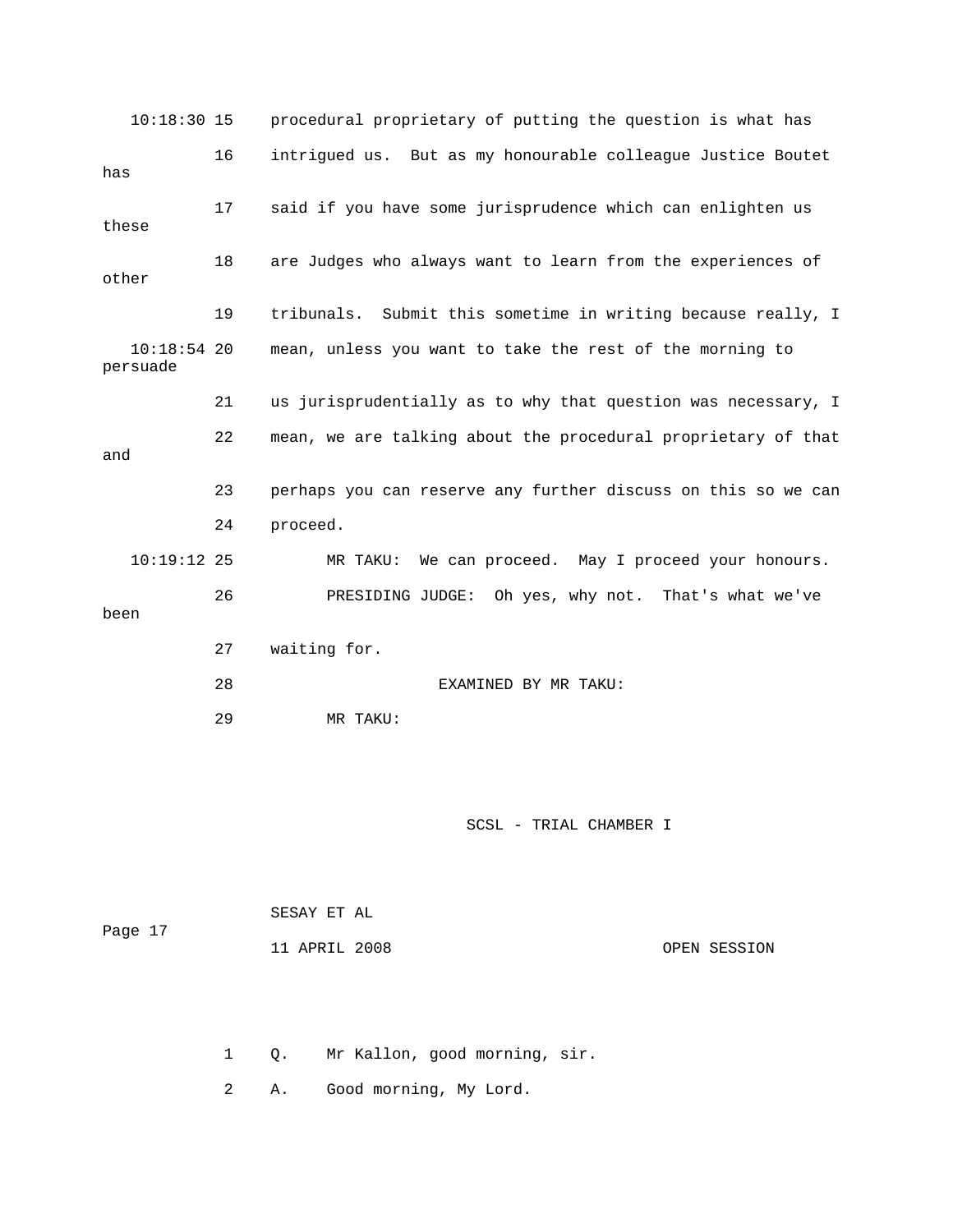|       |               | 3  | Q. | Can you tell the Court your name?                             |
|-------|---------------|----|----|---------------------------------------------------------------|
|       |               | 4  | Α. | My name is Morris Kallon.                                     |
| names | 10:19:37      | 5  | Q. | Apart from Morris Kallon is there any other name or           |
|       |               | 6  |    | by which you are known?                                       |
|       | names.        | 7  | Α. | Yes, during the RUF I was having another two extra            |
|       |               | 8  |    | The one -- the two was my code name during the war. One was   |
|       |               | 9  |    | Sparrow and the one was Friend.                               |
|       | $10:20:23$ 10 |    |    | The first one is Sparrow.<br><b>JUDGE BOUTET:</b>             |
|       |               | 11 |    | Sparrow.<br>THE WITNESS:                                      |
|       |               | 12 |    | The other one is.<br>JUDGE BOUTET:                            |
|       |               | 13 |    | Friend.<br>THE WITNESS:                                       |
|       |               | 14 |    | <b>JUDGE BOUTET:</b><br>Fren. Can you spell that out please.  |
|       | $10:20:34$ 15 |    |    | THE WITNESS: F-R-I-E-N-D.                                     |
|       |               | 16 |    | JUDGE BOUTET: Oh, friend. Yeah, okay. Thank you.              |
|       |               | 17 |    | MR TAKU:                                                      |
|       |               | 18 | Q. | Yes, Mr Kallon. With regard to these two names you've         |
| оf    |               | 19 |    | given to the Court, I will read an extract from the testimony |
|       | $10:21:32$ 20 |    |    | a witness and then put the question to you; you understand?   |
|       |               | 21 | Α. | Yes, My Lord.                                                 |
| 2005, |               | 22 | Q. | Now, listen carefully. TF-361 testified on 13 July            |
|       |               | 23 |    | page 12, line 1 to 13, and said you were called "Friend" and  |
|       |               | 24 |    | "Sparrow." Under the following cross-examination on 15 July   |
|       | $10:21:57$ 25 |    |    | 2005, page 90, line 27 to 29, the witness --                  |
|       |               | 26 |    | PRESIDING JUDGE: Cross-examination on what date?              |
| 27    |               | 27 |    | MR TAKU:<br>On 15 July 2005, Your Honours. Page 90, line      |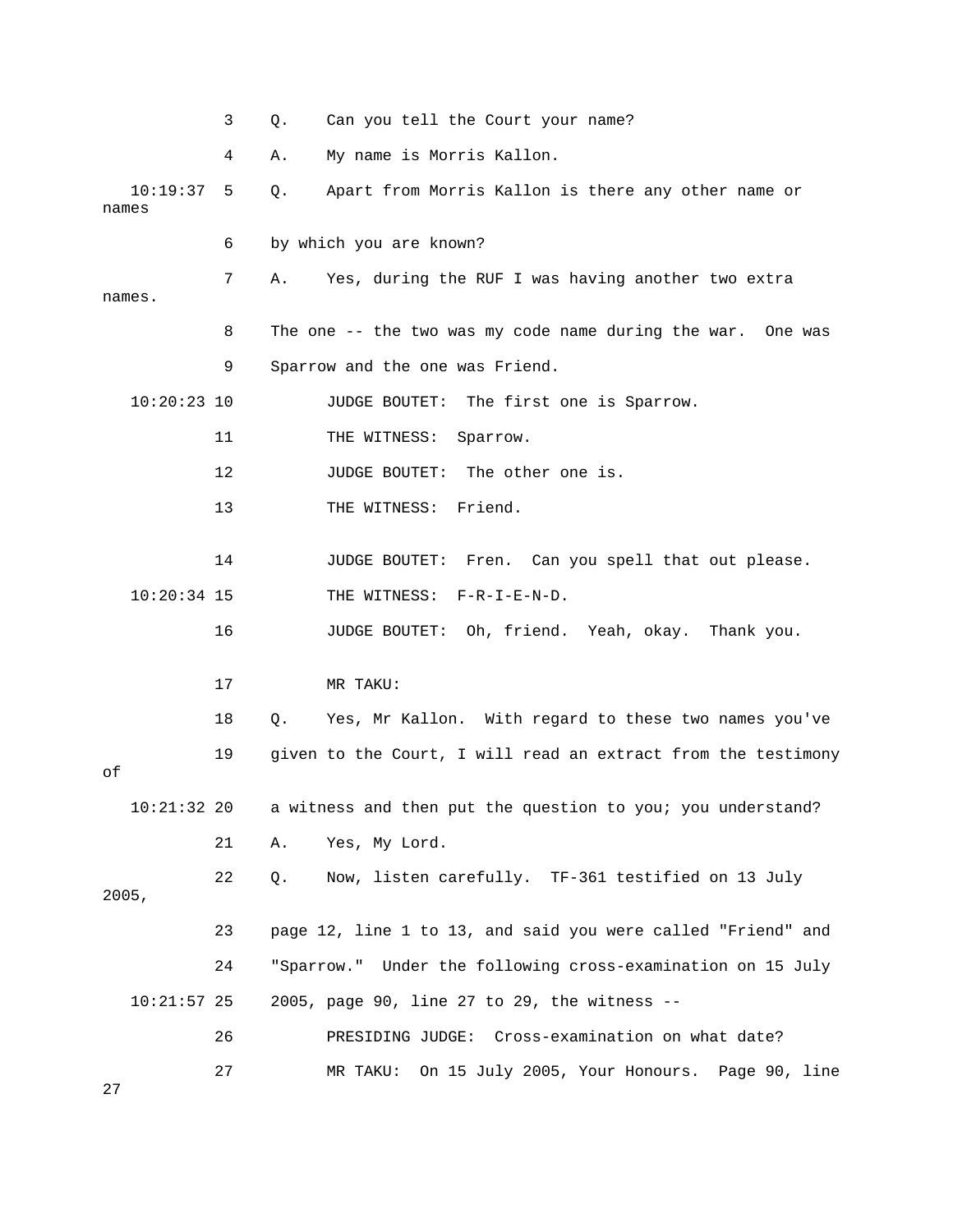28 to 29, the witness answered as follows: Question by Mr Jordash.

29 106869, that is.

SCSL - TRIAL CHAMBER I

 SESAY ET AL Page 18 11 APRIL 2008 OPEN SESSION

 1 "I want to ask you about the third paragraph," he was 2 referring to out-of-Court statement of the witness, "I want to 3 ask you about the third paragraph. Do you see that Kallon was 4 clever. He was mostly mediator between Superman, Issa Sesay and 10:23:02 5 Mosquito. So we called him Friend or Sparrow because he was very 6 clear. Do you see that?" Page 93, that is page 93, 15 July 7 2005, line 4 to 18. Witness, question, answer "yes, sir." 8 Question: Line 6 to 7: "Is it right that Kallon was a 9 mediator between Superman, Issa and Mosquito?" 10:23:48 10 Answer: Lines 8 to 11: "Mediator in the sense he was a 11 junior man that was working with all of them. He was not 12 encountering any problem with them. That is the reason why we 13 give him the code name as Sparrow or friend." 14 Question: Line 12 to 13. "Mr Witness, just close the file 10:24:20 15 a minute please. Was he a mediator between Superman and Issa?" 16 Line 14 to 15. "Superman, Issa and Mosquito, yes. He was the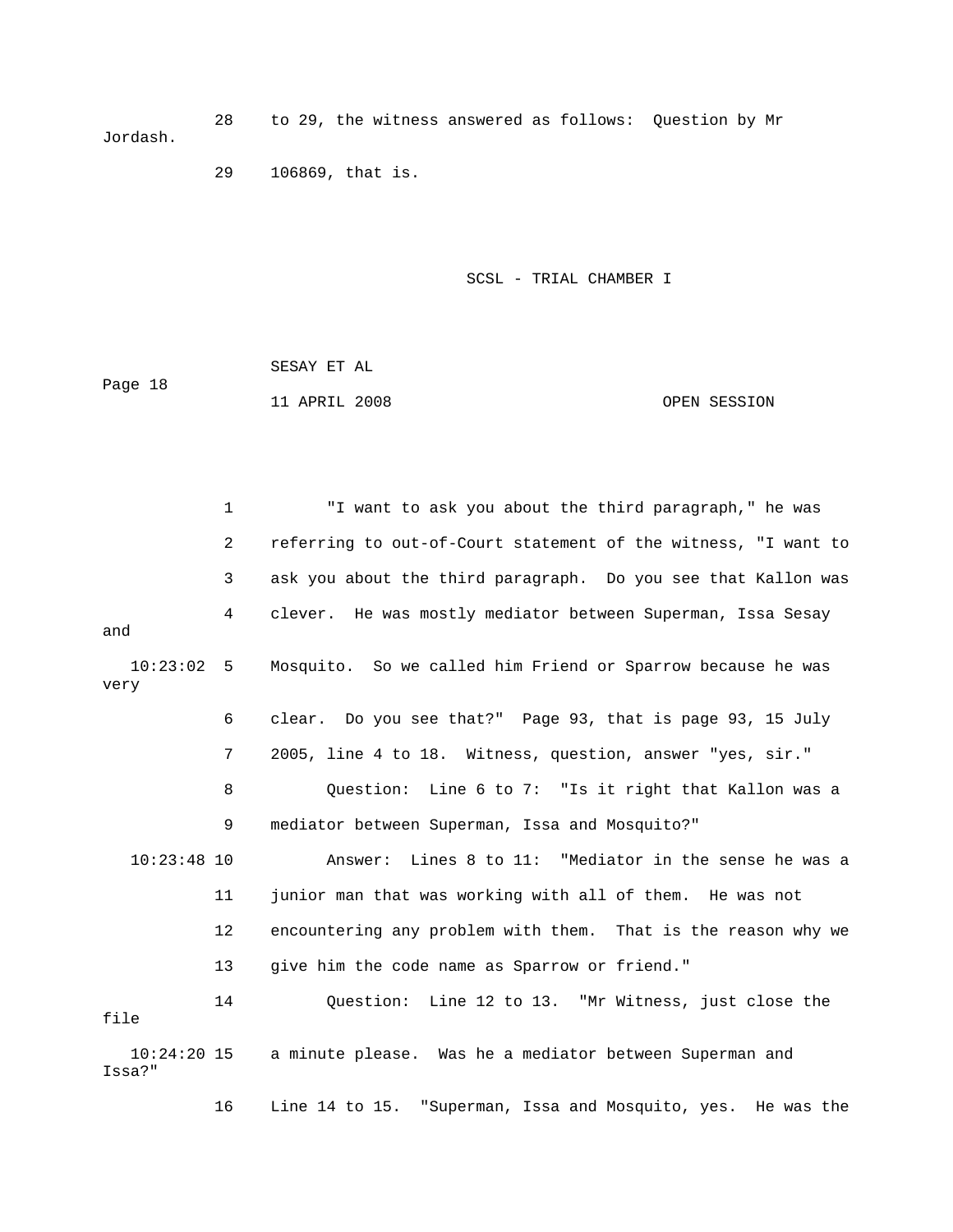|                     | 17 | junior man amongst them."                                    |
|---------------------|----|--------------------------------------------------------------|
| conflicts           | 18 | Question: Line 16 to 17. "Did he try to resolve              |
|                     | 19 | between Superman, Issa and Mosquito?"                        |
| $10:24:48$ 20<br>to |    | Line 18. "Yes, he used to advise all of them<br>Answer:      |
|                     | 21 | come together."                                              |
| is                  | 22 | Question: Line 19. "This is 1998 we're referring to,         |
|                     | 23 | it?"                                                         |
|                     | 24 | Line 20: "Yes."                                              |
| $10:25:06$ 25       |    | Mr Kallon, you've heard that?                                |
|                     | 26 | Yes, My Lord.<br>Α.                                          |
| you                 | 27 | Now, Mr Kallon, do you agree with the context in which<br>Q. |
|                     | 28 | were given those names as stated by that witness?            |
|                     | 29 | Yes, My Lord, because the witness was once a radio<br>Α.     |
|                     |    | SCSL - TRIAL CHAMBER I                                       |
|                     |    | SESAY ET AL                                                  |
| Page 19             |    | 11 APRIL 2008<br>OPEN SESSION                                |
|                     |    |                                                              |
| did                 | 1  | operator. At the same time the contents in that reading you  |
| really              | 2  | actually it is true. At that time of the conflict, I was     |
| mediator            | 3  | a junior man among those guys, so I used to be sort of a     |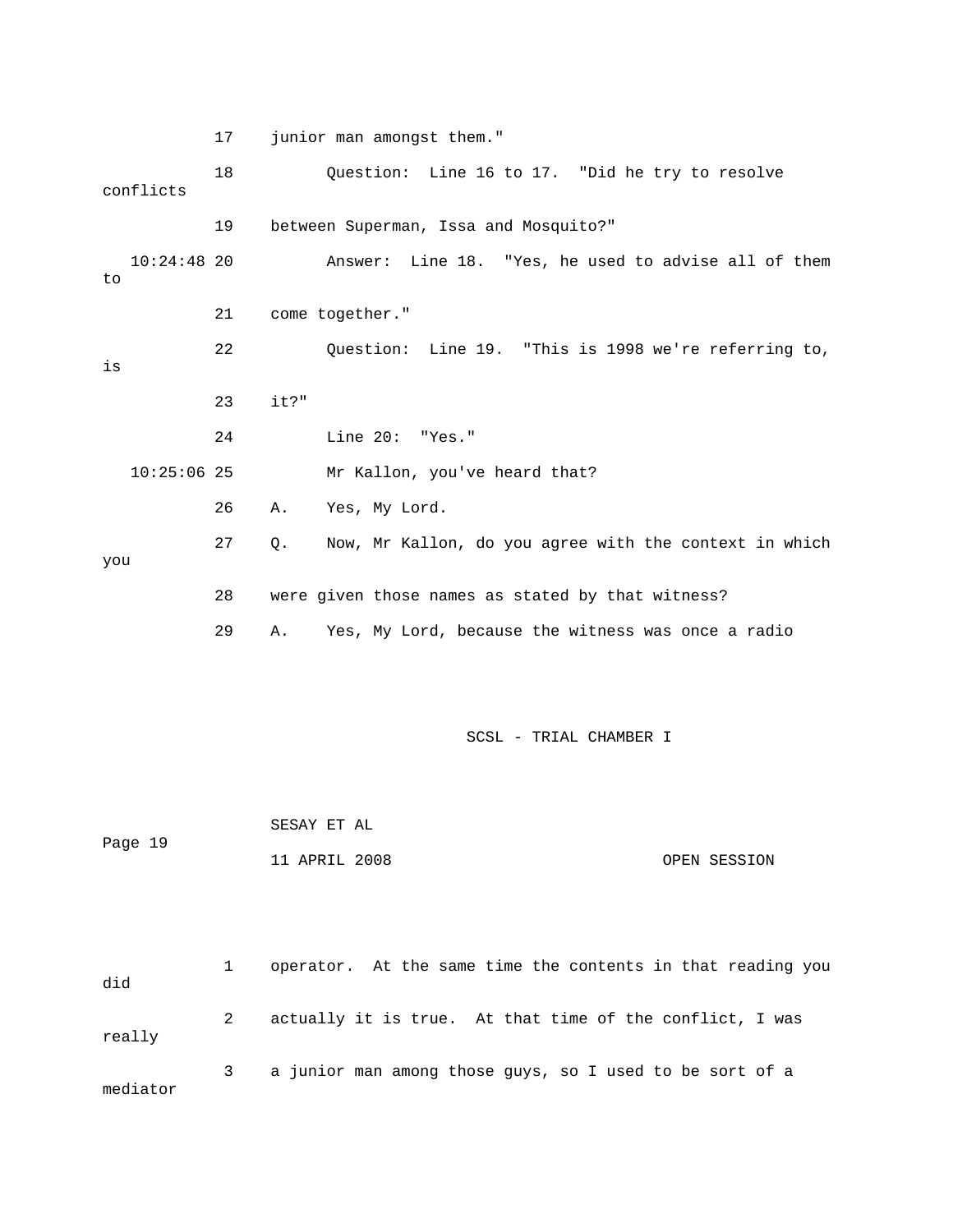|                           | 4  | not to see them in loggerhead, because if they go loggerhead  |
|---------------------------|----|---------------------------------------------------------------|
| 10:26:05                  | 5  | things will go out of control. It is true.                    |
| the                       | 6  | Now, we reach, Mr Kallon, Exhibit 34. We did indicate<br>О.   |
|                           | 7  | list of exhibit we'll be referring to in the course of this   |
|                           | 8  | trial.<br>We filed that. You have Exhibit 34, please. Can you |
|                           | 9  | show Mr Kallon? Okay, I'm sorry. You just said they didn't    |
| $10:26:39$ 10             |    | bring it here today, Your Honour. No problem. Mr Kallon, you  |
|                           | 11 | know -- you know Exhibit 34 -- Prosecution Exhibit 34 --      |
|                           | 12 | PRESIDING JUDGE: We would have loved to have it.              |
|                           | 13 | Exactly. They said they didn't bring it.<br>MR TAKU:          |
|                           | 14 | PRESIDING JUDGE: Is it possible for you to proceed and        |
| $10:26:49$ 15             |    | then, you know, bring it later?                               |
|                           | 16 | Okay, Your Honour.<br>MR TAKU:                                |
|                           | 17 | PRESIDING JUDGE: We don't want him to speculate on an         |
|                           | 18 | exhibit he doesn't have in front of him.                      |
|                           | 19 | MR TAKU: Yes, exactly, Your Honours.                          |
| $10:27:22$ 20<br>proceed, |    | PRESIDING JUDGE: Yes. Maybe if you may, you may               |
|                           | 21 | and then we will come back to Exhibit 34 when the exhibit is  |
|                           | 22 | available.                                                    |
|                           | 23 | Exactly, Your Honours.<br>Thank you.<br>MR TAKU:              |
|                           | 24 | PRESIDING JUDGE: So he can specifically and physically        |
| $10:27:22$ 25             |    | refer to it.                                                  |
|                           | 26 | MR TAKU: Yes, Your Honours.                                   |
|                           | 27 | PRESIDING JUDGE: Before obtaining his response to that.       |
|                           | 28 | MR TAKU:                                                      |
| ever                      | 29 | Now, Mr Kallon, we'll come back to that but were you<br>Q.    |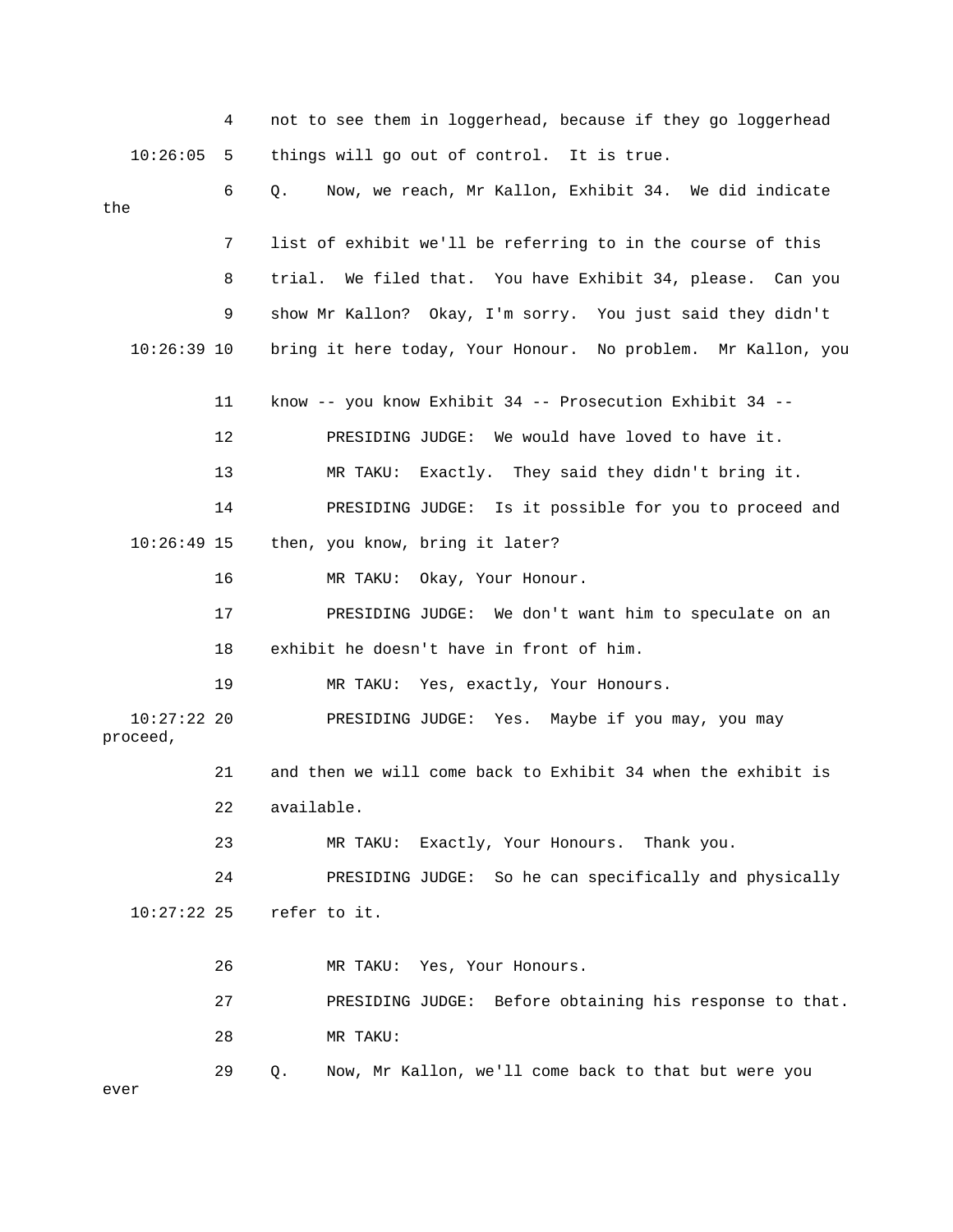| Page 20 | SESAY ET AL   |  |              |  |  |
|---------|---------------|--|--------------|--|--|
|         | 11 APRIL 2008 |  | OPEN SESSION |  |  |
|         |               |  |              |  |  |
|         |               |  |              |  |  |

| about?        | $\mathbf{1}$ | also known as SP within this time frame that we're talking            |
|---------------|--------------|-----------------------------------------------------------------------|
|               | 2            | Α.<br>No, My Lord.                                                    |
|               | 3            | PRESIDING JUDGE: As what?                                             |
|               | 4            | MR TAKU:<br>SP.                                                       |
| 10:27:30      | 5            | PRESIDING JUDGE: You said he was not known as SP?                     |
|               | 6            | MR TAKU: Yes, Your Honour.                                            |
|               | 7            | THE WITNESS: No, My Lord.                                             |
|               | 8            | PRESIDING JUDGE: How do you spell that? Just "S" and a                |
|               | 9            | "P"?                                                                  |
| $10:27:38$ 10 |              | MR TAKU: S and P.                                                     |
|               | 11           | Mr Kallon, the Prosecutor alleges in the indictment that<br>$\circ$ . |
| whether       | 12           | you were also called Bilai Karim. Can you tell the Court              |
|               | 13           | you were ever known as Bilai Karim?                                   |
|               | 14           | PRESIDING JUDGE: Is it Bilai or Bilai?                                |
| $10:28:15$ 15 |              | MR TAKU: Bilai Karim, Your Honour.                                    |
|               | 16           | PRESIDING JUDGE: Bilai Karim.                                         |
|               | 17           | MR TAKU: Bilai Karim.                                                 |
|               | 18           | PRESIDING JUDGE: Yes, I remember the name.                            |
|               | 19           | THE WITNESS: Actually, My Lord, when the indictment was               |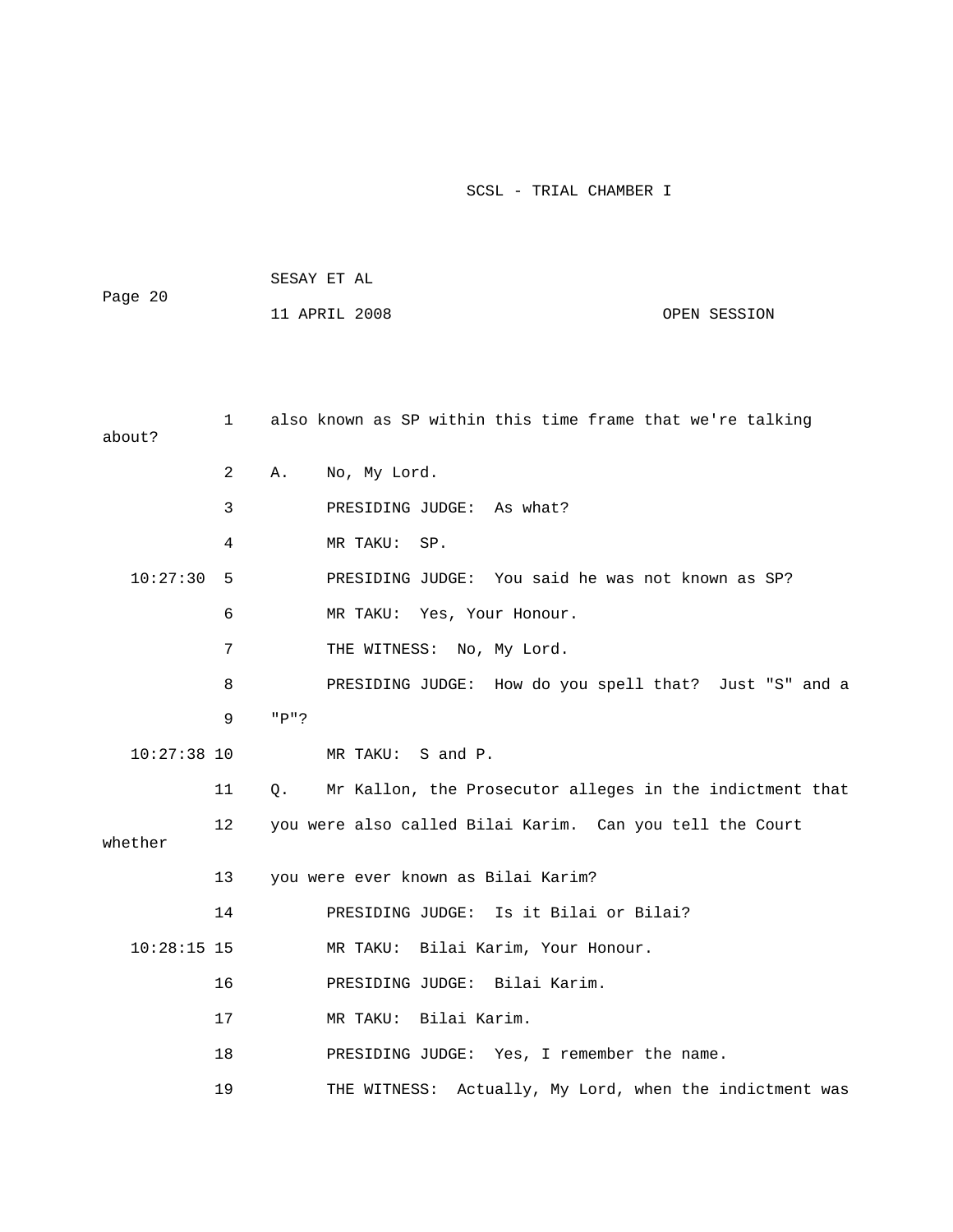|      | $10:28:23$ 20 |    | served on me, if I'm not mistaken on 10 March 2003, I saw that |
|------|---------------|----|----------------------------------------------------------------|
| not  |               | 21 | abbreviation as a name Bilai Karim but, really, the name was   |
| qo   |               | 22 | a specific name on me. But during the time of the war, if we   |
| laws |               | 23 | back tomorrow, we see in the RUF ideology there were certain   |
| or   |               | 24 | governing the RUF operation. Within my own area of control,    |
|      | $10:29:01$ 25 |    | wheresoever I was physically being, any RUF who used to break  |
|      |               | 26 | that law, sometime, as I see that word, Bilai Karim, I will do |
| this |               | 27 | what you have done, if you are not supposed to do, I will do   |
|      |               | 28 | to you. I will surely discipline you. It was sort of a         |
| an   |               | 29 | discipline language but it is a Koranic war. I used to take    |

|         | SESAY ET AL   |              |
|---------|---------------|--------------|
| Page 21 |               |              |
|         | 11 APRIL 2008 | OPEN SESSION |

| SO           | $\mathbf{1}$ | oath that this crime you have commit I will surely punish you, |
|--------------|--------------|----------------------------------------------------------------|
|              | 2            | it was not a name. I just saw it in that indictment.           |
|              | 3            | JUDGE BOUTET: Sorry, you mentioned something, it was --        |
|              | 4            | did you say Koranic war?                                       |
| $10:29:38$ 5 |              | THE WITNESS: Yes, sir. It's an Arabic war.                     |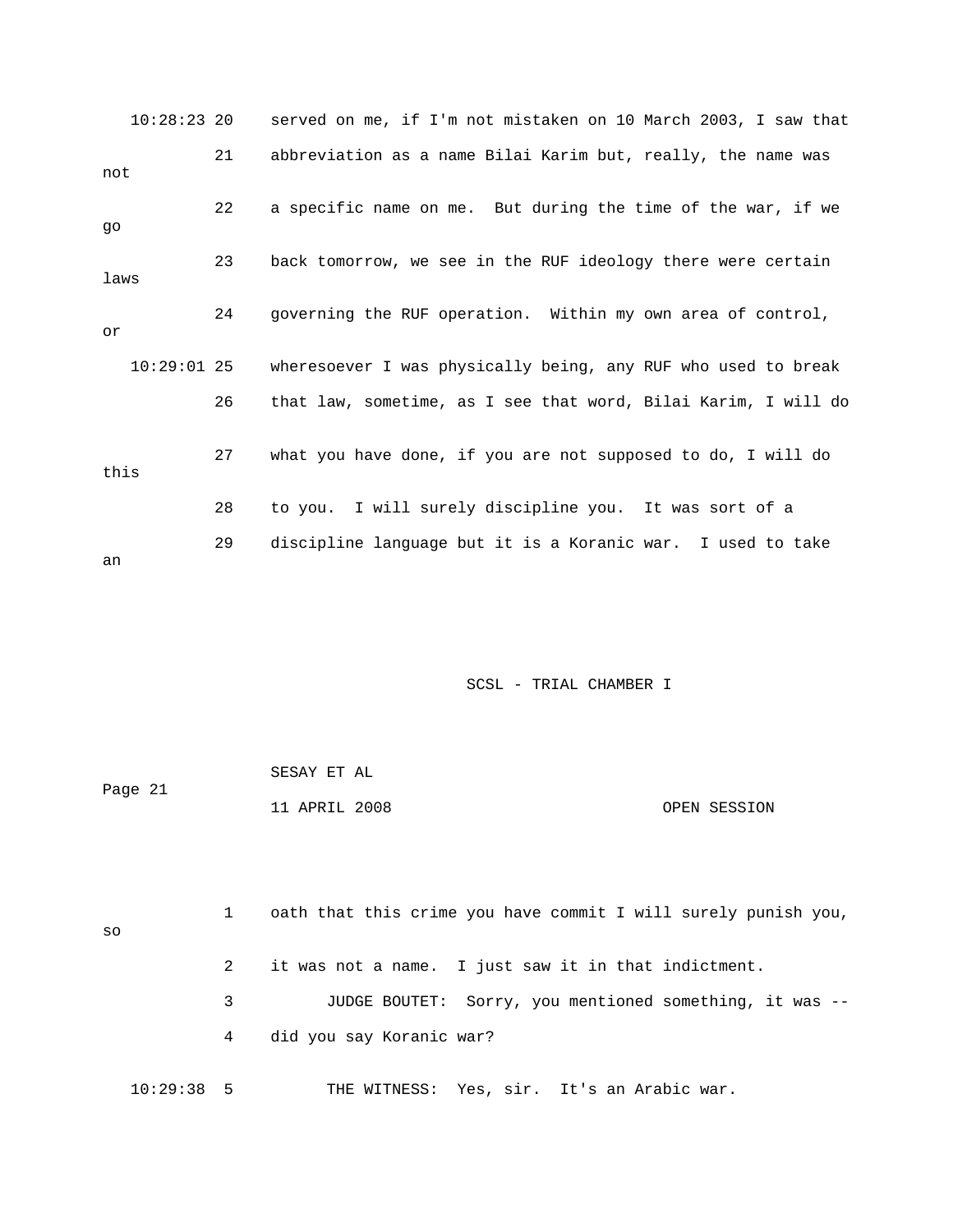6 MR TAKU: "Word." 7 THE WITNESS: Yes. 8 JUDGE BOUTET: "Word" yes. 9 PRESIDING JUDGE: Which meant punishment or what? 10:29:50 10 THE WITNESS: No. I swear to my God and Anabi. That is, I 11 take oath on God and Prophet Salalawa Allah. 12 MR TAKU: 13 Q. You take the oath that what? That what? 14 A. That this crime you have commit, I will surely repay you 10:30:04 15 with punishment. 16 Q. When you swore on the Prophet Bilai Karim, did you punish 17 the people? 18 A. My Lord, all RUF combatants can attest to that. If I utter 19 that language. Once my power is over you, I able to control you, 10:30:46 20 I will surely punish you, the crime you commit against the 21 civilians. 22 PRESIDING JUDGE: Did you punish? 23 THE WITNESS: Yes, sir, I did. 24 PRESIDING JUDGE: That's the question. 10:30:53 25 THE WITNESS: I did. The one happened in my presence. 26 MR TAKU: 27 Q. Mr Kallon, within the time frame specified in this 28 indictment, may I remind you from May 1996 to January 2002, did 29 you know any person or persons within the RUF wearing the name of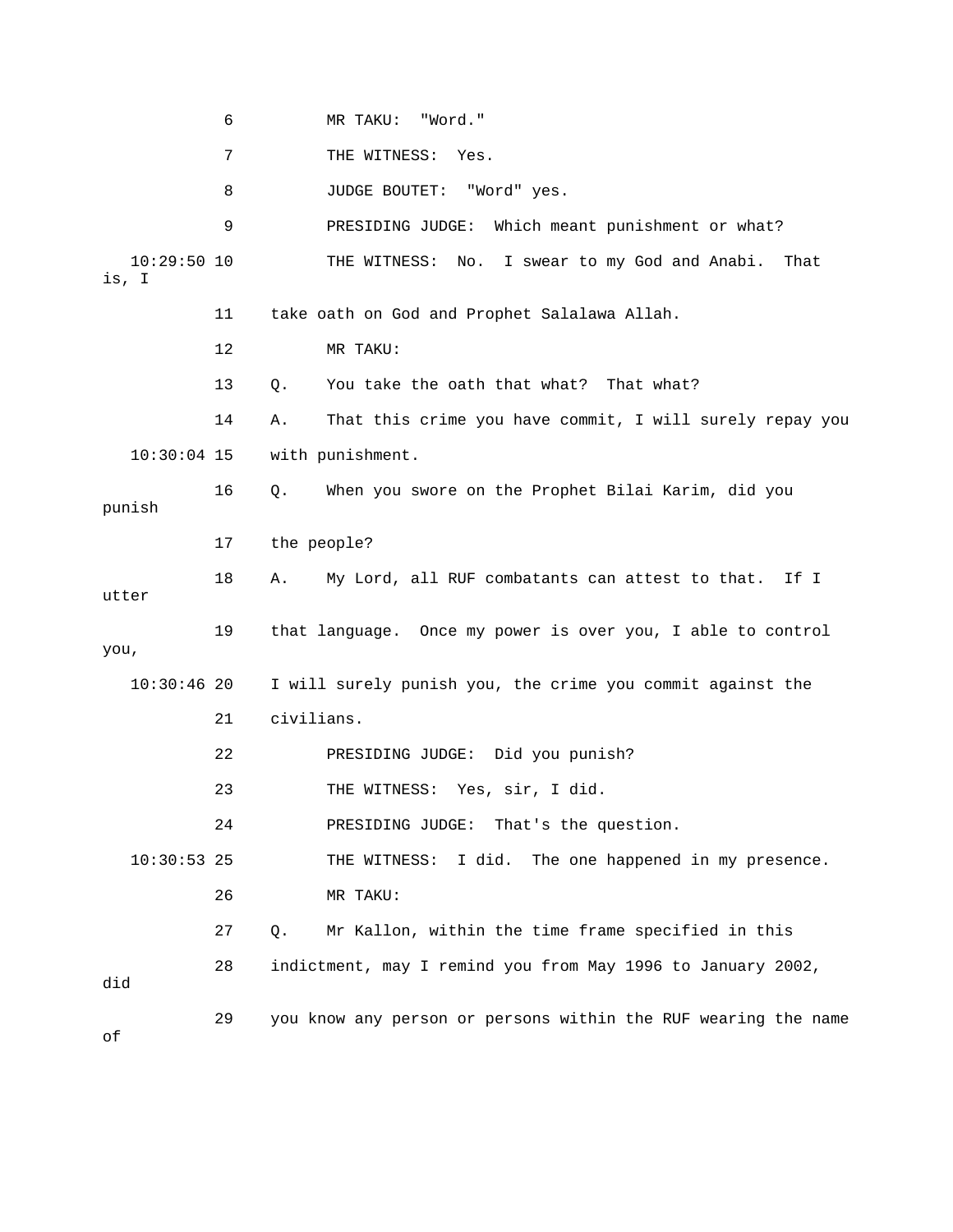| Page 22       |              | SESAY ET AL                                                     |              |  |
|---------------|--------------|-----------------------------------------------------------------|--------------|--|
|               |              | 11 APRIL 2008                                                   | OPEN SESSION |  |
|               |              |                                                                 |              |  |
|               |              |                                                                 |              |  |
|               |              |                                                                 |              |  |
|               | $\mathbf{1}$ | Kallon? If you did, please, can you tell the Judges?            |              |  |
| the           | 2            | Yeah, My Lord, I know many, many RUF fighter who bear<br>Α.     |              |  |
| one           | 3            | name Kallon. I know them many. If you want, I can give the      |              |  |
|               | 4            | I can recall now.                                               |              |  |
| 10:32:05      | 5            | Can you give the name of some of them?<br>Yes.<br>Q.            |              |  |
|               | 6            | In the first place, the RUF political adviser to<br>Yeah.<br>Α. |              |  |
|               | 7            | Foday Sankoh was called David Kallon, and we, Foday Sankoh      |              |  |
| Wе            | 8            | trained in Liberia, we were about six bear the name Kallon.     |              |  |
|               | 9            | have Pa Momoh Kallon; we have Fatu Kallon; we have Florence     |              |  |
| $10:32:42$ 10 |              | Kallon; then we have Musa Kallon, and myself, Morris Kallon.    |              |  |
|               | 11           | Take that list again, please.<br>PRESIDING JUDGE:               |              |  |
| Kallon;       | 12           | We have Pa Momoh Kallon; we have Fatu<br>THE WITNESS:           |              |  |
|               | 13           | we have $-$                                                     |              |  |

14 PRESIDING JUDGE: Fatu Kallon, was that a man or a

woman?

10:33:04 15 THE WITNESS: No, sir, she's a woman.

16 PRESIDING JUDGE: A woman?

17 THE WITNESS: Florence Kallon.

18 PRESIDING JUDGE: Who?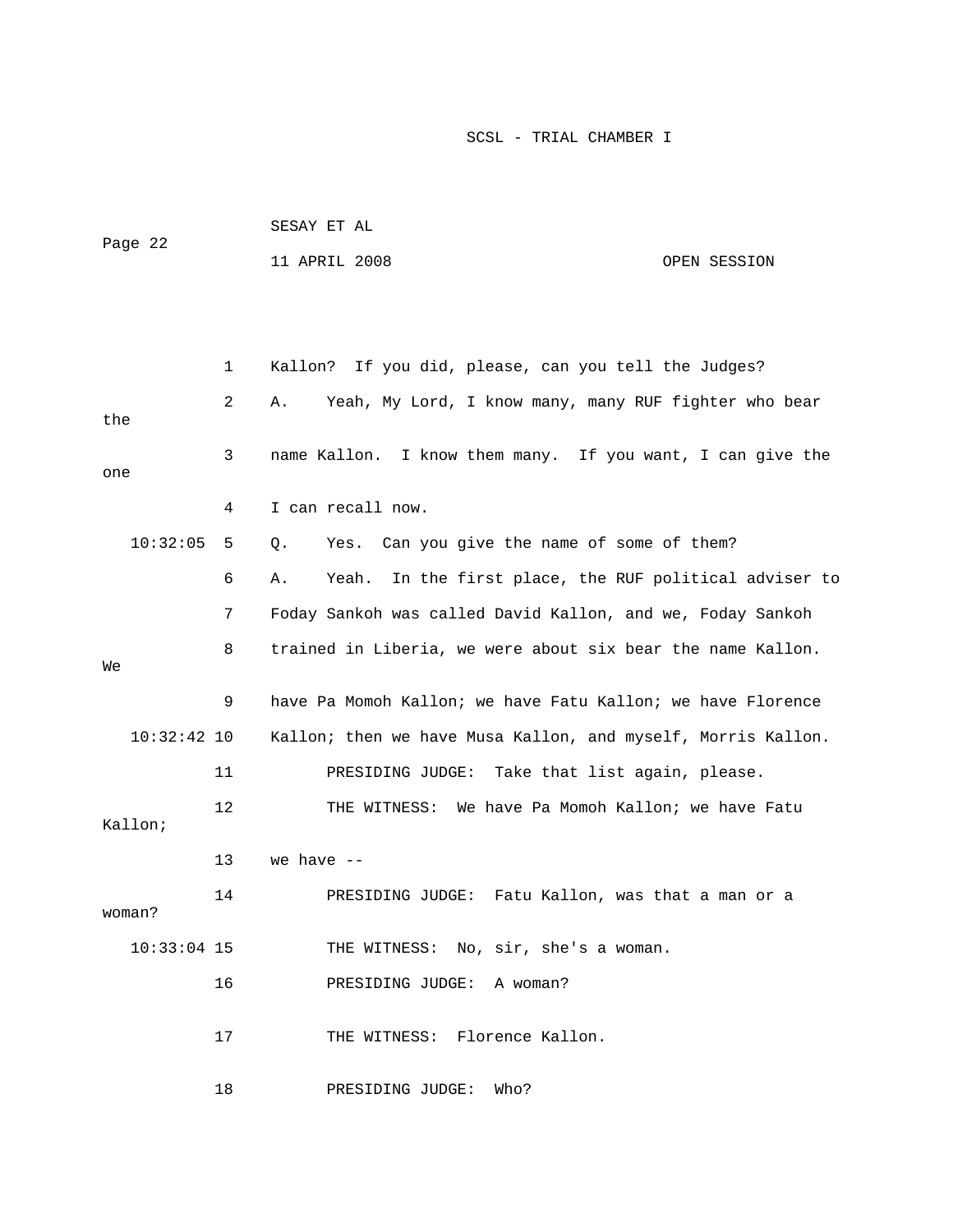|                       | 19 | THE WITNESS: Florence.                                         |
|-----------------------|----|----------------------------------------------------------------|
| $10:33:14$ 20         |    | PRESIDING JUDGE: Forence or Florence?                          |
|                       | 21 | THE WITNESS: Florence.                                         |
|                       | 22 | PRESIDING JUDGE: Florence?                                     |
|                       | 23 | THE WITNESS: Yes, sir.                                         |
|                       | 24 | PRESIDING JUDGE: Florence, another woman?                      |
| $10:33:19$ 25<br>Then |    | THE WITNESS: Yes, sir. Then we have Mussa Kallon.              |
|                       | 26 | me, Morris Kallon. The other guy, I have forgotten his first   |
|                       | 27 | name. Then when we came back to Sierra Leone, or we came in    |
| who                   | 28 | Sierra Leone, we have lot of Sierra -- I mean, Sierra Leonean  |
|                       | 29 | join bear the name Kallons, especially from Kailahun District. |

| Page 23 | SESAY ET AL   |              |
|---------|---------------|--------------|
|         | 11 APRIL 2008 | OPEN SESSION |

|              | As you know, the family base of Kallon is based in Kailahun      |
|--------------|------------------------------------------------------------------|
|              | 2<br>District, in Jawie Chiefdom, Daru. You will see from the -- |
|              | PRESIDING JUDGE: Is this in Jawie, Jawie District?<br>3          |
|              | 4<br>THE WITNESS: Jawie Chiefdom.                                |
| $10:34:07$ 5 | PRESIDING JUDGE:<br>Jawie?                                       |
| 6<br>base,   | THE WITNESS: Yes, sir, Kailahun District. From the               |

7 you will see Mr AS Kallon, commonly known as Saidu something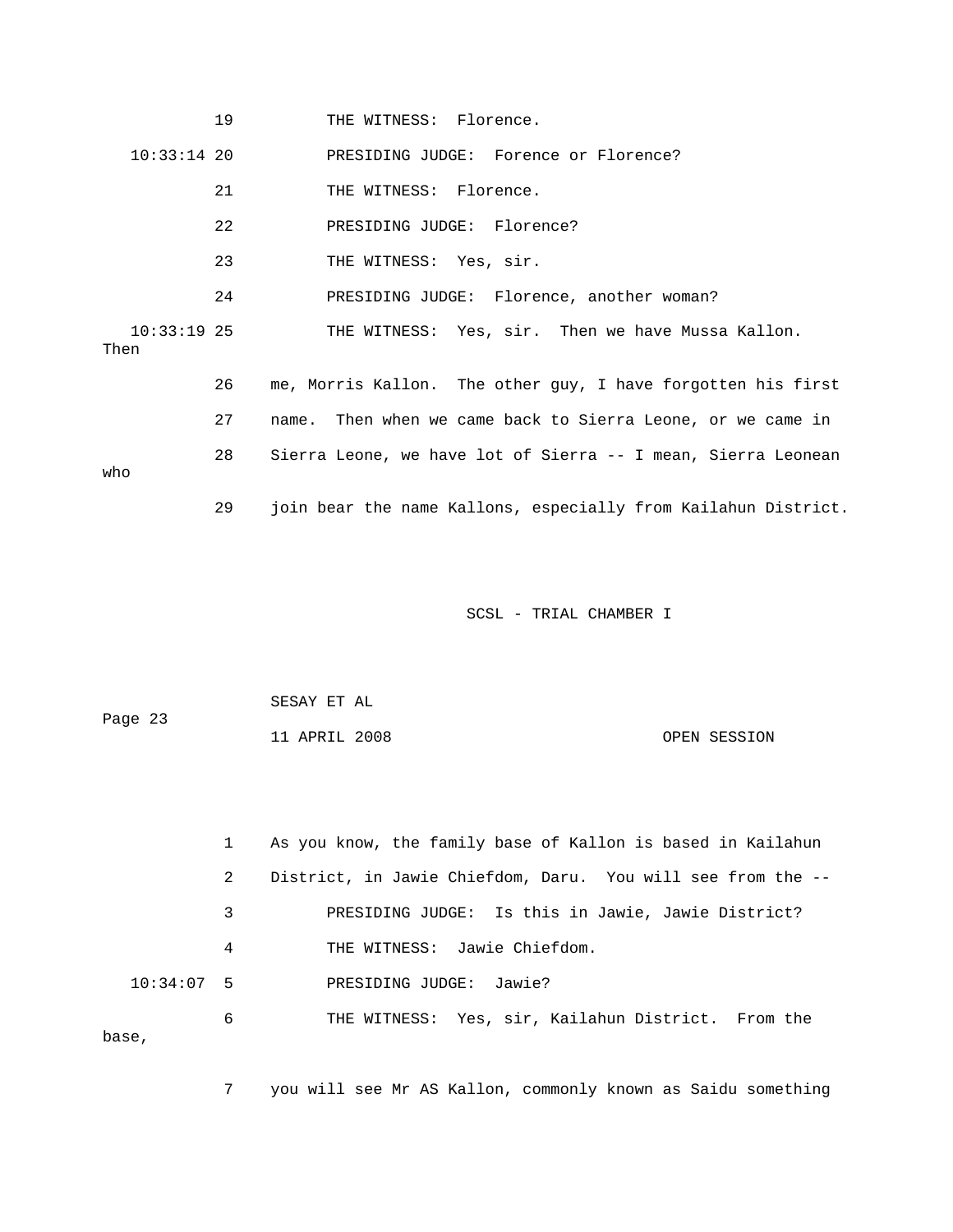| movement.     | 8  | Kallon, who was the overall MP adviser within the RUF           |
|---------------|----|-----------------------------------------------------------------|
|               | 9  | Then, if you want the few Sierra Leonean who join in Sierra     |
| $10:34:36$ 10 |    | Leone, I can give their names, who bear the name Kallon, but    |
|               | 11 | there was lot of Kallon names within the RUF.                   |
|               | 12 | MR TAKU:                                                        |
|               | 13 | Mr Kallon, specifically in Kono District, between<br>Q.         |
|               | 14 | February 1998 and June 1998, do you know of any persons within  |
| $10:34:57$ 15 |    | the ranks of the RUF bearing the name Kallon?                   |
|               | 16 | Yes, sir.<br>Α.                                                 |
|               | 17 | PRESIDING JUDGE: Between February 1998 --                       |
|               | 18 | MR TAKU: 1998 to June 1998.                                     |
| 1998          | 19 | THE WITNESS: Yes, sir. Between February 1998 to June            |
| $10:35:16$ 20 |    | in Kono, you have Major AS Kallon, who was the Joint Security   |
| Then          | 21 | Commander, at the same time, RUF overall military adviser.      |
| to            | 22 | you have Miloskie Kallon, who was senior bodyguard commander    |
|               | 23 | Colonel Superman, who's commonly known as Ngugumeh.<br>Then you |
|               | 24 | have Baggie Kallon, who commonly known as TKK.<br>Then you have |
| $10:35:49$ 25 |    | Momoh Kallon, who's commonly known as Ziggy.<br>Myself, Major   |
|               | 26 | Kallon, at that time I was there, and many other, who I cannot  |
|               | 27 | recall, remember their full names now.                          |
| 334,          | 28 | Mr Kallon, witness TF1, that's Prosecution witness TF1-<br>Q.   |
| that          | 29 | on the 17 May 2005, testified at page 38, line 12, and said     |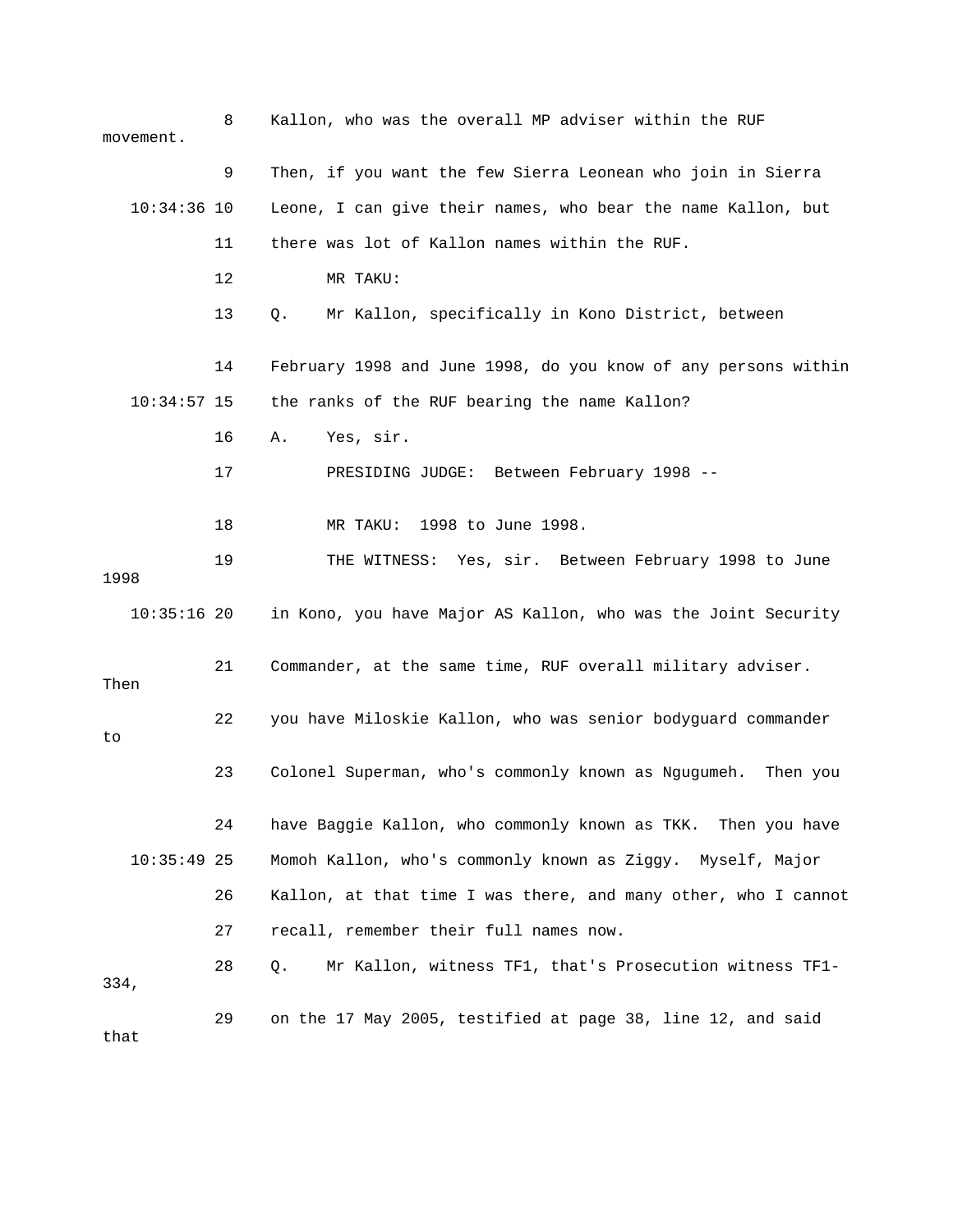| Page 24 |          |              | SESAY ET AL                                                   |              |  |
|---------|----------|--------------|---------------------------------------------------------------|--------------|--|
|         |          |              | 11 APRIL 2008                                                 | OPEN SESSION |  |
|         |          |              |                                                               |              |  |
|         |          |              |                                                               |              |  |
| in      |          | $\mathbf{1}$ | the Kallon was involved in the looting of the Iranian Embassy |              |  |
|         |          | $\mathbf{2}$ | Freetown, was an SLA who held an AFRC ministerial position. I |              |  |
|         |          | 3            | was not Morris Kallon of RUF. Mr Kallon, how do you react to  |              |  |
|         |          | 4            | that?                                                         |              |  |
|         | 10:37:09 | 5            | My Lord, as the witness speak for himself, it is true.<br>Α.  |              |  |
| not     |          | 6            | One, I was RUF, Major Morris Kallon at that time. Two, I was  |              |  |

| the           |    |                                                                      |
|---------------|----|----------------------------------------------------------------------|
|               | 8  | AFRC government. Three, from June to August I was deployed at        |
| I             | 9  | Makeni based in Teko Barracks. Then from August to February,         |
| Iranian       |    | 10:37:51 10 was in Bo. So indeed so, I was not in Freetown when this |
| you,          | 11 | Embassy was looted as that witness exactly said. As I told           |
|               | 12 | there are many, many people bearing the name Morris Kallon in        |
|               | 13 | Sierra Leone.                                                        |
| disclosure    | 14 | Q. Mr Kallon, the Prosecutor in furtherance of his                   |
| $10:38:21$ 15 |    | obligations did disclose to you a booklet, part of a booklet,        |
| Now,          | 16 | with a list of senior RUF officials within Kono District.            |
| Prosecutor    | 17 | we did file, Your Honours, this is a bit -- but if the               |

7 holding no ministry position -- ministerial position within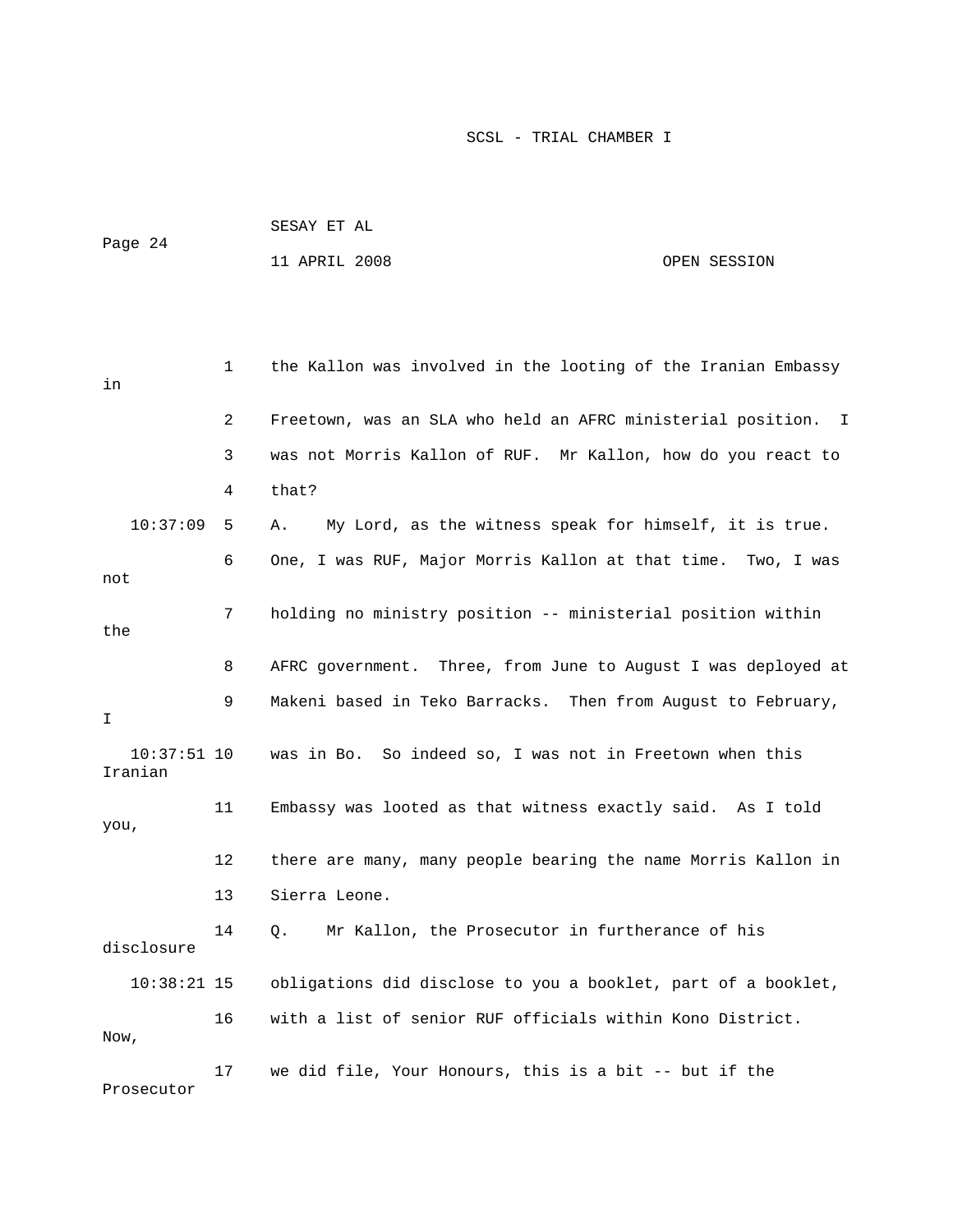| we                        | 18 | did not -- the Registry did not bring them to Court. Maybe,   |  |  |
|---------------------------|----|---------------------------------------------------------------|--|--|
| if                        | 19 | may share our own copy to Mr Kallon and ask him to look at it |  |  |
| $10:38:46$ 20             |    | that is what the Prosecutor disclosed to him?                 |  |  |
|                           | 21 | JUDGE BOUTET: I'm not sure I understand what you mean,        |  |  |
|                           | 22 | disclose to him.                                              |  |  |
|                           | 23 | MR TAKU: Rule 68, the Prosecutor disclosed a series of        |  |  |
| 24<br>document.           |    | documents under Rule 68 and among them would have that        |  |  |
| $10:39:04$ 25<br>exhibit? |    | PRESIDING JUDGE: Was it filed? Is it filed as an              |  |  |
|                           | 26 | It was filed, it was filed Your Honours.<br>MR TAKU:          |  |  |
|                           | 27 | JUDGE BOUTET: It was filed.                                   |  |  |
|                           | 28 | MR TAKU: No, Kallon filed as a list -- in the list of         |  |  |
|                           | 29 | exhibits we intend to use.                                    |  |  |
|                           |    |                                                               |  |  |
|                           |    |                                                               |  |  |

| Page 25 | SESAY ET AL   |              |
|---------|---------------|--------------|
|         | 11 APRIL 2008 | OPEN SESSION |

 1 JUDGE BOUTET: Okay, but this is not an exhibit yet. 2 MR TAKU: It's not an exhibit yet. 3 JUDGE BOUTET: That's why I was asking because what you 4 mean by this. 10:39:20 5 MR TAKU: Yes, Your Honours.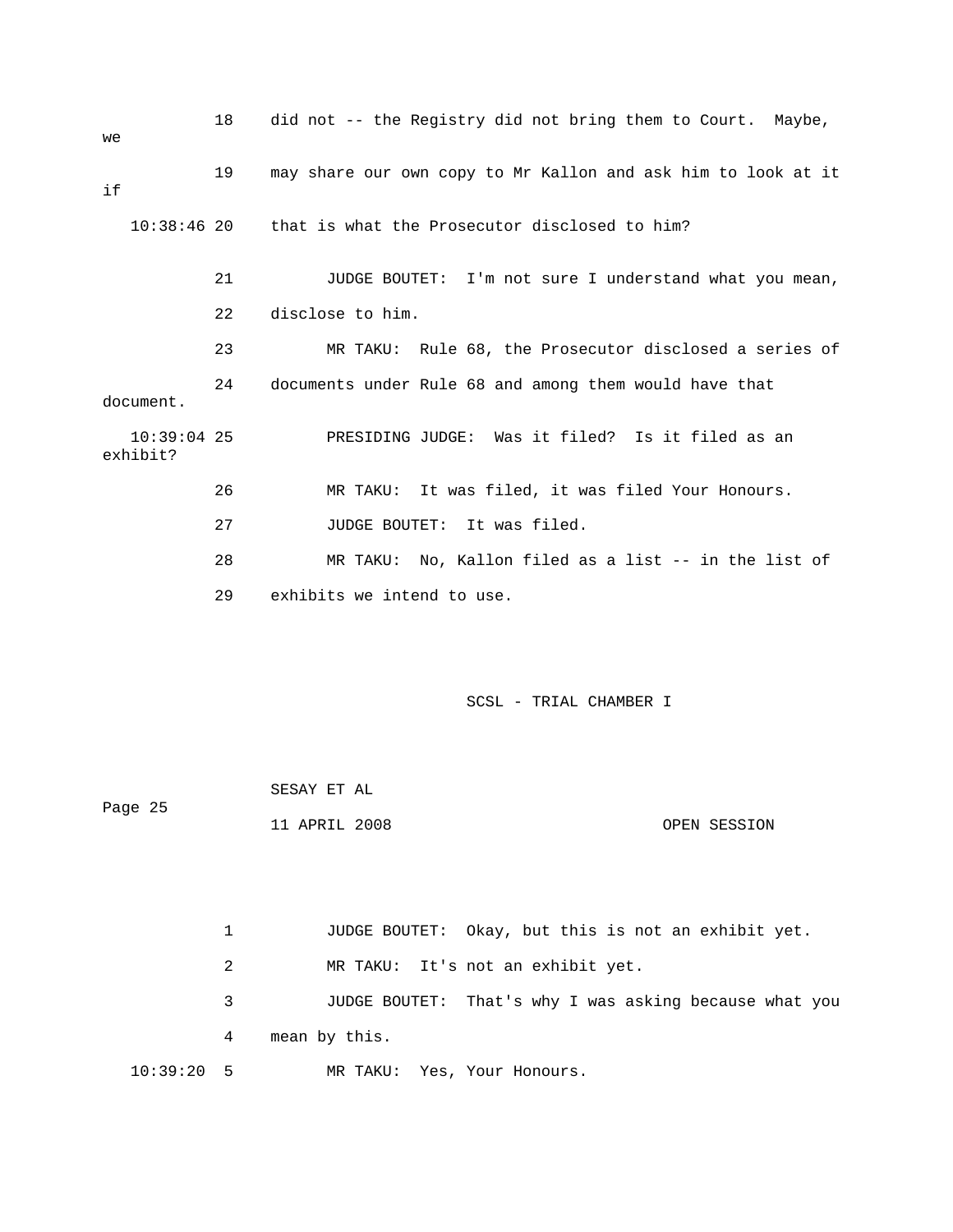file

 7 through Mr Kallon. 8 MR TAKU: Yes, Your Honours. 9 JUDGE BOUTET: Okay. 10:39:28 10 THE WITNESS: Yes, My Lord, some time ago, I saw this, I 11 think two or three months ago I saw this document. 12 MR TAKU: 13 Q. Now, can you point out to the Judges, Your Honours that is 14 a list of senior RUF officials in Kono District within the time 10:39:53 15 frame? 16 JUDGE THOMPSON: Let him tell us that. 17 MR TAKU: 18 Q. Okay. Mr -- what is that, you saw it three months ago, so 19 what can you tell the Court exactly what that is? 10:40:03 20 A. Yes, sir, this is a sort of nominal rule in Kono between 21 February 1998 to June 1998, this was a list. Last time when they 22 disclosed this I able recognise. 23 Q. Can you point out to the Court the names the Kallons you 24 can find on that document? Call the number and the name. 10:40:35 25 A. Okay. If you look at number three, you will see 26 Lieutenant-Colonel Morris Kallon, then if you look at 27 number eight you will see Major Kallon. Then if you see number 28 30, you will see Staff Captain Baggie Kallon. Then, if you see 29 number 36, you will see GJ Kallon. Then if you look number 80,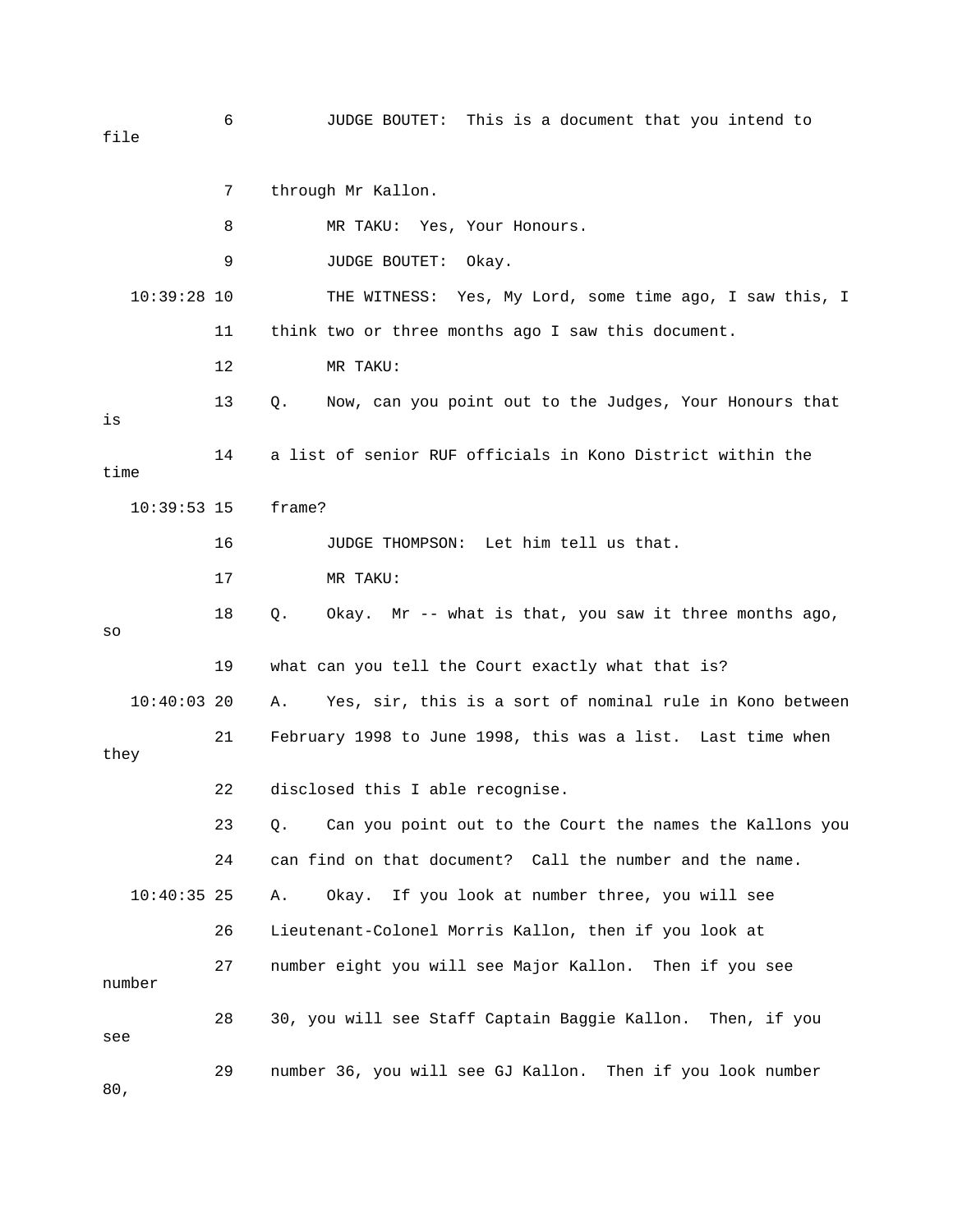| Page 26  |              | SESAY ET AL                                                   |              |
|----------|--------------|---------------------------------------------------------------|--------------|
|          |              | 11 APRIL 2008                                                 | OPEN SESSION |
|          |              |                                                               |              |
|          |              |                                                               |              |
| you      | $\mathbf{1}$ | you will see Mohamed Kallon. Just a moment please. Then if    |              |
| look     | 2            | look at 209, you will see Captain Jumu Kallon. Then if you    |              |
|          | 3            | at 231, you will see Second-Lieutenant Hassan Kallon. Then if |              |
| these    | 4            | you look at 274, you will see RSM Foday Kallon. My Lord,      |              |
| 10:42:33 | 5            | are the names of Kallon I could see on this document.         |              |
|          | 6            | MR TAKU: Your Honours, we're seeking leave of Court to        |              |

last

8 week to inspect it prior to filing.

9 PRESIDING JUDGE: Any objection.

 10:42:51 10 MR WAGONA: May I see the document, My Lords, and may I 11 request that when counsel is referring to the documents he cites 12 maybe a Court Management number so that we can trace it in our 13 records easily. 14 MR TAKU: The first Court Management number on this 10:43:16 15 document is 00025573. 16 MR WAGONA: My Lords, there's no objection from the

7 tender that in evidence. We did show the Prosecutor a copy

17 Prosecution.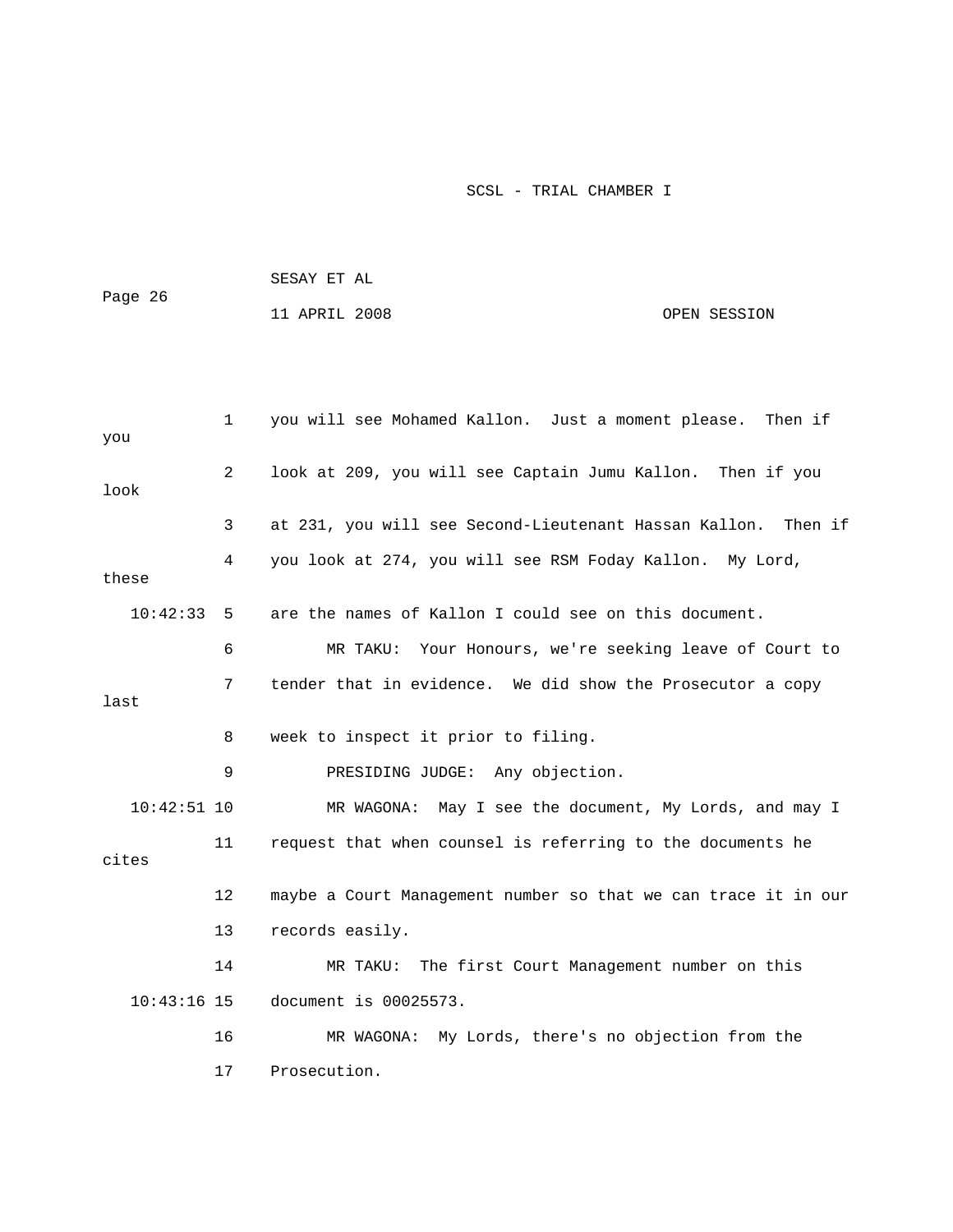| 336.          | 18 | PRESIDING JUDGE: It is admitted and marked as Exhibit |
|---------------|----|-------------------------------------------------------|
|               | 19 | [Exhibit No. 336 was admitted]                        |
| $10:43:51$ 20 |    | MR WAGONA: Yes, My Lord.                              |
|               | 21 | PRESIDING JUDGE: And you are not --                   |
| object.       | 22 | MR JORDASH: Sorry. Just for the record we don't       |
| not           | 23 | PRESIDING JUDGE: You don't object. Well, anyway. I'm  |
|               | 24 | sure Mr Cammegh does not object, either.              |
| $10:44:11$ 25 |    | MR CAMMEGH: Now, that I'm asked, no.                  |
|               | 26 | PRESIDING JUDGE: For the record.                      |
|               | 27 | MR CAMMEGH: No.                                       |
|               | 28 | PRESIDING JUDGE: Yes, Mr Taku.                        |
|               | 29 | MR TAKU:                                              |

| Page 27 | SESAY ET AL   |  |              |
|---------|---------------|--|--------------|
|         | 11 APRIL 2008 |  | OPEN SESSION |

| the   |   | Mr Kallon, in the Makeni, Lunsar, Magburaka axis during<br>$\circ$ . |
|-------|---|----------------------------------------------------------------------|
|       |   | time frame from 1999 to 2002 was there any RUF commanders that       |
| they? |   | you know of that bore the name of Kallon, if yes, who were           |
| that  | 4 | Yes, sir. Umm, with your permission, before I answer<br>А.           |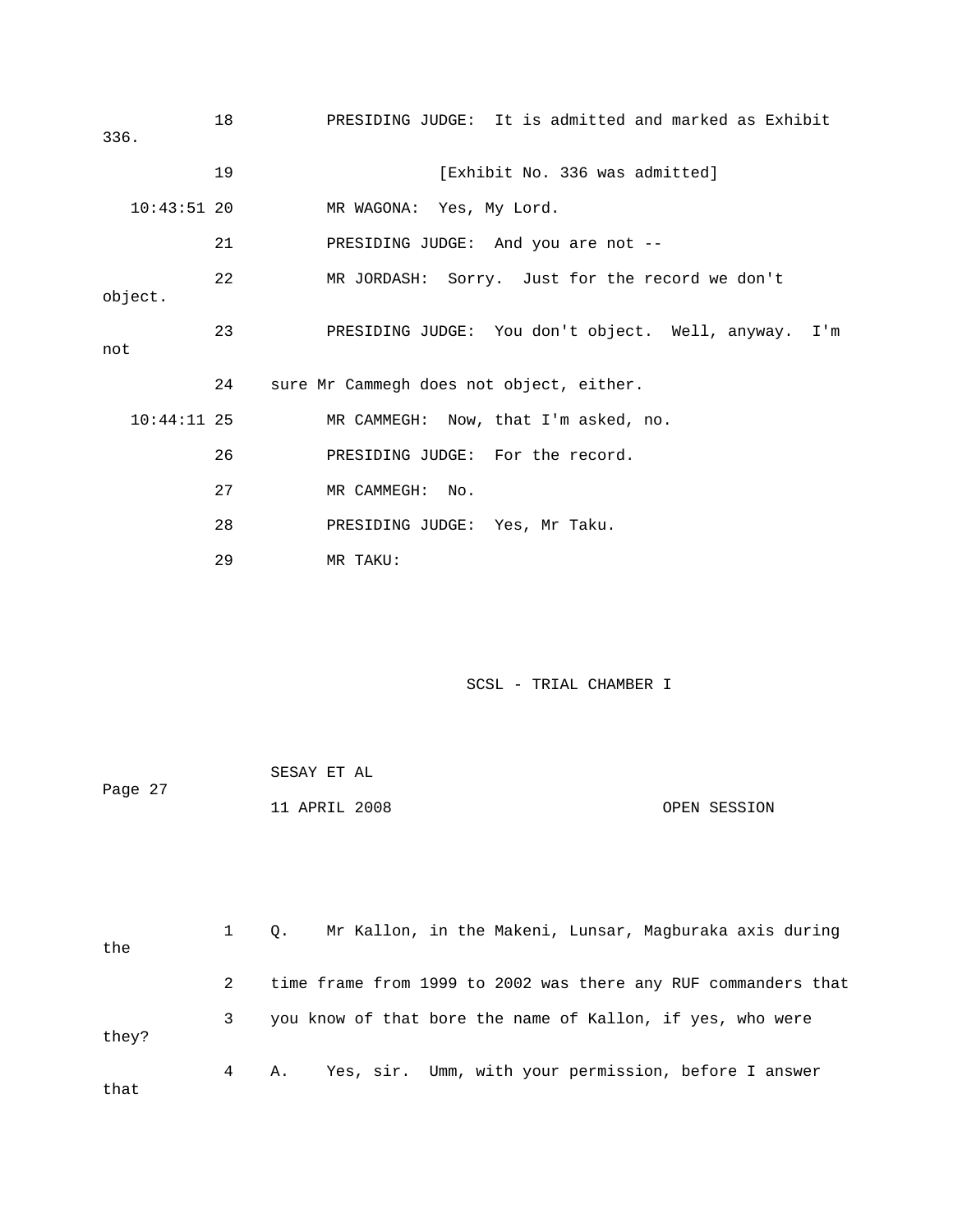|      | 10:44:55      | 5  | question I want to make certain thing clear on this exhibit      |
|------|---------------|----|------------------------------------------------------------------|
|      |               | 6  | they've just tendered and admit in Court. The number eight on    |
|      |               | 7  | that record -- name on that record number eight is the name of   |
| to   |               | 8  | That was my rank at that particular time between February<br>me. |
|      |               | 9  | That's the correction I would like to make in that<br>June 1998. |
|      | $10:45:15$ 10 |    | document.                                                        |
|      |               | 11 | <b>JUDGE BOUTET:</b><br>So the number three that you read saying |
| by   |               | 12 | that on that document number three you said indicated a person   |
| not  |               | 13 | the rank and name of Lieutenant-Colonel Morris Kallon that's     |
|      |               | 14 | you.                                                             |
|      | $10:45:33$ 15 |    | PRESIDING JUDGE: Yes, that's number eight?                       |
|      |               | 16 | THE WITNESS:<br>Yes, sir.                                        |
|      |               | 17 | <b>JUDGE BOUTET:</b><br>Number three.                            |
| or   |               | 18 | THE WITNESS:<br>Number three, no, sir, not my name, not me       |
|      |               | 19 | the rank.                                                        |
|      | $10:45:39$ 20 |    | It's your name but that's not your rank?<br>JUDGE BOUTET:        |
| but  |               | 21 | The name there, they pronounced the same<br>THE WITNESS:         |
|      |               | 22 | not my rank at the time, sir.                                    |
|      |               | 23 | JUDGE BOUTET:<br>So your rank, you say was the item number       |
| name |               | 24 | eight, which just says, Major Kallon, doesn't give any other     |
|      | $10:45:53$ 25 |    | but just Kallon?                                                 |
|      |               | 26 | THE WITNESS: Yes, sir you are correct sir.                       |
| is   |               | 27 | So the first Morris Kallon number three<br>JUDGE BOUTET:         |
|      |               | 28 | not you.                                                         |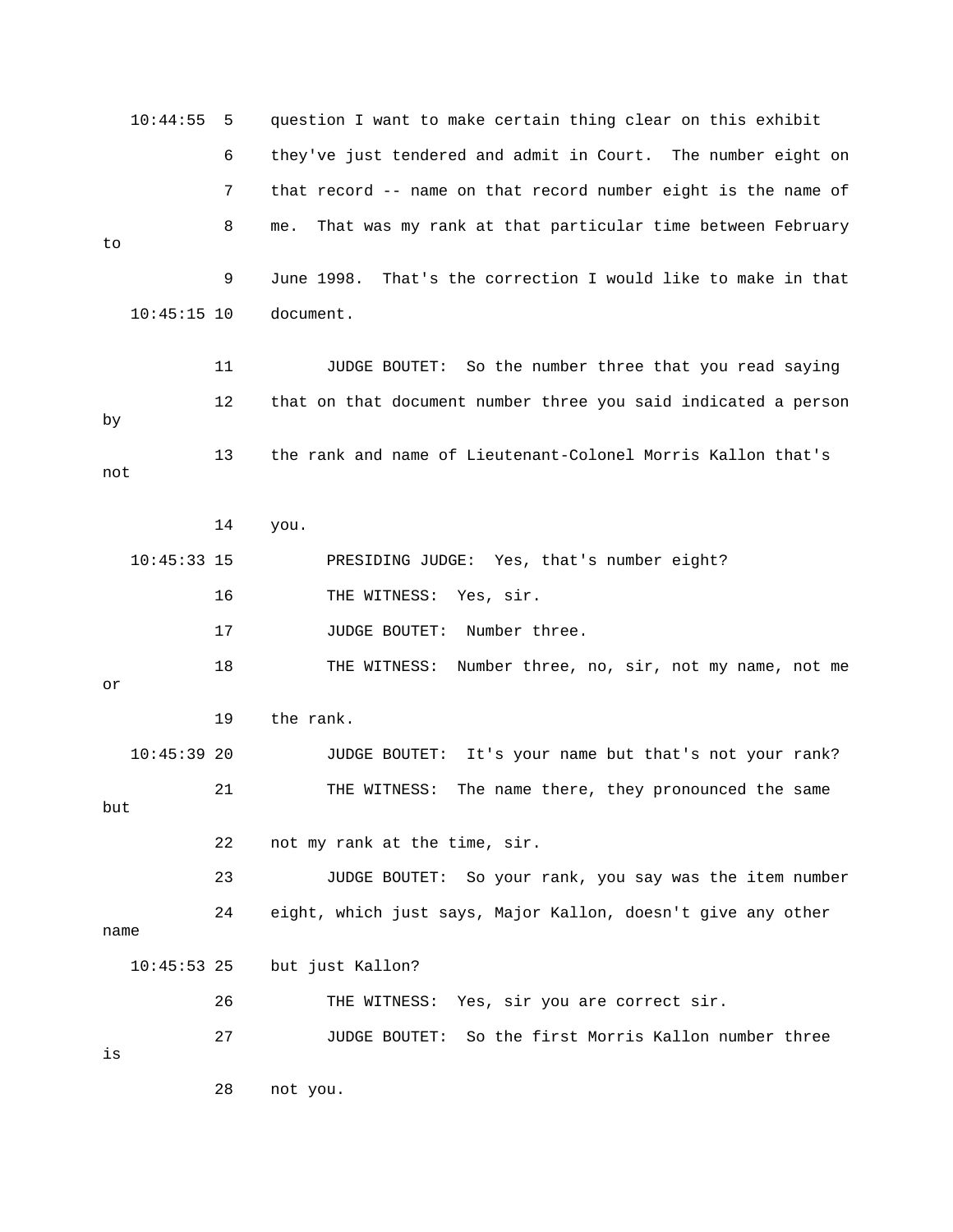29 THE WITNESS: No, sir, I was not colonel at that time.

SCSL - TRIAL CHAMBER I

|         | SESAY ET AL   |              |
|---------|---------------|--------------|
| Page 28 |               |              |
|         | 11 APRIL 2008 | OPEN SESSION |

1 JUDGE BOUTET: Okay. 2 THE WITNESS: Yes, sir, can you repeat your question now, 3 please sir. 4 MR TAKU: 10:46:14 5 Q. Yeah. My question is in the Makeni, Lunsar, Magburaka axis 6 during the time frame from 1999 to 2002 was there an RUF 7 commander or commanders that you know of who bore the name 8 Kallon. If yes, who are they and what command positions did they 9 have? 10:46:42 10 A. Yes, sir. Between 1999 to 2002 there were various Kallons 11 within that axis, Makeni, Lunsar, Magburaka. I start with 12 myself, I was Morris Kallon based in Magburaka between that time. 13 Then you have Colonel AS Kallon, who was the overall MP adviser, 14 based in Makeni. Then you have Lieutenant-Colonel Miloskie 10:47:29 15 Kallon, who were the 5th Brigade commander, based in Lunsar. 16 Then you have --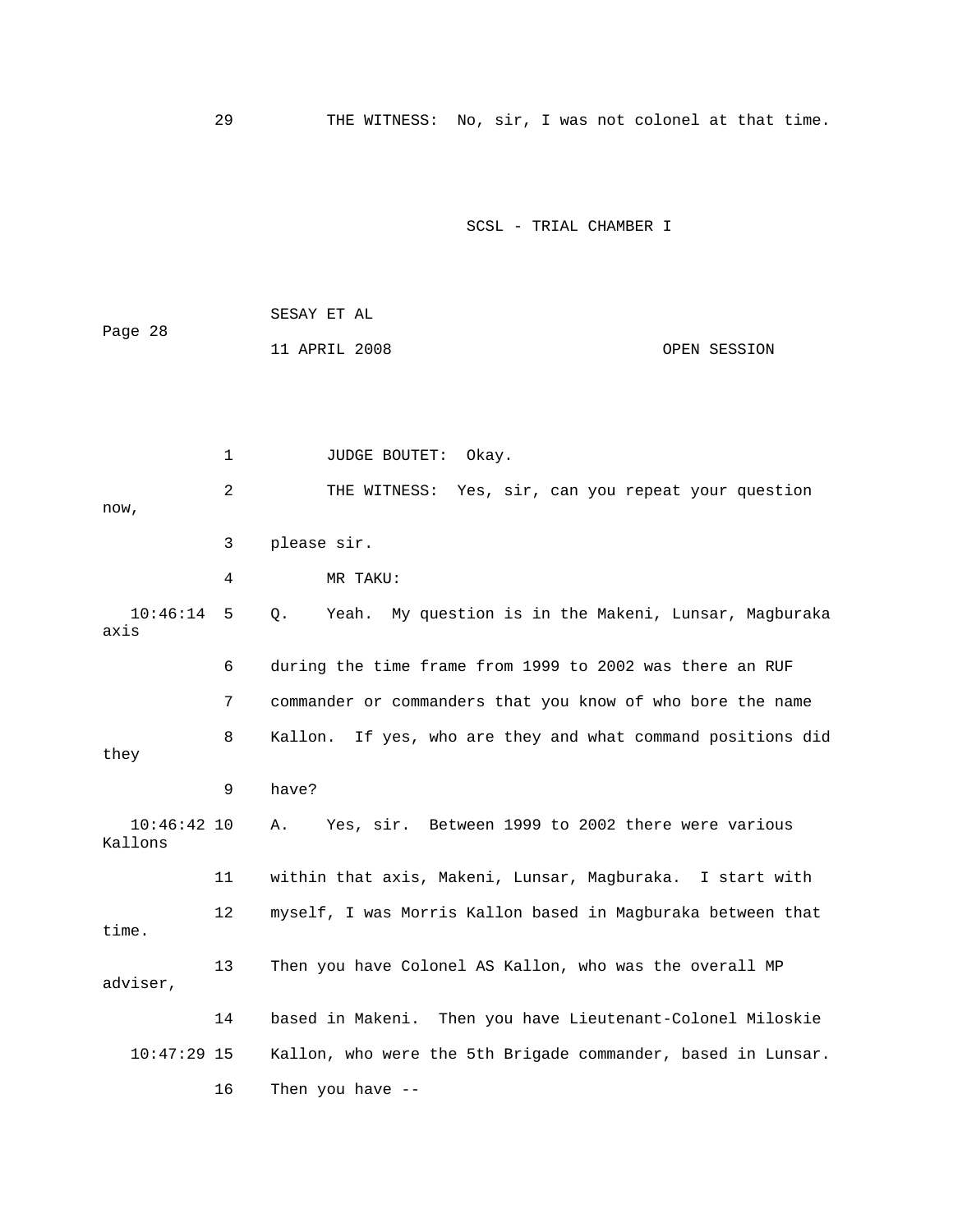|  | PRESIDING JUDGE: Lieutenant-Colonel who? |  |
|--|------------------------------------------|--|
|  |                                          |  |

 18 THE WITNESS: Miloskie Kallon, who was the chief brigade 19 commander based in Lunsar. Then you have Lieutenant-Colonel 10:47:49 20 Baggie Kallon, he was one of the headquarter officer in Makeni 21 working under Colonel Kailondo. Then there were other junior 22 officers Kallon, which I cannot able to call their names now. 23 JUDGE BOUTET: Sorry, what was your rank at that time? 24 THE WITNESS: At that time, I was colonel. 10:48:23 25 JUDGE BOUTET: Colonel, full colonel not 26 lieutenant-colonel. 27 THE WITNESS: Yes, sir.

- 28 JUDGE BOUTET: Okay.
- 29 MR TAKU:

| Page 29 | SESAY ET AL   |              |
|---------|---------------|--------------|
|         | 11 APRIL 2008 | OPEN SESSION |

| spoken                  |   | Now, specifically about Miloskie Kallon, that you've<br>$\circ$ . |
|-------------------------|---|-------------------------------------------------------------------|
| Rule                    | 2 | of, now the Prosecutor again furtherance or pursuant to his       |
|                         | 3 | 68 obligations, disclosed to you a letter dated 18 April 2000.    |
|                         | 4 | The filing number and the Prosecutor is 25510 to 25512. Now -     |
| 10:49:32:5<br>recognise |   | now -- now, if you see a copy of that letter will you             |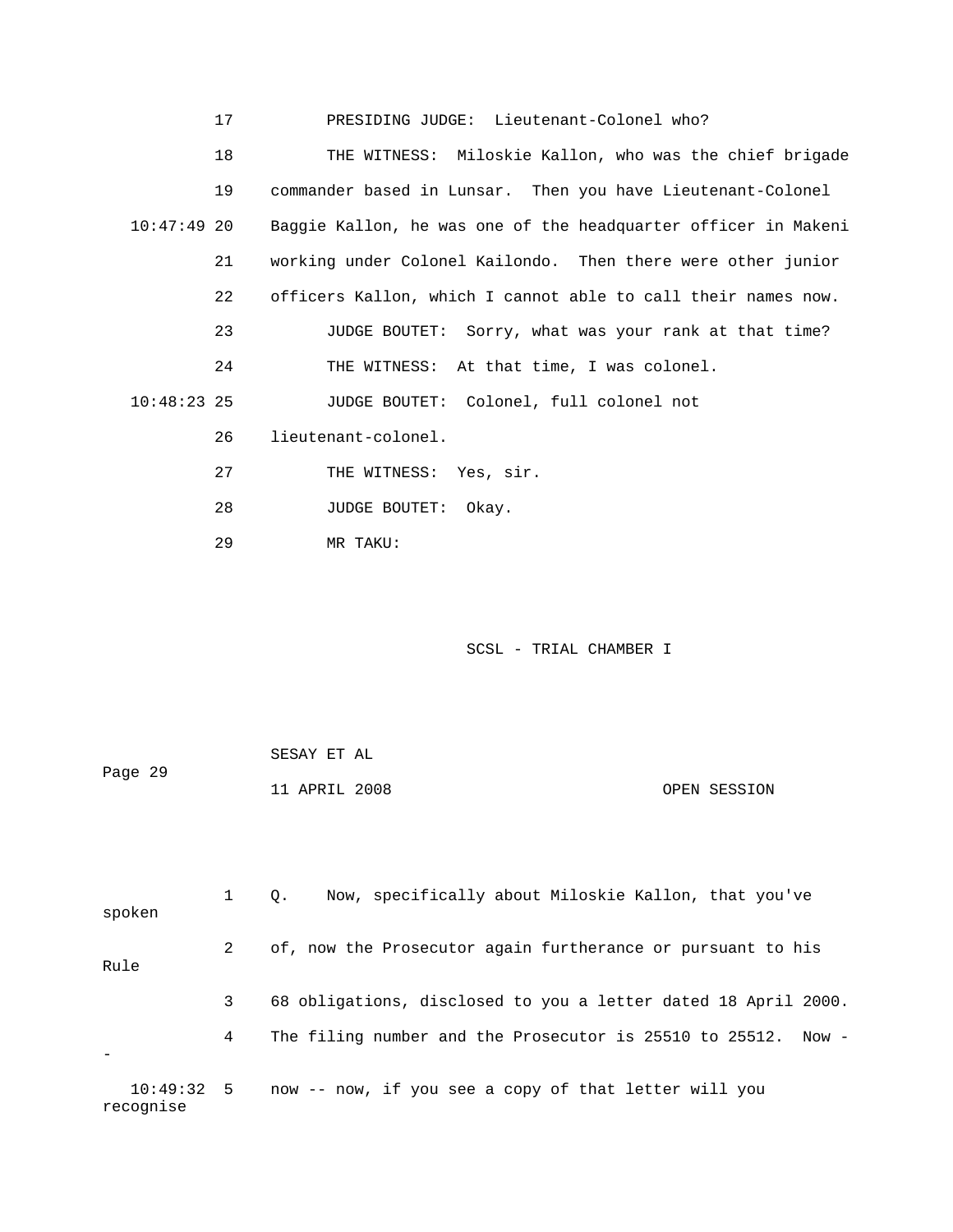|           |               | 6  | please? |                                                           |
|-----------|---------------|----|---------|-----------------------------------------------------------|
| I         |               | 7  | Α.      | Yes, sir, a letter from Miloskie sometime in 2000, yeah,  |
|           |               | 8  |         | can recall.                                               |
|           |               | 9  | Q.      | Is that the letter?                                       |
|           | $10:49:56$ 10 |    | Α.      | You are correct sir.                                      |
|           |               | 11 | Q.      | Now, what is the name on that letter. You say it's        |
|           |               | 12 |         | Miloskie Kallon.<br>It's addressed to whom?               |
|           |               | 13 | Α.      | The letter is from Mr Miloskie Kallon, the commander      |
| Sankoh,   |               | 14 |         | Lunsar, Port Loko District, addressed to Chairman Foday S |
|           | $10:50:32$ 15 |    |         | leader, RUFP party, Freetown.                             |
|           |               | 16 | Q.      | And what is the date on it?                               |
|           |               | 17 | Α.      | And the date of this letter is 18 April 2000.             |
|           |               | 18 | Q.      | And what is the subject matter of that letter?            |
|           |               | 19 | Α.      | Request and reminder.                                     |
|           | $10:51:01$ 20 |    | Q.      | Does it mention his command position in that letter?      |
| Commander |               | 21 | Α.      | Yeah, because he say from Mr Miloskie M Kallon,           |
|           |               | 22 |         | Lunsar, Port Loko.                                        |
|           |               | 23 | Q.      | Your Honours, we seek leave to tender that<br>MR TAKU:    |
|           |               | 24 | letter? |                                                           |
|           | $10:51:30$ 25 |    |         | THE WITNESS: And if I can say something?                  |
|           |               | 26 |         | MR TAKU:                                                  |
|           |               | 27 | Q.      | Yes, proceed.                                             |

 28 A. This letter prove that the bearer of this letter, or the 29 letter from Mr Miloskie M Kallon, he was surely in charge of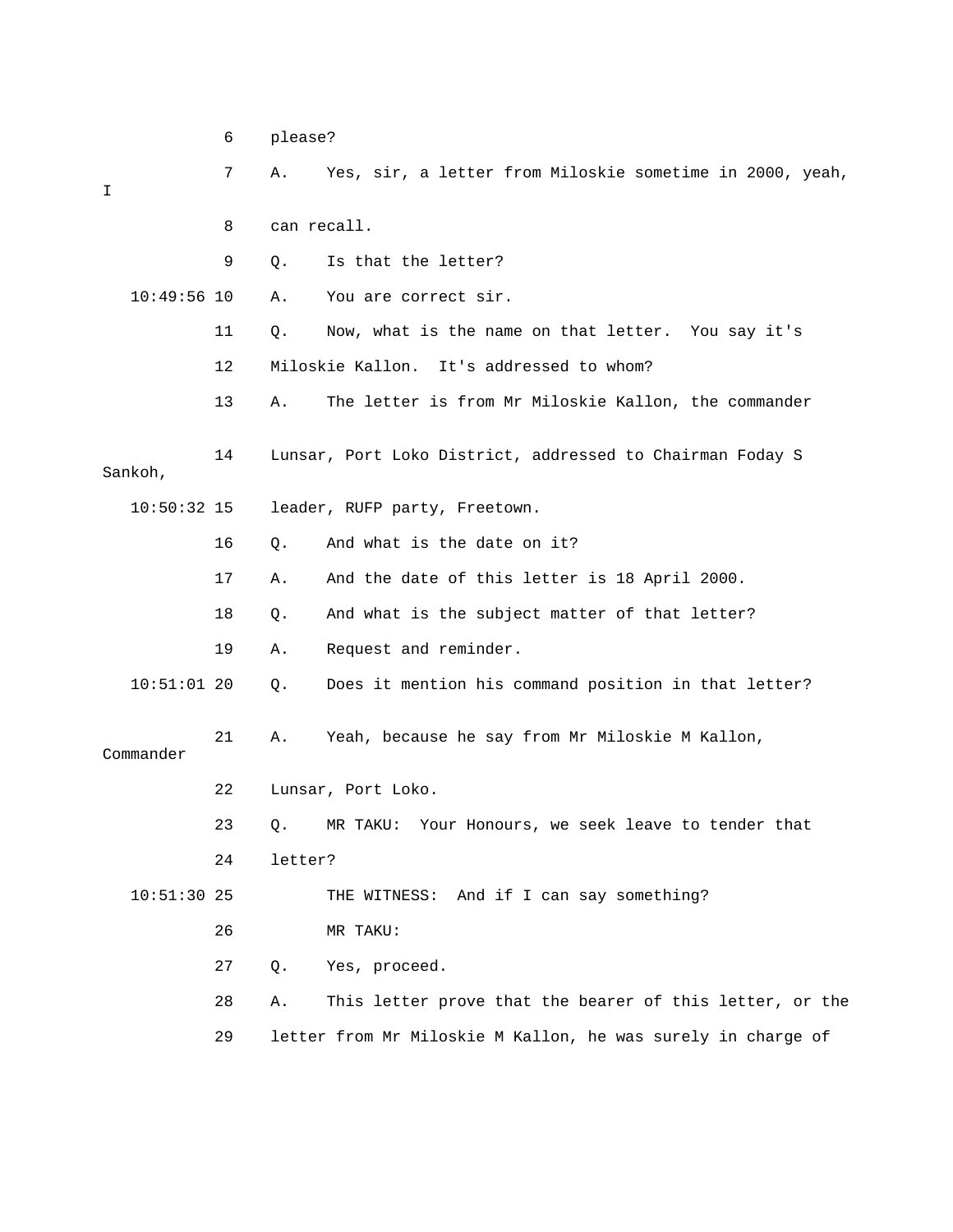| Page 30       |                | SESAY ET AL                                                    |              |
|---------------|----------------|----------------------------------------------------------------|--------------|
|               |                | 11 APRIL 2008                                                  | OPEN SESSION |
|               |                |                                                                |              |
|               |                |                                                                |              |
|               | $\mathbf{1}$   | Lunsar, and he was the RUF 5th Brigade commander, based in     |              |
| one           | $\overline{a}$ | Lunsar. And if I can recall well, in April 2000, he was the    |              |
| orphan        | 3              | appointed by the late Corporal Foday Sankoh to collect all     |              |
|               | 4              | child and within the RUF to connect with the Caritas and other |              |
| 10:52:22      | 5              | NGO who were in charge of that programme. He was in charge of  |              |
|               | 6              | that responsibility.                                           |              |
|               | 7              | MR TAKU: We seek leave to tender, Your Honours.                | You          |
| can           |                |                                                                |              |
|               | 8              | show the Prosecutor and my colleagues.                         |              |
|               | 9              | PRESIDING JUDGE: Any objection from any of the parties?        |              |
| $10:52:50$ 10 |                | Prosecution?                                                   |              |
|               | 11             | MR WAGONA: No objection.                                       |              |
|               | 12             | MR JORDASH:<br>No, thank you.                                  |              |
|               | 13             | No, thank you.<br>MR CAMMEGH:                                  |              |
|               | 14             | PRESIDING JUDGE: All right.                                    |              |

 10:53:04 15 JUDGE BOUTET: Mr Officer of the Court, can I see the 16 document in question?

 17 PRESIDING JUDGE: Yes. The letter is admitted and marked 18 as Exhibit 337. 19 MR TAKU: Yes, My Lord.

10:53:53 20 [Exhibit No. 337 was admitted]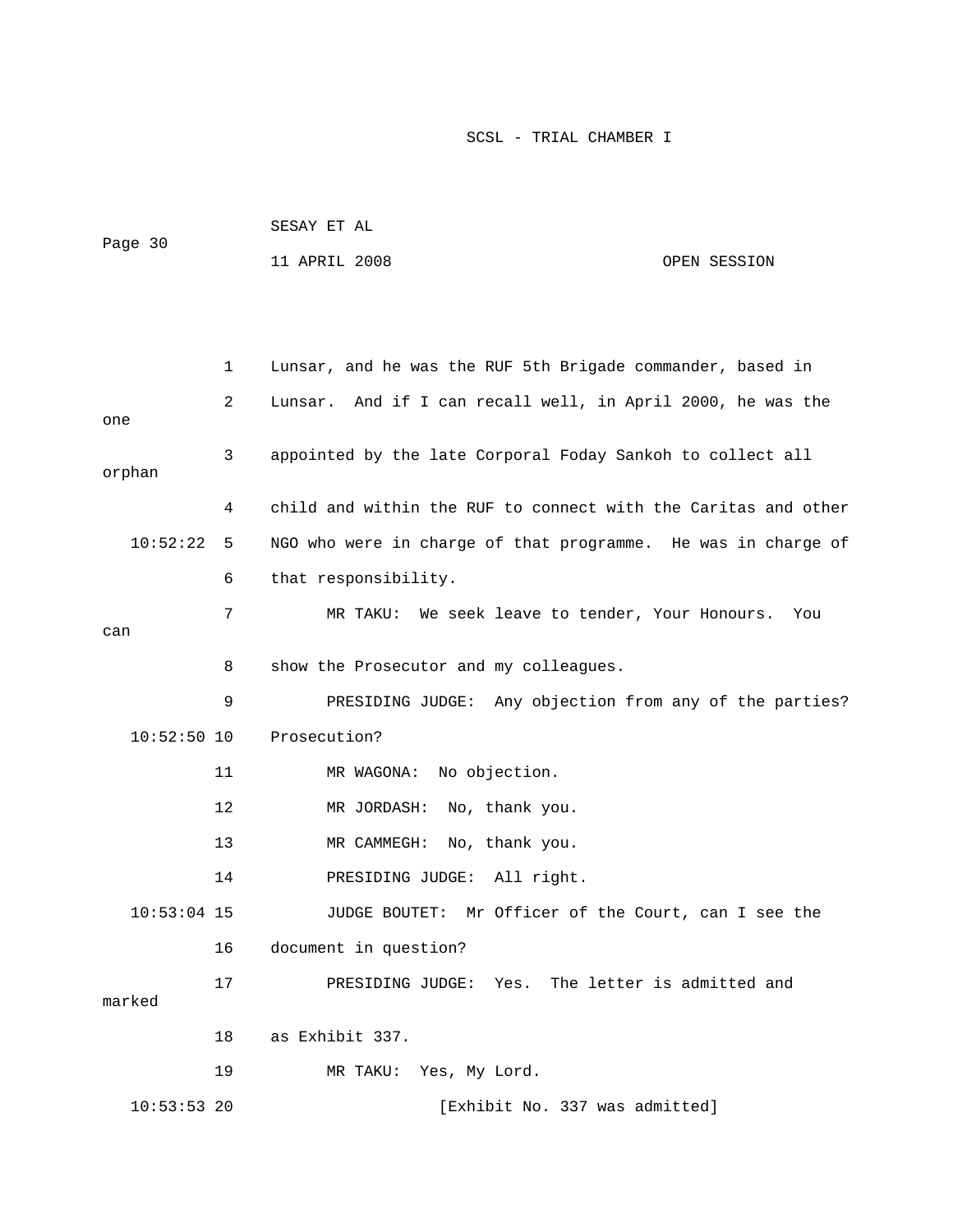21 PRESIDING JUDGE: Yes, Mr Taku, you may proceed. You may 22 continue, please. 23 MR TAKU: 24 Q. Mr Kallon, were you at any time within the time frame 10:54:05 25 specified in this indictment, that is, from May 1996 to January 26 2002, were you at any time ever called Moses Kallon? 27 A. No, My Lord. As I told you earlier, there were a lot of 28 people bearing Kallons. I cannot recall their first name but I 29 was never called Moses Kallon.

SCSL - TRIAL CHAMBER I

| Page 31 | SESAY ET AL   |  |              |
|---------|---------------|--|--------------|
|         | 11 APRIL 2008 |  | OPEN SESSION |

 1 PRESIDING JUDGE: What time frame did you give, Mr Taku? 2 MR TAKU: May. That is from 25 May 1996 to January 2002. 3 Q. Now, Mr Kallon, TF1 -- Prosecution witness TF1-012 came 4 here on 2 February 2005 and testified that, amongst persons 10:55:12 5 present, when a number of people were put in a house and set on 6 fire, was a Moses Kallon, and this testimony is at page 34, lines 7 29 and at page 35 of the transcript of that day. 8 JUDGE BOUTET: I'm sorry, I missed the day Mr Taku.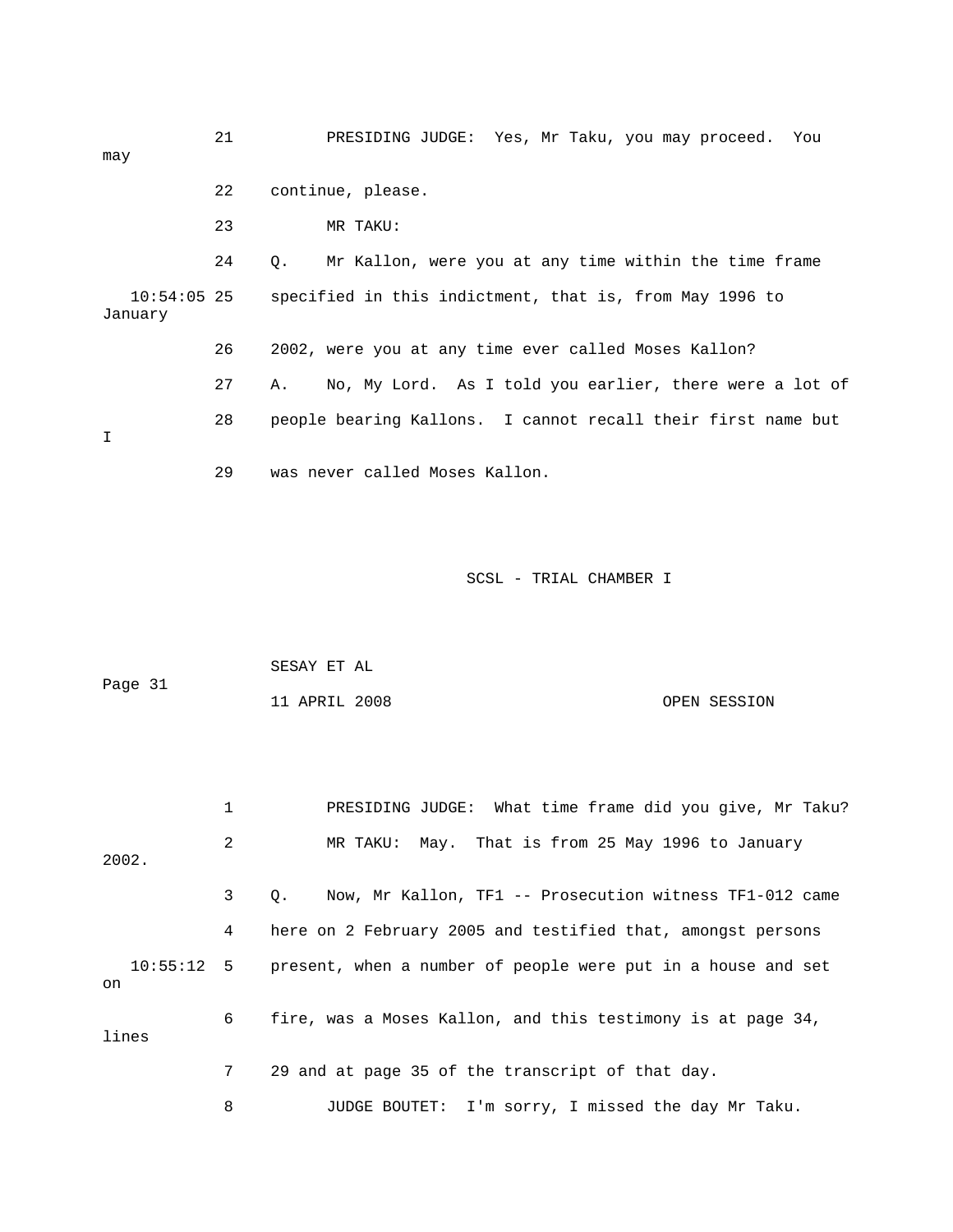|               | 9                                                             | What's the date of the transcript?                            |  |  |  |  |
|---------------|---------------------------------------------------------------|---------------------------------------------------------------|--|--|--|--|
| $10:55:38$ 10 |                                                               | MR TAKU: 2 February 2005, Your Honour.                        |  |  |  |  |
|               | 11                                                            | JUDGE BOUTET:<br>Thank you.                                   |  |  |  |  |
|               | 12                                                            | MR TAKU:                                                      |  |  |  |  |
| incident      | 13                                                            | О.<br>Mr Kallon, again, do you know anything about this       |  |  |  |  |
|               | 14                                                            | and were you ever called Moses Kallon? Again I ask you that   |  |  |  |  |
| $10:55:53$ 15 |                                                               | question?                                                     |  |  |  |  |
|               | 16                                                            | Yes, sir. I have already --<br>Α.                             |  |  |  |  |
|               | 17                                                            | He has answered he was never called<br>PRESIDING JUDGE:       |  |  |  |  |
|               | 18                                                            | Morris Kallon.                                                |  |  |  |  |
|               | 19<br>My name was not Morris -- Moses Kallon.<br>THE WITNESS: |                                                               |  |  |  |  |
| $10:56:04$ 20 |                                                               | PRESIDING JUDGE:<br>Moses Kallon, I'm sorry.                  |  |  |  |  |
|               | 21                                                            | I don't know anything about that such<br>THE WITNESS:         |  |  |  |  |
|               | 22                                                            | allegation. I only heard it in this courtroom, as you are     |  |  |  |  |
| don't         | rightly right, say it in the transcript, and I was not -- I   |                                                               |  |  |  |  |
|               | 24                                                            | even know the crime base where that crime was committed.      |  |  |  |  |
| $10:56:26$ 25 |                                                               | MR TAKU:                                                      |  |  |  |  |
|               | 26                                                            | You saw that individual, that TF1-012; do you know him?<br>О. |  |  |  |  |
|               | 27                                                            | I don't know him and he himself do not know me.<br>Α.         |  |  |  |  |
|               | 28                                                            | Did he identify you here in Court, as Moses Kallon?<br>Q.     |  |  |  |  |
|               | 29                                                            | Not absolutely, My Lords.<br>Α.                               |  |  |  |  |

SESAY ET AL

Page 32

11 APRIL 2008 OPEN SESSION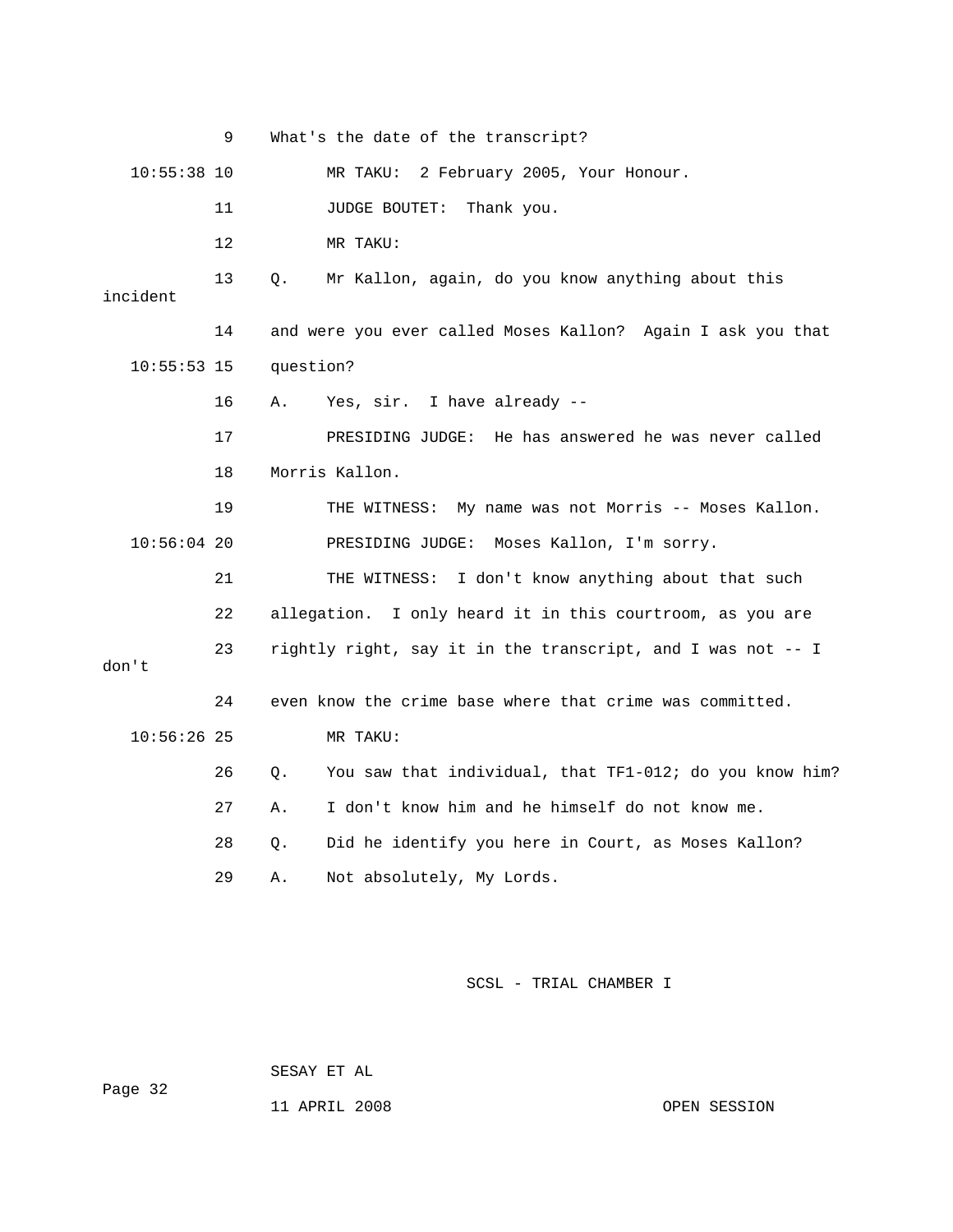|                      | 1  | Was that TF1-012?<br>PRESIDING JUDGE:                           |
|----------------------|----|-----------------------------------------------------------------|
|                      | 2  | MR TAKU: Yes, Your Honour.                                      |
|                      | 3  | PRESIDING JUDGE:<br>Yes.                                        |
| in                   | 4  | MR TAKU: Again, that particular witness, Your Honours,          |
| 10:57:16             | 5  | the same transcript, at page 31, lines 2 to 22, that witness    |
| times                | 6  | stated here that Sesay sometimes accompanied -- that you at     |
|                      | 7  | sometimes -- no, that Sesay was sometimes accompanied on his    |
|                      | 8  | trips to the mines in Kono with a Moses Kallon.                 |
|                      | 9  | Again, did you know any individual by the name Moses<br>Q.      |
| $10:57:42$ 10        |    | Kallon?                                                         |
| organisation.        | 11 | Mr Taku, to be honest with you, RUF was a big<br>Α.             |
|                      | 12 | Maybe there were a Moses Kallon, but I don't know that Moses    |
|                      | 13 | Kallon actually, that one we are talking about.                 |
|                      | 14 | PRESIDING JUDGE: You should continue with your                  |
| $10:58:25$ 15        |    | examination, please, unless you are interrupted by the Court.   |
|                      | 16 | Thank you, Your Honour.<br>MR TAKU:                             |
|                      | 17 | PRESIDING JUDGE:<br>Yes.                                        |
|                      | 18 | MR TAKU:                                                        |
|                      | 19 | Mr Kallon, witness TF1 -- Prosecution witness TF1-367<br>Q.     |
| $10:58:40$ 20<br>you |    | testified on 22 June 2006, at pages 31 to 32, and said that     |
| ever                 | 21 | were also known as Kalicable and Morrison Kallon. Did you       |
|                      | 22 | bear the names Kalicable and Morris Kallon?                     |
|                      | 23 | In the first place, no. My name is not Kalicable.<br>Only<br>Α. |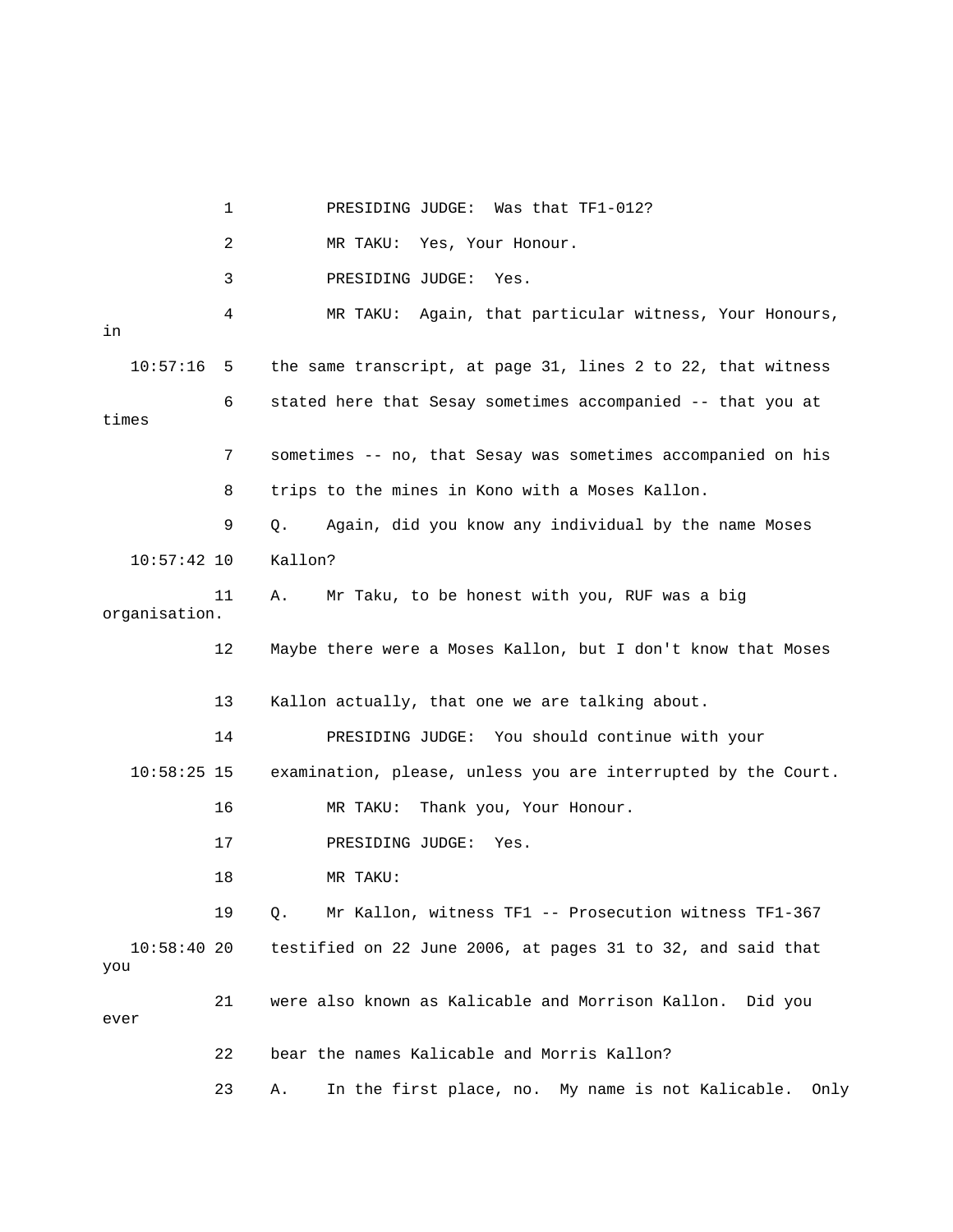24 that day I heard that name from him in this Court, from that 10:59:15 25 witness. I was never called that name in my life. Two, the name

> 26 Morrison Kallon, actually, it is not my name because for the 27 reason in fact, even the Prosecution themself, if you look at 28 their indictment, the name there is Morris Kallon. The only 29 alias name they added there is Bilai Karim, but that name,

> > SCSL - TRIAL CHAMBER I

 SESAY ET AL Page 33 11 APRIL 2008 OPEN SESSION

 1 Morrison Kallon, only in this courtroom I heard it. One day I 2 was not called Morrison Kallon. As I told you, there were many 3 Sierra Leoneans who bear that name, Morrison, Morris. Probably 4 it was another Morrison Kallon they were referring to, but me, 11:00:04 5 who facing this Tribunal, it's not my name. 6 Q. Mr Kallon, Prosecution witness TF1-361 testified, on 18 7 July 2005, at page 113, lines 19 to 20, and stated: "We only had 8 one radio set that we operated and one was with Brigadier Kallon, 9 Morrison Kallon." Under cross-examination by your counsel 11:00:52 10 Charles Taku, witness confirmed that he made a statement to the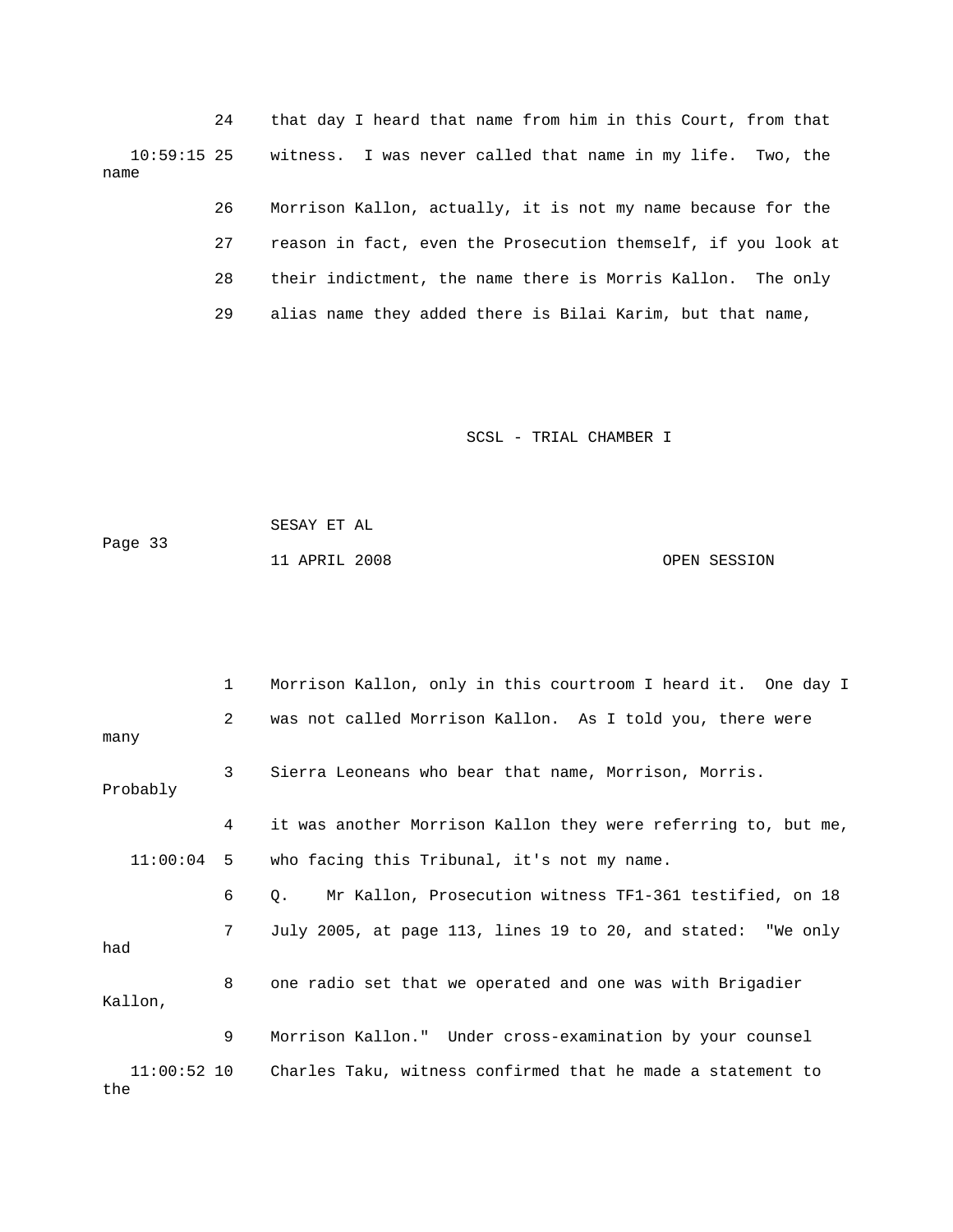|               | 11 | Prosecution in which he stated: "He, Kallon, did not have a      |
|---------------|----|------------------------------------------------------------------|
|               | 12 | radio set." "He did not have an area of responsibility during    |
|               | 13 | this time." Transcript, Your Honours, of 18 July 2005 at         |
|               | 14 | pages -- at page 115, line 14 to 15, page 114, line 5. Mr        |
| $11:01:31$ 15 |    | Kallon, you've listened to -- you listened to the testimony of   |
| had           | 16 | this witness. You heard him talk about a Morrison Kallon who     |
| the           | 17 | a radio set, and a Morris Kallon who did not have. Which of      |
| the           | 18 | Kallons do you think apply to your situation at Kono during      |
|               | 19 | time frame stated in the indictment?                             |
| $11:01:56$ 20 |    | With all due respect, Mr Taku, at that time frame that<br>Α.     |
|               | 21 | witness was testifying about, February to June 1998, I was not   |
|               | 22 | Brigadier Morris Kallon. The Brigadier Morrison Kallon that      |
|               | 23 | witness talk about it is not refer to me. At that time I was     |
|               | 24 | Major Morris Kallon.                                             |
| $11:02:29$ 25 |    | So the question is: Which of the situations applies to<br>Q.     |
|               | 26 | The Morrison who had the radio set or the Morris who did<br>you? |
|               | 27 | not have and did not have an area of responsibility?             |
| your          | 28 | It was me who do not have radio set. If I can recall<br>Α.       |
| an            | 29 | mind to Defence witness 163, DIS-163 in this courtroom, he was   |

SESAY ET AL

Page 34

11 APRIL 2008 OPEN SESSION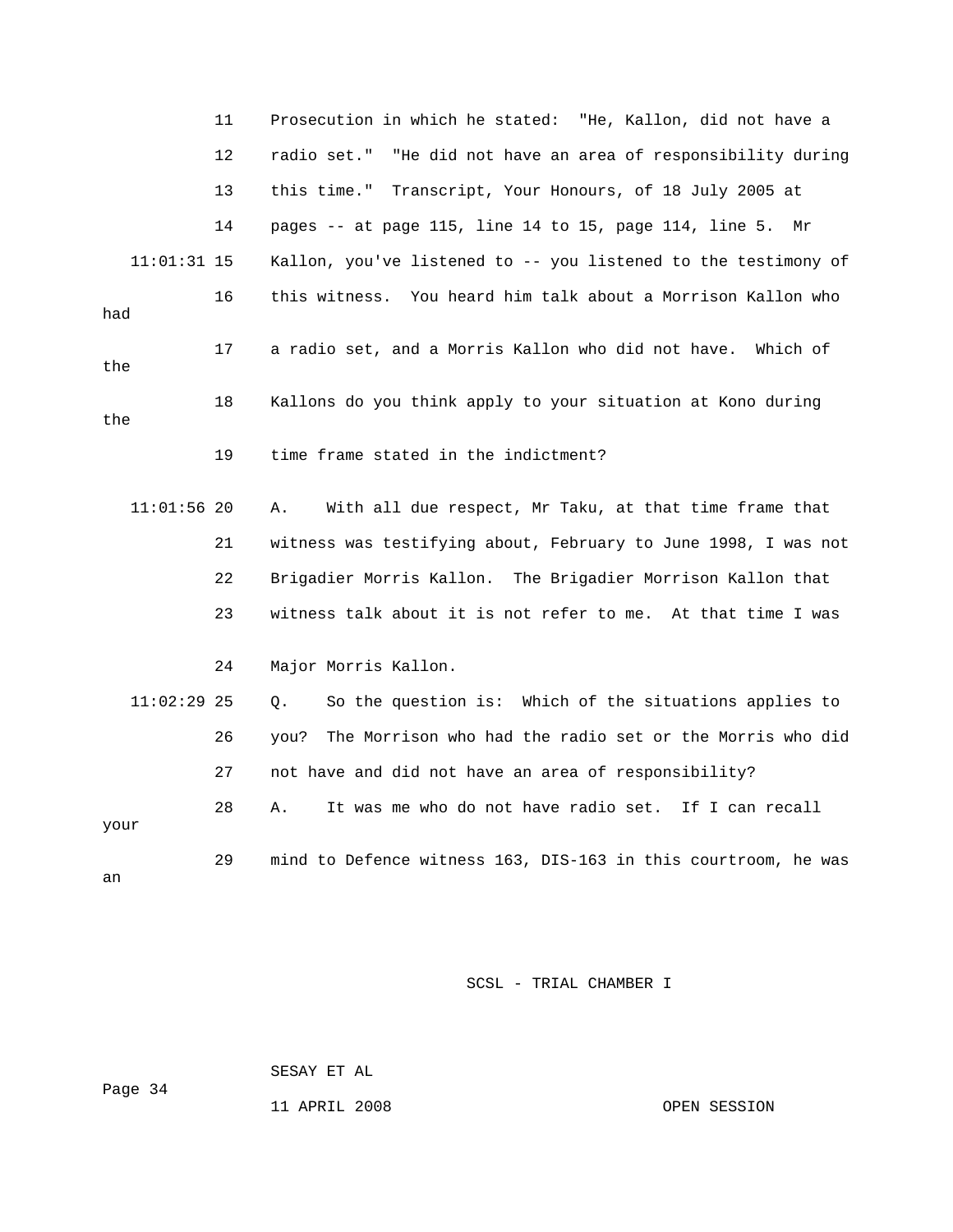1 operator in Kono. He told this Tribunal that I was not having a 2 radio set. And also DIS, if I'm not mistaken 214, he also was an 3 operator in Kono. He told this Tribunal that I was not having a 4 radio set and I was not having area of responsibility. 11:03:22 5 PRESIDING JUDGE: DIS, the first DIS is what? 6 THE WITNESS: 163, My Lord. 7 PRESIDING JUDGE: And the other one? 8 THE WITNESS: If I'm not mistaken, My Lord, it's 214. It 9 is true at that particular point in time I was not carrying no 11:03:40 10 radio and I was not carrying any area of responsibility within 11 the rank of RUF in Kono. 12 JUDGE BOUTET: And this is the time frame that you put to 13 be from February to June '98 in Kono? 14 THE WITNESS: Yes, sir. I'm directly referring to the time 11:03:56 15 frame of the indictment of that crime based in Kono, My Lord. 16 MR TAKU: 17 Q. Now on 30 June 2006, TF1-117 testified before this 18 Honourable Trial Chamber, and at page 22 he -- 19 PRESIDING JUDGE: 30 June, what? 11:04:23 20 MR TAKU: 30 June 2006, Your Honours. And at page 22 he 21 stated that a certain CO Morris Kallon came to St Francis School 22 in Makeni and told soldiers that the manager of the school had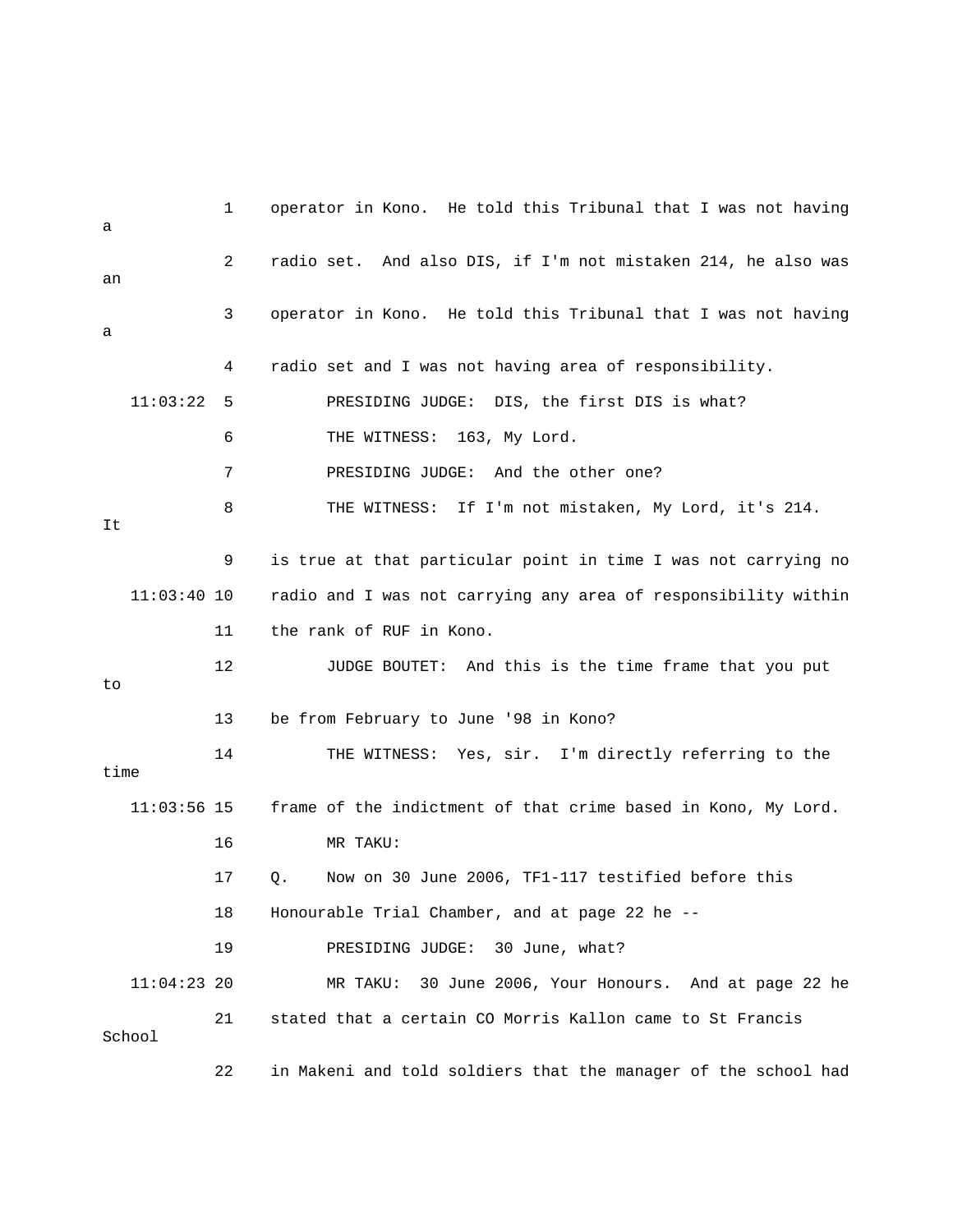| referred      | 23 | threatened to lock up all the soldiers. Were you ever         |
|---------------|----|---------------------------------------------------------------|
|               | 24 | to as CO Morris Kallon?                                       |
| $11:04:46$ 25 |    | In regard of the name CO Morris Kallon, yes, some RUF<br>А.   |
| 26<br>very    |    | combatant used to call me that name, but, in regard of that   |
|               | 27 | witness who testified before this Honourable trial here, that |
|               | 28 | witness proved that the Morrison, the Morris Kallon he was    |
|               | 29 | referring to, was not me because he mis-identified me in this |

|         | SESAY ET AL   |              |
|---------|---------------|--------------|
| Page 35 |               |              |
|         | 11 APRIL 2008 | OPEN SESSION |

| Morris        | $\mathbf{1}$   | Tribunal, so he proved that maybe he just hear the name CO           |
|---------------|----------------|----------------------------------------------------------------------|
|               | $\overline{2}$ | Kallon, that's why he thought I was the one before -- I am the       |
|               | 3              | only Morris Kallon appearing before this Tribunal. That's --         |
| Trial         | 4              | Now, why do you say he mis-identified you before this<br>$Q_{\star}$ |
| $11:05:44$ 5  |                | Chamber; can you explain further?                                    |
|               | 6              | My Lord, that witness was asked by the Prosecution to<br>Α.          |
| pointed       | 7              | identify the CO Morris Kallon he was referring to, and he            |
| as            | 8              | Mr -- the third accused as Morris Kallon. Then he pointed me         |
| know          | 9              | the third accused. So he proved that that witness doesn't            |
| $11:06:05$ 10 |                | me because if I know about Chief Taku, if somebody asked me to       |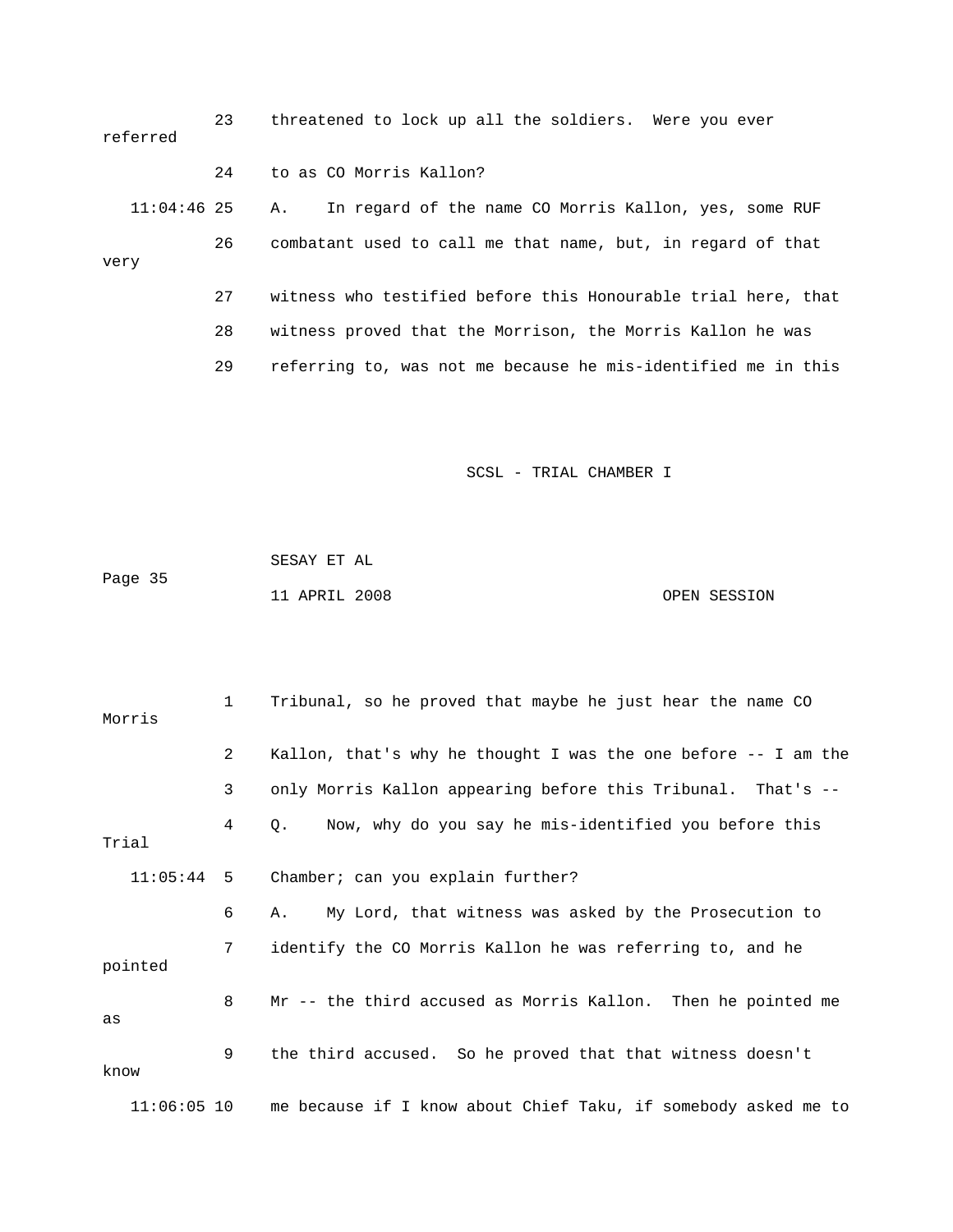|                      | 11 | identify Chief Taku, I could surely say, look at him standing. |
|----------------------|----|----------------------------------------------------------------|
| оf                   | 12 | He has little grey in his head. He wears so so so so colour    |
|                      | 13 | coat, something like that, My Lord.                            |
| Your                 | 14 | Mr Kallon, but listen carefully. TF1-035 testified,<br>Q.      |
| $11:06:42$ 15<br>was |    | Honours, on 5 August 2005, 5 August 2005, and stated that he   |
| who                  | 16 | told that Mosquito had a deputy called Colonel Morris Kallon,  |
|                      | 17 | at moments deputised for him at several pits in Tongo Field in |
| him                  | 18 | Kenema District from August 1997 to December 1997. You heard   |
|                      | 19 | give that testimony, Mr Kallon; did you hear?                  |
| $11:07:17$ 20        |    | Yes, My Lord. I was in Court when that witness came.<br>Α.     |
| who                  | 21 | Do you know, Mr Kallon, about the Colonel Morris Kallon<br>Q.  |
| Kenema               | 22 | deputised for Mosquito at the Cyborg Pit in Tongo Field,       |
| 1997                 | 23 | during the period stated by that witness that is from August   |
|                      | 24 | to December 1997; do you know him?                             |
| $11:07:39$ 25        |    | No, sir. I don't know that Colonel Morris Kallon TF-035<br>Α.  |
|                      | 26 | was referring to.                                              |
| Tongo?               | 27 | PRESIDING JUDGE: What was the time frame again in              |
| Honours.             | 28 | MR TAKU: 1997, August 1997 to December 1997, Your              |
| I                    | 29 | THE WITNESS: Because from August 1997 to February 1998         |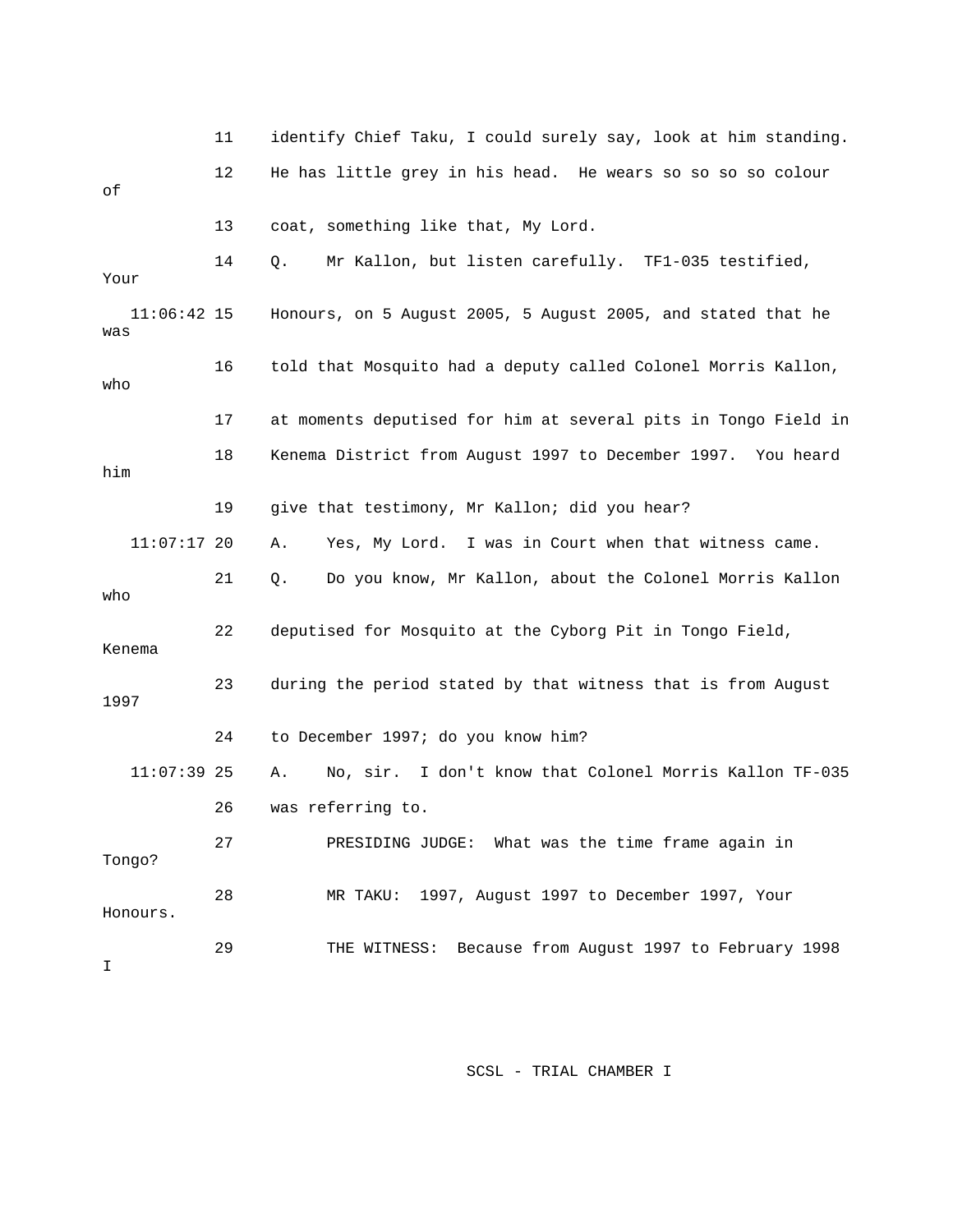|         | SESAY ET AL   |              |
|---------|---------------|--------------|
| Page 36 |               |              |
|         | 11 APRIL 2008 | OPEN SESSION |

 1 was Major Morris Kallon based in Bo as RUF representative. I was 2 not within the eastern region. I was at the -- I was in the 3 southern province. 4 PRESIDING JUDGE: And you were a major? 11:08:21 5 THE WITNESS: Yes, My Lord. 6 PRESIDING JUDGE: So you were deployed in Bo? 7 THE WITNESS: Yes, My Lord, between August '97 to 8 February 1998, My Lords. 9 MR TAKU: 11:08:49 10 Q. Mr Kallon, again TF1 -- Prosecution witness TF1-041 at page 11 27 of the transcripts of 17 July 2006, lines 19 -- Your 12 Honours -- to 29, and also at page 28, lines 1 to 2 and again at 13 page 122 said that the brigade commander of Lunsar, that area at 14 Mamusa was Miloskie Kallon. Mr Kallon, were you also known as 11:09:30 15 Miloskie Kallon? 16 A. No, My Lord. The last exhibit you just tendered they bear 17 the name Mr Miloskie M. Kallon. I did so. He was the brigade 18 commander, as I told you, 5th Brigade commander in Lunsar. 19 Mamusa is fall within Lunsar. It is between Lunsar and Gberi 11:09:56 20 junction where this Mamusa village it is. So really according

to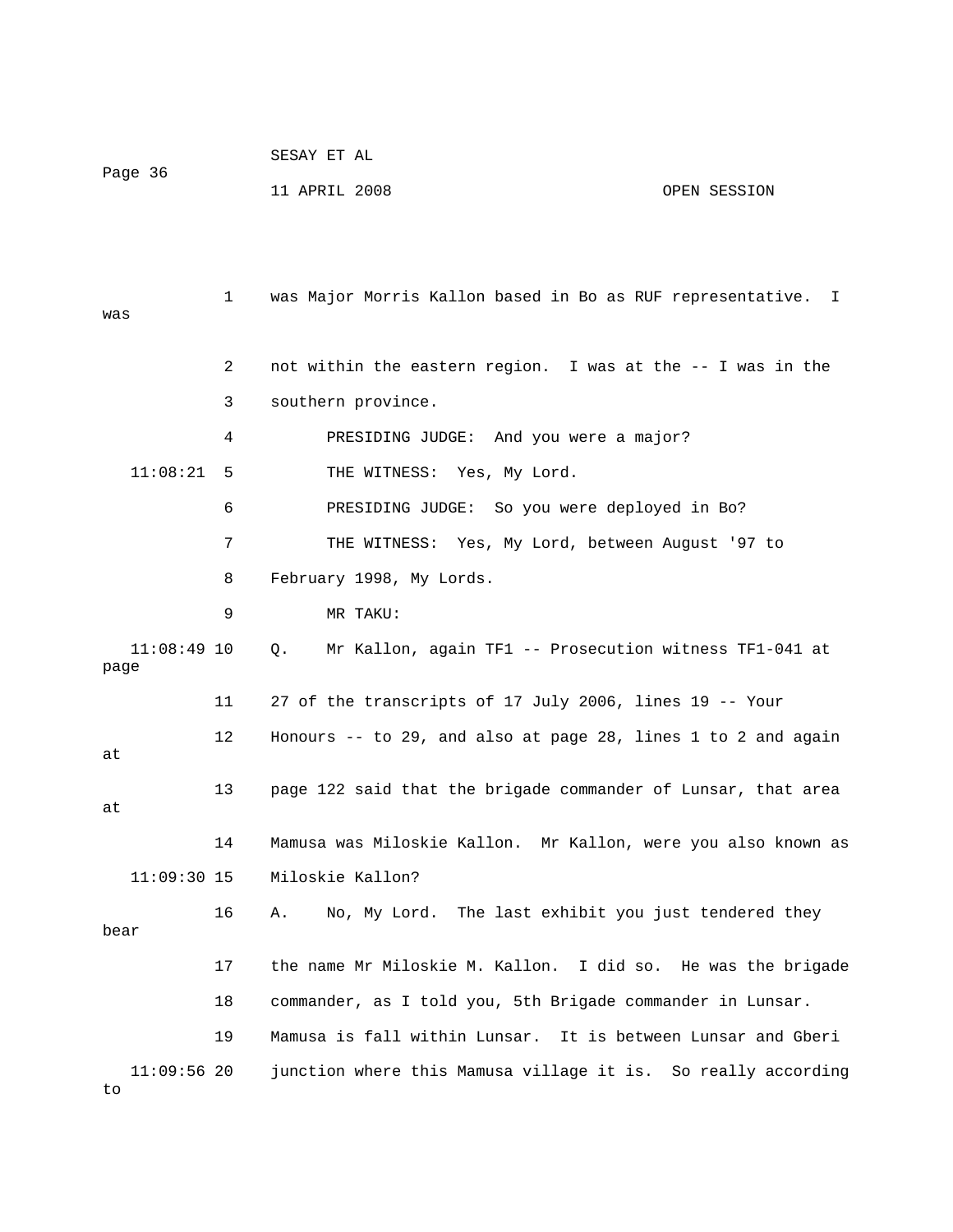| commander     |    | 21 that witness it's true, Miloskie Kallon was the brigade     |  |  |  |  |
|---------------|----|----------------------------------------------------------------|--|--|--|--|
|               | 22 | there, not me.                                                 |  |  |  |  |
|               | 23 | Mr Kallon, TF-165 xxx xxx, on 28 March 2006.<br>О.             |  |  |  |  |
|               | 24 | MR TAKU: 28 March 2006, Your Honours.                          |  |  |  |  |
| $11:10:22$ 25 |    | PRESIDING JUDGE: TF what?                                      |  |  |  |  |
|               | 26 | MR TAKU: TF1-165 xxx xxx. Your Honours, at page                |  |  |  |  |
|               | 27 | 121, lines 8 to 14, testified and said that he was informed -- |  |  |  |  |
|               | 28 | PRESIDING JUDGE: What date was this?                           |  |  |  |  |
|               | 29 | MR TAKU: Your Honours, on 28 March 2006 he testified           |  |  |  |  |
|               |    |                                                                |  |  |  |  |

 SESAY ET AL Page 37 11 APRIL 2008 OPEN SESSION

|              | $\mathbf{1}$ | before the Honourable Court.                                         |  |  |
|--------------|--------------|----------------------------------------------------------------------|--|--|
|              | 2            | MR TAKU:                                                             |  |  |
|              | 3            | Were you present in the courtroom when Brigadier Ngondi<br>$\circ$ . |  |  |
|              | 4            | testified?                                                           |  |  |
| $11:11:03$ 5 |              | A. Yes, My Lord, I was present.                                      |  |  |
| informed     | 6            | Now, he testified in that occasion and said he was<br>Q.             |  |  |
| that         | 7            | or he received a report, a radio report, from a Major Maruwa         |  |  |
|              | 8            | a Brigadier Kallon came to the DDR centre at Makump. Makump,         |  |  |
| by           | 9            | Your Honour, is M-A-K-U-M-P, and assaulted a major, a MILOBS,        |  |  |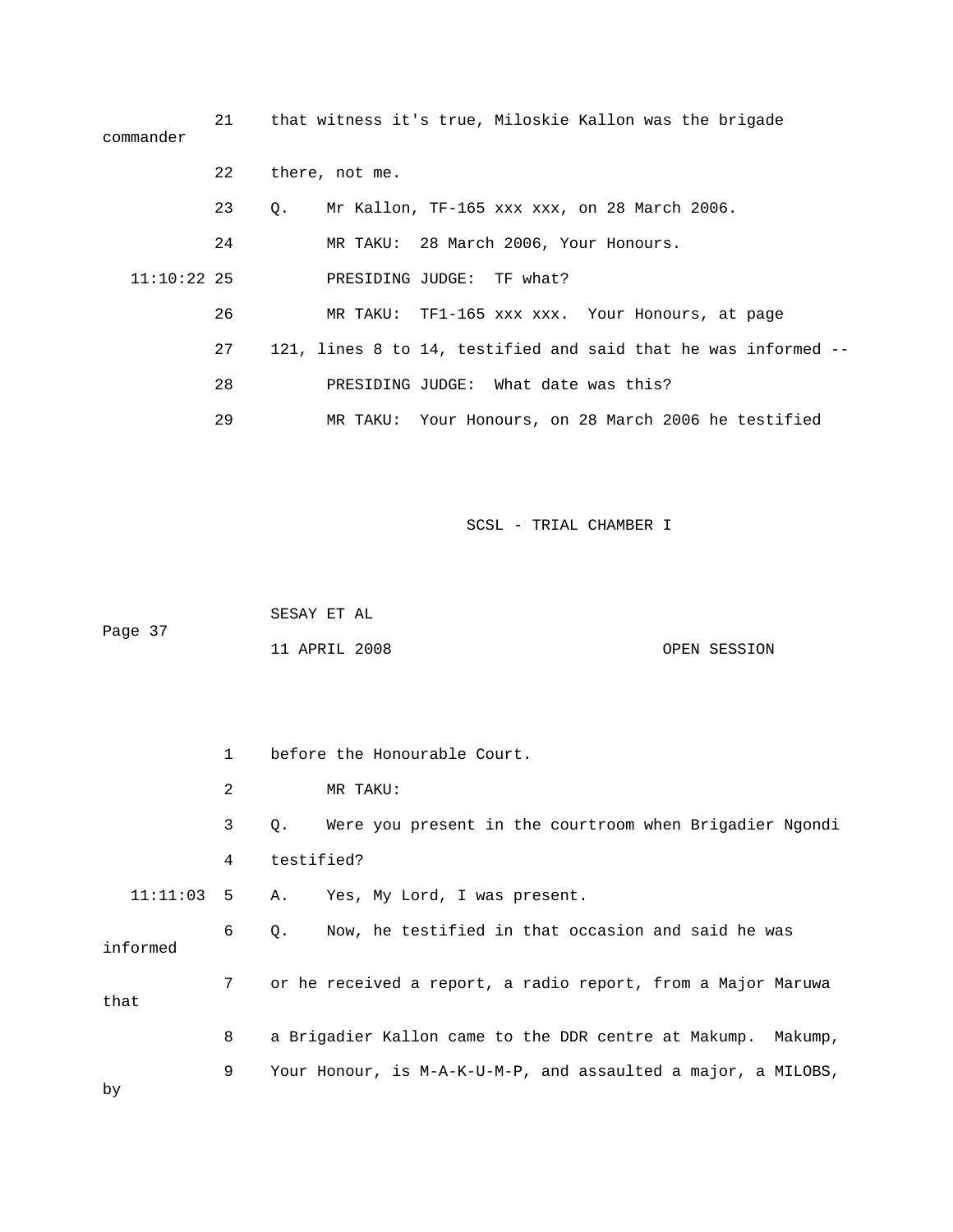|        | $11:11:34$ 10 |    | the name of Major Ganese, he bounded him into his car and sped |
|--------|---------------|----|----------------------------------------------------------------|
| if     |               | 11 | off towards the direction of Makeni. Asked by learned counsel  |
| Your   |               | 12 | after April 18 he saw Morris Kallon and his answer was no.     |
| that   |               | 13 | counsel, the learned Mr Sheku Touray then suggested to him     |
|        |               | 14 | with the many Kallons in the RUF, in particular, in Makeni, he |
|        | $11:12:05$ 15 |    | and his informant were confused about the identity of Morris   |
|        |               | 16 | Kallon, and the Kallon about the identification applied within |
| Μr     |               | 17 | the time frame -- within the time frame of this indictment.    |
|        |               | 18 | Kallon, you testified that you were in this courtroom when     |
|        |               | 19 | major -- when Brigadier General Ngondi testified. Did the      |
| Touray | $11:12:28$ 20 |    | Brigadier General take advantage of that suggestion by Mr      |
|        |               | 21 | to identify you in the dock as the Morris Kallon he was -- he  |
|        |               | 22 | testified about?                                               |
|        |               | 23 | No, My Lord. He was challenged by Mr Touray, I believe,<br>Α.  |
| Touray |               | 24 | Your Honourable Judges see the argument between him and Mr     |
|        | $11:12:56$ 25 |    | that day that he has got the identity of Morris Kallon he      |
|        |               | 26 | testified about, that it was not me who he represented in this |
| he     |               | 27 | Tribunal, and the Brigadier himself according to his testimony |
|        |               | 28 | interacted --                                                  |
|        |               | 29 | Just wait, wait, wait. Yes Mr. --<br>PRESIDING JUDGE:          |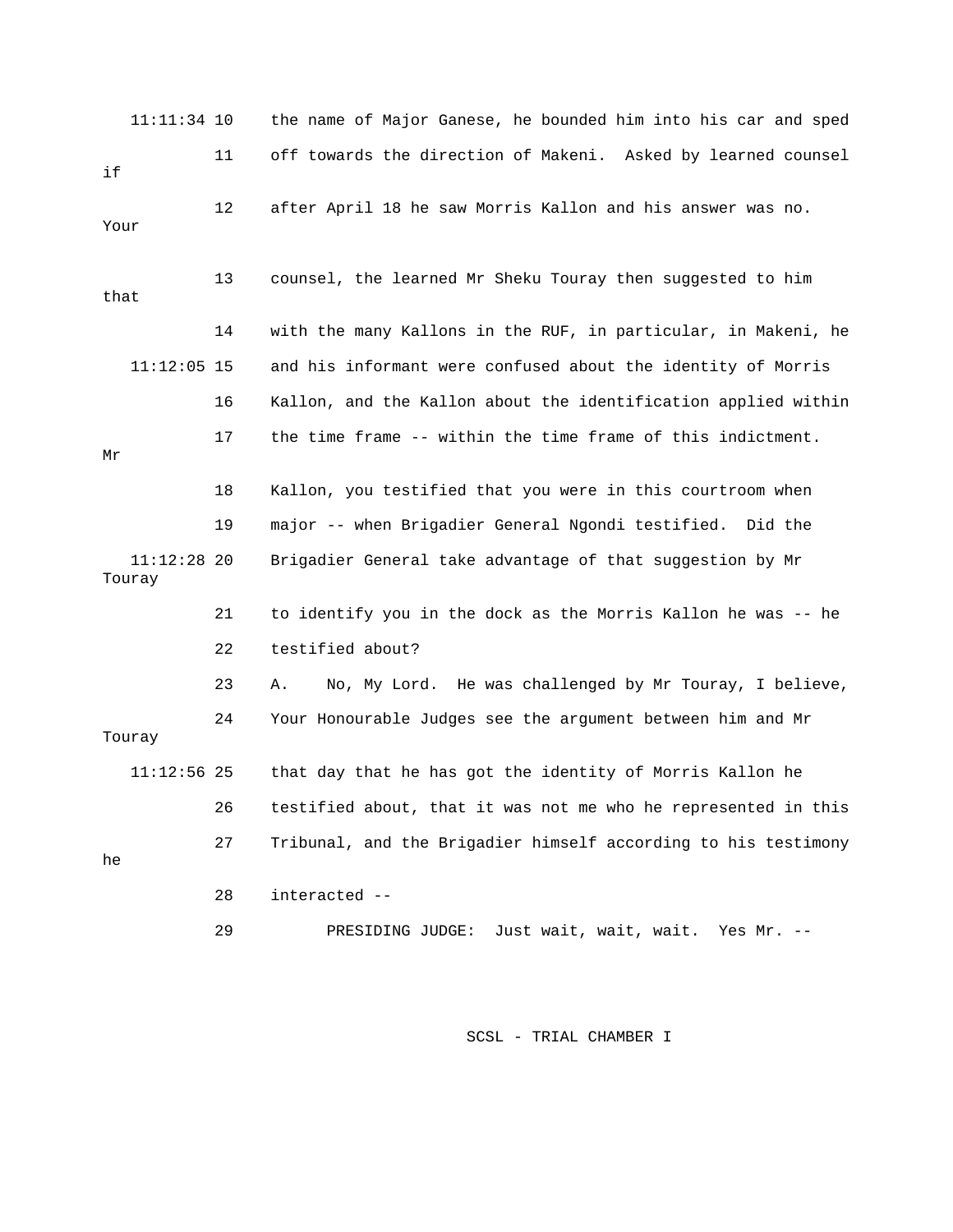11 APRIL 2008 OPEN SESSION

 1 MR WAGONA: My Lord, the Prosecution is concerned about the 2 current line being taken which makes the witness's testimony 3 appear to -- appear like submissions commenting on testimony of 4 other witnesses. I would appreciate it if he can give his own 11:13:36 5 testimony directly to refute whatever he wants to refute without 6 having to analyse or evaluate testimony from other witnesses. 7 MR TAKU: Your Honours, I will answer that very, very 8 quickly. This is a clear case in which Mr Touray put at the 9 question in issue; it's a factual issue. We're not addressing 11:14:04 10 the law on identification and he came here -- witnesses came here 11 and said somebody told us Kallon did this, Kallon did this. 12 There are times he had been absent from the courtroom for reasons 13 that are stated on the record, and Your Honours have admitted the 14 correspondences. I just want to find out if he was here and 11:14:24 15 listen to the -- it is an issue, a proper issue, to be raised at 16 this time. I'm not asking to evaluate the evidence or comment on 17 the quality of evidence, that's another issue. The question is 18 for a very limited purpose. This individual said Kallon, Kallon, 19 and somebody told me and I said, okay you were in the courtroom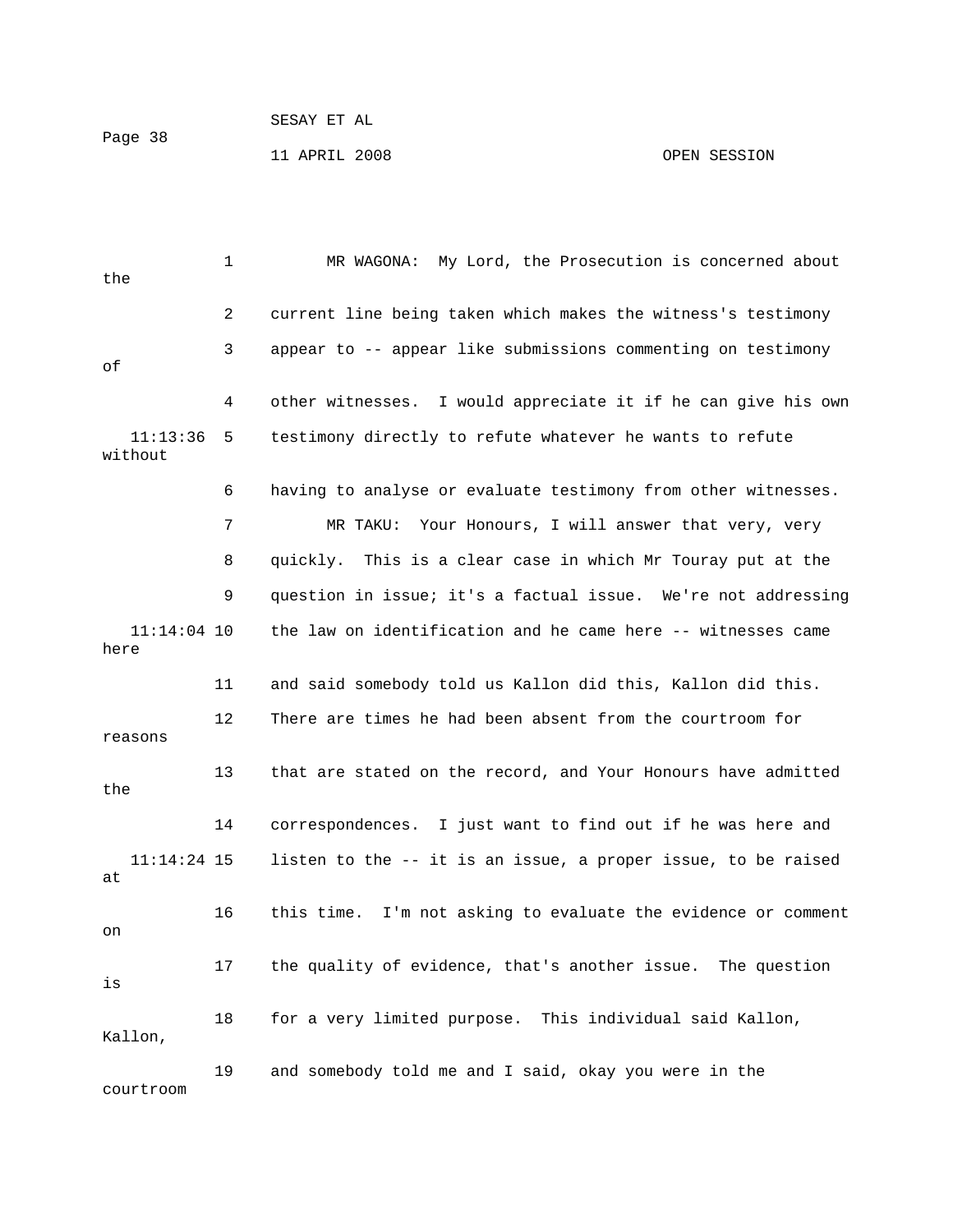11:14:42 20 when the [indiscernible] was there. Your lawyer challenged him. 21 He made it an issue repeatedly. Did he say is it this is Morris 22 Kallon. That is all for that limited purpose. It is not the 23 commentary or analysis, Your Honour. 24 JUDGE THOMPSON: I think you can phrase it -- rephrase it 11:15:01 25 in such a way that you were confined to the factual dimension of 26 it, the factual aspect of it, rather than embellish it with some 27 kind of argumentative or speculative or whatever. I think it's 28 the way it is framed, not that counsel is saying that it's 29 impermissible for you to do it. I think it's how the issue is

SCSL - TRIAL CHAMBER I

| Page 39 | SESAY ET AL   |  |              |
|---------|---------------|--|--------------|
|         | 11 APRIL 2008 |  | OPEN SESSION |

 1 framed and put to the witness. I, myself, thought that you were 2 getting into a kind of a law school debate sort of exercise. 3 MR TAKU: Okay. Let me just put the question -- let me 4 rephrase the question. 11:15:42 5 JUDGE BOUTET: Before you do, so I understand what you are 6 saying here. You're saying that when Ngondi's evidence was that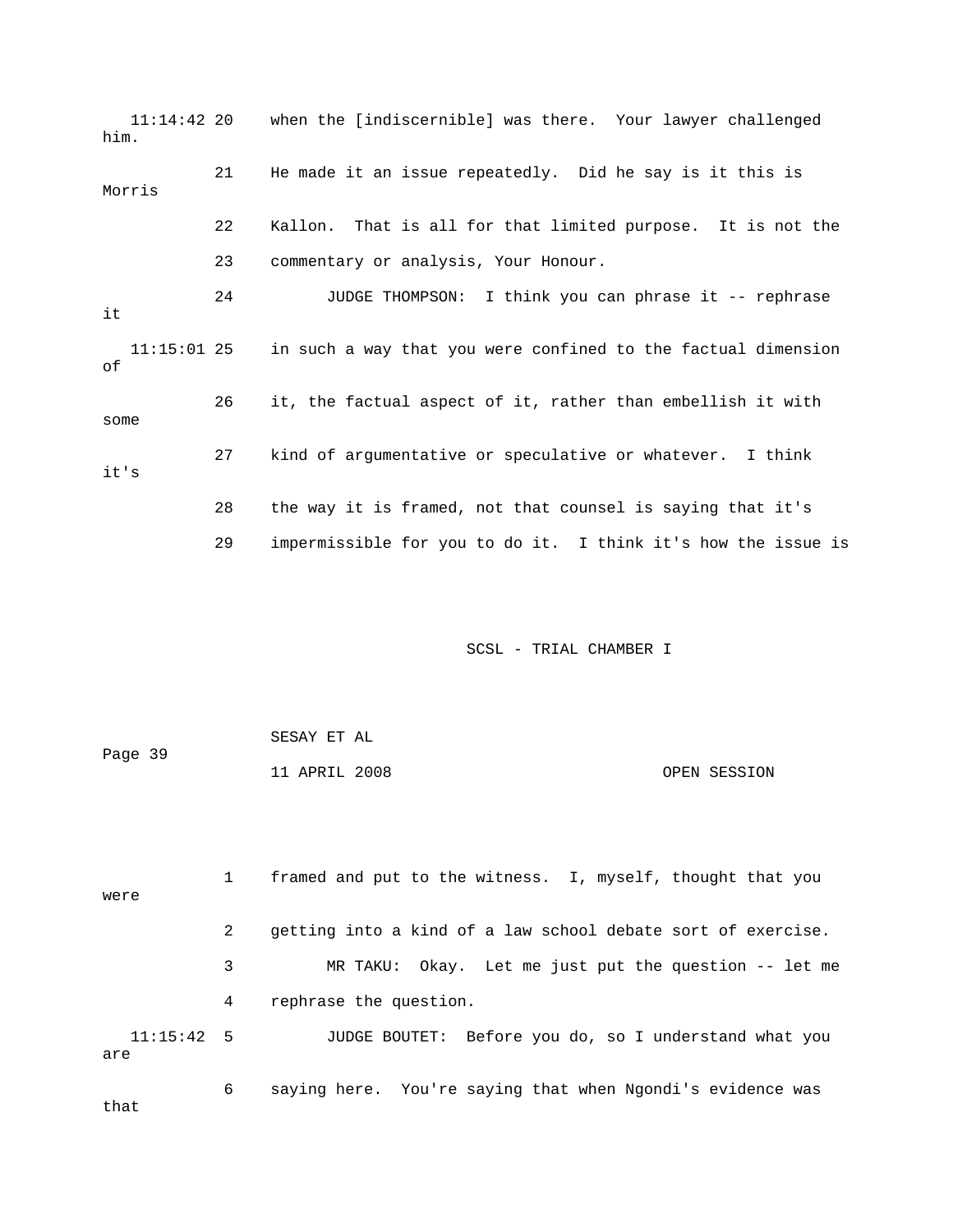7 he had been told that Major Ganese had been assaulted by one 8 Brigadier Kallon. 9 MR TAKU: Yes, your Honour. 11:15:57 10 JUDGE BOUTET: His evidence was that he never saw that. He 11 had been informed. 12 MR TAKU: Yes, Your Honour. 13 JUDGE BOUTET: So this is his evidence. And at that time 14 you say that counsel on record at the time put it to the witness 11:16:09 15 if he could identify themself that Morris Kallon -- that 16 Kallon -- that Brigadier Kallon. 17 MR TAKU: Exactly. 18 JUDGE BOUTET: Is it the nature -- I have not looked at the 19 transcript, so I just want to make sure that I understand what 11:16:22 20 you are putting to the witness now. 21 MR TAKU: No. Counsel suggested that there were other 22 Kallons in the location. In fact, he even suggested AS Kallon 23 and other Kallons. 24 JUDGE BOUTET: Yes, I remember that part. 11:16:34 25 MR TAKU: Yes and the question is and I said that Major 26 Ngondi at that point say that: No, this is the Kallon I'm 27 talking about. It is just for that limited purpose. 28 JUDGE THOMPSON: Limited purpose, limited factual purpose, 29 because the Tribunal is not going to be assisted by any kind of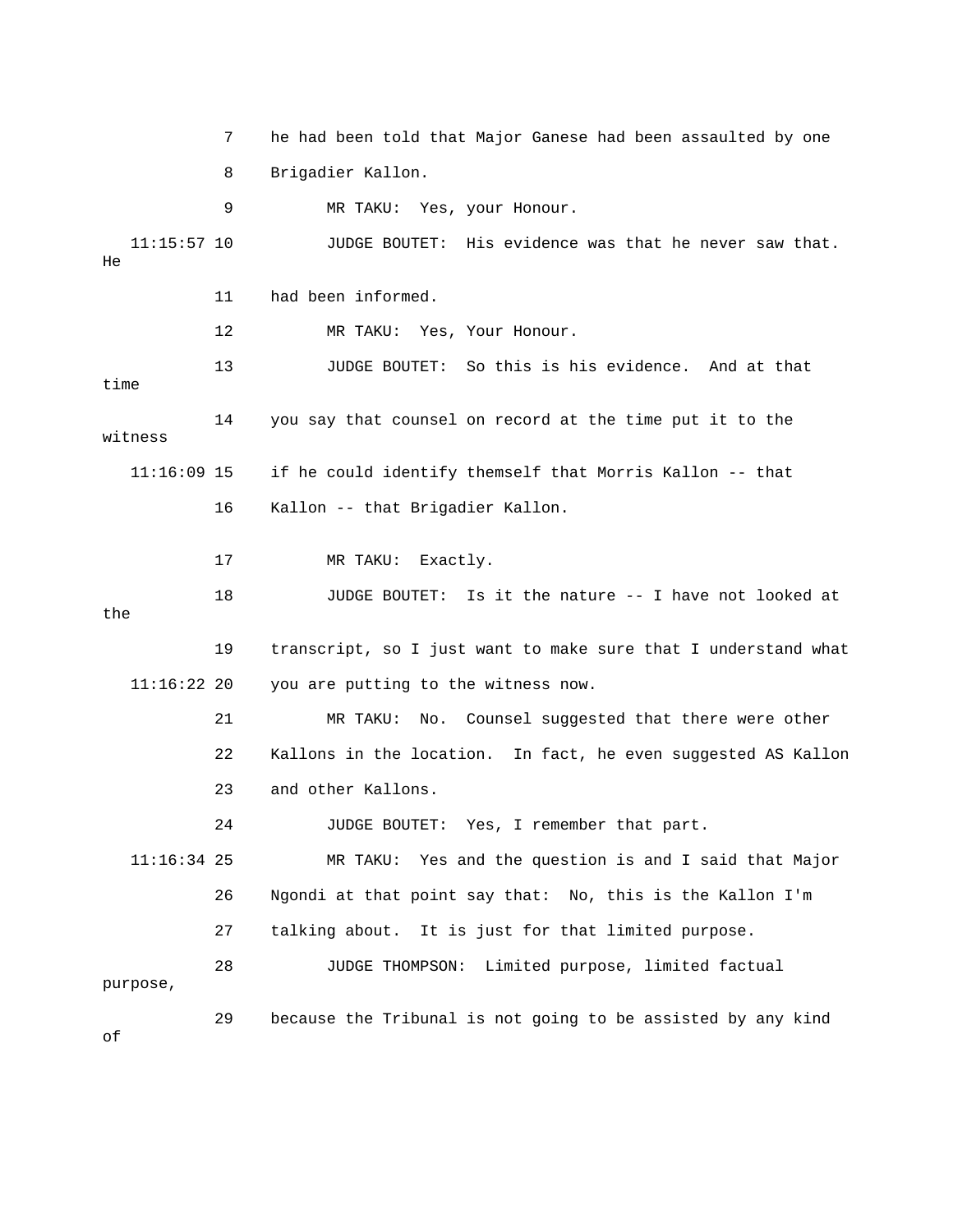| Page 40 | SESAY ET AL   |  |              |
|---------|---------------|--|--------------|
|         | 11 APRIL 2008 |  | OPEN SESSION |

```
 1 narration or recollection of the kind of forensic encounter 
that 
              2 may well have taken place between the witness and also 
counsel. 
              3 It is just a question of tactic. In other words, if you want 
us 
              4 to have a factual representation of the scenario, confine 
   11:17:16 5 yourself to it because I, myself, was a little worried that 
you 
              6 were trying to replay some kind of scenery where counsel 
engaged 
              7 this particular witness. 
              8 MR TAKU: Thank you, Your Honour. 
              9 Q. Mr Kallon, prior to coming to testify in this courtroom, 
    11:17:36 10 did Major Ngondi at any moment come to you to say, look you 
are 
            11 the one or we're conducting some form of investigation. He 
was 
             12 conducting some form of investigation to ascertain whether you 
            13 were really the Morris Kallon that his subordinate had told 
you 
            14 had assaulted Ganese. Did he do that or? 
    11:17:58 15 A. No, My Lord. From what I observed when Brigadier Ngondi 
            16 testified before this Tribunal, Brigadier Ngondi did not point 
at 
            17 Morris Kallon that this was Morris Kallon who I was informed 
that
```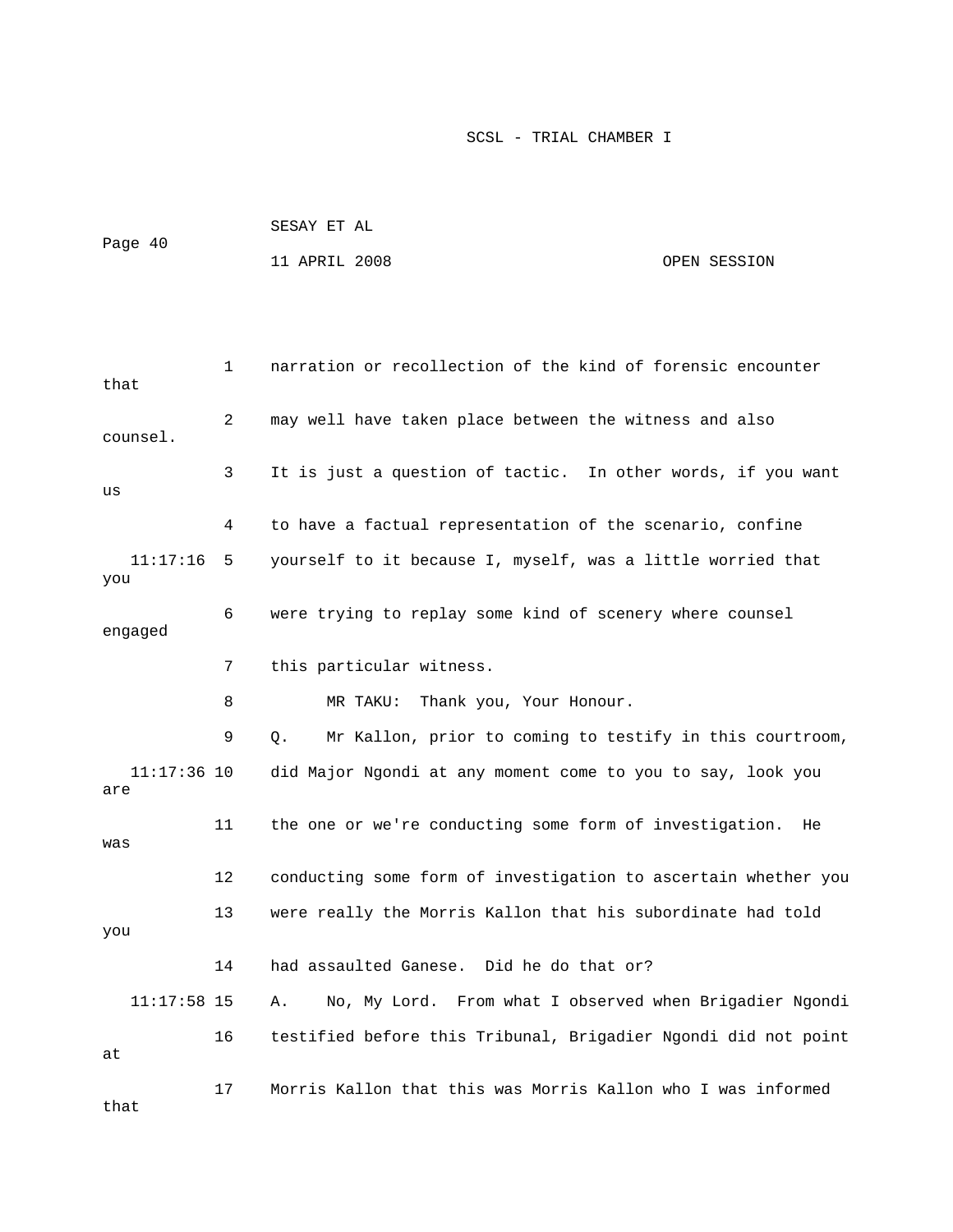|               | 18 | assaulted Ganese. At the same time -- before Brigadier Ngondi  |
|---------------|----|----------------------------------------------------------------|
| we,           | 19 | left this courtroom, walking out, Brigadier Ngondi waived to   |
| $11:18:29$ 20 |    | the accused, sitting there.                                    |
|               | 21 | Yeah, let's not go there.<br>$\circ$ .                         |
|               | 22 | JUDGE BOUTET: What does it serve Mr -- I mean -- I'm --        |
| Ngondi        | 23 | the evidence you referred to obviously Brigadier General       |
| time.         | 24 | could not identify Morris Kallon. He was not there at the      |
| $11:18:44$ 25 |    | Someone is reporting to him this is Brigadier Kallon. So, I    |
|               | 26 | mean, how could he even fairly identify Morris Kallon in Court |
| moving        | 27 | because it's hearsay at that time. So I mean, why are we       |
|               | 28 | there? What are we achieving with this?                        |
|               | 29 | Thank you, Your Honours. Let me just move on.<br>MR TAKU:      |

| Page 41 | SESAY ET AL   |  |              |
|---------|---------------|--|--------------|
|         | 11 APRIL 2008 |  | OPEN SESSION |

 1 Q. Mr Kallon, from the moment you were arrested by the 2 Prosecutor until now that you are standing trial, did the 3 Prosecutor ever confront you with an allegation of having 4 arrested Ganese? Did he take any standards from you? 11:19:19 5 A. No, My Lord. And even if you look at the indictment 6 itself, that was served on me, there is no allegation in there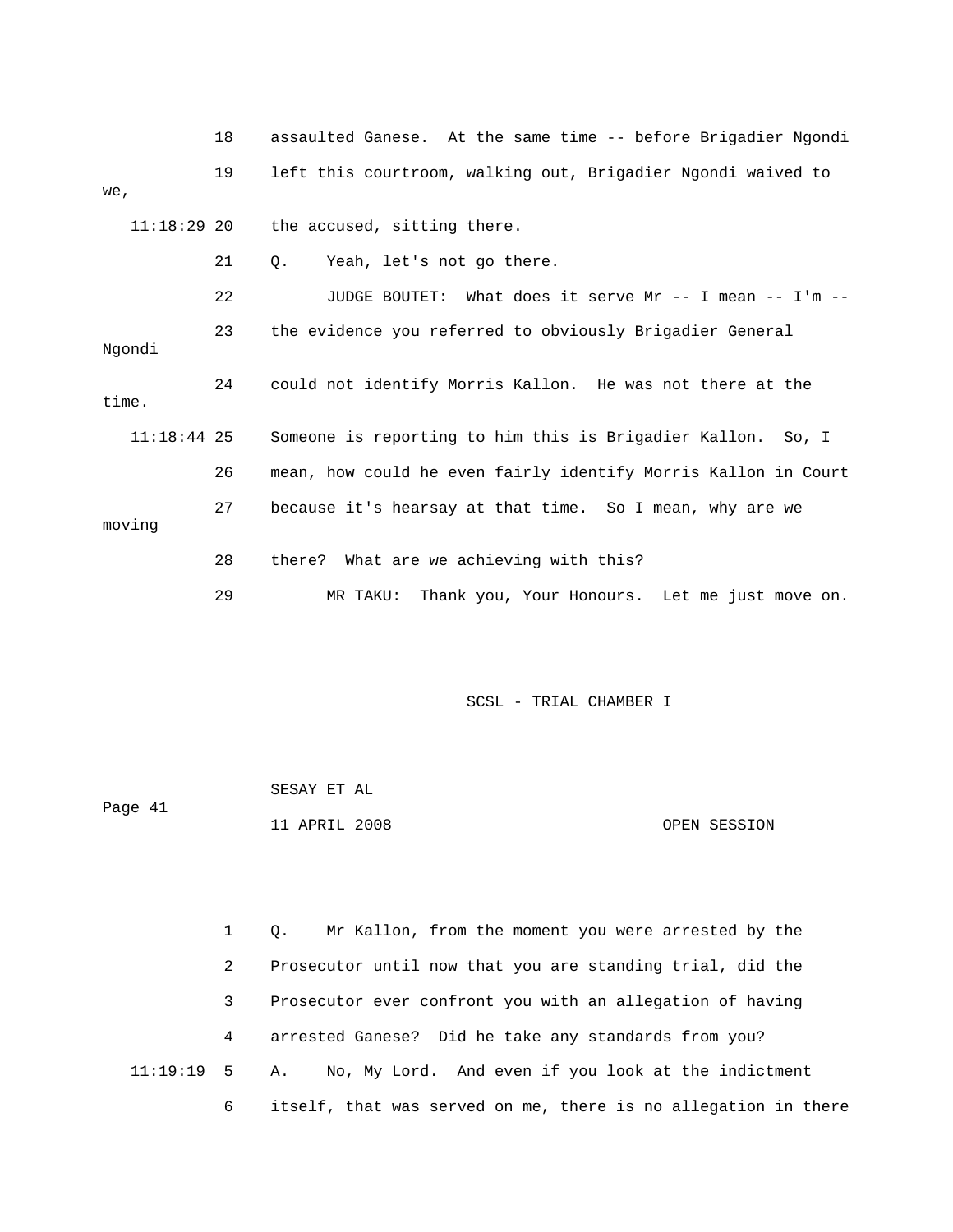7 particular say Morris Kallon arrested Ganese. If you look at 8 count -- count 15 to 18, you will not see that type of allegation 9 in that indictment. That Morris Kallon personally abducted or 11:19:51 10 arrested Ganese and MILOBS. No. 11 Q. Now, Lieutenant LTF1, Your Honours, TF1-288 12 Lieutenant-Colonel Kasoma he testified -- 13 PRESIDING JUDGE: TF1. 14 MR TAKU: 288. He testified, in this case he said, on the 11:20:26 15 transcript, Your Honours, of 22 and 23 March 2006 at pages 19 -- 16 at 19. 17 PRESIDING JUDGE: 2006? 18 MR TAKU: Yes, Your Honours. He testified before this 19 Court, Your Honours. 11:20:54 20 Q. And, of course, he said he came in to contact with Morris 21 Kallon in the task force, RUF task office in Makeni. Were you 22 the Morris Kallon he came in to contact with? 23 A. Actually, not the way directly Kasoma testified before this 24 Tribunal. Kasoma, according to his testimony, what I can recall, 11:21:23 25 if the Chamber can allow me to explain my own part of the 26 recollection. He said, on his way from Lunsar 12 kilometre from 27 Lunsar, he came in contact with RUF roadblock and he was taken to 28 a village called Murray, and in that village, the RUF commander 29 there was Morris Kallon, and this Morris Kallon put him under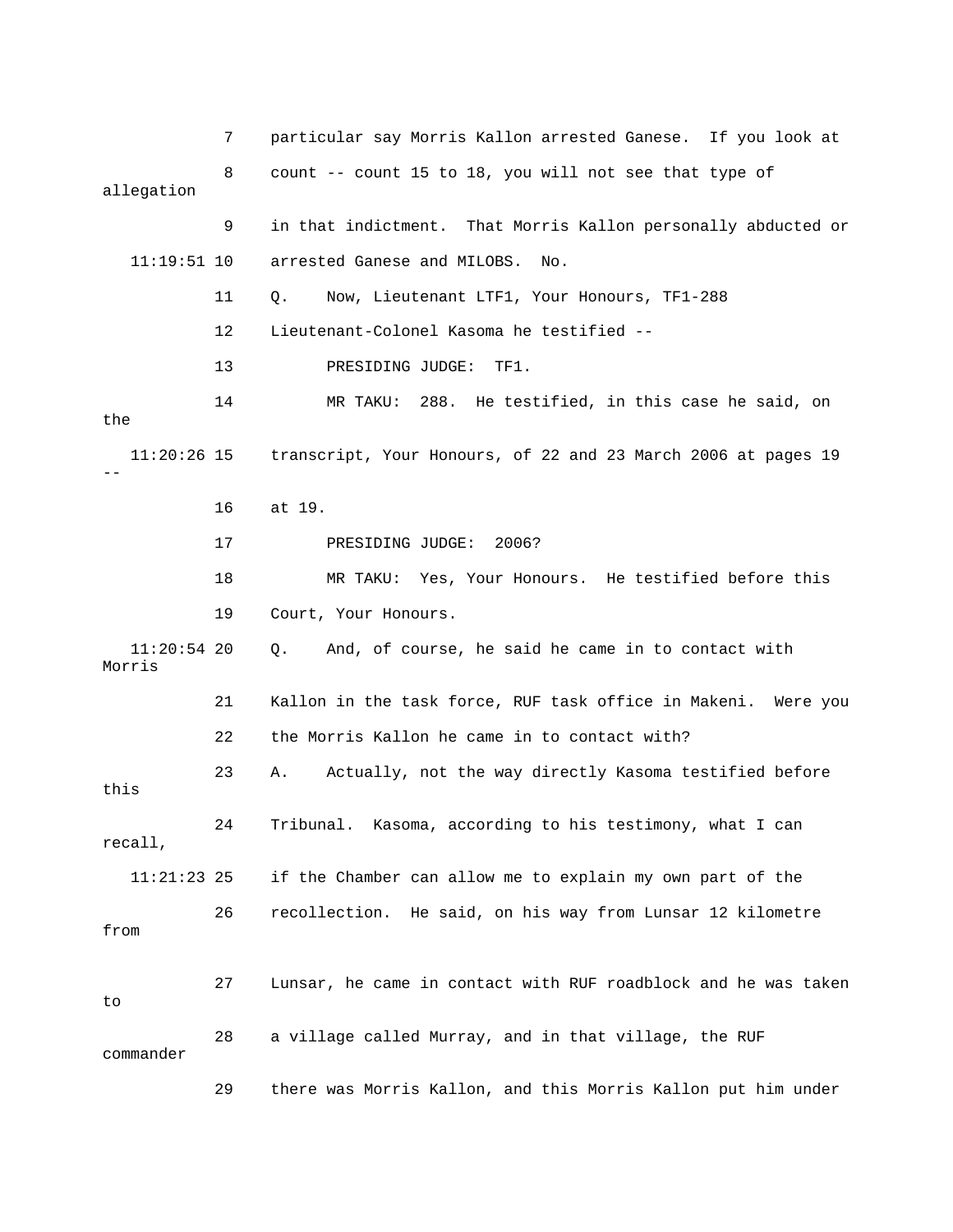| Page 42              |    | 11 APRIL 2008                                                 | OPEN SESSION |
|----------------------|----|---------------------------------------------------------------|--------------|
|                      |    |                                                               |              |
|                      | 1  | gunpoint to write letter to his 2IC, to advance with the      |              |
|                      | 2  | remaining troop but not at the --                             |              |
|                      | 3  | Thank you for that correction.<br>О.<br>Thank you.            | Now, my      |
| this                 | 4  | question, Mr Kallon, is: At any time, prior to coming into    |              |
| 11:22:11             | 5  | Court, from the moment you were arrested, indicted, up to the |              |
|                      | 6  | time of coming to this Court, up to the moment that you are   |              |
|                      | 7  | testifying, had Lieutenant-Colonel Kasoma identified you as a |              |
|                      | 8  | Kallon he said abducted him?                                  |              |
| mistaken,            | 9  | Kasoma, testified in this Court, if I'm not<br>Α.<br>No.      |              |
| $11:22:37$ 10<br>the |    | two or three days. He do not identify me in dock, and even    |              |
|                      | 11 | out-of-Court testimony he say he made on telephone with the   |              |
| by                   | 12 | Prosecution, he misidentify me, and that also was put to him  |              |
| to                   | 13 | Mr Touray, that he only talk about me prior he come, he want  |              |
|                      | 14 | testify in this courtroom, in his out-of-court testimony.     |              |
| $11:23:03$ 15<br>20  |    | Q.<br>Now, TF1, Your Honours, 042, Major Ganese, testified on |              |
|                      | 16 | June 2006, at page 86, lines 26 to 29 --                      |              |
|                      | 17 | PRESIDING JUDGE:<br>What date is that?                        |              |

SESAY ET AL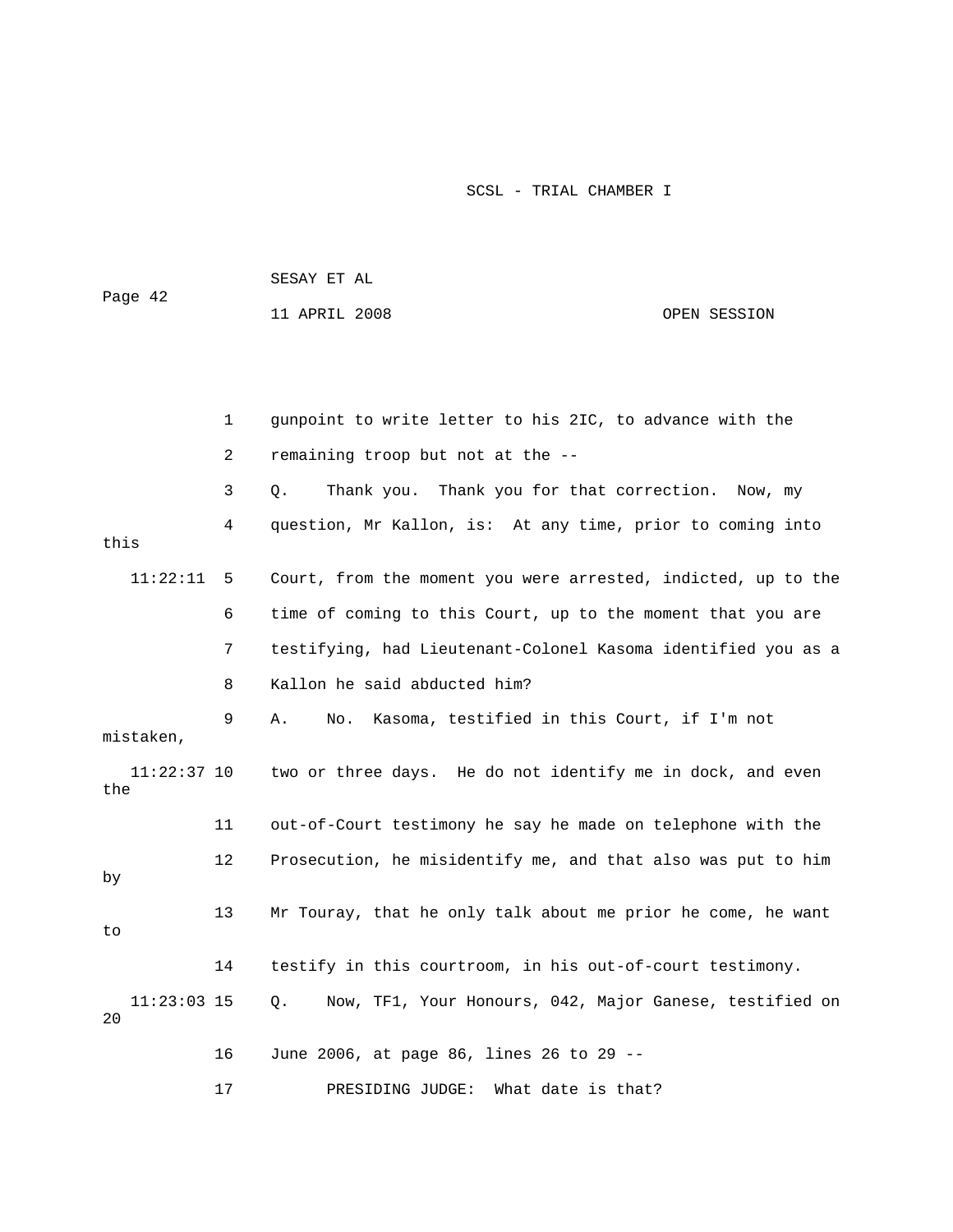| 26            | 18 | MR TAKU: 20 June 2006, Your Honours, at page 86, lines                      |
|---------------|----|-----------------------------------------------------------------------------|
| that          | 19 | to 29. And he said that it was a Major Maroa who told him                   |
| at            |    | $11:23:34$ 20 the person who abducted him was a Morris Kallon. At pages $-$ |
|               | 21 | page 86, Your Honours, lines 8 to 27, he admitted that he had               |
|               | 22 | never seen Morris Kallon in Makeni or Magburaka. Again, Mr                  |
| big           | 23 | Kallon, the idea of identification was put in issue, a very                 |
|               | 24 | issue was questioned page after page about the identification.              |
| $11:24:06$ 25 |    | PRESIDING JUDGE: Are you submitting --                                      |
|               | 26 | MR TAKU: I'm just -- okay, I'm sorry.                                       |
|               | 27 | PRESIDING JUDGE: Mr Taku, are you submitting?                               |
| me            | 28 | MR TAKU: Okay, Your Honour, let me rephrase that. Let                       |
|               | 29 | rephrase. I'm sorry.                                                        |

 SESAY ET AL Page 43 11 APRIL 2008 OPEN SESSION

 1 Q. Mr Kallon, from the moment you were arrested by the 2 Prosecutor, til this moment that you are testifying, had the 3 Prosecution ever brought Major Ganese or in any other forum to 4 identify you as the Morris Kallon who abducted him? 11:24:32 5 A. No. And even during the testimony of Ganese himself before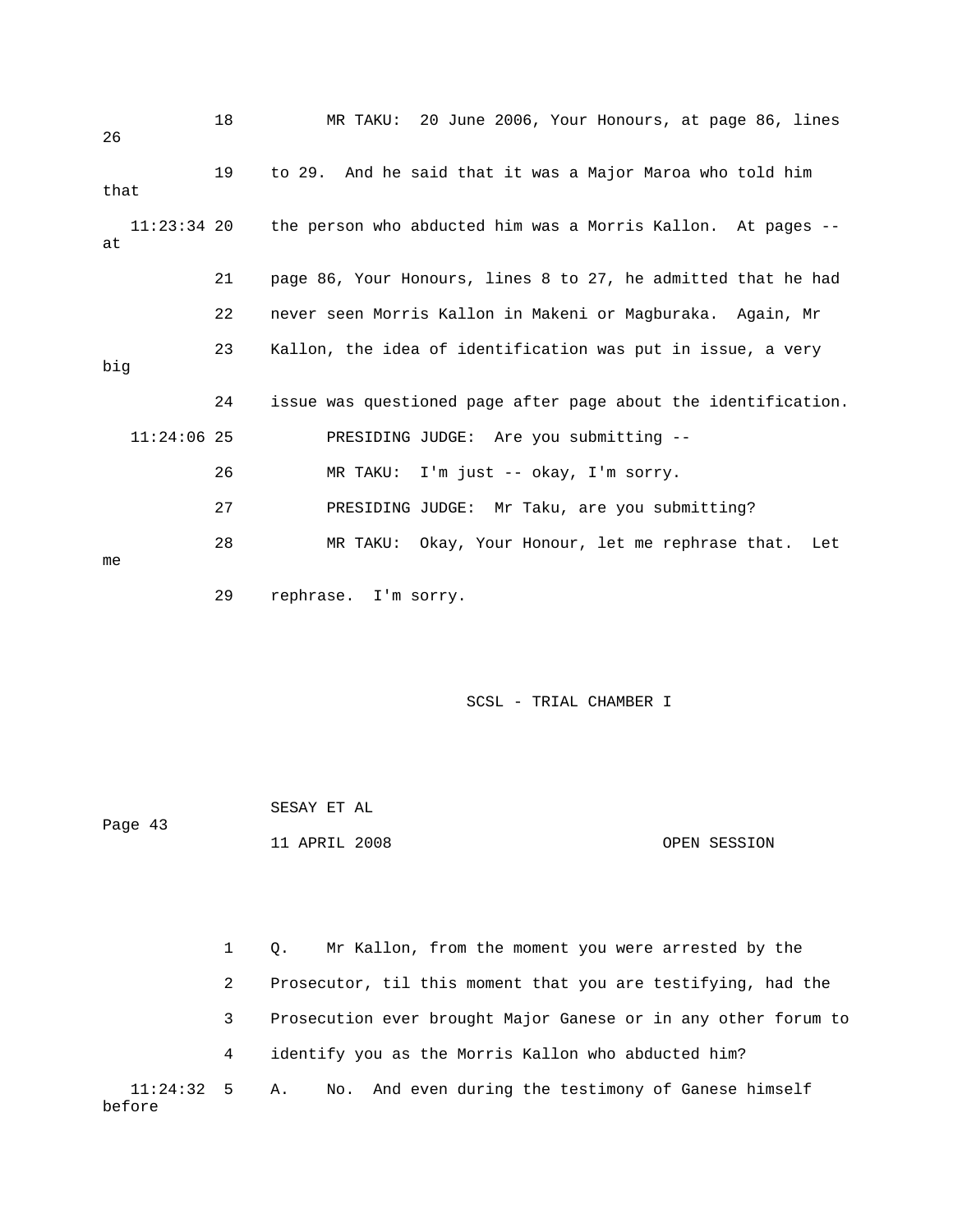| him                     | 6  | this trial, he said he was told that the person who abducted  |
|-------------------------|----|---------------------------------------------------------------|
|                         | 7  | was Morris Kallon, Brigadier Morris Kallon who came in a pink |
|                         | 8  | Mercedes Benz. And at that time, actually, even though I was  |
| using                   | 9  | using Benz, but I was not using a pink Mercedes Benz; I was   |
| $11:25:01$ 10           |    | blue black Mercedes Benz.                                     |
| this                    | 11 | We will come to that when we are dealing later on in<br>Q.    |
|                         | 12 | case, towards the end of the case. We just want to deal with  |
|                         | 13 | specific issues now.                                          |
|                         | 14 | All right.<br>Α.                                              |
| $11:25:09$ 15           |    | Yes, Your Honour.<br>MR TAKU:                                 |
| I.                      | 16 | JUDGE BOUTET: I'm still at a loss to understand that.         |
| speaks                  | 17 | mean, Ganese was never asked in Court. I mean, the record     |
|                         | 18 | for itself on this. I mean, why are you asking this question? |
| that                    | 19 | I'm at a loss. If Ganese have asked, been asked to identify   |
| $11:25:20$ 20<br>he     |    | I had done so, or had failed to do so, would be an issue but  |
| in                      | 21 | was never asked the question, so, I mean, you may raise that  |
| how                     | 22 | your submission but asking that to the witness, I don't see   |
| he                      | 23 | it serve s the purpose. I mean, we know from the record that  |
| serve?                  | 24 | was -- he never identified the accused. So what does it       |
| $11:25:40$ 25<br>simply |    | I'm trying to see -- I mean, what your client is saying is    |
| asked                   | 26 | repeating what the record states. I mean, Ganese was never    |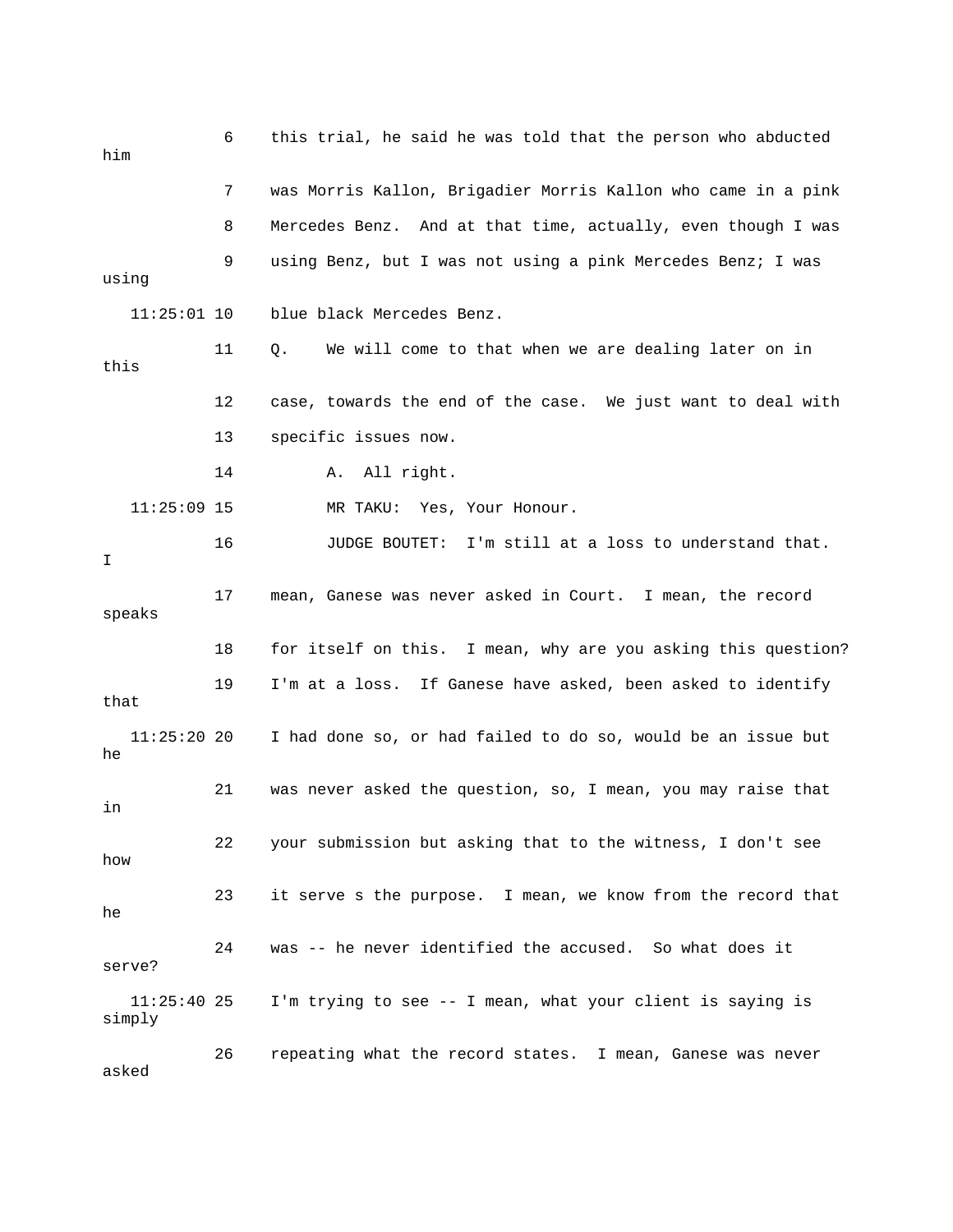27 to identify him. Well, we know this. It's in the -- on record. 28 MR TAKU: Apart from that aspect -- 29 JUDGE THOMPSON: Let me just come in here too and say that

SCSL - TRIAL CHAMBER I

 SESAY ET AL Page 44 11 APRIL 2008 OPEN SESSION

 1 it may well be that these kinds of questions are of the -- of a 2 nature which partake of the -- a mixed factual and legal 3 dimension or complexity. I think, of course, it is for counsel 4 to be able, so that the Tribunal will follow the factual aspects 11:26:19 5 of the testimony, to extricate. It may well be that the way you 6 have methodologised your defence seem not to have made this 7 distinction between what are the factual issues. 8 I mean, the question of identification is essentially a 9 matter of law. All you need is a substratum of facts to argue 11:26:45 10 it. But, as my learned colleague is saying there, that you seem 11 to be diving into the legalistic dimension and merely glossing 12 over the factual aspects. I get that impression myself. It's 13 intensely a question of law, and what you seem to be doing is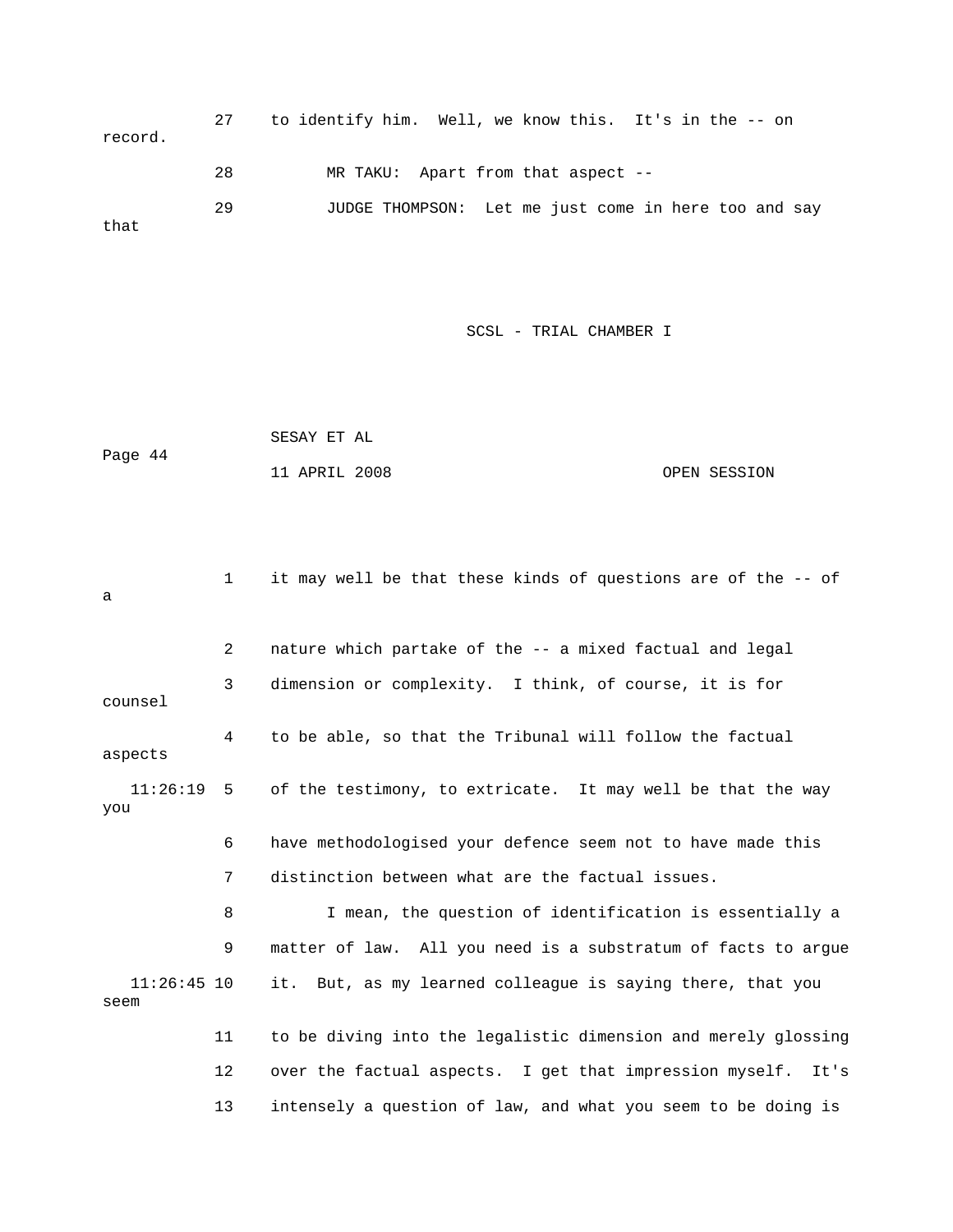14 perhaps trying to get your witness to draw some inferences from 11:27:13 15 which the Court will be able to guide itself, but I don't think 16 that is his domain. 17 MR TAKU: Thank you. 18 JUDGE BOUTET: If you were to ask your client if that was 19 your intent, I don't know what you have, you are trying to 11:27:25 20 achieve with this, if your client, who I don't know where he was 21 at the time, according to him, is whether or not at the time of 22 the allegation he did meet Major Ganese or not. If that was the 23 case, I don't know. I don't know what is behind your questions. 24 MR TAKU: Well, we'll be dealing extensively with the 11:27:45 25 UNAMSIL allegations. For this, we are bringing up this issue; 26 this is for a limited purpose, but now that the issue has arisen, 27 let me put it to him. 28 Q. Did you meet Ganese in the context in which he testified, 29 that you assaulted Ganese following this [indiscernible] did you

SCSL - TRIAL CHAMBER I

 SESAY ET AL Page 45

11 APRIL 2008 OPEN SESSION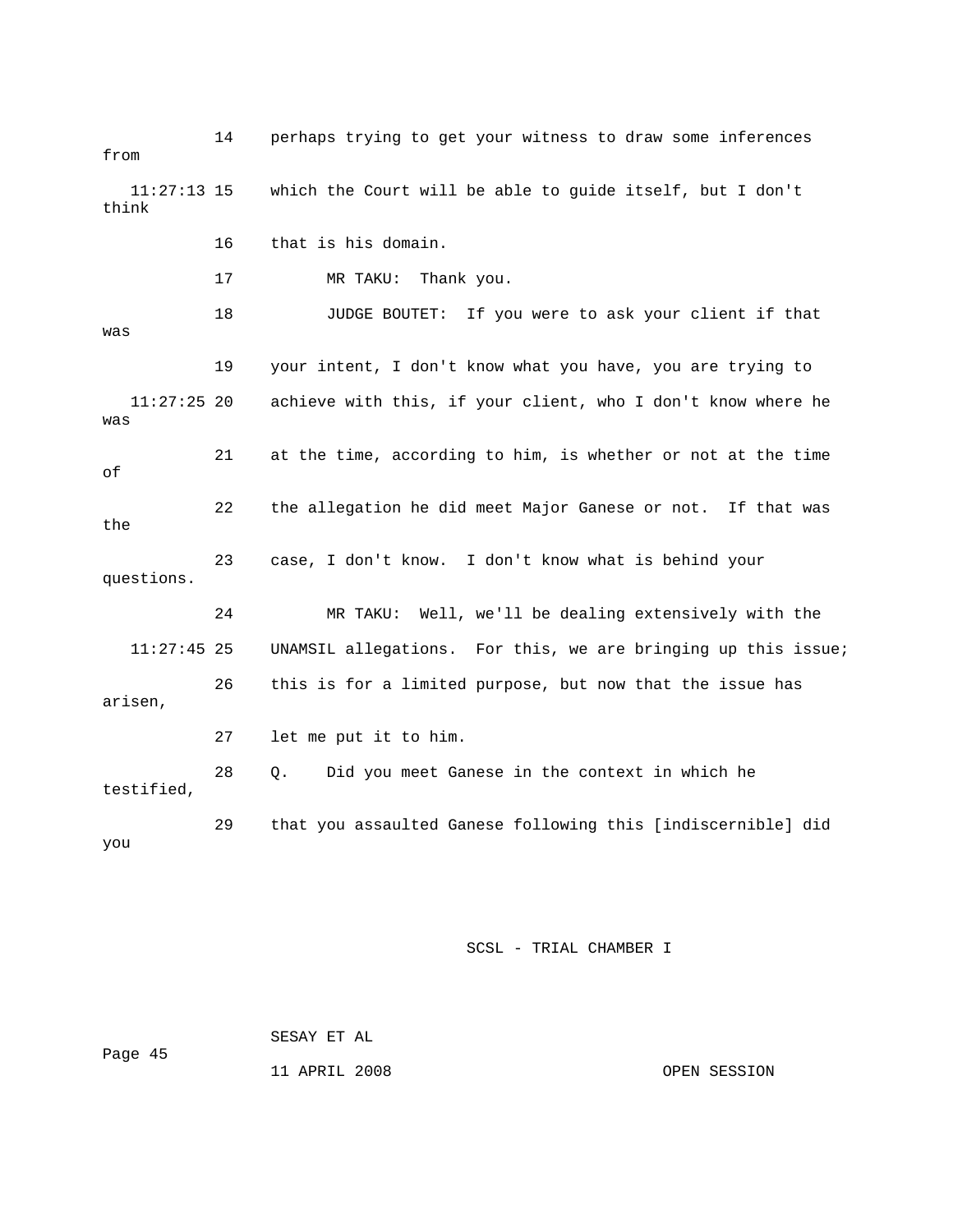1 on that day?

2 A. No. No.

 3 JUDGE BOUTET: This is the real issue. I mean, everything 4 else is not the issue. The issue is -- I mean, presumably that 11:28:13 5 is what we want to hear. 6 MR TAKU: Yeah. Yeah. 7 Q. Now on the transcript, that is on 27 June, Your Honours, 8 2006, at page 6, TF1-044 Lieutenant-Colonel Joseph Mende, a 9 military observer, testified and said that he came to the RUF 11:28:49 10 task force office in Makeni, on 1 or 2 May 2000, and that he met 11 a Morris Kallon in the task force office to inquire about the 12 whereabouts of his two colleagues and the Morris, that Morris 13 Kallon said he had no idea and that take them to Teko Barracks to 14 see a Colonel Nejim. Mr Kallon, did Lieutenant-Colonel Mende and 11:29:33 15 a Major Knut, come meet you in the task force office in that 16 location? 17 A. No. In the first place, if I can explain small. I was not 18 task force commander and at that time, me, my base was in 19 Magburaka, and the task force office at that time in Makeni, they 11:29:58 20 were shared by Colonel AS Kallon, who was the military, overall 21 military adviser, and one Colonel Abraham Dugbe who was the task 22 force commander. I was not the Kallon he testified about in this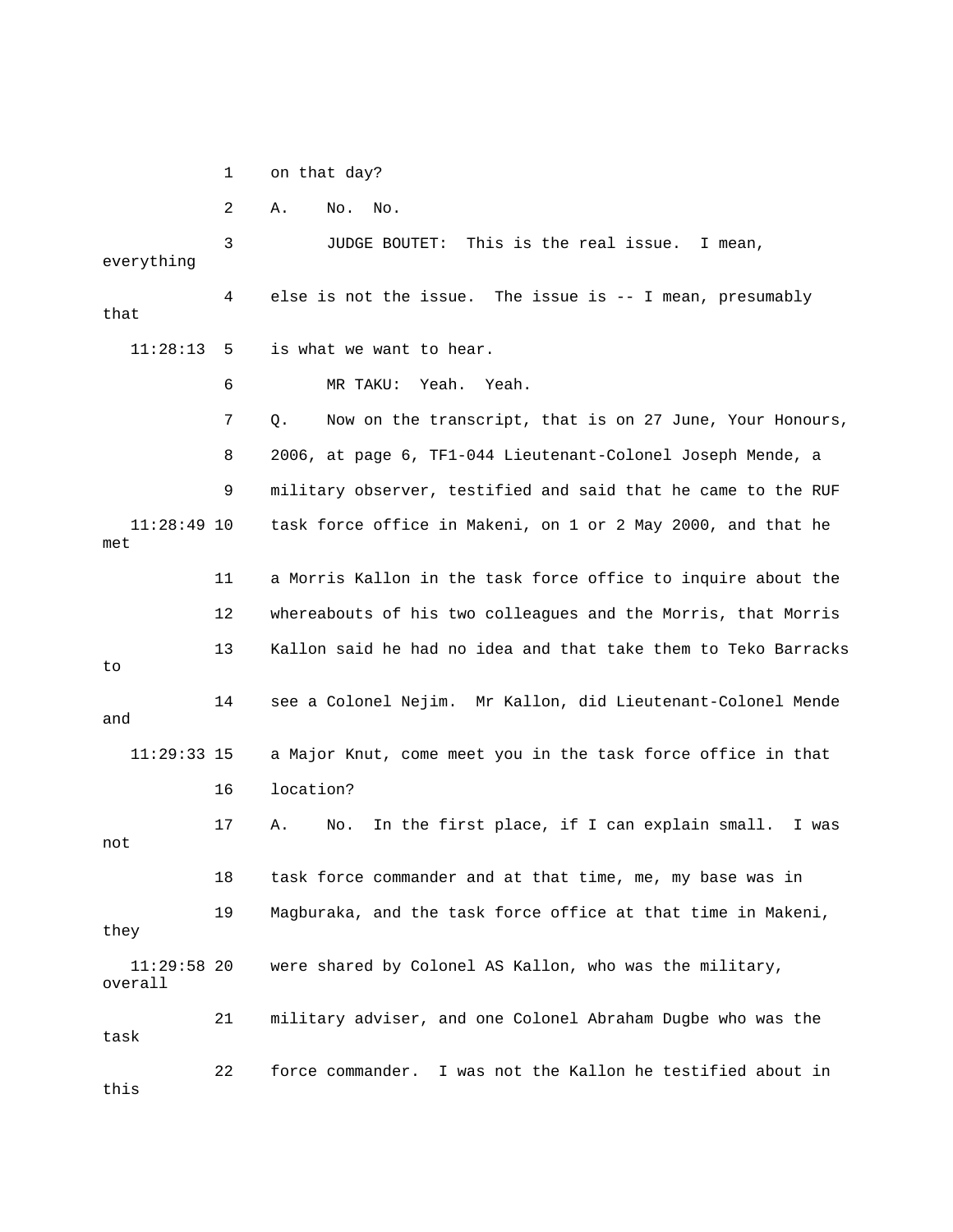23 Court, because he did not see me on that day. I was not at that 24 office. 11:30:17 25 Q. By the way: Who is this Colonel Jimmy that you talked 26 about? 27 A. Colonel Jimmy, the one I know, he was the CMC member from 28 the RUF. When the MILOBS went to the RUF territory, they went 29 with representative of AFRC, CDF and RUF and at that time,

|         | SESAY ET AL   |  |              |
|---------|---------------|--|--------------|
| Page 46 |               |  |              |
|         | 11 APRIL 2008 |  | OPEN SESSION |

|                              | $\mathbf{1}$   | Major -- I mean, Colonel Jimmy was the RUF representative who |
|------------------------------|----------------|---------------------------------------------------------------|
|                              | $\overline{a}$ | changed Colonel Sheriff. They were the one who holding CMC    |
|                              | 3              | acting about Ceasefire Monitoring Committee and so on and so  |
| Makeni.                      | 4              | forth. He was representing the RUF on that committee in       |
| 11:31:10 5                   |                | And he was dealing directly with the MILOBS because this      |
|                              | 6              | committee were shared by MILOBS.                              |
| disclosure,                  | $7^{\circ}$    | Q. Now, Mr Kallon, the Prosecutor, in his Rule 68             |
| with                         | 8              | disclosed his interview notes of TF1-058 in the Taylor case   |
|                              | 9              | a picture. Have a look at this. Is that what the Prosecutor   |
| $11:31:58$ 10<br>unredacted? |                | disclosed, the unredacted copy, to an extent, partly          |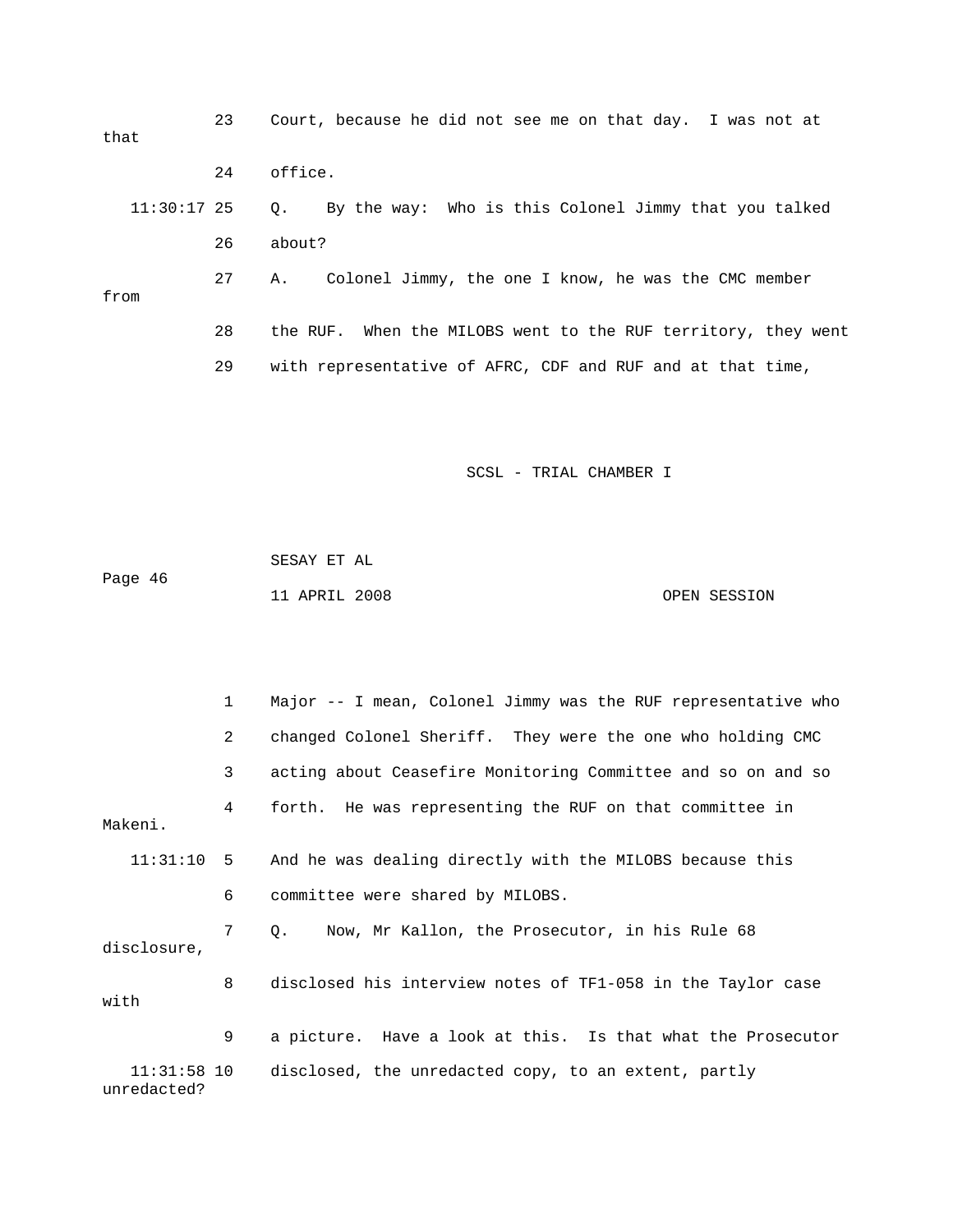|                      | 11 | Interview notes of which witness?<br>PRESIDING JUDGE:          |
|----------------------|----|----------------------------------------------------------------|
|                      | 12 | 581, Your Honour. The Taylor case.<br>MR TAKU:                 |
|                      | 13 | Witness number 581?<br>PRESIDING JUDGE:                        |
|                      | 14 | MR TAKU: Yes, Your Honour.                                     |
| $11:32:18$ 15        |    | My Lord, I saw this disclosure about<br>THE WITNESS:<br>Yes.   |
| that                 | 16 | two or three months ago. This disclosure was served on, by     |
| showed               | 17 | time my lead counsel, Mr Sheku Touray. He was the one who      |
|                      | 18 | me this disclosure.                                            |
|                      | 19 | MR TAKU:                                                       |
| $11:32:37$ 20        |    | Now, first, that picture, do you recognise that picture?<br>Q. |
| who                  | 21 | Very well, sir. I recognise the picture and all those<br>Α.    |
|                      | 22 | visuably seen; I recognise them very well.                     |
|                      | 23 | Now, who are on that picture, please?<br>О.                    |
| is                   | 24 | Like, the way I'm sitting, so on the left, extreme left,<br>Α. |
| $11:33:02$ 25<br>him |    | Mr Francis Kaikai, the former NCDDR chairman.<br>Then next to  |
| Next                 | 26 | is the former Trade and Industry Minister, Mr Mike Lamin.      |
|                      | 27 | to him is Honourable Sam Hinga Norman, former Deputy Defence   |
|                      | 28 | Next to him is former Honourable -- he was the<br>Minister.    |
|                      | 29 | Ambassador to Liberia; I forgot his name. Then next to the     |
|                      |    |                                                                |

 SESAY ET AL Page 47

11 APRIL 2008 CPEN SESSION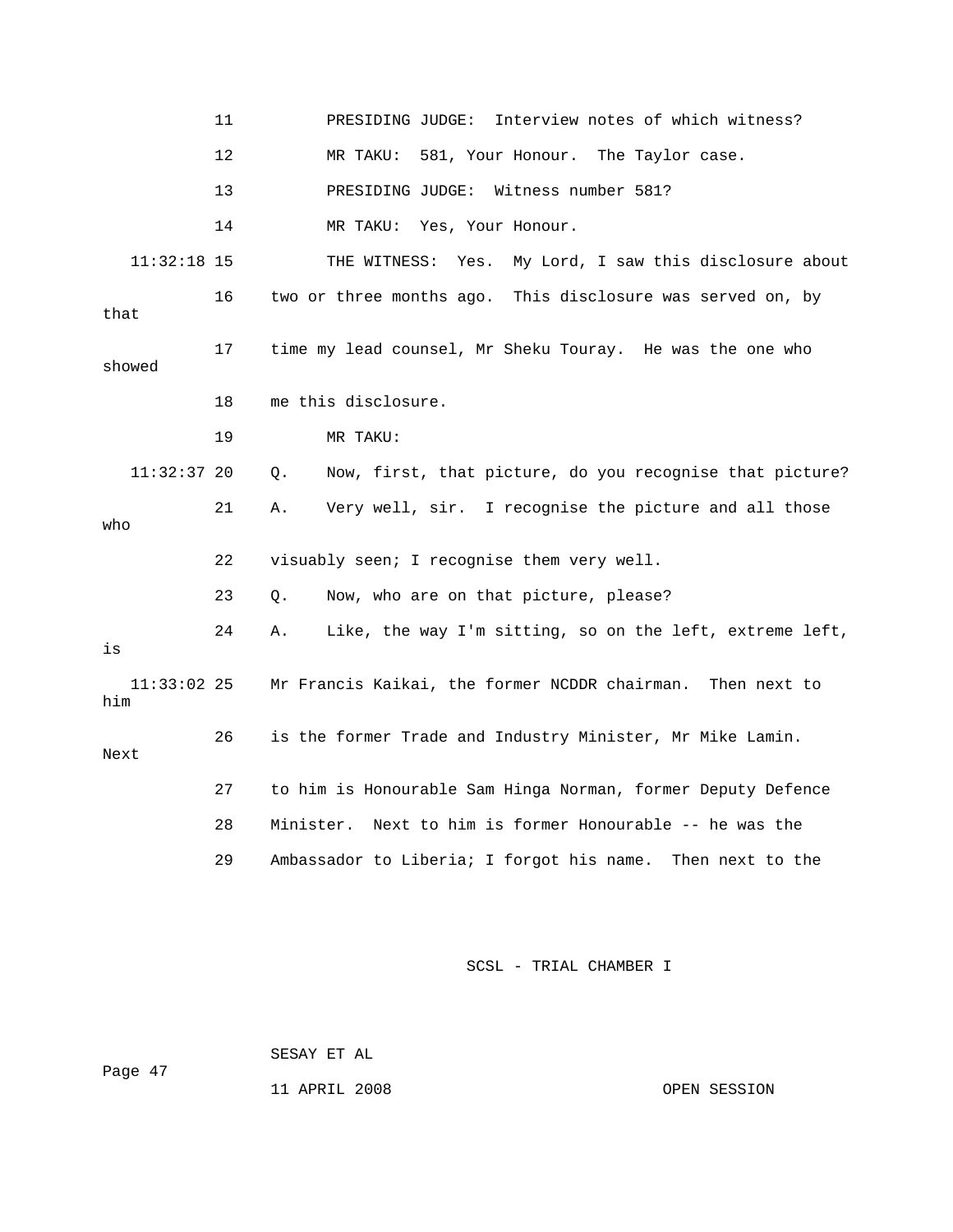1 former ambassador it's Mr Sesay, Issa Sesay. Next to Mr Sesay on 2 the right, extreme right-hand, it is me, Morris Kallon. And this 3 picture was taken, if I can explain that small, sir, this picture 4 was taken on the symbolic day arm-burning day in Lungi. That was 11:34:06 5 the day we took this picture. 6 JUDGE BOUTET: Mr Taku, I thought it was the practice in 7 this Court, when you are tendering an exhibit as such, that you 8 have copies available at that time for the Bench and for other 9 parties. 11:34:26 10 MR TAKU: We filed them, the copies. 11 JUDGE BOUTET: No, no, I'm not talking about what you 12 filed. I mean here in Court, when you are proceeding to deal 13 with that, I mean, what you filed, it may have been filed, but, 14 the practice has been that when you tender a document as such, 11:34:35 15 you have copies available for all those in Court. I'm not 16 talking about what you filed. I know you have filed exhibits. 17 This is different so -- 18 MR TAKU: I'm sorry, Your Honour. I will -- 19 JUDGE BOUTET: Because you, as an example, now you are 11:34:46 20 trying to, speaking of this exhibit, I don't have it in front of 21 me, I cannot follow what he is saying, but we'll move ahead. But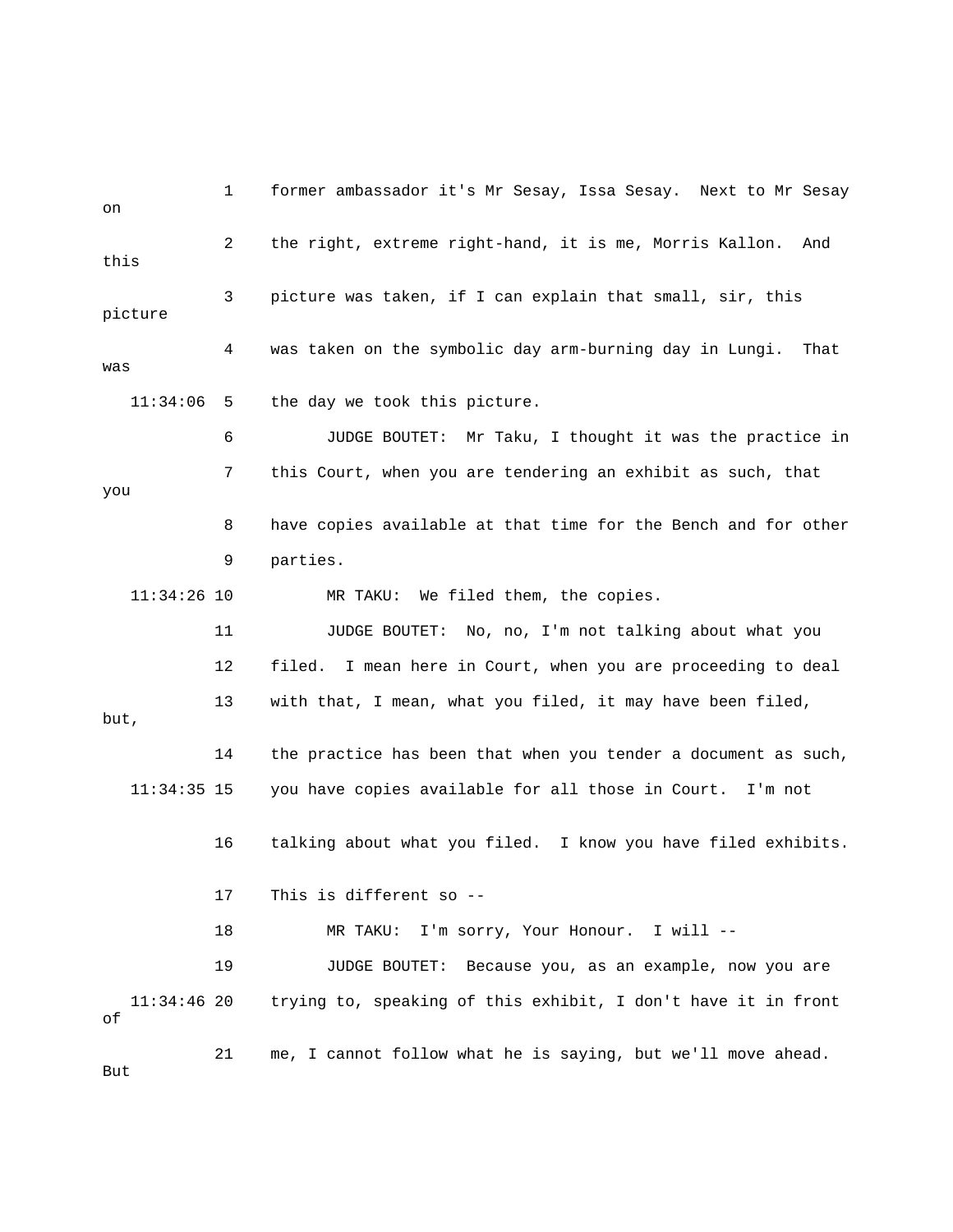| producing              | 22 | I'm just asking you, as you will be moving ahead with         |
|------------------------|----|---------------------------------------------------------------|
| to                     | 23 | more exhibits, to please bear in mind that it's of assistance |
|                        | 24 | us to have this as well in Court.                             |
| $11:35:11$ 25<br>abide |    | MR TAKU: Thank you very much, Your Honours, we will           |
|                        | 26 | by that, and please make sure we comply. Your Honours, let me |
| Court                  | 27 | just show him this last page and ask him to read it to the    |
|                        | 28 | and then we can tender the exhibit.                           |
|                        | 29 | Can you read that to the Court, please?<br>Q.                 |
|                        |    |                                                               |

|         | SESAY ET AL   |              |  |
|---------|---------------|--------------|--|
| Page 48 |               |              |  |
|         | 11 APRIL 2008 | OPEN SESSION |  |

 1 A. Yes, sir. Court Management number 00038357, interview note 2 of Prosecution witness TF1-581. If I'm not mistaken date 20 - -  $3 \t 20 - -$  4 Q. Just read what is there; just read what is there? 11:36:05 5 A. Okay. "The witness said that there was another Morris

6 Kallon, who at about that time had travelled from Sierra Leone

to

 7 Banga, via Guinea. The purpose of this trip was to get bullets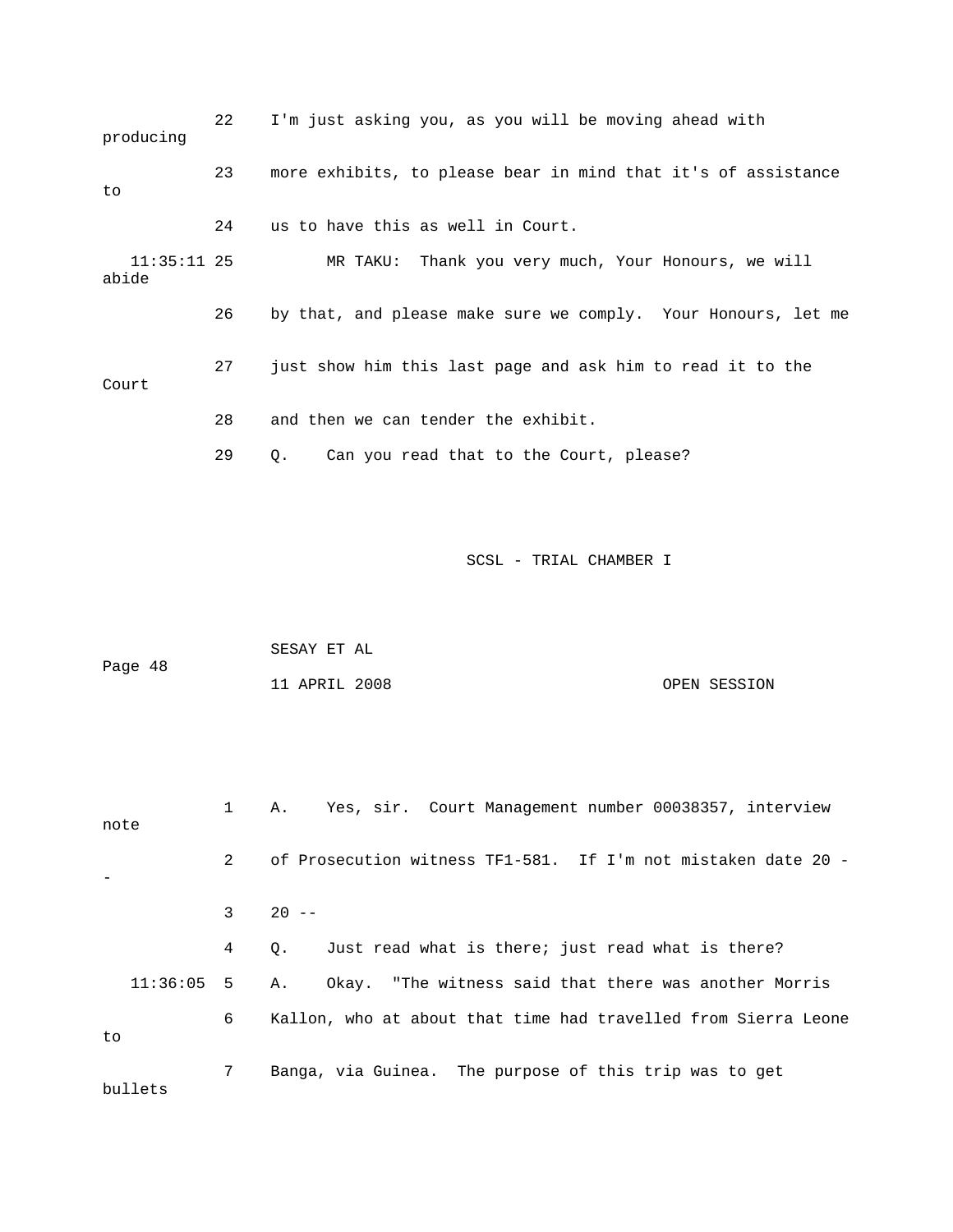8 for the RUF. The witness met this Morris Kallon for the first 9 time in Banga. The witness does not believe that this Morris 11:36:38 10 Kallon actually returned to Sierra Leone. He had been led to 11 believe that this Morris Kallon was the one who had been arrested 12 by the Special Court. The witness was shown a photograph. 13 ERN00029867 range 2895929870 that including the Morris Kallon who 14 had been indicted, the witness stated that the two Morris Kallon 11:37:12 15 to whom he had been referring were not in the photograph." 16 Q. Thank you, Mr Kallon. Mr Kallon, in the light of the 17 answers that you have just given so far, are you concerned that 18 you might have been wrongly targeted by the Prosecutor on the 19 basis of wrong identity? 11:37:45 20 A. I mean, that's clear, Mr Taku. This can be one of the 21 possible reasons, this document speaking about three Morris 22 Kallons within the RUF which -- did -- their own witness is 23 speaking about, and a photograph of me. 24 PRESIDING JUDGE: This is a matter of addressing. Are you 11:38:03 25 tendering -- are you tendering the document? 26 MR TAKU: Yes, Your Honour, we are tendering the document, 27 Your Honour, exactly, Your Honours. 28 PRESIDING JUDGE: [Overlapping speakers] comments, you 29 know, later on.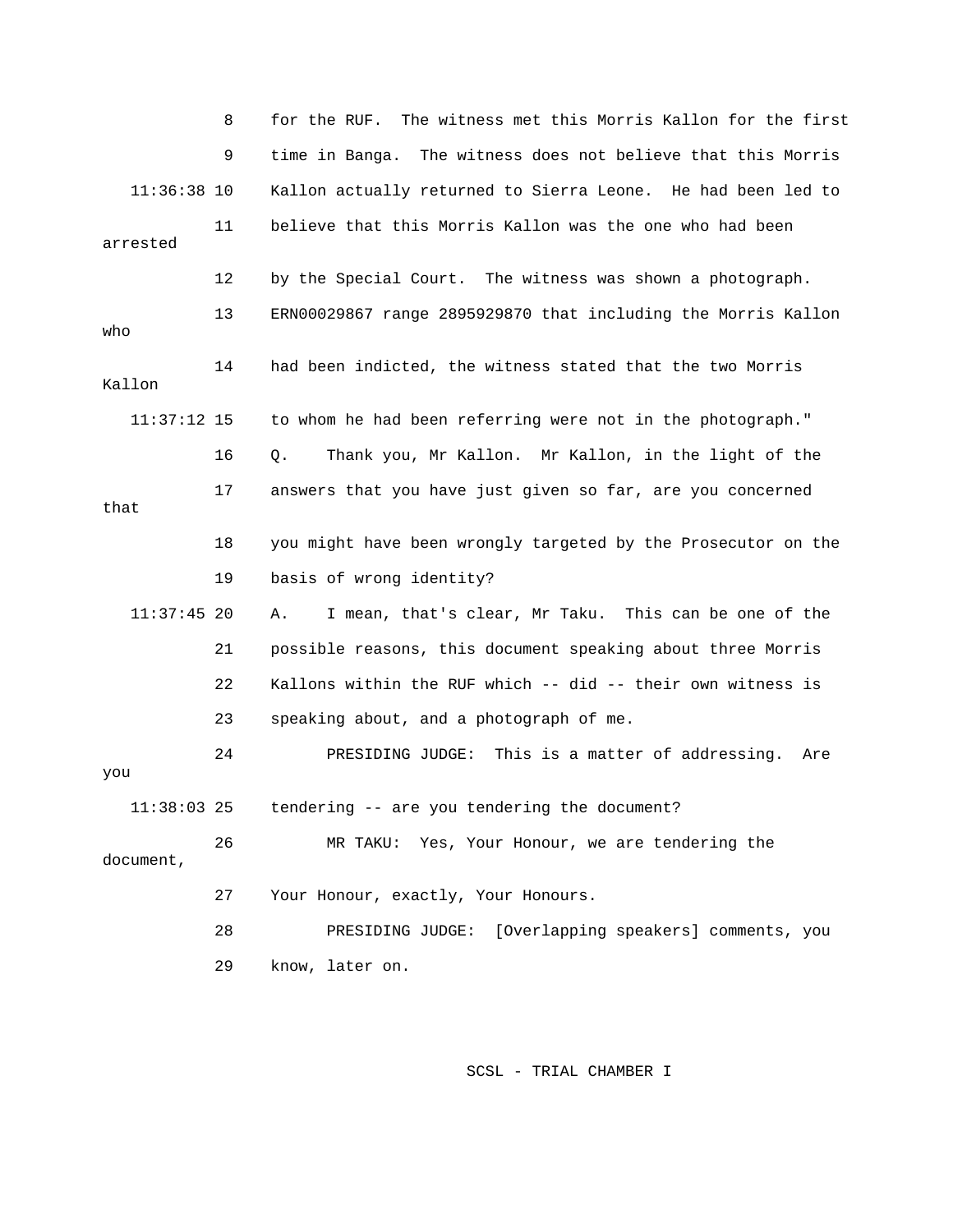| Page 49 | SESAY ET AL   |              |
|---------|---------------|--------------|
|         | 11 APRIL 2008 | OPEN SESSION |

 1 MR TAKU: We seek leave to tender the document, Your 2 Honour. 3 PRESIDING JUDGE: Yes, any objections? 4 MR WAGONA: No objection, My Lord. 11:38:17 5 MR JORDASH: No objection. 6 MR CAMMEGH: No, thank you. 7 PRESIDING JUDGE: Okay. The document is admitted and 8 marked as Exhibit 338. 9 **Exhibit No. 338 was admitted**] 11:38:45 10 MR TAKU: 11 Q. Now, Mr Kallon, let's move to the second theme of this 12 examination. Mr Kallon, let's move to the second theme. Now, 13 can you tell the Court, where were you born, Mr Kallon? 14 A. I was born in a village called Ngolowuma, Mawende. Wende 11:39:12 15 Chiefdom, Bo District, Republic of Sierra Leone. 16 PRESIDING JUDGE: The village is called what. 17 THE WITNESS: Ngolowuma Wende. 18 MR TAKU: Spell for the Judges, please. 19 THE WITNESS: Ngolowuma is N-G-O-L-W-U-M-A [sic] 11:39:33 20 PRESIDING JUDGE: O-L-W-U. 21 THE WITNESS: N-G-O-L-O-W-U-M-A, Ngolowuma. 22 MR TAKU: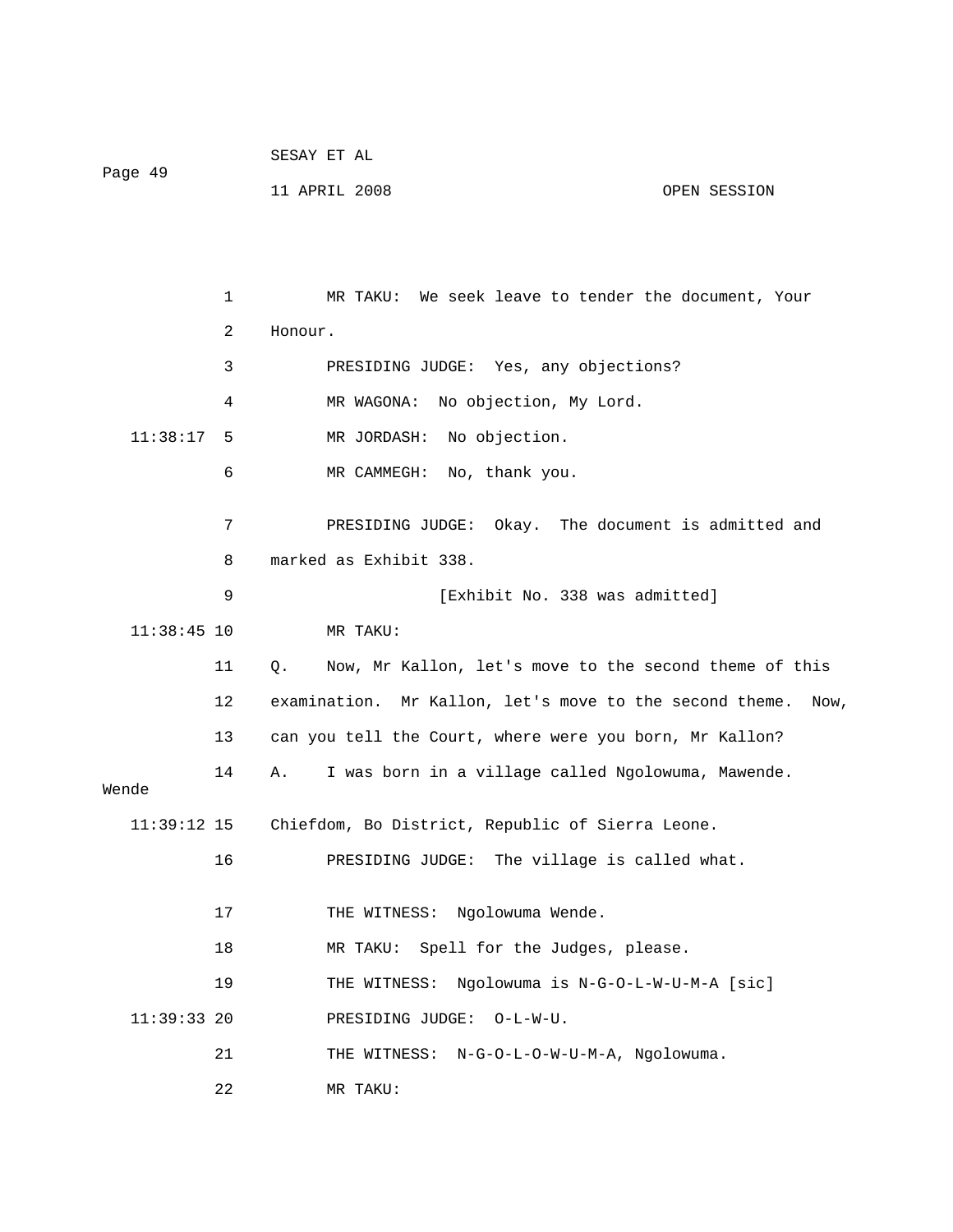|            | 23 | $\circ$ . | When were you born, Mr Kallon?                   |
|------------|----|-----------|--------------------------------------------------|
|            | 24 | A.,       | I was born on 1 January, 1961.                   |
|            |    |           | $11:40:04$ 25 Q. Are you married?                |
|            | 26 | Α.        | Yes, My Lord.                                    |
|            | 27 | 0.        | Do you have children?                            |
|            | 28 | Α.        | Yes, My Lord, I have nine children.              |
| Honourable | 29 | $\circ$ . | Can you provide the names of your parents to the |

| Page 50 | SESAY ET AL   |              |
|---------|---------------|--------------|
|         | 11 APRIL 2008 | OPEN SESSION |

|               | 1              | Court?                                                                 |  |  |
|---------------|----------------|------------------------------------------------------------------------|--|--|
| mother        | $\overline{2}$ | My father is called Mohamed Badaramani Kallon. My<br>Α.                |  |  |
|               |                |                                                                        |  |  |
|               | $\mathbf{3}$   | is called Fatmata Kallon.                                              |  |  |
|               | 4              | Mr Kallon, very briefly, very briefly please, give your<br>$\circ$ .   |  |  |
|               |                | 11:41:09 5 educational background to the Judges. Did you go to school? |  |  |
|               | 6              | Yes, My Lord.<br>Α.                                                    |  |  |
|               | 7              | Yes, tell the Lordships, please?<br>Q.                                 |  |  |
| and           | 8              | I attended Habib Sheriff, Arabic and English elementary<br>Α.          |  |  |
|               | 9              | junior high school in Cacata, Republic of Liberia from first           |  |  |
| $11:41:41$ 10 |                | grade to eight grade. Then I was transferred to Sierra Leone           |  |  |
|               | 11             | then I attended Christ the King College, CKC, from form one to         |  |  |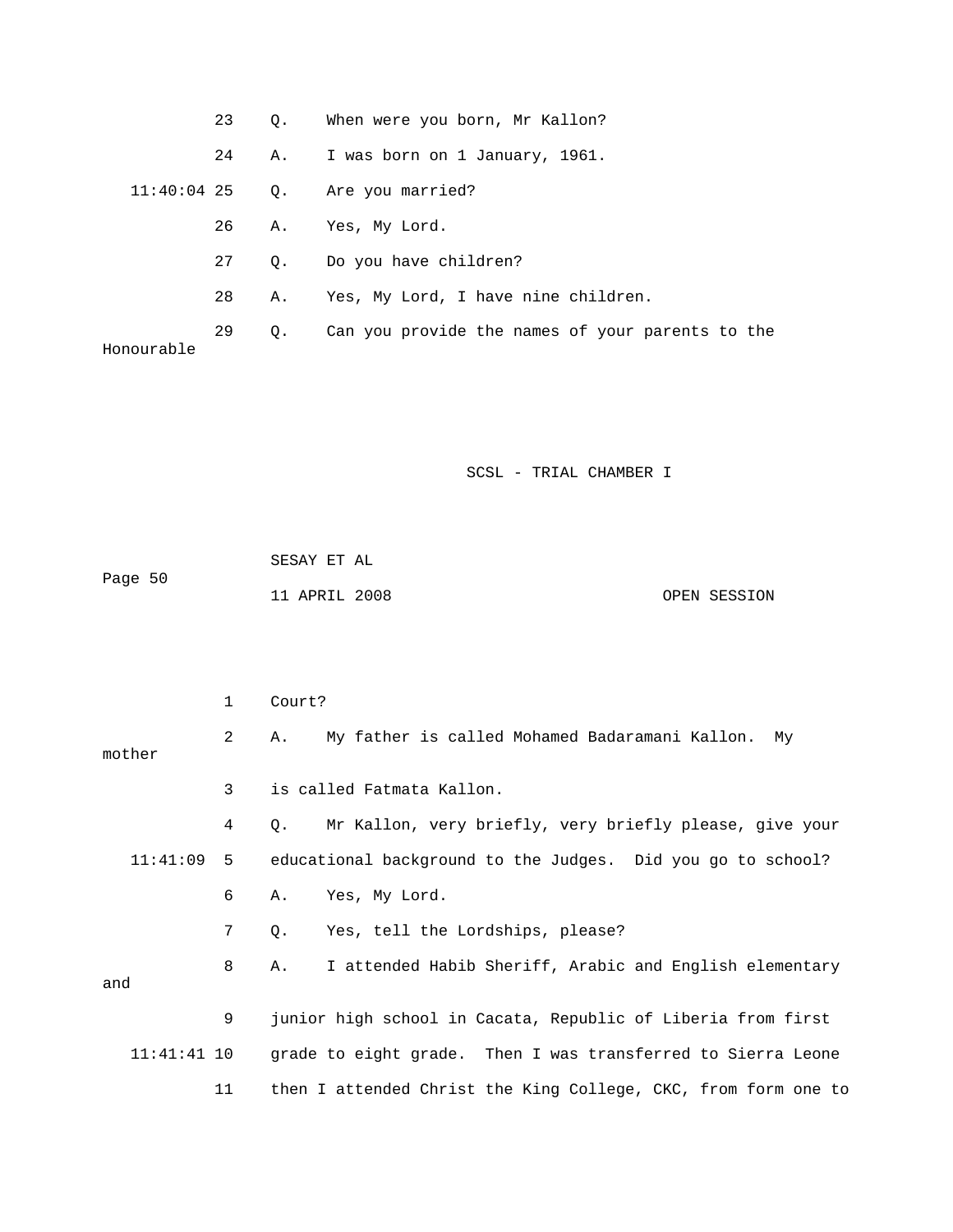12 form five.

 13 Q. Now, tell the Court, from which part of Sierra Leone did 14 you -- you hailed from which part of Sierra Leone, please? 11:42:10 15 A. As I told you, I'm from the Southern province, Bo District, 16 the Wende Chiefdom. 17 Q. And your, what ethnic group? 18 A. I am Mende by tribe. 19 Q. Now, the year 1991, Mr Kallon, where were you? 11:42:46 20 A. 1991, actually, partly I was in Liberia from January, 21 February, to March 20 -- March 18, I was in Liberia at Camp 22 Jackson, Lama. 23 Q. What were you doing there? What took you to Camp Jackson 24 Lama, Mr Kallon? 11:43:15 25 A. My Lords, it's somehow pathetic, but I can explain small. 26 On the -- if my memory served me well, sir, on 28 November 1989, 27 I was on my way from Monrovia city to Abidjan, when I met with a 28 roadblock at a place called Division 45 junction, the road from 29 Monrovia to the Roberts International Airport. There, I was

SCSL - TRIAL CHAMBER I

 SESAY ET AL Page 51 11 APRIL 2008 OPEN SESSION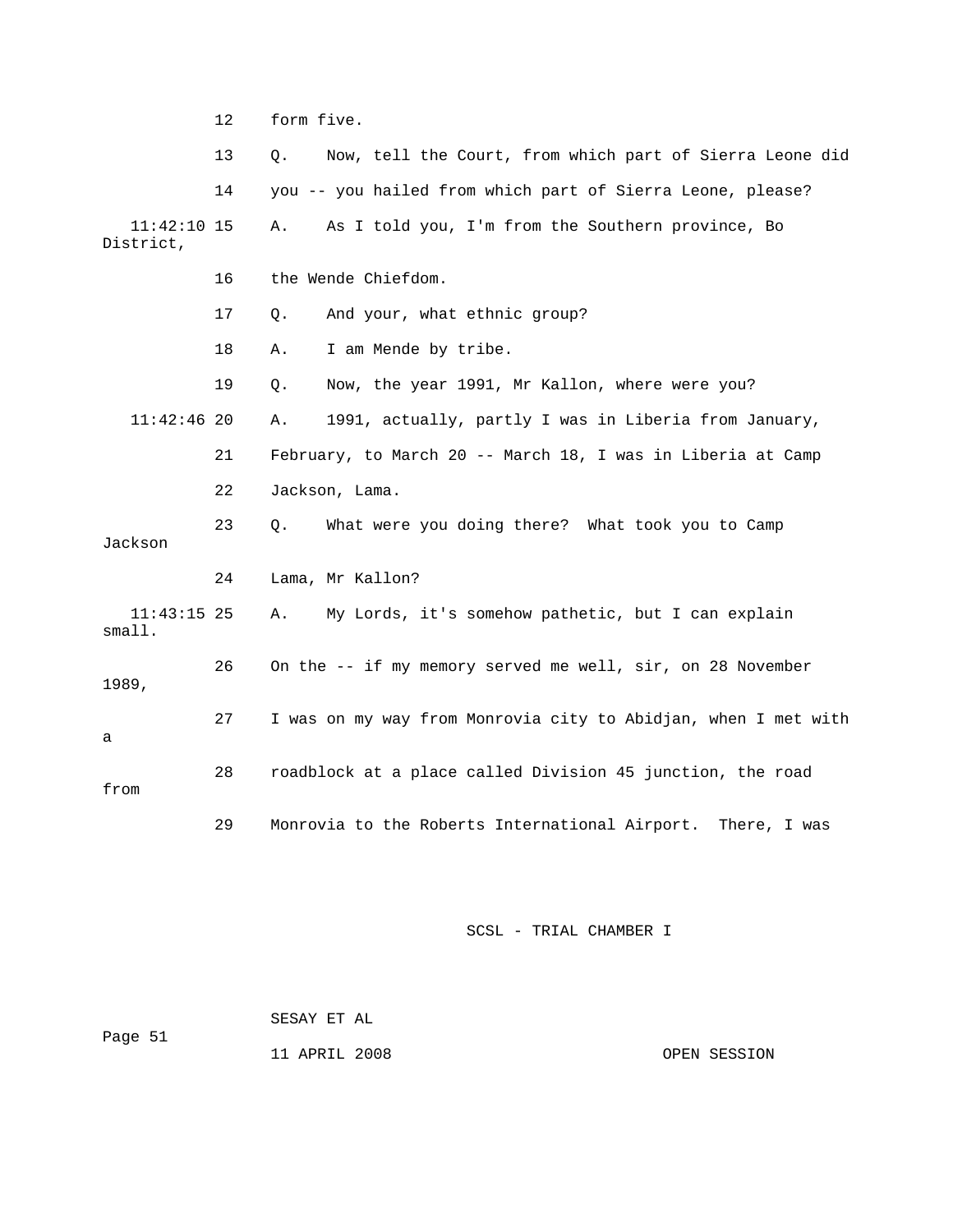1 abducted, we were four in number.

|                            | 2  | You were abducted by whom, please?<br>Q.                       |
|----------------------------|----|----------------------------------------------------------------|
| NPLF                       | 3  | Those who were mining the roadblock actually they were<br>Α.   |
| vehicle                    | 4  | fighters, we were four West African national in that very      |
| 11:44:22                   | 5  | together with some Lebanese. When they break the vehicle they  |
|                            | 6  | ask everybody to alight the vehicle. When we came down, I was  |
| Ghanian,                   | 7  | the Sierra Leonean, then we have, I was with another two       |
|                            | 8  | and one Senegalese, make four. Immediately we came down from   |
| Senegalese                 | 9  | that vehicle. The two Ghanians, one Ghanian and one            |
| $11:44:50$ 10<br>Ghanians, |    | they were executed on the spot. Myself and the other           |
|                            | 11 | actually if you can look my hand, I was very tied with twine   |
| and                        | 12 | cable, they hit me with gun, you see the mark on my forehead   |
| Sierra                     | 13 | when they asked for our passport they saw my passport was      |
| Salone,                    | 14 | And they say, we the Sierra Leoneon especially<br>Leonean.     |
| $11:45:23$ 15<br>the       |    | we have hosted the ECOMOG our President, JS Momoh, and that    |
|                            | 16 | ECOMOG are flying from Freetown bombing the people of Liberia, |
| day,                       | 17 | for this reason they are going to kill me. But on that very    |
| I                          | 18 | very fortunately for me, one of their top commander came which |
| their                      | 19 | cannot recall his name now, he said they are to take me at     |
| $11:45:51$ 20<br>Hill.     |    | camp where they call Habba Hill. So they took me to Habba      |
|                            | 21 | Spell the names if you know it. Spell the names for the<br>Q.  |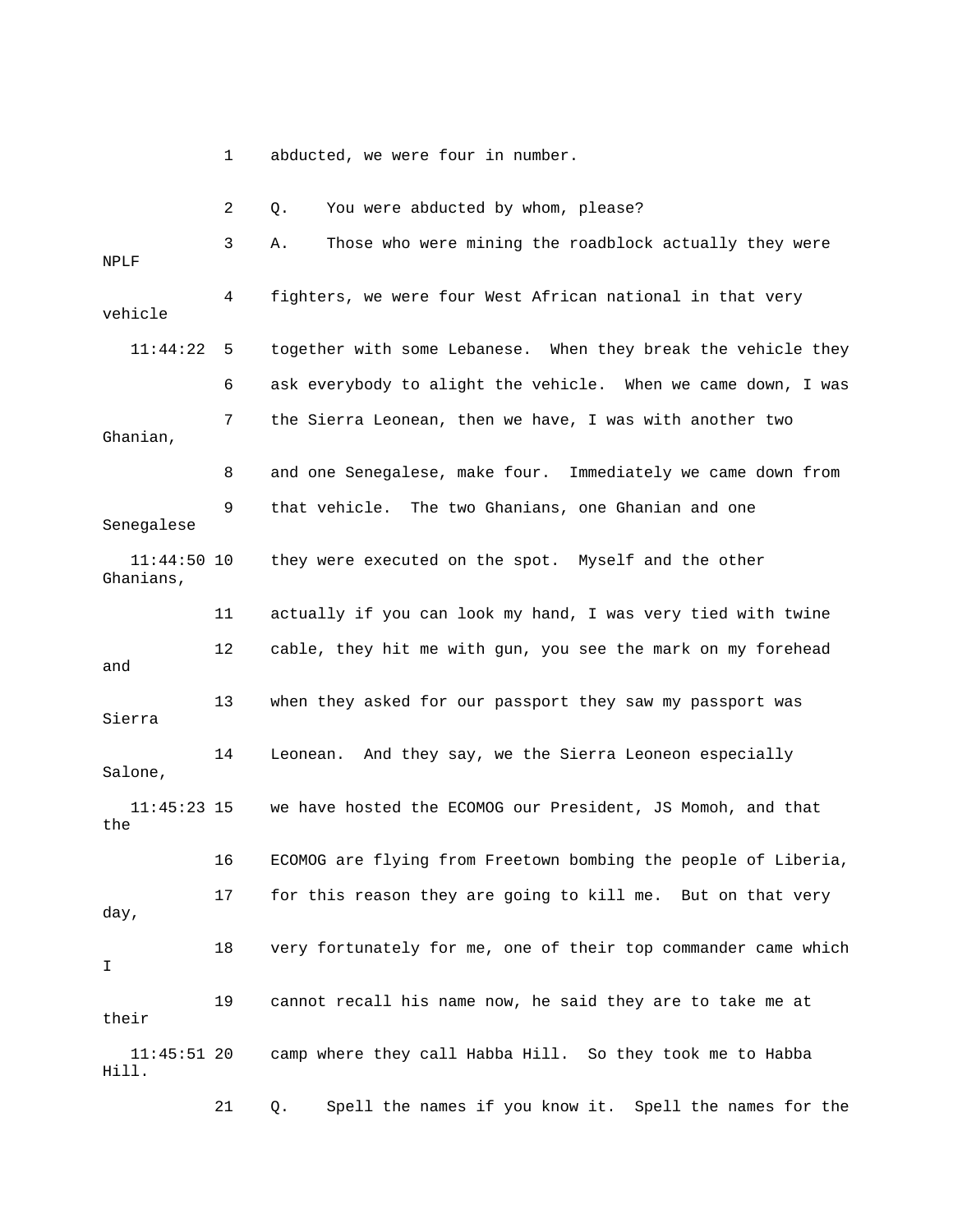22 record and for the Lordships, please?

 23 A. I think Habba is H-A-B-B-A, hill H-I-L-L-S. I was taken 24 there, I was detained together with this Ghanian. The next 11:46:15 25 morning, they came and collect this Ghanian. I heard the 26 gunshot. I never saw this Ghanian guy again. About in the 27 evening time, I saw an old man has very nice white beard colour. 28 He came at the detention. He introduce himself at that time 29 called Pa Morlai, which I later came to know was Corporal Foday

|         | SESAY ET AL   |              |
|---------|---------------|--------------|
| Page 52 |               |              |
|         | 11 APRIL 2008 | OPEN SESSION |

| the      | 1 | Sankoh. He spoke very nice Sierra Leone Krio to me. He was   |
|----------|---|--------------------------------------------------------------|
| going    | 2 | one who give me confidence that I should not worry. He is    |
| he       | 3 | to plead on my behalf and I will be released. That very day  |
| time I   | 4 | left. On the fourth day, a very slim looking guy, by that    |
| 11:47:05 | 5 | don't know his actually name, he came but he's speaking very |
|          | 6 | fast. He said he came to collect me to take me to Sierra     |
|          | 7 | Leone border --                                              |
| him      | 8 | Did you know whom this guy is, you say you know about<br>Q.  |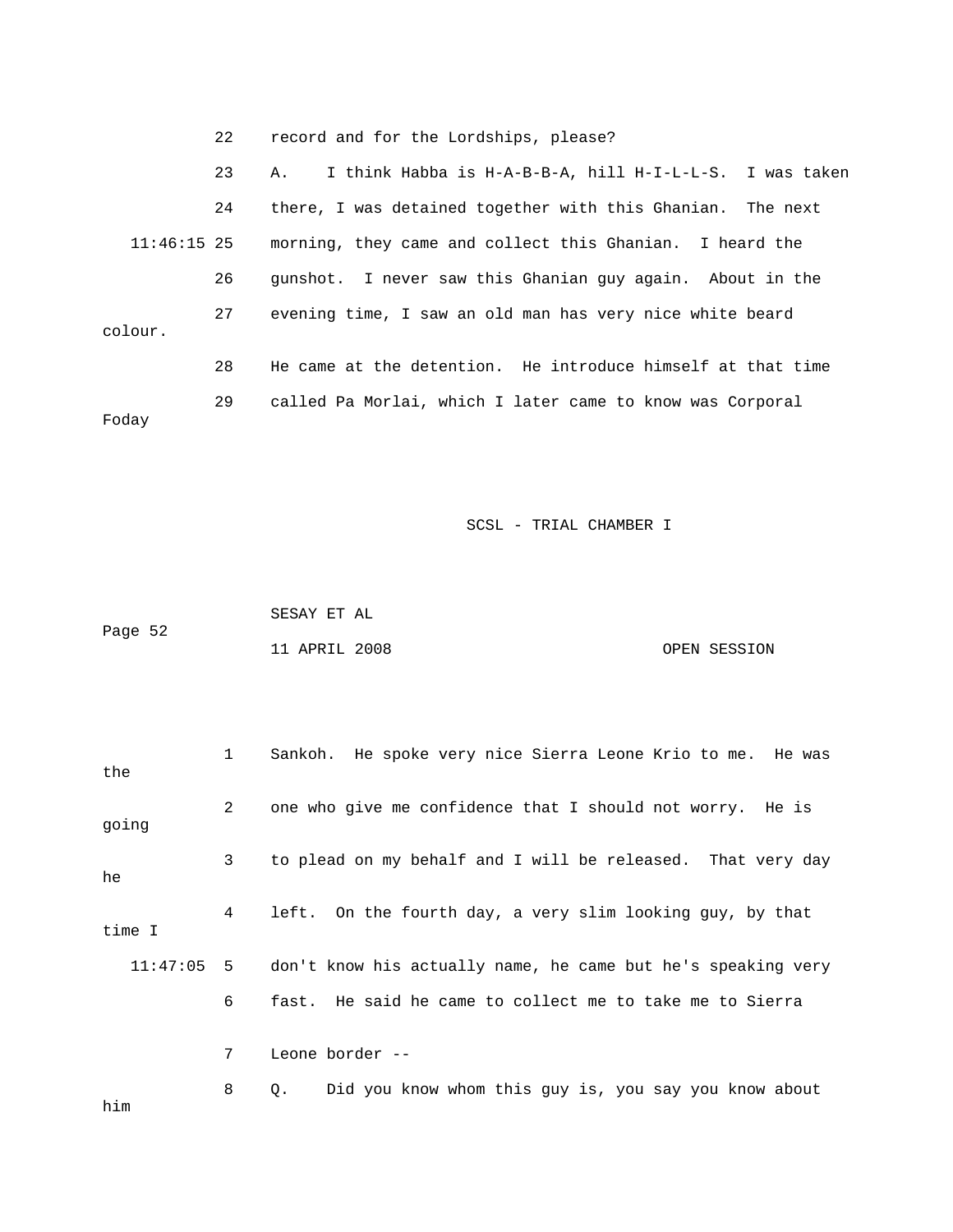|                          | 9  | subsequently whom he was?                                     |
|--------------------------|----|---------------------------------------------------------------|
| $11:47:21$ 10            |    | Yes, later on I came to know him as one xxx xxx xxx.<br>Α.    |
|                          | 11 | He was the one he came, we were four Sierra Leonean in that   |
|                          | 12 | detention but we were not together. Myself, a guy called      |
|                          | 13 | xxx xxx, xxx xxx, and one xxx xxx, one                        |
|                          | 14 | xxx xxx, were all in that detention. So xxx took down our     |
| $11:47:52$ 15<br>Habba   |    | names and book us in the truck, Toyota truck. We move from    |
|                          | 16 | Hill to a city called Cacata. In Cacata police detention, he  |
|                          | 17 | also removed few other Sierra Leoneans, which I really have   |
|                          | 18 | forgotten their name. So, he took us to Banga that very day.  |
|                          | 19 | Upon arrival at Banga, he took us to a place called Far East, |
| $11:48:21$ 20<br>mansion |    | where you can stand at that time, you see the executive       |
|                          | 21 | of former President Charles Ghangay Taylor. And this same old |
| should                   | 22 | man Pa Morlai he came. He said now we are at safety, we       |
| can                      | 23 | not worry. They are taking us to the border-line, so that we  |
|                          | 24 | cross to Kailahun District. So they drove us on sort of dusty |
| $11:48:55$ 25<br>myself, |    | road from Banga. We drove about 40, 45-mile off.<br>I saw     |
|                          | 26 | the vehicle break at this military camp, which I came to know |
| day, I                   | 27 | later was called Camp Jackson. There we break.<br>That very   |
| gave                     | 28 | was given stick, then I was given a number. The number they   |
|                          | 29 | me that day was 118. 118. So we started undergoing some       |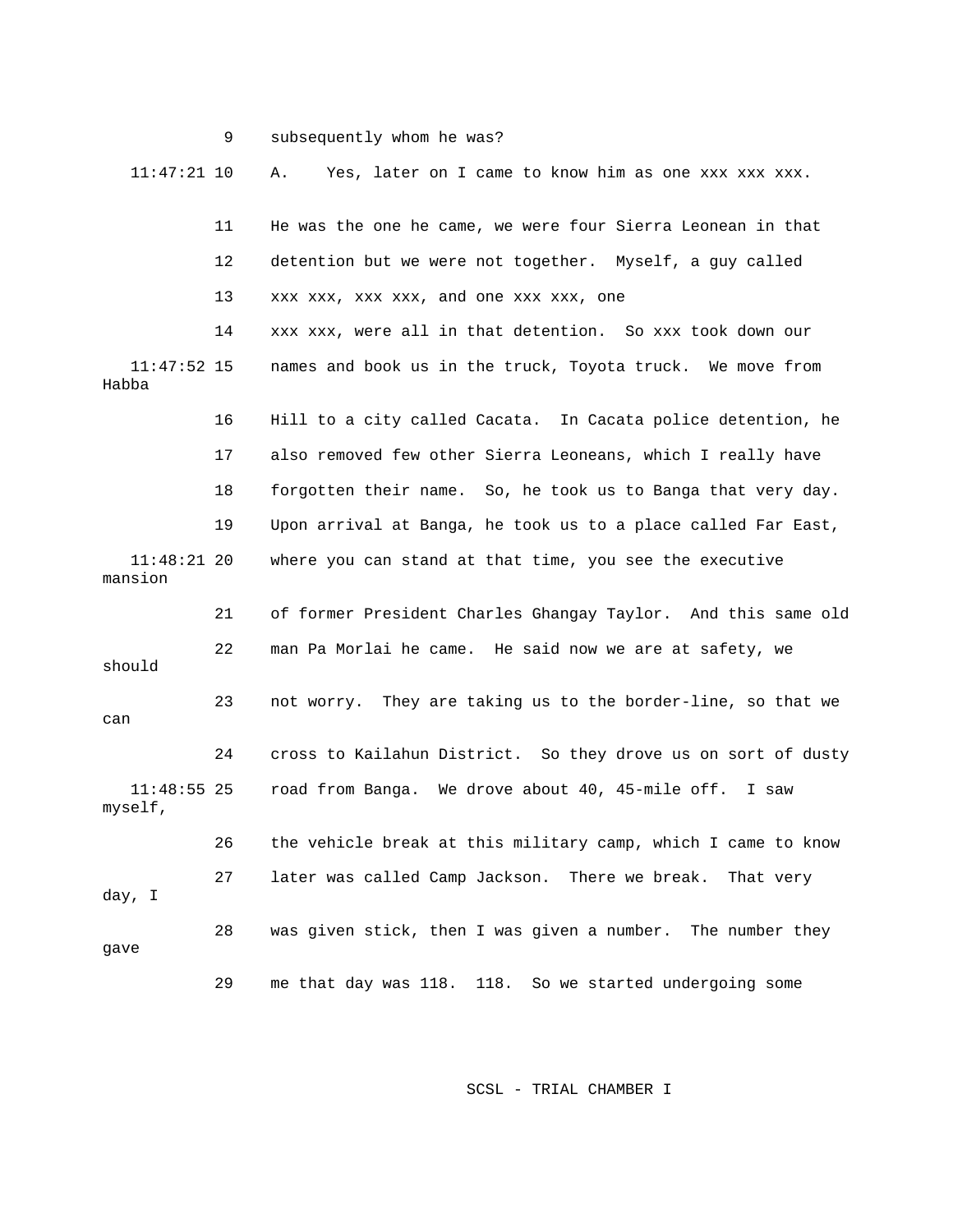Page 53

11 APRIL 2008 OPEN SESSION

| explain             | 1  | horrible horrible life there, unless if you want, I can          |
|---------------------|----|------------------------------------------------------------------|
|                     | 2  | some of this horrible life.                                      |
|                     | 3  | Yes, tell the Court please. Tell the Court.<br>Q.                |
|                     | 4  | It was a life there in the morning they call fall-in by<br>Α.    |
| 11:49:44            | 5  | 6.30.<br>If you late for come that fall-in you have to walk with |
|                     | 6  | your bare knee from wheresoever they met you until you come to   |
|                     | 7  | this fall-in. They have to -- we have to jog 12 miles every      |
|                     | 8  | morning, gun guys aside. Gun guy aside front and back. After     |
|                     | 9  | jogging, whole day you come they give you a peace of cassava.    |
| $11:50:08$ 10       |    | You sleep on a bare floor. We did this for some good month.      |
|                     | 11 | Then the only thing I admire in that horrible life was the       |
| both                | 12 | political ideology they introduced and this was lectured by      |
| Sankoh,             | 13 | this Major Mike Lamin and the late Corporal Foday Sabana         |
|                     | 14 | which I came to know the name now. That it is people uprising    |
| $11:50:41$ 15<br>to |    | coming to Sierra Leone to come and change the one party system   |
|                     | 16 | a democratic system. That the one party APC led by Major JS      |
| There               | 17 | Saidu Momoh, was maltreating the people of Sierra Leone.         |
| qood                | 18 | were no equal rights, no justice, no food no medication, no      |
|                     | 19 | So some of these things started making some of us<br>roads.      |
| $11:51:15$ 20       |    | interested because of the language. So this were some of the     |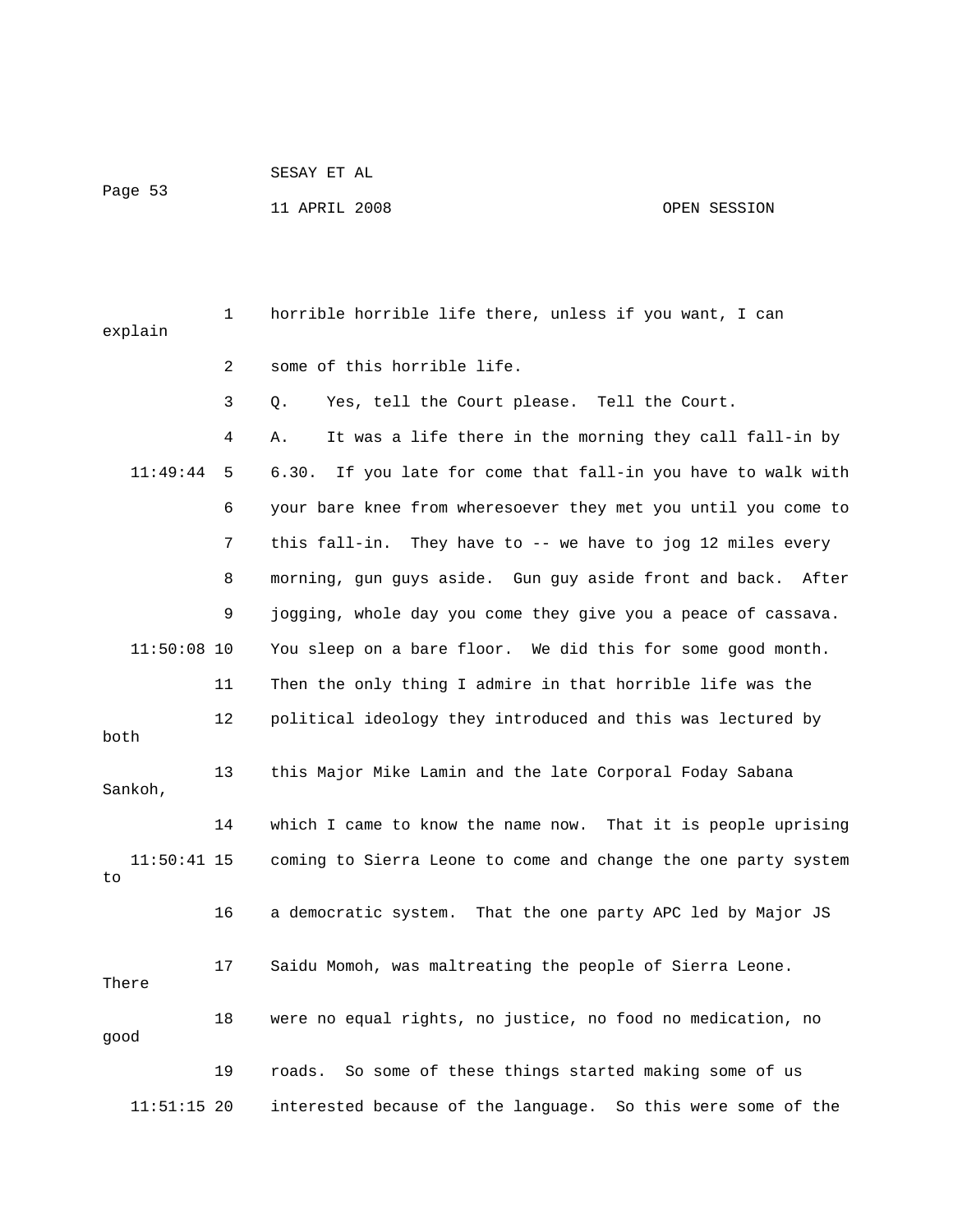|               | 21 | horrible thing man found at that point.                       |
|---------------|----|---------------------------------------------------------------|
|               | 22 | Now, you said you underwent this ideological training.<br>Q.  |
| They          | 23 | Now, we want to dwell a bit on this ideological training.     |
| The           | 24 | talked about the hills, about what you are going to achieve.  |
| $11:51:48$ 25 |    | deliberation was achieved?                                    |
| point         | 26 | Yes, sir. Let me have a drink. Yes, sir. The first<br>Α.      |
|               | 27 | they show me in the RUF ideology was the three point of       |
|               | 28 | attention. That was to speak politely to the masses of Sierra |
|               | 29 | Leone; to return all what borrow; to pay fairly what you buy. |

| Page 54 | SESAY ET AL   |  |              |
|---------|---------------|--|--------------|
|         | 11 APRIL 2008 |  | OPEN SESSION |

 1 This were the first thing they showed me. Then, from there, they 2 show eight code of conduct; obey, obey and obey; return all what 3 you borrow; do not ill-treat captive. I forget that now. I 4 cannot able -- now, from there, they teach us the 11 general 11:53:08 5 order guiding the arm struggle and the 25 standing -- standing 6 order guiding the RUF operation when we enter Sierra Leone. But

7 this was a continuous training. Even when we came to Sierra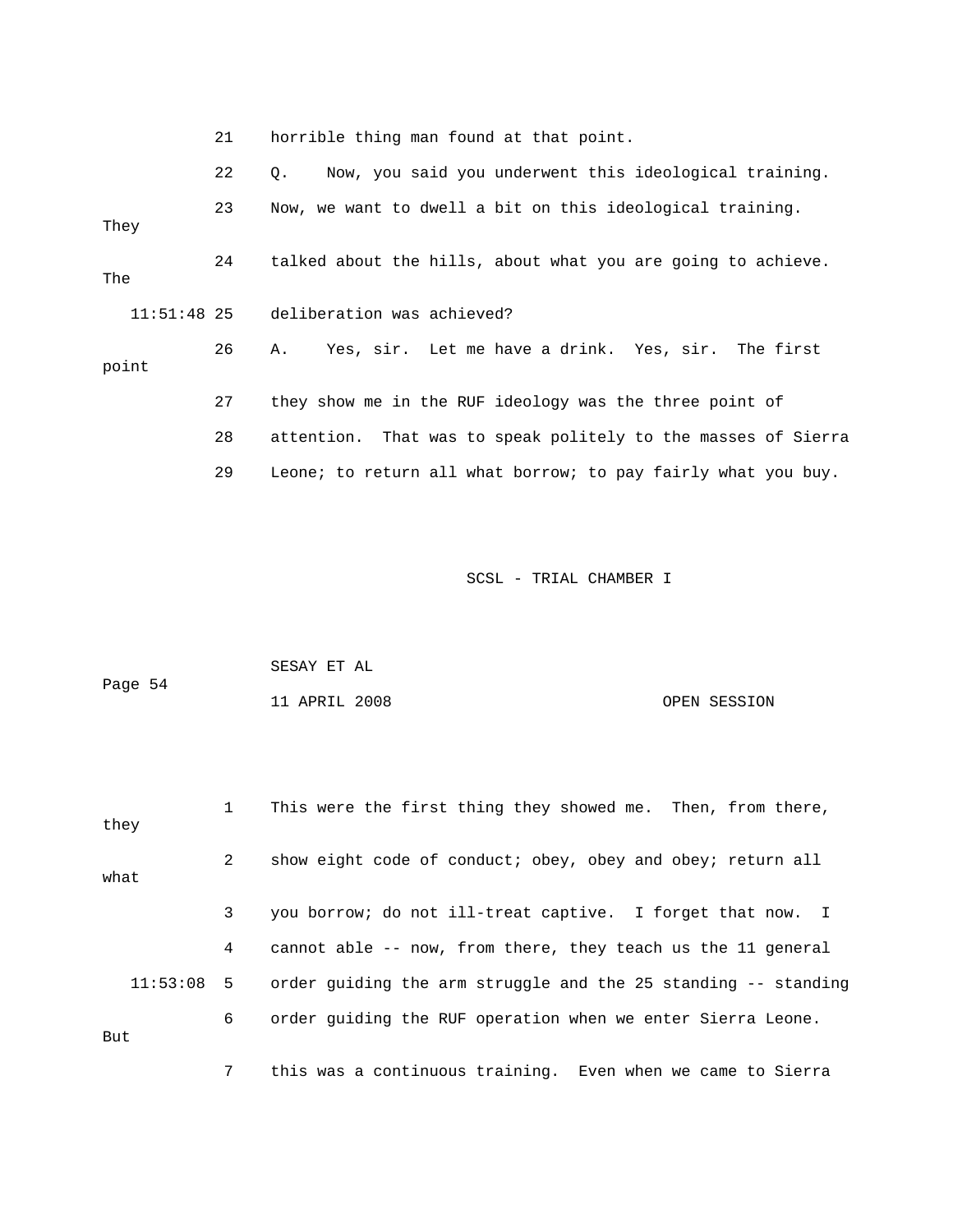8 Leone that training continued also in the jungle at Camp Naama -- 9 I mean at Camp Naama -- Camp Lion in Koya base. 11:53:41 10 JUDGE BOUTET: You just said that there was eight code of 11 conduct, 11 general orders; is it what you've said? 12 THE WITNESS: Yes, sir, My Lords. 13 JUDGE BOUTET: And these general orders applied to what? 14 THE WITNESS: In terms of deployment within Sierra Leone I 11:53:59 15 really keep copy and I give that copy to my counsel so that -- 16 and then the 11 general order, My Lords, I keep note on it for 17 long time. 18 JUDGE BOUTET: They were general orders for the conduct of 19 operations or conduct for the uprising? What was it all about? 11:54:23 20 MR TAKU: 21 Q. Explain to the Court what the general orders were about? 22 A. The 11 general order was -- if I can look in the booklet, 23 My Lord, I can able to give you -- I cannot -- 24 PRESIDING JUDGE: You say you gave a booklet on this to 11:54:35 25 your lawyer? 26 THE WITNESS: Yes, My Lord. 27 PRESIDING JUDGE: Is that the booklet which was given to 28 you? 29 THE WITNESS: Yes, My Lord.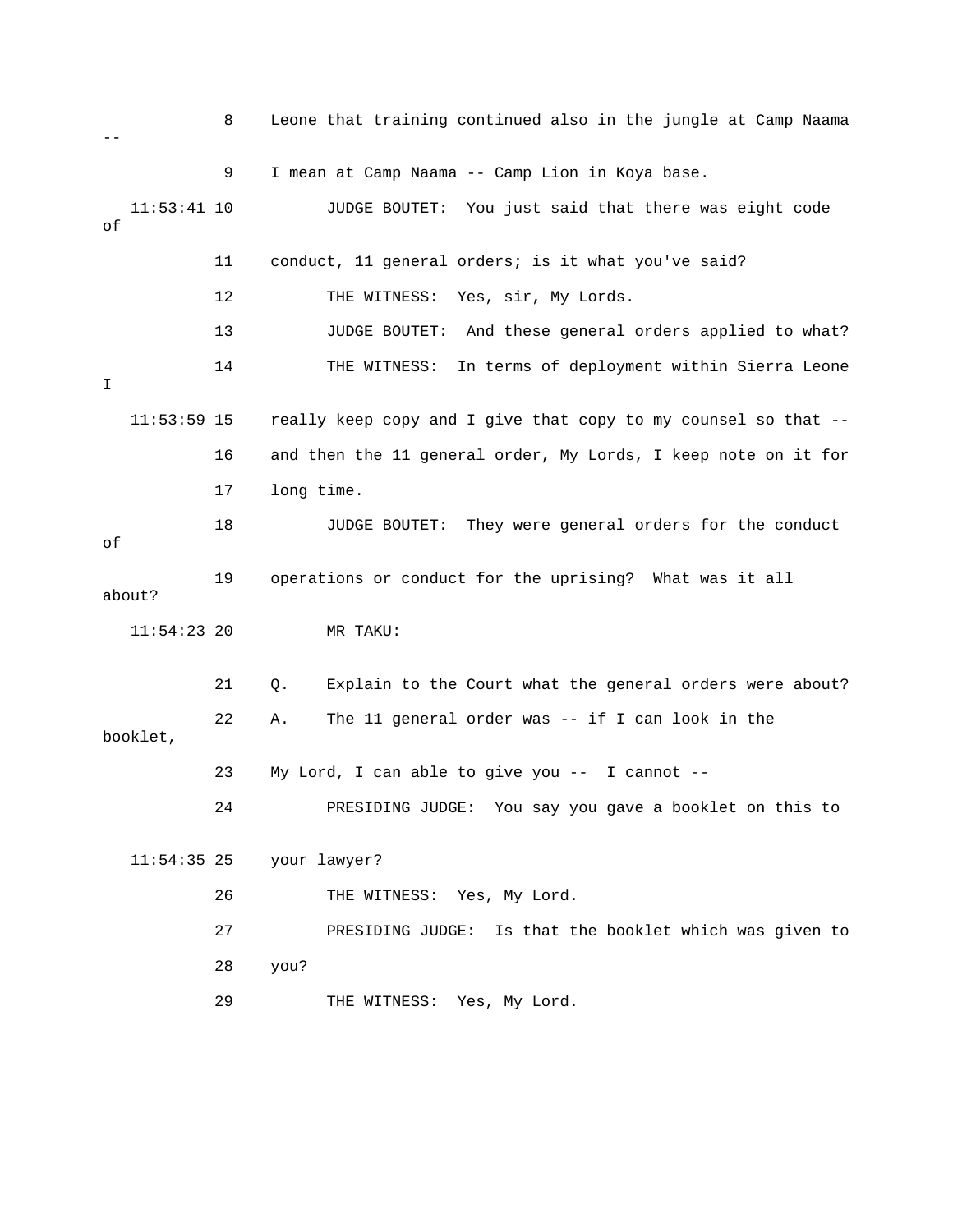| Page 55       |    | SESAY ET AL                                                    |
|---------------|----|----------------------------------------------------------------|
|               |    | 11 APRIL 2008<br>OPEN SESSION                                  |
|               |    |                                                                |
|               |    |                                                                |
| attendant     | 1  | Your Honours, we are seeking the Court<br>MR TAKU:             |
|               | 2  | the booklet --                                                 |
|               | 3  | PRESIDING JUDGE: Can you talk about it first?                  |
|               | 4  | MR TAKU:                                                       |
| 11:54:47      | 5  | Yeah, can you talk about that booklet. Under what<br>Q.        |
|               | 6  | circumstances did you keep the booklet, please?                |
|               | 7  | My Lord, you know, I used to keep this so that it can be<br>Α. |
|               |    |                                                                |
|               | 8  | PRESIDING JUDGE: Mr Kallon, before we go into that             |
| rise          | 9  | booklet, we would like to take the tea break. So we would      |
| $11:55:08$ 10 |    | and resume the session.                                        |
|               | 11 | Thank you, Your Honour.<br>MR TAKU:                            |
|               | 12 | PRESIDING JUDGE: In the next couple of minutes.                |
|               | 13 | Thank you, Your Honour.<br>MR TAKU:                            |
|               | 14 | PRESIDING JUDGE: The Chamber will recess, please.              |
| $11:55:21$ 15 |    | [Break taken at 11.40 a.m.]                                    |
|               | 16 | $[RUF11APR08 BP - B]$                                          |
|               | 17 | [Upon resuming at 12.13 p.m.]                                  |
|               | 18 | PRESIDING JUDGE: Yes, Mr Taku, you may proceed with            |
| your          |    |                                                                |
|               | 19 | examination-in-chief of your witness, please.                  |
| $12:23:33$ 20 |    | MR TAKU:<br>Yes.                                               |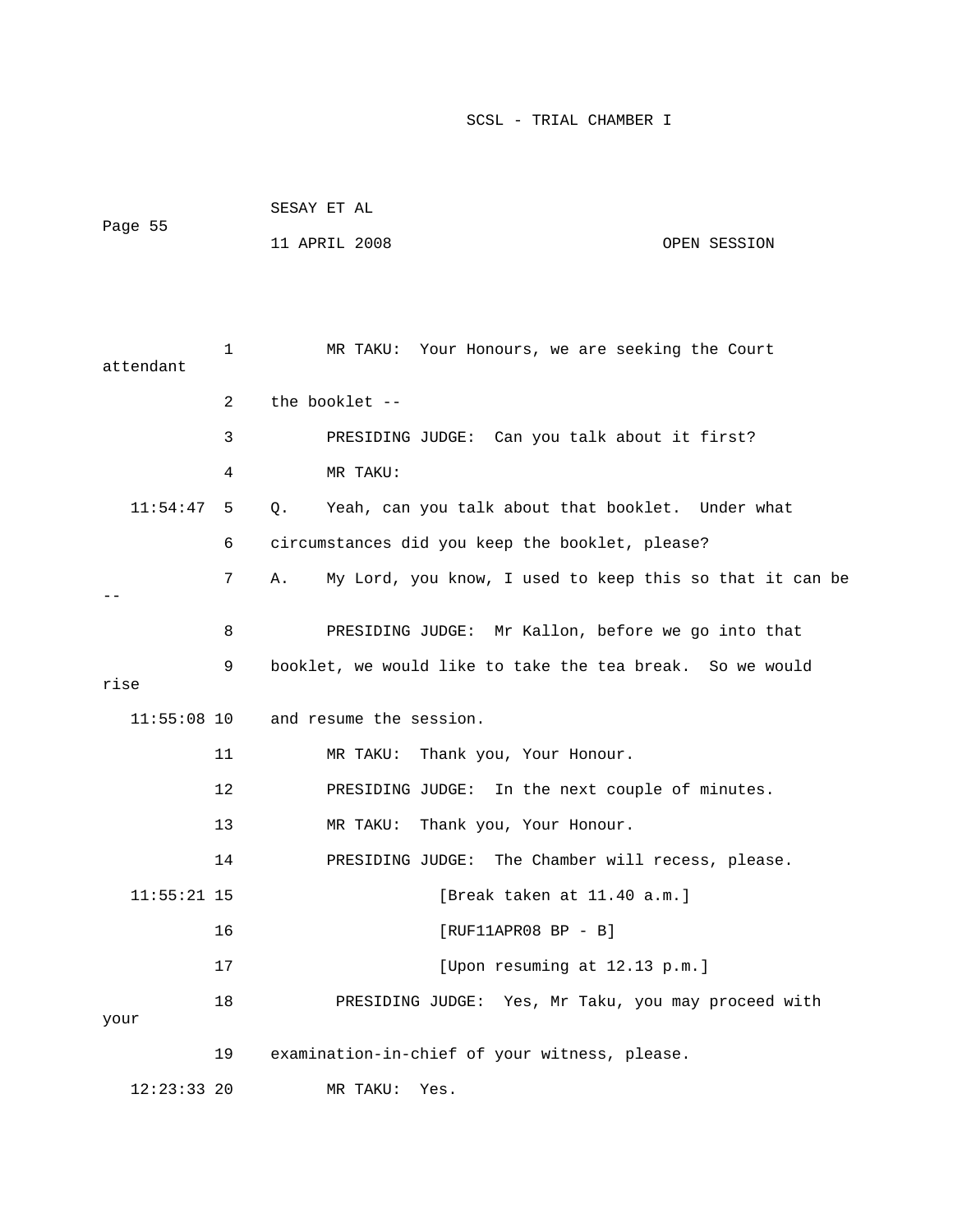|    |  | 21 | Mr Kallon, before the break we handed over to you your -<br>$\circ$ . |
|----|--|----|-----------------------------------------------------------------------|
|    |  | 22 | copy of your book in which you handed the ideological studies.        |
|    |  | 23 | You said there were 11 points of -- 11 general orders and 25          |
| is |  | 24 | standing orders. Can you please look at the book. Is that --          |
|    |  |    | 12:24:04 25 that where you kept those notes?                          |
|    |  | 26 | Yes, My Lord. Yes.<br>Α.                                              |
|    |  | 27 | Where? Where did you, in particular, did you keep these<br>Q.         |
|    |  | 28 | notes?                                                                |
|    |  | 29 | All on these notes were with me and because my intention<br>Α.        |
|    |  |    |                                                                       |

|         | SESAY ET AL   |  |              |
|---------|---------------|--|--------------|
| Page 56 |               |  |              |
|         | 11 APRIL 2008 |  | OPEN SESSION |

| book         |                                                              | 1 was to -- if not to my arrest was to make something like a      |
|--------------|--------------------------------------------------------------|-------------------------------------------------------------------|
|              | $\mathbf{2}$                                                 | like, so it was in my bag but when I see that it was necessary    |
| wife         | for me to testify before this Tribunal, that's why I send my |                                                                   |
|              | $\overline{4}$                                               | to bring this book, so that I can call your attention on it.      |
| $12:24:41$ 5 |                                                              | Q. Yes. Now, can you see in that book the -- where it's           |
|              | 6                                                            | stated the 11 general orders and the standing orders?             |
|              | 7 <sup>7</sup>                                               | A. Yes, My Lord.                                                  |
|              | 8                                                            | Now can you explain to the Court what you mean by 11<br>$\circ$ . |
|              | 9                                                            | qeneral orders?                                                   |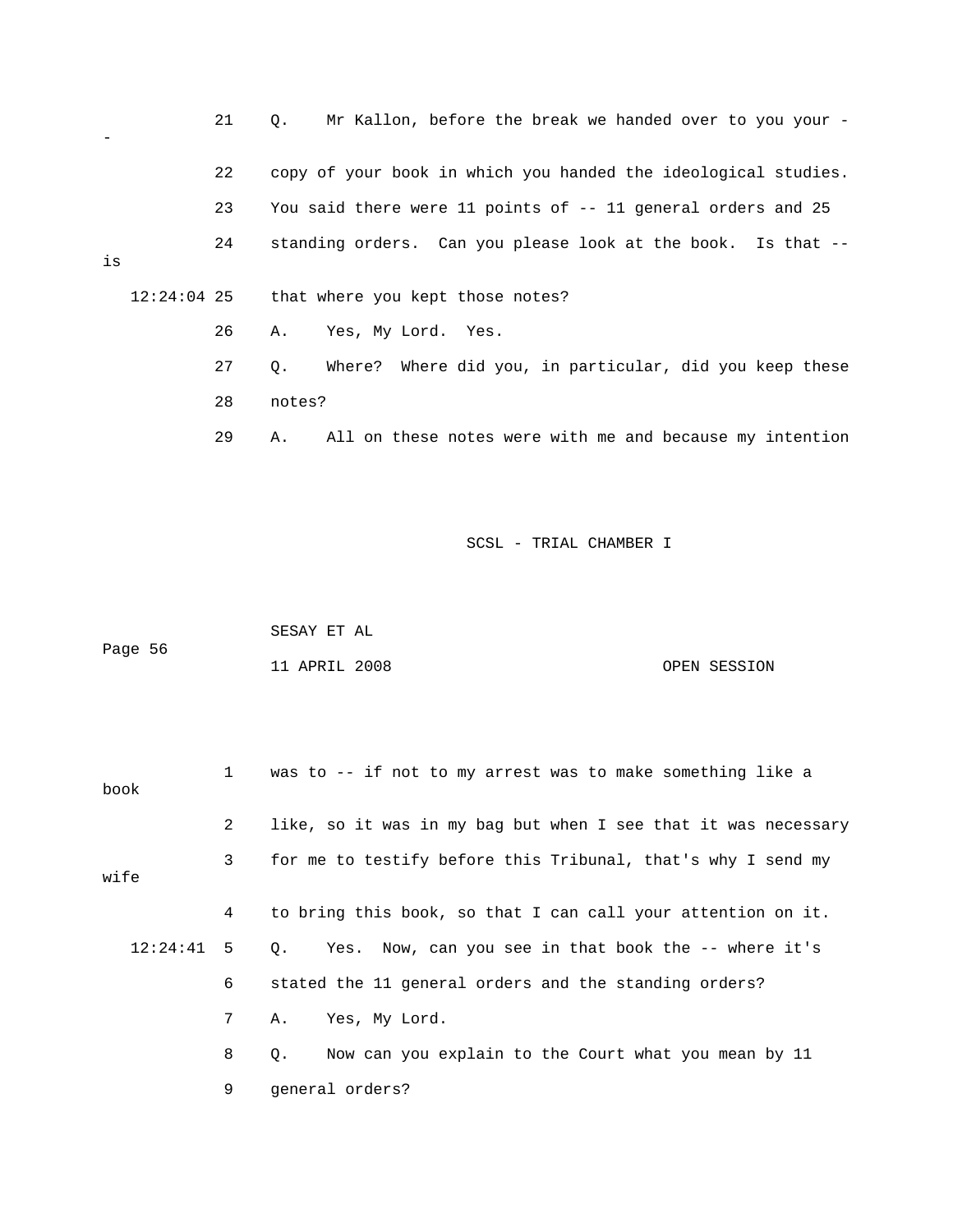| $12:25:01$ 10 |    | My Lord, the 11 general order was an order given by<br>Α.     |
|---------------|----|---------------------------------------------------------------|
|               | 11 | Corporal Sankoh that this will be a guiding order for the     |
|               | 12 | military operation of the RUF for -- in whatsoever point RUF  |
| I             | 13 | personnel you deploy, this will be your -- your guide point.  |
|               | 14 | label it number 11.                                           |
| $12:25:34$ 15 |    | What about the 25 standing orders?<br>Q.                      |
| all           | 16 | The 25 standing order, these were the order governing<br>Α.   |
|               | 17 | RUF in terms of crimes; relationship between the combatant    |
|               | 18 | themselves, civilians and Sierra Leone as a whole.            |
| tender        | 19 | MR TAKU: Your Honours, we're seeking the Court to             |
| $12:26:05$ 20 |    | that document.                                                |
|               | 21 | PRESIDING JUDGE: Yes. Any objection?                          |
|               | 22 | MR WAGON: No objection, My Lords.                             |
|               | 23 | PRESIDING JUDGE: Yes.<br>The other Defence teams are not      |
| 339.          | 24 | The document is admitted and it is marked as Exhibit<br>here. |
| $12:26:21$ 25 |    | [Exhibit No. 339 was admitted]                                |
|               | 26 | MR TAKU:                                                      |
|               | 27 | Now, Mr Kallon, just leave with him. Can you tell the<br>О.   |
|               | 28 | Court how this Exhibit -- 359, Your Honours?                  |
|               | 29 | PRESIDING JUDGE:<br>339.                                      |

SESAY ET AL

11 APRIL 2008 OPEN SESSION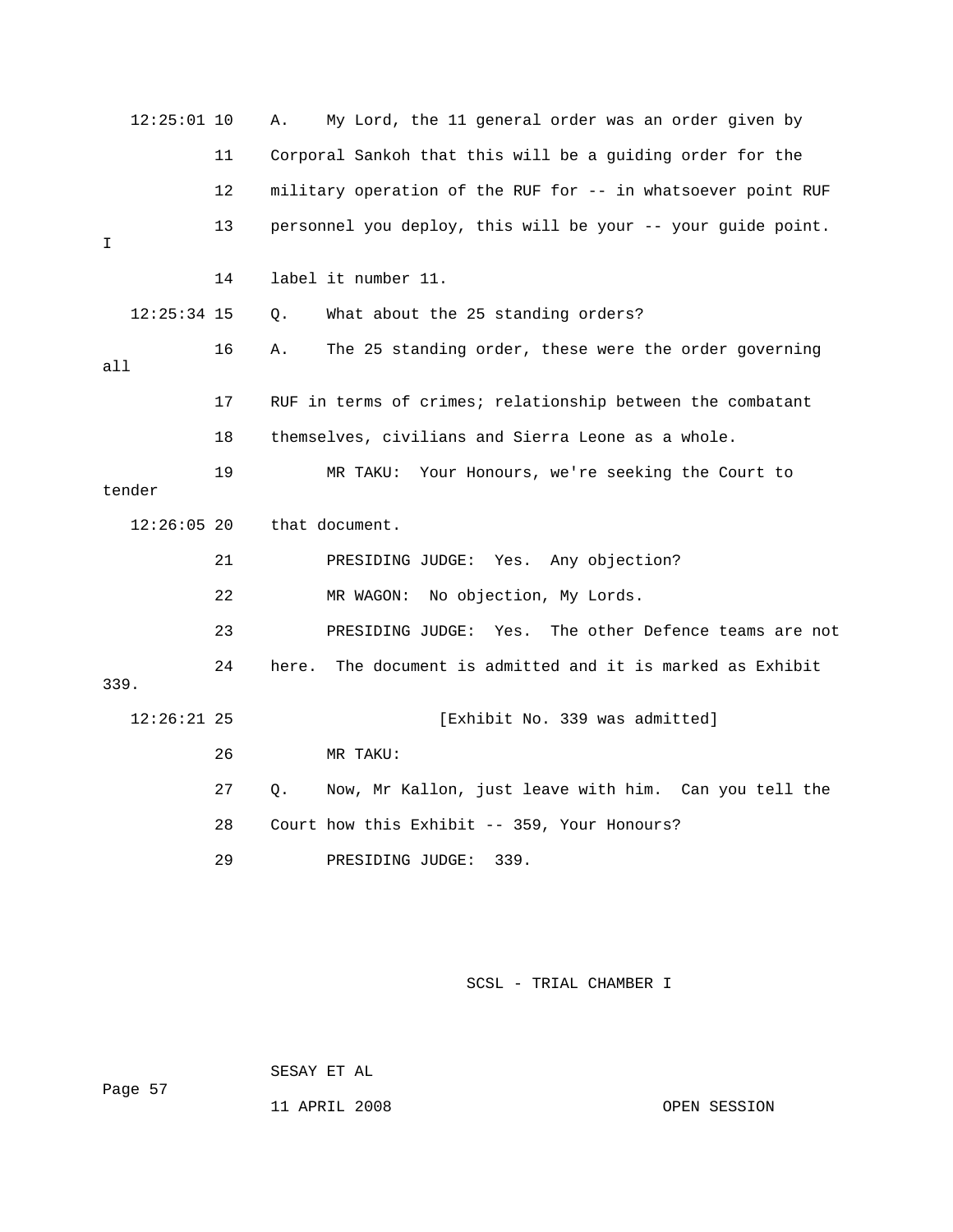1 MR TAKU: 339. 2 Q. Can you tell the Court how, what influence these 3 ideological training had had on your life as a combatant within 4 the RUF, in particular, from 25 May 1996 to January 2000? Can 12:26:55 5 you tell the Court? 6 A. Yes, My Lord. Even though the exhibit is not with me -- 7 Q. Yes, give him back the exhibit, please. 8 A. If I can just go through it. Please, sir, if you look at 9 the 11 general order at page 25405, if I can just go briefly and 12:27:34 10 reading, say to take charge of this post and all government 11 property in view. To work my post in a military manner keeping 12 always on alert and observe anything that take place within the 13 hearing or sight. Number 3, to report all violation of order 14 that I am instructed to reinforce. Number 4, to respect all call 12:28:02 15 from my post more distant from the guard house than my own. 16 Number 5, to quit my post only when I am properly released. 17 Number 6, to receive and obey and pass on this certain of the 18 list name of all order from the commissioned officers. Number 7, 19 to talk to no one in the line of duty. Number 8, to give alarm 12:28:33 20 in case of firing or disorder. Number 9, to call the corporal of

 21 the guard in case cover -- in case not covered by my instruction.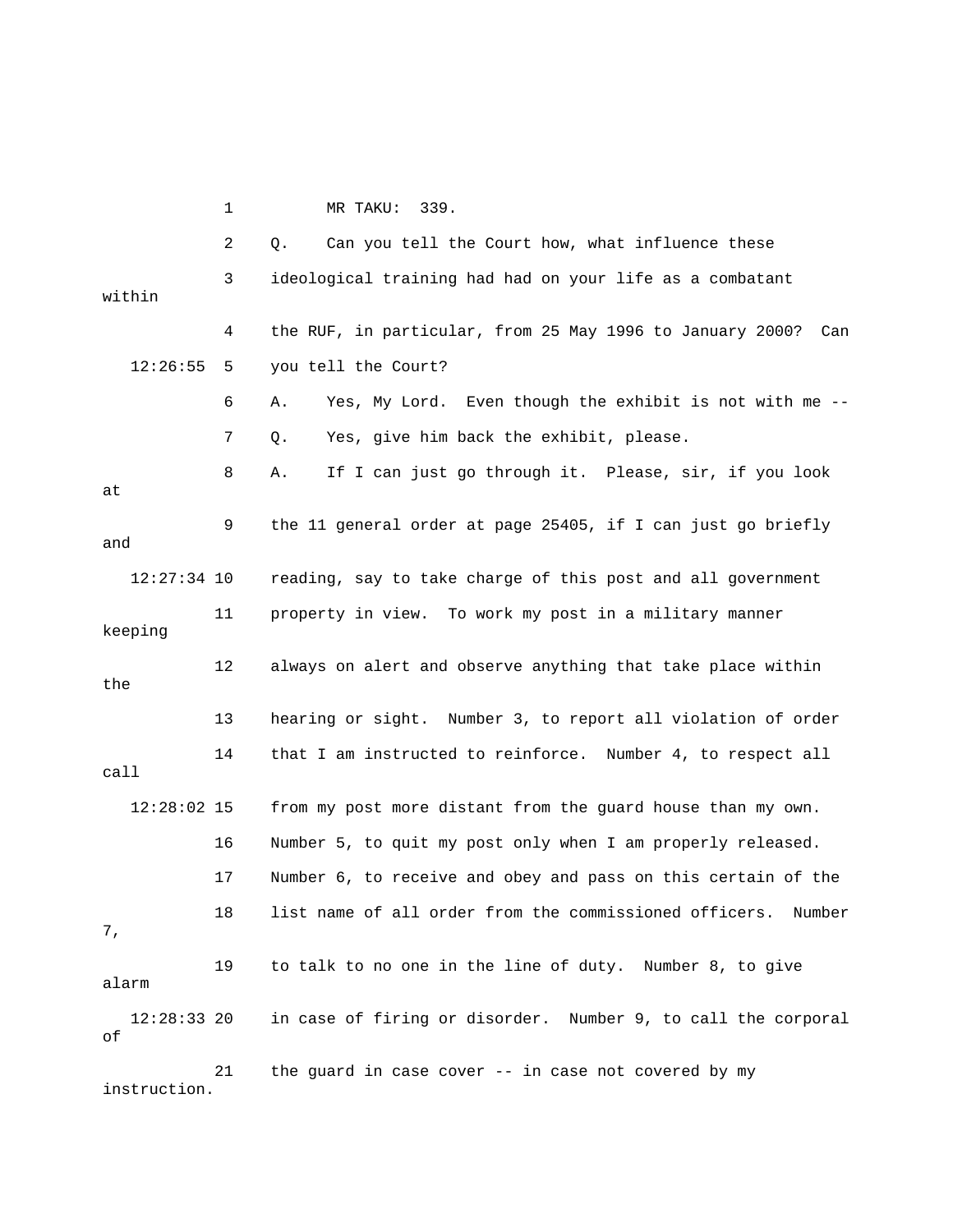|       | 22 |           | Number 10, to salute all colour commissioned officers. Number |  |  |  |  |
|-------|----|-----------|---------------------------------------------------------------|--|--|--|--|
| time  | 23 |           | 11, to be -- to be watchful, especially at night, during the  |  |  |  |  |
| Then  | 24 |           | of challenge. That is number -- that is 11 general order.     |  |  |  |  |
|       |    |           | $12:29:13$ 25 the 25 point of $-$                             |  |  |  |  |
|       | 26 | $\circ$ . | Now, let's stop there.                                        |  |  |  |  |
|       | 27 |           | PRESIDING JUDGE: Let me go to --                              |  |  |  |  |
|       | 28 |           | MR TAKU:                                                      |  |  |  |  |
| Their | 29 | $\circ$ . | Let's stop there. Let's stop there first. Just tell           |  |  |  |  |

|         | SESAY ET AL   |              |  |
|---------|---------------|--------------|--|
| Page 58 |               |              |  |
|         | 11 APRIL 2008 | OPEN SESSION |  |

| your      | $\mathbf{1}$   | Lordships how the 11 general orders affected or impacted on               |
|-----------|----------------|---------------------------------------------------------------------------|
|           | $\overline{a}$ | behaviour during the time frame I'm talking about, which is of            |
|           | 3              | importance to this Court?                                                 |
| they      | 4              | A. My Lord, as I told you earlier, this 11 general order,                 |
| no        |                | 12:29:39 5 give me -- for example, if they say I am deployed here, I have |
|           | 6              | right to interfere to where I am not deployed, and I can only             |
| authority | 7              | interfere by calling the attention of the appropriate                     |
|           | 8              | in charge of that point. That's one thing about the general -             |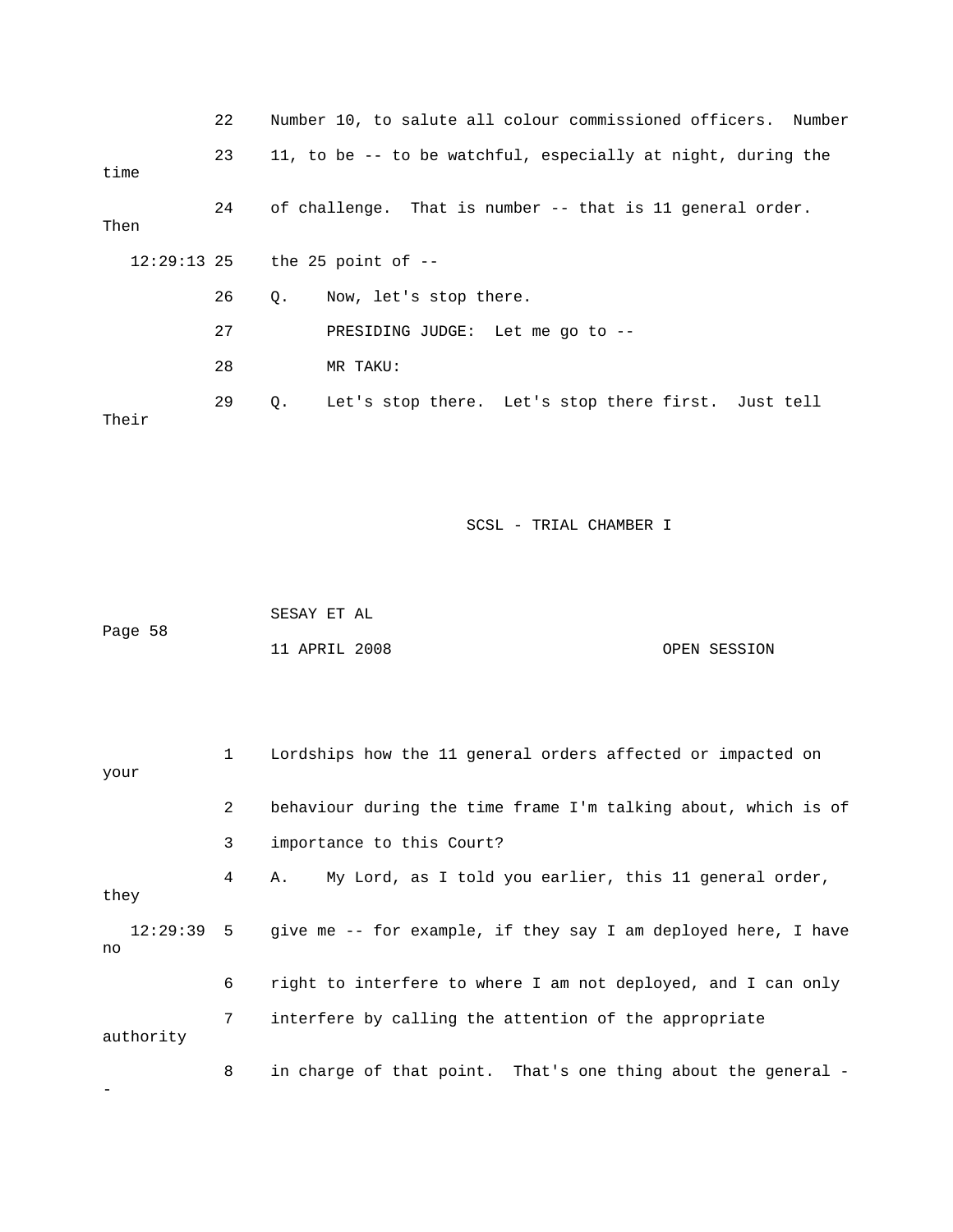9 11 general order that was guiding me. 12:30:10 10 Q. Now let me ask a concrete question. If you are deployed in 11 Magburaka, for example, and you find yourself in Makeni, how does 12 that apply in that concrete case? 13 A. As I told you earlier, once it is not a post of my guards, 14 I have no authority there. I can only liaise with the authority 12:30:35 15 in charge in times of any disorder or firing. 16 Q. Now, let me just put the question this way: If you are 17 even -- let me say you were a brigadier, and the officer in 18 charge of the location deployed there is a colonel, would that 19 11 -- would that still apply, what you are saying? 12:30:59 20 A. Yes, My Lord. I believe any military personnel know of 21 that. 22 PRESIDING JUDGE: I would ask the question the other way 23 around. 24 MR TAKU: Yes. 12:31:13 25 PRESIDING JUDGE: He is a colonel. What if he were in 26 Magburaka and the official there is a major. 27 MR TAKU: Exactly, Your Honours. 28 PRESIDING JUDGE: Yes. That's -- 29 THE WITNESS: My Lord, there is this simple time in the

RUF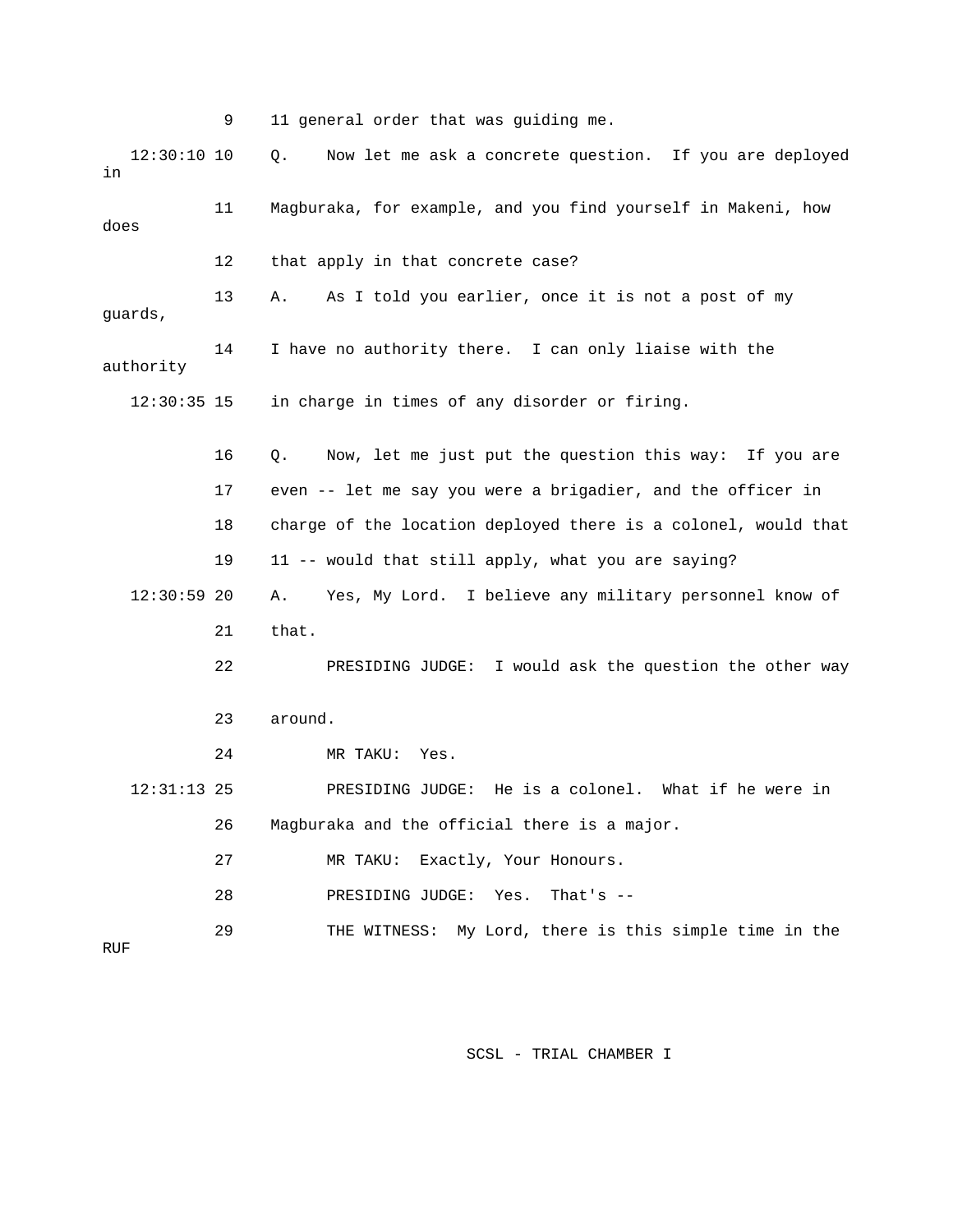| Page 59 | SESAY ET AL   |              |
|---------|---------------|--------------|
|         | 11 APRIL 2008 | OPEN SESSION |

 1 military we were running that assignment to pursue the rank. You 2 can be colonel here, but if the major is the one in charge, he is 3 the one in charge. He is to report to the appropriate authority. 4 Even though if you, in your own way, you can give him any 12:31:48 5 military advice, but he is the one in charge of that particular 6 point. 7 MR TAKU: 8 Q. Okay. What about the 25 standing orders? 9 PRESIDING JUDGE: Don't read them, please. 12:32:03 10 MR TAKU: 11 Q. Don't read them. 12 A. Yes. The 25 standing order is the one more or less show 13 the RUF and what we -- you are to deal with the civilians. More 14 the crime like raping, because it be specific on raping; killing 12:32:23 15 of innocent -- I mean civilians; taking away of civilian 16 properties, you know. And then to be polite with the general 17 masses, especially those within your controlled territory, the 18 civilians. You are to be polite to them and you are to be in 19 friendly manner with them. 12:32:48 20 Q. Why? 21 A. According to the ideology, we are fighting for the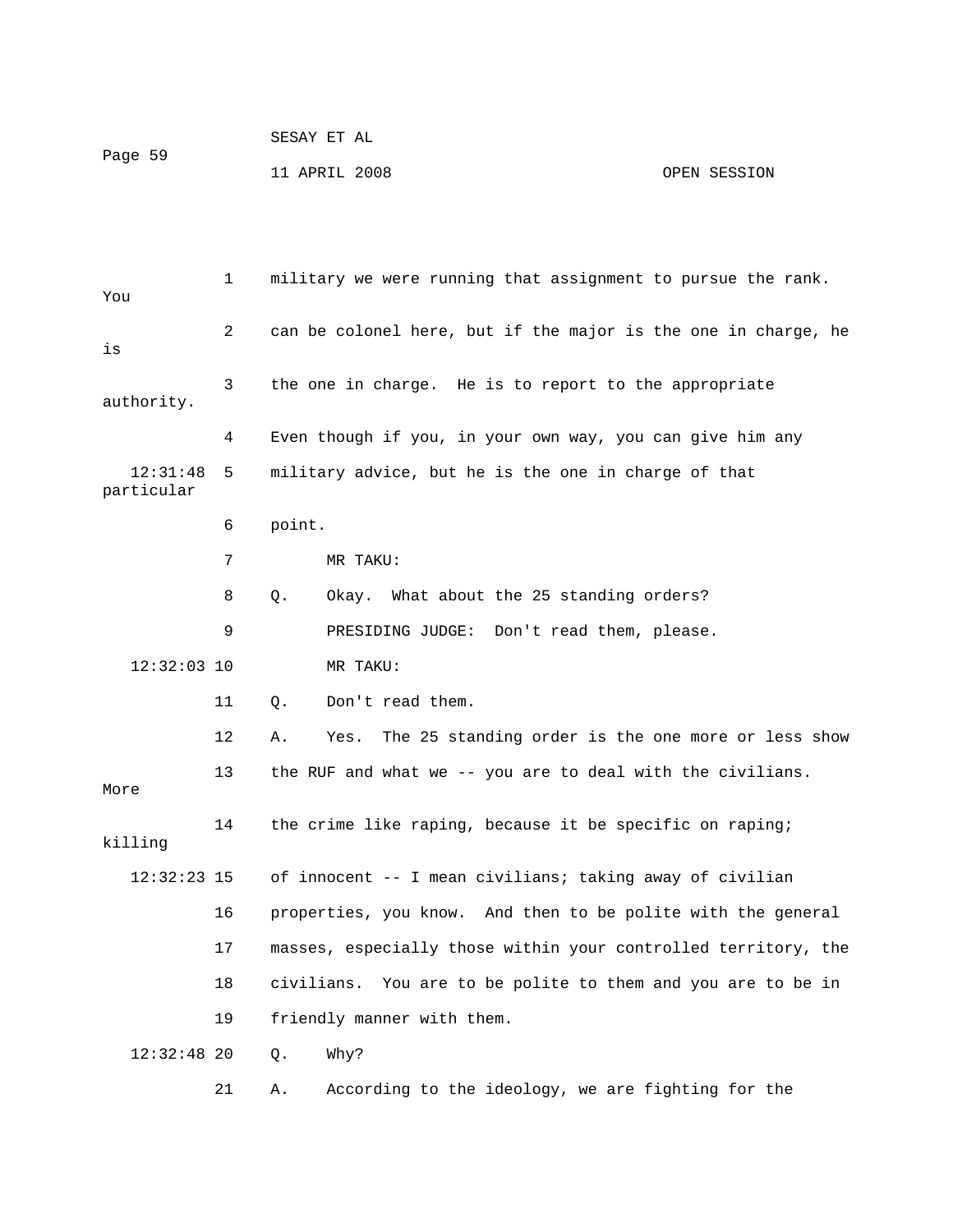|               | 22 | repression of the people of Sierra Leone. That's why the              |
|---------------|----|-----------------------------------------------------------------------|
|               | 23 | leadership work on this standing order and give us, and this          |
| fighters      | 24 | standing order were weapon governing all protracted RUF               |
| $12:33:14$ 25 |    | to make sure to obey, I implement everything properly.                |
|               | 26 | How did it impact on your conduct within this time frame<br>$\circ$ . |
|               | 27 | that I ask?                                                           |
|               | 28 | Actually, sir, this standing order is one of the things<br>А.         |
|               | 29 | make the abbreviation in the indictment Bilai Karim. There,           |

this

|         | SESAY ET AL   |  |              |
|---------|---------------|--|--------------|
| Page 60 |               |  |              |
|         | 11 APRIL 2008 |  | OPEN SESSION |

| this  |          | 1            | name Bilai Karim came from. Because all the point label in      |
|-------|----------|--------------|-----------------------------------------------------------------|
| I     |          | $\mathbf{2}$ | standing order, within my own area of operation, or whatsoever  |
|       | captain, | 3            | was at that time, once my rank $-$ that time I was major,       |
| these |          | 4            | whatsoever, once you corporal you go against the rules in       |
|       | 12:34:00 |              | 5 things, I would take the appropriate action against you. That |
| some  |          | 6            | was the time when I used to swear on that way, Bilai Karim,     |
|       |          | $7^{\circ}$  | RUF started saying: Oh, Bilai Karim is coming, Bilai Karim is   |
|       |          | 8            | coming, if those who used to violate the law and order.         |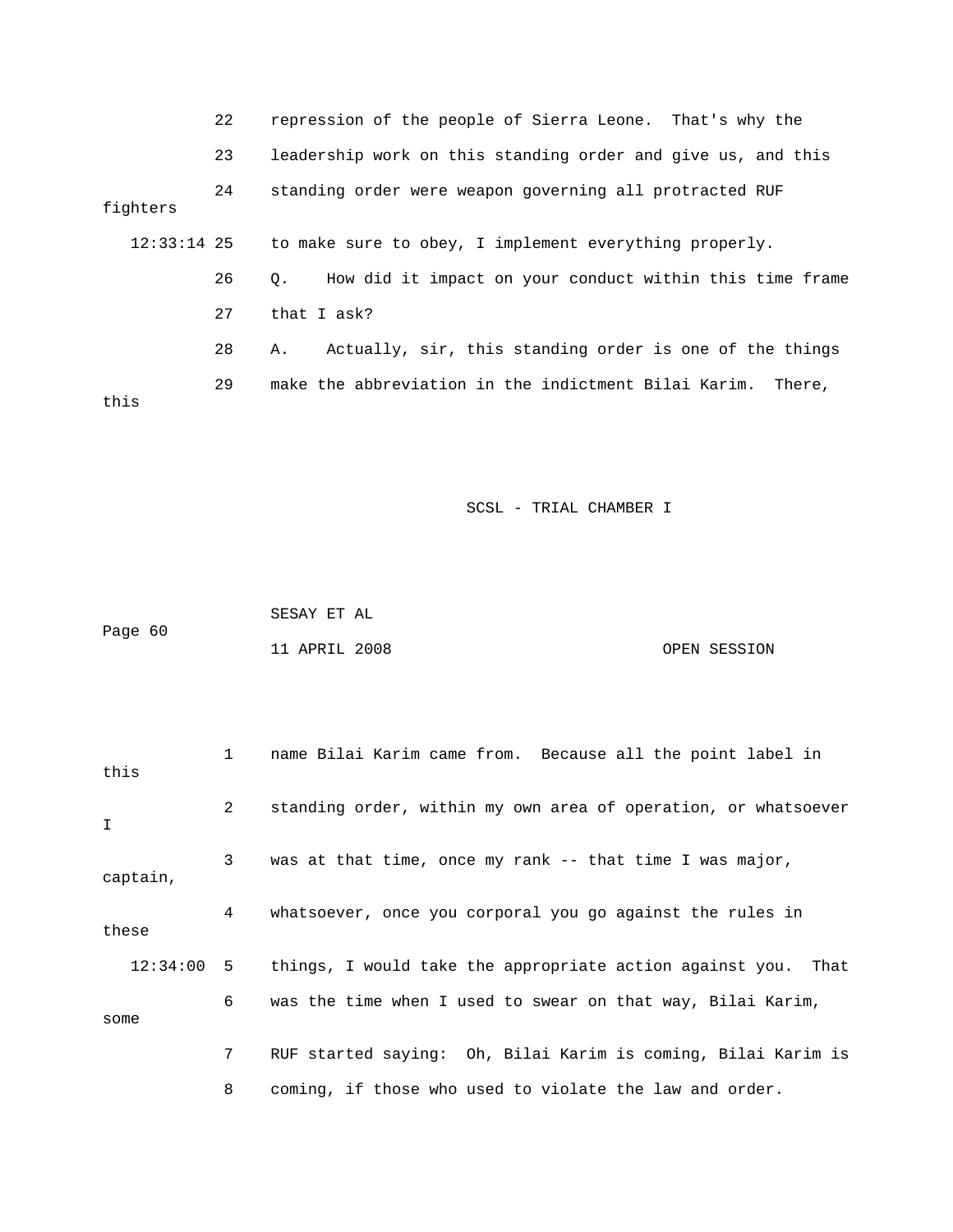9 Q. Mr Kallon, Prosecution witness TF1-078 testified on 22 12:34:35 10 October 2004, 22 October 2004, Your Honours, at page 74, lines 1 11 to 29, page 7, lines 1 to 29, again at page 74, lines 17 to 26, 12 that witness TF1- 078 was a Prosecution witness and a civilian. 13 Listen to what he said. He testified, Your Honours, and said 14 that you, Morris Kallon -- 12:35:09 15 PRESIDING JUDGE: This is TF what again? 16 MR TAKU: TF1-078. 22 October 2004, Your Honours, page 74, 17 lines 1 to 29; page 7, line 1 to 29 -- 18 PRESIDING JUDGE: Yes, please go ahead. 19 MR TAKU: Yes. 12:35:27 20 Q. He testified, Mr Kallon, this -- this is a witness who was 21 discovered in the bush when the RUF entered Kono. He fled with 22 his family to the bush. While currently in the bush and he was 23 brought to Rocky. He testified and said that -- that you, Morris 24 Kallon, that -- that you Morris Kallon, you were sent -- you 12:35:56 25 brought him -- they sent him to you and you took him to a house 26 in a place called Kuyo. Kuyo, Your Honours, K-U-Y-O in Kono. 27 That you received him at your house, you treated him well and 28 even invited him to stay with you. Now, he remembers that once 29 he overheard you advising CO Rocky to be friendly with civilians.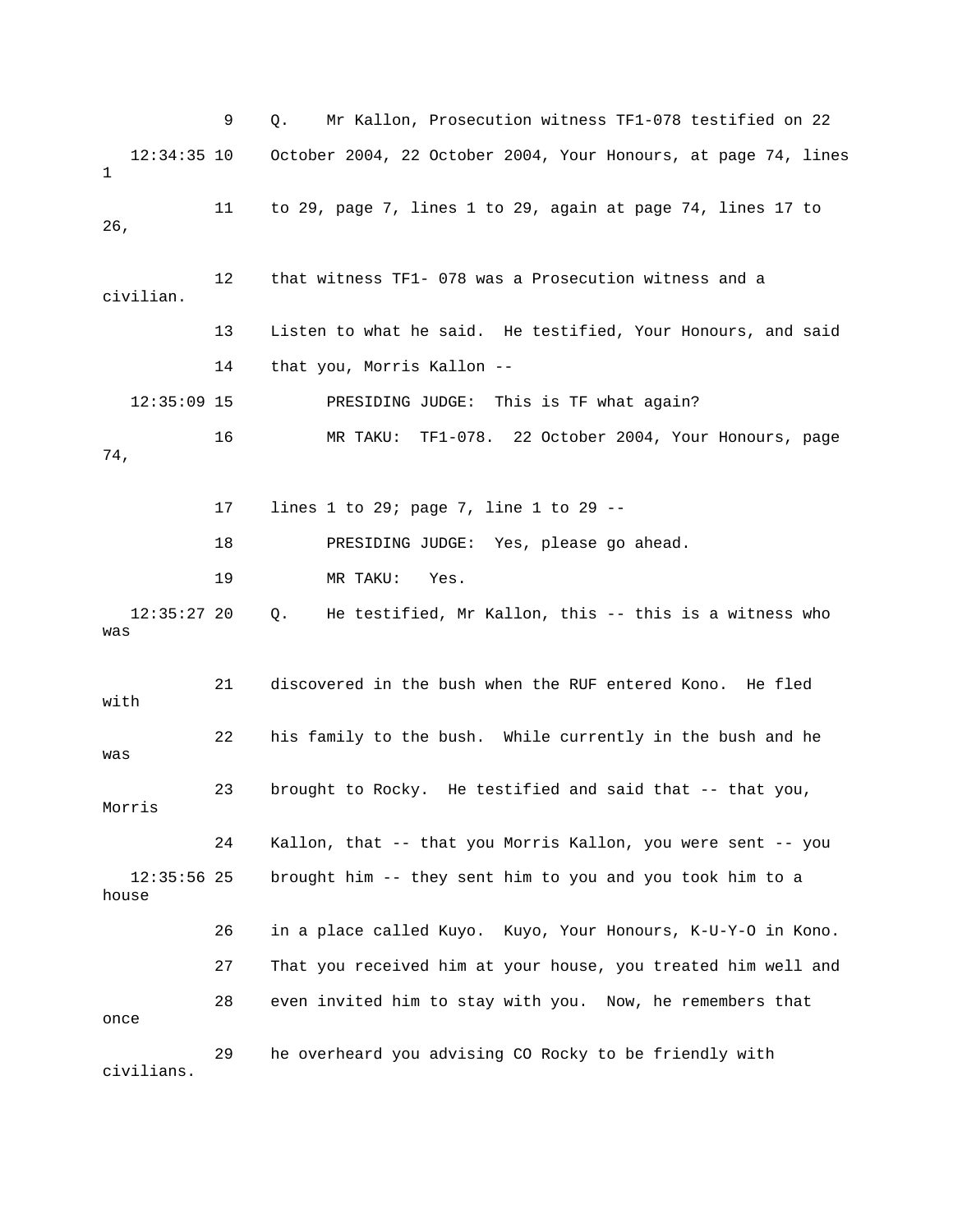| Page 61 | SESAY ET AL   |              |  |  |  |
|---------|---------------|--------------|--|--|--|
|         | 11 APRIL 2008 | OPEN SESSION |  |  |  |
|         |               |              |  |  |  |

| disarmament   | $\mathbf{1}$   | Witness testified that from December 1998 until final         |  |  |
|---------------|----------------|---------------------------------------------------------------|--|--|
|               | $\overline{2}$ | you were based in Magburaka. Mr Kallon, question: Is it true  |  |  |
|               | 3              | this witness visited you in Kuyo, in Koidu Town?              |  |  |
|               | 4              | My Lord, yes. Then can I explain something to you?<br>Α.      |  |  |
| 12:36:39      | 5              | Exactly. Go ahead, please.<br>$Q$ .                           |  |  |
| base          | 6              | When the RUF retreated to Kono, I happened to go and<br>Α.    |  |  |
| from          | 7              | at this outskirt of the town called Kuyo on the road leading  |  |  |
| 8<br>very     |                | Koidu Town to Guinea. Why I do that because I was having a    |  |  |
|               | 9              | large family, including children, suckling mother and old and |  |  |
| $12:37:03$ 10 |                | young. So I was at the outskirt of this -- this CO Rocky was  |  |  |
|               | 11             | just a mile off from where I was. They called the village     |  |  |
|               | 12             | Wendedu. So the troop found this old man in the bush. And     |  |  |
| Liberian,     | 13             | because the old man speaking Mende and CO Rocky was a         |  |  |
| over          | 14             | he send this old man to me. He says, "Oh, your Mende son is   |  |  |
| $12:37:39$ 15 |                | there, Major Kallon." So when the old man came, he explained  |  |  |
|               | 16             | himself to me in Mende language. I told him: "Okay, old man,  |  |  |
| day I         | 17             | you are welcome. You can stay here with me." But the very     |  |  |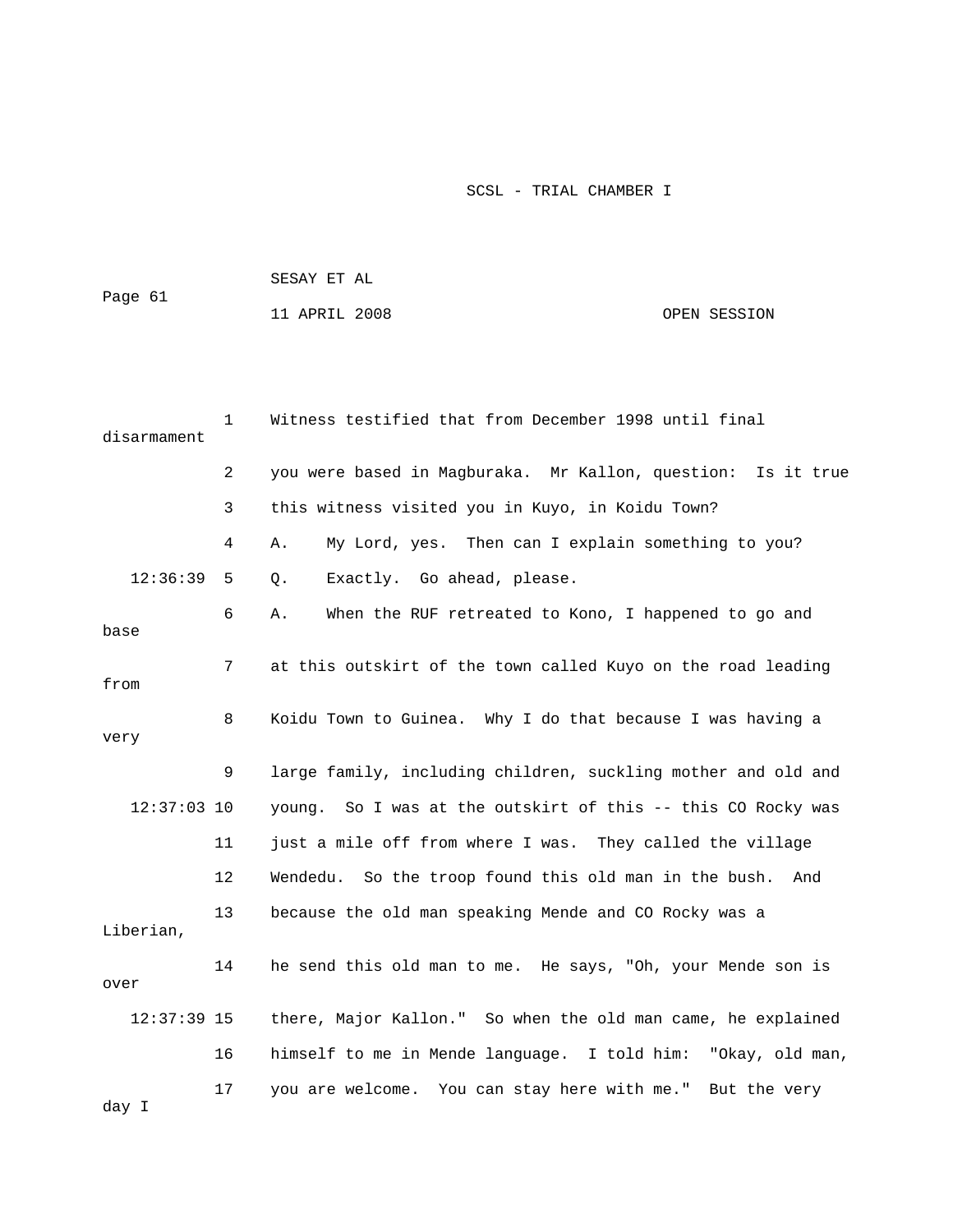| around                        | 18 | was talking to him the Alpha jet came, started bombarding      |
|-------------------------------|----|----------------------------------------------------------------|
| to                            | 19 | the area, so the old man say he has hypertension, he was going |
| $12:38:02$ 20<br>relationship |    | go back to Rocky village. Because of this old man              |
| that                          | 21 | now, friendly relationship, he and myself being, I went to     |
|                               | 22 | village in one afternoon. I told Rocky that he should be       |
|                               | 23 | friendly with the way he is taking care of the civilian there. |
|                               | 24 | That is true.                                                  |
| $12:38:19$ 25                 |    | Who is this Rocky, by the way? Can you tell their<br>О.        |
|                               | 26 | Lordships who this Rocky is? You always say he was a Liberian  |
|                               | 27 | but what position did he hold there?                           |
|                               | 28 | Rocky was a major in the rank of the RUF and he was a<br>Α.    |
| Naama.                        | 29 | Vanquard like me. We all we were trained at Camp Jackson,      |

|         | SESAY ET AL   |              |
|---------|---------------|--------------|
| Page 62 |               |              |
|         | 11 APRIL 2008 | OPEN SESSION |

|     |   | And at that particular point in time he was the one Superman   |
|-----|---|----------------------------------------------------------------|
|     | 2 | deployed at that end towards Guinea, in a village called Kuyo, |
| the | 3 | between February 1998 to June, to some time July 1998, he was  |
|     | 4 | one posted at that point.                                      |

12:39:03 5 Q. Did you have an area of deployment within this time?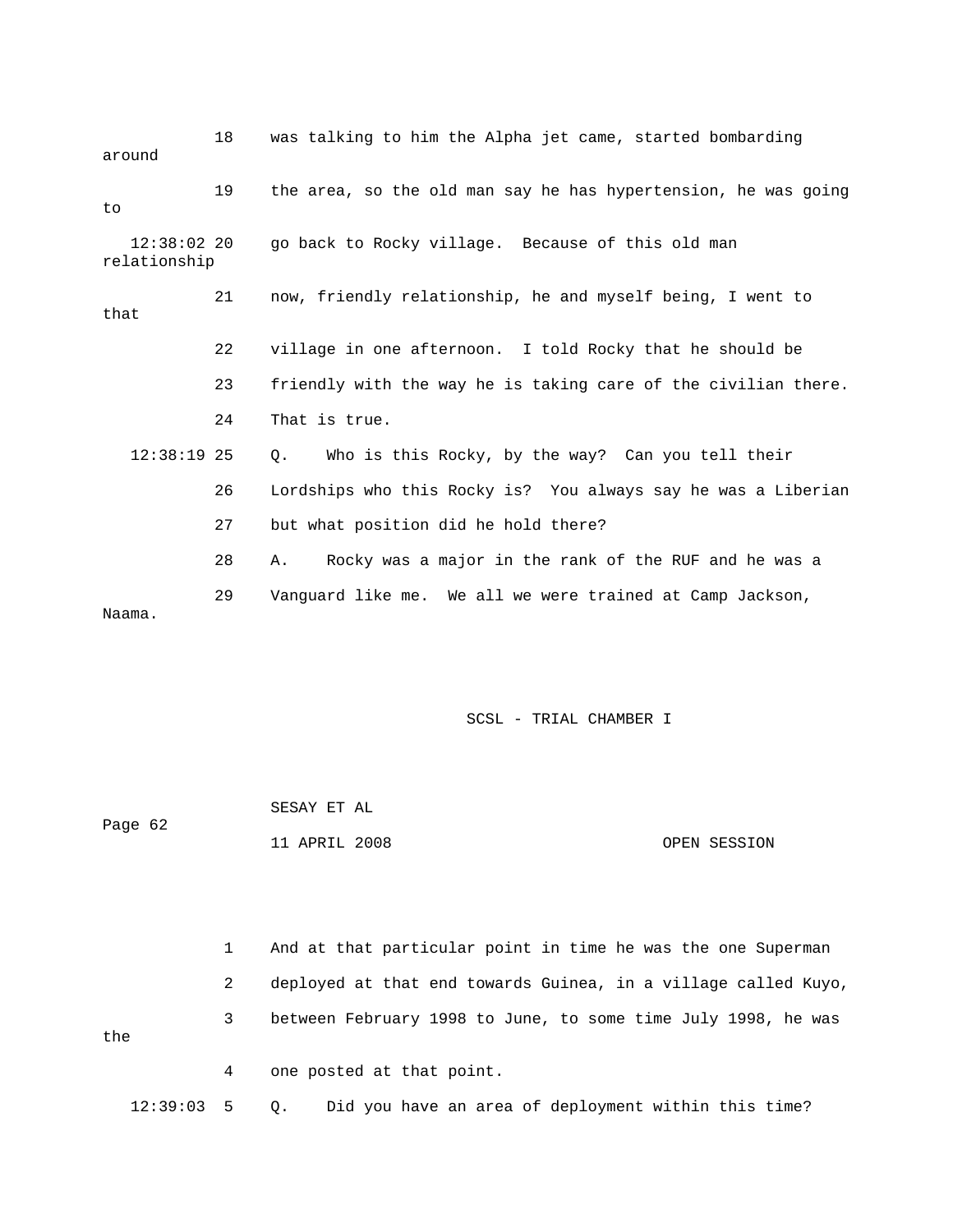6 A. No, My Lord. At that point in time I was not having any 7 area of deployment and, in fact, the authority on the ground that

 8 time Colonel Superman, who later became the battle group 9 commander, he found out that I was idling because every morning I 12:39:29 10 used to take my family out of the town to the highway of the 11 Guinea road and go keep them in the bush because of the jet raid. 12 So Superman found out that I was idling, so he give me a 13 purported assignment that I should be in charge of creating 14 obstacle on the highway between Koidu Town and Makeni at the 12:39:57 15 specific point called Sewafe bridge and he said I should work 16 under Colonel Isaac Mongor at that time. 17 Q. Did you take up the assignment? 18 A. Yes, sir, because it was an assignment given by my 19 superior. I used to go leave my family in the bush in the 12:40:14 20 morning, then I followed on the highway. 21 PRESIDING JUDGE: You said you were placed under whose 22 authority? 23 THE WITNESS: Colonel Isaac Mongor. 24 MR TAKU: 12:40:36 25 Q. Can you tell the Court, let me just find out why you 26 invited this witness to stay with you in your house? 27 A. My Lord, the way the witness came, I explained that the 28 time -- 29 PRESIDING JUDGE: He came as a Mende, didn't he? He was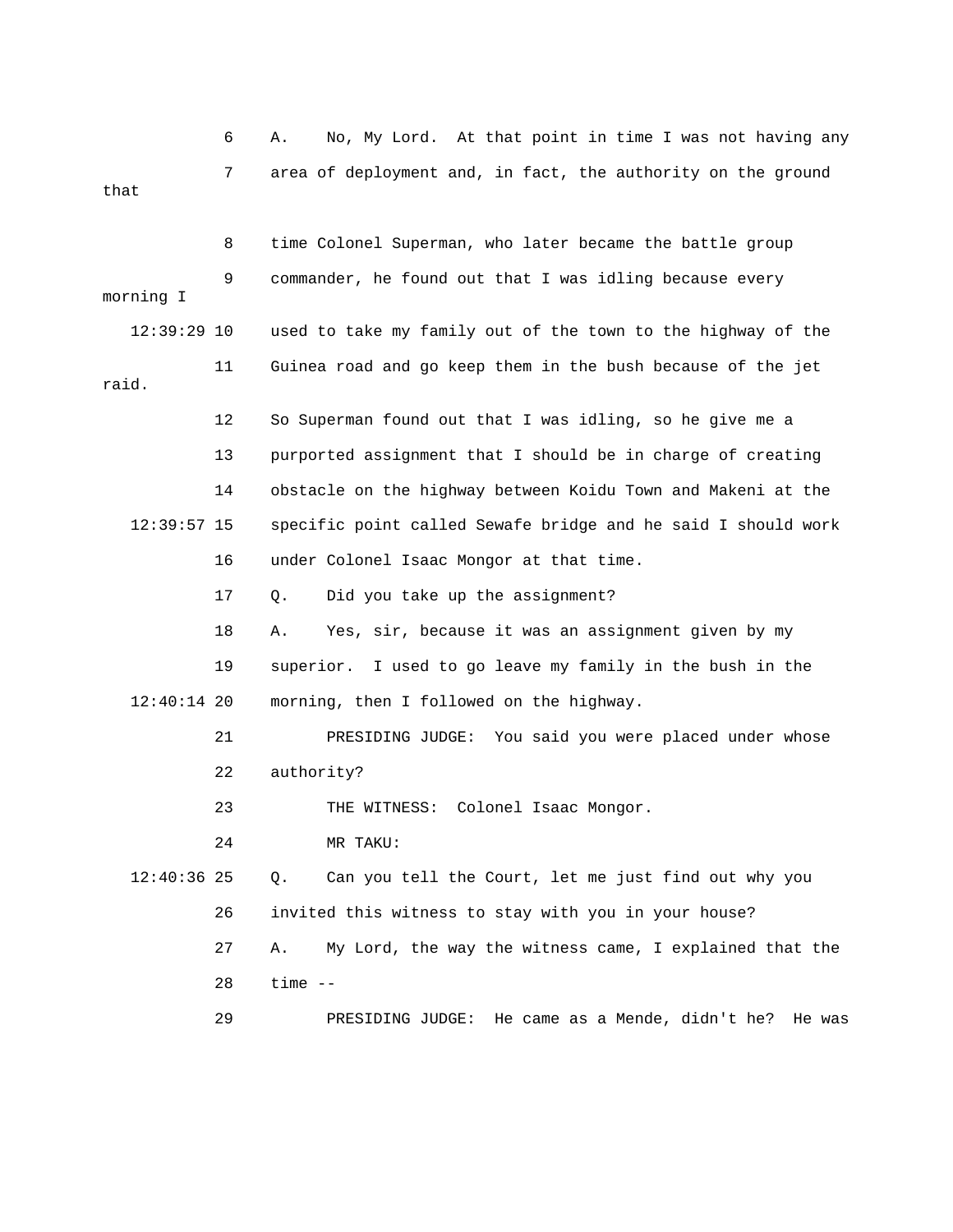|         | SESAY ET AL   |              |
|---------|---------------|--------------|
| Page 63 |               |              |
|         | 11 APRIL 2008 | OPEN SESSION |

| sure                  | 1  | brought by Colonel Rocky. CO Rocky rather, because he, I'm     |
|-----------------------|----|----------------------------------------------------------------|
| him.                  | 2  | CO Rocky knew him as a Mende man, so CO Rocky brought him to   |
|                       | 3  | Okay. Thank you, Your Honour.<br>MR TAKU:                      |
| time                  | 4  | Now, was that the only case of a civilian within that<br>Q.    |
| 12:41:17<br>said.     | 5  | frame that you -- you assisted and protected this witness      |
|                       | 6  | If there were a few other cases, please tell the Court.        |
| I                     | 7  | Mr Taku, as I earlier said, myself during that retreat,<br>Α.  |
| age,                  | 8  | retreated with over 45 to 50 family members, including old     |
| а                     | 9  | young age and children, women and men. Because of myself from  |
| $12:41:50$ 10<br>them |    | large family, anywhere I used to see civilians, I considered   |
| our                   | 11 | to be my family because, according to our ideology teach in    |
|                       | 12 | bases, we were fighting for these people. So that's why when   |
| you                   | 13 | this old man came and met me, that was the time I say: Okay,   |
|                       | 14 | can stay with me.                                              |
| $12:42:14$ 15         |    | Now, you said you retreated with over 45 people, your<br>Q.    |
|                       | 16 | family members; from where?                                    |
|                       | 17 | My mother, my sisters, my uncles, my younger<br>Α.<br>From Bo. |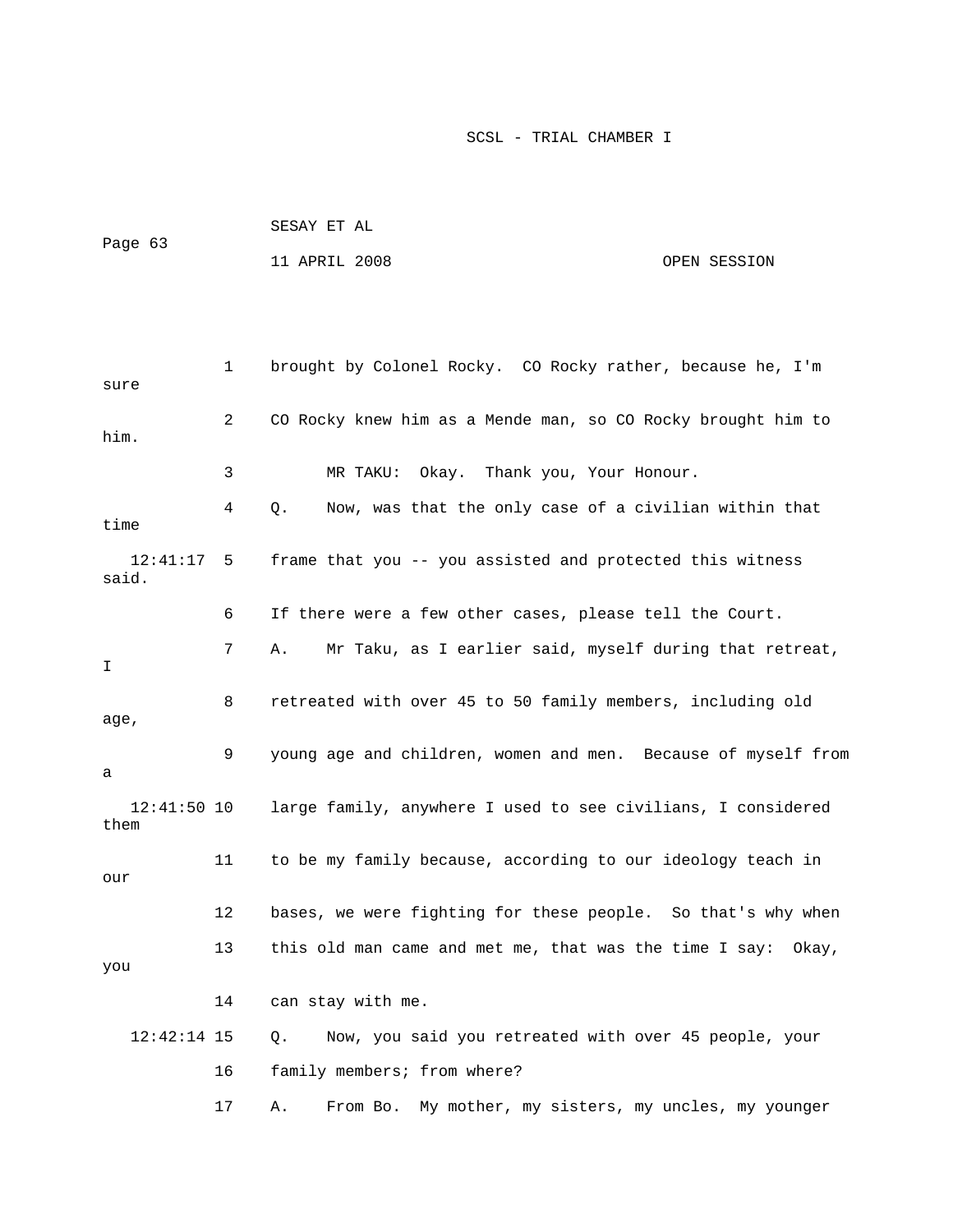| SO            | 18 | brothers, my wife mother, sister, younger brothers, so on and  |
|---------------|----|----------------------------------------------------------------|
|               | 19 | forth.                                                         |
| $12:42:34$ 20 |    | Now, this other civilian you said that came to you for<br>О.   |
| them,         | 21 | assistance, that came to you because you tried to protect      |
|               | 22 | did you at any time, Mr Kallon, use these civilians for forced |
| household?    | 23 | labour, forced mining or any other menial jobs in your         |
| my            | 24 | My Lord, no. As I told you, I retreated with enough of<br>Α.   |
| $12:42:57$ 25 |    | own personal families, young, old, men and women and then in   |
|               | 26 | terms of this mining, as you put it, in Kono, if my memory can |
|               | 27 | serve me well, in March 1998 I overheard Superman giving       |
| over          | 28 | instruction in written form to all officers in Kono to hand    |
|               | 29 | all civilians to the G5 for the purpose of mining and that was |

|         | SESAY ET AL   |              |
|---------|---------------|--------------|
| Page 64 |               |              |
|         | 11 APRIL 2008 | OPEN SESSION |

 1 one of the place Superman and myself got problem that my family 2 will not be handed over to anybody. Myself will look after my 3 family. If I recall, Prosecution itself disclosed that very 4 letter to this Tribunal.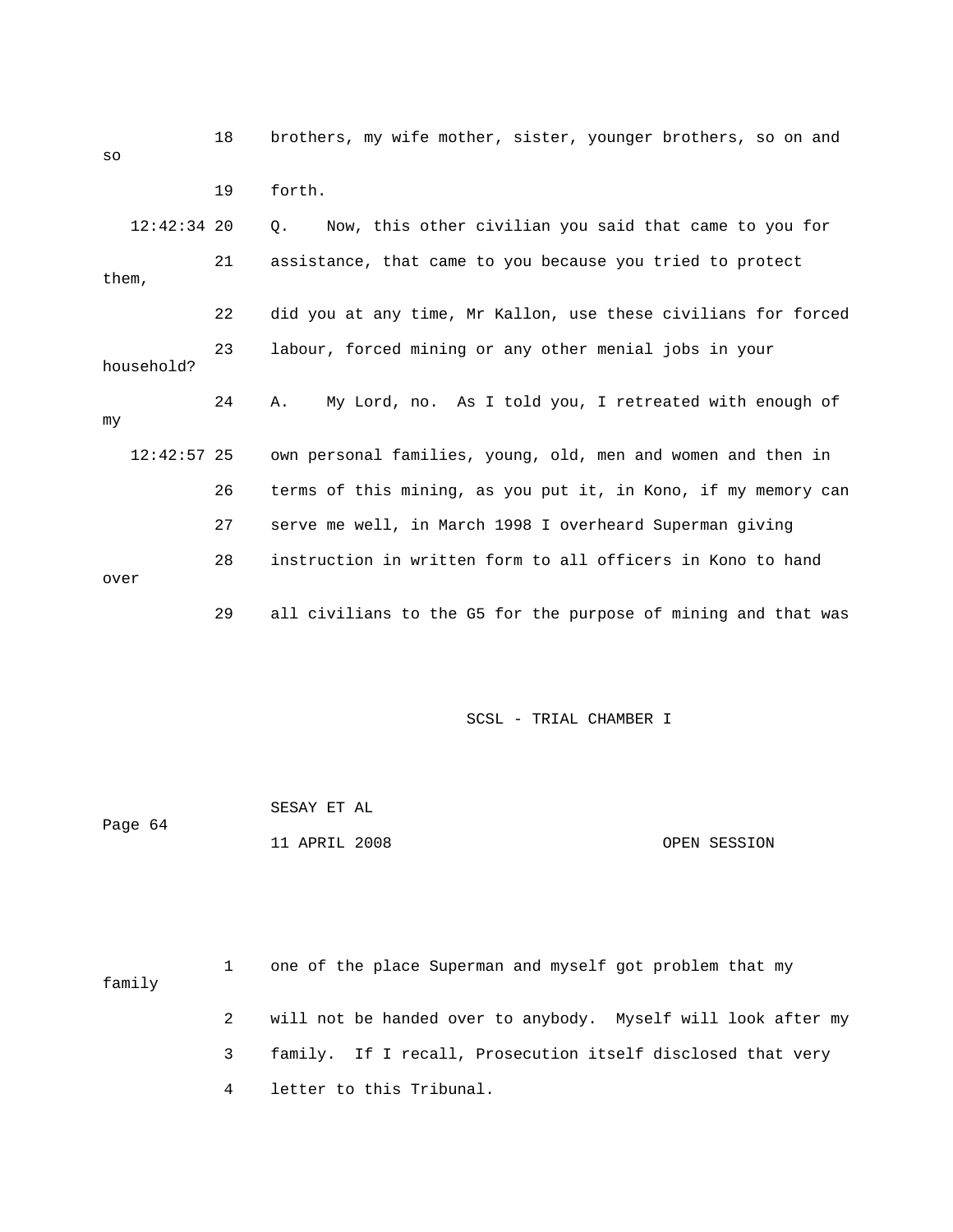12:44:00 5 MR TAKU: One minute, Your Honour. We're looking for the 6 exhibits. Sorry, sir. 7 PRESIDING JUDGE: 8 MR TAKU: I'm very sorry, Your Honour. 9 PRESIDING JUDGE: Just continue. Come back to what you are 12:45:29 10 looking for later. Let's continue with the witness. 11 MR TAKU: 12 Q. Mr Kallon, we are going back to that exhibit quickly. Now, 13 Mr Kallon, [indiscernible] the statement of actual facts we'll 14 come back to that -- and this exhibit from Colonel Superman when 12:46:13 15 we start dealing with the crime base of Kono, okay? 16 A. All right. 17 Q. Now, I just want to ask you a question. At paragraph 25 of 18 the indictment, in that paragraph the Prosecutor alleges that 19 between May 1996 and April 1998 you, Morris Kallon, were deputy 12:46:41 20 area commander and that in that position you were subordinate 21 only to the area battle-group commander, area battlefield 22 commander, the leader of RUF, Foday Sankoh, and the leader of the 23 AFRC, Colonel Paul Koroma; what do you say about that? 24 A. My Lord, from 25 May 1996 to April 1998 I was not deputy 12:47:10 25 commander. And to prove me right -- to prove me right -- 26 PRESIDING JUDGE: Deputy commander of what really? 27 THE WITNESS: I was not deputy area commander. 28 PRESIDING JUDGE: Of what area? 29 THE WITNESS: It is not specified in the indictment which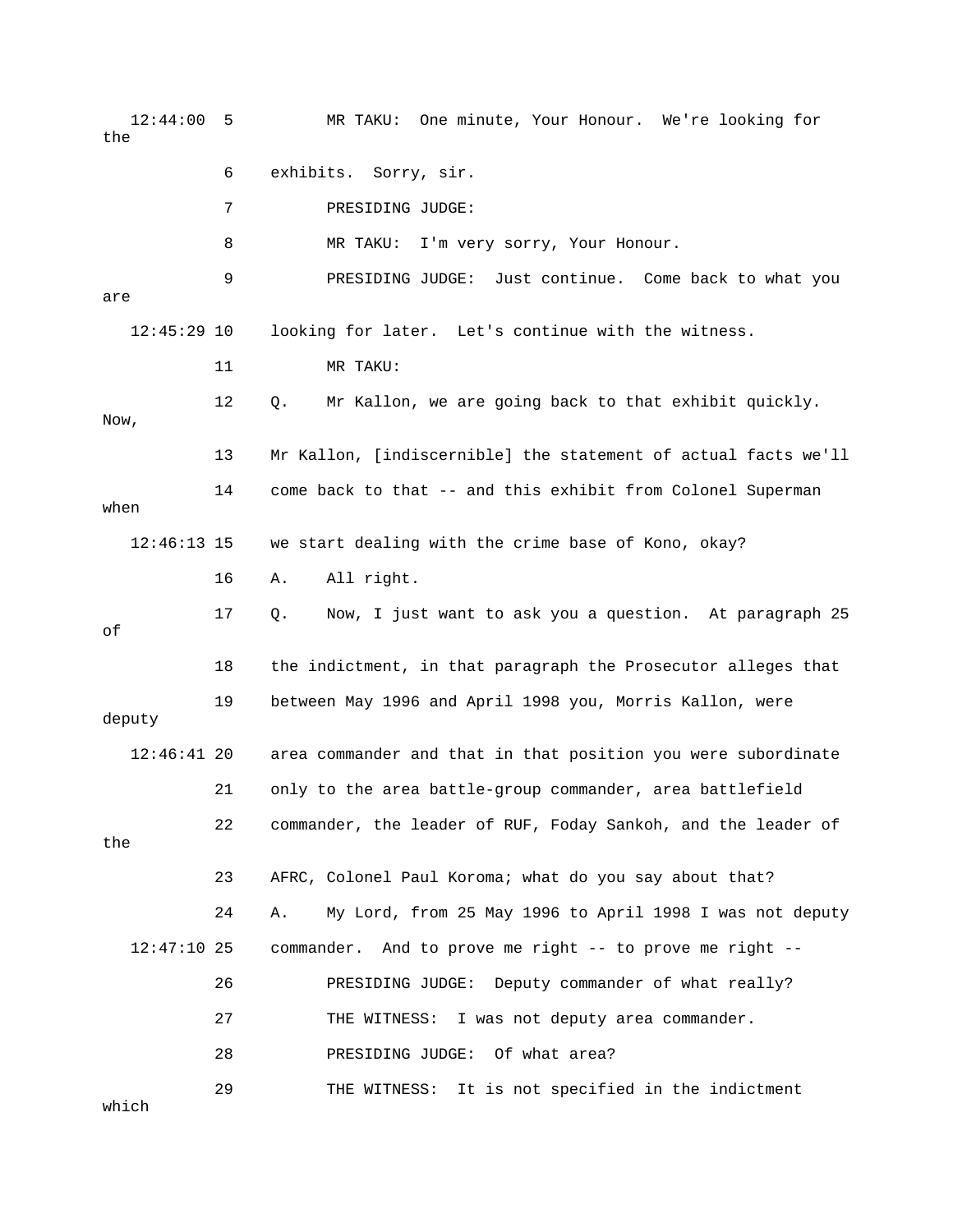|         | SESAY ET AL   |  |              |
|---------|---------------|--|--------------|
| Page 65 |               |  |              |
|         | 11 APRIL 2008 |  | OPEN SESSION |

| you                     | $\mathbf 1$    | area the Prosecution actually were talking about, My Lord, if  |  |  |  |
|-------------------------|----------------|----------------------------------------------------------------|--|--|--|
| not                     | $\overline{2}$ | look at the paragraph. And I was -- at that time the RUF was   |  |  |  |
| 1996                    | 3              | even in any marriage form with -- with the AFRC from 25 May    |  |  |  |
|                         | 4              | until 28 May 1997. And then also, My Lord, there's an exhibit  |  |  |  |
| 12:48:11                | 5              | before this Tribunal, Exhibit 35, if my memory serves me well, |  |  |  |
| Sankoh                  | 6              | the salute report of Major General Sam Bockarie to Foday       |  |  |  |
| $7\phantom{.}$<br>plead |                | in his absence as field commander of the RUF. He did not       |  |  |  |
|                         | 8              | any of that alleged position for Morris Kallon within the RUF  |  |  |  |
|                         | 9              | deputy area commander, My Lord.                                |  |  |  |
| $12:48:43$ 10           |                | MR TAKU:                                                       |  |  |  |
|                         | 11             | Show him this Exhibit 35 -- Prosecution Exhibit 35.<br>Q.      |  |  |  |
| Court                   | 12             | PRESIDING JUDGE: Is this Prosecution Exhibit 35, or            |  |  |  |
|                         | 13             | Exhibit 35?                                                    |  |  |  |
|                         | 14             | Court -- I'm sorry, Your Honour, Court Exhibit<br>MR TAKU:     |  |  |  |
| $12:48:57$ 15           |                | 35.<br>Here is a copy for the Judges, please.                  |  |  |  |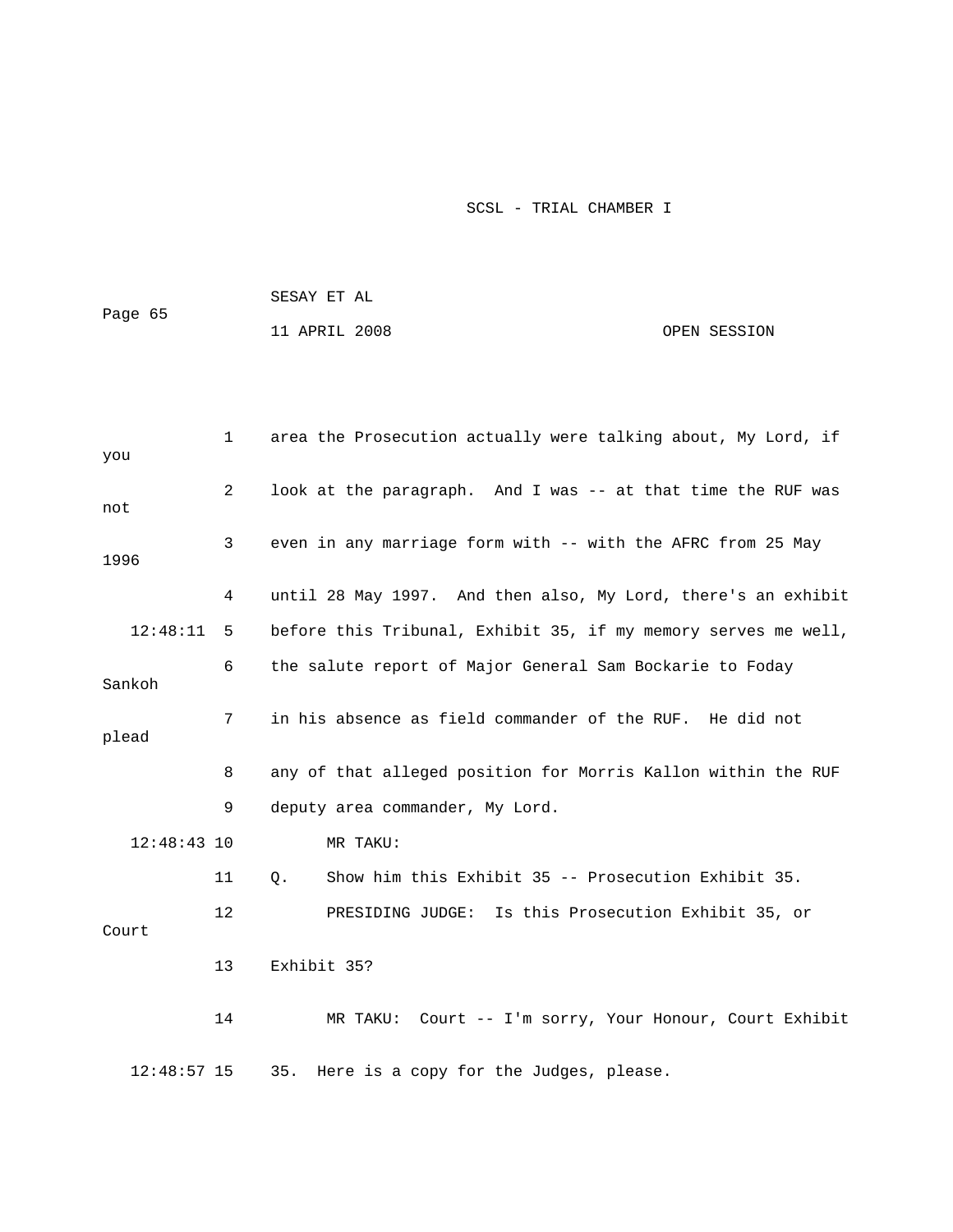|       | referred      | 16 |       | THE WITNESS: Yes, Mr Taku, this is the exhibit I              |
|-------|---------------|----|-------|---------------------------------------------------------------|
|       |               | 17 | to.   | This was the salute report of Sam Bockarie.                   |
|       |               | 18 | $Q$ . | When is it dated?                                             |
|       |               | 19 |       | PRESIDING JUDGE: You can lead him on the date.                |
|       | $12:50:12$ 20 |    |       | 26 September 1999.<br>WITNESS:                                |
|       |               | 21 |       | PRESIDING JUDGE: It is already a Court exhibit.               |
|       |               | 22 |       | MR TAKU:<br>Thank you.                                        |
|       |               | 23 | $Q$ . | Now, what is that salute report about?                        |
| оf    |               | 24 | Α.    | This salute report is about the situation in the absence      |
| until | $12:50:28$ 25 |    |       | Foday Sankoh from the time he went to Abidjan peace accord    |
|       |               | 26 |       | the time he returned from Lome Peace Accord, all activities   |
| in    |               | 27 |       | happen within the RUF. The appointment made by Sam Bockarie   |
|       |               | 28 |       | Foday Sankoh's absence, and so on and so forth. And nothing   |
|       |               | 29 |       | pleaded in this very salute report of the alleged position of |

SESAY ET AL

11 APRIL 2008 OPEN SESSION

Page 66

 1 deputy area commander to any of the area RUF were controlling. 2 Also to add to that there is nothing pleaded there also of the 3 alleged battlefield inspector the Prosecution put in the 4 indictment against me.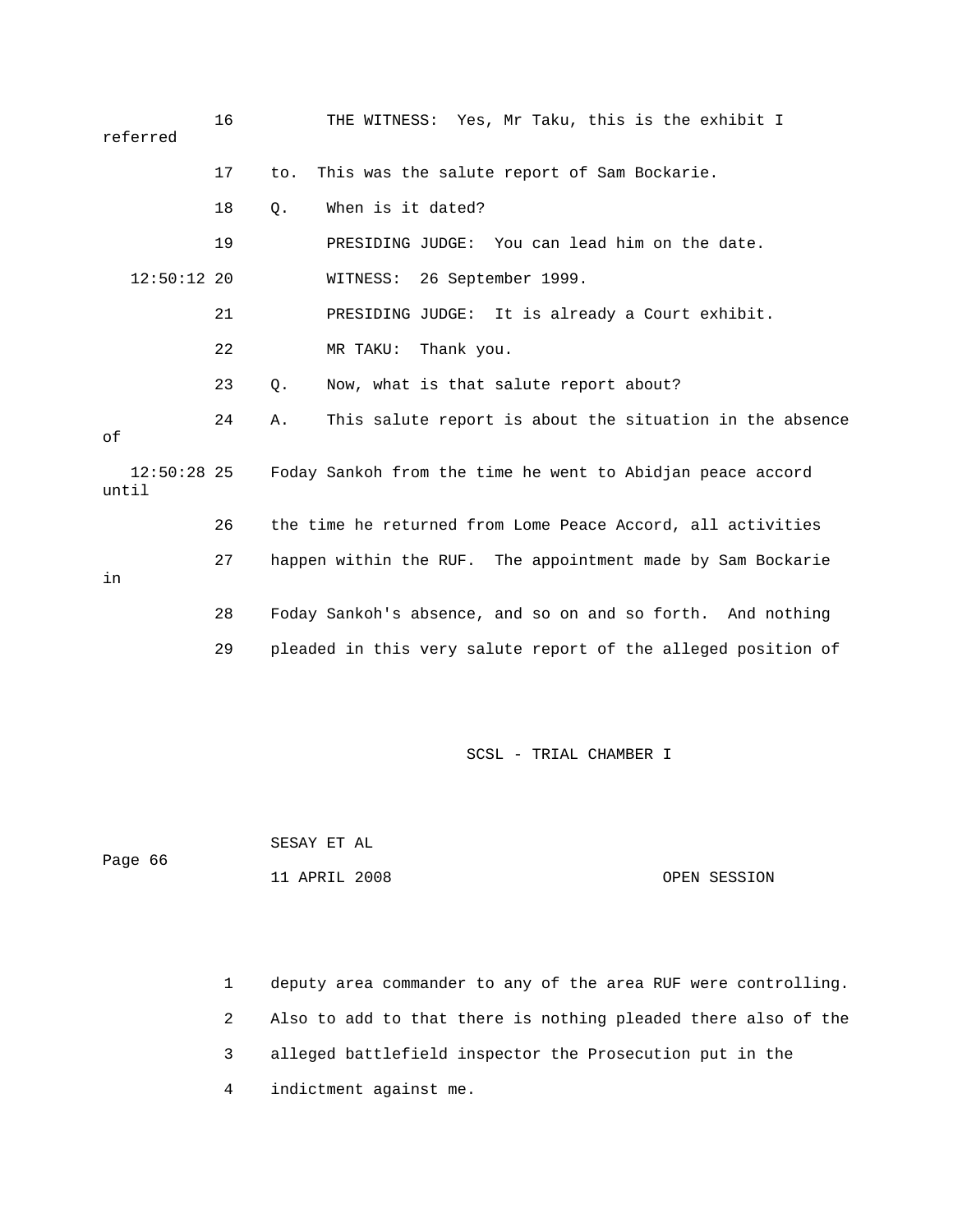12:51:25 5 Q. Now, now that -- following from that answer, Mr Kallon - - 6 JUDGE BOUTET: Before you move from there, are you saying 7 Mr Kallon that there was deputy area commander did not exist at 8 that time, I'm not talking of you, but as -- in the structure, he 9 did not exist at the time? 12:51:43 10 THE WITNESS: My Lord, the area I was when this indictment 11 started Kangari Hills not at jungle, the area was not operating 12 with area commander and deputy, but there were a ground commander 13 called Staff Captain Georgie. He was the next commander to 14 Colonel Isaac Mongor, but it was not called per se deputy area 12:52:11 15 commander as Colonel Isaac was pronounced as area commander, 16 My Lord. 17 JUDGE BOUTET: So you had there at the time, an area 18 commander and a ground commander? 19 WITNESS: Yes, My Lord. 12:52:21 20 JUDGE BOUTET: But the word, or the position or assignment 21 of deputy commander did not exist. 22 THE WITNESS: At all, My Lord. 23 JUDGE BOUTET: And that's what you are saying in this 24 salute report, it does not refer anywhere -- 12:52:30 25 THE WITNESS: At all. 26 JUDGE BOUTET: -- to the position or assignment or 27 appointment of a deputy area commander. 28 WITNESS: Yes, My Lord, especially held by Morris Kallon,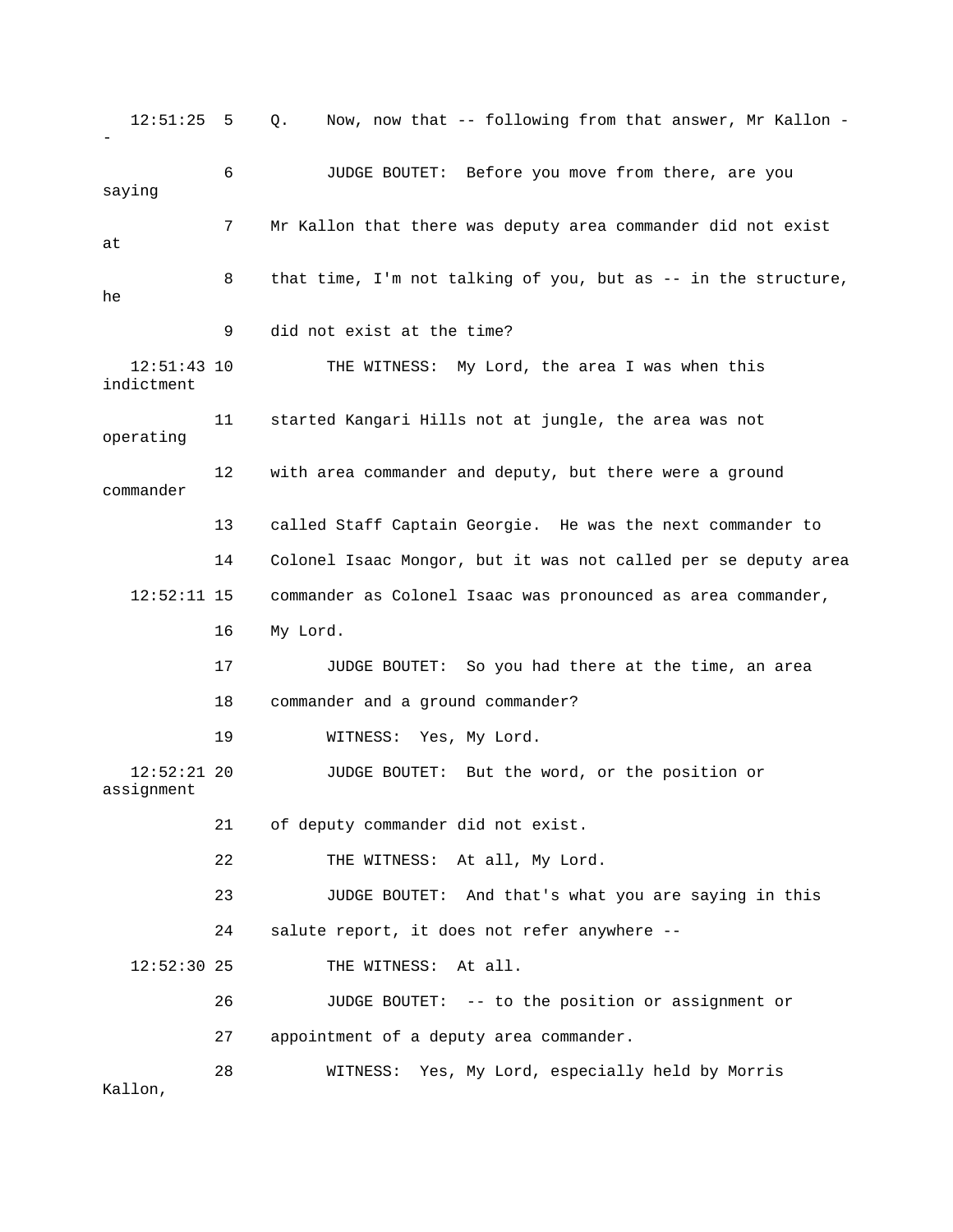29 My Lord.

SCSL - TRIAL CHAMBER I

| Page 67 | SESAY ET AL   |              |
|---------|---------------|--------------|
|         | 11 APRIL 2008 | OPEN SESSION |

| more |                              | $\mathbf 1$ | JUDGE BOUTET: Yes, but in general there was none but           |
|------|------------------------------|-------------|----------------------------------------------------------------|
|      |                              | 2           | so to say that you did not have any such appointment.          |
|      | jungle                       | 3           | WITNESS: My Lord, during that time we were in the              |
|      |                              | 4           | there were no movement between Kangari Hills to Western Area.  |
|      | 12:52:54                     | 5           | Especially from --                                             |
|      |                              | 6           | This time, when you say this time, the<br><b>JUDGE BOUTET:</b> |
| you  |                              | 7           | salute report as you've said is 26 September 1999. So when     |
|      |                              | 8           | say at this time I am, or we are in the Northern Jungle --     |
|      |                              | 9           | WITNESS: Yes, sir.                                             |
|      | $12:53:09$ 10                |             | JUDGE BOUTET: -- what's the time you say it was?               |
|      |                              | 11          | According to the indictment, 25 May 1996 --<br>WITNESS:        |
|      |                              | 12          | JUDGE BOUTET: Yeah, but you say in 1999 you are in the         |
|      |                              | 13          | Northern Jungle.                                               |
| is   |                              | 14          | No, not 1999. The date of this salute report<br>WITNESS:       |
|      | $12:53:22$ 15                |             | dated 1999 --                                                  |
|      |                              | 16          | <b>JUDGE BOUTET:</b><br>Yes.                                   |
|      | $r$ $\sim$ $\sim$ $\sim$ $+$ | 17          | -- September, but this -- the activities<br>WITNESS:           |

report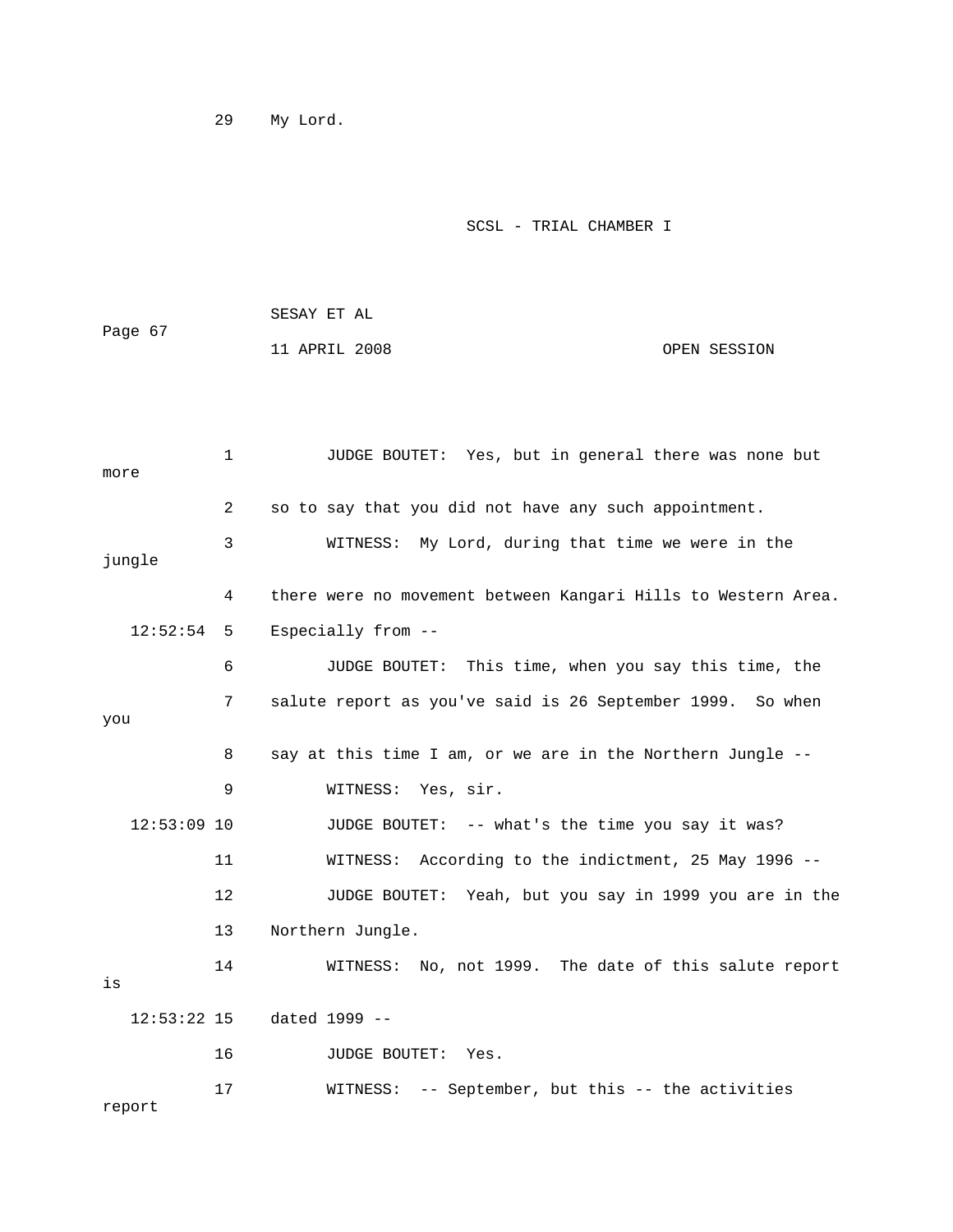|               | 18 | in this salute report is started from -- from the absence of          |
|---------------|----|-----------------------------------------------------------------------|
|               | 19 | Foday Sankoh when he went to Abidjan peace accord.                    |
| $12:53:39$ 20 |    | JUDGE BOUTET: Which is when?                                          |
|               | 21 | THE WITNESS: That was actually the -- during the time                 |
|               | 22 | frame Sam Bockarie came into High Command position of the RUF,        |
|               | 23 | was early April 1997, until Foday Sankoh returned from the May        |
|               | 24 | Lome Accord, that was the -- this report covers, sir.                 |
| $12:54:00$ 25 |    | JUDGE BOUTET: Thank you.                                              |
|               | 26 | MR TAKU:                                                              |
|               | 27 | Now that you touched on this issue, we would not want to<br>$\circ$ . |
| to            | 28 | offend and talk about it for days but I just put one question         |
| peace         | 29 | you. You've just talked about Foday Sankoh and the Abidjan            |
|               |    |                                                                       |

|         | SESAY ET AL   |  |              |
|---------|---------------|--|--------------|
| Page 68 |               |  |              |
|         | 11 APRIL 2008 |  | OPEN SESSION |

 1 accord. Now, let's just deal with that very briefly. Now, 2 Mr Kallon, did you in any way jeopardise the implementation of 3 the Abidjan peace accord in Sierra Leone within the period from 4 25 May 1996 to January 2002? 12:54:40 5 A. No, My Lord. In the first place, when Sankoh signed this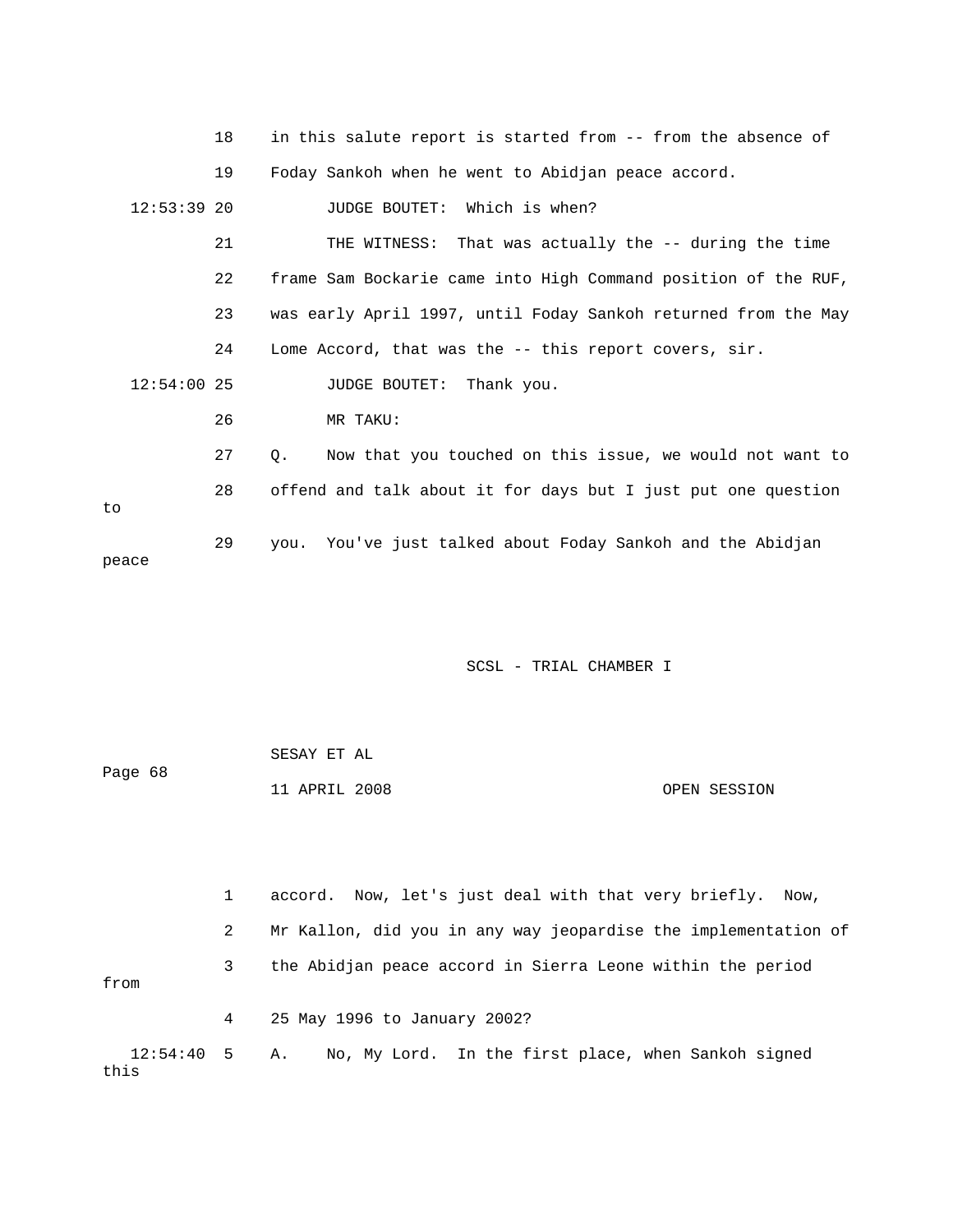6 Abidjan accord, the ceasefire agreement in the first place, if my 7 memory serves me well, that was some time around October -- 8 either June or July 1996. But I've forgotten the actual date or 9 time. We were on complete ceasefire, we were only consolidating 12:55:11 10 our position not going on any offensive. It was the government 11 soldiers and the civil militia, they called Kamajors, that were 12 attacking the various position of the RUF, including Camp Zogoda, 13 Bo jungle, Koribundu Jungle even Kangari Hill, Western Jungle. 14 Whatsoever RUF were occupying they were on -- they were on very 12:55:37 15 aggressive offensive on RUF position at that time. 16 Q. Now, do you know, Mr Kallon -- if you do, please say - if 17 Foday Sankoh himself in any document give the reasons for the 18 violations of this accord, for the collapse of this accord? 19 A. Yes, in November, when Foday Sankoh returned with Mr Amara 12:56:07 20 SA who were the foreign affair minister, Abidjan, they came in 21 Kangari Hill, he told Colonel Isaac Mongor that all the violation 22 of the ceasefire agreement between the RUF and the Government of 23 Sierra Leone, he has reported that to the ECOWAS chairman and he 24 is waiting for the action. 12:56:34 25 Q. Now -- 26 A. So the RUF should not go on any offensive until he get that 27 action.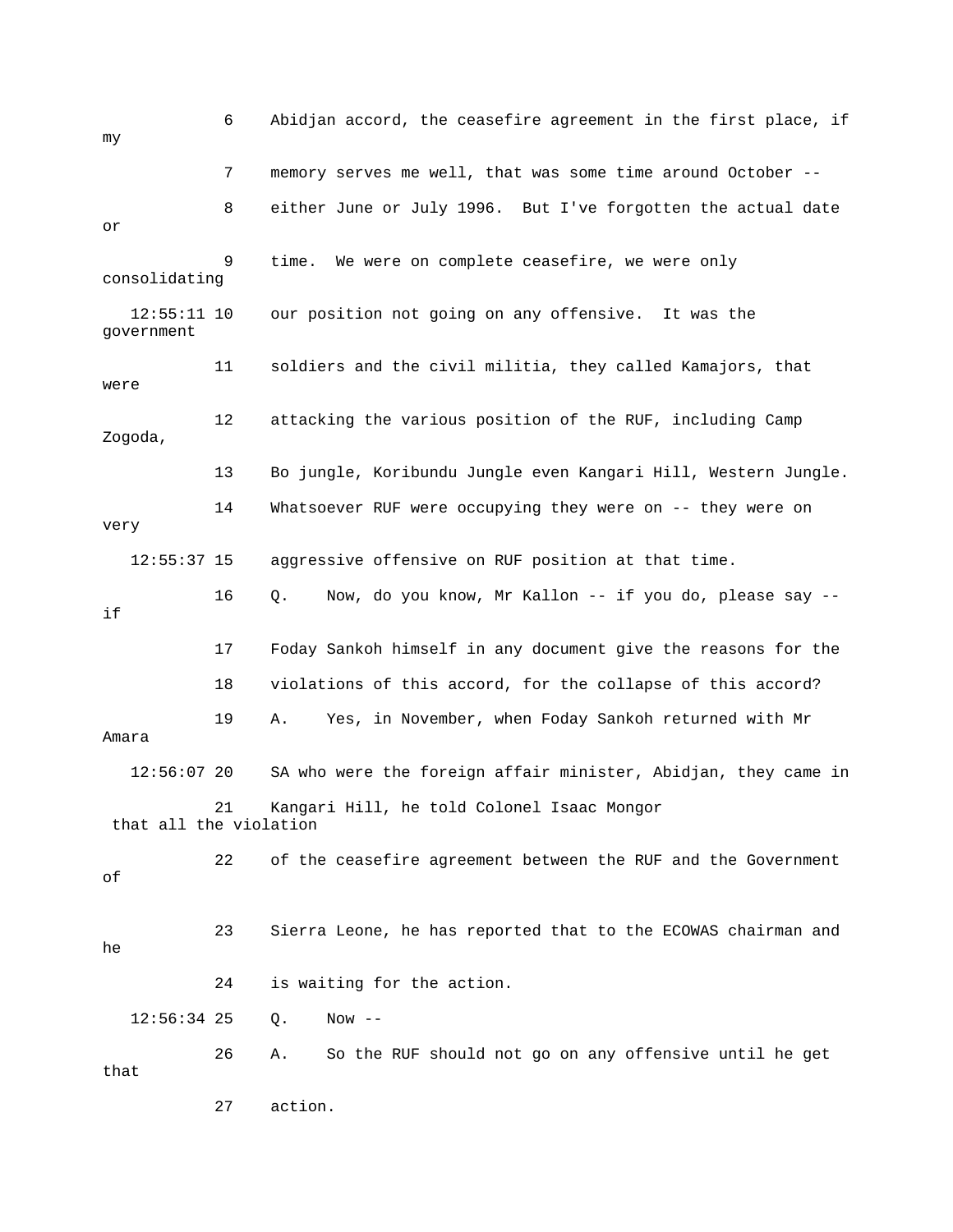28 Q. Now, have a look at that letter dated 5 -- I think 7 May 29 1997. Look at it. Can you tell the Court exactly who is the

SCSL - TRIAL CHAMBER I

 SESAY ET AL Page 69 11 APRIL 2008 OPEN SESSION

 1 author of that letter? 2 A. I think this is a letter I'm trying to refer to. This was 3 sent by Corporal Foday Sankoh. 4 PRESIDING JUDGE: What was the date again? 7 May. 12:57:06 5 WITNESS: 10/05/1997, sir. It was addressed to President 6 Alhaji -- it was addressed to His Excellency President Henry 7 Konan Bedie and copied President Alhaji Tejan Kabbah, Secretary 8 General also of the United Nation, OAU Commonwealth and 9 International Alert. 12:57:42 10 MR TAKU: 11 Q. So what is it about, please? 12 A. The subject of this was emergency meeting of the signatory 13 to the Abidjan accord, and the letter is signed by Corporal Foday 14 Saybana Sankoh leader and commander-in-chief of the RUF/SLA. 12:57:55 15 Q. Yes, from that letter, what reason did he give for the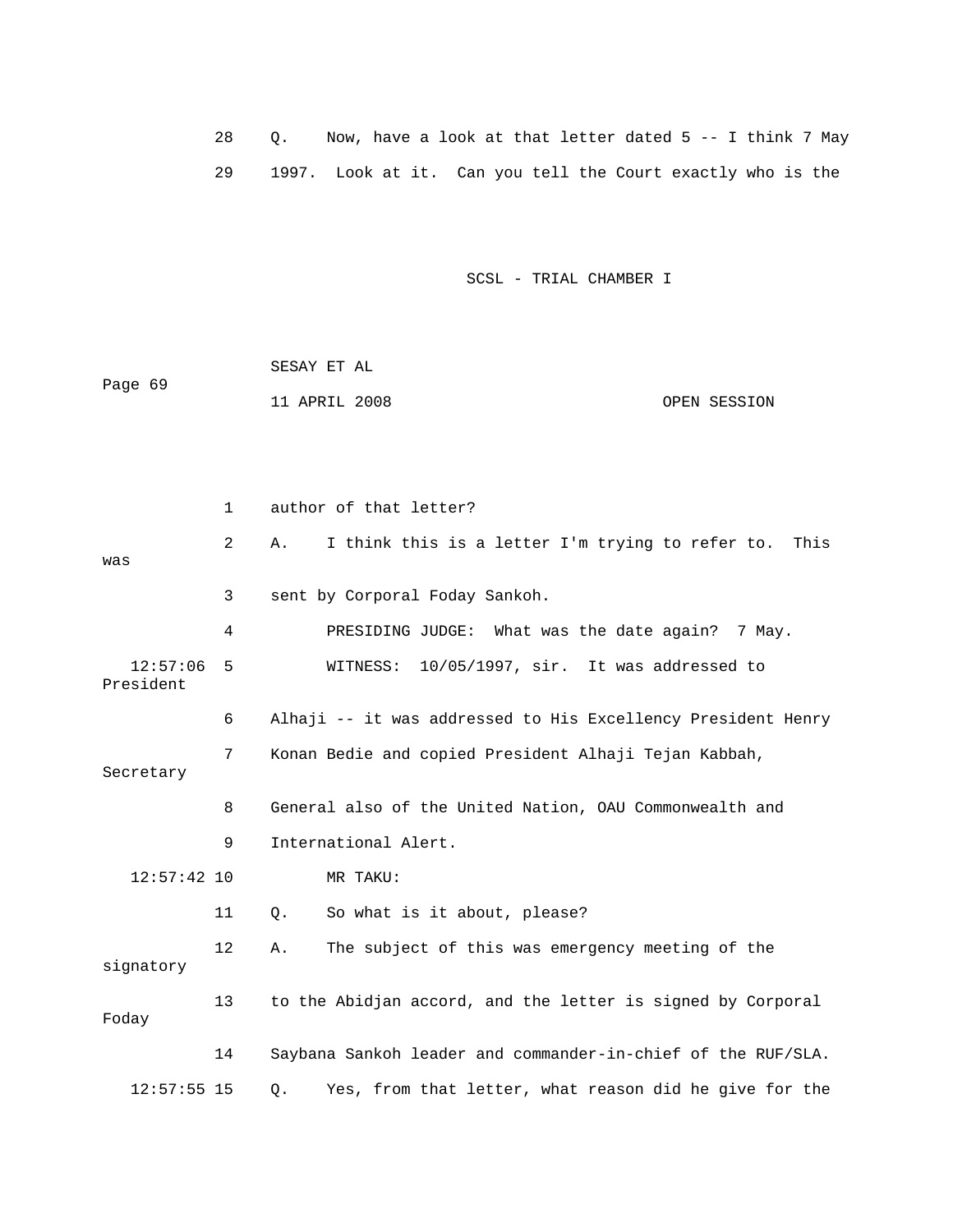|                       | violations for the collapse of the peace accord? |                                                                |
|-----------------------|--------------------------------------------------|----------------------------------------------------------------|
| readably              | 17                                               | Actually, sir, the content even though it is not<br>Α.         |
|                       | 18                                               | well, but it is a complain, Corporal Sankoh was complaining to |
|                       | 19                                               | President Konare at that time and he was also reporting to     |
| $12:58:24$ 20<br>that |                                                  | commonwealth and International Alert and the United Nations    |
| positions.            | 21                                               | the Government of Sierra Leone are attacking the RUF           |
|                       | 22                                               | They have break the Abidjan ceasefire agreement.               |
|                       | 23                                               | MR TAKU: Your Honours, we're seeking leave of Court to         |
|                       | 24                                               | tender that letter dated 10 May 1997 from Foday Sankoh to His  |
| $12:58:50$ 25         |                                                  | Excellency President Konan Bedie.                              |
|                       | 26                                               | PRESIDING JUDGE: Any objections?                               |
|                       | 27                                               | MR WAGONA: My Lords, may I know whether it's among the         |
|                       | 28                                               | exhibits filed, because the Court Management number was not    |
|                       | 29                                               | mentioned. I was trying to trace for it in mine.               |

 SESAY ET AL Page 70

11 APRIL 2008 OPEN SESSION

 1 MR TAKU: Court Management's number 0009644. 2 MR WAGONA: The one written by hand will be the Court 3 Management one. 4 MR TAKU: No, no. No, sir, it's one of the documents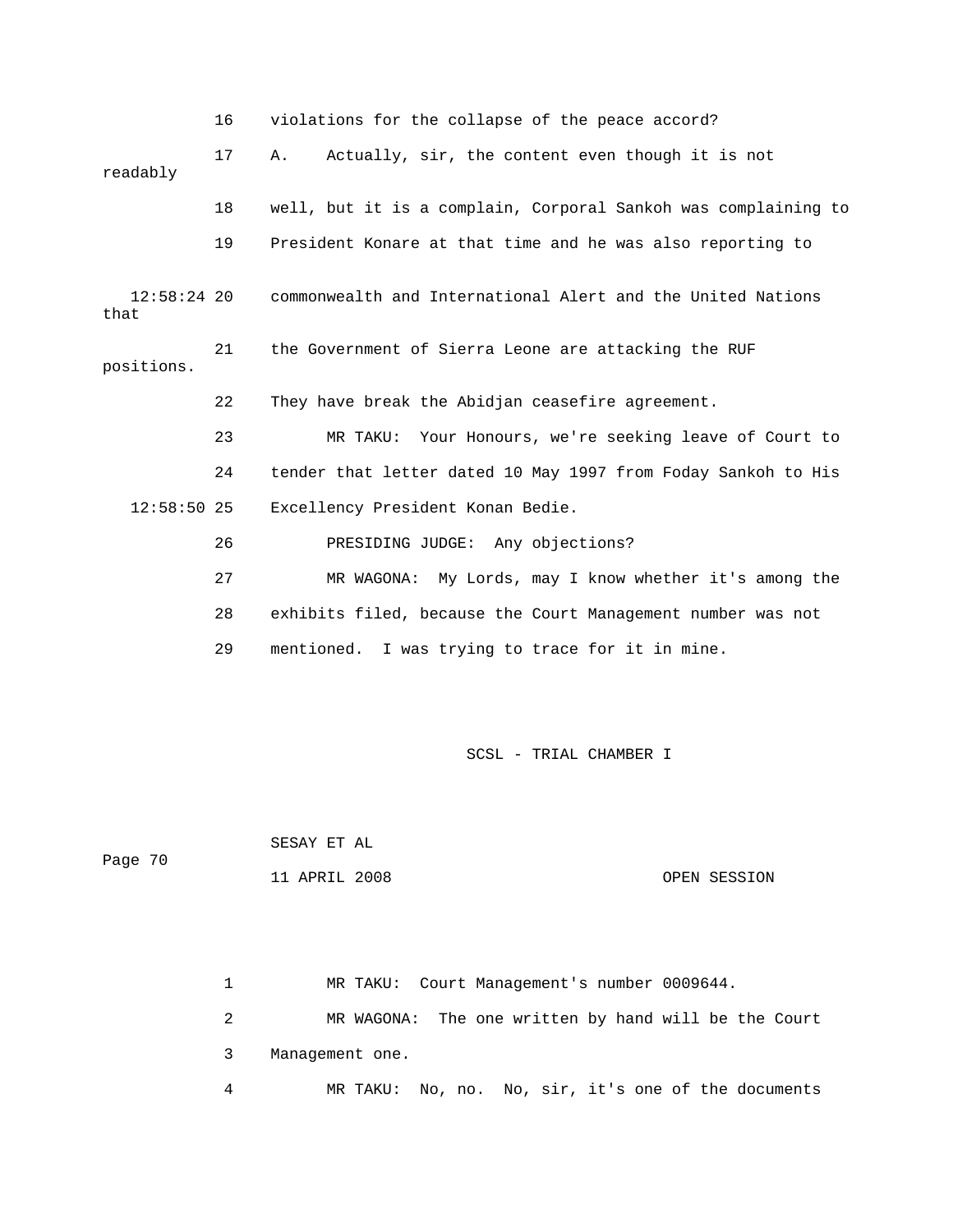| $12:59:27$ 5<br>and                   |    | disclosed by the Prosecutor. One of their recent documents     |  |  |
|---------------------------------------|----|----------------------------------------------------------------|--|--|
|                                       | 6  | disclosed by the Prosecutor.                                   |  |  |
|                                       | 7  | PRESIDING JUDGE:<br>Show that to Mr Wagona.                    |  |  |
|                                       | 8  | MR WAGONA:<br>No objection, My Lords.                          |  |  |
|                                       | 9  | No objection.<br>MR JORDASH:                                   |  |  |
| $12:59:50$ 10                         |    | Nor from me.<br>MR CAMMEGH:                                    |  |  |
| 340.                                  | 11 | PRESIDING JUDGE: It is admitted and marked as Exhibit          |  |  |
|                                       | 12 | [Exhibit No. 340 was admitted]                                 |  |  |
|                                       | 13 | MR TAKU:                                                       |  |  |
| May                                   | 14 | $Q$ .<br>As the Court pleases. Thank you, sir. Mr Kallon, 25   |  |  |
| $13:00:18$ 15                         |    | 1996, where were you?                                          |  |  |
|                                       | 16 | On that particular day, 25 May 1996, I was at a place<br>Α.    |  |  |
|                                       | 17 | called Bo jungle and one of the RUF target that were facing Bo |  |  |
|                                       | 18 | Town in the forest.                                            |  |  |
|                                       | 19 | Who was the commanding officer of that jungle?<br>Q.           |  |  |
| $13:00:45$ 20                         |    | The commanding officer at that time in that jungle was<br>Α.   |  |  |
| was                                   | 21 | Staff Captain Augustine Kargbo and deputy battalion commander  |  |  |
| 22<br>Captain Buster Flomo aka Rambo. |    |                                                                |  |  |
|                                       | 23 | PRESIDING JUDGE:<br>Was Buster.                                |  |  |
|                                       | 24 | THE WITNESS: Flomo was the deputy battalion commander,         |  |  |
| $13:01:24$ 25                         |    | My Lord.                                                       |  |  |
|                                       | 26 | PRESIDING JUDGE: Also known as Rambo, right?                   |  |  |
|                                       | 27 | Yes, My Lord.<br>WITNESS:                                      |  |  |
|                                       | 28 | MR TAKU:                                                       |  |  |
| 25                                    | 29 | Now, Mr Kallon, Prosecution witness TF1-360 testified on<br>Q. |  |  |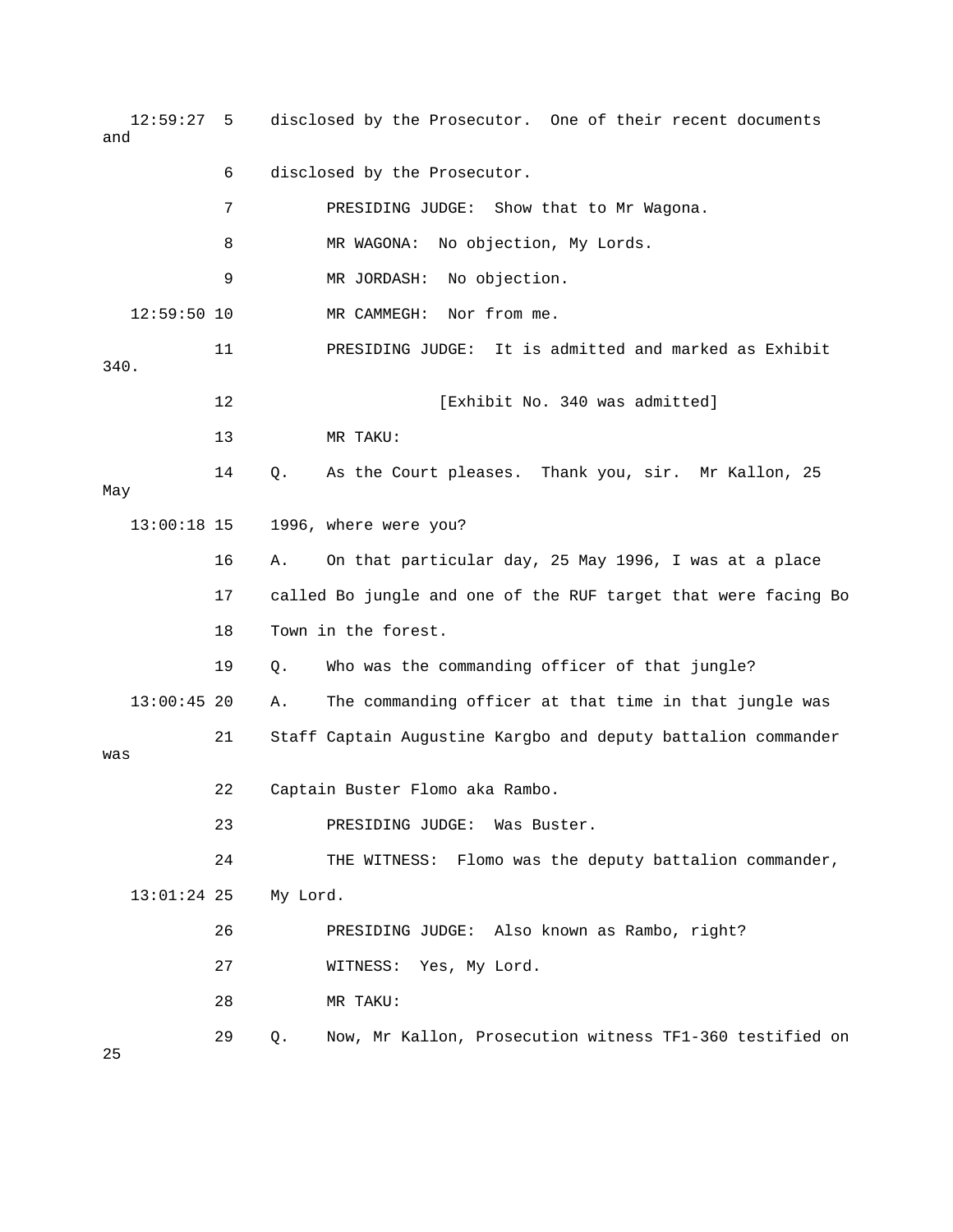|               |    | SESAY ET AL                                                  |              |  |  |
|---------------|----|--------------------------------------------------------------|--------------|--|--|
| Page 71       |    | 11 APRIL 2008                                                | OPEN SESSION |  |  |
|               |    |                                                              |              |  |  |
|               |    |                                                              |              |  |  |
| following     | 1  | July 2005 at page 99, lines 19 to 24 and was asked the       |              |  |  |
|               | 2  | question: "Do you know who was based in Bo. Which senior RUF |              |  |  |
| know          | 3  | officer was based in Bo?" He responded: "Well, the man I     |              |  |  |
|               | 4  | was based there by then till the intervention, was Morris    |              |  |  |
| 13:02:08      | 5  | Kallon." What do you say about that, please?                 |              |  |  |
| and           | 6  | No, My Lord. That very witness 360 say Morris Kallon<br>Α.   |              |  |  |
|               | 7  | other came from Bo jungle in August after --                 |              |  |  |
|               | 8  | PRESIDING JUDGE: Read the transcript. What does it say       |              |  |  |
| which         | 9  | about Morris Kallon there? The evidence -- the testimony     |              |  |  |
| $13:02:38$ 10 |    | you've just -- of TF --                                      |              |  |  |
|               | 11 | MR TAKU: He say he was a senior man, he say he was a         |              |  |  |
|               | 12 | senior man in Bo jungle. That's what I'm asking him.         |              |  |  |
|               | 13 | PRESIDING JUDGE:<br>Yes.                                     |              |  |  |
| what          | 14 | I'm talking about, that's what he says.<br>MR TAKU:          | So.          |  |  |
| $13:02:50$ 15 |    | do you say to that, Mr Kallon?                               |              |  |  |
| was           | 16 | THE WITNESS: Yes, sir. In terms of the rank, yes, I          |              |  |  |
| was           | 17 | major. But the commanding officer on the ground at that time |              |  |  |
|               | 18 | staff captain.                                               |              |  |  |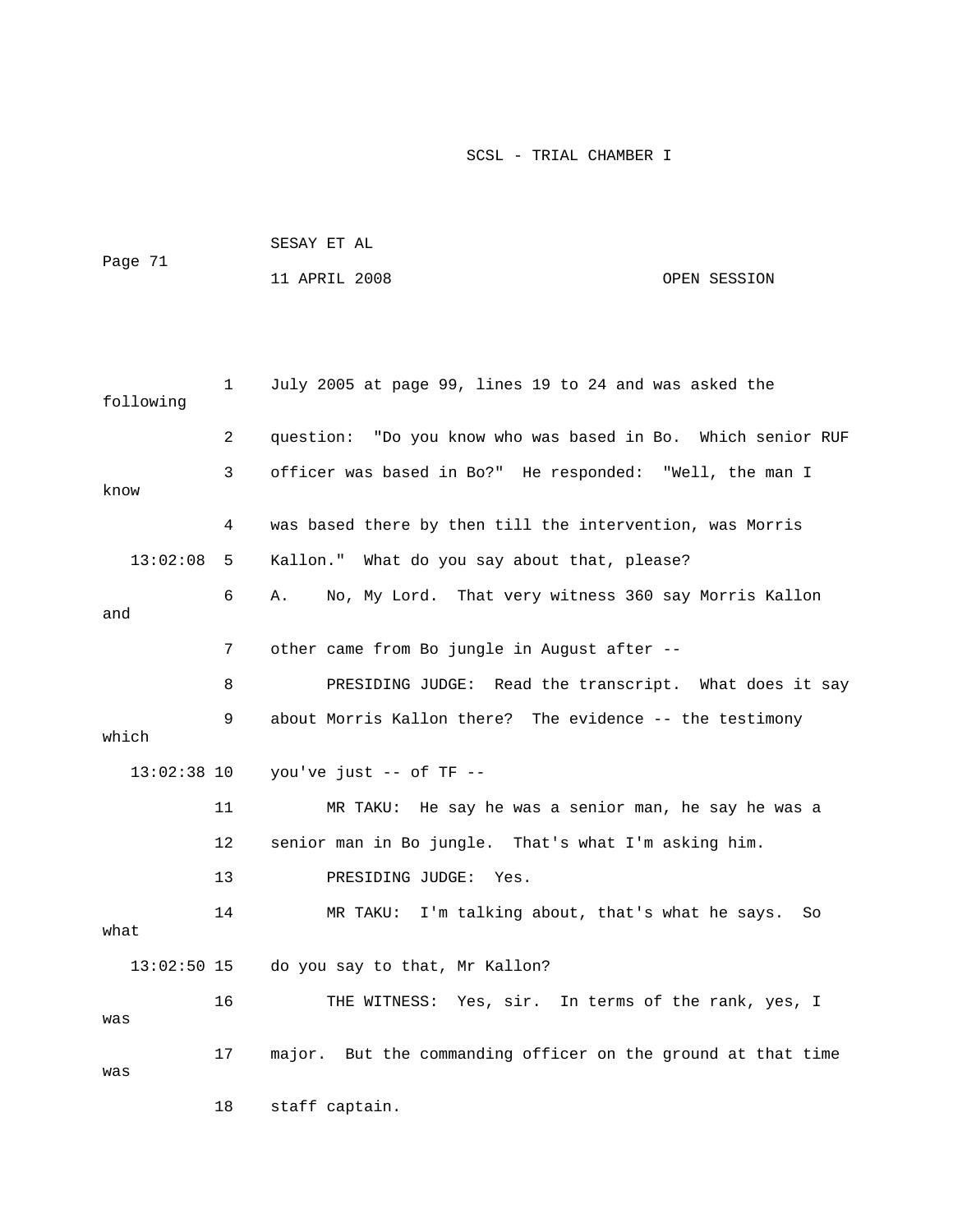| this          | 19 | JUDGE BOUTET: So what are you trying to contradict in          |
|---------------|----|----------------------------------------------------------------|
| $13:03:14$ 20 |    | evidence, Mr Taku? I'm just trying to follow.                  |
| I             | 21 | MR TAKU: I'm just trying to say that the impression --         |
|               | 22 | mean it will clear any doubt as to what he meant by senior     |
|               | 23 | officer there, if he knew the person was senior officer there. |
| clear         | 24 | He doesn't really say commanding officer but I just want to    |
| $13:03:33$ 25 |    | if there's any doubt with that, with regard to that statement  |
|               | 26 | only, Your Honour.                                             |
| Morris        | 27 | JUDGE BOUTET: Yeah, that statement only said that              |
|               | 28 | Kallon was a senior officer in the Bo jungle.                  |
|               | 29 | MR TAKU:<br>Yes.                                               |
|               |    |                                                                |

|         | SESAY ET AL   |              |
|---------|---------------|--------------|
| Page 72 |               |              |
|         | 11 APRIL 2008 | OPEN SESSION |

 1 JUDGE BOUTET: That's what it is. 2 MR TAKU: Yes, Your Honour. 3 JUDGE BOUTET: Were you a major then, Mr Kallon. 4 WITNESS: Yes, sir in the rank I was the major. 13:03:53 5 PRESIDING JUDGE: But the commanding officer was a 6 sergeant, the staff Sergeant.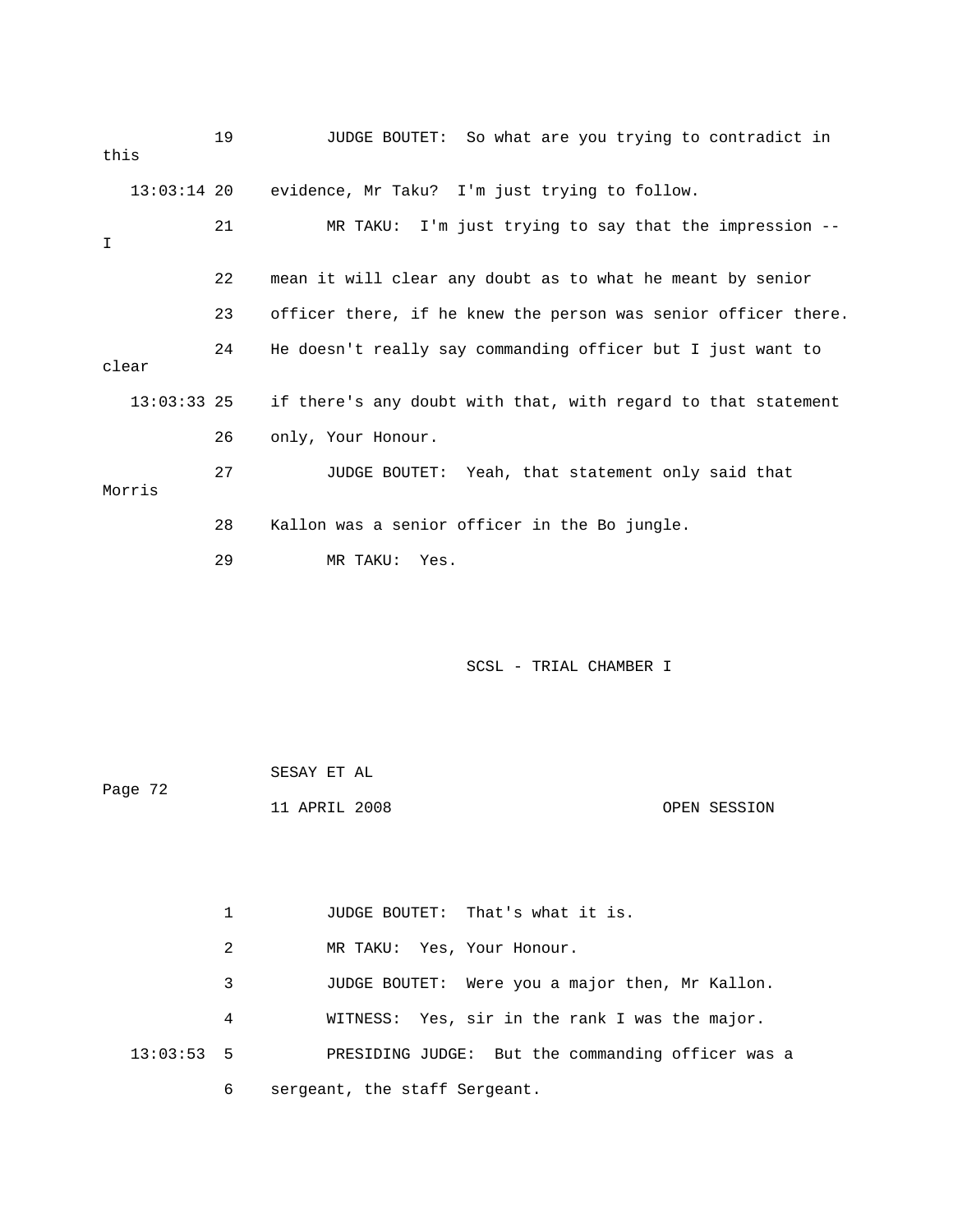7 WITNESS: Staff captain. 8 PRESIDING JUDGE: Staff captain, I'm sorry. 9 WITNESS: Staff captain, Augustine Kargbo, My Lord. 13:04:06 10 JUDGE BOUTET: But would the major be considered a senior 11 officer? 12 WITNESS: Yes, My Lord, in the -- in terms of the military 13 rank. 14 PRESIDING JUDGE: Yes, the assignment. 13:04:14 15 WITNESS: No, not the assignment. 16 PRESIDING JUDGE: No, I know, it's a military rank, but you 17 didn't have the assignment, that's what you are saying. 18 WITNESS: Yes, sir. 19 JUDGE BOUTET: That's why I'm asking you, Mr Taku, what is 13:04:22 20 it you are challenging there? 21 MR TAKU: Just clarifying not challenging as such. The 22 impression that he could give at all, and it could be created 23 just that -- not that -- 24 JUDGE BOUTET: The witness says that he was major and he 13:04:39 25 was in the Bo jungle at the time and the major is a senior 26 officer so there's certainly no confusion there. 27 MR TAKU: Okay, Your Honours. 28 JUDGE BOUTET: At least from my perspective I -- 29 MR TAKU: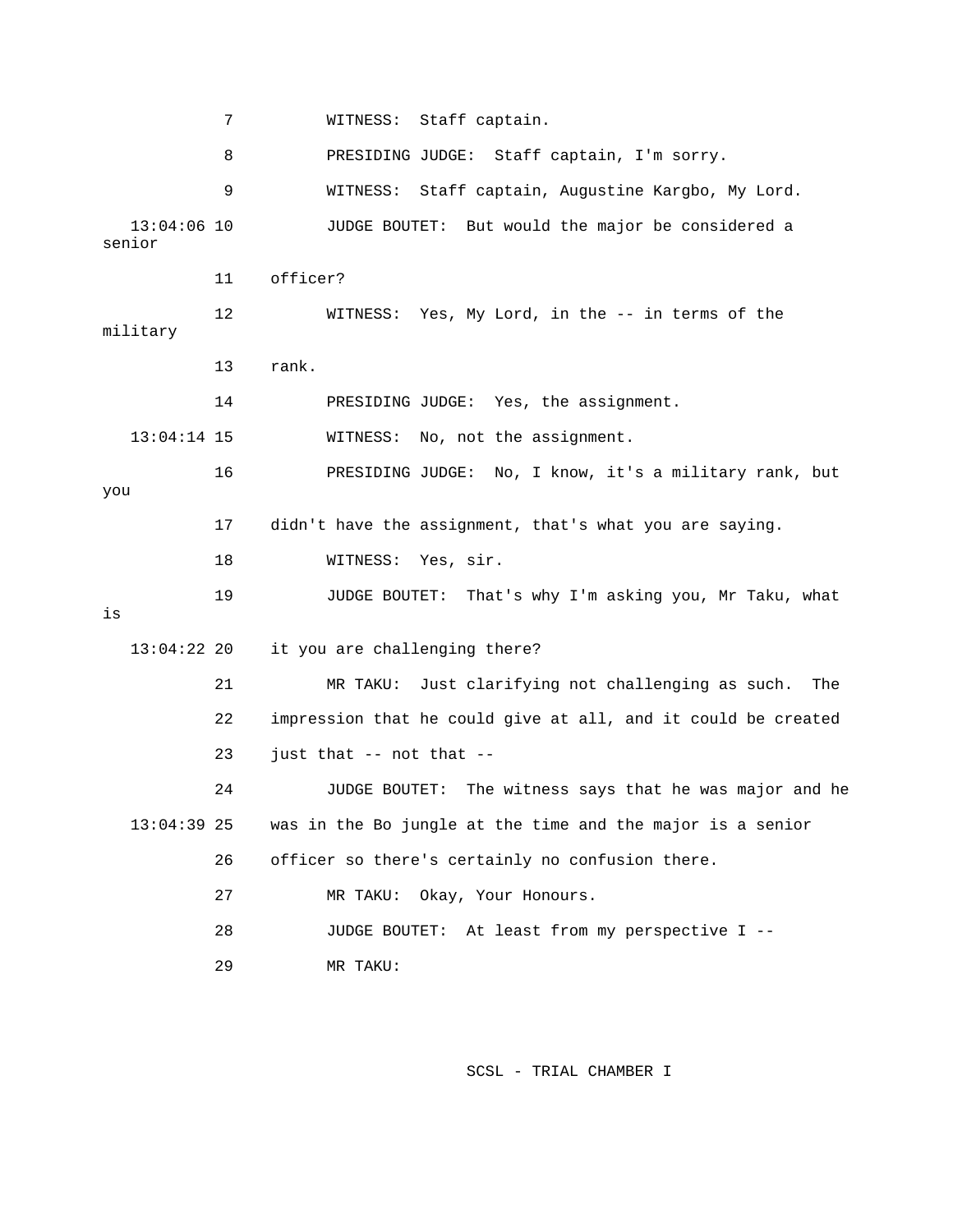| Page 73 | SESAY ET AL   |  |              |
|---------|---------------|--|--------------|
|         | 11 APRIL 2008 |  | OPEN SESSION |

 1 Q. Now, when did you leave the Bo jungle? Or you remained 2 there until? 3 A. Really, please, sir, we attack sometimes in August 199 - - 4 1996 and we could not withstand the forces that attack us. 13:05:13 5 Q. Who attacked you? Which forces? 6 A. Both the Sierra Leone Army and the civil militia, Kamajors, 7 they attack us day and night, day and night, until we ran out of 8 material. So we ran to Kangari Hill and sought refuge at a place 9 where we met them by then it was called Blackwater in Kangari 13:05:44 10 Hill. 11 Q. Mr Kallon, Prosecution witness TF1-071 testified on 20 12 January 2005, page 35, lines -- line 22 testified and said that 13 Isaac -- a certain Isaac Mongor was the area commander at Kangari 14 Hills; do you agree with that testimony? 13:06:16 15 A. Yes, this is what I say just now. I said Colonel Isaac 16 Mongor was an area commander for Kangari Hills, Northern Jungle. 17 Q. Do you know who appointed Isaac Mongor to that command 18 position in that area? 19 A. Yes, My Lord. It was Foday Sankoh who appointed him. If 13:06:38 20 I'm not mistaken, April -- end of March to early April, Foday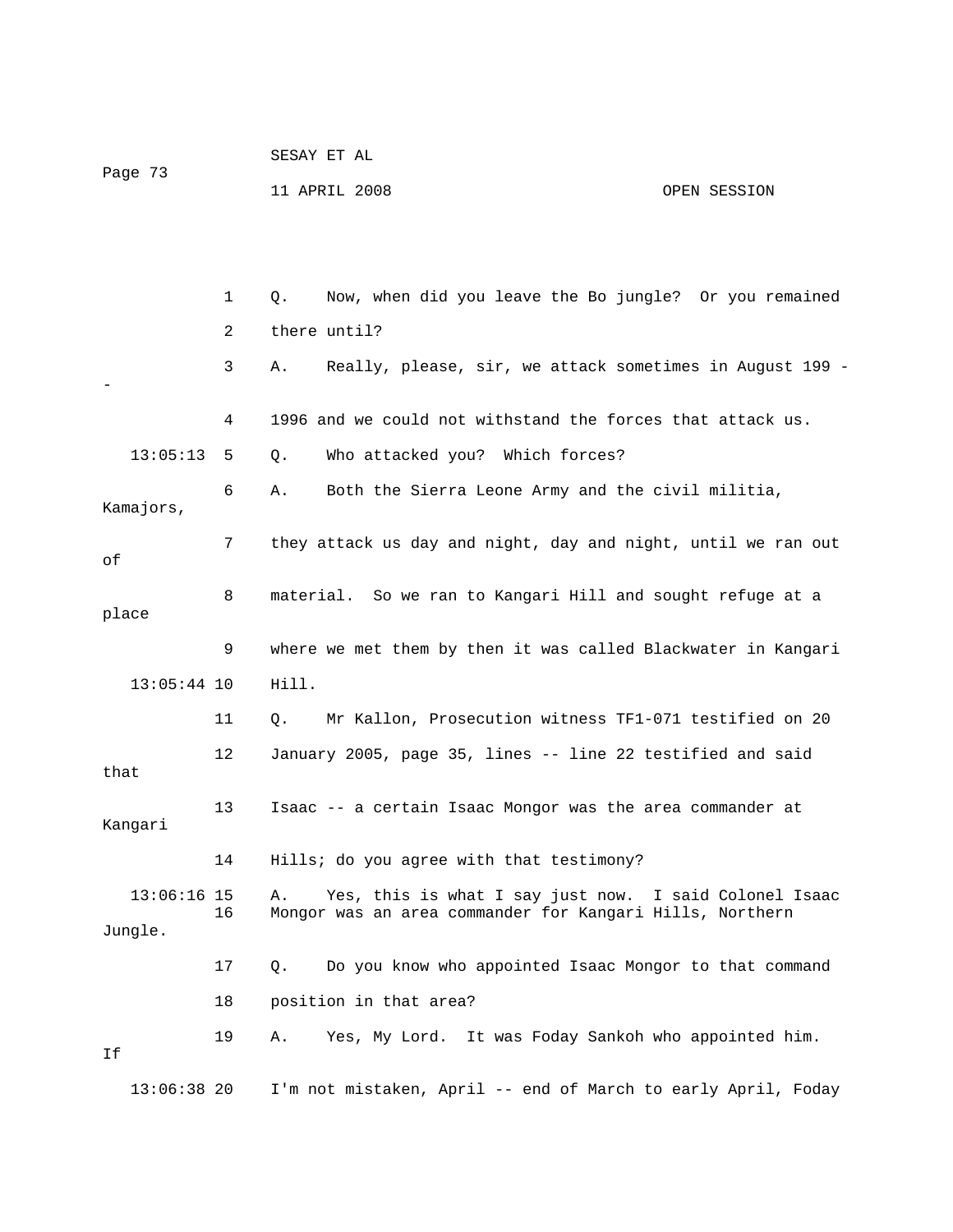| and           | 21 |             | Sankoh was in detention in Nigeria. He issued out promotions   |
|---------------|----|-------------|----------------------------------------------------------------|
| and           | 22 |             | assignments to Sam Bockarie for the various RUF commanders,    |
| restate       | 23 |             | Isaac Mongor happened to be one of them promoted, and he       |
|               | 24 |             | [indiscernible] as a area commander for Kangari Hill, Northern |
| $13:07:04$ 25 |    | Jungle.     |                                                                |
|               | 26 | $Q_{\star}$ | Prosecution witness TF1-361 on 11 July 2005 at page 48,        |
|               | 27 |             | lines 12 to 29, testified that you went to Kangari Hills and   |
|               | 28 |             | "Took over from Isaac Mongor, who was area commander there."   |
|               | 29 |             | What do you say to that, please?                               |

| Page 74 | SESAY ET AL   |  |              |
|---------|---------------|--|--------------|
|         | 11 APRIL 2008 |  | OPEN SESSION |

| Foday        | $1 \quad \Box$ | A. Not so, My Lord. Isaac Mongor had been appointed by        |
|--------------|----------------|---------------------------------------------------------------|
| Isaac        | $\overline{a}$ | Sankoh. There was no way for me to go and take over from      |
| just         | 3              | Mongor, and he was a full colonel in the RUF rank and I was   |
| different    | 4              | a major. It's one step different between -- two step          |
| $13:07:52$ 5 |                | between he and myself in rank. So that witness was wrong.     |
|              | 6              | You've told the Court that Foday Sankoh appointed Isaac<br>Q. |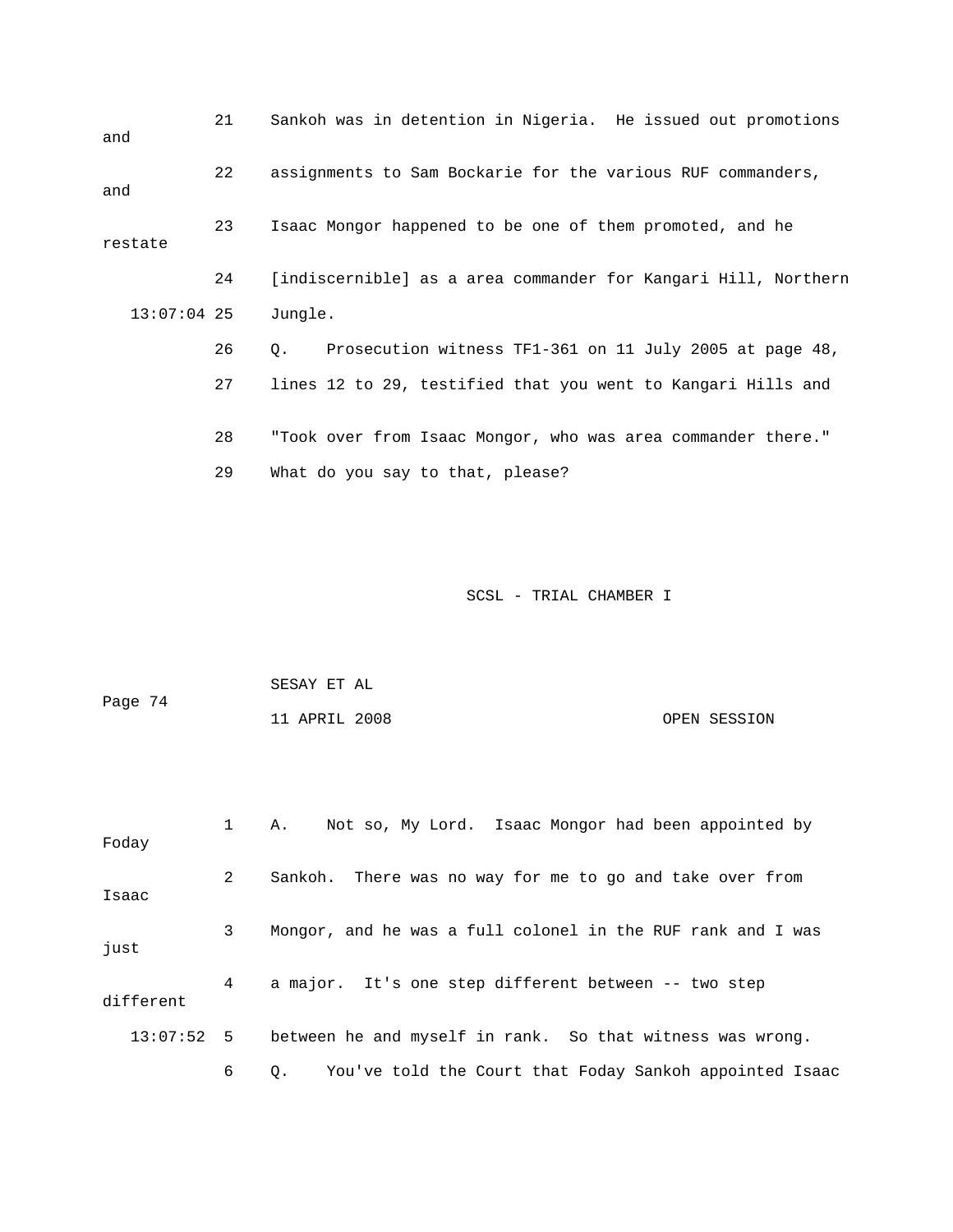|      | promoted      | 7  | Mongor while in prison -- while in prison in Nigeria, he          |
|------|---------------|----|-------------------------------------------------------------------|
|      |               | 8  | and appointed XXX XXXX into this position. Can you tell the       |
| in   |               | 9  | Court if you know if he made other appointment or promotions      |
|      | $13:08:30$ 10 |    | that instance?                                                    |
| you  |               | 11 | He made a lot of promotions and appointments.<br>Ιf<br>Α.<br>Yes. |
|      |               | 12 | want the one I can remember now, I can recall.                    |
|      |               | 13 | Yes, go ahead, please, sir.<br>Q.                                 |
|      |               | 14 | Foday Sankoh promoted Sam Bockarie to the rank of full<br>Α.      |
|      | $13:08:47$ 15 |    | colonel to the position of RUF battlefield commander.<br>Then he  |
|      |               | 16 | promoted xxx xxx to the rank of full colonel to the position      |
| rank |               | 17 | of military advisor. Then he promoted Isaac Mongor to the         |
|      |               | 18 | of full colonel, stay as area commander for Northern Jungle,      |
|      |               | 19 | Kangari Hills. He promoted Denis Mingo to the rank of full        |
|      | $13:09:20$ 20 |    | colonel, area commander for Western Jungle --                     |
|      |               | 21 | PRESIDING JUDGE: Yes, that's okay. That's all right.              |
|      |               | 22 | All right.<br>WITNESS:                                            |
|      |               | 23 | PRESIDING JUDGE:<br>I don't want that list.                       |
|      |               | 24 | Thank you.<br>MR TAKU:                                            |
|      | 13:09:30 25   |    | PRESIDING JUDGE: At least, the whole of it. Were you              |
|      |               | 26 | promoted?                                                         |
| was  |               | 27 | THE WITNESS: No, My Lord, I was not promoted, neither             |
|      |               | 28 | appointed to any position.                                        |
|      |               | 29 | MR TAKU:                                                          |
|      |               |    |                                                                   |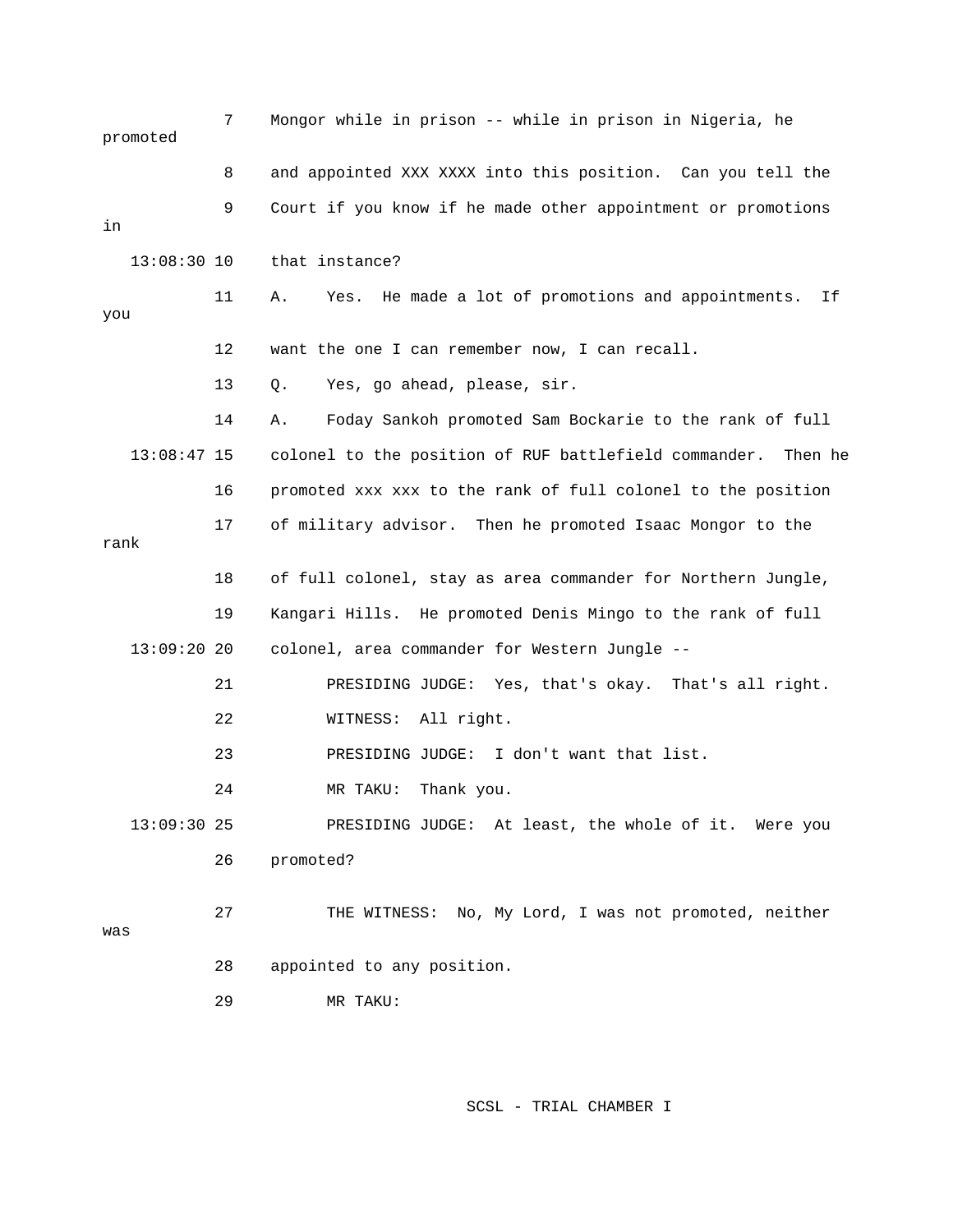SESAY ET AL Page 75

11 APRIL 2008 OPEN SESSION

 1 Q. Within this time frame -- 2 PRESIDING JUDGE: Please, please. Well, at this stage, 3 learned counsel, the Chamber will recess for lunch and we will 4 resume the session at 2.30. Please don't rise before I say we 13:10:19 5 are rising [Indiscernible]. 6 [Luncheon recess taken at 1.01 p.m.] 7 [RUF11APR08C - DG] 8 [Upon resuming at 2.46 p.m.] 9 PRESIDING JUDGE: Yes, good afternoon, learned counsel. 14:56:18 10 We're resuming our session. Mr Taku, you may proceed please. A 11 certain Judge did not have a pen with which to write, so another 12 Judge came to his rescue. Thank you. Court Management has come 13 to my rescue now, so I have two pens. 14 MR TAKU: Good afternoon, Your Honours. 14:56:42 15 PRESIDING JUDGE: Yes, good afternoon, Mr Taku. You may 16 proceed. 17 MR TAKU: Yes, Your Honours. Just out of curiosity let me 18 just clarify one point. 19 PRESIDING JUDGE: Yes. 14:56:53 20 MR TAKU:

21 Q. Mr Kallon, in this, when you talk about the 25 standing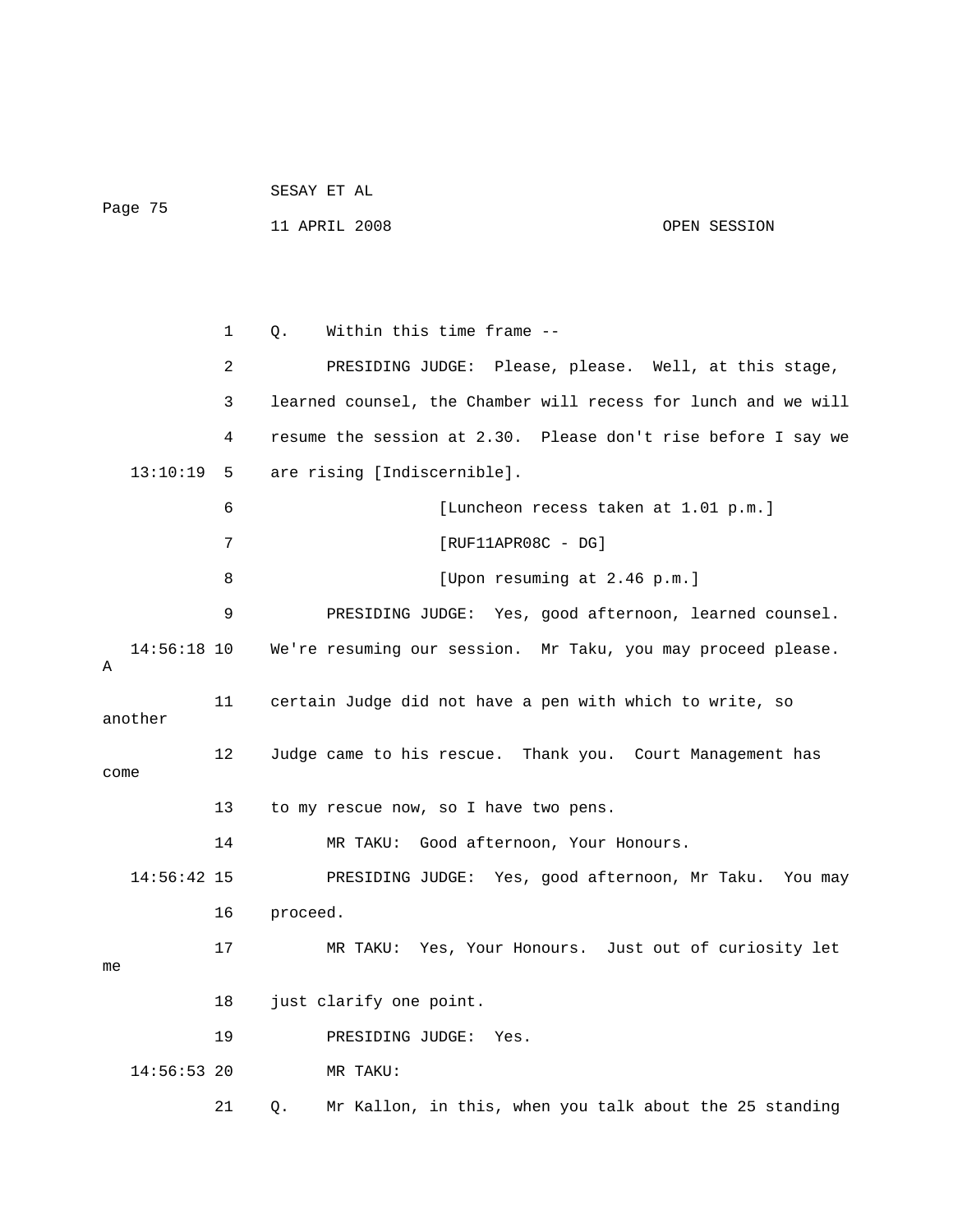| just          | 22 |       | orders, I heard you talking about salute. Salute. Can you  |
|---------------|----|-------|------------------------------------------------------------|
|               | 23 |       | show us how this salute, how is it this salute in the RUF? |
|               | 24 | Α.    | Salute?                                                    |
| $14:57:11$ 25 |    | $Q$ . | Yes, in the RUF. How did you --                            |
|               | 26 |       | JUDGE BOUTET: I am not sure what it means by this.         |
|               | 27 |       | MR TAKU: No, how, how the RUF salute. How they were $-$ -  |
| mean          | 28 |       | JUDGE BOUTET: You are not talking salute report, you       |
|               | 29 |       | how they were saluting each other, if they were?           |

 SESAY ET AL Page 76 11 APRIL 2008 OPEN SESSION

| 1             | MR TAKU: Each other, Your Honour. Thank you.               |
|---------------|------------------------------------------------------------|
| 2             | JUDGE BOUTET: I don't know whether they saluted or not.    |
| 3             | PRESIDING JUDGE: Did he talk about that today?             |
| 4             | MR TAKU: When he talked about it in the five standing      |
|               | $14:57:31$ 5 orders, one of them, when he started reading. |
| 6             | Q. Yes. Can you demonstrate that? Let me see, because I'm  |
| 7             | just curious.                                              |
| 8             | PRESIDING JUDGE: Is it different from the military?        |
| 9             | MR TAKU:                                                   |
| $14:57:40$ 10 | Q. Is it different from the military?                      |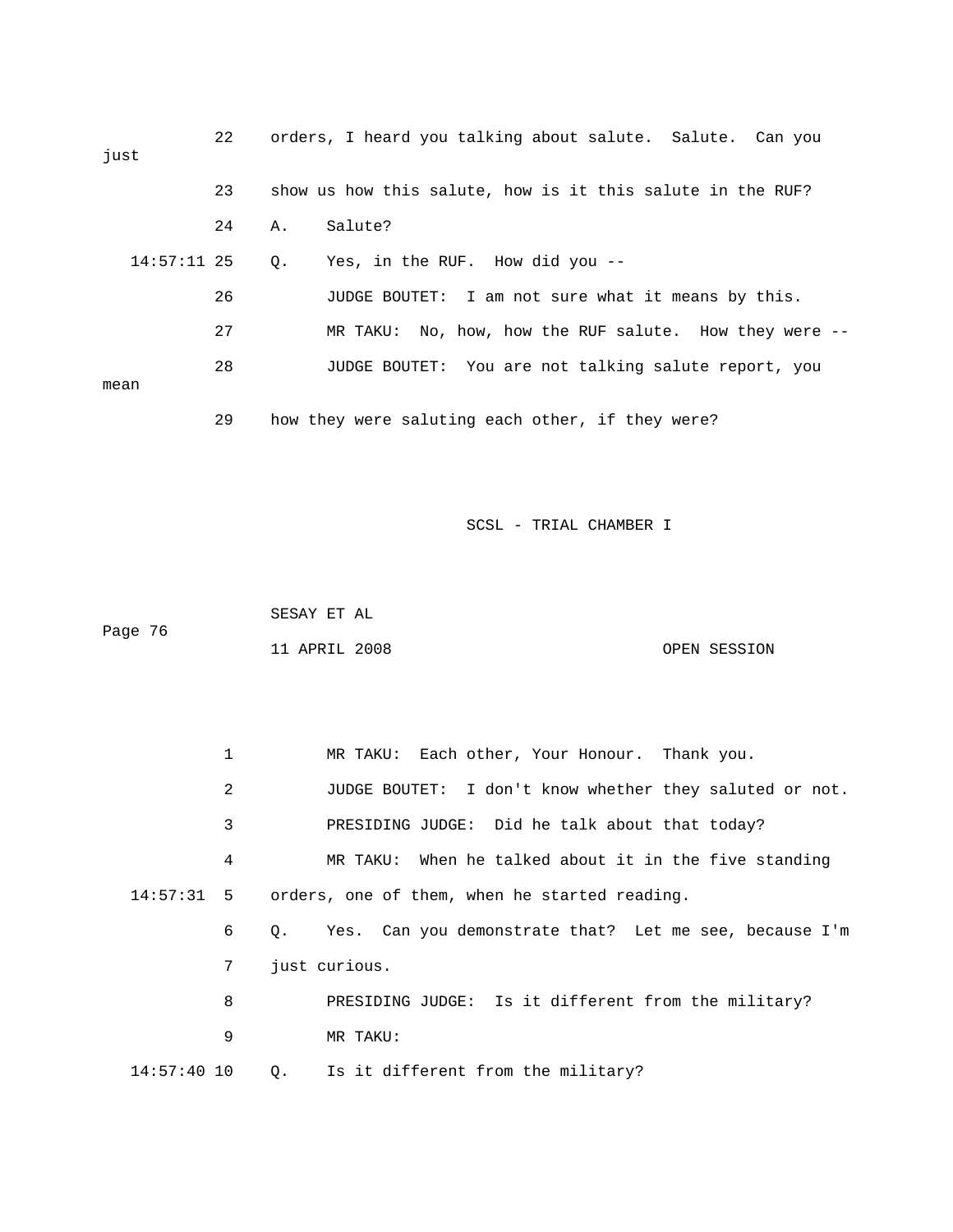| like          | 11 | I mean, yeah, actually, the RUF, we are not saluting<br>Α.     |
|---------------|----|----------------------------------------------------------------|
|               | 12 | regular army. They, if I can demonstrate that the RUF used to  |
|               | 13 | salute this way, sir. Good morning, sir, good afternoon, sir,  |
|               | 14 | something like that.                                           |
| 14:58:00 15   |    | PRESIDING JUDGE:<br>I see.<br>I see.                           |
|               | 16 | MR TAKU:                                                       |
| from          | 17 | Did you know why they would salute that way, different<br>Q.   |
|               | 18 | what we know?                                                  |
|               | 19 | Actually, what I knew these, according to Mr Sankoh, the<br>Α. |
| 14:58:19 20   |    | normal African traditional way of greeting, how you shake your |
| that          | 21 | comrade hand, you have to rest it at your chest that prove     |
|               | 22 | you welcome this, or you are welcome, or sign of clear heart.  |
|               | 23 | It's sign of good faith or sign of good mind or clear heart to |
|               | 24 | your comrades, something like that, but actually, I cannot go  |
| $14:58:48$ 25 |    | further than that, I mean.                                     |
|               | 26 | PRESIDING JUDGE:<br>Yes.                                       |
|               | 27 | MR TAKU:<br>Okay.                                              |
|               | 28 | So we know for the record what the salute<br>JUDGE BOUTET:     |
|               | 29 | is, you were saluting with your hand moving to your heart.     |

 SESAY ET AL Page 77

11 APRIL 2008 OPEN SESSION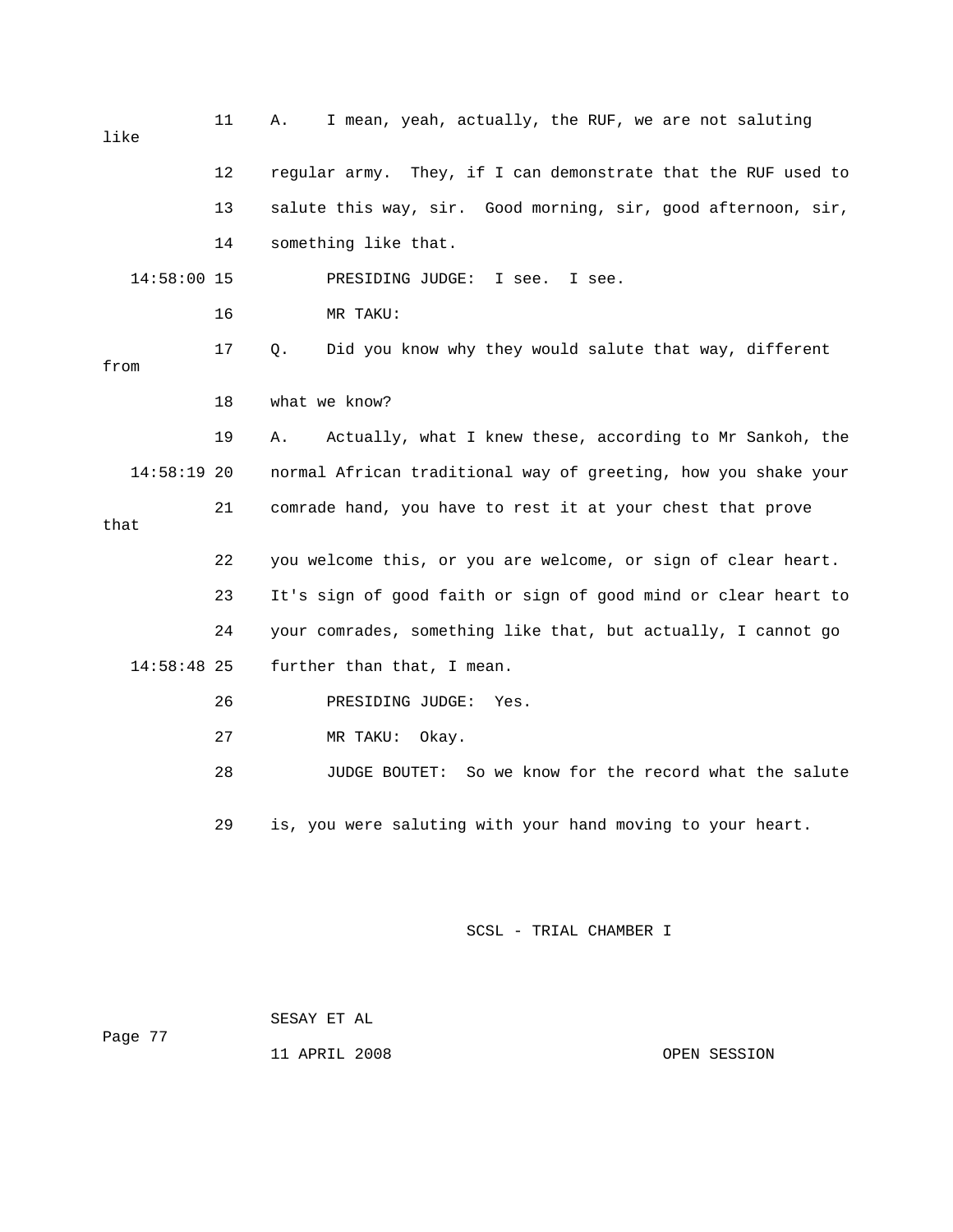1 That's basically what it is. Saluting with your right hand? 2 THE WITNESS: Yes, My Lord. 3 JUDGE BOUTET: And pointing with your thumb to your heart; 4 that's basically the way it was. 14:59:10 5 THE WITNESS: Yes, My Lord. 6 JUDGE BOUTET: All right. 7 MR TAKU: 8 Q. Mr Kallon, sometime earlier on in these proceedings this 9 morning, you talked about a letter from Colonel Superman about 14:59:26 10 the civilians and something about mining; do you remember that? 11 A. Yes, My Lord. 12 Q. Will Court Management please give this to him and to the 13 Judges and to the learned Prosecutor and my colleagues. Just 14 show the Prosecutor one. Now, Mr Kallon, look at the letter. 15:00:45 15 What's the date on that letter? 16 A. The copy I'm seeing here is dated 13 March 1998. 17 Q. It's from whom? 18 A. This letter from Colonel Denis Mingo to all officers and 19 commanders. 15:01:11 20 Q. What's the subject? 21 A. Actually my copy -- 22 Q. Instructions. Instructions. I can help you, yes. Now, 23 Your Honours, let me ask him to read it if he can and then after 24 I can ask the question. It's very short, indeed? 15:01:29 25 PRESIDING JUDGE: Yes, he may read it. 26 MR TAKU: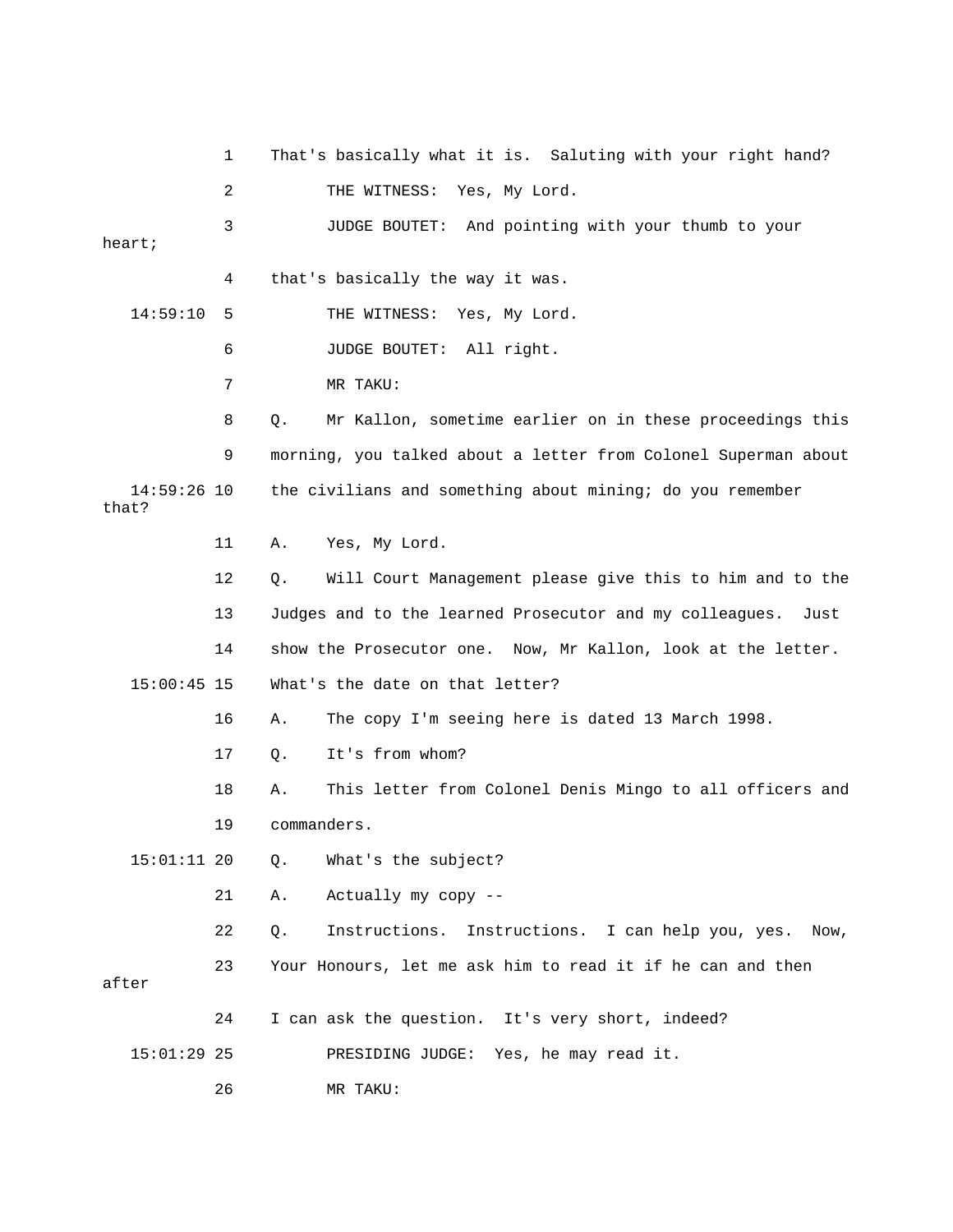|     | 27 O. | Yes. Can you read this to the Court, please?              |
|-----|-------|-----------------------------------------------------------|
| all |       | A. Unless, please sir, you give me legible copy, this not |

29 clear to me.

SCSL - TRIAL CHAMBER I

|         | SESAY ET AL   |  |              |
|---------|---------------|--|--------------|
| Page 78 |               |  |              |
|         | 11 APRIL 2008 |  | OPEN SESSION |

 1 Q. Just try, try please, because these copies came from the 2 Prosecutor office. Just try. 3 A. Letter from Colonel Denis Mingo to all officers in charge. 4 "Subject: Instruction dated 30 March 1998. Sir, kindly take 15:01:57 5 note of the following: 1. All civilian under the control of 6 the" -- 7 0. "Fall under the control of G5"? 8 A. "All civilian fall under the control of G5." Please, sir, 9 my copy are not too clear. 15:02:19 10 MR TAKU: Okay. Your Honours, with your permission, if I 11 may read, try to read that out, so that I can move faster. Now,  $12$   $2$   $-$  13 JUDGE BOUTET: Well, do you need to read it if you want to 14 produce it?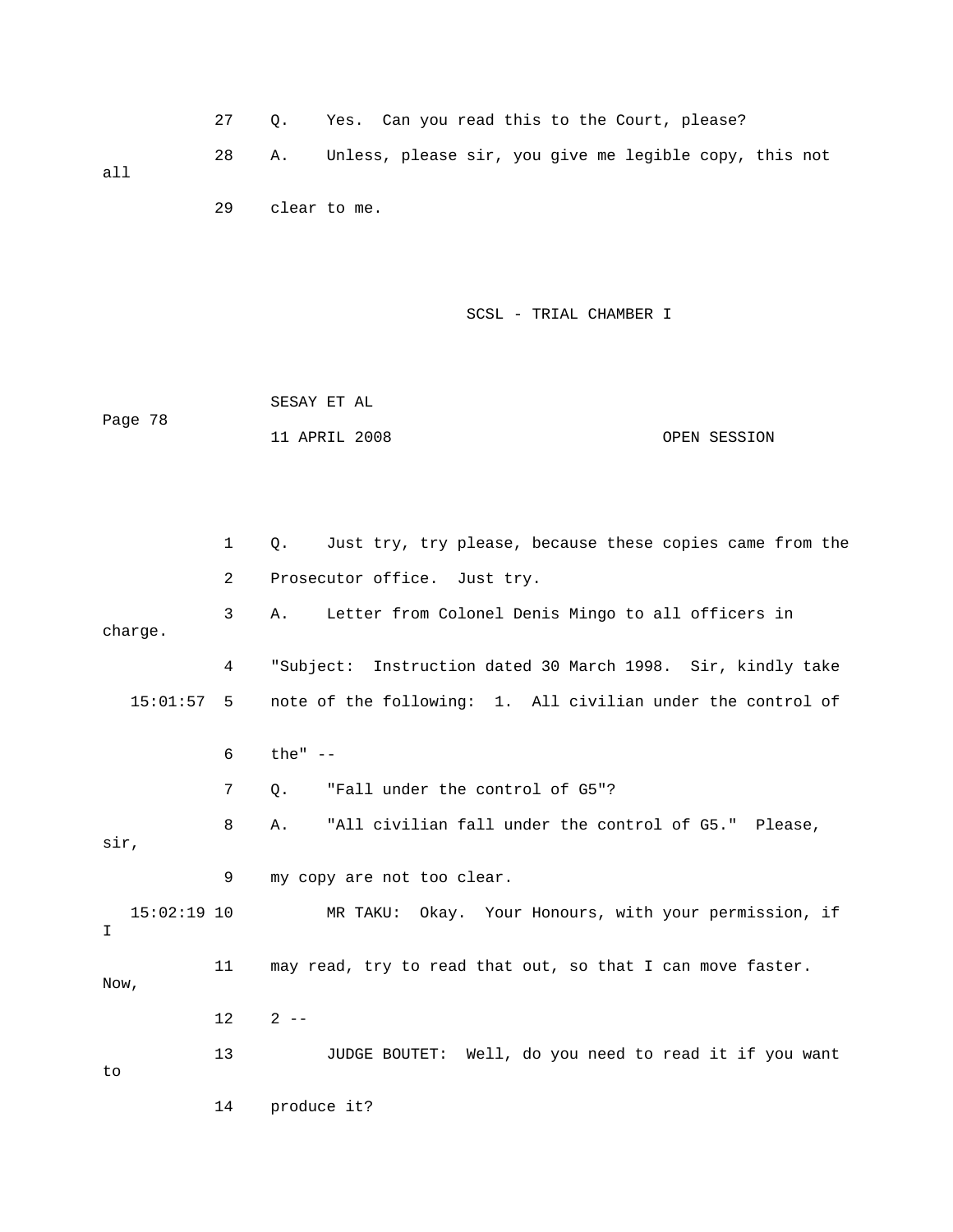| $15:02:28$ 15 |    | MR TAKU: Okay. We want to produce it, Your Honour.             |
|---------------|----|----------------------------------------------------------------|
|               | 16 | PRESIDING JUDGE: Yes.                                          |
| in            | 17 | MR TAKU: Okay. "2. You are to turn over all civilians          |
| is            | 18 | your care to G5. Mining activities are to commence today. It   |
|               | 19 | 30 March '98 and the cooperation of all civilians. Failure to  |
| $15:02:47$ 20 |    | submit all able-body non-civilians" is not very clear "be      |
|               | 21 | treated" -- well --                                            |
| technical     | 22 | PRESIDING JUDGE: "To the G5, will be treated as                |
|               | 23 | sabotage and those responsible will be dealt with militarily." |
|               | 24 | MR TAKU: By order, yes.                                        |
| $15:03:06$ 25 |    | PRESIDING JUDGE: Are you tendering the letter?                 |
|               | 26 | MR TAKU: We are tendering it, Your Honour.                     |
|               | 27 | MR JORDASH: I'm sorry to interrupt, but can we get a           |
|               | 28 | number for this, please?                                       |
|               | 29 | JUDGE BOUTET:<br>You mean as an exhibit, Mr Jordash?           |

| Page 79 | SESAY ET AL   |              |
|---------|---------------|--------------|
|         | 11 APRIL 2008 | OPEN SESSION |

1 MR JORDASH: Yes. Can I --

2 JUDGE BOUTET: We're not there yet.

3 MR JORDASH: No. I mean, a Defence -- some way in which

I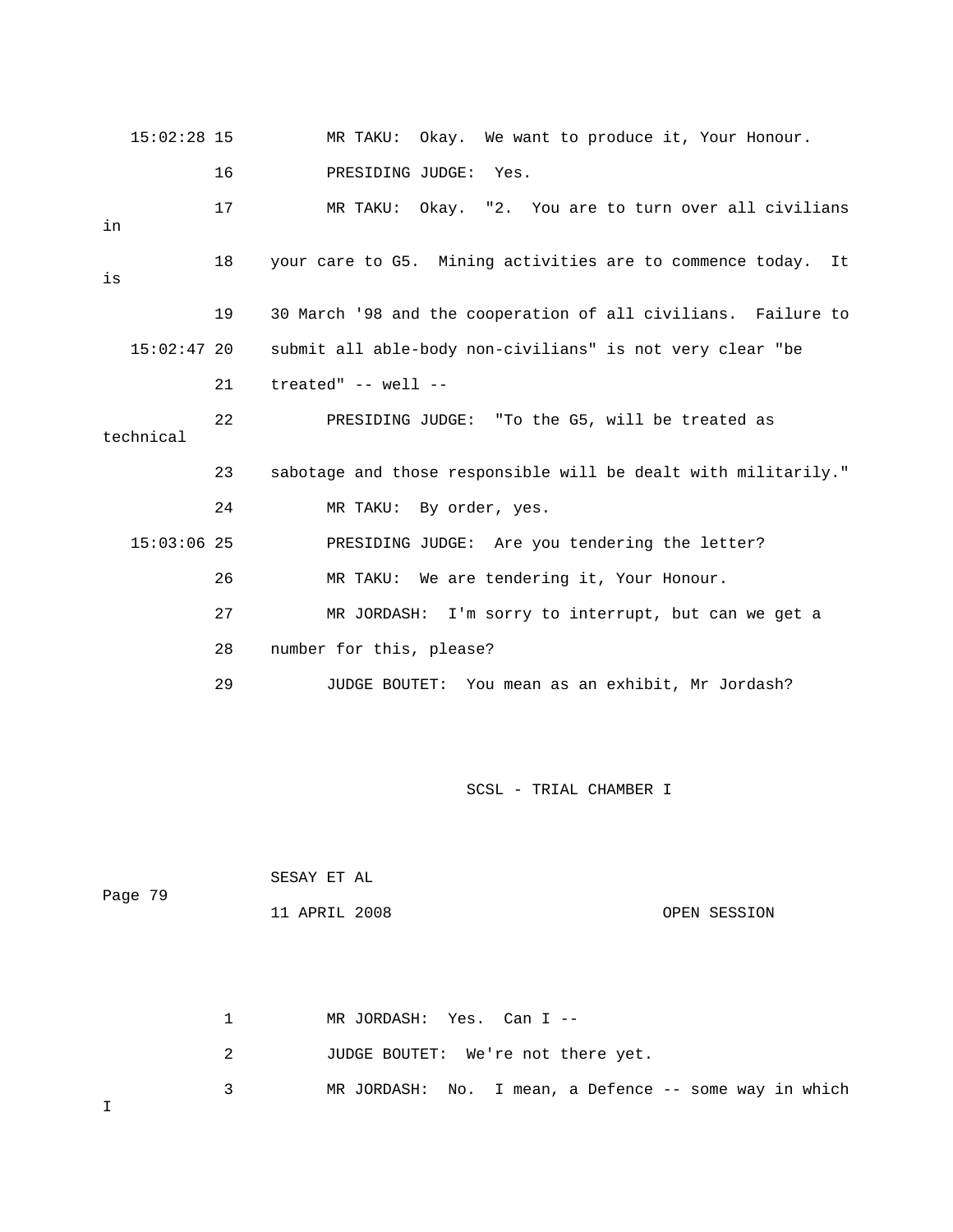4 can work out what we're looking at.

 15:03:32 5 MR TAKU: Okay. I don't have it here now. We just make 6 copies during the break but, Mr Jordash, I'll let you have our -- 7 my file to enable you to inspect my file and get whatever you 8 want, please. Just bear with me. 9 PRESIDING JUDGE: So you're tendering the letter. Yes, Mr 15:03:56 10 Wagona. Any objection? 11 MR WAGONA: My Lord, may I get some further information 12 about this because I'm not sure actually if it's coming from the 13 Prosecution, and it's not among those that were filed with Court 14 Management. 15:04:14 15 MR TAKU: Well, this document has been with us for a very, 16 very long time. Well, very, very long time indeed, when this 17 case started, and Mr -- it was turned over by the Prosecutor at 18 that early stage to Mr Sheku Touray and I found it in the file 19 among other letters. So that's how I came about this letter. 15:04:38 20 And I think we filed it among -- earlier, during the 93ter was 21 filed at that point in time among the Kallon exhibits by Mr 22 Touray at the time. So that is how I came into possession of 23 this correspondence. 24 PRESIDING JUDGE: Does that satisfy -- is that explanation 15:05:04 25 satisfactory or does that enlighten you, Mr Wagona? 26 MR WAGONA: It does, My Lord, but I don't think that this 27 is one of the exhibits that was filed and if it's coming just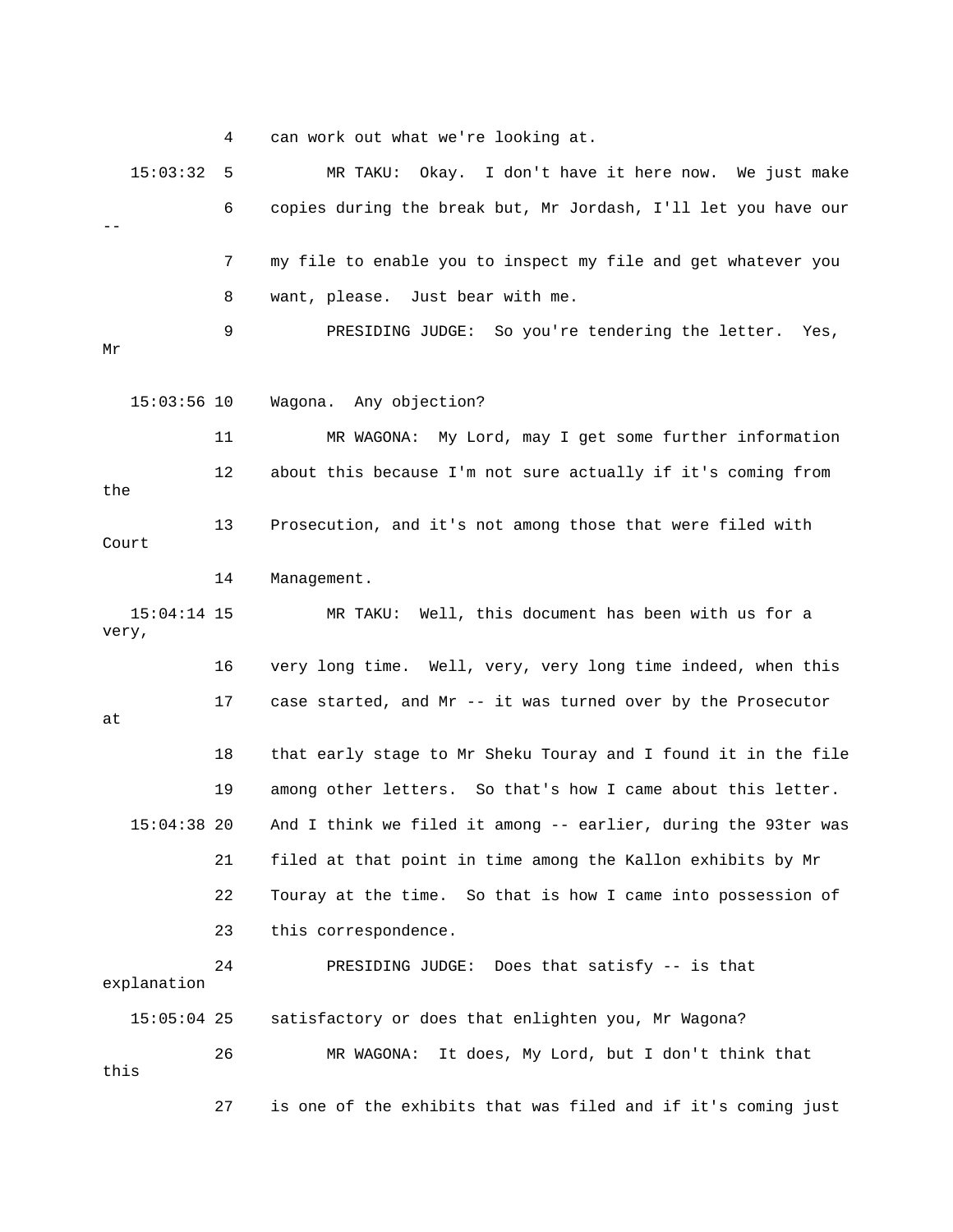28 now, then I would object on the basis that no good cause has been 29 shown for it to be presented at this stage.

SCSL - TRIAL CHAMBER I

|         | SESAY ET AL   |  |              |
|---------|---------------|--|--------------|
| Page 80 |               |  |              |
|         | 11 APRIL 2008 |  | OPEN SESSION |

 1 PRESIDING JUDGE: Just a minute. Mr Jordash, I thought 2 I -- did you want to say something about this exhibit? 3 MR JORDASH: No. I was simply trying to seek clarification 4 as to whether it was a Prosecution exhibit or a Defence. It's 15:05:48 5 our understanding it's not a Prosecution exhibit. I've never 6 seen this before. On that basis, we assume it's not a 7 Prosecution exhibit. 8 JUDGE BOUTET: By Prosecution exhibit, Mr Jordash, in your 9 language for that purpose, you mean an exhibit, documents that 15:06:05 10 have been tendered as exhibits, not disclosed by the Prosecution? 11 MR JORDASH: Sorry, I'll make myself clearer. It doesn't 12 emanate from the Prosecution file at all. 13 JUDGE BOUTET: At all. 14 MR JORDASH: At all. 15:06:19 15 PRESIDING JUDGE: I see. Yes.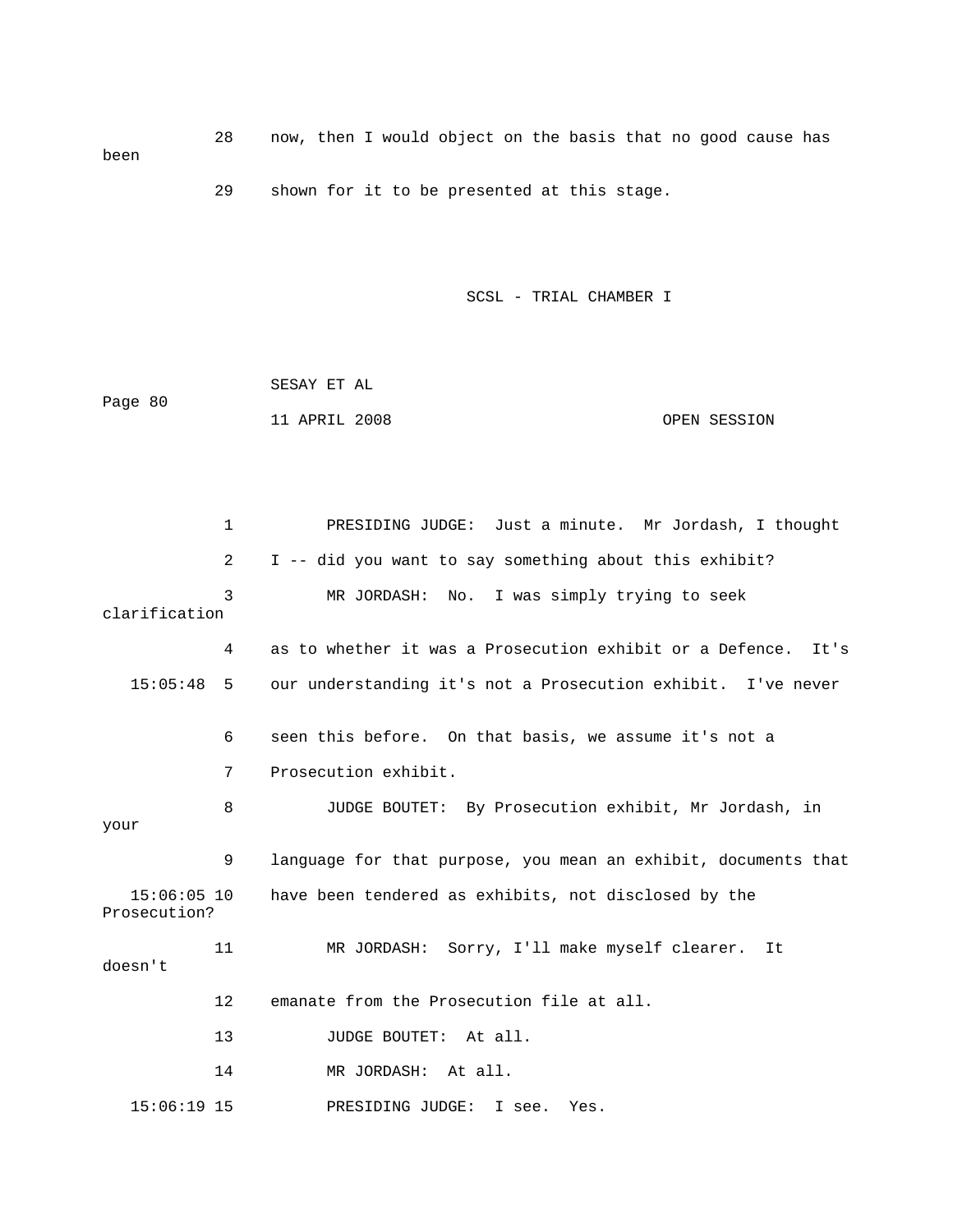| the                   | 16 | I can assure Your Honours I may not have all<br>MR TAKU:       |
|-----------------------|----|----------------------------------------------------------------|
|                       | 17 | facts here now, but Mr Touray filed this when we filed, I      |
|                       | 18 | remember the number 90ter filings, which was indicated whether |
| that's                | 19 | the Prosecutor would object at that point in time or not,      |
| $15:06:35$ 20         |    | when he filed it, I can assure you, and he gave this to me and |
|                       | 21 | that's how I find it. That's why I am finding it now.<br>It is |
|                       | 22 | I'm not in the position to say --                              |
|                       | 23 | PRESIDING JUDGE: What did he tell you was the source of        |
|                       | 24 | the document?                                                  |
| $15:06:48$ 25<br>from |    | MR TAKU: Well, he merely told me there was a document          |
|                       | 26 | Colonel Superman and at the time he had a series of documents  |
| to.                   | 27 | that came from the Prosecutor at that time, and he gave them   |
| integrity,            | 28 | me, and I believe that Mr Touray is a man of very high         |
|                       | 29 | and I have had no cause anyway, I have no cause that Mr Touray |

 SESAY ET AL Page 81 11 APRIL 2008 OPEN SESSION

1 would make any misrepresentation.

 2 JUDGE BOUTET: No, but he may have made a mistake. I mean,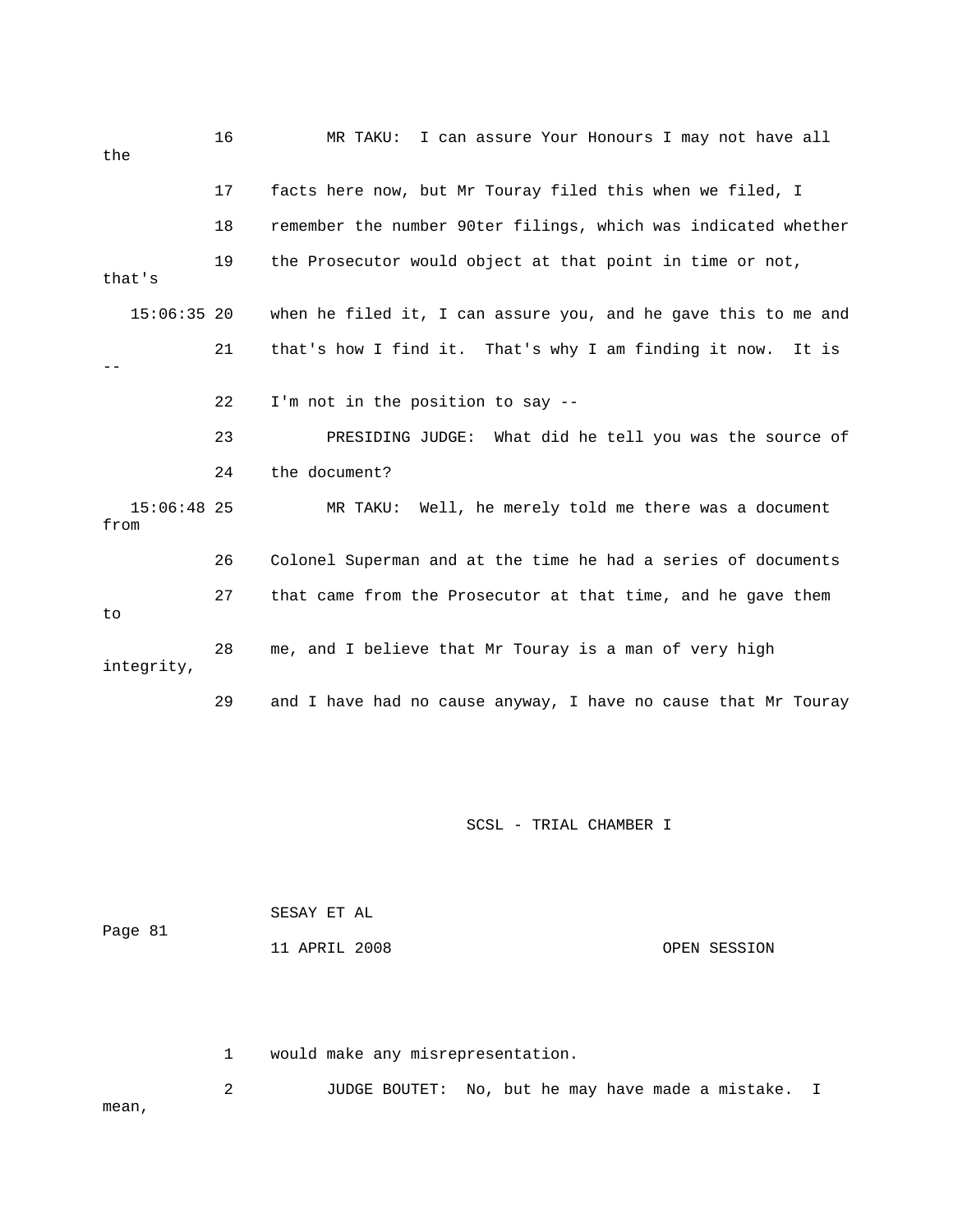3 nobody is suggesting misrepresentation here.

4 MR TAKU: Yes, Your Honour.

 15:07:18 5 JUDGE BOUTET: There's so many documents that it's easy to 6 make a mistake about one particular document or another. 7 PRESIDING JUDGE: Anyway, there is this document which is 8 supposed to have been signed by Denis Mingo who, from the 9 evidence, is alleged to have been or is alleged to be no more. 15:07:45 10 He is alleged to have been killed. So, this has to do with the 11 handing over of civilians for purposes of mining to the G5s. Mr 12 Wagona, would you -- what's the basis of your objection to this 13 document, please. 14 MR WAGONA: My Lord, I believe this document did not come 15:08:11 15 from the Prosecution because usually the documents -- 16 PRESIDING JUDGE: Must it come from the Prosecution before 17 it's admitted in evidence or we are still guided by the rule of 18 relevance in terms of the admissibility of documents? 19 MR WAGONA: That is correct, My Lord, but I'm saying that 15:08:31 20 the document has not been disclosed before, and it has not been 21 filed before, and it's coming just now, and I'm saying no good 22 cause has been shown as to why it was not disclosed before. 23 PRESIDING JUDGE: Maybe Mr Wagona has not finished yet, Mr

24 Taku. May Mr Wagona finish, please.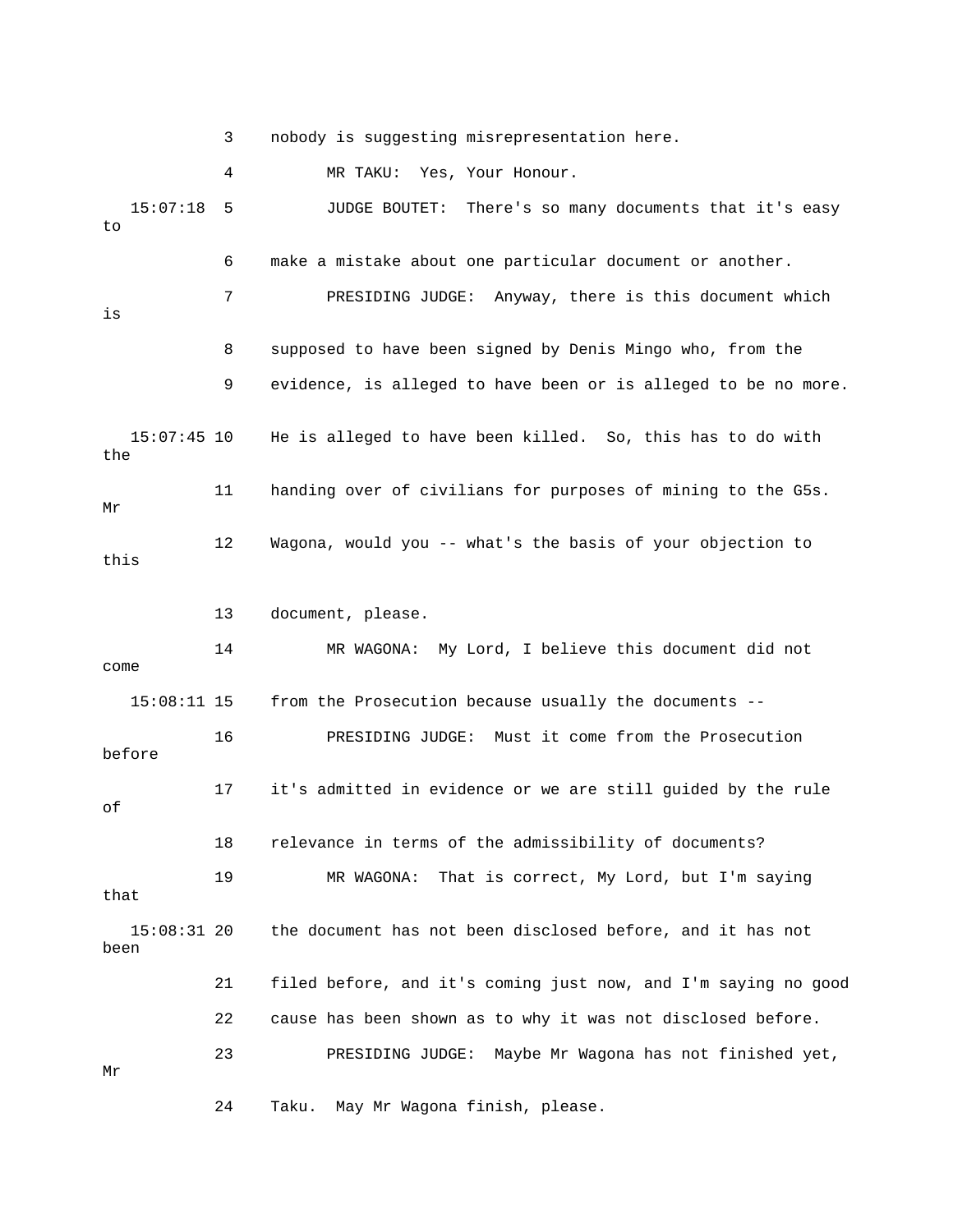15:09:02 25 MR WAGONA: My Lords, I'm finished. I was objecting on 26 that basis. 27 PRESIDING JUDGE: You're finished. All right. Yes, Mr 28 Taku.

29 MR TAKU: Your Honours, I think tendering this document

|         | SESAY ET AL   |              |
|---------|---------------|--------------|
| Page 82 |               |              |
|         | 11 APRIL 2008 | OPEN SESSION |

|                       | $\mathbf{1}$   | does not cause any prejudice to the Prosecutor. It's about a  |
|-----------------------|----------------|---------------------------------------------------------------|
| I'm                   | $\overline{2}$ | fact, a very very important fact in issue and I believe, if   |
| Prosecutor, a         | 3              | not mistaken, that in a meeting which I invited the           |
|                       | 4              | meeting, to see if there were issues about exhibits and other |
| $15:09:28$ 5<br>don't |                | issues which we could resolve at that point in time, so we    |
|                       | 6              | come here and face with motions and we held a meeting. I did  |
|                       | 7              | show him some of the exhibits we were going to file before    |
|                       | 8              | filing, prior to filing and in fact --                        |
| that                  | 9              | PRESIDING JUDGE: If you showed him, it doesn't mean           |
| $15:09:43$ 10         |                | he accepted them necessarily.                                 |
|                       | 11             | MR TAKU: Yes.                                                 |
|                       | 12             | It would, in showing him, did not<br>PRESIDING JUDGE:         |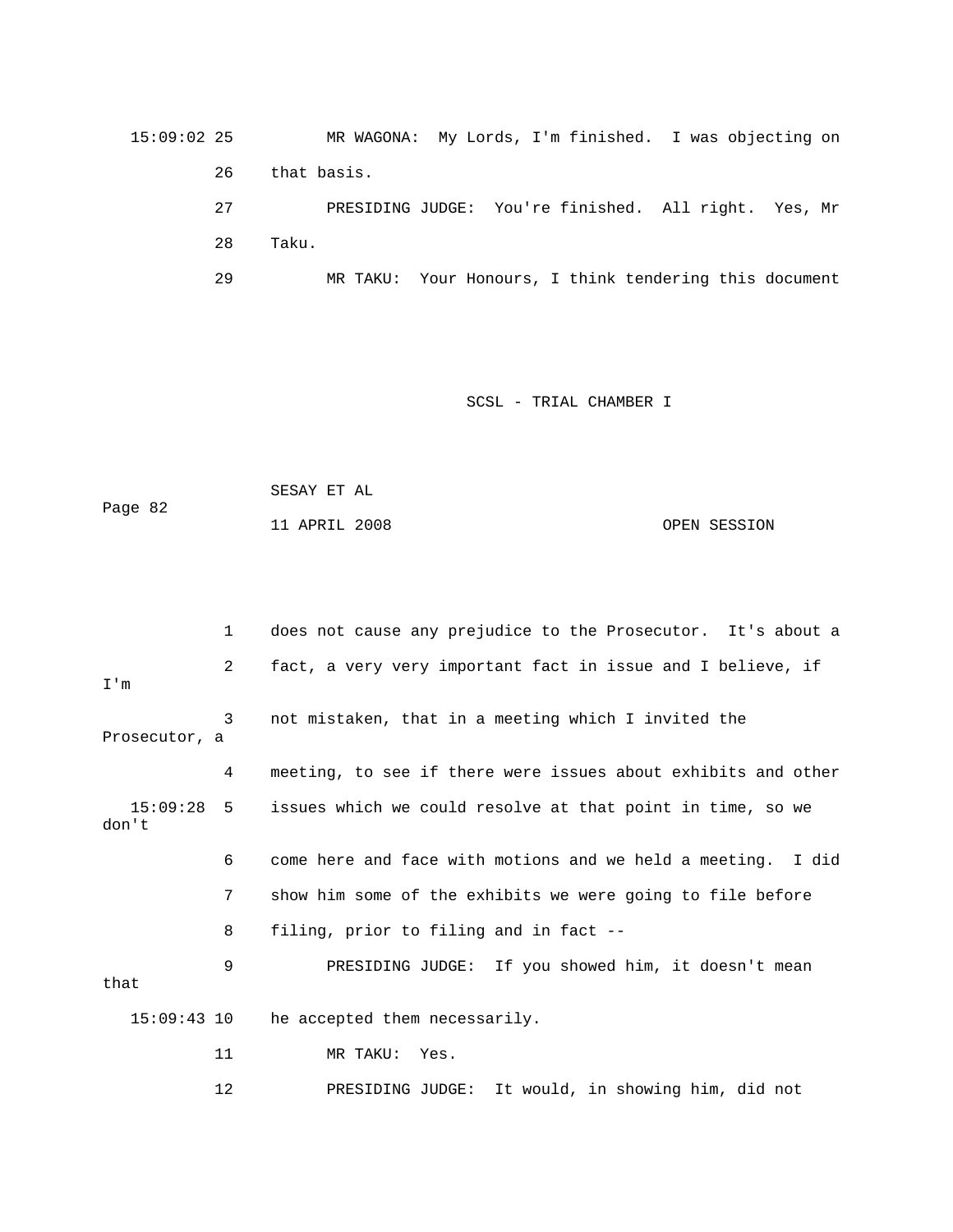13 necessarily give you the attitude he might -- he might put up

|       |               | 14 | Court.                                                                 |
|-------|---------------|----|------------------------------------------------------------------------|
|       | $15:09:56$ 15 |    | MR TAKU: Yes, Your Honour.                                             |
|       |               | 16 | PRESIDING JUDGE:<br>Yes.                                               |
| оf    |               | 17 | Whatever the case, Your Honour, the interest<br>MR TAKU:               |
|       |               | 18 | justice demands that this is brought to your attention.<br>It.         |
|       |               | 19 | doesn't cause any prejudice to the Prosecutor. It is about an          |
|       | $15:10:12$ 20 |    | issue that Your Honours will determine.                                |
|       |               | 21 | PRESIDING JUDGE: He's now objecting on the basis that                  |
|       |               | 22 | there was no disclosure of the document. I mean, assuming it           |
|       | predecessor's | 23 | came from you and not from the Prosecutor into your                    |
|       |               | 24 | I mean, it's a floating situation.<br>documentation.                   |
| said, | $15:10:34$ 25 |    | MR TAKU: As the Honourable Judge Boutet has rightly                    |
|       |               | 26 | maybe my predecessor might not have actually told me that, the         |
| a     |               | 27 | source, but I got this exhibit from him. He told me this was           |
|       | Prosecution.  | 28 | Kallon exhibit, and that the exhibit came from the                     |
| would |               | 29 | Maybe that particular document, I cannot vouch for him.<br>$\mathbf I$ |
|       |               |    |                                                                        |

SCSL - TRIAL CHAMBER I

 SESAY ET AL Page 83 11 APRIL 2008 OPEN SESSION

in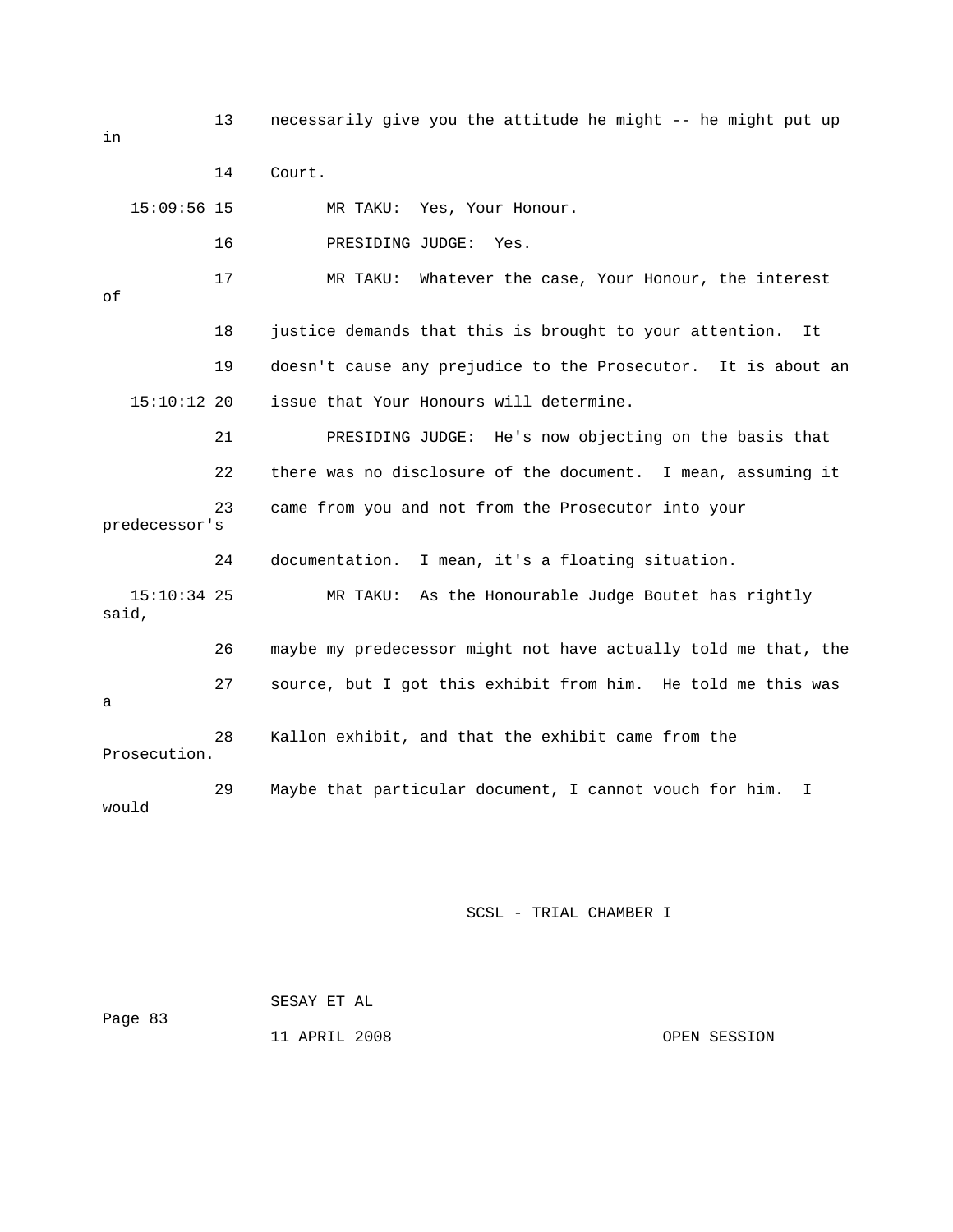1 have sought clarification from him if he would have been here 2 today, but he's appearing before Parliament for confirmation of 3 his appointment. That's why he's not here today. At least in 4 solidarity to assist me to clarify issues like this. But I crave 15:11:07 5 your indulgence, Your Honours, and that of the Prosecutor that we 6 admit it because it is about -- it is in the interests of justice 7 to do so. 8 JUDGE BOUTET: But, Mr Taku, you said that either you or Mr 9 Touray had filed this particular document under a 93 motion, or 15:11:27 10 93ter. 11 MR TAKU: Yes, Your Honour. He did that, Your Honour. 12 JUDGE BOUTET: And so if it is filed, why don't you just 13 postpone that and see if it has been filed? Then there would be 14 no problem about notification. If it has been filed, obviously 15:11:37 15 the Prosecution cannot complain that they have never been 16 informed of that. So you say you think it has been filed but if 17 you could refer to it that would simplify the whole issue. 18 MR TAKU: Okay, Your Honours. No problem. I'll meet Mr 19 Touray this evening, and I will also check on my records and I'll 15:11:52 20 address you on Monday, if you want, but in the interests of 21 justice -- 22 PRESIDING JUDGE: Mr Wagona's objection is overruled. This 23 document is admitted in evidence under the provisions of Rule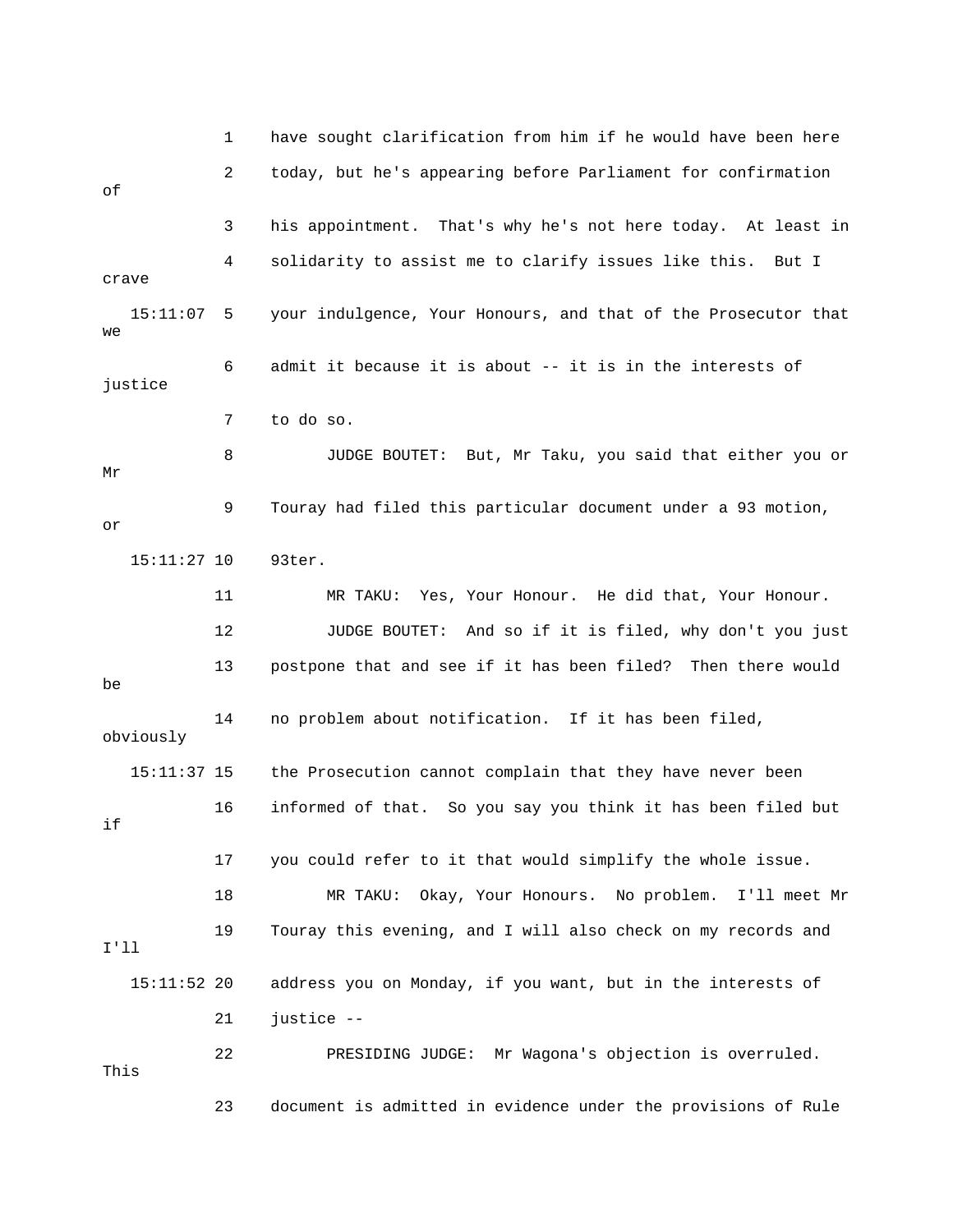| 24            | $89(C)$ of the Rules of Procedure and Evidence and it is |
|---------------|----------------------------------------------------------|
| $15:12:38$ 25 | accordingly marked as Exhibit 241.                       |
| 26            | MS KAMUZORA: My Lord, it's 341.                          |
| 27            | PRESIDING JUDGE: I'm sorry, it's 341.                    |
| 28            | [Exhibit No. 341 was admitted]                           |
| 29<br>341,    | MR TAKU: Now, please, can you give Mr Kallon Exhibit     |

 SESAY ET AL Page 84 11 APRIL 2008 OPEN SESSION

|                           | $\mathbf{1}$ | please. He has one.                                               |
|---------------------------|--------------|-------------------------------------------------------------------|
| the                       | 2            | Now, Mr Kallon, just to clarify this issue: What was<br>$\circ$ . |
|                           | 3            | position of Denis Mingo at that point in time? What command       |
|                           | 4            | position did he hold?                                             |
| $15:13:08$ 5<br>authority |              | If you look at the scenario, Mingo was having two<br>Α.           |
| At                        | 6            | at that time. He was the overall commander in Kono District.      |
| same                      | 7            | the same time he was the RUF battle group commander, at that      |
|                           | 8            | time.                                                             |
| known                     | 9            | Is there any other name by which this Denis Mingo is<br>Ο.        |
| $15:13:42$ 10             |              | within that area?                                                 |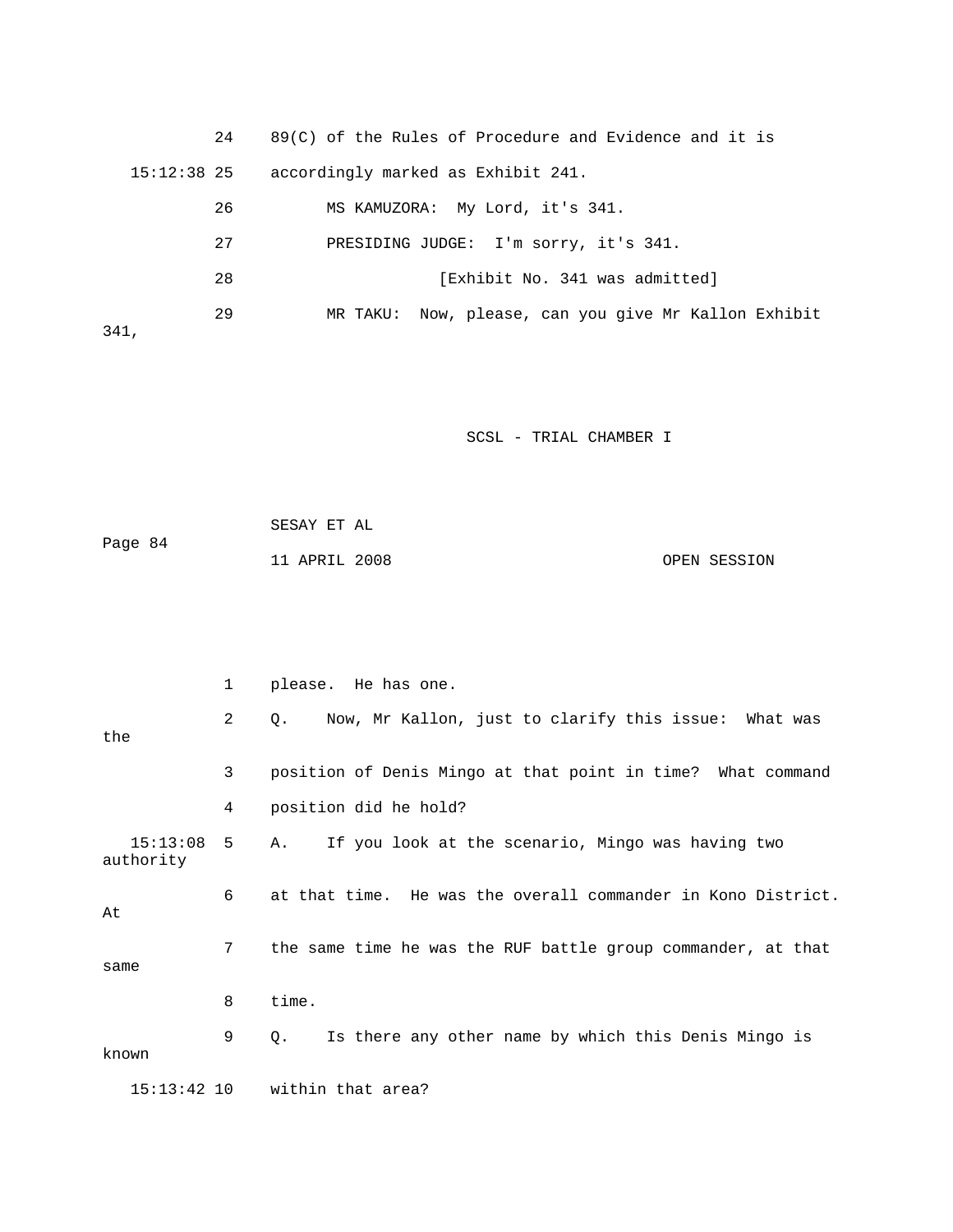|               | 11 | The common alias name was Colonel Superman.<br>Then, other<br>Α. |
|---------------|----|------------------------------------------------------------------|
|               | 12 | ones, some of the code name I knew for him was Tommy Boy,        |
|               | 13 | Superman, and so on and so forth.                                |
|               | 14 | PRESIDING JUDGE: You say he was a battlefield commander          |
| as            |    |                                                                  |
| 15:14:04 15   |    | well?                                                            |
|               | 16 | THE WITNESS: Battle-group commander.                             |
|               | 17 | PRESIDING JUDGE: Battle-group commander.                         |
|               | 18 | THE WITNESS: Yes, My Lord.                                       |
|               | 19 | MR TAKU:                                                         |
| 15:14:10 20   |    | Now, this G5, that you should hand over the civilians to<br>О.   |
|               | 21 | the G5, can you tell Court what the G5 position was?             |
| headed        | 22 | At that particular time, March 1998, the G5 Kono was<br>Α.       |
|               | 23 | by one Prosecution witness who testified before this Tribunal    |
| οf            | 24 | Okay, yes. Do not say anything to reveal the identity<br>Q.      |
| $15:14:43$ 25 |    | the witness.                                                     |
| in            | 26 | I can call his pseudonym, if you want. TF-041.<br>Α.<br>He was   |
| Koroma.       | 27 | charge of all civilian affair together with one Mr Moriba        |
|               | 28 | PRESIDING JUDGE: He was TF what?                                 |
| and           | 29 | 041, My Lord. With one Mr Moriba Koroma<br>THE WITNESS:          |

SESAY ET AL

11 APRIL 2008 OPEN SESSION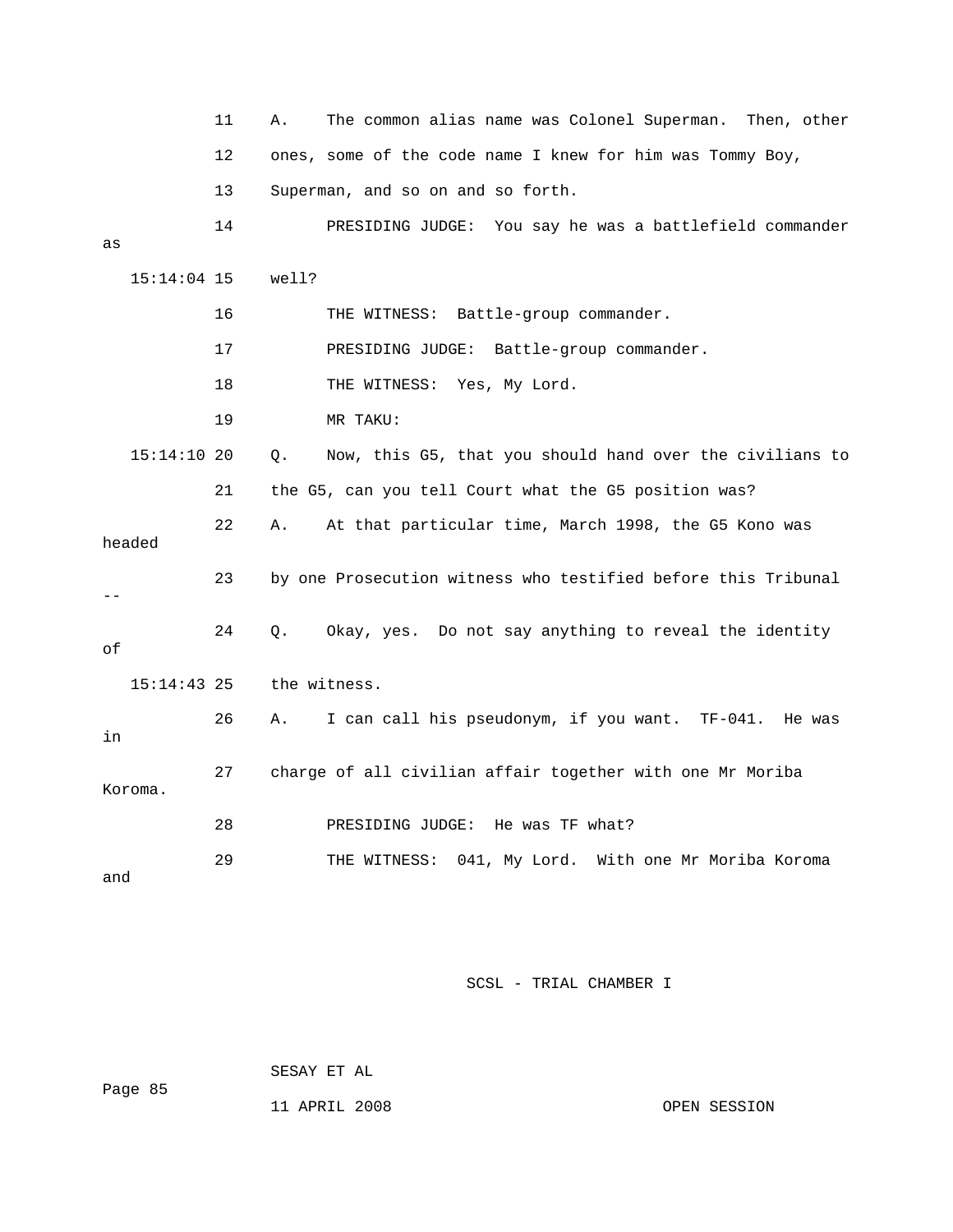| Emmanuel             | 1  | one former Prosecution witness TF-071. Then with one Mr        |
|----------------------|----|----------------------------------------------------------------|
|                      | 2  | Bobor Soguna. They were the one in charge of civilian as G5    |
|                      | 3  | worker in Kono at that time.                                   |
|                      | 4  | MR TAKU:                                                       |
| 15:15:32<br>that     | 5  | What position, if any, did you hold in -- in Kono at<br>О.     |
|                      | 6  | time?                                                          |
|                      | 7  | Chief Taku, as I told you, I was major by that time in<br>Α.   |
| idling               | 8  | March. I told you only Superman, who found out that I was      |
| to                   | 9  | around, he gave me the assignment to work under Colonel Isaac  |
| $15:16:01$ 10<br>not |    | create obstacle on the road between Sewafe and Kono. I was     |
|                      | 11 | having any specific command position at that time.             |
|                      | 12 | Did you have any civilians in your custody that required<br>О. |
|                      | 13 | you to hand over a person to the order of Superman?            |
| personal             | 14 | My Lord, I was having civilians, but they were my<br>Α.        |
| $15:16:30$ 15<br>my  |    | relative. That's why I told Superman that I cannot hand over   |
|                      | 16 | mom and others to G5.                                          |
| this                 | 17 | Now, let's clear very quickly another issue that arose<br>Q.   |
| оf                   | 18 | morning. And I have to express my thanks to the collaboration  |
| annex                | 19 | the learned Prosecutor, that is about annex AH. We filed       |
| 15:17:22 20<br>and   |    | H, that was agreed statement of facts between second accused   |
|                      | 21 | the Prosecution in compliance with order 3 of the scheduling   |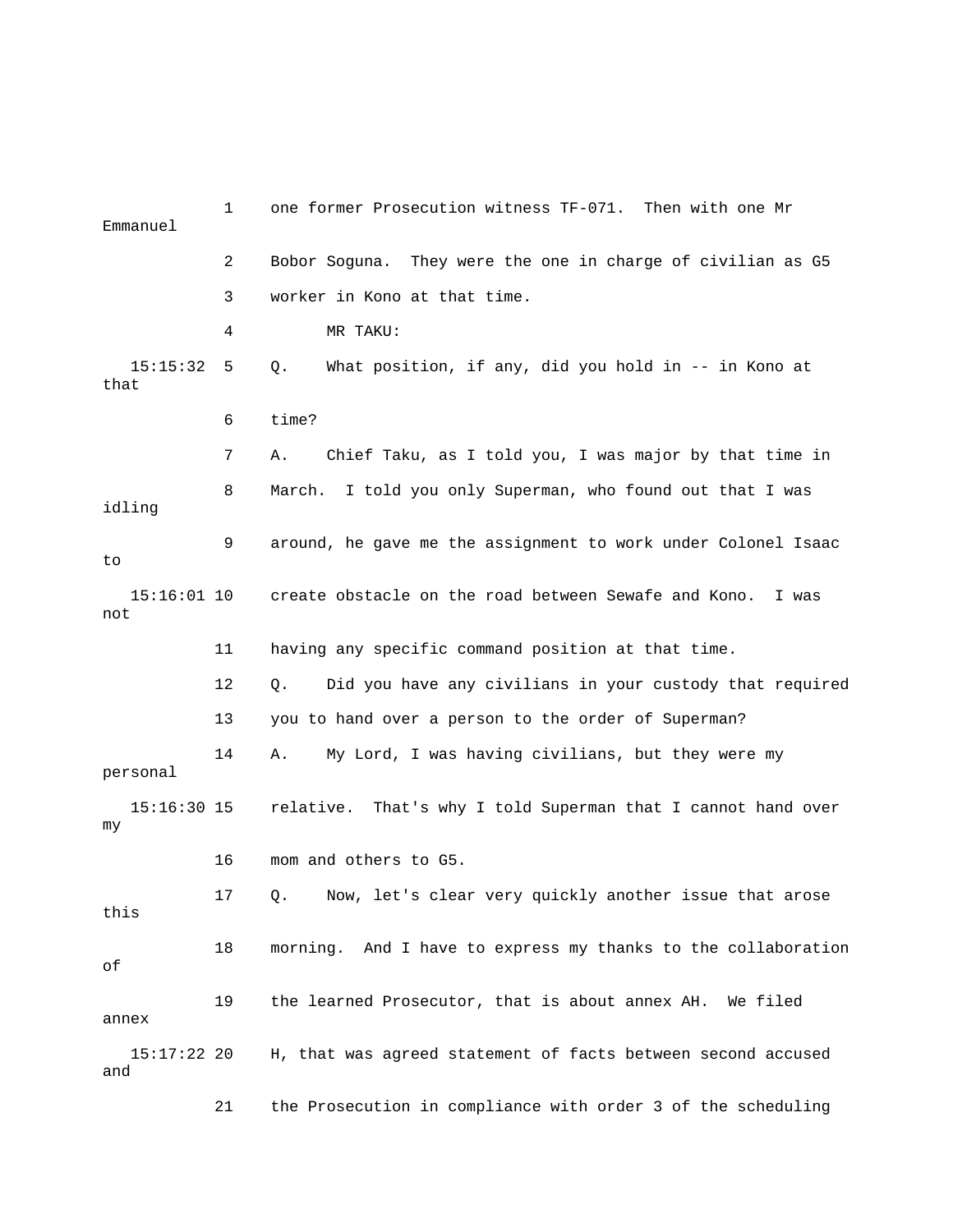|                                                                       |           | 22 | order, concerning the preparation and [indiscernible] of the  |
|-----------------------------------------------------------------------|-----------|----|---------------------------------------------------------------|
|                                                                       |           | 23 | Defence case. [Indiscernible] three filing number is 26720.   |
| Now, show him this. That is it. Then we can tender it.<br>24<br>There |           |    |                                                               |
|                                                                       |           |    | $15:17:49$ 25 were up to 14 agreed facts between --           |
|                                                                       | tendering | 26 | PRESIDING JUDGE: Please, may I, for purposes of               |
|                                                                       |           | 27 | this, I wouldn't want this to be labelled 22. Let it just be  |
| some                                                                  |           | 28 | page 2. Page 2. Not 22 as it is down here, as it creates      |
|                                                                       |           | 29 | controversy. If you have to tender it, let's know that we are |

 SESAY ET AL Page 86 11 APRIL 2008 OPEN SESSION

 1 moving from page 1 to page 2. 2 MR TAKU: Yes, Your Honours. Thank you. 3 PRESIDING JUDGE: Yes, yes. 4 MR TAKU: Now for the purpose of tendering it, Your 15:19:25 5 Honours, this would read pages 1 and 2, not 22. 6 PRESIDING JUDGE: Yes. What do you want to do with the 7 document? 8 MR TAKU: We want to tender it. 9 PRESIDING JUDGE: The witness has it. 15:19:48 10 MR TAKU: Yes, Your Honour. We want to tender it in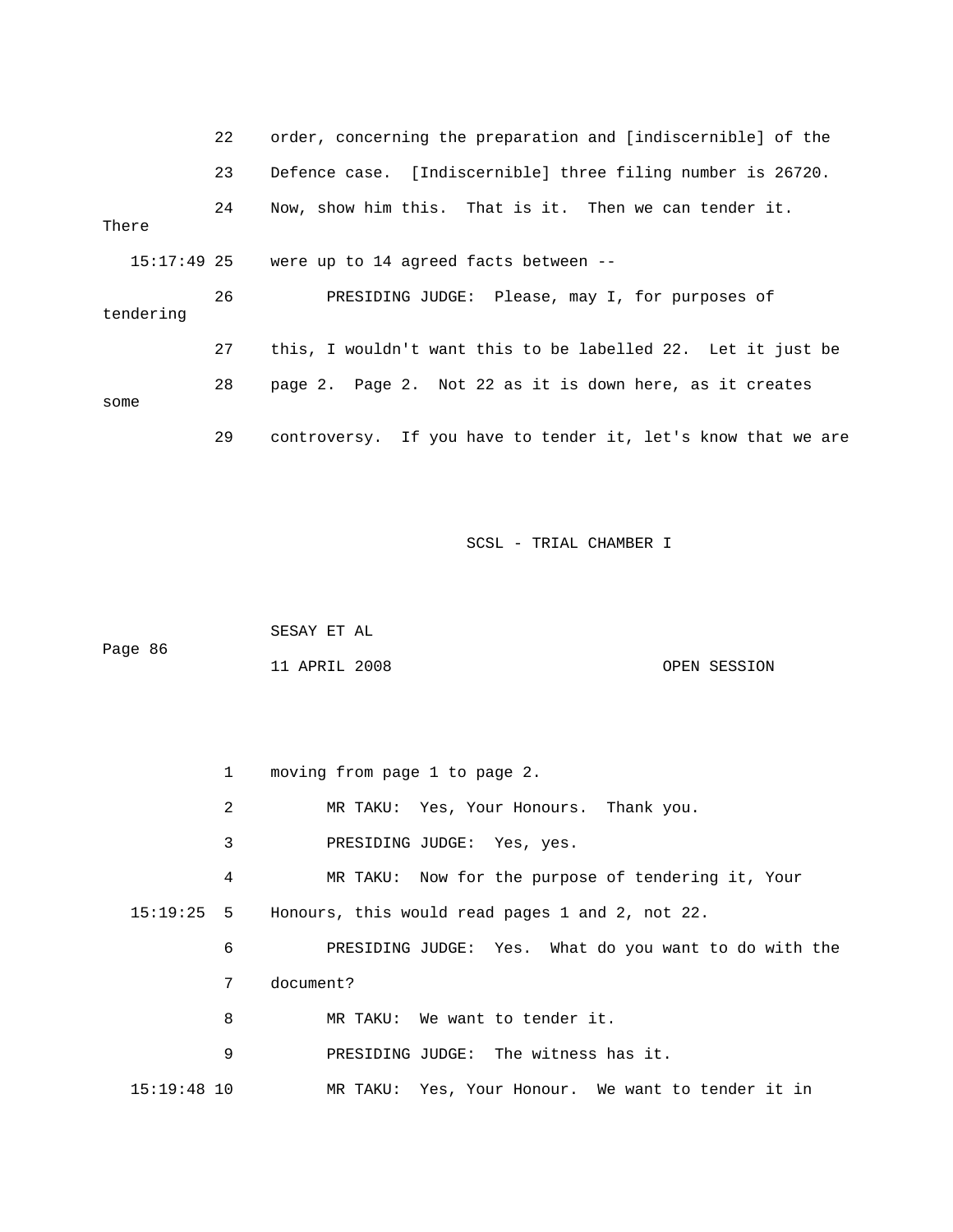11 evidence, Your Honour. 12 PRESIDING JUDGE: Mr Wagona? 13 MR WAGONA: No objection, My Lords. 14 MR JORDASH: No objection, Your Honour. 15:20:06 15 MR CAMMEGH: No objection. 16 PRESIDING JUDGE: Thank you. It is admitted and marked as 17 Exhibit 342. 18 Exhibit No. 342 was admitted. 19 MR TAKU: 15:20:29 20 Q. Now, Mr Kallon, you remember before we went on the break, 21 we were in on Kangari Hill, not in jungle; do you remember that? 22 A. Yes, My Lord. 23 Q. Now, while at the Northern Jungle, did you have the 24 possibility to see TF1-360 -- that's Prosecution witness - was 15:20:51 25 he there with you? 26 A. Chief, I came to Kangari Hill not on jungle. I met TF1- 360 27 there as a radio operator to the area commander Colonel Isaac 28 Mongor. 29 Q. What about TF1-361?

SCSL - TRIAL CHAMBER I

SESAY ET AL

Page 87

11 APRIL 2008 OPEN SESSION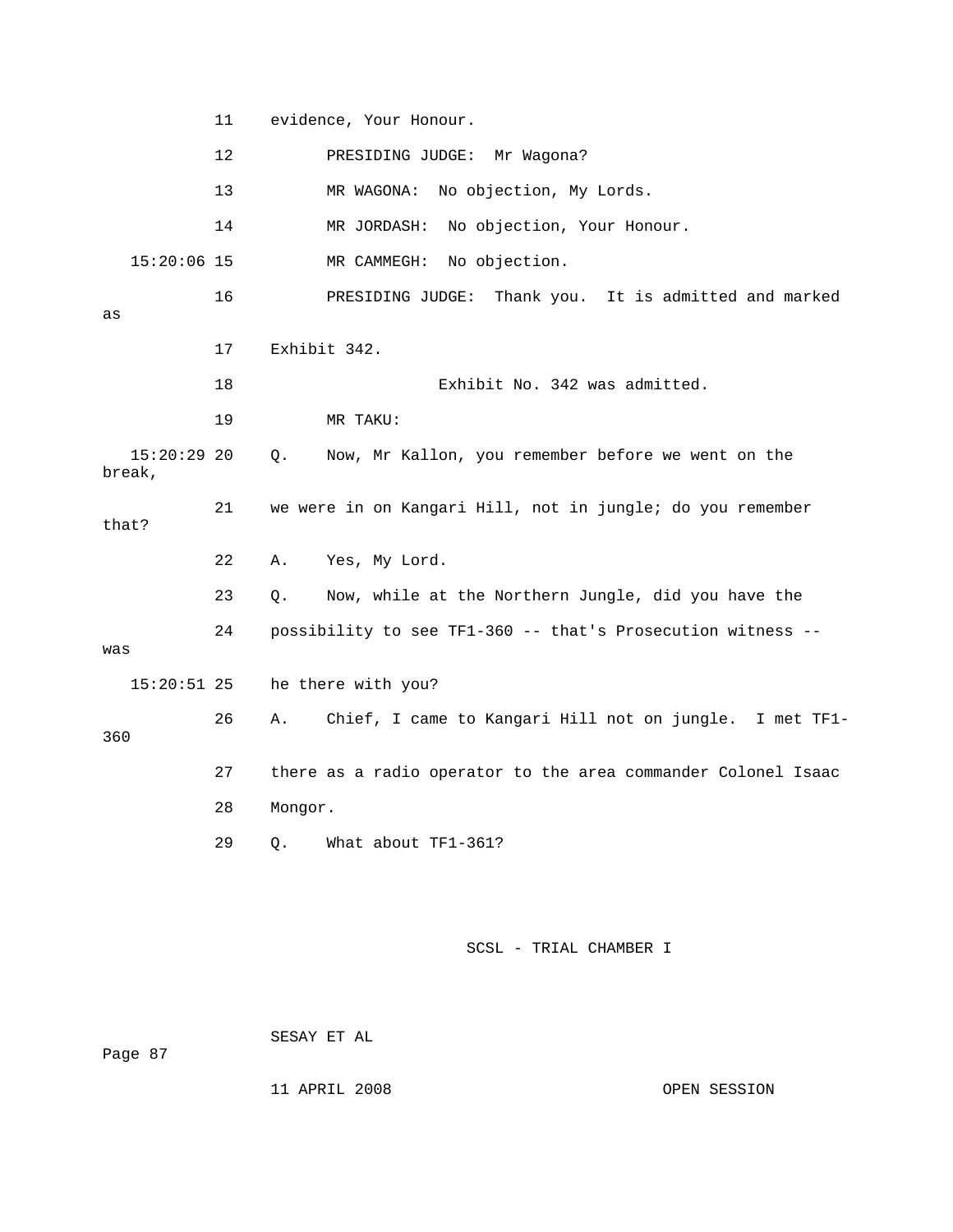| the  |               | $\mathbf{1}$ | Α.         | My Lord, TF1-361, we all came in Kangari Hill almost at      |
|------|---------------|--------------|------------|--------------------------------------------------------------|
| days |               | 2            |            | same time. The only thing I arrived there ahead of them two  |
| at   |               | 3            |            | before they could come and meet me. We all were in Bo Jungle |
|      |               | 4            | that time. |                                                              |
|      | 15:22:05      | 5            | Q.         | Now, paragraph 13 of the exhibit that was just admitted,     |
|      |               | 6            |            | agreed facts, says that --                                   |
|      |               | 7            |            | That's Exhibit 342.<br>PRESIDING JUDGE:                      |
|      |               | 8            |            | MR TAKU: 342, Your Honour.                                   |
|      |               | 9            |            | PRESIDING JUDGE:<br>Yes.                                     |
|      | $15:22:19$ 10 |              |            | MR TAKU:                                                     |
|      |               | 11           | Q.         | Exhibit 342 states that there existed a system of            |
|      |               | 12           |            | communication with --                                        |
|      |               | 13           |            | PRESIDING JUDGE: Paragraph what is that?                     |
|      |               | 14           |            | MR TAKU:<br>Thirteen, Your Honours.                          |
|      |               |              |            |                                                              |
|      | $15:22:44$ 15 |              | Q.         | You have it before you?                                      |
|      |               | 16           | Α.         | Yes, My Lord.                                                |
|      |               | 17           | Q.         | Now, in other words how -- let me rephrase the question.     |
|      | exhibits      | 18           |            | You also have -- or I do not have my own copy here it is     |
|      |               | 19           |            | 32, 33 and 34 that was tendered in this Court, the radio log |
|      | $15:23:12$ 20 |              |            | books, you were here when they were tendered?                |
|      |               | 21           | Α.         | Yes, My Lord.                                                |
|      |               | 22           | Q.         | We have them here. So there's no need to waste a lot of      |
|      |               | 23           |            | time on that especially that this fact is admitted? Now --   |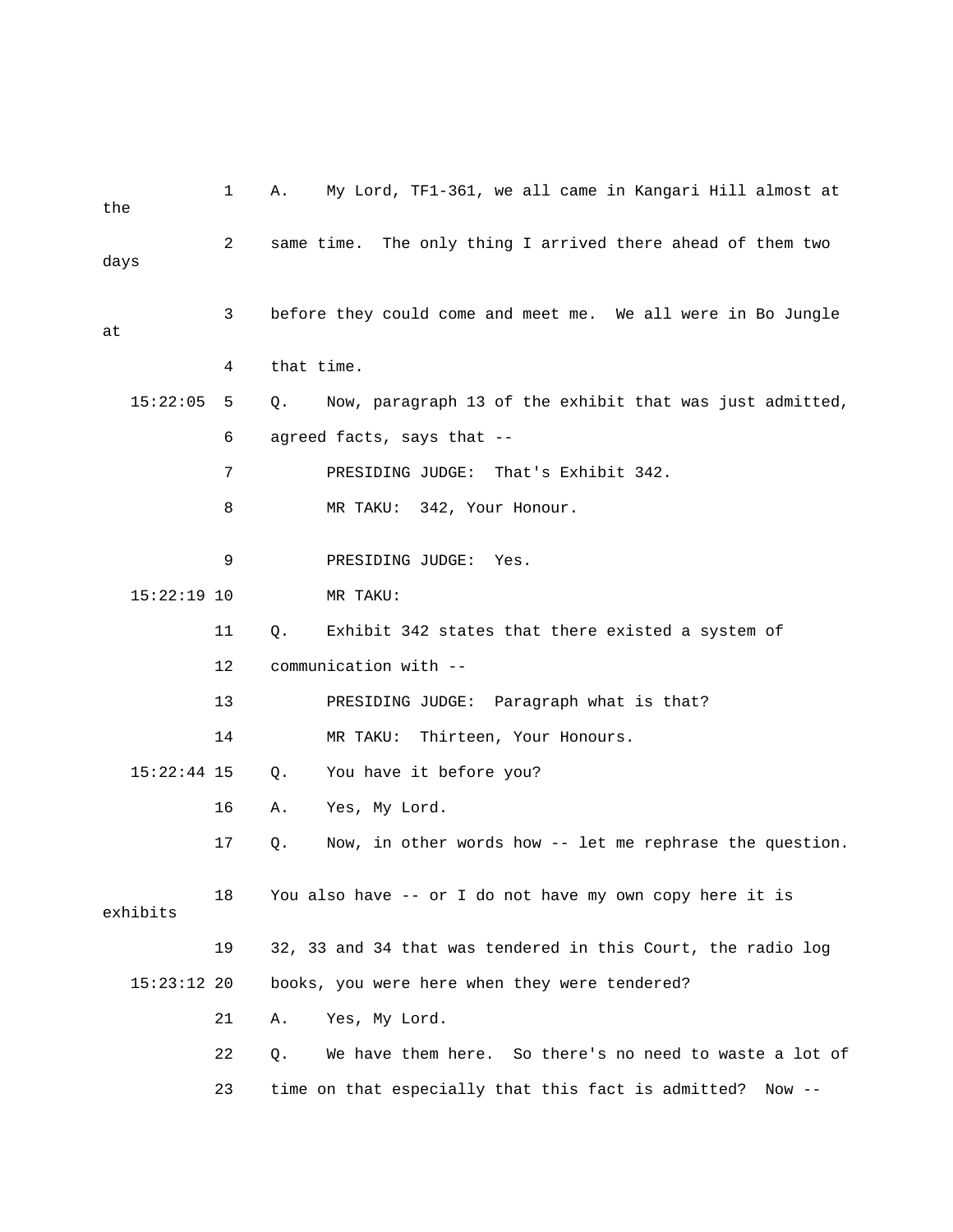24 PRESIDING JUDGE: What is the question? 15:23:33 25 MR TAKU:

> 26 Q. The question is: Throughout you had a possibility of 27 reviewing that exhibit when we were preparing you for this 28 testimony, did you find in those exhibits the radio logbooks, 29 exhibits 32, 33 and 34, did you find any reference in which

you

| Page 88 | SESAY ET AL   |  |              |
|---------|---------------|--|--------------|
|         | 11 APRIL 2008 |  | OPEN SESSION |

| were described as deputy area commander or battlefield<br>$\mathbf{1}$<br>inspector? |     |                                                               |
|--------------------------------------------------------------------------------------|-----|---------------------------------------------------------------|
|                                                                                      | 2   | No, My Lord. Exhibit 32, 33, 34, none, not bear me that<br>Α. |
|                                                                                      | 3   | title.                                                        |
|                                                                                      | 4   | Now, also have a look as Prosecution Exhibit $7$ --<br>Q.     |
| 15:24:21                                                                             | - 5 | PRESIDING JUDGE: As deputy what, area commander?              |
|                                                                                      | 6   | MR TAKU: Yes, My Lord, or battle field commander.             |
| bear                                                                                 | 7   | THE WITNESS: Battlefield Inspector sir, but none not          |
|                                                                                      | 8   | me that title, sir.                                           |
|                                                                                      | 9   | MR TAKU:                                                      |
| $15:24:46$ 10                                                                        |     | Now, have a look at Exhibit 7, 9 and 35?<br>$Q_{\star}$       |
|                                                                                      | 11  | PRESIDING JUDGE: Show him one after the other. Let's          |
|                                                                                      | 12  | finish with one.                                              |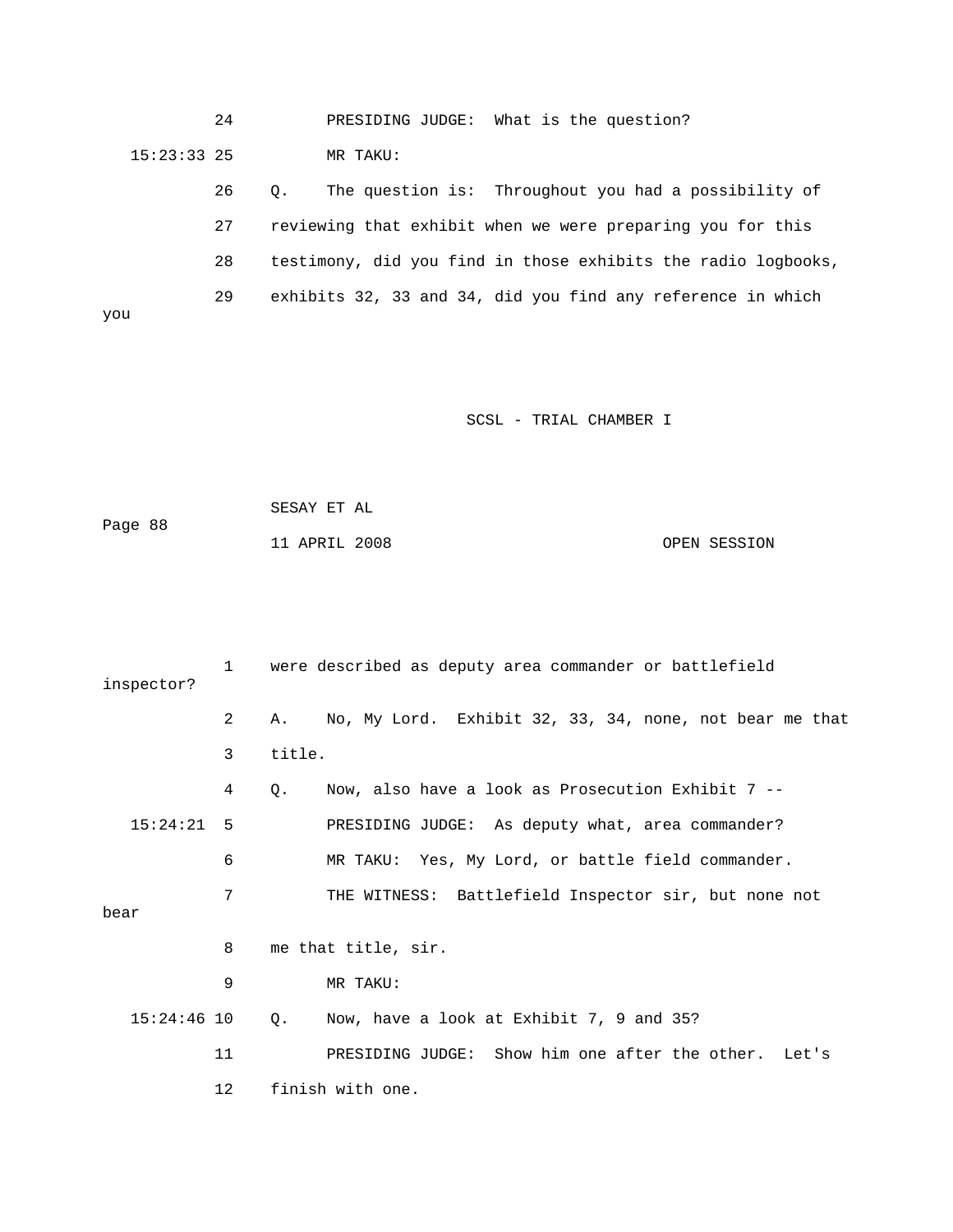|               | 13 | MR TAKU: Exhibit 7. Give a copy to the Court.                  |
|---------------|----|----------------------------------------------------------------|
|               | 14 | PRESIDING JUDGE: This is Court exhibit is it.                  |
| $15:25:30$ 15 |    | MR TAKU: Yes, Court exhibit.                                   |
|               | 16 | PRESIDING JUDGE: In order to locate you know, the Court        |
|               | 17 | it's good to refer to $--$                                     |
|               | 18 | MR TAKU: Court exhibit.                                        |
|               | 19 | PRESIDING JUDGE: Yes, those which are -- which already         |
| $15:25:43$ 20 |    | have been tendered and have been -- different numbers.         |
|               | 21 | JUDGE BOUTET: Did you say what seven?                          |
|               | 22 | MR TAKU: Yes, sir.                                             |
|               | 23 | JUDGE BOUTET: Court Exhibit 7.                                 |
|               | 24 | MR TAKU: Yes, sir.                                             |
| $15:25:55$ 25 |    | JUDGE BOUTET: Okay.                                            |
|               | 26 | MR TAKU:                                                       |
|               | 27 | Mr Kallon, that is Court Exhibit 7, what is it about?<br>Q.    |
| level         | 28 | The heading I'm seeing here, My Lord, is table of top<br>Α.    |
| оf            | 29 | and mid-level commander named by witness TF1-167 in the course |

| Page 89 | SESAY ET AL   |              |  |
|---------|---------------|--------------|--|
|         | 11 APRIL 2008 | OPEN SESSION |  |

1 his testimony.

2 Q. Does your name appear in that exhibit?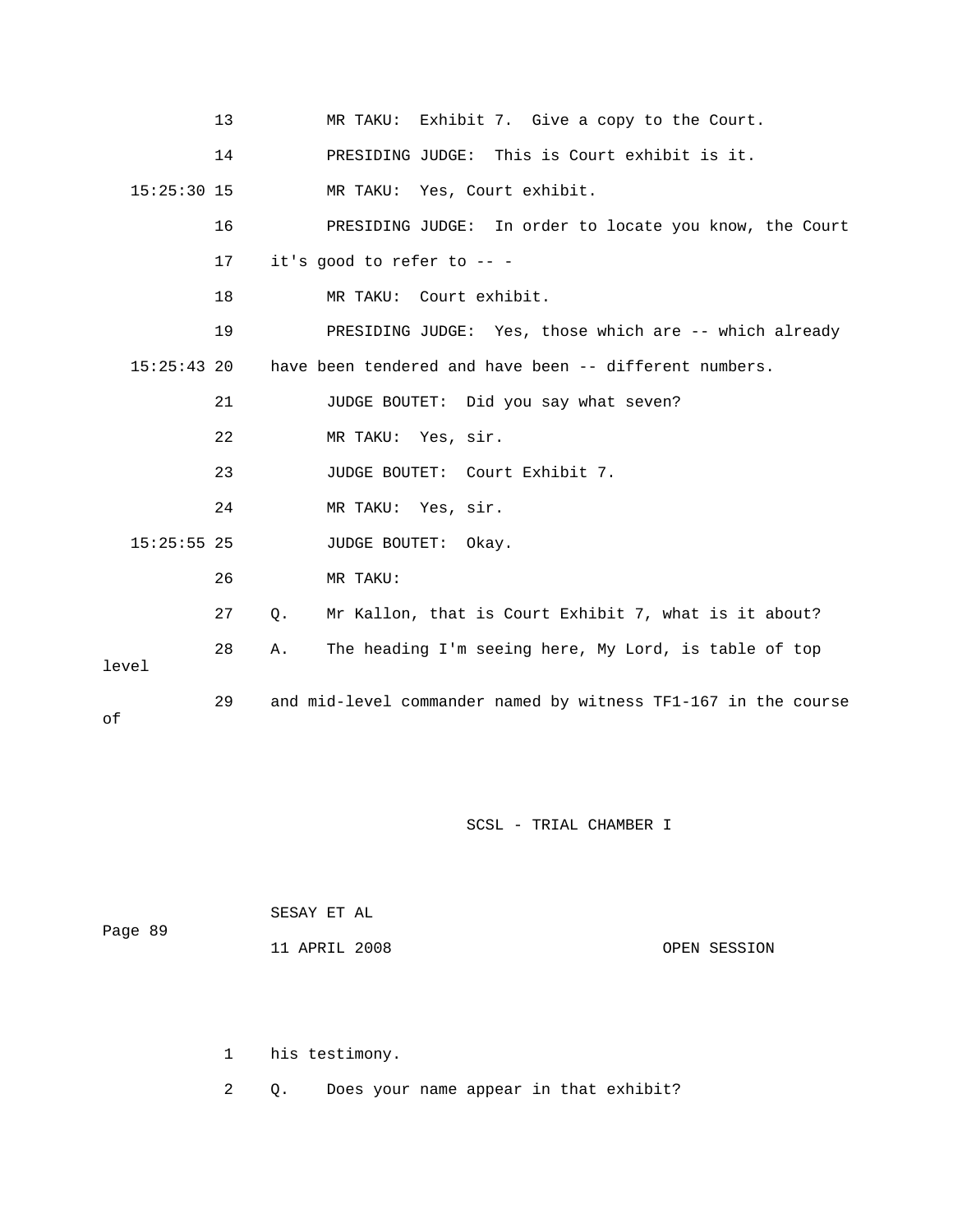3 A. Just one second, My Lord. Nine pages are not there, My 4 Lord. 15:26:51 5 Q. Okay do you see -- your name is not there but do you see 6 any position of deputy area commander or Battlefield Inspector on 7 that list? 8 A. No. They -- this exhibit, it is not about one crime base. 9 It's about different, different crime base. If we're talking 15:27:25 10 about the crime base of Kono, there is none position of me deputy 11 commander not that Battlefield Inspector in this. Because they 12 talk about Kono crime base, they talk about Masofiniya crime 13 base, they talk about Rosos crime base, they talk about Newton 14 crime base and Freetown and none bear my name under any of that 15:27:51 15 crime base in that position of deputy area commander or that of 16 Battlefield Inspector. 17 Q. Is your name there in any capacity whatsoever? 18 A. In any way throughout the ten [speaks Krio]-- nine pages or 19 eight pages, there is nothing bearing my name there. 15:28:13 20 PRESIDING JUDGE: We would like to observe these matters 21 which can be raised in submissions. 22 MR TAKU: Okay, Your Honour, thank you. 23 PRESIDING JUDGE: Yes. Yes. 24 MR TAKU: In any case, if in the course of his testimony he 15:28:29 25 relies on any page of Prosecution evidence or any evidence

that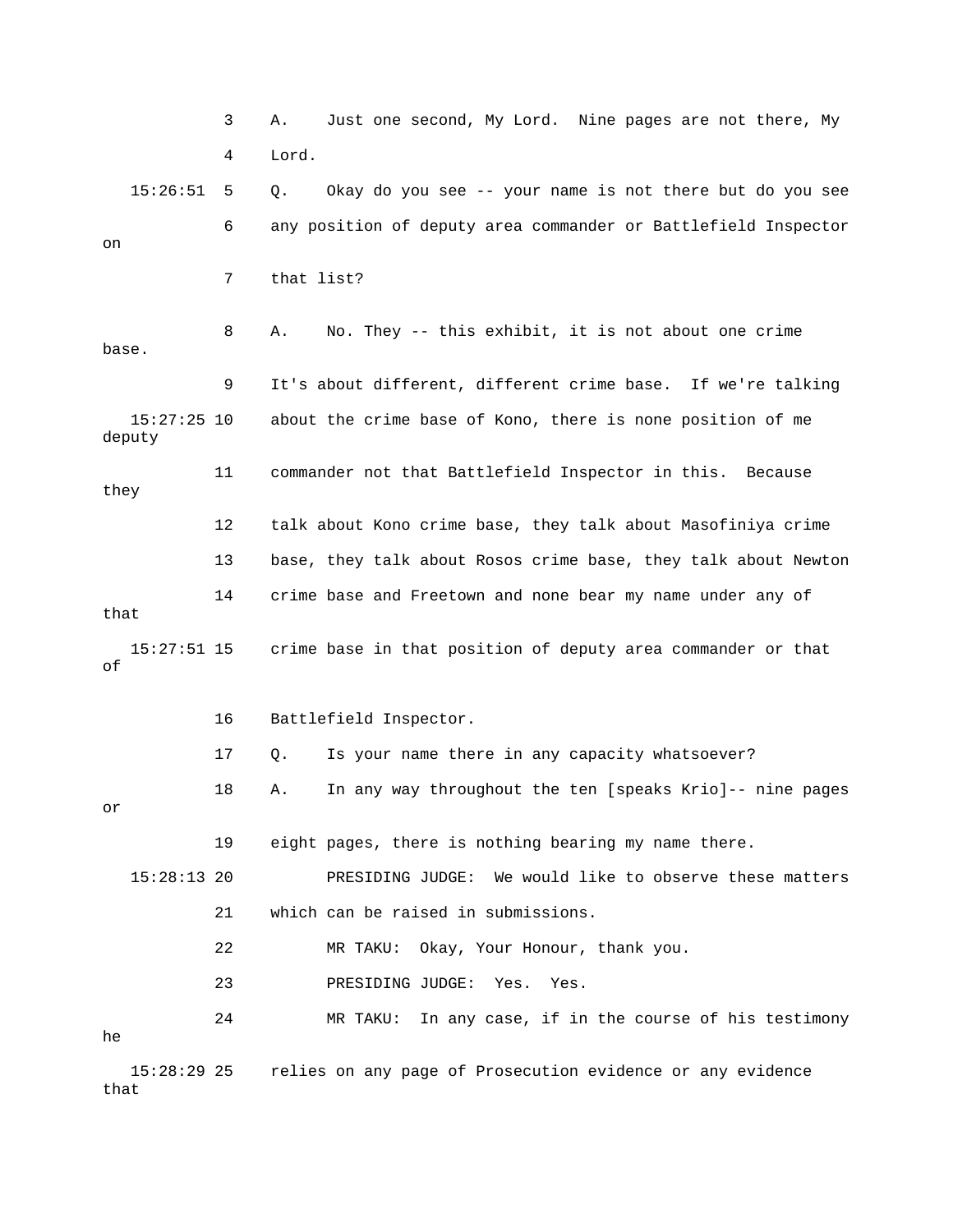| is    | 26 | have been tendered in this Court, in order not to waste time, |
|-------|----|---------------------------------------------------------------|
|       | 27 | to say I rely on this and we'll move on.                      |
| Taku. | 28 | PRESIDING JUDGE: I'm just -- it just a comment, Mr            |
| in    | 29 | It's not suppose to fetter your arms or your hands, you know, |

|         | SESAY ET AL   |              |
|---------|---------------|--------------|
| Page 90 |               |              |
|         | 11 APRIL 2008 | OPEN SESSION |

|       | the way you are conducting Mr Kallons Defence. So, I just<br>$\mathbf{1}$<br>wanted |    |                                                                |  |
|-------|-------------------------------------------------------------------------------------|----|----------------------------------------------------------------|--|
|       |                                                                                     | 2  | to say that even if this were not raised here in evidence, you |  |
|       |                                                                                     | 3  | know, in submissions it is legitimate for you to raise the     |  |
| you   |                                                                                     | 4  | content of Exhibit 7 and to make whatever comments, you know,  |  |
|       | $15:29:14$ 5                                                                        |    | may wish to make in relation to the mention of his name as     |  |
| to    |                                                                                     | 6  | occupying any of the two positions that have been attributed   |  |
|       |                                                                                     | 7  | him. Deputy area commander or a Battlefield Inspector.         |  |
|       |                                                                                     | 8  | MR TAKU: Okay, Your Honour, then we could move on.             |  |
|       |                                                                                     | 9  | JUDGE BOUTET: Before you do, Mr Taku, I just want to           |  |
|       | $15:29:39$ 10                                                                       |    | clarify an issue with Mr Kallon. Mr Kallon, you mentioned      |  |
| Kono. |                                                                                     | 11 | something about they say these are crime based other than      |  |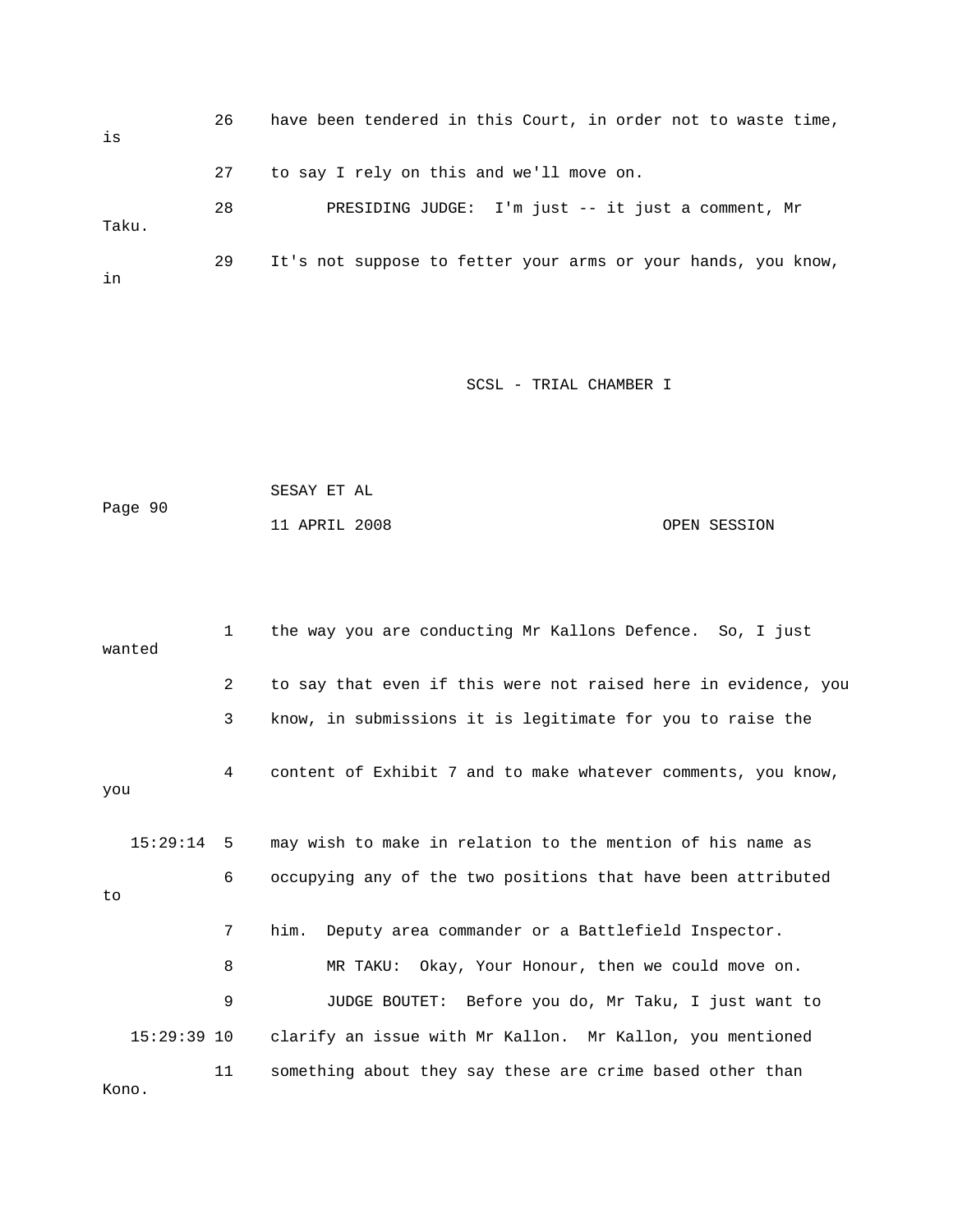| you        |               | 12 | Is it something like that, that you mentioned, you know when |                                                                |  |  |
|------------|---------------|----|--------------------------------------------------------------|----------------------------------------------------------------|--|--|
|            |               | 13 |                                                              | looked at it and there's no reference to the Kono crime base.  |  |  |
| one        |               | 14 |                                                              | THE WITNESS: My Lord, I said -- I said this is not a           |  |  |
|            | $15:29:57$ 15 |    |                                                              | crime base document.                                           |  |  |
|            |               | 16 |                                                              | It covers many crime bases.<br>JUDGE BOUTET:                   |  |  |
|            |               | 17 |                                                              | Yes, sir, Kono, Masofiniya, Rosos --<br>THE WITNESS:           |  |  |
|            |               | 18 |                                                              | But it does cover Kono as well on that,<br>JUDGE BOUTET:       |  |  |
|            |               | 19 |                                                              | according to you.                                              |  |  |
| in         | $15:30:11$ 20 |    |                                                              | THE WITNESS: Yes, My Lord. Yes, My Lord. If you look           |  |  |
| 21<br>head |               |    | the columns you will see the different, different people who |                                                                |  |  |
|            |               | 22 |                                                              | position within Kono crime base and different, different crime |  |  |
|            |               | 23 |                                                              | base, My Lord.                                                 |  |  |
|            |               | 24 |                                                              | JUDGE BOUTET:<br>Thank you.                                    |  |  |
|            | $15:30:24$ 25 |    |                                                              | MR TAKU:                                                       |  |  |
| you        |               | 26 | Q.                                                           | Now, Mr Kallon, was TF1 -- or for TF1-045 was he with          |  |  |
|            |               | 27 |                                                              | at Kangari hill?                                               |  |  |
|            |               | 28 | Α.                                                           | No, My Lord, TF1-045, he was a bodyguard to TF1-371.           |  |  |
| for        |               | 29 | Q.                                                           | Well, we call him Mr A, please, use Mr A, in that area,        |  |  |

| Page 91 | SESAY ET AL   |              |
|---------|---------------|--------------|
|         | 11 APRIL 2008 | OPEN SESSION |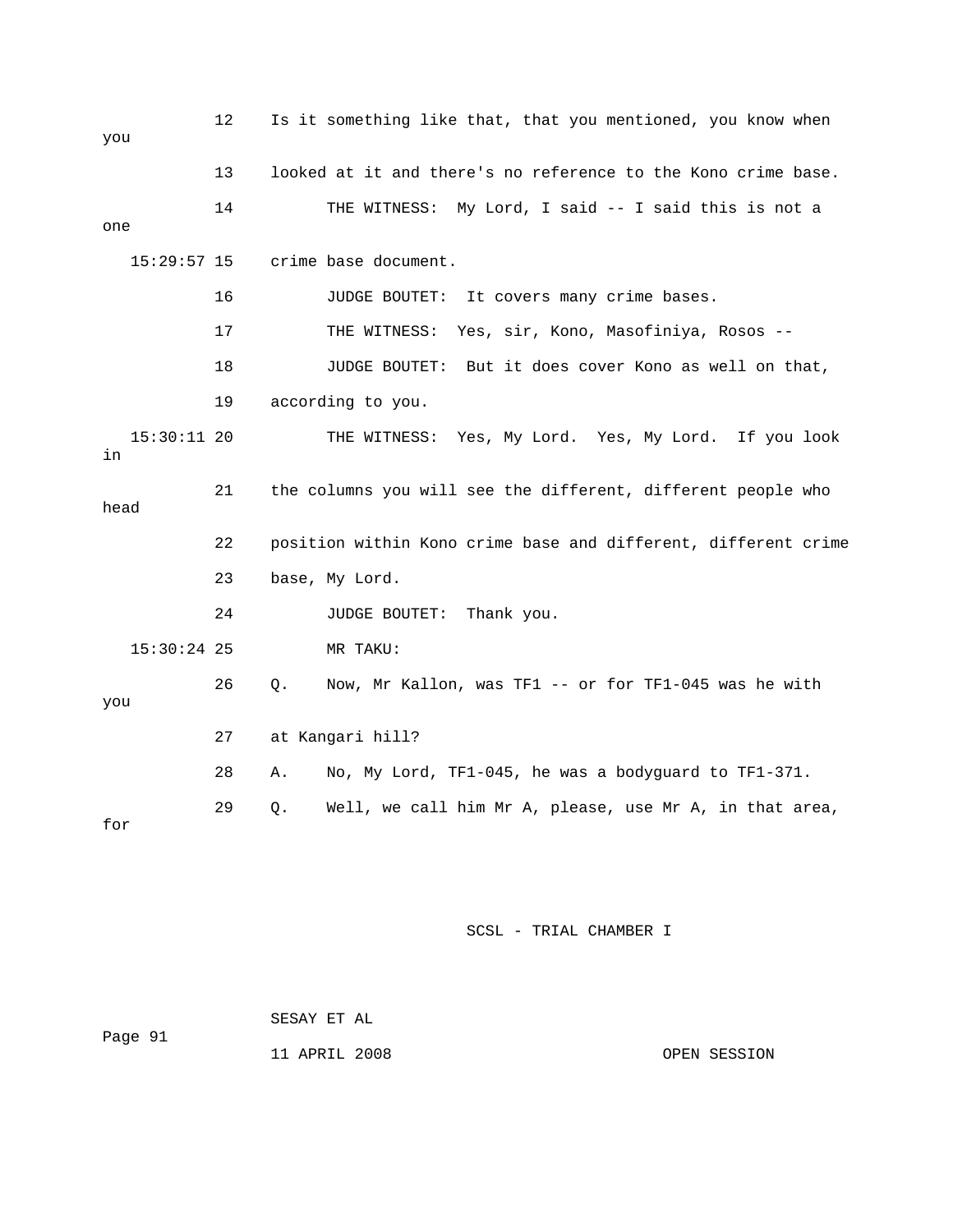1 these proceedings. If the other one is a witness -- 2 JUDGE BOUTET: If he refers to the witness by his 3 pseudonym, it's not a problem to me. 4 MR TAKU: Okay, Your Honours, yes proceed. 15:31:08 5 THE WITNESS: He was a bodyguard to him from Camp Zogoda -- 6 PRESIDING JUDGE: To TF who. 7 THE WITNESS: TF1-371, My Lord, and to my understanding on 8 to the time they retreated but they were pushed out by Kamajors 9 from Zogoda, Pujehun, and sought refuge in Liberia. And he came 15:31:33 10 back with TF1-371, when the AFRC invited the RUF in Freetown in 11 June something like that or July. And he was within throughout. 12 I never saw him at Kangari Hill. Only one time he -- 045 and 371 13 were carrying one barrel anti-aircraft gun from Freetown they met 14 me in Bo somewhere around September or October, if I'm not 15:32:13 15 mistaken, 1997. That was the time I knew that he has back in 16 Sierra Leone. 17 MR TAKU: 18 Q. Now, TF1-045, testified before this Honourable Trial 19 Chamber on the 25 November 2005, page 5, lines 10 to 17 and 15:32:41 20 stated that you were a deputy area commander at Kangari Hills. 21 What do you say to that please? 22 A. My Lord, I say no. One, as I expressed TF1-045 was not

in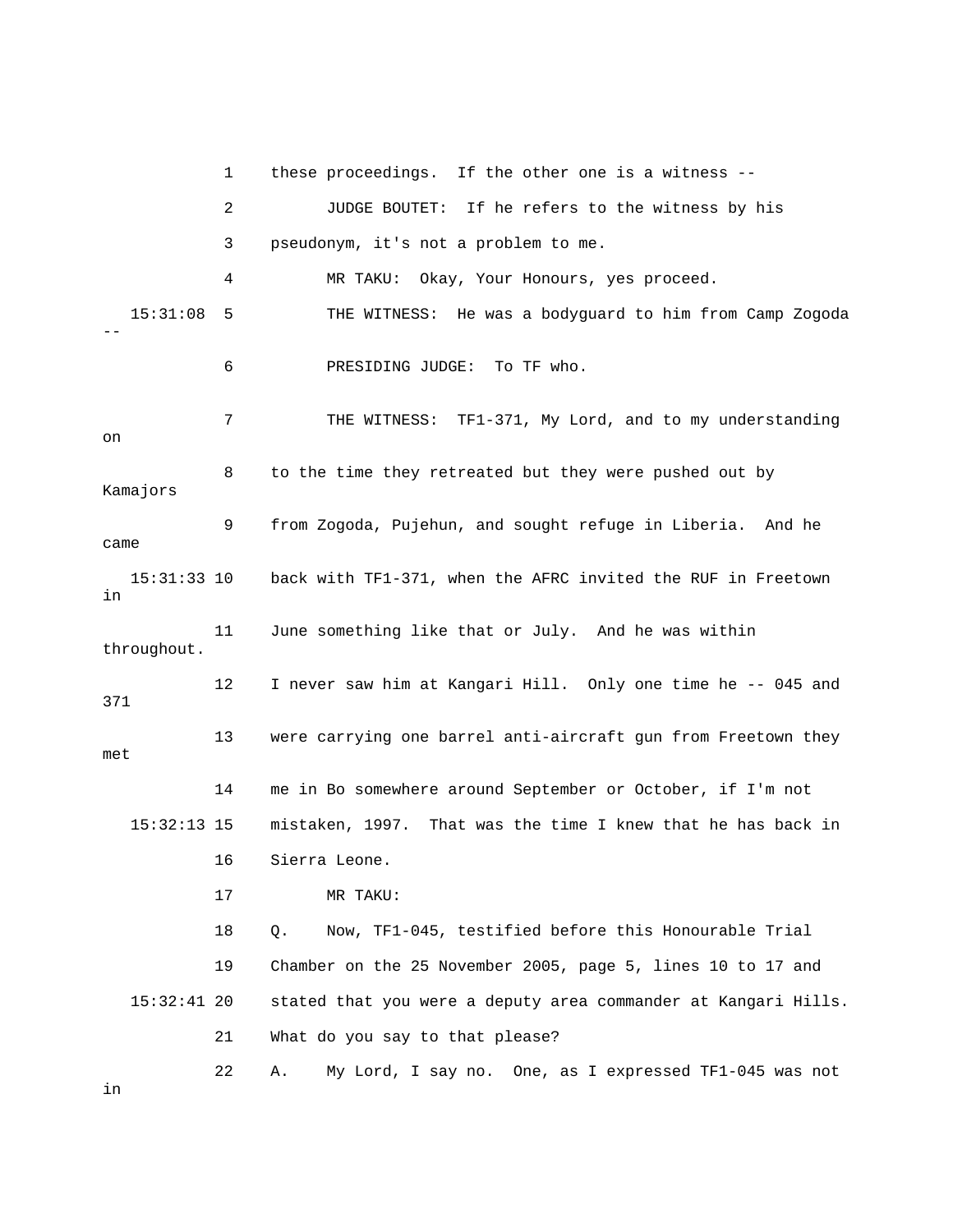|               | 23 | Kangari Hills. Others -- others who were there, they have      |
|---------------|----|----------------------------------------------------------------|
|               | 24 | testified before this Tribunal. If I was deputy, they should   |
| $15:33:12$ 25 |    | have come up with that because they really testify some things |
| any           | 26 | against me. If they knew also I was deputy area commander or   |
| this          | 27 | of the other position, they should have bring it up before     |
| jungle.       | 28 | Tribunal like 06, TF1-0360, he was radio operator in that      |
|               | 29 | Yes, in effect TF1-360, he testified indeed from what<br>О.    |

 SESAY ET AL Page 92 11 APRIL 2008 OPEN SESSION

| to    |        |                | you're saying he testified on 20 July 2005, at page 3 lines 26          |
|-------|--------|----------------|-------------------------------------------------------------------------|
|       |        | $\overline{2}$ | 28, at lines 6 to 9 he stated, when I went to Kangari Hill              |
|       |        | 3              | 1966 -- 1996, sorry, 1996, I met one commander by the name of           |
|       | senior | 4              | George but as I arrive I went there together with another               |
| was   |        |                | 15:34:15 5 officer who was Colonel Isaac Mongor, who was a Liberian. He |
|       |        | 6              | overall commander. Was he right in that respect?                        |
| to    |        | 7              | Exactly, My Lord. That's CO Georgie that witness refer<br>A.,           |
| under |        | 8              | was the one I talk about, he was the Ground commander I met             |
|       |        | 9              | Isaac there.                                                            |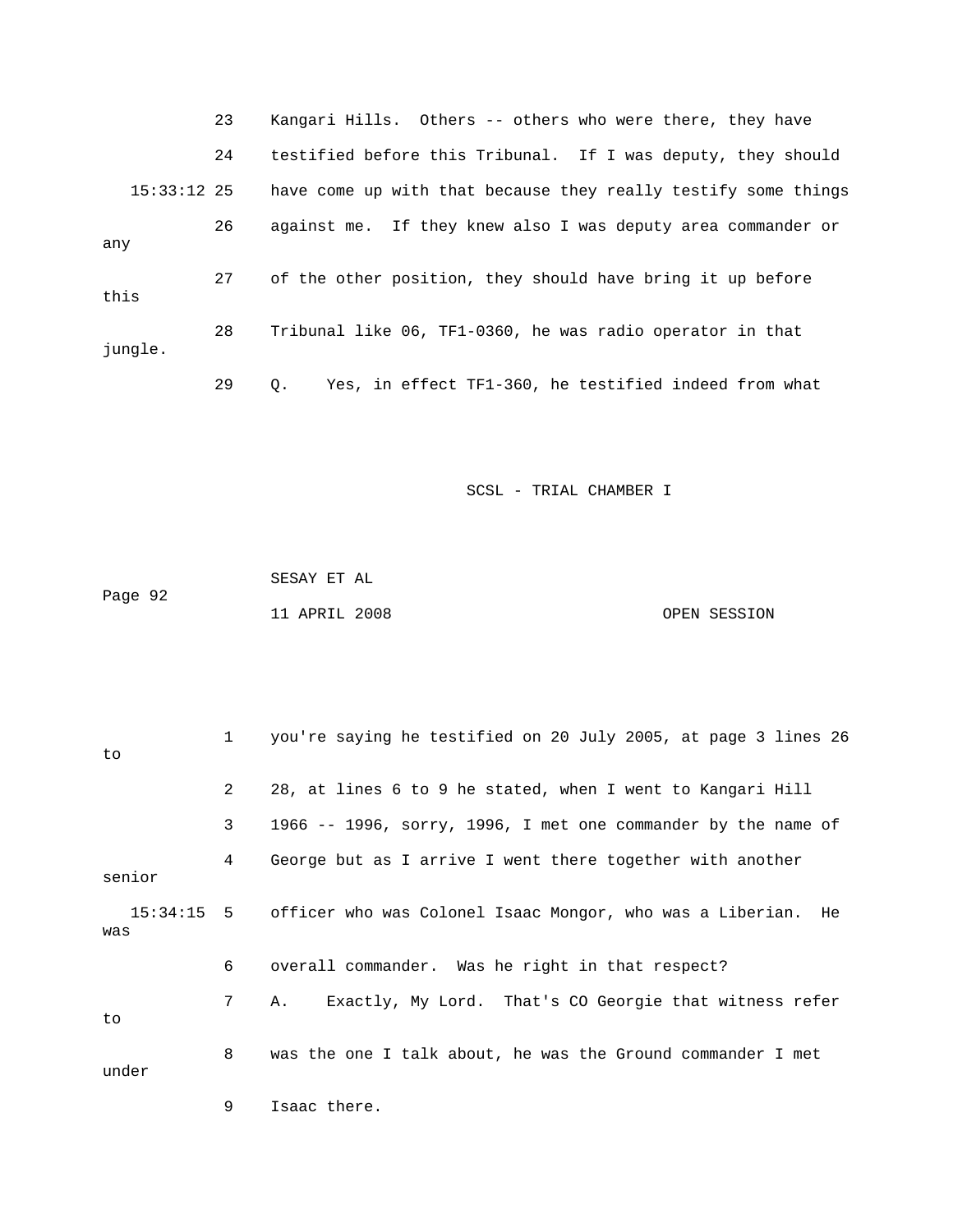| $15:34:44$ 10 |    | Now, were you also at Kangari Hill with TF1-366?<br>Q.        |
|---------------|----|---------------------------------------------------------------|
|               | 11 | No, My Lord. Even from TF3-666 his own testimony before<br>Α. |
|               | 12 | this Tribunal he was in Kailahun when the AFRC overthrow take |
|               | 13 | place. He was not there. He just came and made up something,  |
|               | 14 | but he was not in $-$                                         |
| $15:35:08$ 15 |    | PRESIDING JUDGE:<br>TF what?                                  |
|               | 16 | THE WITNESS: 366, My Lord.                                    |
|               | 17 | MR TAKU:                                                      |
| between       | 18 | Can you tell this Court the nature of the relations<br>О.     |
| is            | 19 | you and TF1-366 within the time frame in the indictment that  |
| $15:35:25$ 20 |    | May 1996 to January 2000. Can you tell Court?                 |
| summarise     | 21 | Yeah, I have a little bit of history let me just<br>Α.        |
|               | 22 | From May 25, 1996 to late August or September -- early<br>it. |
| he            | 23 | September 1997, I do not even see eyes to eyes with TF1-366,  |
|               | 24 | was in Kailahun District, I was in the northern -- northern   |
| $15:36:03$ 25 |    | region at Tonkolili District, Kangari Hill. And when the AFRC |
|               | 26 | overthrow when they call us to town, I met this witness at    |
| into          | 27 | Benquema. From there, that witness and myself did not get     |
| He            | 28 | any contact until when we retreated in February 1998 in Kono. |
| Police        | 29 | was in Kono, one time Superman called a meeting at Tankoro    |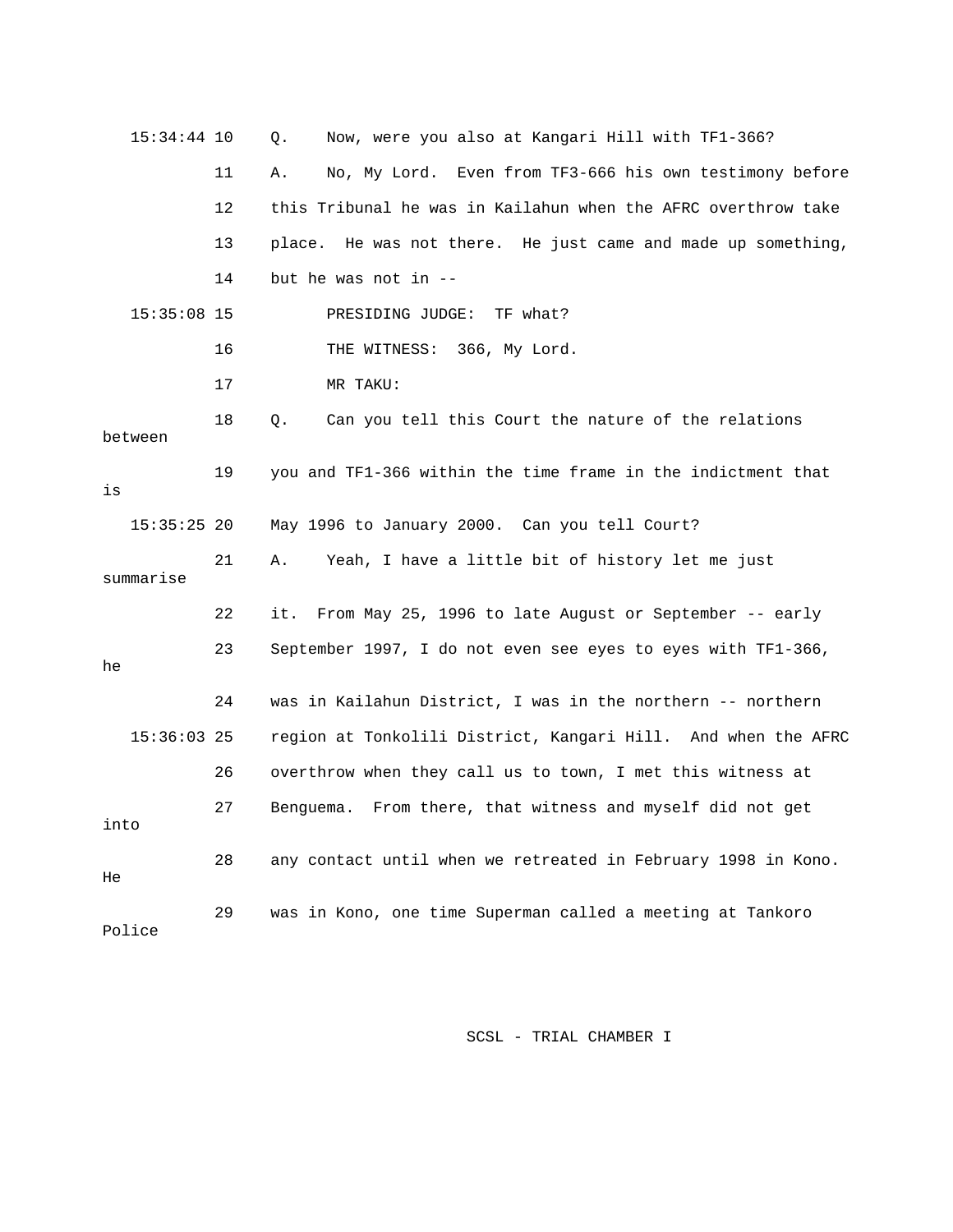|         |  | SESAY ET AL |  |
|---------|--|-------------|--|
| Page 93 |  |             |  |

11 APRIL 2008 OPEN SESSION

|                       | 1  | In that meeting, I think that's the first or second<br>Station. |
|-----------------------|----|-----------------------------------------------------------------|
| <b>SLA</b>            | 2  | meeting, when information came to Superman that there were a    |
|                       | 3  | commander in Tombodo who were killing civilian and amputating   |
| make                  | 4  | Superman appointed this officer as task force to<br>civilian.   |
| 15:37:11              | 5  | sure to be arresting anybody he found committing crime within   |
|                       | 6  | Kono, and who do not want to go by he, Superman, instruction.   |
| was                   | 7  | From there, the time again the Commercial Bank in Koidu Town    |
| arrest                | 8  | also robbed. He was also again appointed as task force to       |
|                       | 9  | all the culprits who carried on the robbery and from that time  |
| $15:37:45$ 10<br>1999 |    | that was the way I know TF1-366 until 2001, until December      |
|                       | 11 | when Sam Bockarie said he was not going to disarm and a radio   |
| 366,                  | 12 | operator monitor Sam Bockarie and 366 communicating that he,    |
| order                 | 13 | should start mobilising men in Magburaka as is to not take      |
|                       | 14 | for carry on any disarmament. That information leaked to us.    |
| $15:38:28$ 15         |    | When I mean to us, myself and Mr Sesay. 366 was arrested and    |
| join                  | 16 | placed in detention. So myself and Mr Sesay and others will     |
|                       | 17 | force together to go and make sure to put Sam Bockarie under    |
| process               | 18 | control, so that he can adhere to disarmament and peace         |
| Bockarie              | 19 | in this country. But by then getting to Kailahun, Sam           |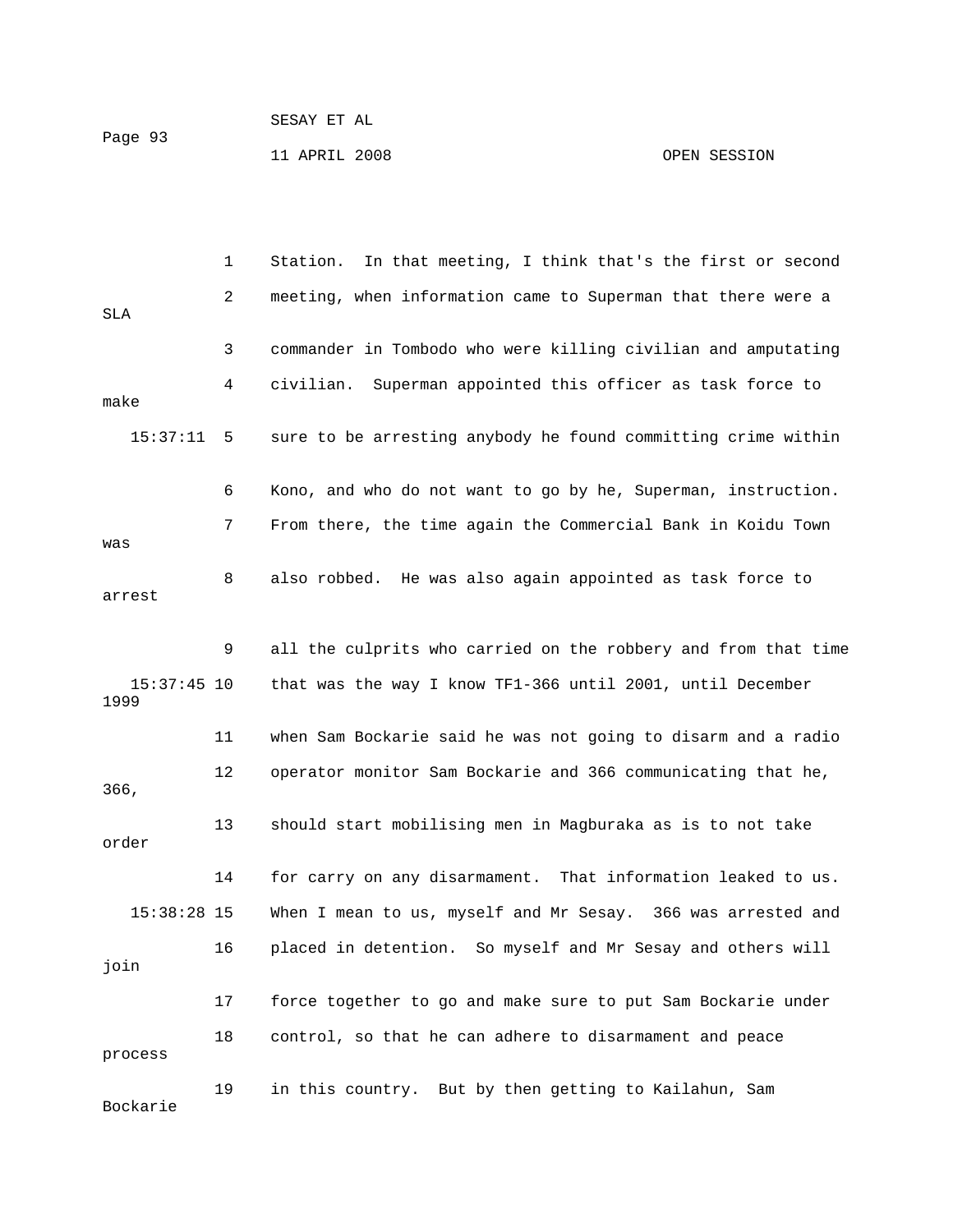|    | 15:38:53 20 |         | fled to Liberia. That was, that is one problem between myself       |
|----|-------------|---------|---------------------------------------------------------------------|
|    |             | 21      | and 366. The next problem was in 2000 -- either 2001 or 2000        |
|    |             |         |                                                                     |
|    |             | $22 \,$ | early -- late 2000. He was sent to Tongo to supersee mining         |
| he |             | 23      | there. Civilians brought a lot of complaint against him that        |
|    |             |         |                                                                     |
|    |             | 24      | was harassing, intimidating, and even to the extent undressing      |
|    | himself     |         | 15:39:22 25 civilians, to work in the mines for him. He was calling |
|    |             | 26      | minister of mines. So when this report came to Mr Sesay that        |
|    |             | 27      | time he was now an interim leader. I was a battle-group             |
|    |             | 28      | commander. So he sent me there to go and have him arrested.         |
|    |             | 29      | Myself, when I get in there, I call general meeting, both           |

| Page 94 | SESAY ET AL   |              |
|---------|---------------|--------------|
|         | 11 APRIL 2008 | OPEN SESSION |

| proved       | $1 \quad$    | civilian and the RUF fighter there. The civilian really      |
|--------------|--------------|--------------------------------------------------------------|
| his          | $2^{\circ}$  | that he was harassing them. So myself, on that spot, I order |
|              | $\mathbf{3}$ | arrest. He was undressed and I seized all property he had at |
|              | 4            | that time. I give to some of the civilian who say: Oh, that  |
| $15:40:10$ 5 |              | belongs to me. This belongs to me. That belongs to me. I     |
| between      | 6            | return to the owners. So these were some of the problem      |

7 myself and 366, to cut it short.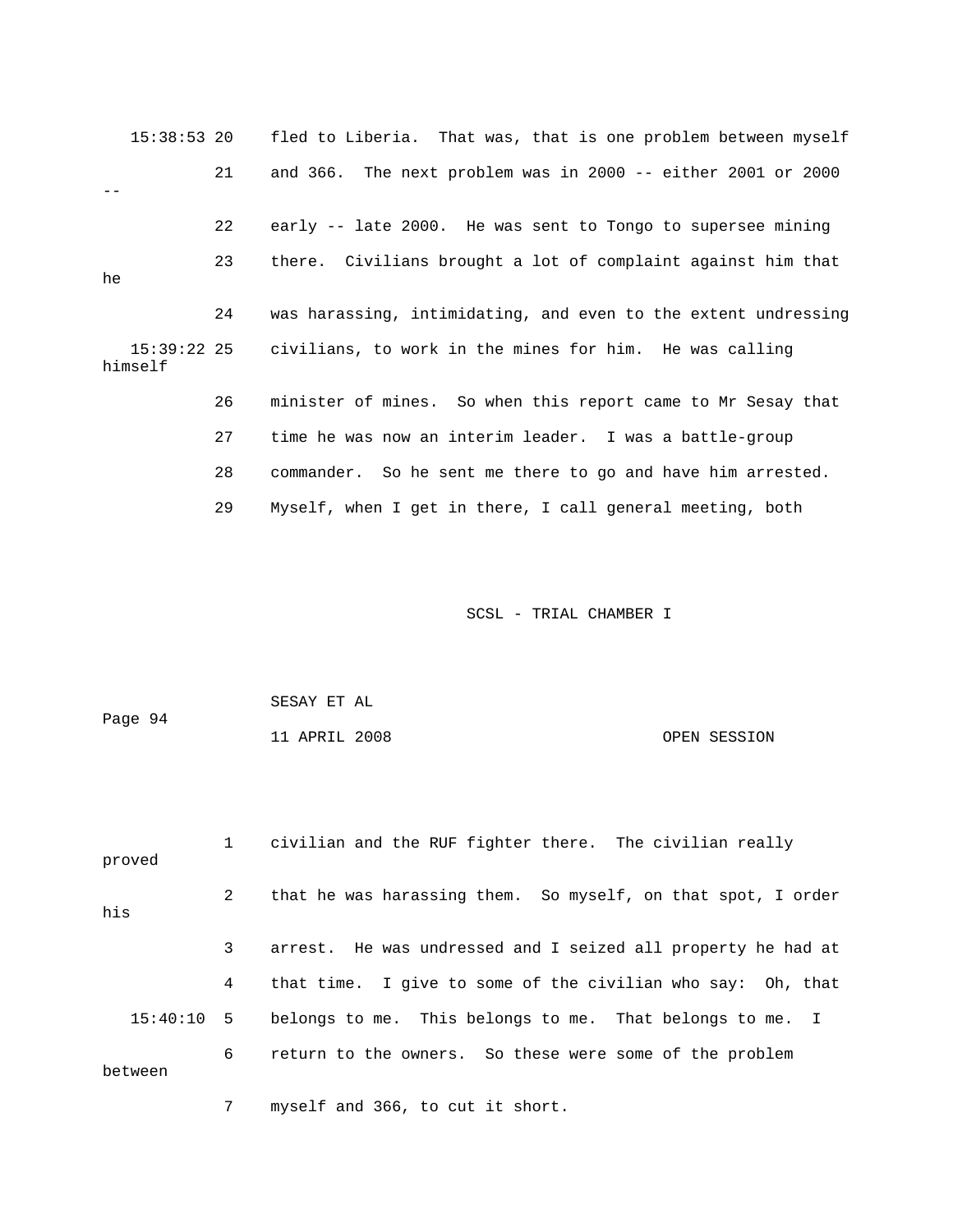| at                     | 8  | Mr Kallon, TF1-366 testified on 9 November 2005,<br>Q.<br>Yes. |
|------------------------|----|----------------------------------------------------------------|
| and                    | 9  | page 45 lines 9 to 29, and stated as follows: That Mr Sesay    |
| $15:40:46$ 10<br>Sesay |    | you arrested and detained him at the MP and that you and Mr    |
|                        | 11 | went thereafter with 400 armed men to Kailahun to arrest Sam   |
|                        | 12 | Bockarie. At page 47, Your Honours, lines 9 to 22 of the       |
|                        | 13 | transcript of 9 November 2005, the same witness, TF1-366, said |
| didn't                 | 14 | that there was a time Mr Sesay and you, you said that you      |
| $15:41:14$ 15<br>from  |    | trust him, and that on the orders of Mr Sesay you arrest him   |
| exactly                | 16 | Tongo Field and detain him in Makeni. Does that confirm        |
|                        | 17 | what you are saying?                                           |
|                        | 18 | Exactly, My Lord.<br>Α.                                        |
|                        | 19 | Now, let's move forward a day to see what he says about<br>Q.  |
| $15:41:31$ 20          |    | Kangari Hills. The witness TF1-366 testified on 15 November    |
| that                   | 21 | 2005, at page 8 lines 2 to 25 of the transcript, and alleged   |
| Mongor                 | 22 | you were the commanding officer in Kangari Hill and Isaac      |
|                        | 23 | was your subordinate and that you gave instructions to Isaac   |
|                        | 24 | Mongor; what do you say to that?                               |
| $15:42:01$ 25          |    | My Lord, it's not true. As I still repeated to --<br>Α.        |
|                        | 26 | repeating it, 366, who were the radio operator on Isaac, he    |
|                        | 27 | testified before this Court, and he give a version that he was |
|                        | 28 | present in that very Kangari Hill, My Lord, and that is the    |
|                        | 29 | truth, what he said to it.                                     |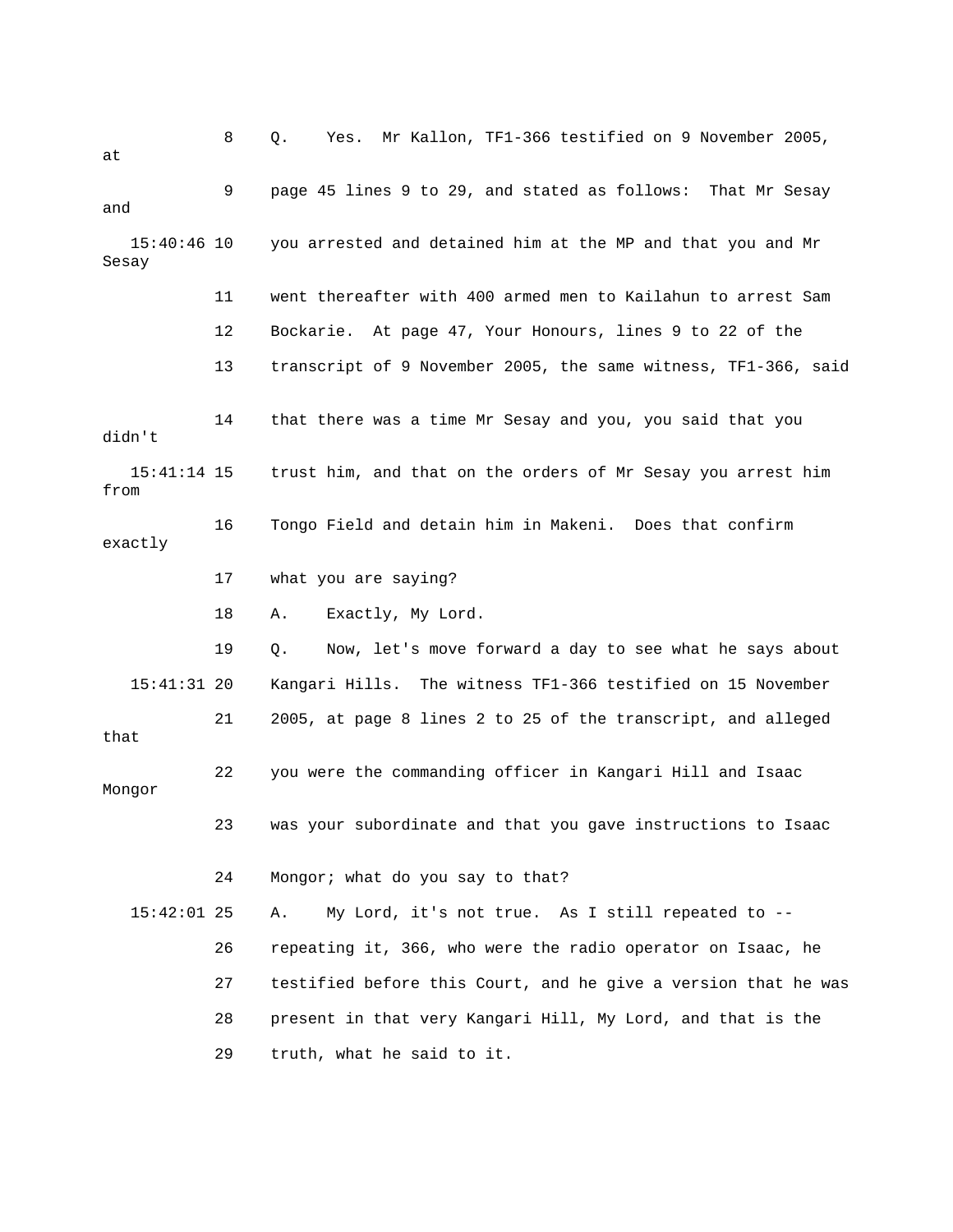| Page 95 | SESAY ET AL   |  |              |
|---------|---------------|--|--------------|
|         | 11 APRIL 2008 |  | OPEN SESSION |

```
 1 Q. Now, TF1-371, you've testified that he left the country 
and 
              2 went to Liberia; that's the evidence you've given in respect 
of 
              3 his relations with 045. Now, can you tell the Court the 
nature 
              4 of the relations between you and TF1-371? 
    15:42:47 5 A. TF1-371 and myself, I can say we all move from the same 
              6 village nearby -- the same village because where his uncle has 
a 
              7 hospital, myself, my aunt has a house very close to the 
hospital. 
             8 Only fence sharing us there. But this 371 and myself, during 
the 
              9 struggle there were problem. In 1997, when the AFRC called 
the 
    15:43:25 10 RUF, 371 was wanted to become xxx xxx xxx xxx xxx. 
             11 And I was one of the man who do not support him because I said 
he 
            12 ran away from Sierra Leone and sought refugee in Liberia; for 
            13 this reason, he should not get that post. I recommended 
            14 Lieutenant Eldred Collins, me and some other officers. So 
371, 
    15:43:55 15 from that time, he go against me. He say, I don't like his 
            16 progress. Two, when May 8th problem happened in Sierra Leone, 
            17 when Foday Sankoh was arrested, they asked the West African
```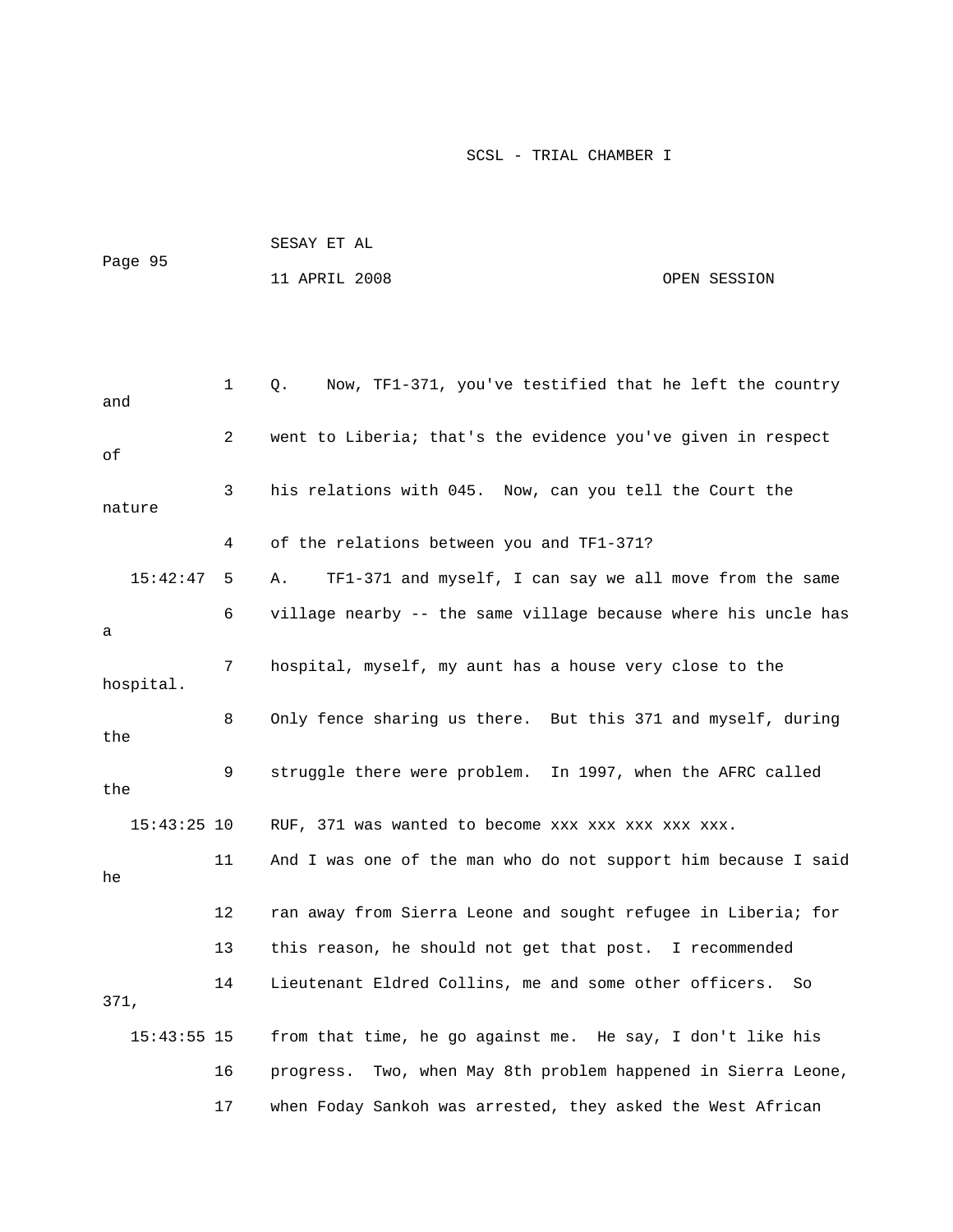|      | leader.       | 18 | leader asked for us to appoint a new leader, an interim        |
|------|---------------|----|----------------------------------------------------------------|
|      |               | 19 | Many, many people appointed 371. I was one of the guy didn't   |
| used | $15:44:23$ 20 |    | oppose. I said, no, because 371, his behavior and the way I    |
|      |               | 21 | to see what he was doing, he was not up for peace in this      |
| we   |               | 22 | country, so I say he cannot be the interim leader. Instead,    |
| for  |               | 23 | all have to join foot and hand with the West African leaders   |
|      |               | 24 | Mr Sesay to become the interim leader for the RUF. So that is  |
| go   | $15:44:49$ 25 |    | the second problem between 371 and myself. So he definitely    |
|      |               | 26 | against me. In fact, the first time to come Freetown on the    |
|      |               | 27 | symbolic arm burning on 18 January 2002, 371 was very, very    |
| It   |               | 28 | adamant say to Mr Sesay that I should not come to Freetown.    |
|      |               | 29 | was Mr Sesay and Colonel Oladipo and others who prevailed that |

 SESAY ET AL Page 96

## 11 APRIL 2008 OPEN SESSION

 1 no, Morris Kallon is one of the authority who adhere to peace. 2 He's supposed to monitor that ceremony. So I came along with the 3 interim leader at that time.

4 Q. So what was his attitude when he saw you in Freetown?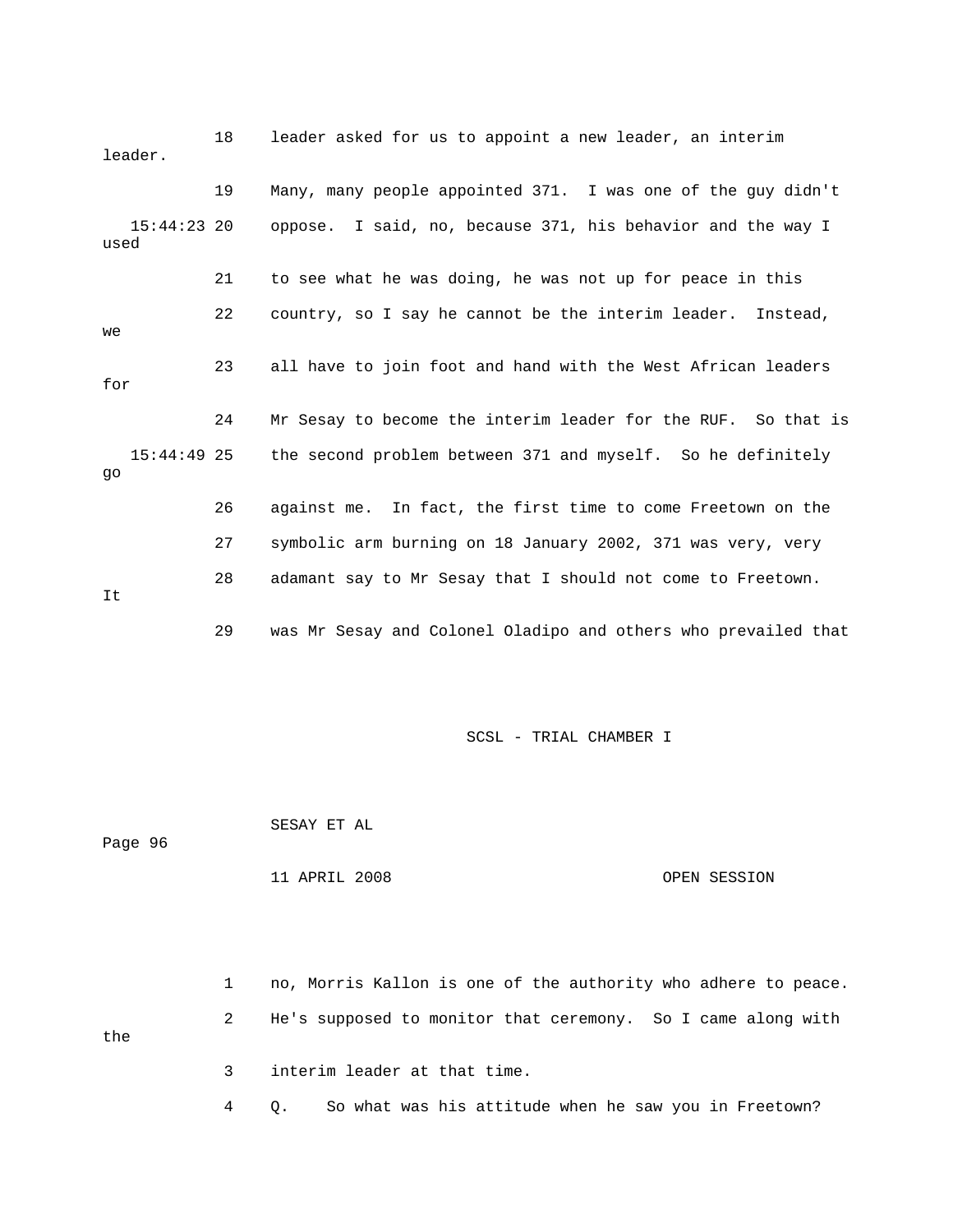15:45:41 5 A. He was not pleased, but I was not working to please him. I 6 was working to please the people of Sierra Leone, to end the 7 struggle and peace. 8 Q. But you say you opposed him because you saw his behavior, 9 and you didn't want him to be the leader you supported at one 15:46:01 10 moment Eldred Collins and another time you supported Mr Sesay as 11 interim leader. What behavior are you talking about that 12 displeased you about him? 13 A. Chief Taku, 371 was a guy -- I saw him firing somebody for 14 alcohol to drink because the fighter wasted his drink, so he 15:46:23 15 fired the boy. So I say: Oh this type of man, if they give him 16 authority, he's going to definitely going to kill -- if he can 17 kill his fighter on that type of basis, how much more the 18 ordinary civilians? So, for this reason, I do not able to 19 support him in any way for him to be in any authority. 15:46:43 20 Q. You made mention of the peace process, that Mr Sesay said 21 that you were one of the persons who supported the peace process, 22 so you should come. What was the attitude of 371 on the peace 23 process? 24 A. My Lord, okay, you were not here in this Court. 371, he 15:47:03 25 was arrested along with Mr Sankoh and many others on 8 May 2000. 26 He was one of the officer, the interim leader, and the rest of 27 the RUF advocate for their release. Immediately he got released, 28 where he met, the peace process have stop. He immediately put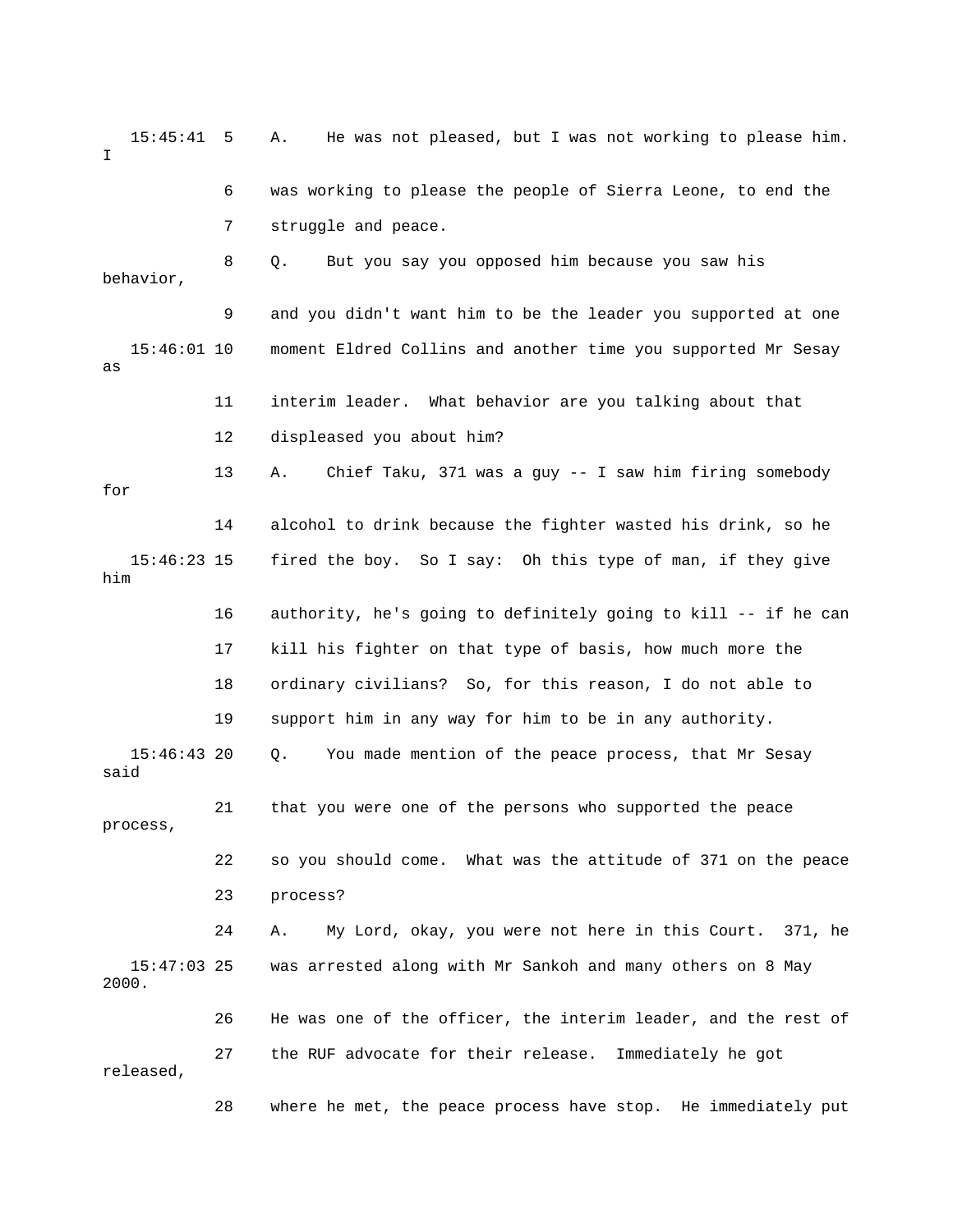29 hot stop to that, that the RUF should not continue disarming.

## SCSL - TRIAL CHAMBER I

 SESAY ET AL Page 97 11 APRIL 2008 OPEN SESSION

 1 PRESIDING JUDGE: What day was he arrested? 2 MR TAKU: 3 Q. When he was arrested? 4 A. Well, My Lord, if I'm not mistaken, on 8 May 2000 in 15:47:42 5 Freetown here. He said the disarmament should stop until 6 Mr Sankoh be released. Mr Sesay told him: No, you have met. We 7 have confer with the peace process. We are going to disarm and 8 make sure that we can advocate for Mr Sankoh release. So he was 9 one of the man in fact stop the tripartite meeting in Magburaka 15:48:11 10 or Makeni. Let no RUF not to attend that, himself and Gibril 11 Massaquoi and some others. So this were some of his action I saw 12 that this -- he's not fit to be a leader. This problem will 13 continue in this country. 14 Q. Now, Mr Kallon, TF1-371 testified on 31 July 2006, at page 15:48:40 15 107, lines 15 to 29; and at page 108, lines 18; page 109, lines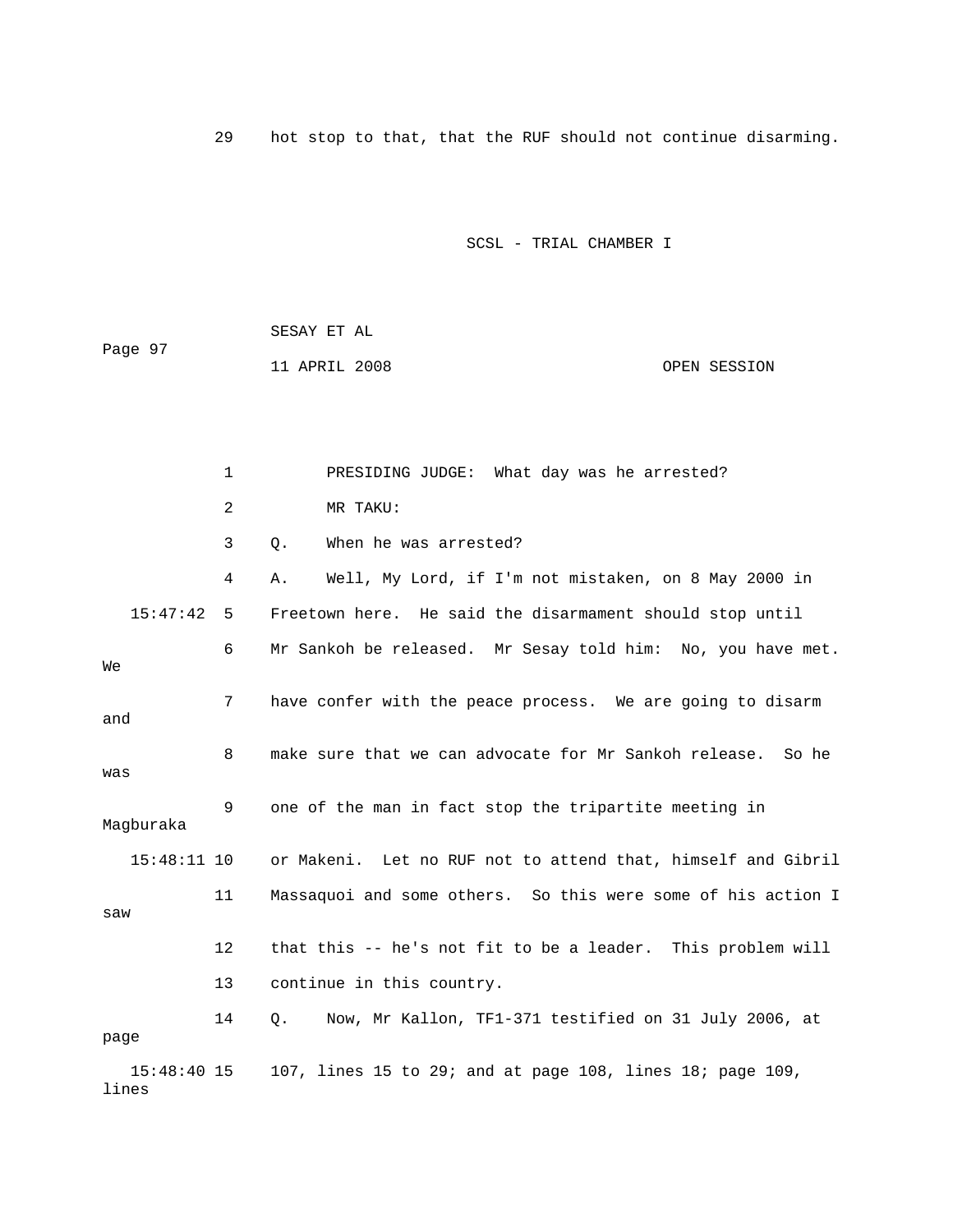| moved                      | 16 | 18 to 29, and said that when the Bo Jungle collapsed, you      |
|----------------------------|----|----------------------------------------------------------------|
|                            | 17 | to the Northern Jungle, and there was a power struggle between |
| to                         | 18 | you and Colonel Isaac, that you didn't want to submit yourself |
|                            | 19 | his authority. There was a power struggle, you wanted to take  |
| $15:49:12$ 20              |    | over as a commander there; what do you say about that?         |
| Jungle                     | 21 | My Lord, that's not true. In August 1996, when Bo<br>Α.        |
|                            | 22 | fell in the hands of Kamajor and the Sierra Leone government   |
|                            | 23 | soldiers, we came immediately arriving at Blackwater. We only  |
|                            | 24 | spent three or four days. The former field commander, late     |
| $15:49:38$ 25<br>Augustine |    | Mohamed Tarawallie, gave instruction for Staff Captain         |
| up                         | 26 | Kargbo to move with all the combatants from Bo Jungle to join  |
|                            | 27 | with Colonel Denis Mingo. I met Isaac Mongor as a commanding   |
| no                         | 28 | officer at that ground designated by Foday Sankoh. There was   |
|                            | 29 | way for me to fight him for any power there. I came to search  |

| Page 98 | SESAY ET AL   |              |
|---------|---------------|--------------|
|         | 11 APRIL 2008 | OPEN SESSION |

 1 refuge until I was waiting for me to get command where I was 2 supposed to go, and I was not given command to go anywhere, so  $I$ 3 just have to stay under him.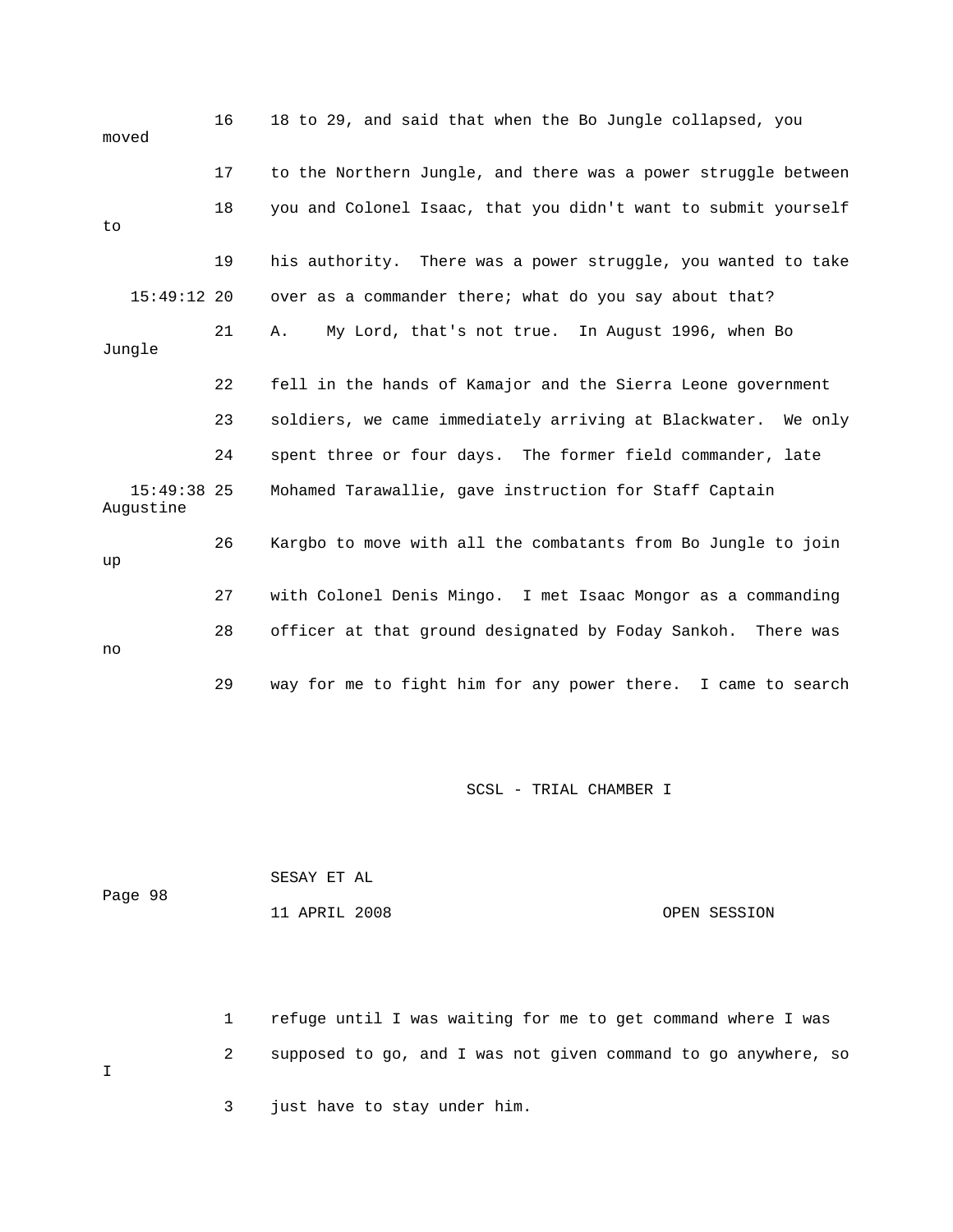4 Q. Now, let's move to, quickly, to 25 May 1997. Mr Kallon,

15:50:28 5 where were you on 25 May 1997?

|                           | 6  | On 25 May 1997 I was in the Kangari Hills. That was on<br>Α.      |
|---------------------------|----|-------------------------------------------------------------------|
| afternoon                 | 7  | Sunday, if I'm not mistaken. Around 3 o'clock in the              |
|                           | 8  | we heard over BBC that the government of Tejan Kabbah had been    |
|                           | 9  | overthrown by the National Army.                                  |
| $15:51:06$ 10             |    | Now, that very day, 25 May 1997, is there anything that<br>Q.     |
|                           | 11 | happened -- anything dramatic, significant that happened in       |
|                           | 12 | Kangari Hill that you want to tell the Court?                     |
| around                    | 13 | Yeah. Before the -- this afternoon, early morning<br>Α.           |
|                           | 14 | 6, 6.45 in the morning, we were under serious attack from         |
| $15:51:28$ 15             |    | Kamajors and the government soldiers. In that attack, we lost     |
|                           | 16 | more than 50 fighters because we were not having material.<br>We  |
|                           | 17 | are just trying to consolidate our position that we came under    |
|                           | 18 | that serious attack. Then around 3.05 we heard that the           |
| Sunday.                   | 19 | government of Sierra Leone had been overthrown, on that           |
| $15:51:58$ 20             |    | Now, that very day, 25 M, 1997, you say you came under<br>Q.      |
| When                      | 21 | heavy attack by the Kamajors and the government soldiers.         |
|                           | 22 | later on in the day you heard that these very soldiers had        |
| reaction?                 | 23 | overthrown the government of Sierra Leone what was your           |
|                           | 24 | Really, to be honest, these people were government<br>Α.          |
| $15:52:26$ 25<br>soldier, |    | soldiers, be Kamajor, be the SLA, they were government            |
|                           | 26 | and they were the one who came and attack our own position.<br>I. |
| fire,                     | 27 | use simple words. I say from -- from the frying pot to the        |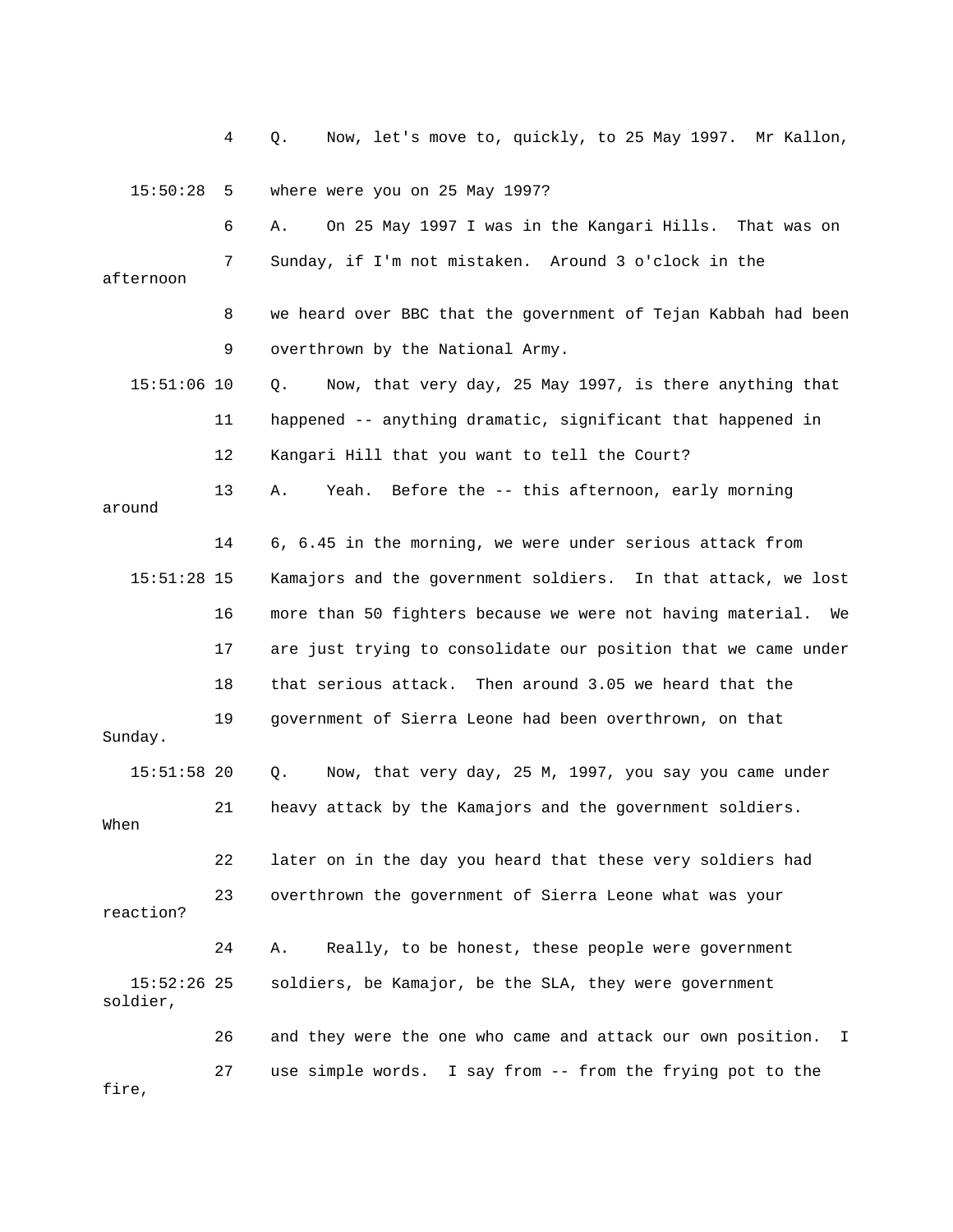28 because my mind strike me back to 1993 when the NPRC, or 1992, 29 when the NPRC overthrew the APC government. Foday Sankoh sent

SCSL - TRIAL CHAMBER I

 SESAY ET AL Page 99 11 APRIL 2008 OPEN SESSION

 1 olive branch ceasefire or whatsoever one of you. He said they 2 carry -- jet carrier dropping leaflet that they were going to 3 catch Foday Sankoh and cage him. So when I got this news again, 4 I just thought that, oh, we are going to face another tension war 15:53:25 5 because if soldier have taken over again, probably the tension 6 will more than the civilian government who organised civil 7 militia, so that was my feeling, actually. 8 Q. Now, on that very day -- now, did you at some point in time 9 leave Kangari Hill for some destination. If yes, when and where 15:53:49 10 did you move to? 11 A. If I'm not mistaken, My Lord, on 28 May 1997, we hear the 12 voice -- the broadcast request -- recorded voice of Corporal 13 Sankoh on SLBS radio ordering the RUF that the soldier in 14 Freetown are no longer enemy, but the politician are now the 15:54:17 15 enemy of the struggle. So he was giving instruction to his field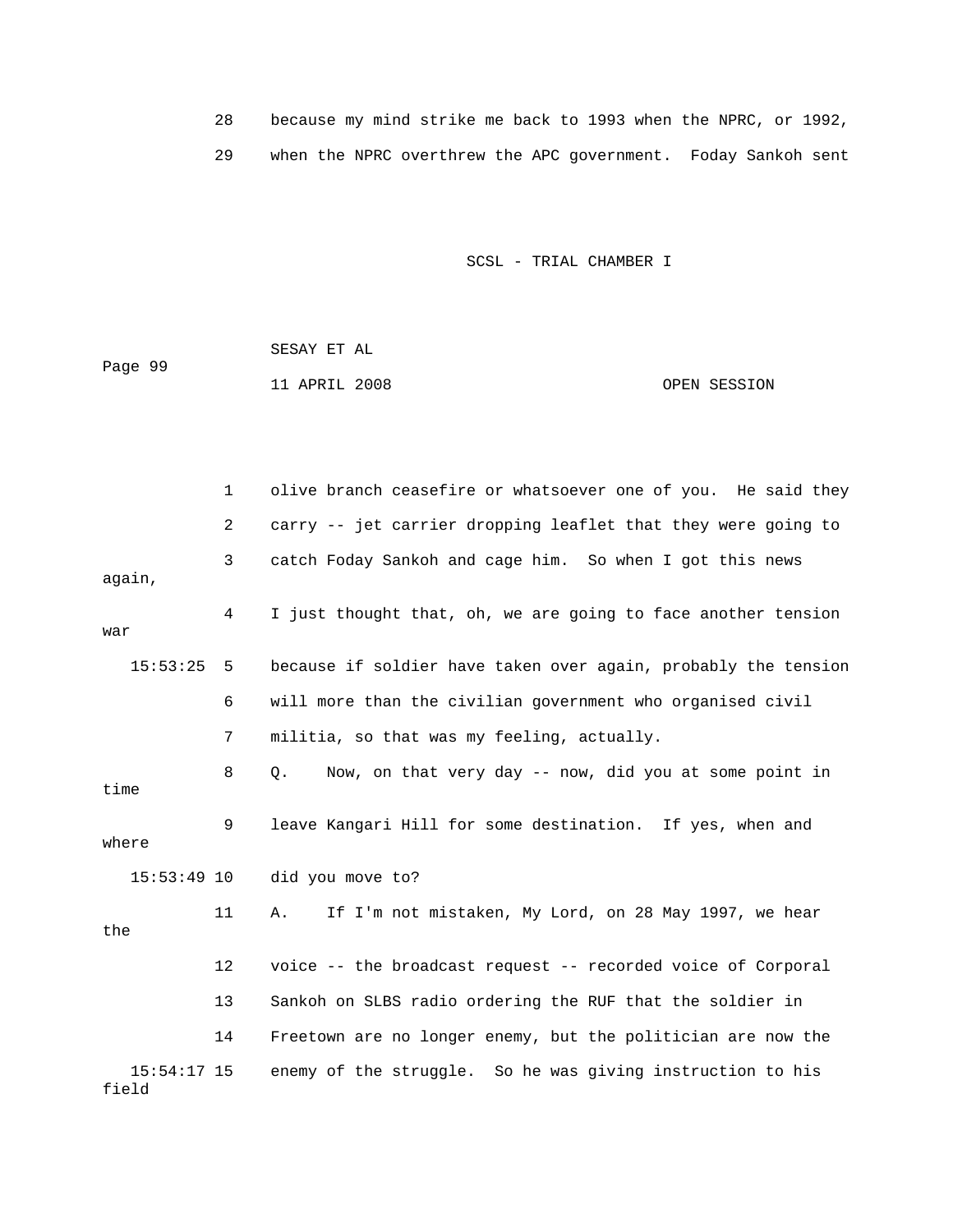|                       | 16 | commander. Then Sam Bockarie, for him to instruct all RUF to   |
|-----------------------|----|----------------------------------------------------------------|
| the                   | 17 | join the AFRC. On that very day, on 28 May, the area I was,    |
|                       | 18 | commander, the commanding officer Colonel Isaac Mongor was     |
|                       | 19 | instructed to move with his force and join up with the Sierra  |
| $15:54:52$ 20<br>he   |    | Leone soldier at Makeni. When Colonel Isaac Mongor was moving  |
|                       | 21 | asked for all, every one of us to go. I declined that, no, we  |
|                       | 22 | have a lot of wounded soldier, and this guy who have made this |
|                       | 23 | invitation, even though it is an instruction from Corporal     |
| qot                   | 24 | Sankoh, but they were the one who came and attack us and we    |
| $15:55:17$ 25<br>with |    | this lot of casualty. So I am not going. I'm going to stay     |
| there                 | 26 | this wounded soldier. So he moved that very day. I left        |
|                       | 27 | with the wounded soldiers. I was in the jungle until 1         |
| soldier               | 28 | June 1997. I left the jungle together with the wounded         |
|                       | 29 | as office at Mile Five between Makali and Matotoka. From Mile  |

| Page 100 | SESAY ET AL   |              |
|----------|---------------|--------------|
|          | 11 APRIL 2008 | OPEN SESSION |

 1 Five I went to Matotoka. On 3 June the same CDF again launched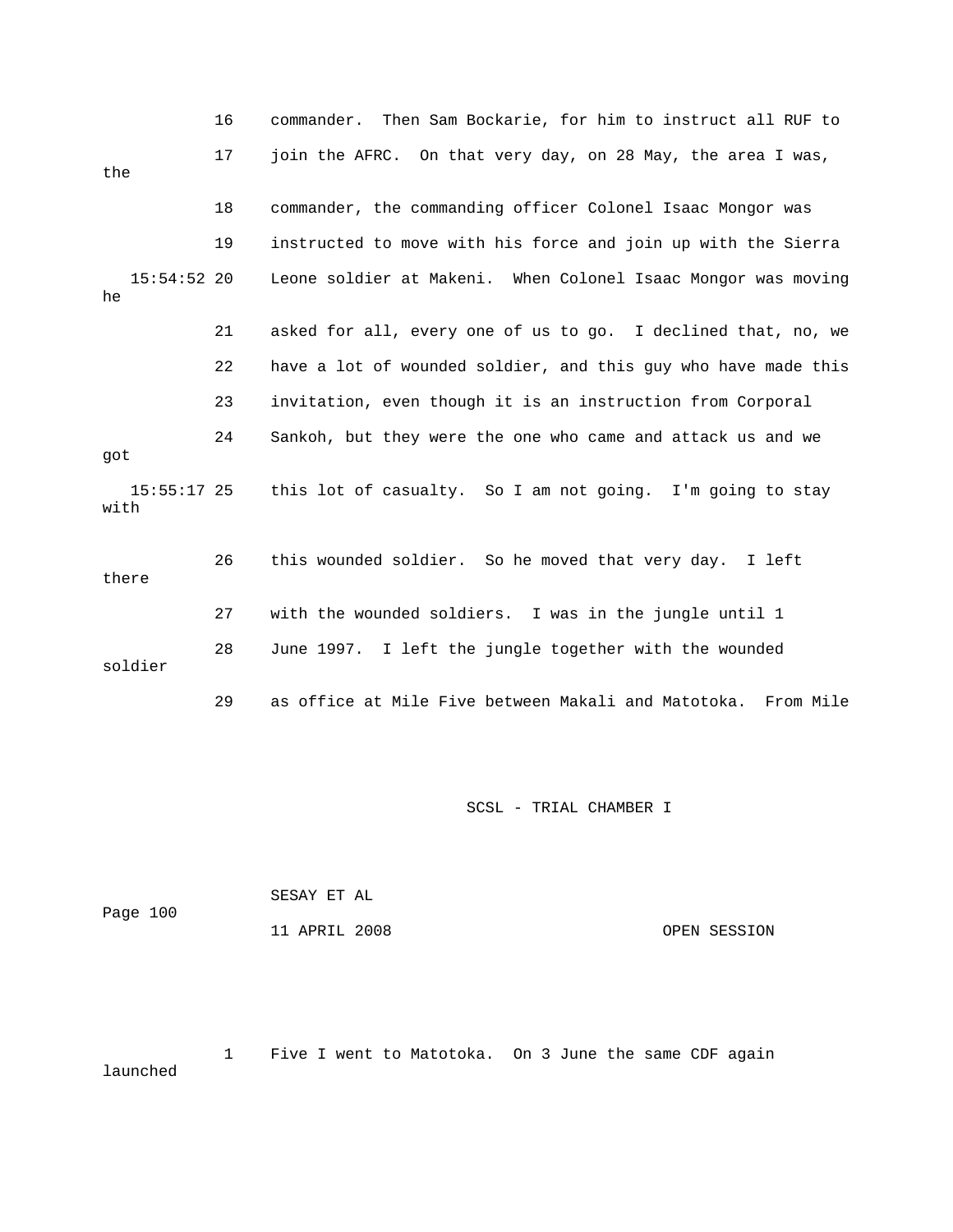2 very serious attack on us at Matotoka. There in fact almost all 3 the wounded soldier who came from the bush with, there they left. 4 They were killed by these Kamajors. Then on that very 3rd, I 15:56:09 5 went to Teko Barracks. There now I was staying until 2 August 6 1997. 7 Q. When you got to Teko Barracks, where was Colonel Isaac 8 Mongor? 9 A. On that very day I got to Teko Barracks, I was told that 15:56:27 10 Colonel Isaac has proceeded to Freetown. Benguema, to be 11 specific. 12 Q. Yes. When he proceeded to Freetown. What about you? 13 Where did you go to? Did you move or you remained in Teko 14 Barracks? 15:56:45 15 A. My Lord, as I told you from 3 June 1997 until August, 2 16 August 1997, I was throughout in Makeni Teko Barracks. 17 Q. Now, Mr Kallon, TF1-174 testified on 20 March 2006, at page 18 100, lines 10 to 28 and said: Question: Were there any area of 19 commanders at Teko Barracks at that time? Answer: At that time 15:57:27 20 on entered Makeni who received there were but the one who was the 21 highest commander at that time on entering Makeni, the one the 22 populace received, they even clapped for him for coming at that 23 time was Colonel Isaac." 24 Now, who is this Isaac that this witness was talking about? 15:57:50 25 A. My Lord, as I told you, it was Isaac Mongor, Colonel Isaac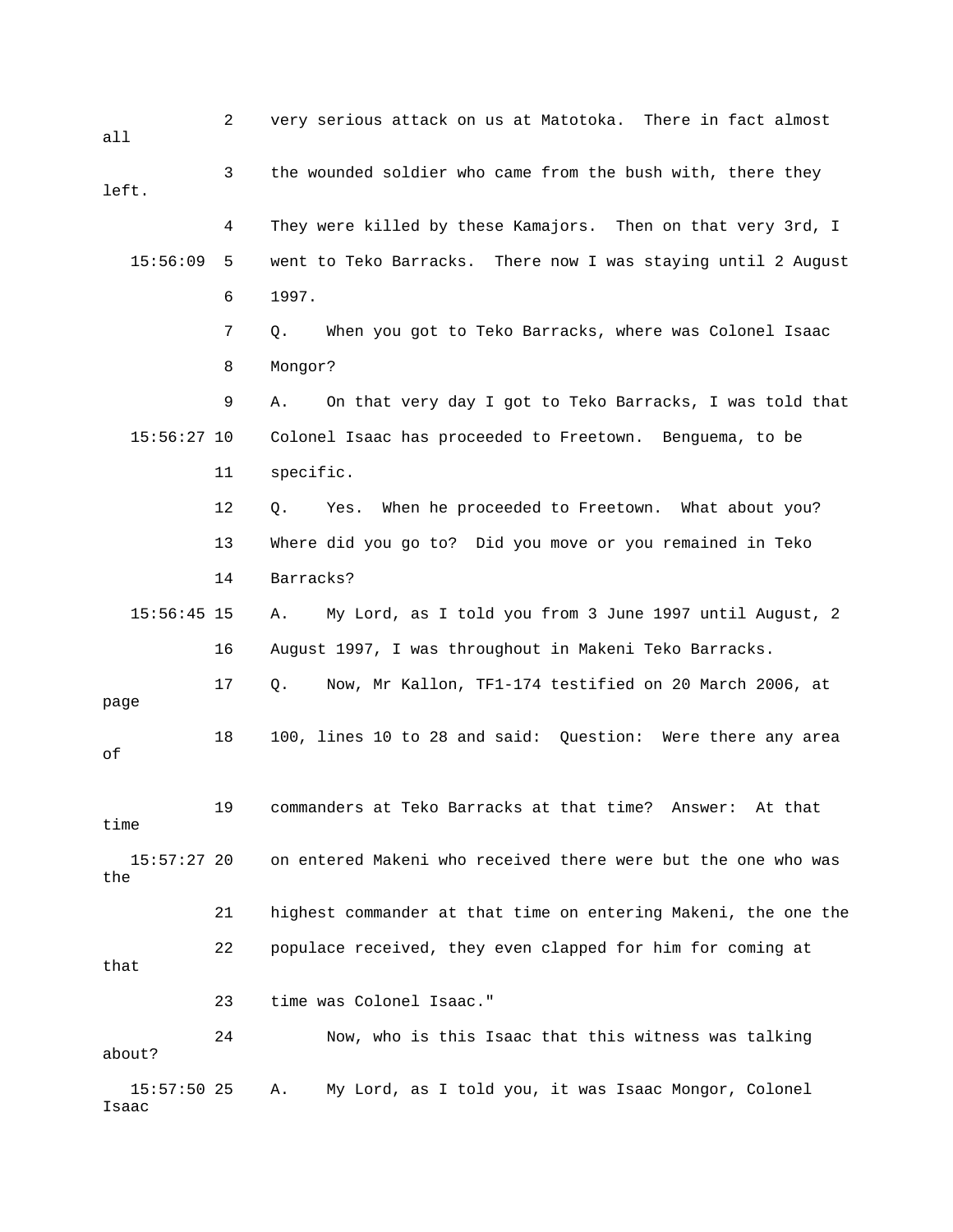|  |  |  |  | Mongor, the area commander for Northern Jungle. |  |  |  |  |
|--|--|--|--|-------------------------------------------------|--|--|--|--|
|--|--|--|--|-------------------------------------------------|--|--|--|--|

 27 Q. Now, when he left for Freetown, in whose -- to whom did he 28 leave the commander of his men that he brought to Teko Barracks? 29 Did he take them to Freetown or he left them there?

```
 SESAY ET AL 
Page 101 
             11 APRIL 2008 OPEN SESSION
```

|               | $\mathbf{1}$ | He left them there because the RUF that were in Teko<br>Α.          |
|---------------|--------------|---------------------------------------------------------------------|
|               | 2            | Barracks -- I mean in Kangari Hill -- their target of fighting      |
|               | 3            | were for the north, so everybody left in Teko Barracks. While       |
| commander     | 4            | going, he left his adjutant and the former task force               |
| $15:58:33$ 5  |              | in the jungle, Major -- at that time he was a major in rank,        |
|               | 6            | Abraham Dugbe, in charge.                                           |
| 20            | 7            | Now, in respect of this, the same witness, TF1-174, on<br>$\circ$ . |
|               | 8            | March 2006, at page 100, lines 10 to 28 was asked: Thank you.       |
| Teko          | 9            | Apart from Colonel Isaac, were there other RUF commanders at        |
| $15:59:06$ 10 |              | Barracks? Answer: We went to Teko Barracks to ask for               |
| is            | 11           | permission to talk to children. We were directed to him, that       |
| for           | 12           | Colonel Isaac. Located him and paid homage. He talked to us         |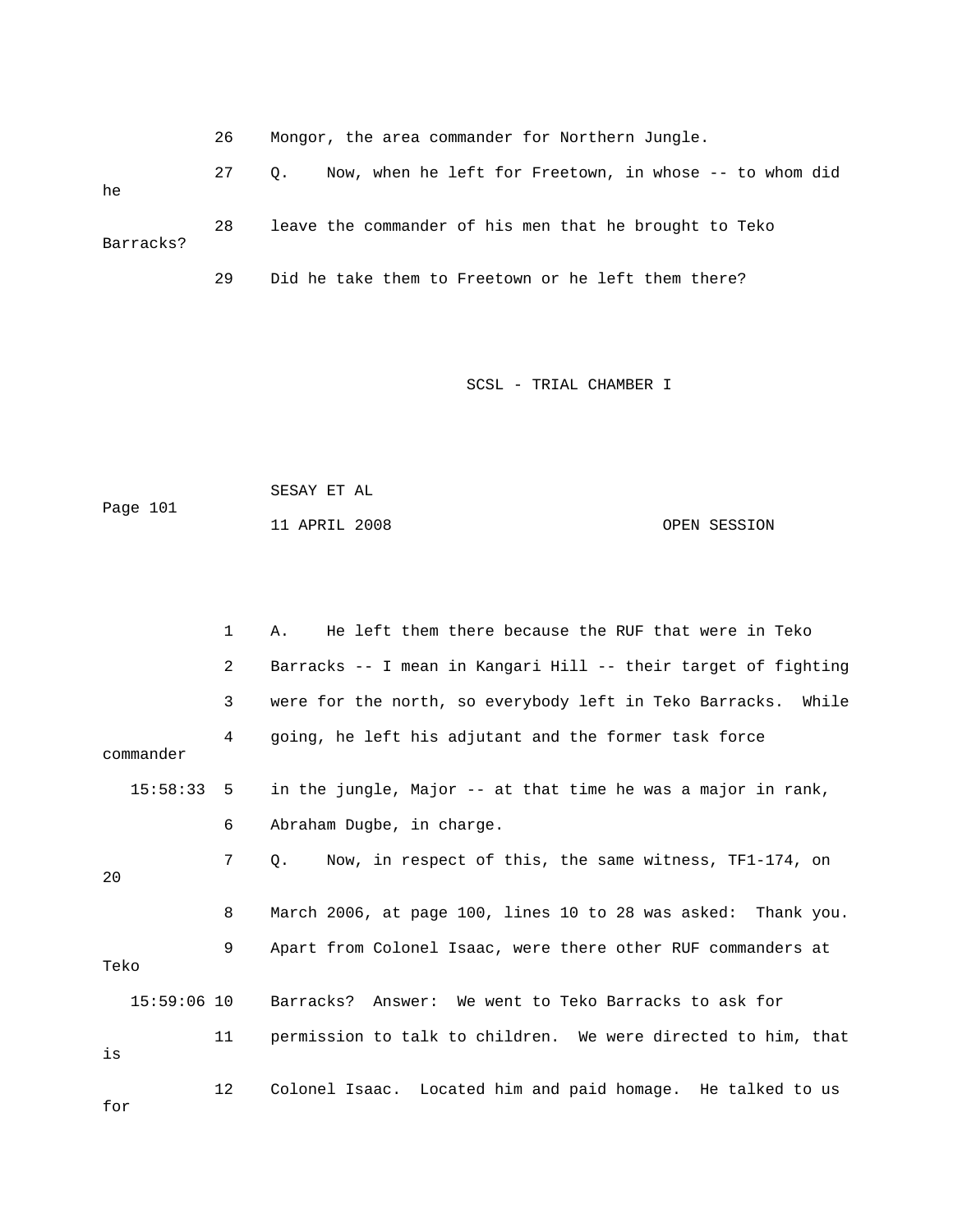| to  |               | 13 | us to see the need to come together. He then handed us over   |
|-----|---------------|----|---------------------------------------------------------------|
|     |               | 14 | two of his men John Karimu and Digbe at the time. John Karimu |
|     | $15:59:27$ 15 |    | was adjutant at the time."                                    |
|     |               | 16 | Can you tell the Court who was John Karimu?                   |
|     |               | 17 | Tamba T, this was the man called Tamba Karimu. I don't<br>Α.  |
|     | Tamba         | 18 | know John -- his name that John but I know him as Tamba, T    |
|     |               | 19 | Karimu. He was adjutant to Colonel Isaac Mongor. He was the   |
|     | $15:59:51$ 20 |    | general adjutant for Kangari Hill under Isaac Mongor.<br>Then |
|     |               | 21 | they -- Major Dugbe, he referred to, was the task force       |
|     |               | 22 | commander. That is Abraham Dugbe.                             |
|     |               | 23 | Now, let's move very quickly, Mr Kallon. While we are<br>Q.   |
|     | evidence,     | 24 | waiting for the motion we'll file respect of Mr Sesay's       |
| you | $16:00:16$ 25 |    | but before Their Lordships make a ruling, let me try to lead  |
|     |               | 26 | through some areas while waiting for the ruling on that.      |
|     |               | 27 | PRESIDING JUDGE:<br>I hope you are not running to stormy      |
| is  |               | 28 | waters there. Depending on the stand of the Prosecution, it   |
|     |               | 29 | yet to respond. It is known.                                  |

 SESAY ET AL Page 102

11 APRIL 2008 OPEN SESSION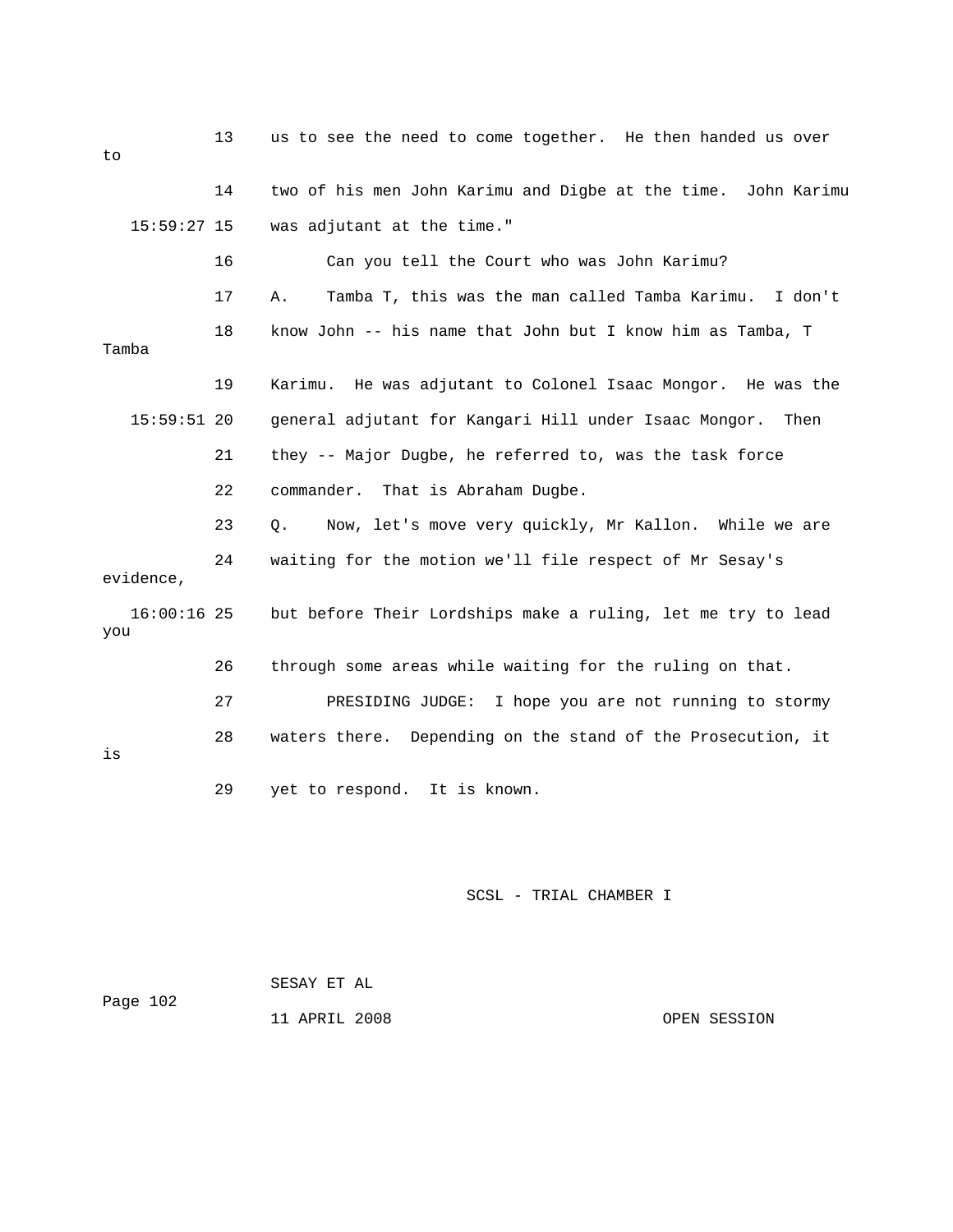1 MR TAKU: Okay, Your Honours. We'll wait. Let's continue 2 with the evidence as it is. 3 PRESIDING JUDGE: I thought so. 4 MR TAKU: Yes, and see exactly what happens. 16:00:47 5 Q. Mr Kallon, the Prosecutor alleges in the indictment that 6 you were in Bo between May 1997 and June 30 1997. What do you 7 say to that allegation? 8 A. No, My Lord. I have told you I came from the bush on 1 9 June 1997. Then I finally arrived at Teko Barracks on 3 June. 16:01:18 10 As I said, I remained in the barracks until 2 August 1997 before 11 ever I could go to Bo, even though Bo was my home. 12 Q. Why did you not go to Freetown with Major Isaac when people 13 were asked to go? Why? Why do you remain in Makeni? 14 A. My Lord, as I told you from the beginning, those who 16:01:42 15 invited us were the same people who attacked our position before 16 inviting us. To be honest with you, just because I was not 17 having my own way, but I was not having trust that it is a 18 genuine something. I thought they were just trying to lure us to 19 certain way to go and capture we all together. Then two, RUF, 16:02:09 20 you cannot just move from one point to another, if you are not 21 given authority. And when I came to Teko Barracks, the 22 commanding officer who brought the RUF to that barracks, do not 23 instruct me to go anywhere. That's why myself, as a reasonable 24 man, I just take within myself to stay calm with my own family.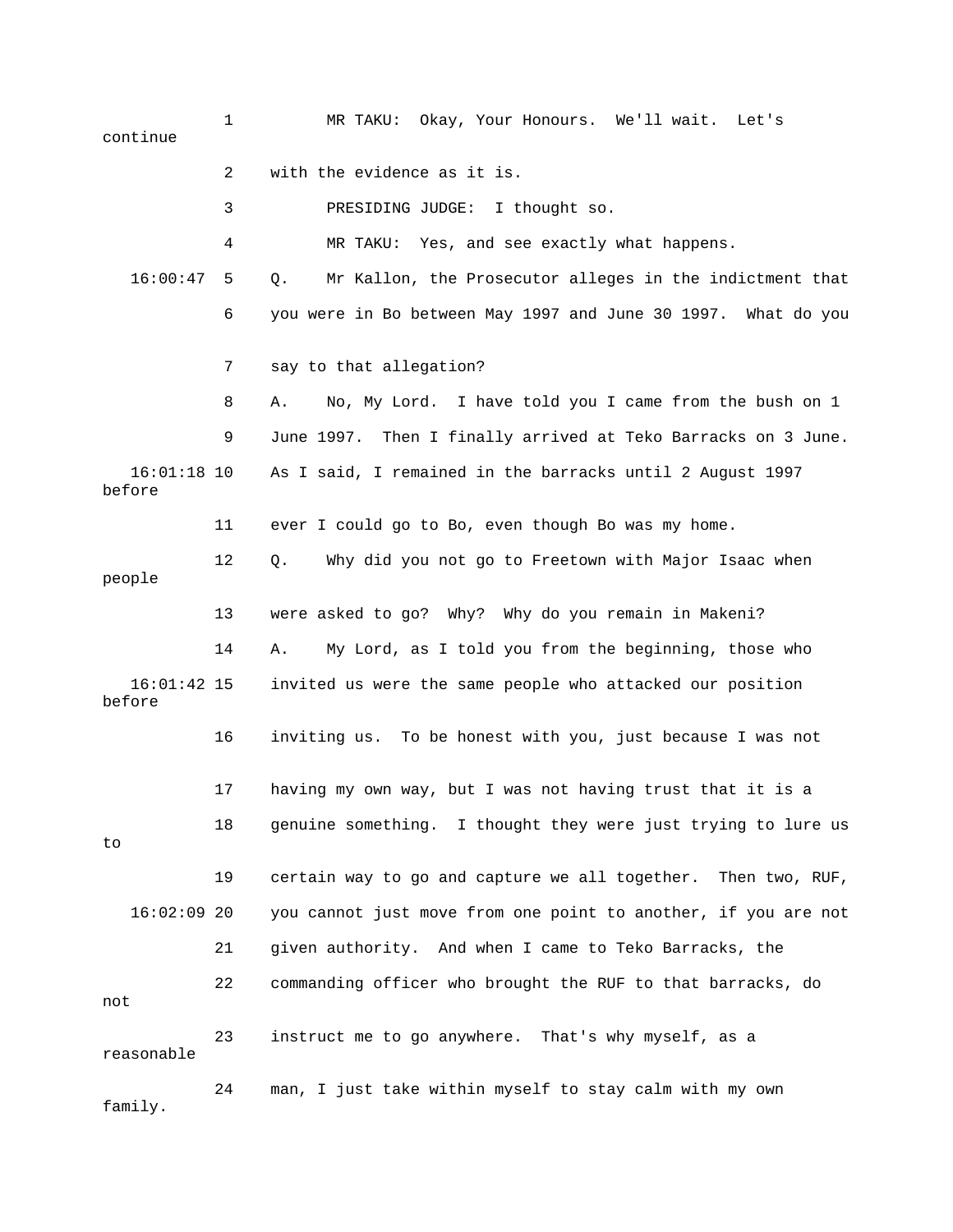16:02:35 25 Q. Now, you said that you didn't go to Bo. Nevertheless, 26 nevertheless, the Prosecution says that you were in Bo between 27 May and 30 June, and they brought a witness TF1-054 here. He 28 testified on 30 November 2005, at page 23, line 1 to 3, about a 29 peace delegation that was allegedly sent by the RUF to Bo to say

| Page 103 | SESAY ET AL   |  |              |
|----------|---------------|--|--------------|
|          | 11 APRIL 2008 |  | OPEN SESSION |

|               | $\mathbf{1}$      | that peace deal with the Kamajor at Gerihun, and that Morris   |
|---------------|-------------------|----------------------------------------------------------------|
|               | 2                 | Kallon was introduced to them as a member of that peace        |
|               | 3                 | delegation. What do you say to that, sir?                      |
|               | 4                 | Sir, that was not me. As I told you, there were many --<br>Α.  |
| 16:03:30 5    |                   | there are many people bear the name Morris Kallon. At that     |
|               | 6                 | particular point in time June, July, I was not --              |
|               | 7                 | PRESIDING JUDGE: I'm aware from the state of the               |
| evidence      |                   |                                                                |
|               | 8                 | that there are many Kallons, Morrison Kallon, so many Kallons, |
|               | 9                 | but I'm not aware that there were many Morris Kallons.         |
| $16:03:54$ 10 |                   | THE WITNESS: Yes, sir, there is. The last disclosure           |
| three         | 11                | Prosecution gave, from Mr Taylor trial, he introduced about    |
|               | $12 \overline{ }$ | Morris Kallon within the RUF, according to that state of that  |
|               | 13                | evidence this morning, My Lord. So it could be one of that     |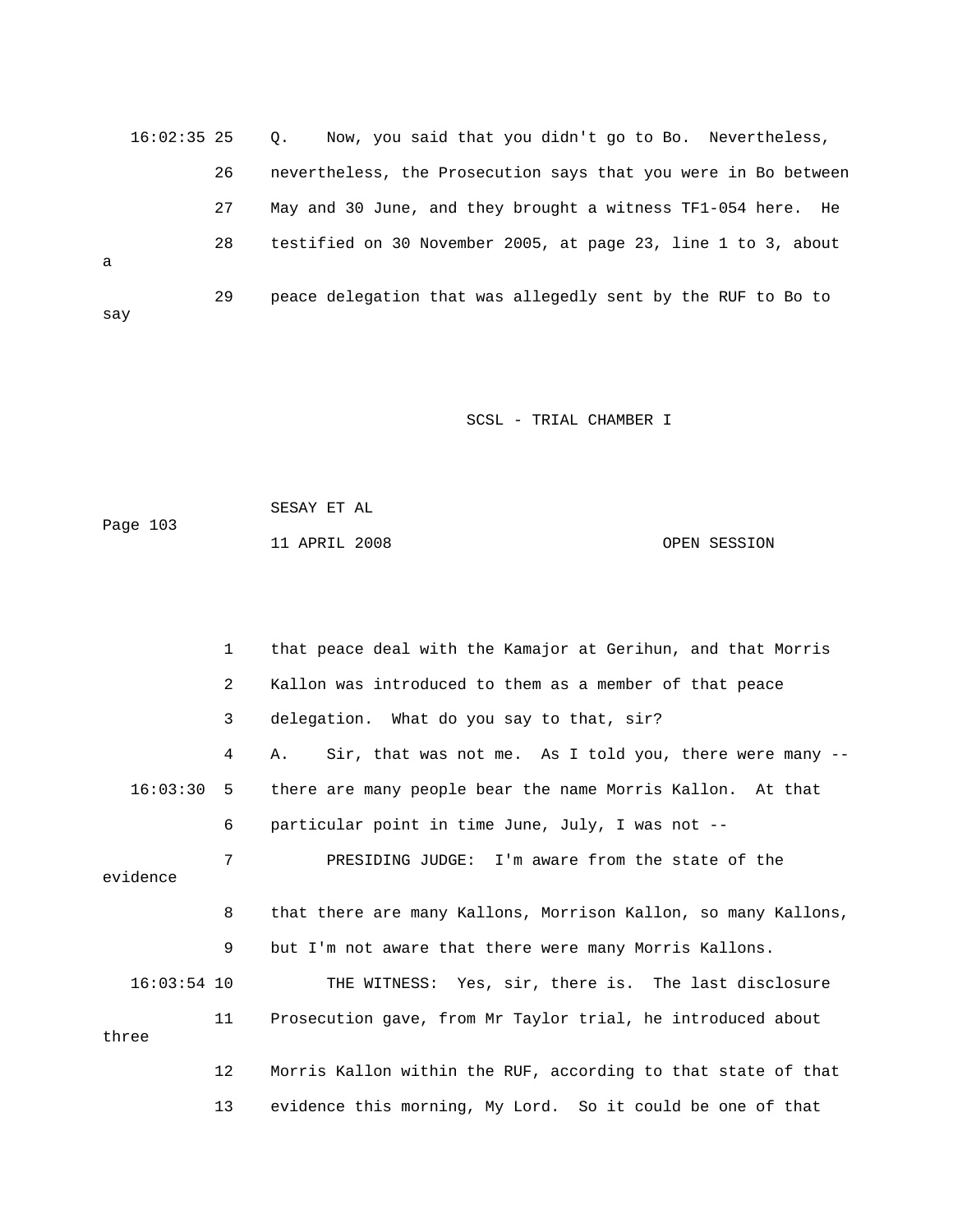14 Morris Kallon but me personally, sir, I was at Teko Barracks 16:04:15 15 within June, July. 16 PRESIDING JUDGE: Was -- did he call him Moses Kallon or 17 Morris Kallon, the one of the disclosure? 18 THE WITNESS: In that exhibit, sir, it is Morris Kallon. 19 PRESIDING JUDGE: Morris; okay. All right. I thought it 16:04:31 20 was Moses Kallon. 21 MR TAKU: 22 Q. Now, did you know -- you saw -- were you here, were you 23 present when TF1-054 testified here? 24 A. Yes. 16:04:39 25 Q. Do you know him? 26 A. No, sir. Only that day, when he was testifying, he claimed 27 to be one of the [REDACTED] of the late paramount chief. 28 Q. Now, let's talk about the late paramount chief. 29 JUDGE BOUTET: [Indiscernible] TF1-135.

SCSL - TRIAL CHAMBER I

| Page 104 | SESAY ET AL   |              |
|----------|---------------|--------------|
|          | 11 APRIL 2008 | OPEN SESSION |

1 MR TAKU: No, 054.

2 JUDGE BOUTET: 054?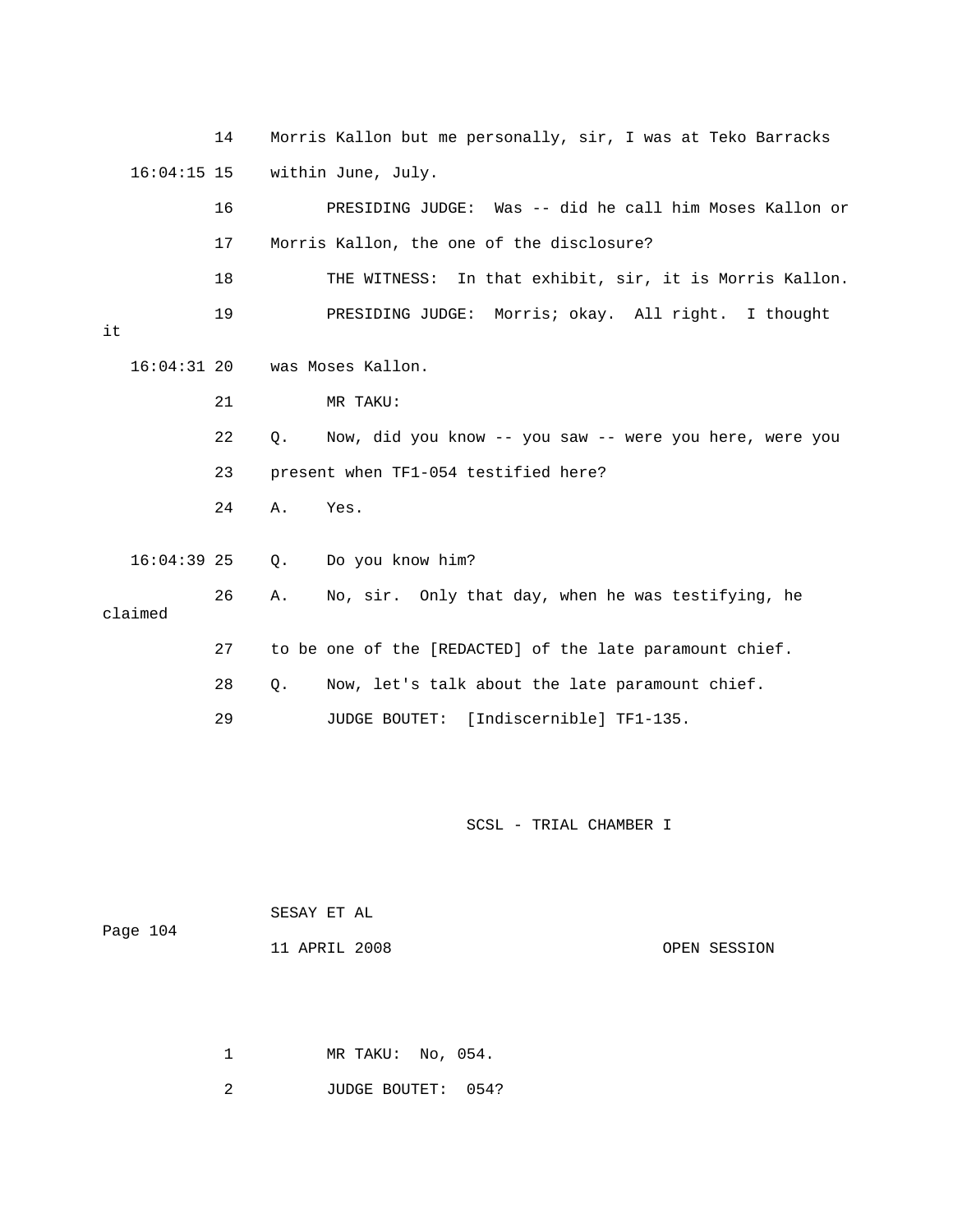|      |               | 3  |                                                               | MR TAKU:<br>Yes, Your Honour.                                  |  |  |  |
|------|---------------|----|---------------------------------------------------------------|----------------------------------------------------------------|--|--|--|
|      |               | 4  | Q.                                                            | Mr Kallon, did you know Chief Demby?                           |  |  |  |
| war. | 16:05:20      | 5  | Α.                                                            | Yes, My Lord. I used to know him very well before the          |  |  |  |
|      |               | 6  | Q.                                                            | What opinion did you hold of him?                              |  |  |  |
|      |               | 7  |                                                               | Chief who?<br>PRESIDING JUDGE:                                 |  |  |  |
|      |               | 8  |                                                               | MR TAKU:<br>Demby.                                             |  |  |  |
|      |               | 9  | $Q$ .                                                         | Of Gerihun?                                                    |  |  |  |
| is   | $16:05:38$ 10 |    | Α.                                                            | As I told you, I'm a man from Bo District. Chief Demby         |  |  |  |
| the  |               | 11 |                                                               | one of the traditional ruler within that district in one of    |  |  |  |
| And  |               | 12 |                                                               | Chiefdom Gerihun, very close to the district headquarter Bo.   |  |  |  |
|      |               | 13 |                                                               | he was one of the easiest paramount chief to see because I can |  |  |  |
|      |               | 14 | remember 1981, 82, 83, he was the only paramount chief within |                                                                |  |  |  |
|      | $16:06:06$ 15 |    | that axis has horses riding in Bo Town. You see him with      |                                                                |  |  |  |
| 16   |               |    |                                                               | different colour houses. Today, you can see him on top white.  |  |  |  |
|      | famous        | 17 |                                                               | Sometime you see him on top black. You know, he was very       |  |  |  |
|      | before        | 18 |                                                               | and admirable paramount chief by that time, so I knew him      |  |  |  |
|      |               | 19 | the war.                                                      |                                                                |  |  |  |
|      | $16:06:29$ 20 |    | $Q$ .                                                         | This witness testified that, at pages 18 and 20, that          |  |  |  |
|      | soldiers.     | 21 |                                                               | soldiers led by Boysie Palmer, AF Kamara and ABK, SLA          |  |  |  |
| and  |               | 22 |                                                               | Killed the paramount chief, with AF Kamara saying: Shoot him   |  |  |  |
| that |               | 23 |                                                               | Boysie Palmer saying that: Stop him, stay alive. You heard     |  |  |  |
|      |               | 24 | evidence?                                                     |                                                                |  |  |  |
|      | $16:06:56$ 25 |    | Α.                                                            | Yes, My Lord.                                                  |  |  |  |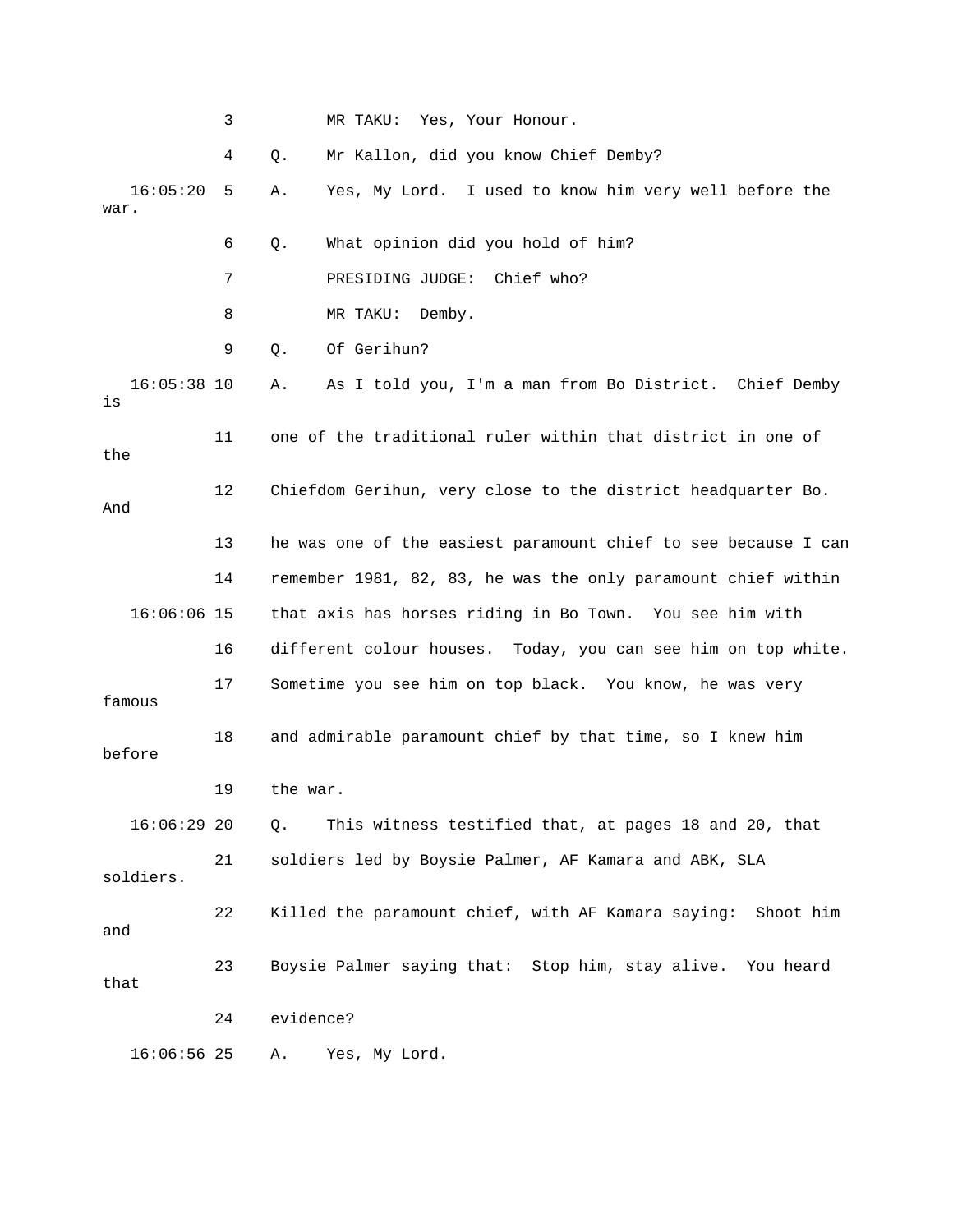26 Q. How did you feel on hearing what happened to this paramount 27 chief, who you say was admirable and respectable from your zone? 28 A. My Lord, I feel very bad and, really, even though at that

29 particular point in time I went to Bo, August '97, I could not

|          | SESAY ET AL   |  |              |
|----------|---------------|--|--------------|
| Page 105 |               |  |              |
|          | 11 APRIL 2008 |  | OPEN SESSION |

|     | killed        | 1              | understand directly whether these people or the chief were    |
|-----|---------------|----------------|---------------------------------------------------------------|
|     |               | $\overline{2}$ | by Boysie Palmer, AF Kamara, ABK, but later in this courtroom |
|     |               | 3              | now, when I heard that, I did not please and even now I'm not |
|     |               | 4              | pleased of the death of Chief Demby.                          |
|     | 16:07:55      | 5              | PRESIDING JUDGE: Is it Boysie, Kamara, who and who?           |
|     | Boysie        | 6              | THE WITNESS: Boysie Palmer and AF Kamara and ABK.             |
|     |               | 7              | Palmer was the brigade commander for south; AF Kamara was the |
|     |               | 8              | Secretary of State south; ABK was the OC Secretariat south,   |
|     |               | 9              | during AFRC junta period. And chief, if I can just say        |
|     | $16:08:31$ 10 |                | something. You know, if you look at our 25 standing order,    |
| the |               | 11             | killing of innocent civilian was one of the great law within  |
|     |               | 12             | RUF, you know, so even though I was not having sufficient     |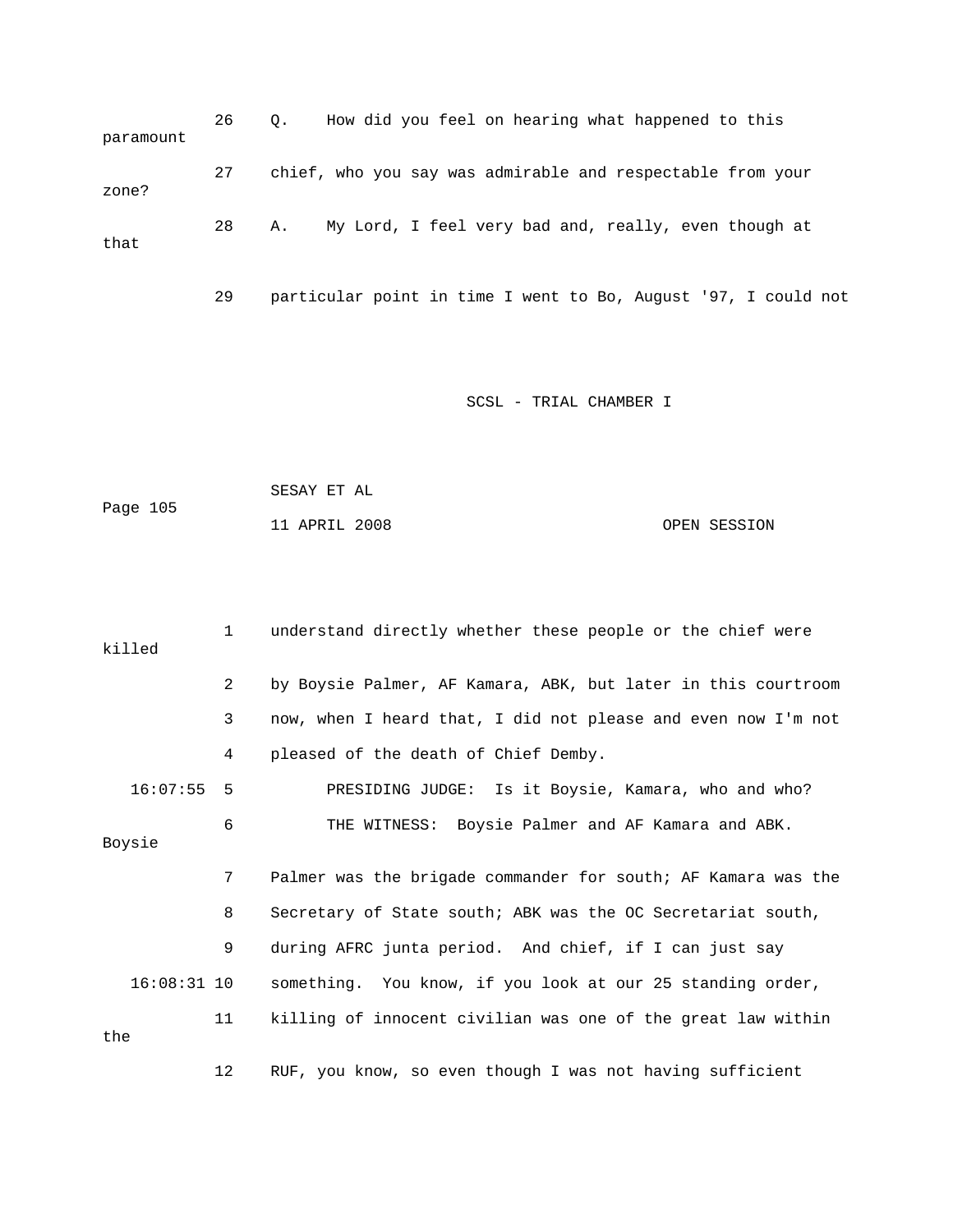13 manpower with me, but if I be know at that time, these three guys 14 them, I can myself, we should have challenged them because of the 16:09:02 15 death of the paramount chief. And three of them -- none of them 16 hailed from that region, so I just -- I thought it was a very -- 17 just mere wicked act they did. 18 MR TAKU: 19 Q. Mr Kallon, this witness -- 16:09:34 20 PRESIDING JUDGE: Yes, Mr Wagona is on his feet. Yes, Mr 21 Wagona. 22 MR WAGONA: My Lords, a few minutes back a reference was 23 made to the relationship between the witness and the chiefdom, 24 and there was a certain about that in regard to his identity. I 16:09:50 25 would request that it be redacted. 26 MR TAKU: No objection, Your Honour. Mr Kallon, you make 27 sure if you get to anything that can reveal the identity of 28 witness, please, you'll -- well, about the death of Chief 29 Demby -- SCSL - TRIAL CHAMBER I

 SESAY ET AL Page 106

11 APRIL 2008 OPEN SESSION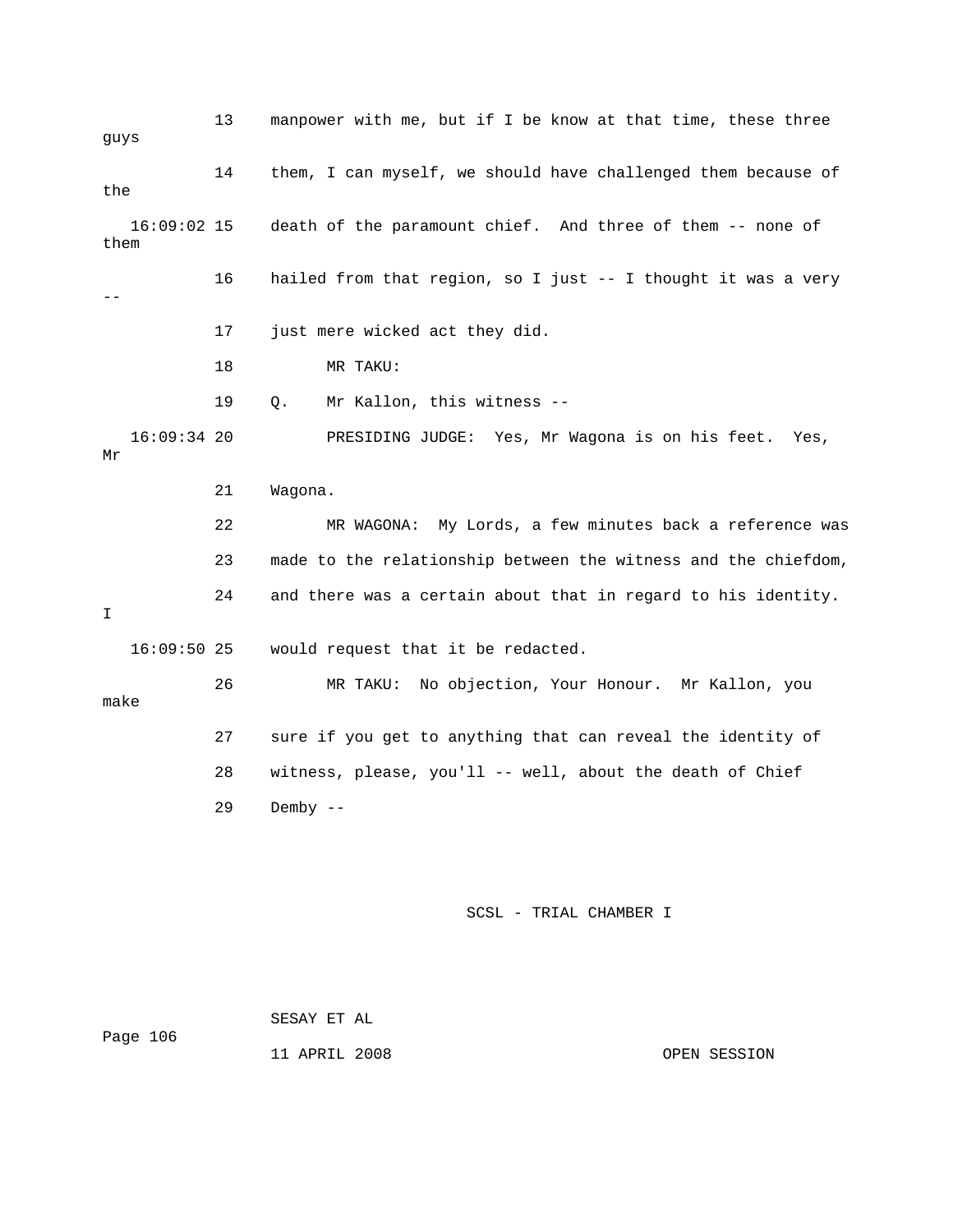|               | 1  | PRESIDING JUDGE: Well, let it be redacted.                       |
|---------------|----|------------------------------------------------------------------|
|               | 2  | MR TAKU:<br>Thank you, Your Honours.                             |
|               | 3  | PRESIDING JUDGE: Let's proceed.                                  |
|               | 4  | Yeah.<br>MR TAKU:                                                |
| 16:10:18      | 5  | So what do we say about this cowardly act by these<br>Q.         |
| paramount     | 6  | individuals killing an 80-year old, blind charismatic            |
|               | 7  | chief, that you spoken so very well. What was your feeling?      |
| felt          | 8  | PRESIDING JUDGE: His feeling as he said, he said he              |
| was           | 9  | bad.<br>What else? He felt bad that a man of that reputation     |
| $16:10:40$ 10 |    | killed by people who were not from that area.                    |
|               | 11 | Yes, exactly.<br>MR TAKU:                                        |
|               | 12 | PRESIDING JUDGE: Maybe if they were from that area they          |
|               | 13 | should have not killed such a nice man; an allegedly nice man.   |
|               | 14 | MR TAKU:<br>Exactly sir. Well, I think he was.                   |
| $16:10:55$ 15 |    | PRESIDING JUDGE: You were not there.                             |
| the           | 16 | MR TAKU: As an individual, I mean, just listening to             |
| I'm           | 17 | evidence I felt -- well, let me not bring my feelings here.      |
|               | 18 | sorry, Your Honour. I'm sorry, Your Honour.                      |
|               | 19 | PRESIDING JUDGE: Let's proceed, please.                          |
| $16:11:08$ 20 |    | MR TAKU:                                                         |
| not           | 21 | Mr Kallon, now this witness under cross-examination was<br>$Q$ . |
| 37,           | 22 | able to give the time frame of when. That is at pages 36 to      |
| event         | 23 | lines 8 to 10, and line 14, he was thinking about when this      |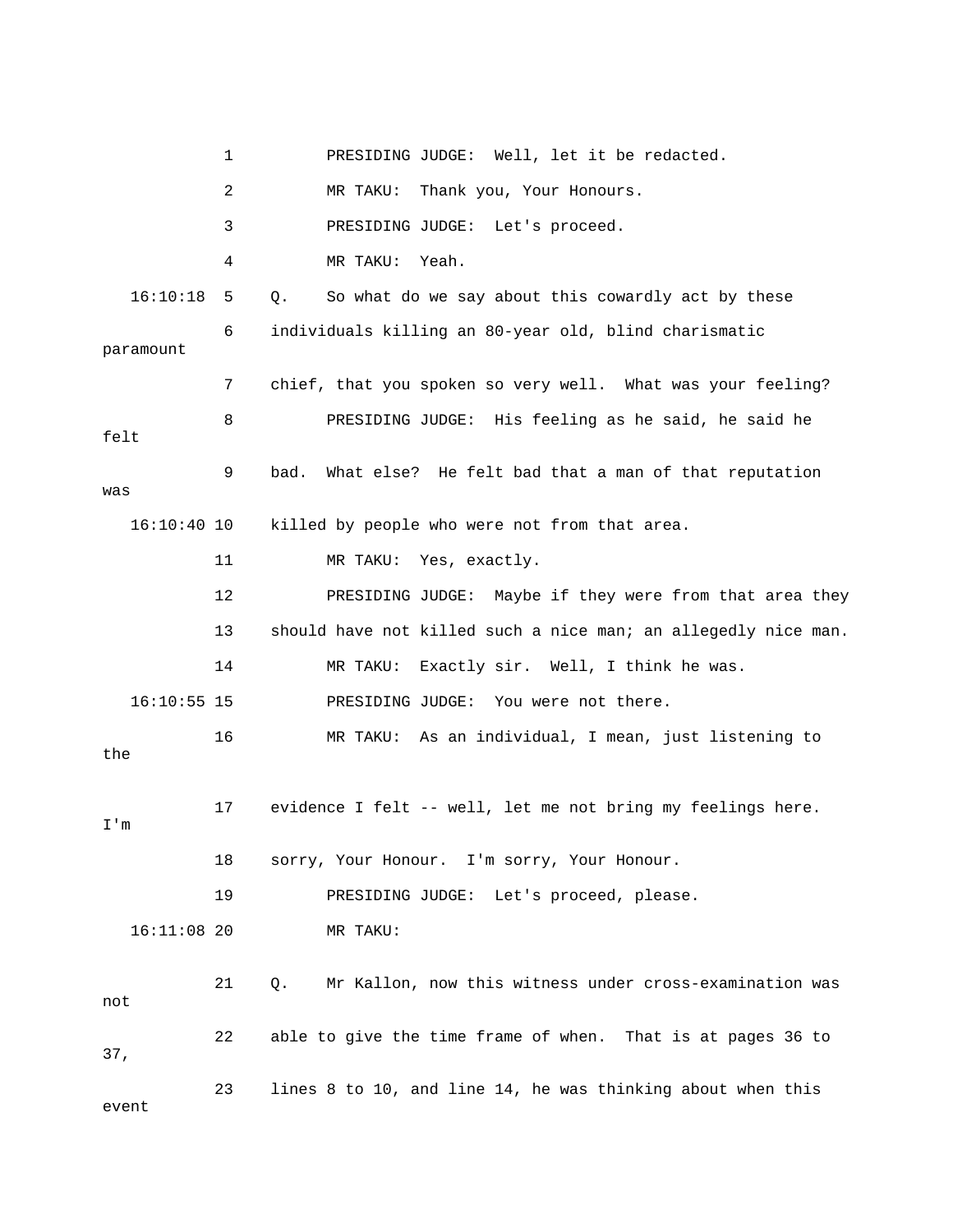| you:        |               | 24 | took place, he could not. But I want to put the question to    |
|-------------|---------------|----|----------------------------------------------------------------|
|             | $16:11:28$ 25 |    | That fact notwithstanding, that he could not establish a time  |
|             |               | 26 | frame, did you at any time, Mr Kallon, before August 1997, set |
|             |               | 27 | foot in Bo for any reason whatsoever?                          |
| $\mathbf I$ |               | 28 | No. Before August, as I told you, from June to August,<br>Α.   |
| at          |               | 29 | was -- to 2 August I was in Makeni and those that were in Bo   |

|          | SESAY ET AL   |  |              |
|----------|---------------|--|--------------|
| Page 107 |               |  |              |
|          | 11 APRIL 2008 |  | OPEN SESSION |

|               | 1            | that time, the brigade commander south, the Secretary of State          |
|---------------|--------------|-------------------------------------------------------------------------|
|               | $\mathbf{2}$ | south, the OC Secretariat, these were the top, top ranking              |
| AFRC          | 3            | decision body of the southern region under the AF -- I mean             |
| don't         | $4\degree$   | regime or period, so I was not there and they were not $-$ - I          |
|               |              | 16:12:21 5 even know them by that time.                                 |
| that          | 6            | Now did you know when these people were appointed to<br>$\circ$ .       |
|               | 7            | position by the AFRC regime?                                            |
|               | 8            | My Lord, by then, I came from the bush. I met brigade<br>A.,            |
| <sub>OC</sub> | 9            | commander in Makeni. I met Secretary of State there. I met              |
|               |              | 16:12:44 10 Secretariat there on 3 June. I met this body there already. |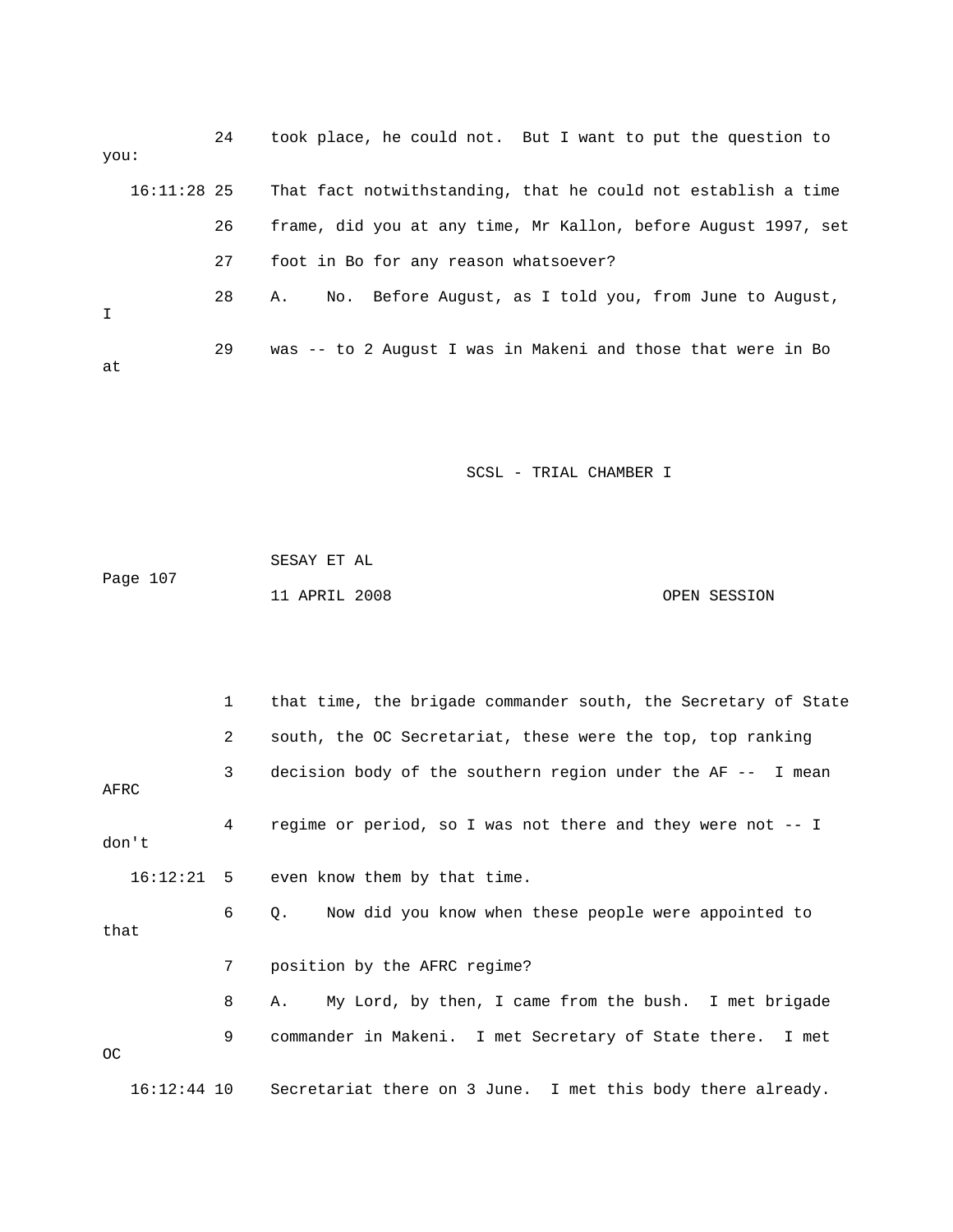11 Q. In Makeni? 12 A. In Makeni. So, maybe, immediately the overthrow, that was 13 the time they organize this their body into this different, 14 different, different position. 16:12:58 15 Q. So, let me just ask you: So, you took no, you played no 16 role in appointing these people. That AFRC appointed these 17 people to this position, Boysie Palmer, AF Kamara, you played no 18 role in the appointment at that point in time? 19 A. No, My Lord. I met these people already in their position, 16:13:18 20 who even I'm sure my boss, Sam Bockarie, do not take no part in 21 that, even though I'm not speaking for him. But who am I at that 22 time to go and sit in the appointment of minister, interim 23 brigade commander. Even though if you are not a militant, but 24 when they talk about brigade, I hope Your Honourable Justice 16:13:40 25 Boutet know, when you talk about brigade, it's a big big big 26 force, a force country, a whole region. 27 PRESIDING JUDGE: Who tells you that the other Judges don't 28 know? 29 THE WITNESS: Sorry, sir. I thought --

SCSL - TRIAL CHAMBER I

 SESAY ET AL Page 108

11 APRIL 2008 OPEN SESSION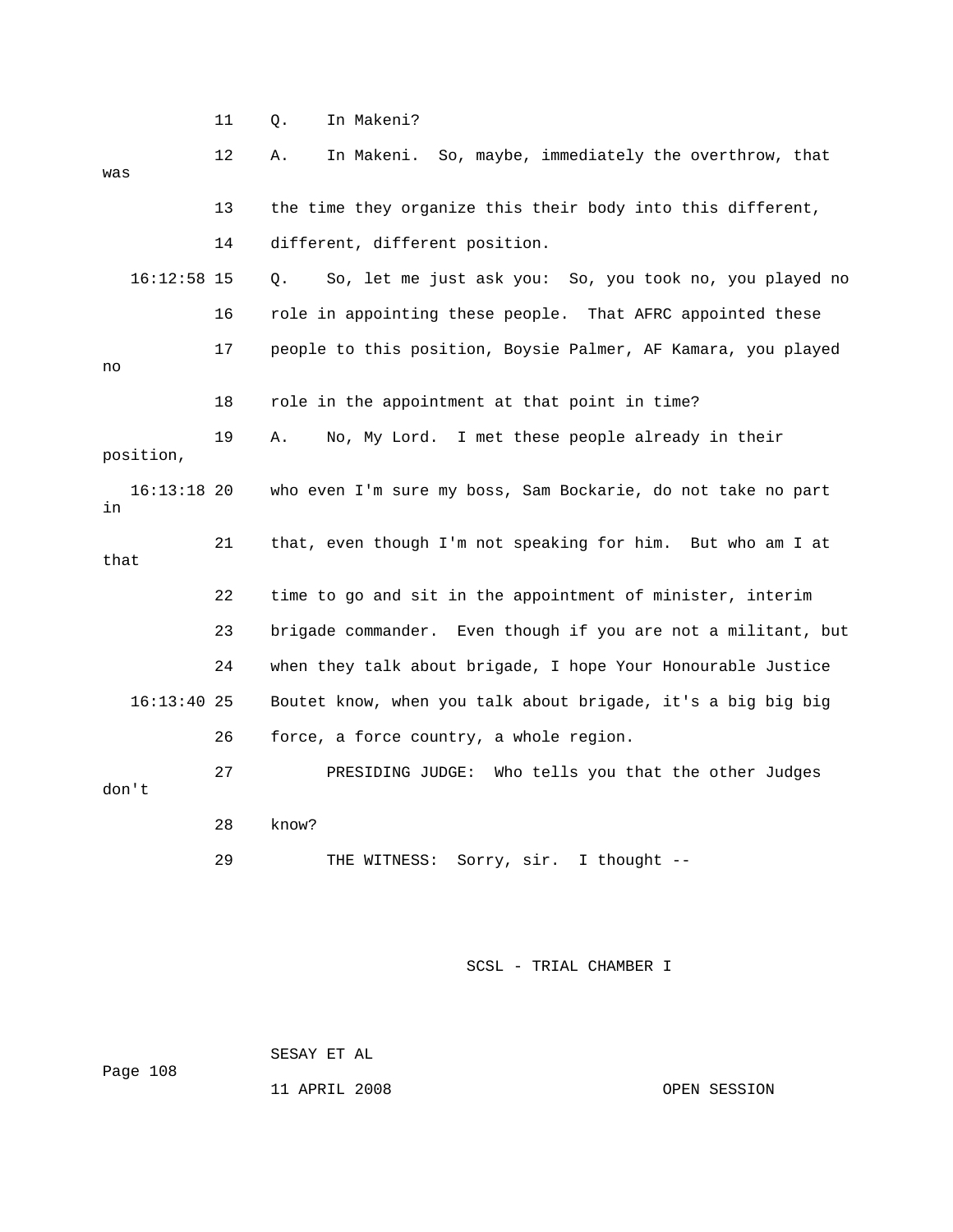1 PRESIDING JUDGE: Stop personalalising your comments on 2 Judges; you understand? 3 MR TAKU: We're sorry about that, sir. We are sorry about 4 that. Indeed, I'm aware that the other Judges know; there's no 16:14:06 5 doubt about that. I know as a fact that the other Judges know.  $6$  Now  $-$  7 PRESIDING JUDGE: No, all I wanted -- all I was driving at 8 was that comments should not be personalised. 9 MR TAKU: Yes. 16:14:19 10 PRESIDING JUDGE: We are not sitting here in our respective 11 backgrounds or capacities, so -- 12 MR TAKU: Sorry about that, Your Honours. 13 PRESIDING JUDGE: Yes. 14 MR TAKU: He is just being human. At times it happens 16:14:35 15 that, well, that happens to us at times. 16 PRESIDING JUDGE: That's okay. 17 MR TAKU: We're not intending to undermine or to -- 18 PRESIDING JUDGE: No, no, it's okay. I just made a 19 comment. 16:14:44 20 MR TAKU: Yes, Your Honour. 21 Q. Now on 2 August 1997, you've told the Court that you were 22 deployed to Bo, Mr Kallon. Now, can you tell the Court exactly 23 who deployed you to Bo on that date?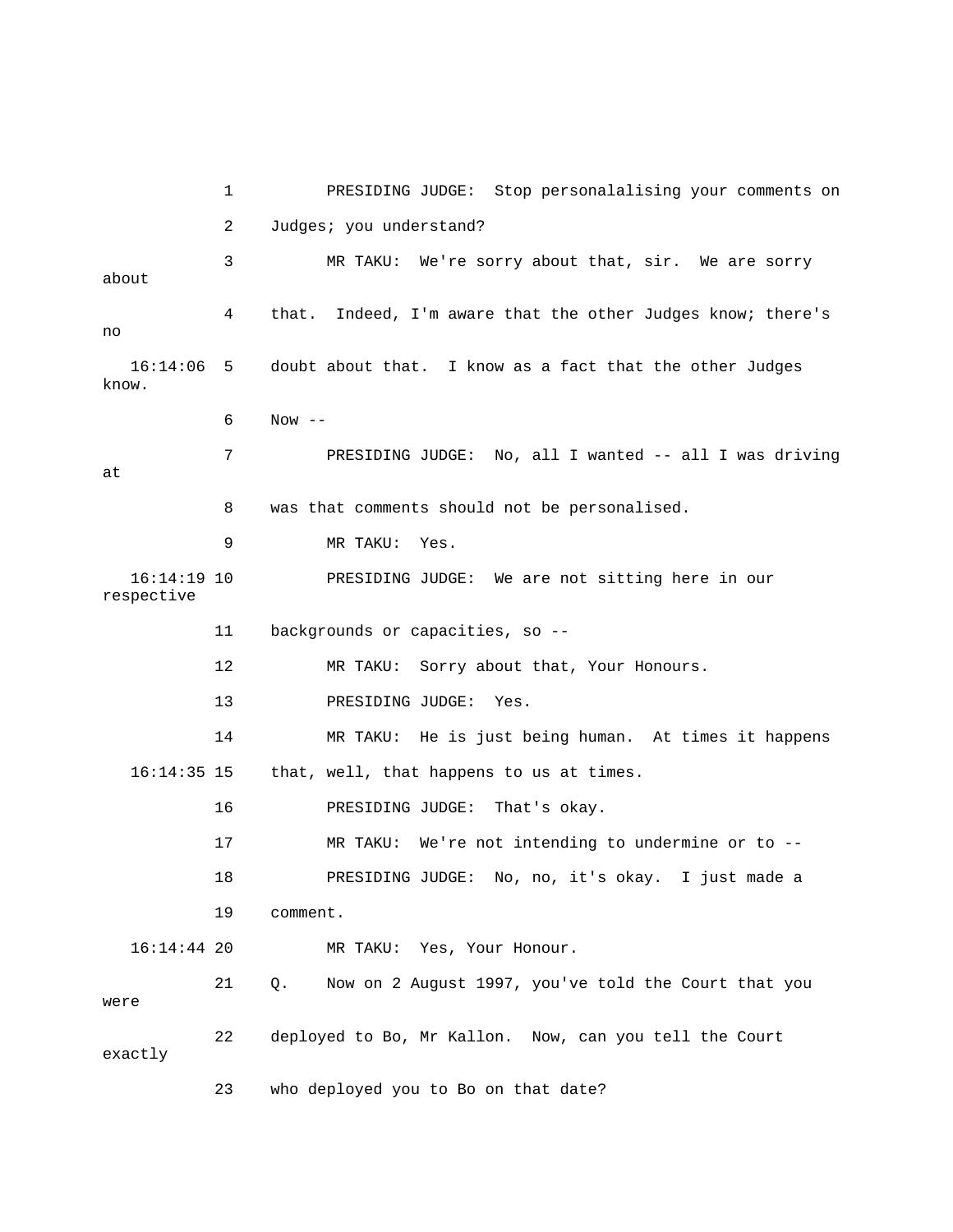24 A. On 2 August the down commander by then, Colonel Isaac 16:15:12 25 Mongor brought me a radio message from Colonel Sam Bockarie that 26 he is to give me a -- two squad. I mean, two squad in RUF was 30 27 manpower, to take them from Makeni to Bo, on 2 August. And that 28 very day he ordered me to leave and I leave that day to Bo. 29 Q. Now when you left with 30, two squad, that's 30 men to Bo,

SCSL - TRIAL CHAMBER I

|          | SESAY ET AL   |  |              |
|----------|---------------|--|--------------|
| Page 109 |               |  |              |
|          | 11 APRIL 2008 |  | OPEN SESSION |

 1 when did you arrive Bo? 2 A. That very day. I pass through Masiaka, Mile 91, then to 3 Bo. I said, not even they drive. 4 Q. Now, apart from the deployment to Bo were -- now, this 16:16:14 5 contingent, this squad that they sent you to Bo with, what were 6 you going to do in Bo? Were you in control? Were you asked to 7 command -- I am sorry, My Lord, let me rephrase it. What were 8 you going to do in Bo on that day? 9 A. According to the contents of that message that time, I was 16:16:33 10 to go and represent the presence of RUF in Bo among the SLA 11 soldiers, the brigade SLA soldiers.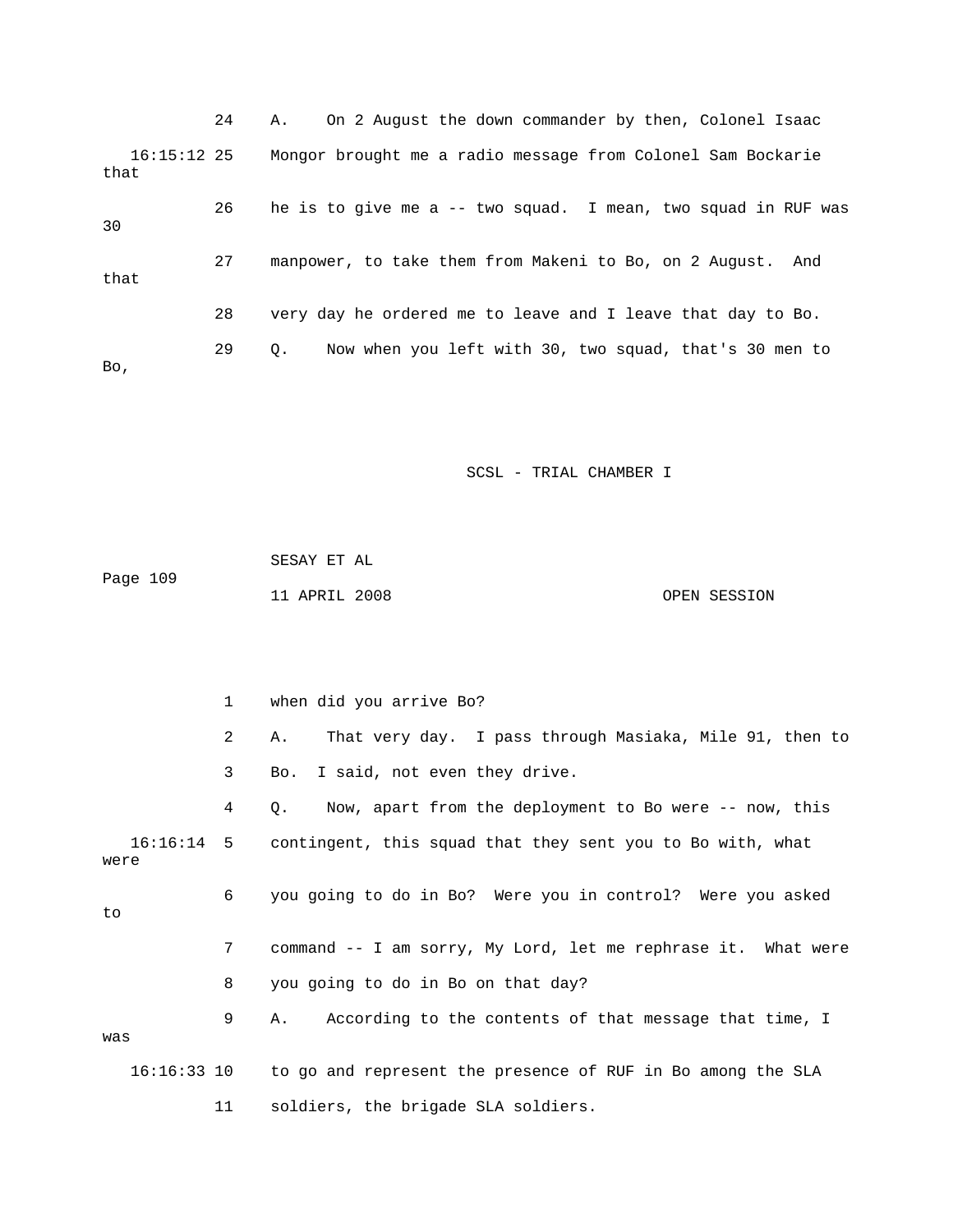|      |               | 12 | So, apart from Bo, did your command extend to any other<br>Q.   |
|------|---------------|----|-----------------------------------------------------------------|
|      |               | 13 | town outside Bo?                                                |
| I    |               | 14 | My Lord, even within the Bo town itself, as I told you,<br>Α.   |
|      | $16:17:05$ 15 |    | only went there with two squad, 30 men. These 30 men were not   |
|      |               | 16 | even enough to deploy in one section in the town.<br>Let me not |
|      |               | 17 | cover the whole district now. So we were only at the brigade,   |
|      |               | 18 | the reservation area they give us lodge; that was the area we   |
|      |               | 19 | occupy. We were not on any military duty.                       |
| Your | $16:17:33$ 20 |    | Now TF-360 testified that on 7 November 2005, page 72,<br>Q.    |
| in   |               | 21 | Honours, lines 1 to 6 and said that Kailondo or yourself were   |
|      | that?         | 22 | control Bo, Makeni and Kono in 1997. What do you say about      |
|      |               | 23 | The pseudonym of that witness just now --<br>Α.                 |
|      |               | 24 | 360?<br>Q.                                                      |
|      | $16:17:58$ 25 |    | 366.<br>Α.                                                      |
|      |               | 26 | 366, yes. Sorry, please, 366.<br>Q.                             |
|      |               | 27 | You know, as I explained the history between myself and<br>Α.   |
| to   |               | 28 | 366, before coming to this Tribunal, he was just a man trying   |
| He   |               | 29 | box me in every crime base the Prosecution asked him about.     |

 SESAY ET AL Page 110

11 APRIL 2008 CPEN SESSION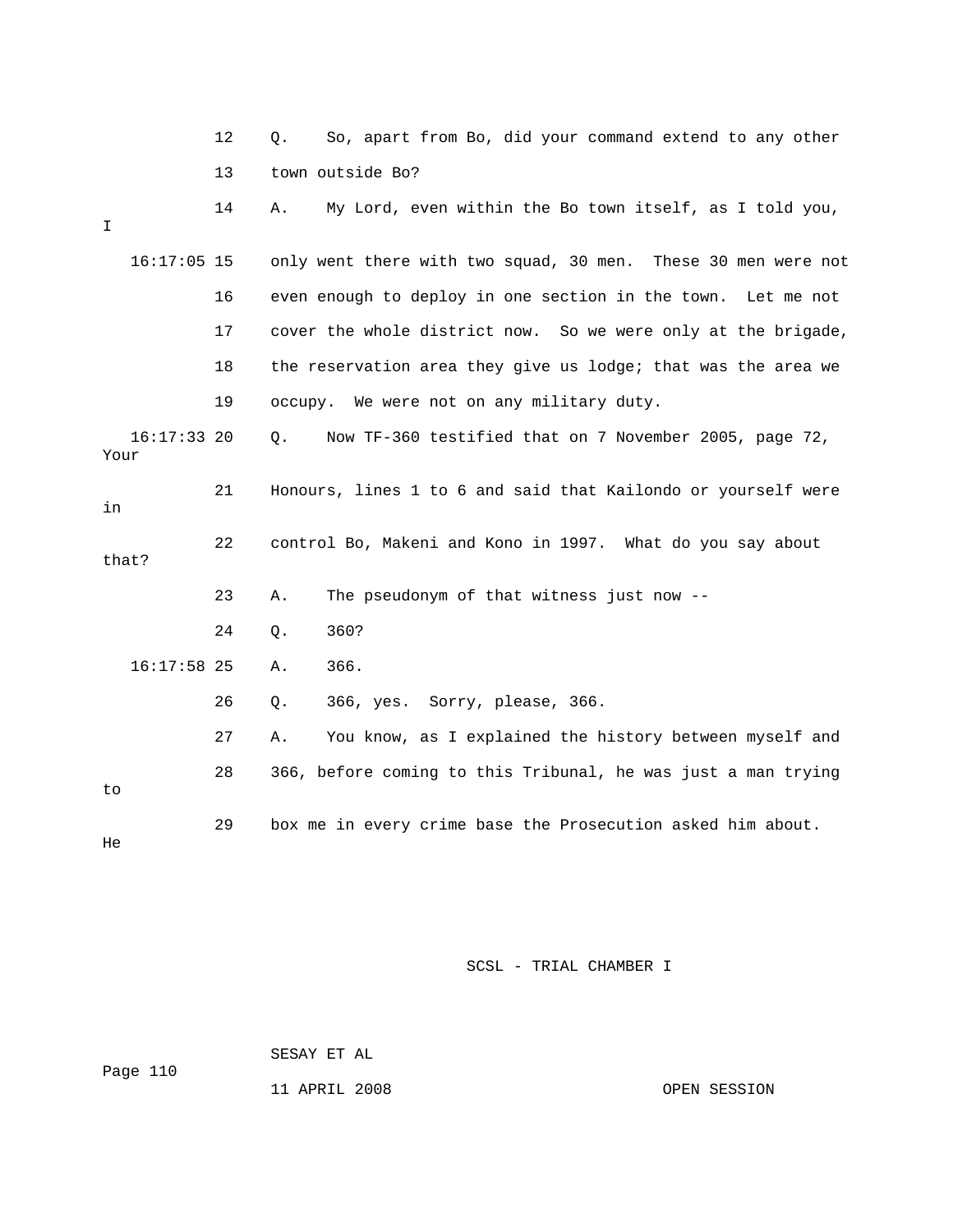| military                   | 1              | was not in Makeni; he was not in Bo. And even in normal          |
|----------------------------|----------------|------------------------------------------------------------------|
| believe                    | $\overline{2}$ | second, I mean duty or even military normal civil duty, I        |
|                            | 3              | south, east and north, these are the three region he's talking   |
| Region;                    | 4              | about. Makeni is the Northern Region; Bo is the Southern         |
| 16:18:38<br>these          | 5              | Kono is Eastern Region. How can I, one, be in control of         |
|                            | 6              | three regions together? And which, of course, each of these      |
|                            | 7              | regions has it's minister, it has its brigade commander.<br>With |
| all                        | 8              | me, who's controlling just 30 men, how can I be in control of    |
|                            | 9              | those areas? I was not. He say lies, sir.                        |
| $16:19:09$ 10<br>testified |                | Now, TF1-360 this time I think I got him correct,<br>Q.          |
| again,                     | 11             | before this Court that when he came to Freetown -- no, 366       |
| Superman?                  | 12             | that when he came to Freetown he met the fighting with           |
| I                          | 13             | 366, sir, as I told you earlier, he came from Kailahun.<br>Α.    |
| Freetown.                  | 14             | came from Makeni way. It's lie. He did not meet me in            |
| $16:19:43$ 15<br>the       |                | Many witnesses testified before this Tribunal. Superman was      |
| from                       | 16             | only sole body Sam Bockarie instruct to move with his team       |
|                            | 17             | Western Jungle to Freetown, and all deployment within Freetown   |
|                            | 18             | was under Superman and his men. So it's lie.                     |
| 30                         | 19             | Now, within the time you were in Bo with this squad of<br>Q.     |
| $16:20:08$ 20<br>other     |                | men, did you integrate this squad 30 men with the SLAs?<br>In    |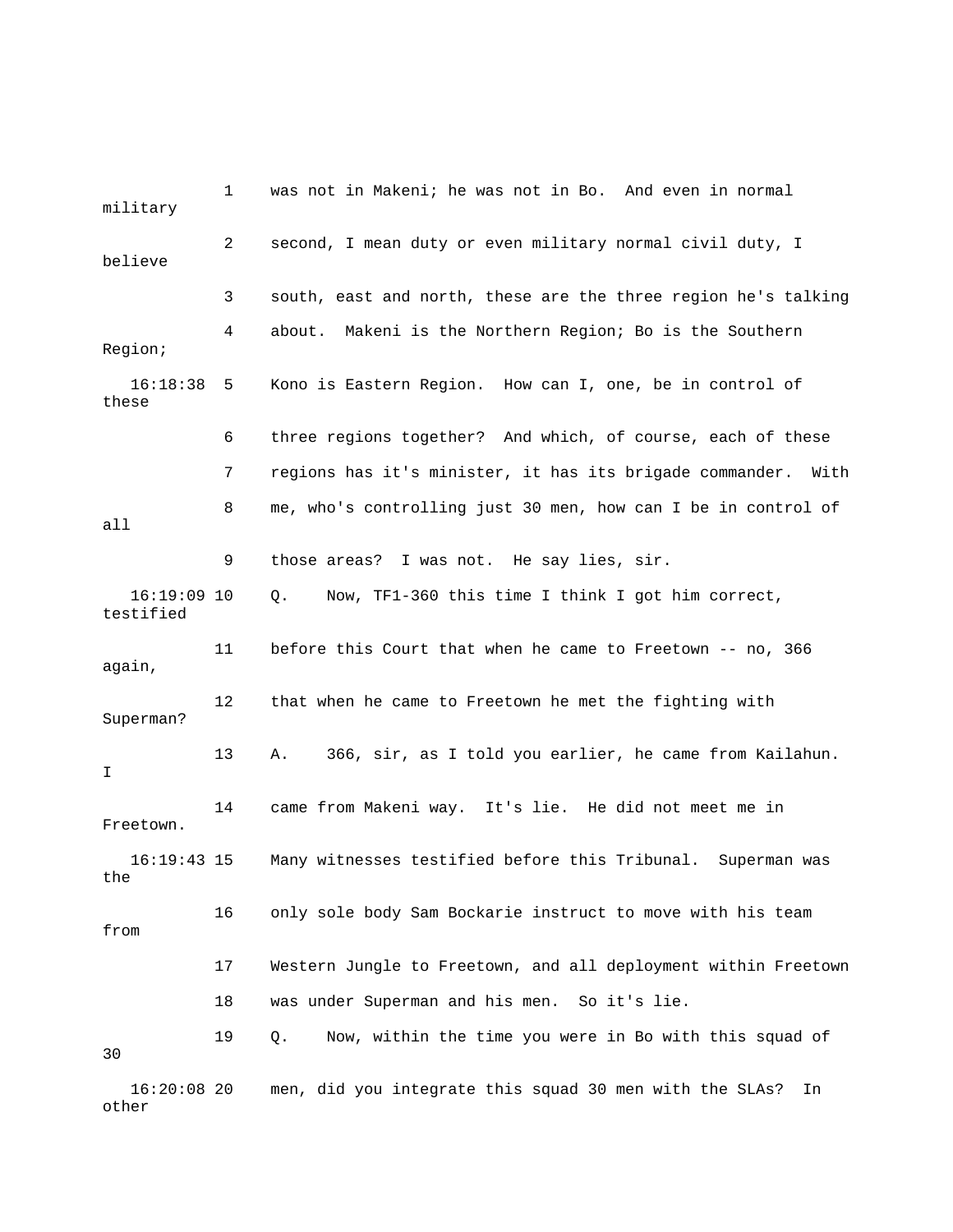| the           | 21 | words, did you integrate them with the forces that were under  |
|---------------|----|----------------------------------------------------------------|
| top           | 22 | command of Boysie Palmer, AF Kamara, ABK, and all the other    |
| them?         | 23 | AFRC officials who were in the town, did you integrate into    |
| RUF           | 24 | No, My Lord, and for me in Bo, no. And even generally<br>Α.    |
| $16:20:36$ 25 |    | was never integrated into AFRC, either army or civil           |
|               | 26 | administration, no. They did not agree. There were -- if I'm   |
|               | 27 | not mistaken there's an exhibit before this Tribunal, it was   |
|               | 28 | proposed suggestion to the leader of AFRC for RUF to integrate |
| on            | 29 | into the army and that proposal was not agreed upon. I mean,   |

| Page 111 | SESAY ET AL   |              |
|----------|---------------|--------------|
|          | 11 APRIL 2008 | OPEN SESSION |

| came,                    |   | it, you see, so we were never integrated into any. When we     |
|--------------------------|---|----------------------------------------------------------------|
|                          | 2 | when they invited us, we met them in their full military       |
|                          | 3 | structure from the army CDS, Army Chief of Staff, colonel of   |
|                          | 4 | operation, brigades commanders and so on and so forth.<br>From |
| $16:21:30$ 5<br>military |   | deputy defence minister clean down to the last rank of         |
| given                    | 6 | deployment. It was like that. No battalion commander was       |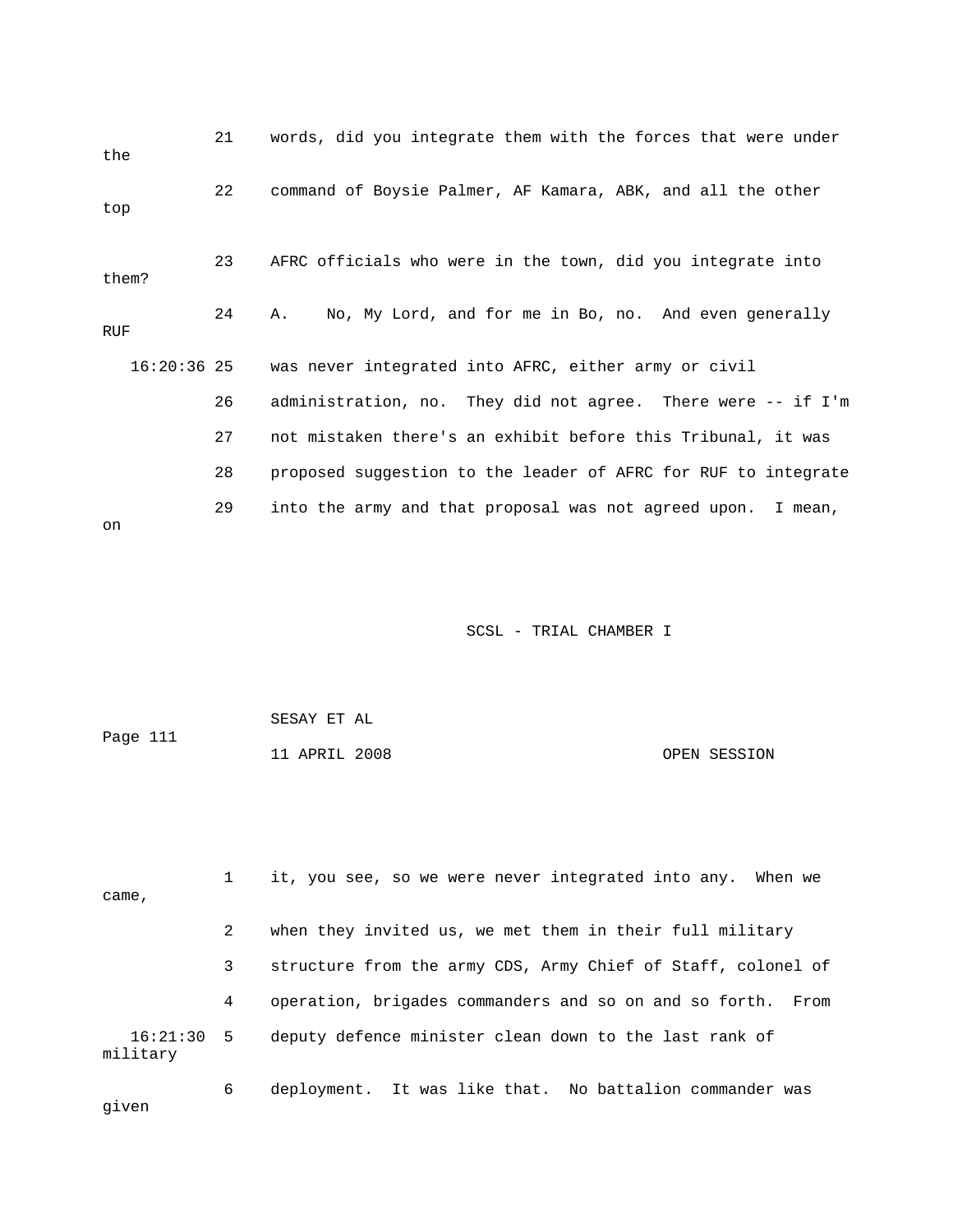7 to RUF, neither company commander, even a squad position was not 8 given to RUF as a sign of reintegration into the national army. 9 JUDGE BOUTET: I'm not sure I understood the beginning of 16:21:53 10 that answer, Mr Kallon. Did you say that at the top echelon 11 there was some integration but at the bottom, the battalion level 12 and lower, there was no integration but more at the top or this 13 is not what you said? I'm just trying to understand. 14 THE WITNESS: My Lord, from up to down, there were no 16:22:14 15 integration. 16 JUDGE BOUTET: At any level? 17 THE WITNESS: At any level. The brigade commander, 18 battalion commander, company commander, platoon commander, squad 19 team, everything was headed by the military. 16:22:29 20 JUDGE BOUTET: But above brigade commander? 21 THE WITNESS: Please, sir, the deputy defence minister was 22 the Sierra Leone Army, SLA. The Army Chief of Staff was SLA. 23 The Army Chief of Defence Staff was SLA. The colonel of 24 operation was SLA. The Navy's wing was SLA. The Air Force wing 16:22:54 25 was SLA. All structure within the military was headed by them. 26 They do not agree to give none to RUF and did not integrate none. 27 Even the proposal Sam Bockarie proposed, they did not adhere to 28 it. 29 MR TAKU: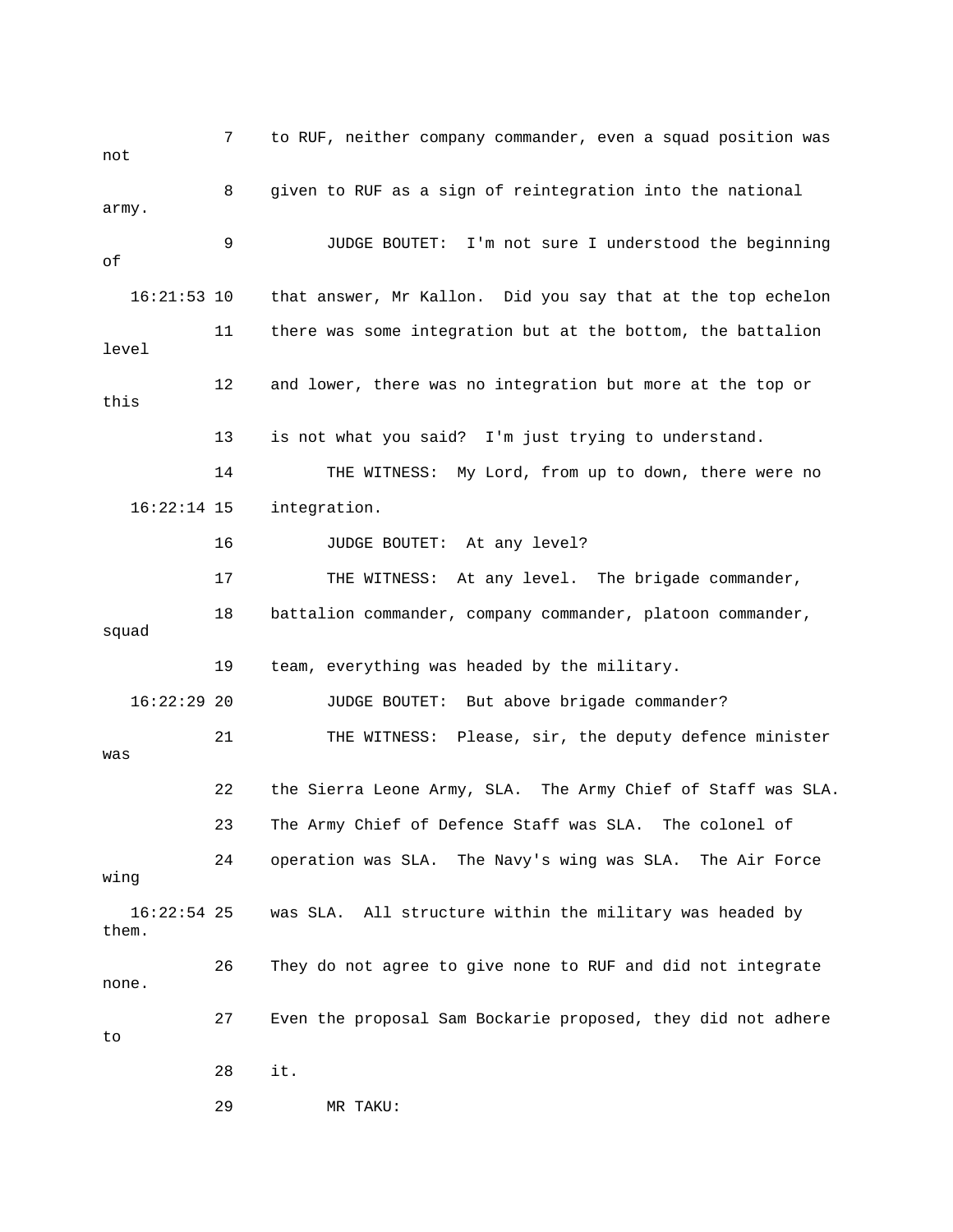| Page 112 | SESAY ET AL   |  |              |
|----------|---------------|--|--------------|
|          | 11 APRIL 2008 |  | OPEN SESSION |

| attention.           | $\mathbf{1}$ | Yes, very soon we'll bring that proposal to your<br>Q.          |
|----------------------|--------------|-----------------------------------------------------------------|
| Let                  | 2            | One minute, Your Honours. Your Honours, we'll come to that.     |
| you                  | 3            | me just proceed. We'll attend that in due course. Now, can      |
| did                  | 4            | explain to the Court why you took the decision not -- why you   |
| 16:23:49             | 5            | integrate you were in Bo with AFRC?                             |
|                      | 6            | My Lord, one, the leader of the RUF at that time Sam<br>Α.      |
|                      | 7            | Bockarie, even the proposed position say Foday Sankoh was the   |
| at                   | 8            | deputy chairman for the AFRC did not allow him to even stand    |
| Foday                | 9            | the door of that office they proposed for Sam Bockarie and      |
| $16:24:18$ 10<br>him |              | It was acted by Solomon SAJ Musa, who they appointed<br>Sankoh. |
|                      | 11           | as chief of Secretary of State. He was the chief for all the    |
|                      | 12           | ministry under the AFRC. So and this proposition which Sam      |
| cannot               | 13           | Bockarie wrote to the AFRC, they did not approve it, and I      |
| that                 | 14           | go above Sam Bockarie then I go integrate myself with SLA,      |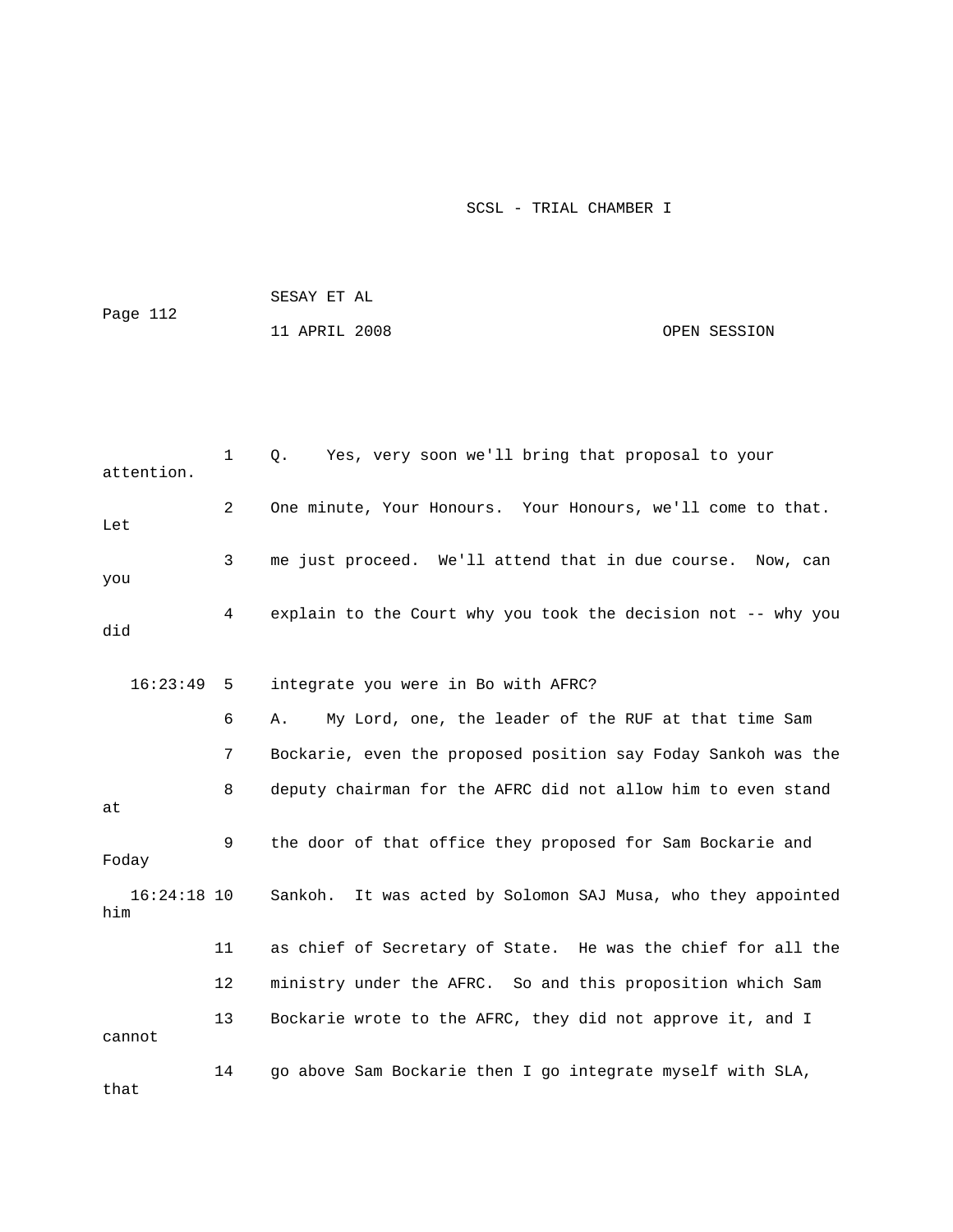16:24:50 15 was not the purpose he send me there for. He said I should go 16 and make sure the presence of RUF be in Bo, My Lord. 17 Q. Your Honours, we are trying to locate that exhibit. We 18 will tender it in due course. It's an exhibit dated, one minute, 19 Your Honour. Your Honours, we'll come to that, Your Honours. 16:25:55 20 Let me just proceed, Your Honour. Mr Kallon, we'll tender the 21 exhibit thereafter, it's somewhere among the so many exhibits 22 here. In fact, it had been tendered already. It's a Prosecution 23 exhibit? 24 MR WAGONA: It's a Court exhibit. 16:26:07 25 MR TAKU: It's a Court exhibit. Sorry, Your Honour, I'm 26 very sorry. It's a Court exhibit. We would refer to it, let me 27 just see if I have the mark here. The number here. We'll tender 28 it later, Your Honour, we'll draw his attention to it that it's 29 already tendered.

## SCSL - TRIAL CHAMBER I

| Page 113 | SESAY ET AL   |              |
|----------|---------------|--------------|
|          | 11 APRIL 2008 | OPEN SESSION |

1 Q. Now, Mr Kallon, let's move quickly. We'll come back to

it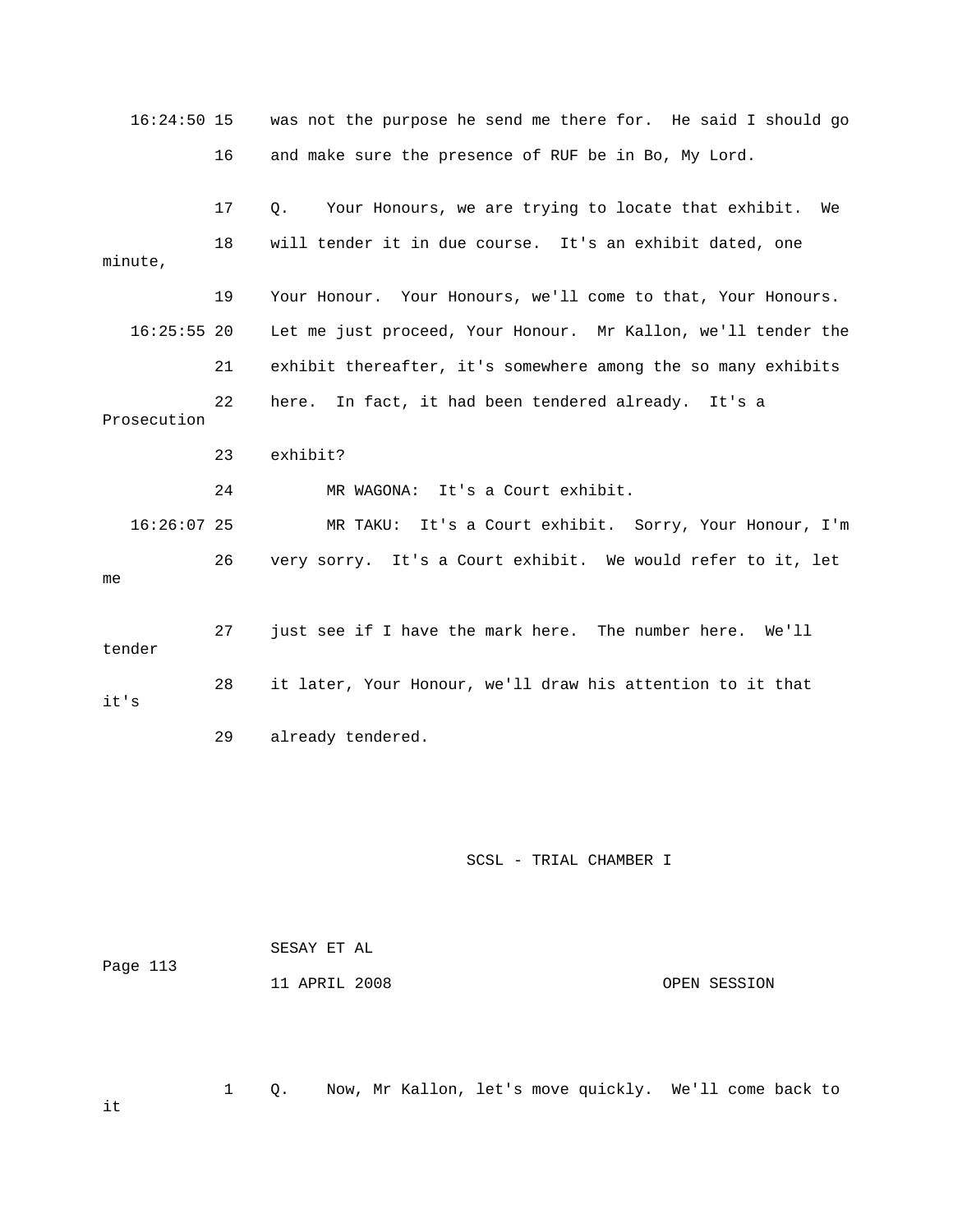|     |               | 2  | and we'll bring it to the attention of the Court.<br>The day $-$ |
|-----|---------------|----|------------------------------------------------------------------|
|     |               | 3  | now, let's move to another area very quickly. Paragraph 26 of    |
|     |               | 4  | the indictment alleges that you were -- that during the junta    |
|     | 16:27:27      | 5  | regime you were a member of the junta governing body, junta      |
|     |               | 6  | governing body. What do you say about that?                      |
| is  |               | 7  | Please, sir, Mr Taku, that paragraph in that indictment<br>Α.    |
| not |               | 8  | not true. And even up to now, I'm sitting before you I have      |
|     | governing     | 9  | get the clear understanding what they mean by the junta          |
|     | $16:28:00$ 10 |    | body, because I was not in any of that position but if you can   |
|     |               | 11 | look at Court Exhibit 6, I will rely on that exhibit to prove    |
|     | membership    | 12 | that I was not a member of junta governing body.<br>The          |
|     |               | 13 | ahead, during the junta period was open-door membership, both    |
|     |               | 14 | civilians, RUF, SLA, were in that membership which they called   |
|     | $16:28:35$ 15 |    | armed forces revolutionary counsel. I was a member of that       |
|     |               | 16 | counsel. I don't know if that is it they referring to that       |
| at  |               | 17 | paragraph as governing body. And in that exhibit, if you look    |
|     |               | 18 | the gazette of Sierra Leone, you will see number nine, my name   |
|     |               | 19 | Major Morris Kallon.                                             |
|     | $16:29:11$ 20 |    | Yes, look at this. It's that -- Court exhibit number 9?<br>Q.    |
| we  |               | 21 | PRESIDING JUDGE: He has already referred to it, I mean,          |
|     |               | 22 | don't need to go into that.                                      |
|     |               | 23 | MR TAKU: Now, that is Exhibit 6, not 9.                          |
|     |               | 24 | Exhibit 6.<br>PRESIDING JUDGE:                                   |
|     | $16:29:30$ 25 |    | THE WITNESS: The Gazette of Sierra Leone, sir.                   |
|     |               | 26 | MR TAKU:                                                         |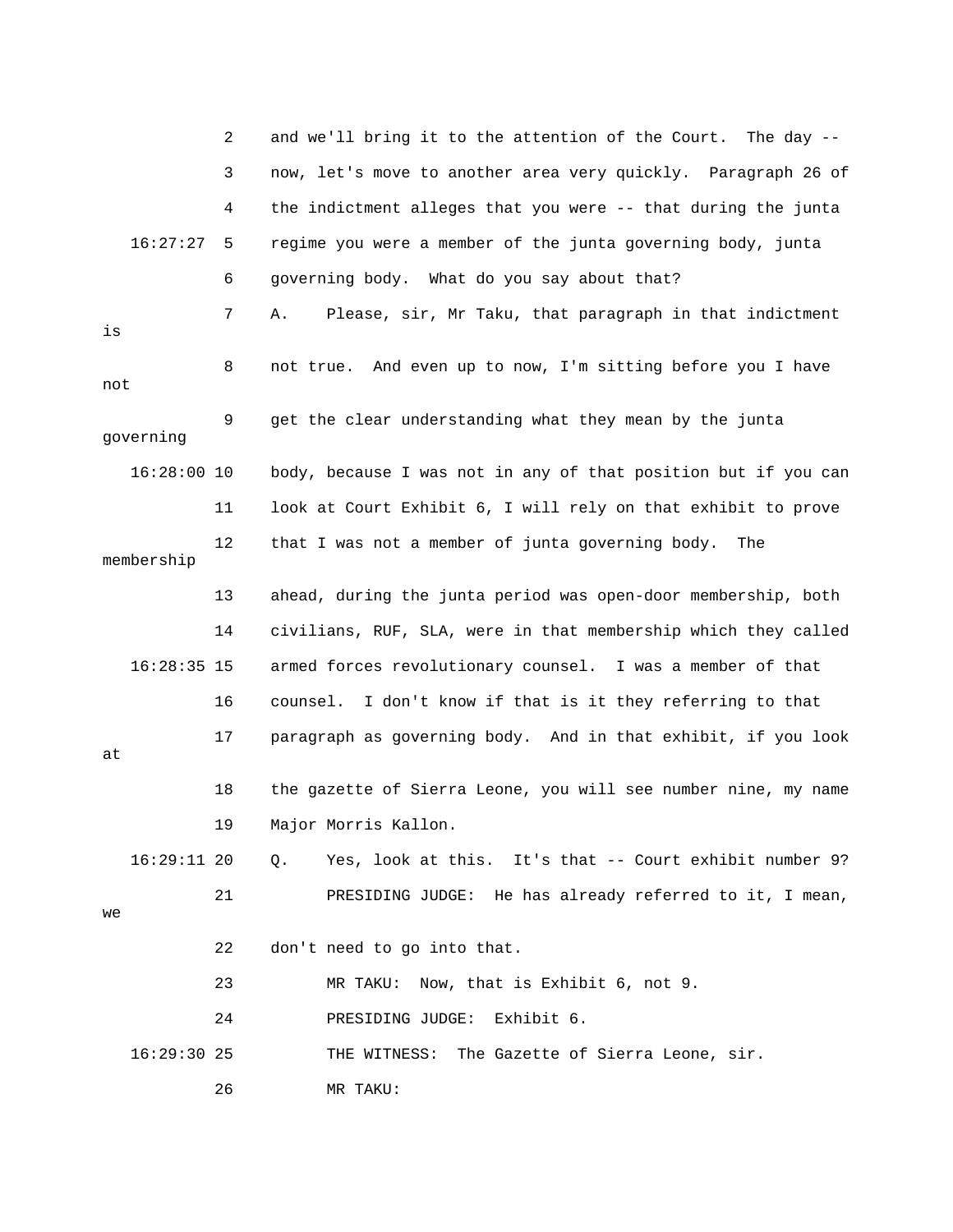| proposal |    |             |  |  |  | Now, this proposal that you're talking about, the          |  |  |
|----------|----|-------------|--|--|--|------------------------------------------------------------|--|--|
|          | 28 |             |  |  |  | from Sam Bockarie to AFRC which was rejected could that be |  |  |
|          | 29 | Exhibit 39? |  |  |  |                                                            |  |  |

 SESAY ET AL Page 114 11 APRIL 2008 OPEN SESSION

 1 A. Really, I don't get that exhibit number in my head but I 2 sure -- I don't know unless you verify from the exhibit list. 3 Q. Yes, look at this Exhibit 39? 4 PRESIDING JUDGE: Court Exhibit 39. 16:30:28 5 MR TAKU: Yes, sir. That's the proposal for integration 6 that was made by Sam Bockarie but rejected by the AFRC. 7 Q. Now, can you, look at it please and tell the Court the 8 names of the proposal that were made and rejected. 9 A. Yes, this is the very exhibit I'm talking about. 16:30:47 10 Q. What were the proposals please? 11 A. The proposal was Colonel Sam Bockarie, field commander of 12 the people's army to be the second in command to the chief of 13 Defence Staff, CDS. That was not agreed. Then B, 14 Lieutenant-Colonel Issa Sesay battle-group commander of the 16:31:12 15 people's army to be second in command to the chief of army staff.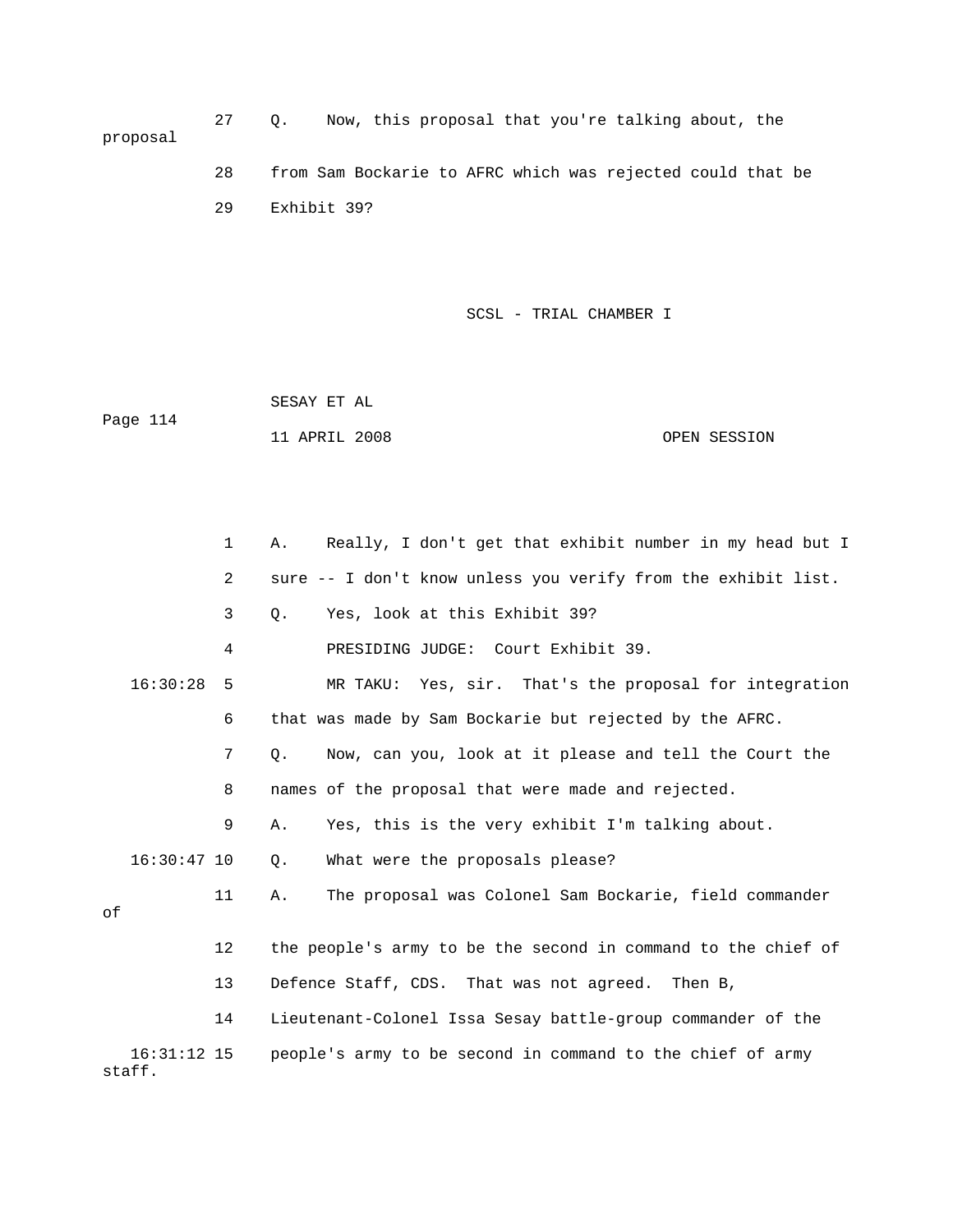| rejected,     | 16 | That was rejected. The only two on this that were not         |
|---------------|----|---------------------------------------------------------------|
| It            | 17 | they were in that appointment, I knew of but not integration. |
| joint         | 18 | was appointment was the C, Colonel Isaac Mongor, he was the   |
|               | 19 | security for anti-looting in Freetown, here, after he left    |
| $16:31:44$ 20 |    | Makeni.                                                       |
|               | 21 | How was he?<br>$\circ$ .                                      |
| you           | 22 | Then if you look at the next page, no, that number 3,<br>Α.   |
| the           | 23 | will see propose Supreme Council and Colonel Mike Lamin was   |
|               | 24 | one who supposed to be in that council. As I see it the name  |
| $16:32:06$ 25 |    | here.                                                         |
|               | 26 | What's the date on that exhibit?<br>Q.                        |
|               | 27 | The date of this was 13 August, 1997, but Colonel Mike<br>Α.  |
| $\mathbf I$   | 28 | Lamin because he name fall under the Supreme Council but what |
| that.         | 29 | see he was doing here, he was NSA director something like     |

| Page 115 | SESAY ET AL   |  |              |
|----------|---------------|--|--------------|
|          | 11 APRIL 2008 |  | OPEN SESSION |

 1 I don't know about this propose if it was agreed upon, but the 2 appointment I knew he was here for -- he was doing here it was,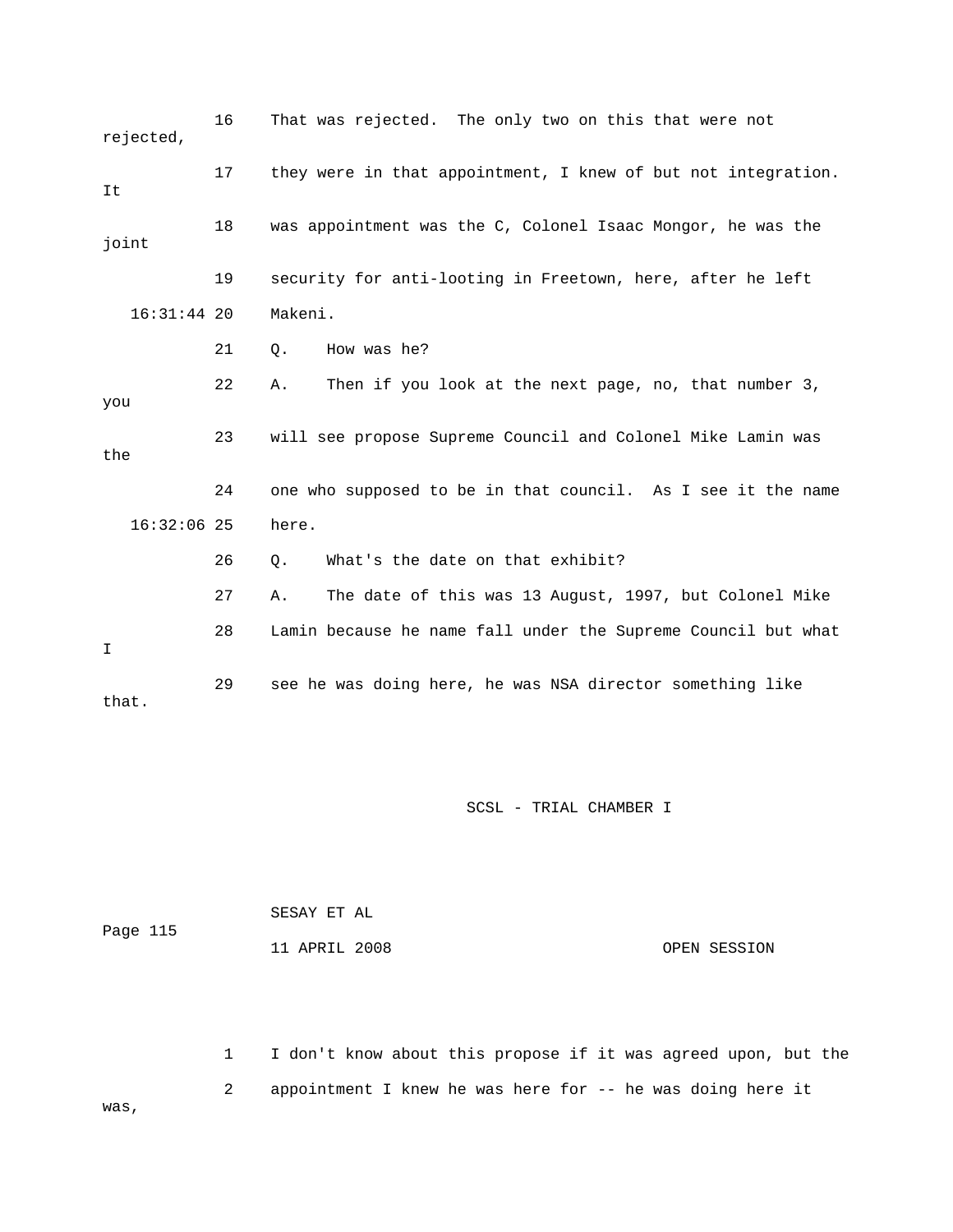3 NAC Director.

|                      | 4  | JUDGE THOMPSON: Now, what was the question?                     |
|----------------------|----|-----------------------------------------------------------------|
| 16:32:46<br>were     | 5  | MR TAKU: The question was: What was the date and who            |
|                      | 6  | the members of the -- of the RUF proposed for the integration.  |
|                      | 7  | JUDGE THOMPSON: From Exhibit 39?                                |
|                      | 8  | MR TAKU: 39, yes, sir.                                          |
| the                  | 9  | JUDGE THOMPSON: In other words, you want him to tell            |
| $16:32:59$ 10        |    | Court $--$                                                      |
|                      | 11 | MR TAKU: Yes, sir.                                              |
|                      | 12 | JUDGE THOMPSON: Who the members were.                           |
|                      | 13 | MR TAKU: Yes, sir.                                              |
|                      | 14 | JUDGE THOMPSON:<br>I see.                                       |
| $16:33:05$ 15<br>two |    | THE WITNESS: The two members I read out, the one and            |
|                      | 16 | were rejected.                                                  |
| evidence             | 17 | JUDGE BOUTET: Yeah, but Mr Kallon, isn't it your                |
|                      | 18 | that none of that was accepted as integration?                  |
|                      | 19 | THE WITNESS: Yes, sir.                                          |
| $16:33:19$ 20        |    | JUDGE BOUTET: Some of them were given appointment.              |
|                      | 21 | THE WITNESS: Yes, sir.                                          |
| only                 | 22 | JUDGE BOUTET: And which in fact you did mention that            |
|                      | 23 | two of them --                                                  |
|                      | 24 | THE WITNESS: Yes, sir.                                          |
| $16:33:25$ 25        |    | JUDGE BOUTET: -- were appointed but there was no                |
|                      | 26 | integration.<br>In other words, that list that you have in your |
|                      | 27 | hands that was forwarded by Bockarie --                         |
|                      | 28 | THE WITNESS:<br>Yes, sir.                                       |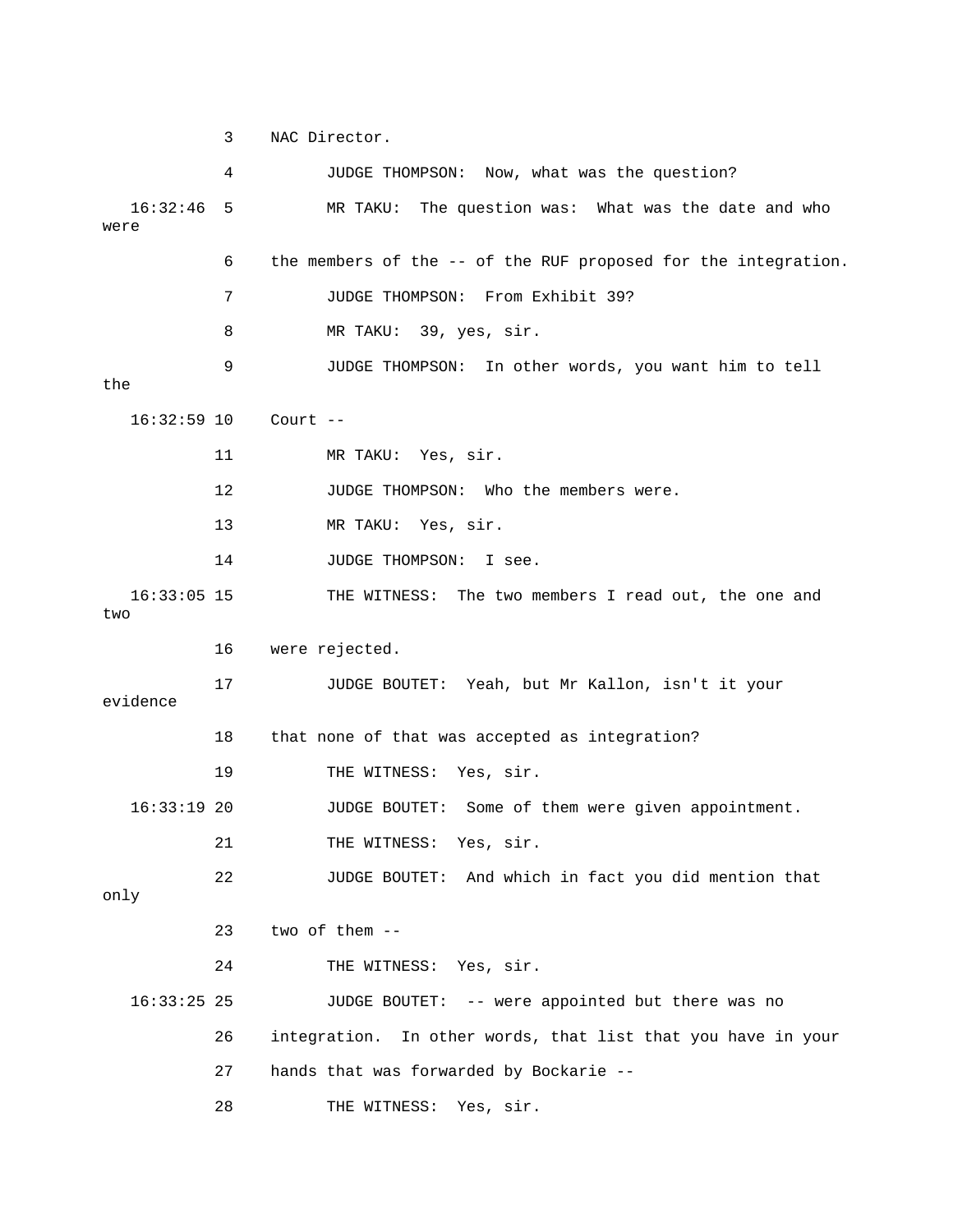29 JUDGE BOUTET: -- was not accepted.

SCSL - TRIAL CHAMBER I

|          | SESAY ET AL   |  |              |
|----------|---------------|--|--------------|
| Page 116 |               |  |              |
|          | 11 APRIL 2008 |  | OPEN SESSION |

1 THE WITNESS: At all no. 2 JUDGE BOUTET: That's your evidence. 3 THE WITNESS: At all no, sir. 4 JUDGE BOUTET: Okay. 16:33:39 5 MR TAKU: 6 Q. All right. Now -- 7 PRESIDING JUDGE: So what is the point? 8 MR TAKU: That date. 9 PRESIDING JUDGE: What is the point that you want to 16:33:45 10 establish? 11 MR TAKU: By that time -- 12 JUDGE THOMPSON: Yes, that is the point. I think the 13 reason -- 14 JUDGE BOUTET: [Overlapping speakers]. 15 JUDGE THOMPSON: I raise the issue, because I did not know 16 what you were trying to elicit 17 MR TAKU: Yes, Your Honour. 18 JUDGE THOMPSON: Or whether you wanted just a general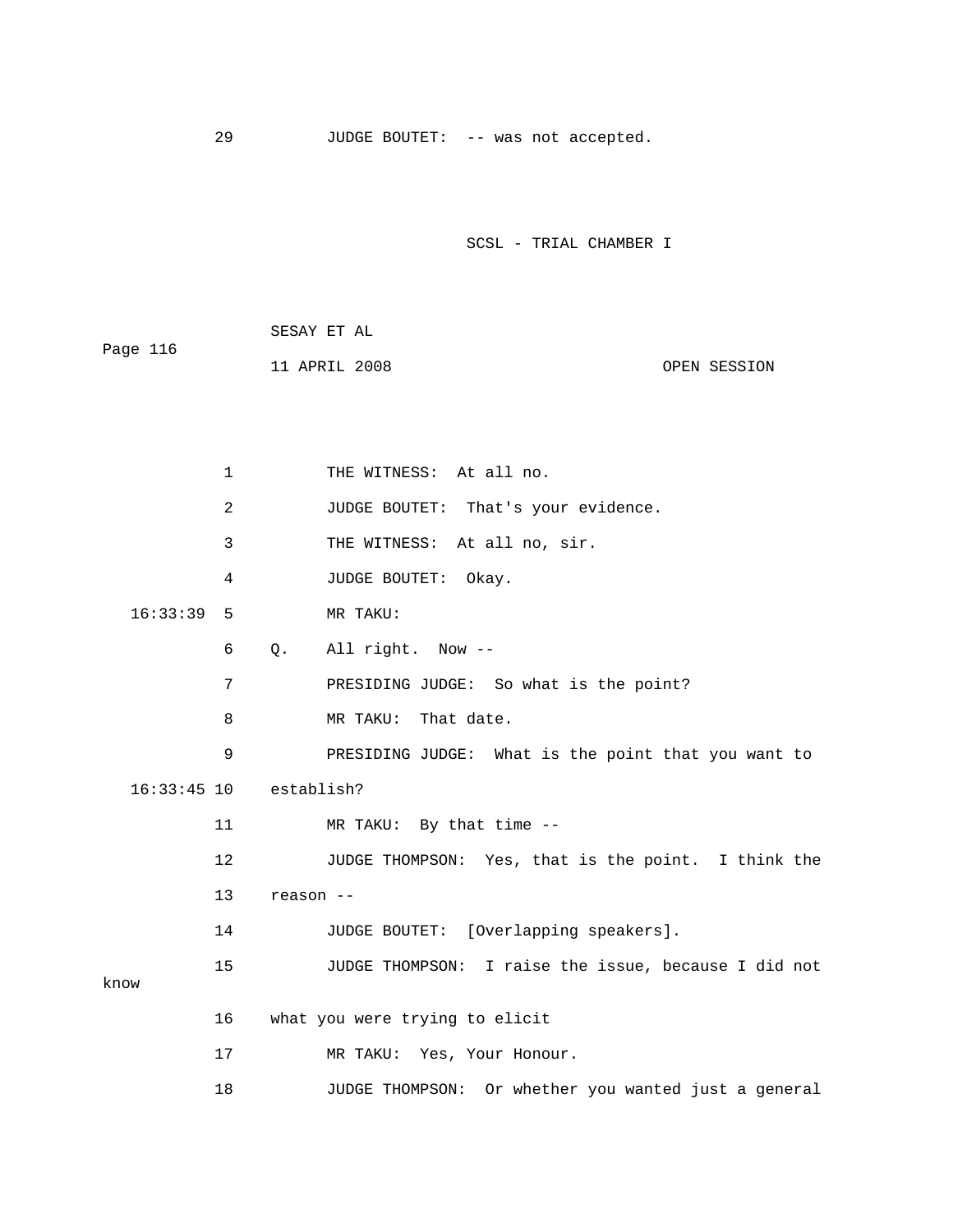|               | 19 | commentary on Exhibit 39 because --                                      |
|---------------|----|--------------------------------------------------------------------------|
| $16:34:02$ 20 |    | MR TAKU: No. No. I wanted also --                                        |
|               | 21 | JUDGE THOMPSON: -- which would be unacceptable -- -                      |
|               | 22 | MR TAKU: Yes --                                                          |
|               | 23 | JUDGE THOMPSON: -- because it's already in evidence.                     |
| that          | 24 | MR TAKU: Yeah. I just wanted to find out if, as of                       |
| any           |    | 16:34:09 25 date that that proposal was made, whether he was a member of |
|               | 26 | RUF, any AFRC structure.                                                 |
|               | 27 | JUDGE THOMPSON: We've got carried away in a sea of                       |
|               | 28 | peripheral matters.                                                      |
|               | 29 | MR TAKU: Exactly, Your Honours.                                          |

| Page 117 | SESAY ET AL   |              |
|----------|---------------|--------------|
|          | 11 APRIL 2008 | OPEN SESSION |

|          |   | JUDGE THOMPSON: All right. Thank you.                                 |
|----------|---|-----------------------------------------------------------------------|
| witness? | 2 | JUDGE BOUTET: When you say "he," you mean he the                      |
|          | 3 | MR TAKU: No, no, he Kallon.                                           |
|          | 4 | JUDGE BOUTET: Well, if you had asked that question, I                 |
| memory   |   | 16:34:29 5 missed it completely, so, I'm glad you -- you refreshed my |
| may      | 6 | of this because I did not hear that question, Mr Taku, but it         |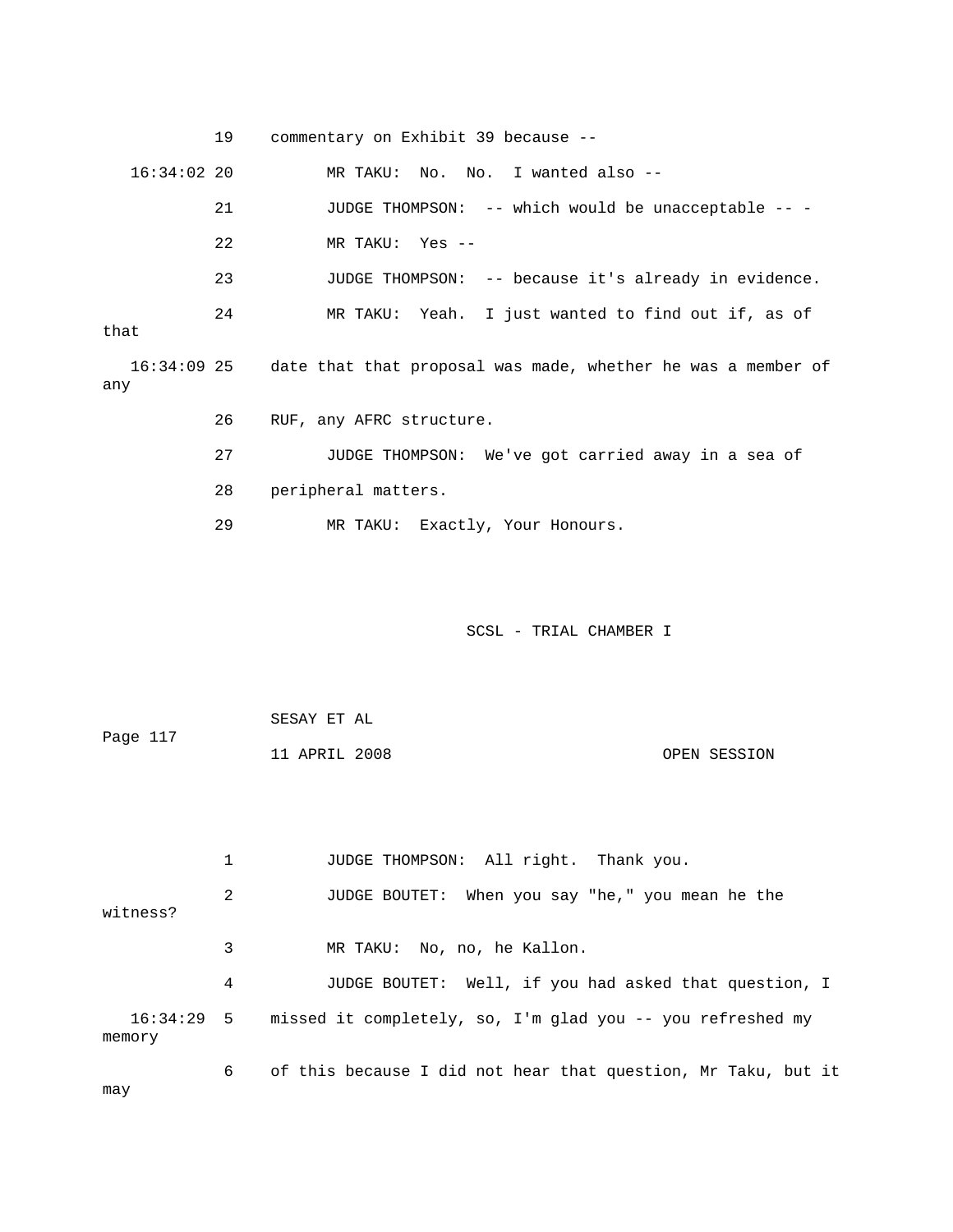7 have clarified the issue for me.

8 MR TAKU:

 9 Q. Now, as of that date that that proposal was made, what - - 16:34:43 10 did you hold any position whatsoever, did you have anything to do 11 whatsoever with AFRC? 12 A. No. Even the names on this list I told you they were not 13 accepted. Myself were not integrated into any body of the AFRC. 14 PRESIDING JUDGE: When you're talking of the names, you're 16:35:08 15 at the same time talking of an exception of two, who may have 16 been accepted, so you better be very focused on what you are 17 saying on Exhibit 39. Are you saying that the totality of the 18 names, you know -- 19 MR TAKU: Yeah. 16:35:16 20 PRESIDING JUDGE: -- you know, were rejected. 21 THE WITNESS: Your Honours, the titles given on this 22 exhibit, I do not see no RUF hold that titles in the AFRC. 23 The -- but the two name Isaac Mongor, I upheld him later around 24 September, October, that he was in the anti-looting squad but the 16:35:52 25 proposal here was supposed to be security, second in command to 26 chairman of joint security. 27 PRESIDING JUDGE: And then the second name. 28 THE WITNESS: The second name, Mike Lamin, he was to be 29 Supreme Council member but I did not see that, what I heard of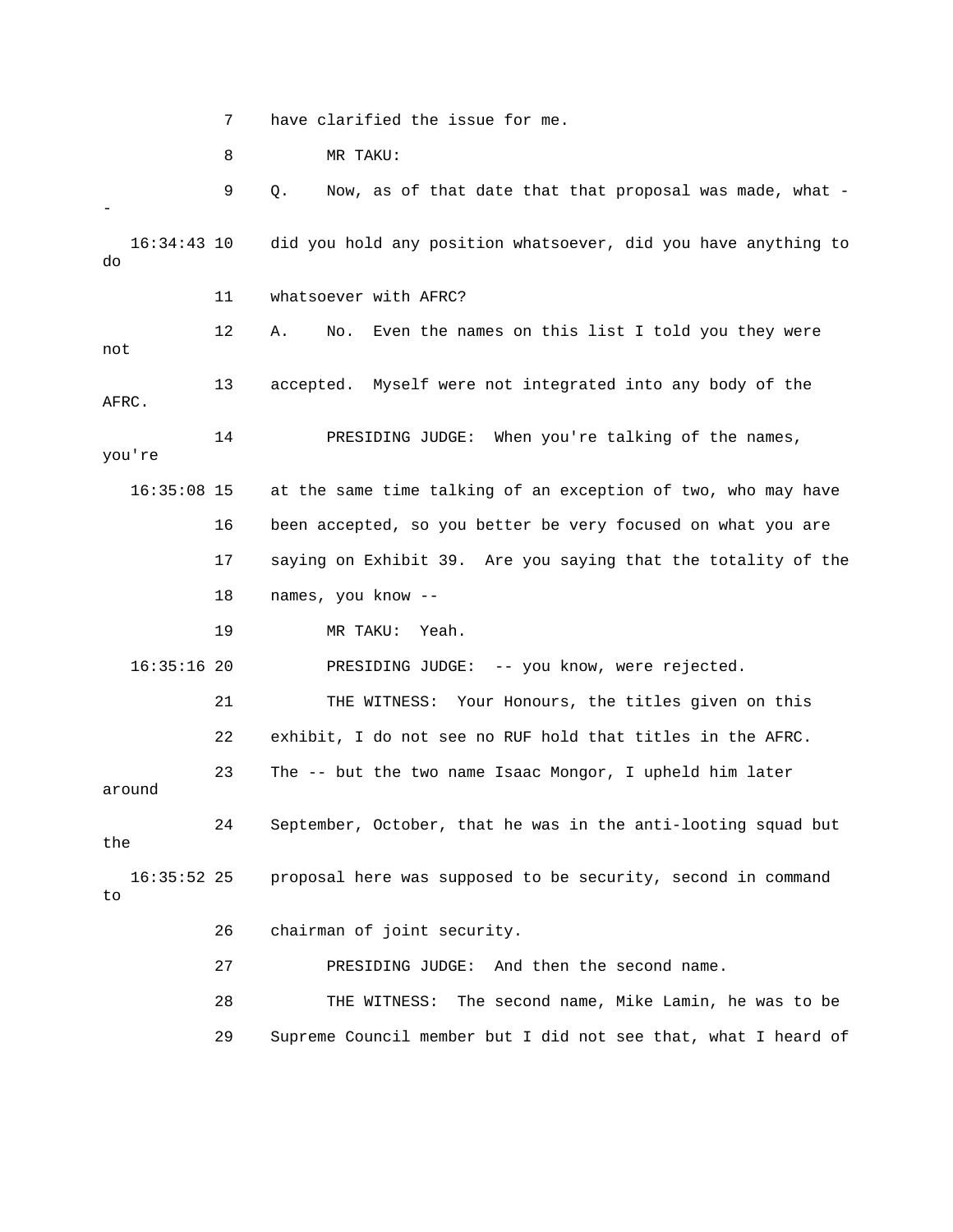| Page 118 | SESAY ET AL   |              |
|----------|---------------|--------------|
|          | 11 APRIL 2008 | OPEN SESSION |

 1 him in September was Director of NAC. 2 JUDGE THOMPSON: There, I thought all along that counsel's 3 question was focused on whether he, the witness, was a member or 4 not. 16:36:18 5 MR TAKU: Yes, at the time, yes. 6 PRESIDING JUDGE: That I thought was the train and we got 7 carried away in so many directions. Now we are coming back as if 8 we're trying to gather the threads all over again. 9 MR TAKU: Yes. 16:36:37 10 Q. At that point in time, Mr Kallon, did -- were you given any 11 function, did you play any role in AFRC, whatsoever? 12 A. No, My Lord. My only function during the AFRC was to 13 represent the RUF in Bo. 14 JUDGE BOUTET: But -- 16:36:53 15 THE WITNESS: -- from August. 16 JUDGE BOUTET: But, maybe you can clarify something for me 17 then. You did mention that on, I'm not sure what the exhibit is, 18 no, I think it was Exhibit 6, that your name appeared in the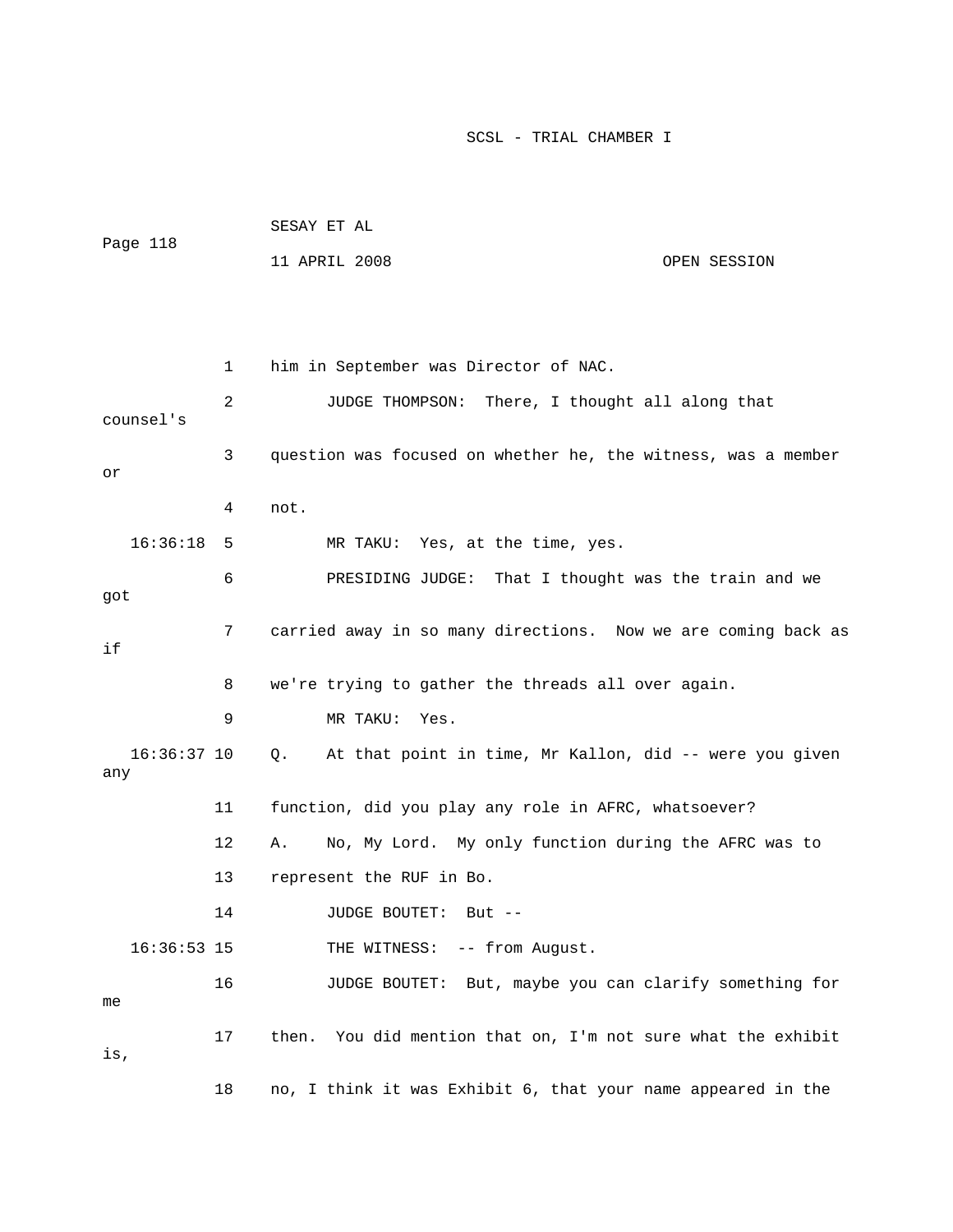| Kallon                | 19 | gazette under number nine in the gazette, saying: "Morris   |
|-----------------------|----|-------------------------------------------------------------|
| $16:37:12$ 20         |    | is a member of the Armed Forces Revolutionary Council. Am I |
|                       | 21 | right or not?                                               |
|                       | 22 | THE WITNESS: Yes, sir.                                      |
|                       | 23 | JUDGE BOUTET: This is what you said.                        |
|                       | 24 | THE WITNESS: Yes, sir.                                      |
| $16:37:22$ 25<br>that |    | JUDGE BOUTET: So were you or were you not a member of       |
|                       | 26 | council.                                                    |
|                       | 27 | THE WITNESS: My Lord, that's why before I answer that       |
| RUF.                  | 28 | question I said it was open door council member, civilian,  |
|                       | 29 | PRESIDING JUDGE: Were you or were you not a --              |
|                       |    |                                                             |
|                       |    | SCSL - TRIAL CHAMBER I                                      |
|                       |    |                                                             |
| Page 119              |    | SESAY ET AL                                                 |
|                       |    | 11 APRIL 2008<br>OPEN SESSION                               |
|                       |    |                                                             |
|                       | 1  | THE WITNESS: Yes, I was a member of that Armed Forces       |
|                       | 2  | Revolutionary Council.                                      |
|                       |    |                                                             |
|                       | 3  | JUDGE BOUTET: As of when?                                   |
| 1997.                 | 4  | THE WITNESS: From if I'm not mistaken from September        |

- 6 THE WITNESS: Yes, sir.
- 7 PRESIDING JUDGE: Yes.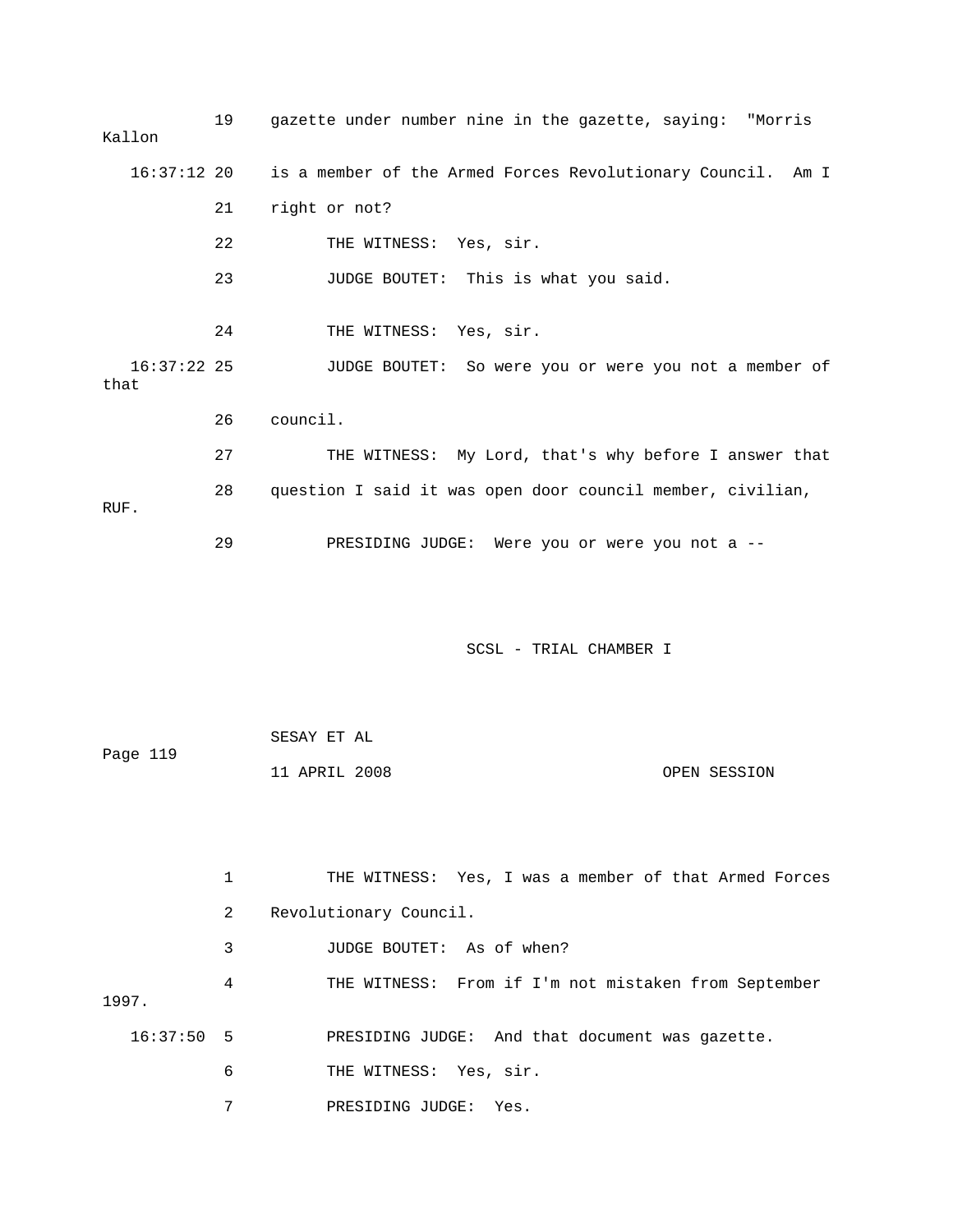8 MR TAKU: 9 Q. Well, we are going to come back to that in due course. 16:38:01 10 Let's move to something else. As we progress towards Kono, we'll 11 come back to that. 12 PRESIDING JUDGE: Mr Taku, before you progress, I just 13 wanted to remind you that the Tribunal and I'm sure you yourself 14 are entitled to a tea break at this point in time. So, we'll 16:38:31 15 be -- 16 MR TAKU: Thank you, Your Honour. 17 PRESIDING JUDGE: We'll be recessing for the tea break and 18 we'll resume in the next couple of minutes. 19 MR TAKU: Thank you, Your Honour. 16:38:53 20 PRESIDING JUDGE: The Chamber will recess please. 21 [Break taken at 4.38 p.m.] 22 [Upon resumption at 5.00 p.m.] 23 PRESIDING JUDGE: Yes, we're resuming the session, Mr Taku. 24 MR TAKU: 17:08:50 25 Q. Mr Kallon -- Mr Kallon? 26 A. Yeah. 27 Q. Okay. We're talking about this Exhibit 6. I will come 28 back to it as we move to Kono and other areas. 29 A. Yes.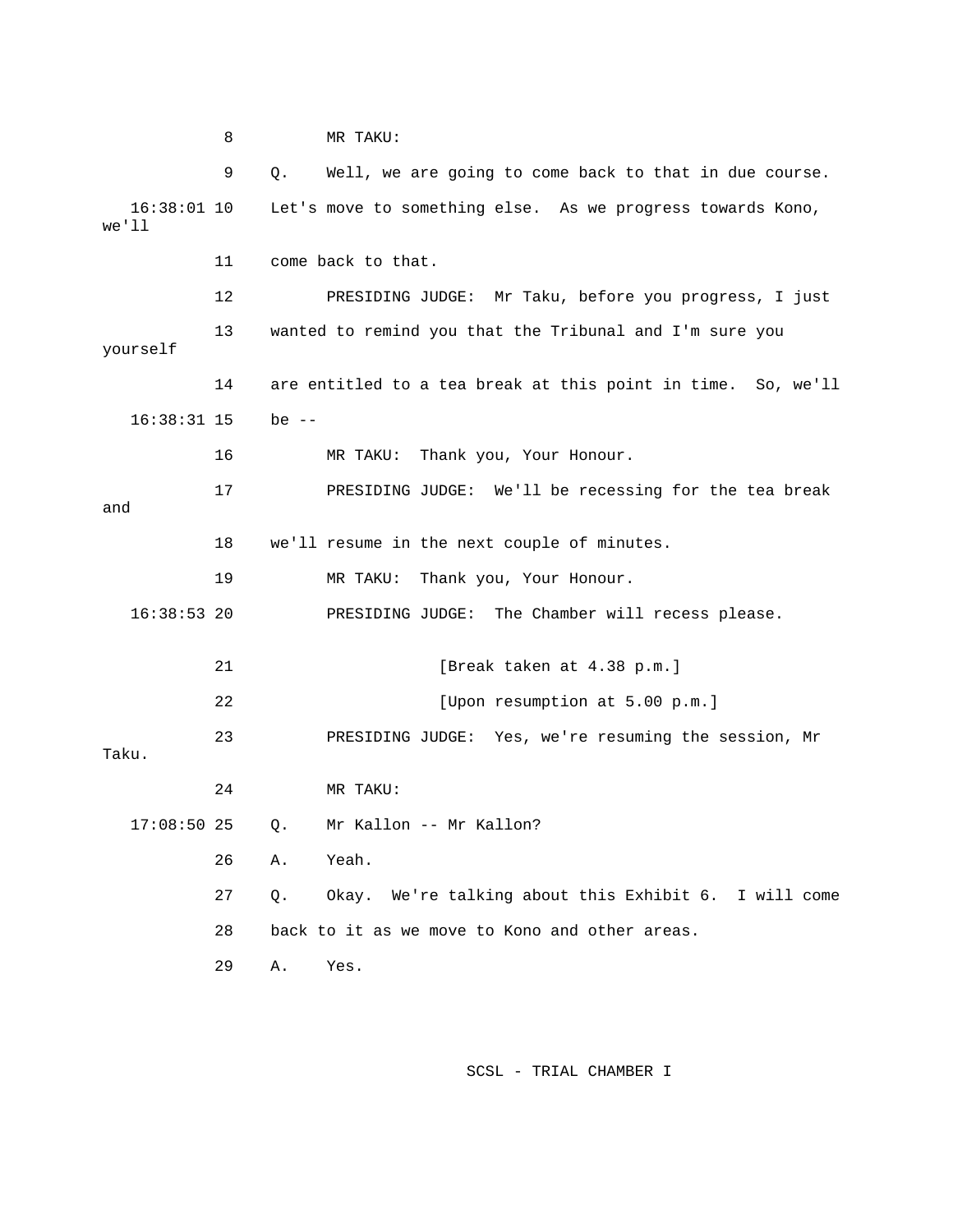| Page 120 | SESAY ET AL   |              |
|----------|---------------|--------------|
|          | 11 APRIL 2008 | OPEN SESSION |

| will                  | 1  | Not to repeat the questions, but to ask questions that<br>Q.     |
|-----------------------|----|------------------------------------------------------------------|
| 1997,                 | 2  | affect this exhibit. Now, let me -- prior to 18 September        |
|                       | 3  | the date on which this, apparently in fact it is dated-3         |
|                       | 4  | September 1997, that's when the appointment was made.            |
| 17:09:29              | 5  | PRESIDING JUDGE: His appointment to the AFRC?                    |
|                       | 6  | MR TAKU:<br>Yes, sir.                                            |
| are                   | 7  | Prior to that date, had anybody informed you where you<br>Q.     |
|                       | 8  | from that you are a member of the AFRC?                          |
| I                     | 9  | It was in September, I don't just know the day now,<br>Α.<br>No. |
| $17:09:49$ 10         |    | receive copy of letter. As Sam Bockarie was driving from         |
|                       | 11 | Freetown to Kenema, he make a break in Bo and give me a letter   |
|                       | 12 | that I should come in Freetown to attend AFRC meeting.           |
|                       | 13 | Q.<br>Did you know, did he tell you why you were appointed to    |
|                       | 14 | AFRC?                                                            |
| $17:10:21$ 15<br>only |    | Actually, he did not give me any specific reason.<br>Α.<br>The   |
| trust                 | 16 | thing he said, he is not -- he is not trusting. He is not        |
| the                   | 17 | the AFRC coup maker. That's why he is going to Kenema, and       |
|                       | 18 | way they are behaving now in Freetown, he, as the leader of      |

the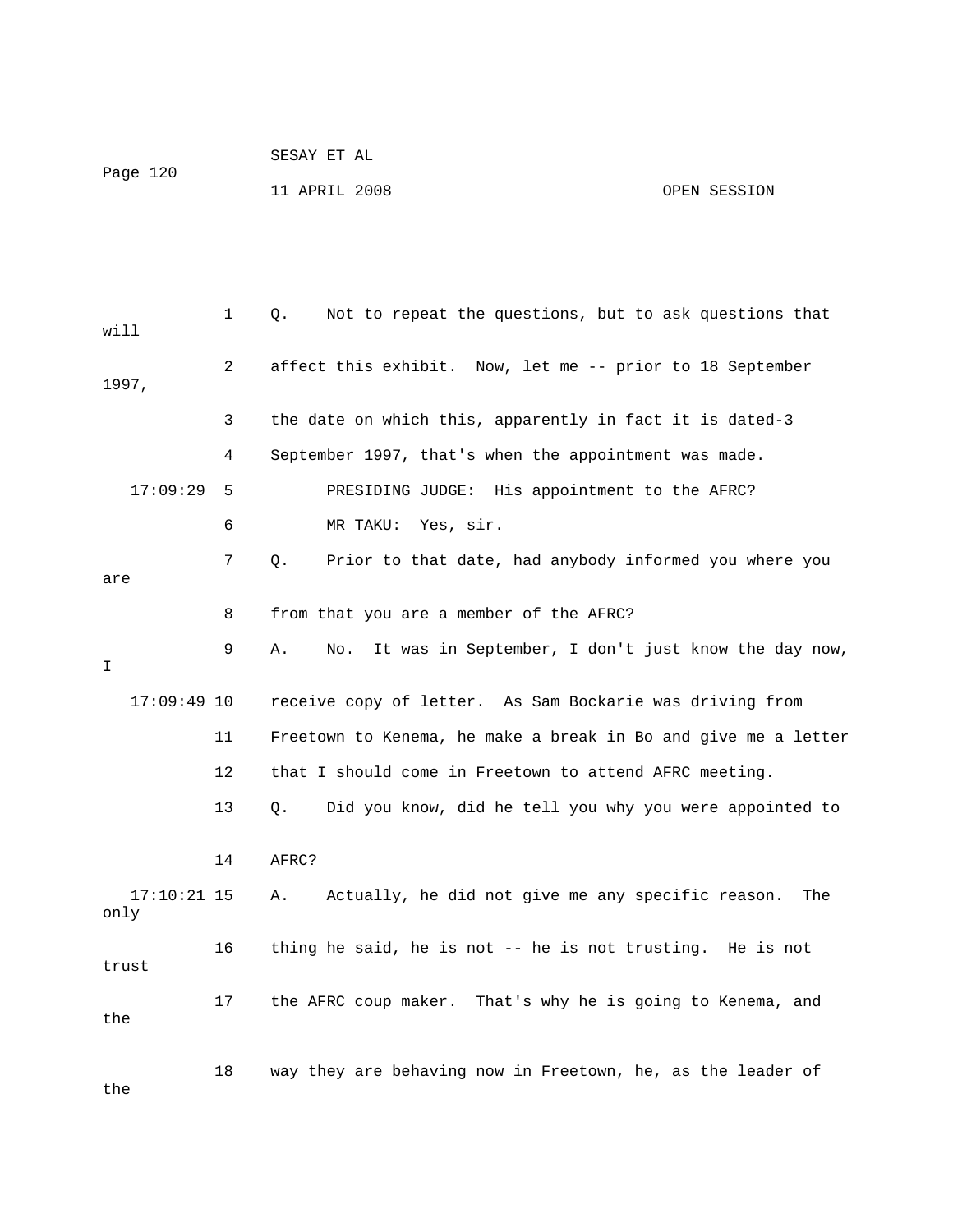| sure                       | 19 | RUF, he is going to send himself far off from them, and make  |
|----------------------------|----|---------------------------------------------------------------|
| $17:10:57$ 20<br>Kailahun. |    | he should be back to former RUF headquarters, which was       |
| Kenema,                    | 21 | That's why he said he was going to make himself base in       |
|                            | 22 | according to what he told me.                                 |
|                            | 23 | PRESIDING JUDGE: What -- what was in the letter that he       |
|                            | 24 | gave you? What was in that letter?                            |
| $17:11:12$ 25              |    | THE WITNESS: The letter he gave me --                         |
|                            | 26 | PRESIDING JUDGE: Who signed the letter?                       |
| come                       | 27 | THE WITNESS: It was he, Sam Bockarie. That I should           |
|                            | 28 | in Freetown and be attending weekly AFRC meeting. My name has |
|                            | 29 | fall in that membership.                                      |

|          | SESAY ET AL   |              |
|----------|---------------|--------------|
| Page 121 |               |              |
|          | 11 APRIL 2008 | OPEN SESSION |

|          |              | MR TAKU:                                                       |
|----------|--------------|----------------------------------------------------------------|
|          | $\mathbf{2}$ | Did you -- did you know why you're appointed?<br>0.            |
| Bo.      | 3            | Chief Taku, as I told you, I was having only 30 men in<br>А.   |
|          | 4            | Probably he thought I was idling, that's why, to keep me busy, |
| 17:11:53 | 5            | and because of maybe he is absent in Freetown in that meeting, |
| specific | 6            | maybe that was the reason. But he did not show me any          |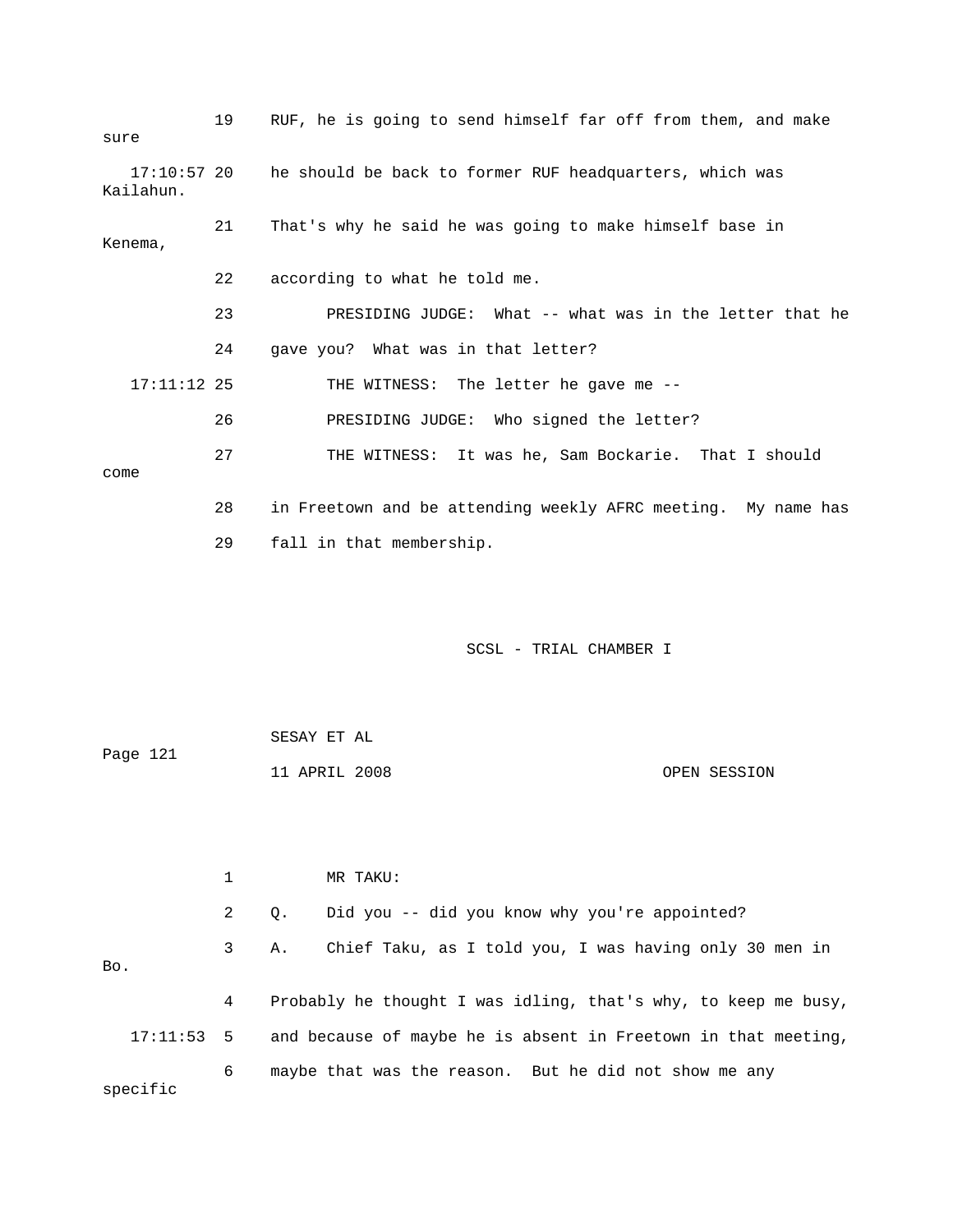| I             | 7  | Even up to now, only this reason I've shown you, but<br>reason. |
|---------------|----|-----------------------------------------------------------------|
|               | 8  | cannot go further than that.                                    |
|               | 9  | Did you move to Freetown to attend the meeting?<br>Q.           |
| $17:12:12$ 10 |    | PRESIDING JUDGE: Did he tell you he was the one who             |
|               | 11 | proposed you to the council?                                    |
|               | 12 | THE WITNESS: Sam Bockarie, sir?                                 |
|               | 13 | PRESIDING JUDGE:<br>Yes.                                        |
|               | 14 | THE WITNESS: Yes, sir. Yes, sir. He was the leader of           |
| $17:12:21$ 15 |    | the RUF by that time.                                           |
|               | 16 | MR TAKU:                                                        |
| the           | 17 | His Lordship is asking whether he told you that he was<br>Q.    |
|               |    |                                                                 |
|               | 18 | one who had given your name, proposed you?                      |
|               | 19 | Yes. Now, his signature was on the appointment letter,<br>Α.    |
| $17:12:29$ 20 |    | sir.<br>He signed the letter.                                   |
| how           | 21 | PRESIDING JUDGE: He was not the head of the AFRC, so            |
|               | 22 | could he sign a letter appointing YOU to the AFRC? Anyway, in   |
| meetings      | 23 | his letter he just said you should be attending weekly          |
|               | 24 | of the AFRC.                                                    |
| $17:12:44$ 25 |    | THE WITNESS: Yes, sir.                                          |
|               | 26 | PRESIDING JUDGE: Did the letter say, you know, he was           |
|               | 27 | appointing you as member of the AFRC?                           |
|               | 28 | THE WITNESS: No, sir.                                           |
|               | 29 | PRESIDING JUDGE: Anyway, let's continue, please.                |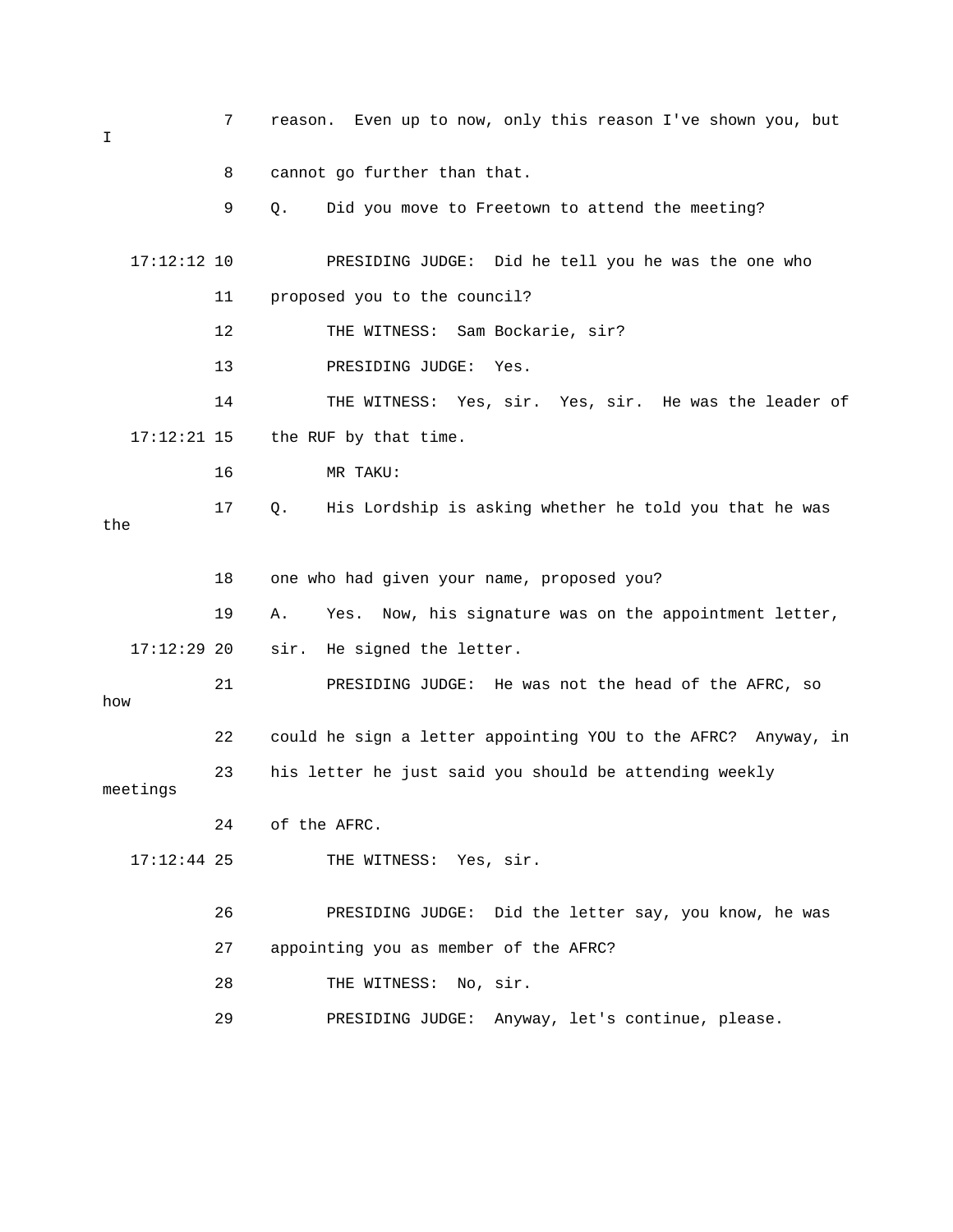|                      |      | PEPAI FI UT                                                      |  |  |  |  |
|----------------------|------|------------------------------------------------------------------|--|--|--|--|
| Page 122             |      | 11 APRIL 2008<br>OPEN SESSION                                    |  |  |  |  |
|                      |      |                                                                  |  |  |  |  |
|                      |      |                                                                  |  |  |  |  |
|                      | 1    | MR TAKU:                                                         |  |  |  |  |
| to                   | 2    | Did you -- yes. And from there did you go to Freetown<br>Q.      |  |  |  |  |
|                      | 3    | attend the weekly meetings?                                      |  |  |  |  |
|                      | 4    | If I recall well, yes, I attended two or three of<br>Yeah.<br>Α. |  |  |  |  |
| 17:13:05             | 5    | that type of meeting.                                            |  |  |  |  |
|                      | 6    | You attended two or three meetings --<br>Q.                      |  |  |  |  |
|                      | 7    | Yes.<br>Α.                                                       |  |  |  |  |
|                      | 8    | -- in Freetown?<br>Q.                                            |  |  |  |  |
|                      | 9    | Α.<br>Yes.                                                       |  |  |  |  |
| $17:13:10$ 10        |      | From what time?<br>$Q$ .                                         |  |  |  |  |
| in                   | 11   | From the very September to October. But I was not based<br>Α.    |  |  |  |  |
| available,           | 12   | Freetown. I only used to go, especially if helicopter            |  |  |  |  |
| That                 | 13   | because at that time the Kamajors used to block the road.        |  |  |  |  |
| Black                | 14   | was the time they were preparing what they call Operation        |  |  |  |  |
| $17:13:33$ 15<br>91. |      | December, so they used to block the road from Bo to Mile --      |  |  |  |  |
|                      | 16   | So if they -- this week if I don't get the helicopter, I no      |  |  |  |  |
|                      | $17$ | privilege to get helicopter to come Freetown, I cannot come.     |  |  |  |  |
|                      | 18   | You say you attended about two or three meetings.<br>Q.<br>Yes.  |  |  |  |  |
|                      | 19   | Now, when you attended the meeting, where did the meeting take   |  |  |  |  |

SESAY ET AL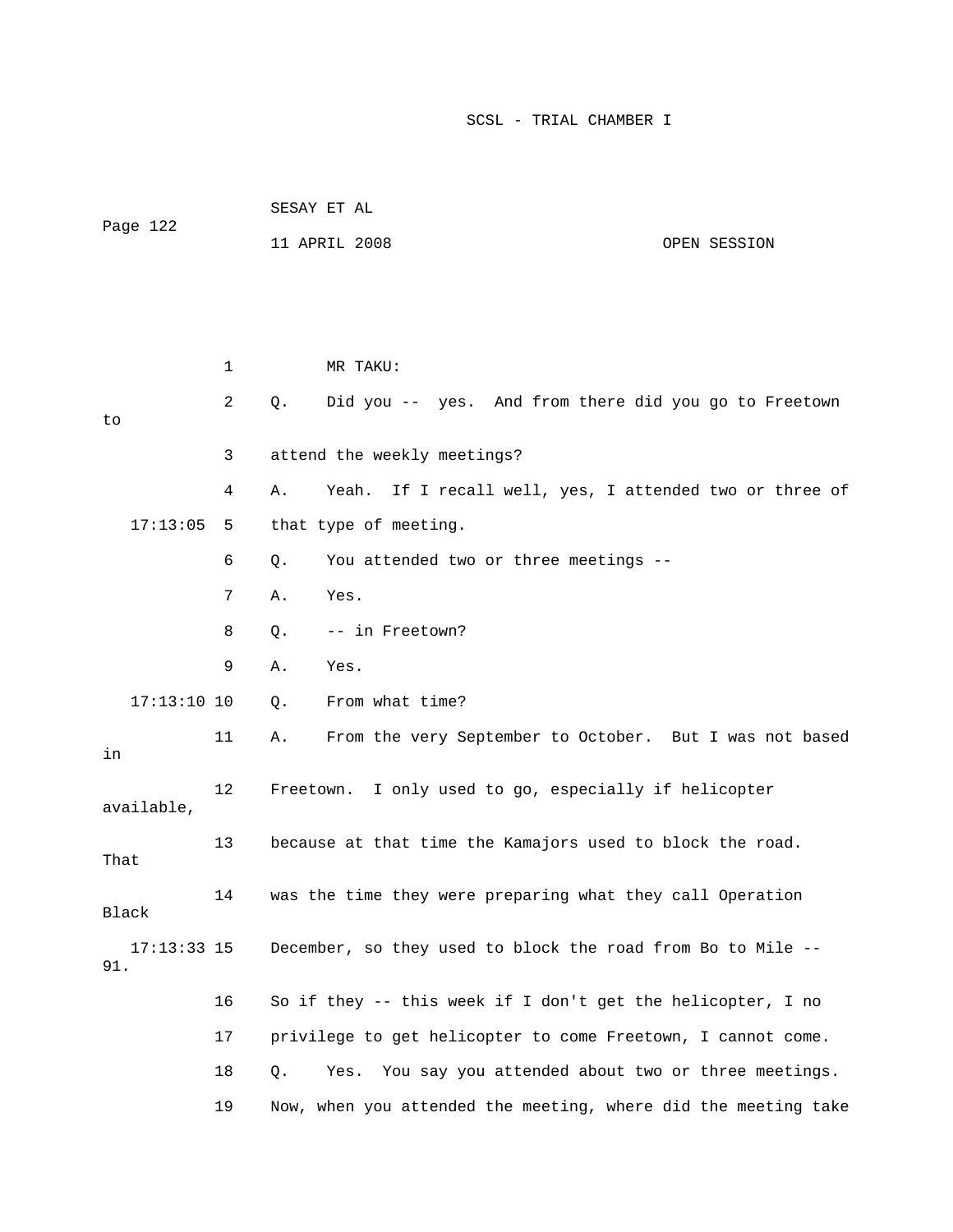17:13:59 20 place -- the two or three meetings that you say you attended? 21 A. All the meeting I attended, it was at Johnny Paul Koroma 22 resident in Spur Road. 23 Q. So what was discussed in the meeting? 24 A. Not meeting per se with agenda. In that meeting when it 17:14:31 25 was myself and few other RUF and civilians through their union, 26 drivers' union, just, you know, all those members who were in 27 there, it was only Johnny Paul Koroma and the secretary of AFRC 28 came and read out, say there are 21 soldier who caught committing 29 crime in Freetown, looting and so on and so forth, so this

SCSL - TRIAL CHAMBER I

| Page 123 | SESAY ET AL   |              |
|----------|---------------|--------------|
|          | 11 APRIL 2008 | OPEN SESSION |

 1 soldier, he is going to set example so that all the SLA will 2 deviate from that act and that they were going to execute them. 3 That was the first meeting. 4 Q. Did he execute them? 17:15:21 5 A. Yeah, I heard of them being executed, even though I do not 6 see them caught. Then the second meeting was also at his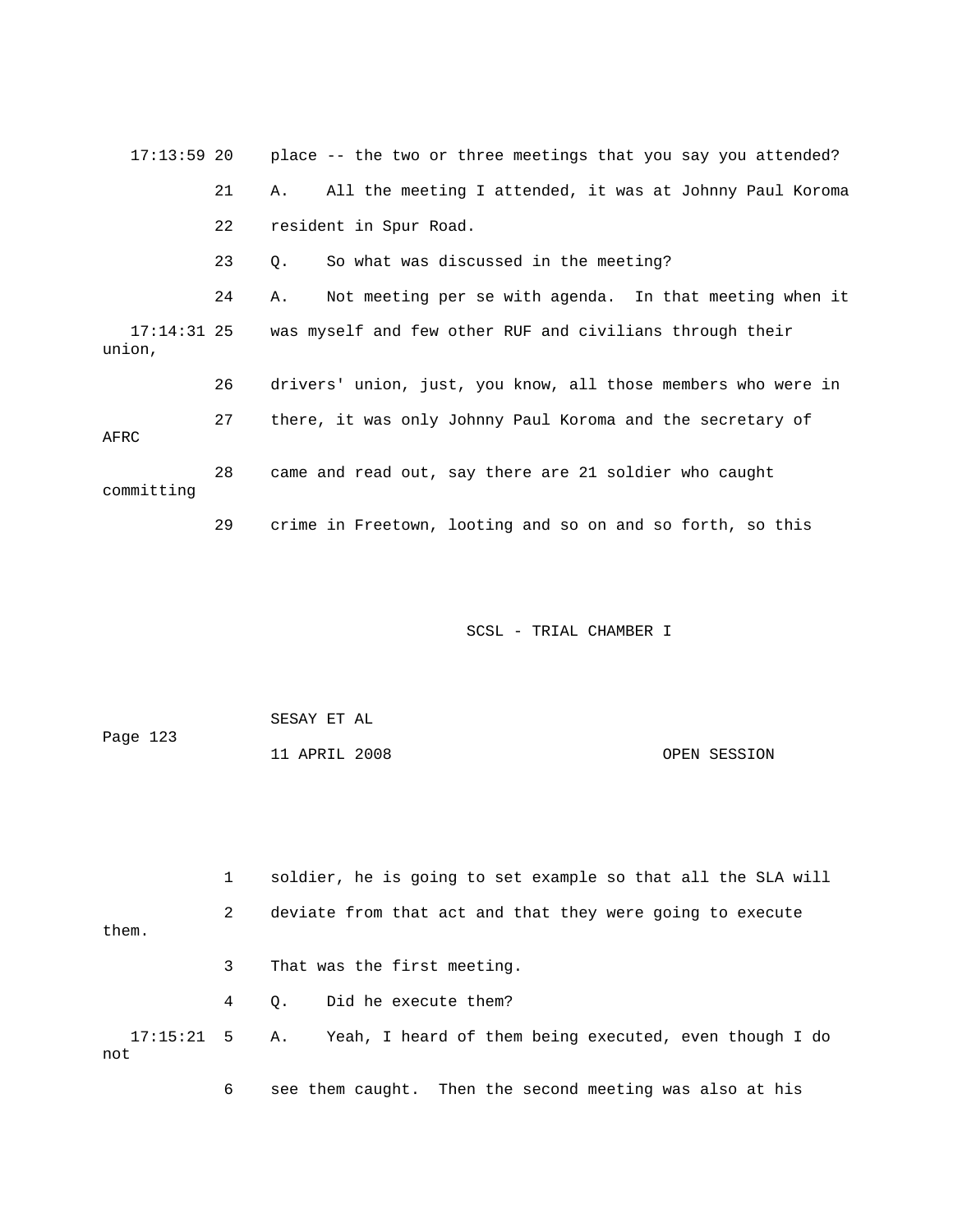|                           | 7  | resident. He just -- they just came out with blackboards --    |
|---------------------------|----|----------------------------------------------------------------|
|                           | 8  | something like blackboard. He say he is going to reshuffle     |
| minister                  | 9  | ministry, especially they say he is going to change this       |
| $17:16:09$ 10<br>the      |    | who were on energy and power should go to trade and industry;  |
| he                        | 11 | one from trade and industry to come to energy and power.<br>As |
| various                   | 12 | explained that on blackboard, everybody go back to their       |
|                           | 13 | places. This was the sort of the meeting we were having, not   |
|                           | 14 | meeting with agenda.                                           |
| $17:16:27$ 15<br>treated? |    | Now, when you came to those meetings, how were you<br>Q.       |
|                           | 16 | How were you and the other RUF people treated in Freetown when |
|                           | 17 | you came for that meeting?                                     |
|                           | 18 | Treated in what sense, My Lord? How --<br>Α.                   |
|                           | 19 | In the meeting --<br>Q.                                        |
| 17:16:4020                |    | -- in the meeting?<br>Α.                                       |
|                           | 21 | Yes.<br>Q.                                                     |
|                           | 22 | In the meeting hall?<br>Α.                                     |
|                           | 23 | Q.<br>Yes.                                                     |
| hall                      | 24 | My Lord, this meeting hall I'm talking about is a big<br>Α.    |
| $17:16:49$ 25             |    | in Johnny Paul Koroma compound wherein all those civilian      |
|                           | 26 | membership, RUF membership, you go first enter, you will get   |
|                           | 27 | seat -- just long, long bench -- benches just like classroom.  |
|                           | 28 | They have long, long benches. So everybody come and sit down.  |
| the                       | 29 | He just come and explain. But, like, I was sitting, so -- so   |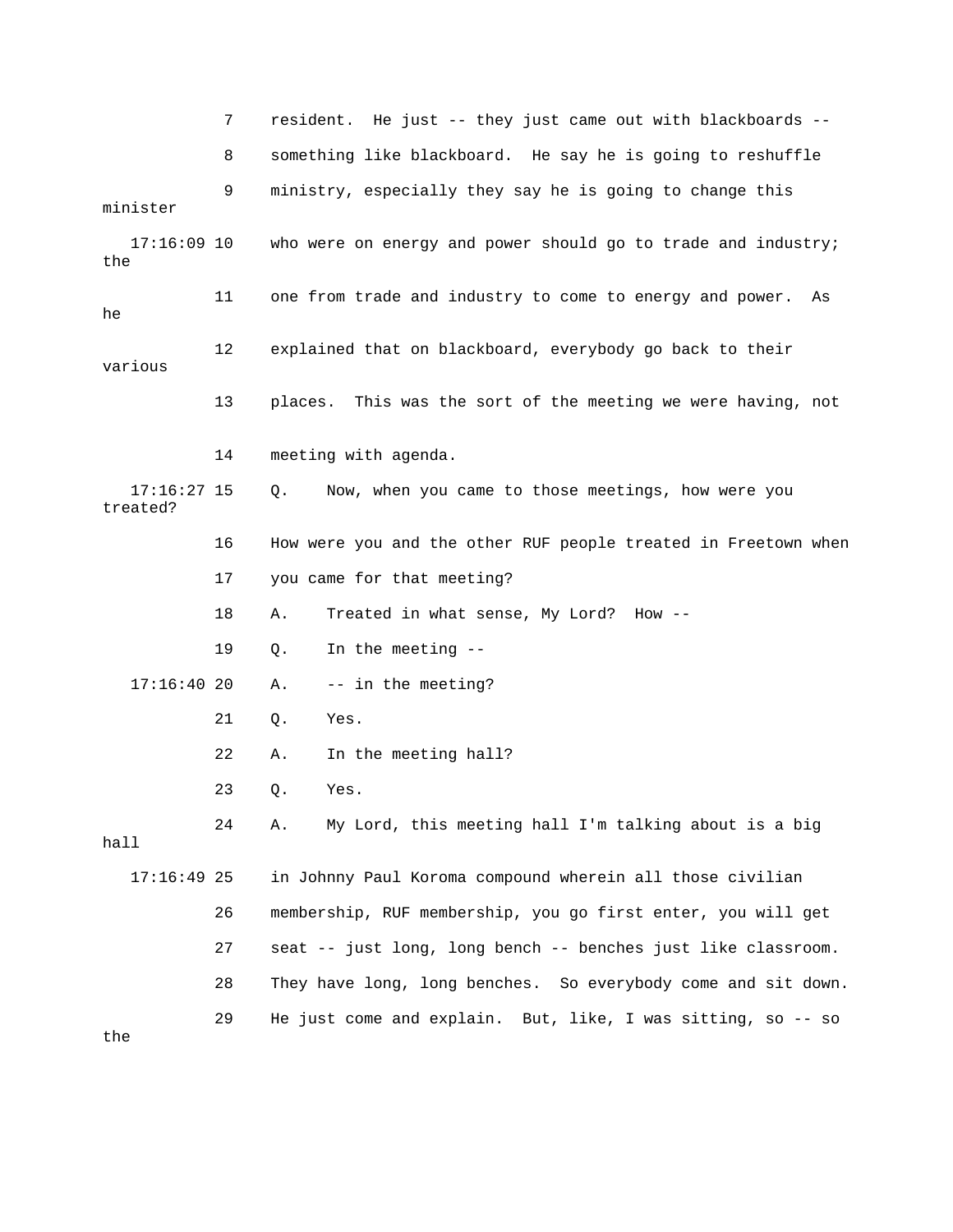| Page 124 | SESAY ET AL   |  |              |
|----------|---------------|--|--------------|
|          | 11 APRIL 2008 |  | OPEN SESSION |

| Johnny        | $\mathbf 1$ | meeting used to be with the floor member used to sit so.    |
|---------------|-------------|-------------------------------------------------------------|
| General,      | 2           | Paul Koroma, the PLO1, Sergeant Musa, the AFRC Secretary-   |
| Their         | 3           | Colonel AK Sesay, they used to sit like, for example, how   |
|               | 4           | Lordships sitting over there.                               |
| 17:17:34      | 5           | PRESIDING JUDGE: PLO -- PLO, give me -- stands for what     |
|               | 6           | again?                                                      |
| public        | 7           | THE WITNESS: I think public relationship no. 1 or           |
|               | 8           | officer no. 1.                                              |
|               | 9           | PRESIDING JUDGE: Public Liaison Officer?                    |
| $17:17:43$ 10 |             | THE WITNESS: Yes, sir, something like that. PLO1.           |
| and           | 11          | PRESIDING JUDGE: Yes, Mr Cammegh, do you contend that       |
|               | 12          | Mr Jordash? Is it Public Liaison Officer?                   |
|               | 13          | MR CAMMEGH: Yes, Your Honour.                               |
|               | 14          | PRESIDING JUDGE: Public Liaison Officer.                    |
| $17:17:58$ 15 |             | MR CAMMEGH:<br>Yes. As far as I'm aware, yes.               |
|               | 16          | PRESIDING JUDGE: Yes, okay.                                 |
| out           | 17          | THE WITNESS: So they used to sit, and they just read        |
| 90.           | 18          | what they've come to say to -- to -- to the body; then they |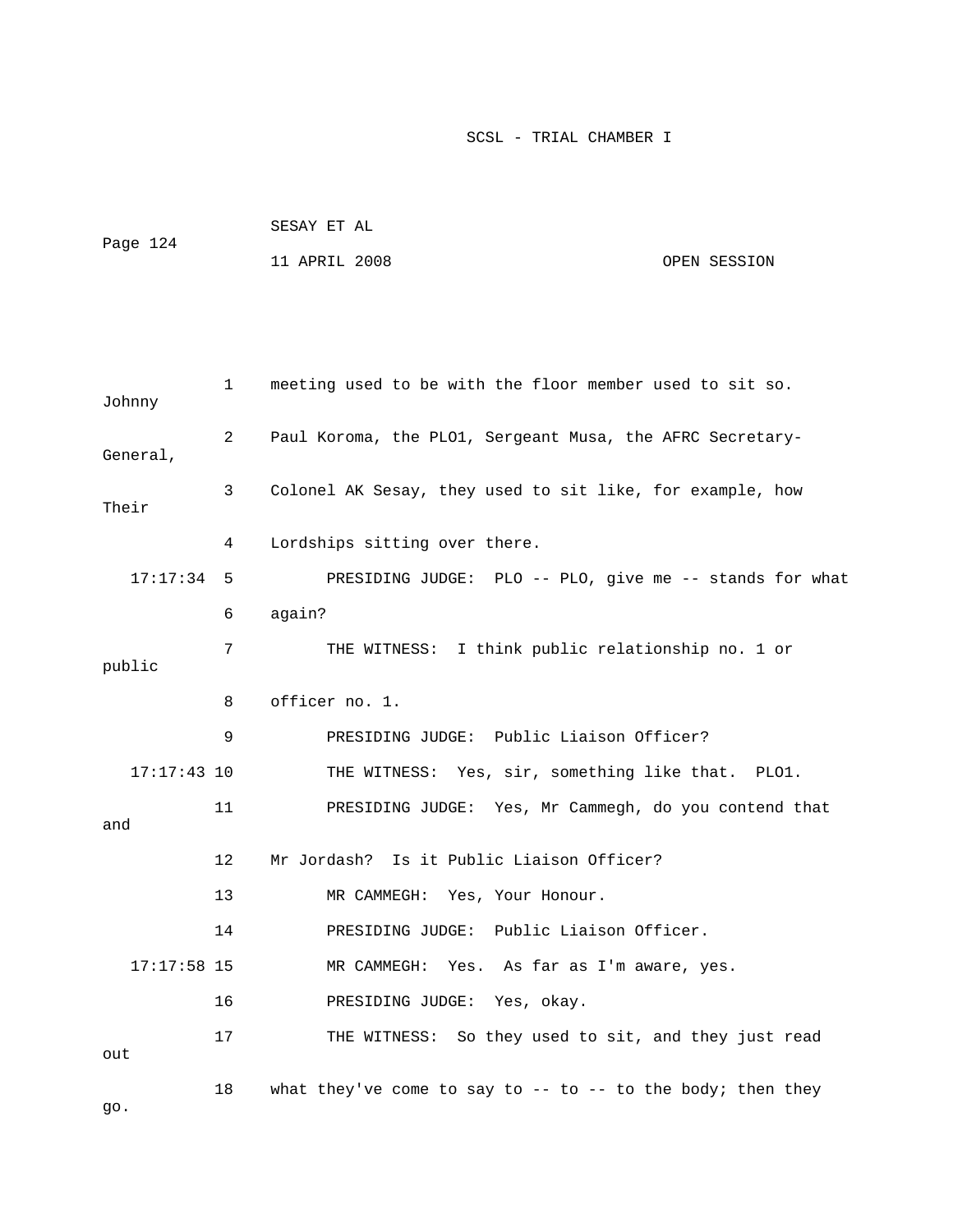19 Then we all go back where our respective places. 17:18:14 20 MR TAKU: 21 Q. Now, I can see here on this Exhibit 6 other government 22 notice 220 Public Holiday Act, minister of defence, government 23 notice number 221, substantive promotion, officer armed forces, 24 Republic of Sierra Leone. Now, on the same gazette were you ever 17:18:43 25 consulted in any way before those appointments were made, that is 26 the same gazette? 27 A. No. No, and the few -- the three meeting I talk about I 28 attended, I was not in any of that meeting ever promotion were

29 discussed, no.

SCSL - TRIAL CHAMBER I

 SESAY ET AL Page 125 11 APRIL 2008 OPEN SESSION

| ask          |              | Q. Was any -- were your opinions ever sought? Did anybody   |
|--------------|--------------|-------------------------------------------------------------|
| you          | $\mathbf{2}$ | you to take the floor to say something about -- or you said |
|              | 3            | just read. You just came and read what they had decided --  |
|              | 4            | PRESIDING JUDGE: Ask the question, Mr Taku,                 |
| $17:19:21$ 5 |              | MR TAKU: Yeah.                                              |
|              | 6            | PRESIDING JUDGE: Ask the question.                          |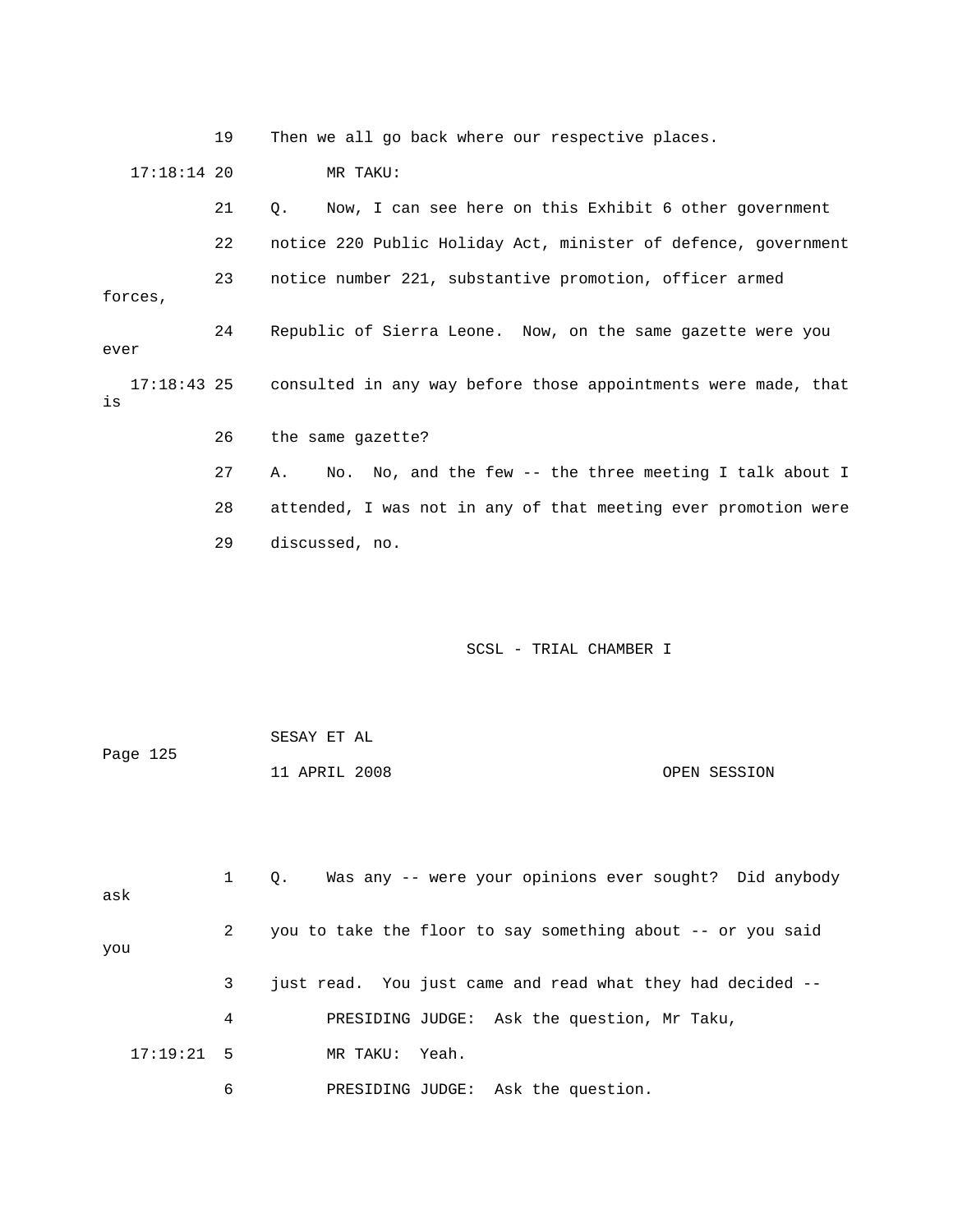7 MR TAKU: Yeah. Okay. 8 Q. Now, tell us; When the chairman came in, how -- how were 9 the deliberations carried out in that meeting? What -- what 17:19:34 10 happened when you got into the meeting? 11 PRESIDING JUDGE: Did you participate in the debate -- 12 MR TAKU: 13 Q. Did you participate in the debate -- 14 PRESIDING JUDGE: -- in those meetings? 17:19:44 15 THE WITNESS: No, My Lord. As I already told the Chamber, 16 sir, the hall was like this, the big table in front of everybody. 17 The chairman, Sarj Musa, PLO1, Secretary Of State and maybe 18 Secretary or Secretary-General AFRC, they come and sit in front 19 of the crowd. Whatever the secretary read out is what they have 17:20:10 20 done. Then they start going, then everybody go. No one so far 21 attended the three meeting. No one ever asked to make any 22 comment or any contribution so far. What they brought is what 23 everybody going by. 24 MR TAKU: 17:20:32 25 Q. Okay. Now, did you ever attend any meeting at the 26 Wilberforce Barracks officers' mess? 27 A. No, My Lord. Wilberforce Barracks officers' mess was no 28 place meant for meeting. It was a general, I mean, area for all 29 officer from the rank of second-lieutenant to brigadier. There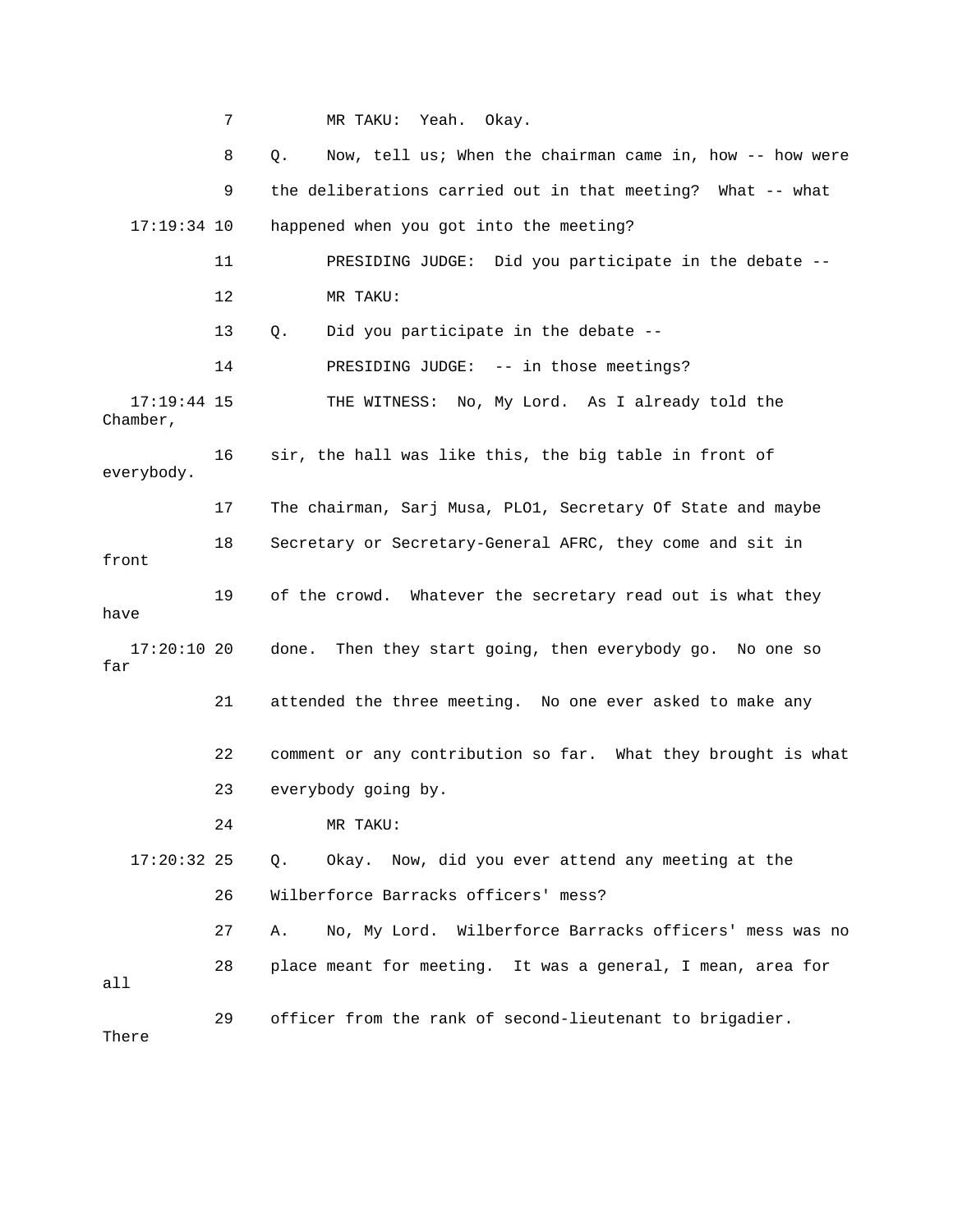| Page 126 | SESAY ET AL   |  |              |
|----------|---------------|--|--------------|
|          | 11 APRIL 2008 |  | OPEN SESSION |

```
 1 everybody, like, even now -- like this now, if you go there, 
even 
              2 now as I'm speaking, you will see lot of military officers get 
              3 back there. There they got their fine drinks and other 
things. 
              4 Q. Now, TF1-045 testified on 18 November 2005, pages 81 to 
82, 
   17:21:23 5 testified that the Supreme Council met in Wilberforce 
Barracks, 
             6 the officers' mess, and he was present, that you were present 
and 
             7 that Mike Lamin was present in that meeting, and displayed on 
the 
             8 wall was the command structure and things like that. You 
heard 
              9 him testifying that. What do you say to that? 
   17:21:47 10 A. I heard him testify that before this trial. But, My 
Lord, 
            11 then TF-045 was not member of that council -- the AFRC 
council, I 
            12 was, yes. So that one officer mess he was lieutenant. He is 
            13 supposed to be in that mess because it's the officer mess, but 
            14 that was not a meeting. The AFRC council meeting I was member 
of 
   17:22:21 15 the one day, I do not see 045 there. 
            16 Q. Now, let's leave that for a while. As we progress, I 
will
```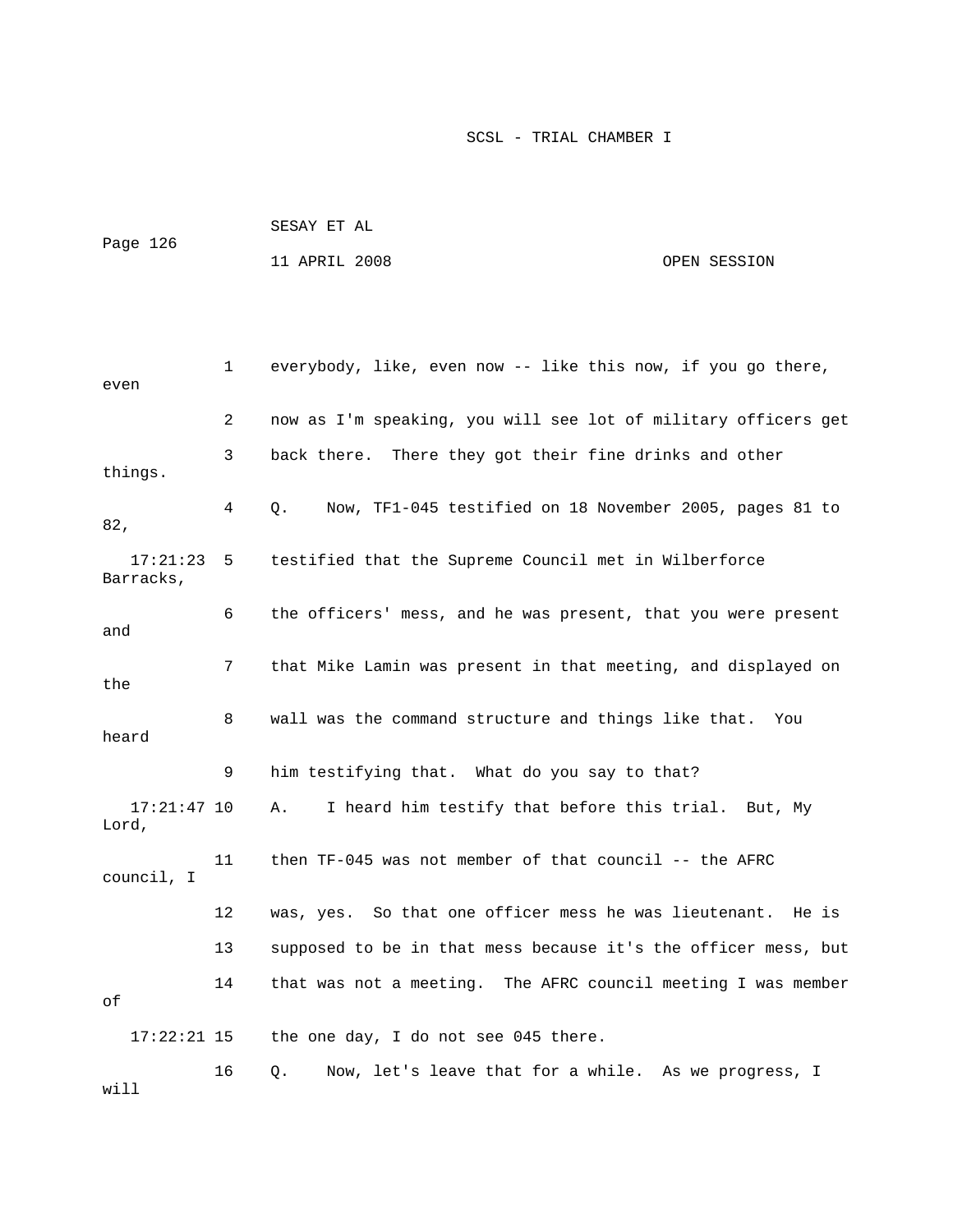|               | 17 | ask you a few more questions just for clarification on certain |
|---------------|----|----------------------------------------------------------------|
|               | 18 | issues and certain decisions that were made subsequently. But  |
| when          | 19 | now, you said throughout this period you were in Bo. Now,      |
| $17:22:43$ 20 |    | you came to Freetown where did you stay for those meetings?    |
|               | 21 | When I used to come on that period, I used to lodge at<br>Α.   |
|               | 22 | number 40A Wilkinson Road.                                     |
|               | 23 | You earlier stated that Mike Lamin was a member of the<br>Ο.   |
|               | 24 | council --                                                     |
| $17:23:05$ 25 |    | PRESIDING JUDGE: Which lodging?                                |
|               | 26 | THE WITNESS: Number 40A Wilkinson Road, My Lord.               |
|               | 27 | MR TAKU:                                                       |
|               | 28 | Earlier on you testified Mike Lamin was a member of the<br>0.  |
|               | 29 | council. Where did he used to lodge while he in Freetown?      |

|          | SESAY ET AL   |              |
|----------|---------------|--------------|
| Page 127 |               |              |
|          | 11 APRIL 2008 | OPEN SESSION |

 1 A. In the first place Mike Lamin was based in town here, he 2 was staying at OU Villa, Hill Station. There the AFRC give him 3 government quarter. I mean, one of the villa there to lodge in. 4 Mike Lamin, Isaac Mongor.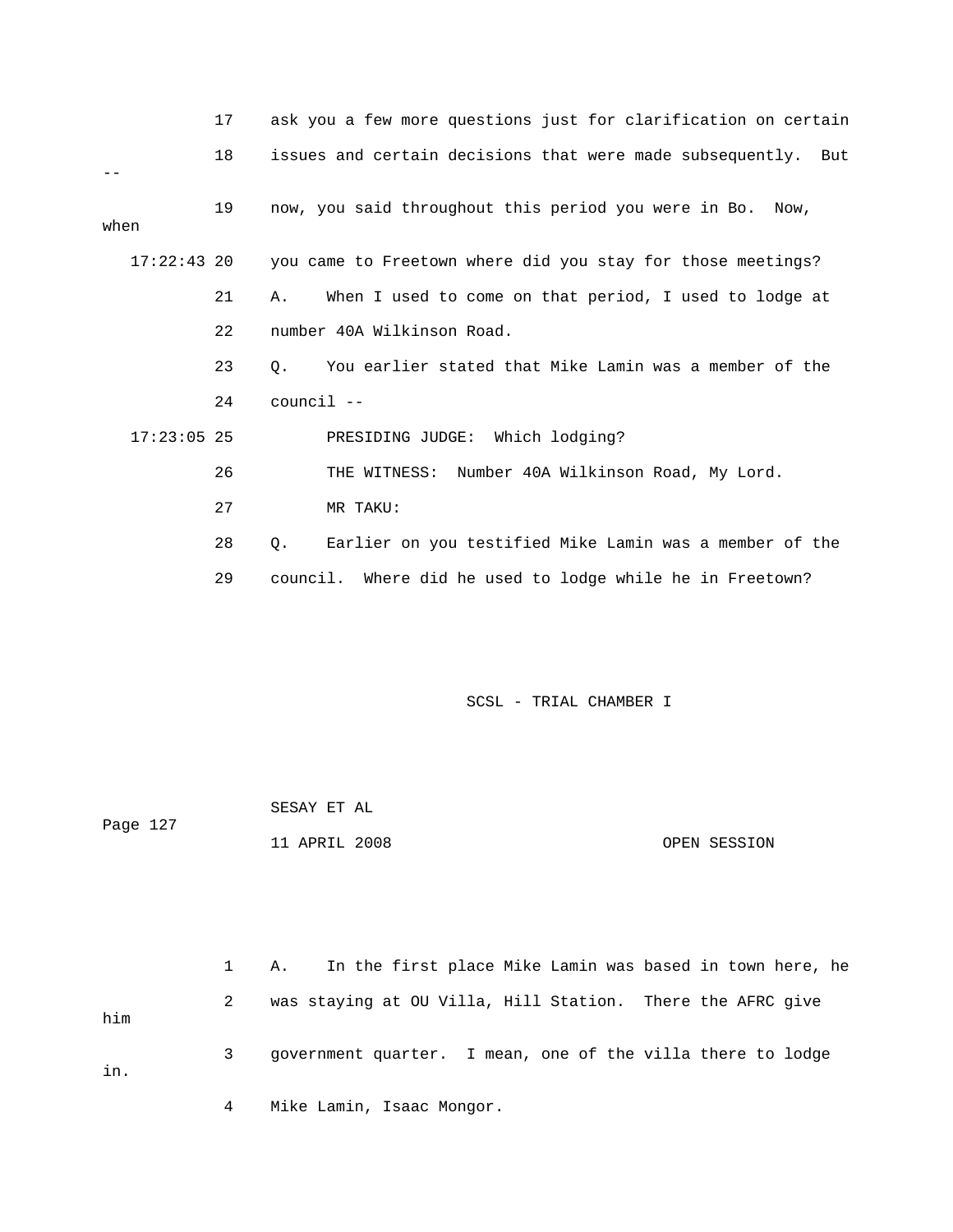| 17:23:43                   | 5  | Do you know why they gave them that?<br>Q.                     |
|----------------------------|----|----------------------------------------------------------------|
|                            | 6  | As I told you earlier, Mike Lamin was made director of<br>Α.   |
|                            | 7  | AN -- ANC, so maybe it was that reason, and Isaac Mongor was   |
| these                      | 8  | member of anti-looting squad, so maybe it's for that. And      |
|                            | 9  | were the top ranking RUF officials.                            |
| $17:24:16$ 10<br>only?     |    | Can you tell us why you attended only three meetings<br>Q.     |
| time                       | 11 | My Lord -- My Lord, I told you I was in Bo. At that<br>Α.      |
|                            | 12 | from September to the time the intervention take place, the    |
| Before                     | 13 | Kamajor activity was very tense between Bo and Mile 91.        |
| Bo,                        | 14 | ever vehicle leave Bo, unless they prepare escort convoy from  |
| $17:24:42$ 15              |    | then from Mile 91 receiving convoy to receive the one from Bo. |
| I.                         | 16 | So in that location, unless if the military helicopter go Bo,  |
| time,                      | 17 | privilege to sit there. I can go on board to come on that      |
|                            | 18 | or else I cannot, there were no way for me to just come.<br>Tо |
|                            | 19 | attend a mere meeting, I cannot risk myself to just jump on    |
| $17:25:10$ 20<br>to        |    | vehicle to come out, just to come hear what Johnny Paul going  |
|                            | 21 | say, no.                                                       |
| remember,                  | 22 | Now, this 045, TF-045 he already testified, you<br>Q.          |
| know                       | 23 | that he was in Liberia. He came back with TF-371. Do you       |
|                            | 24 | when they came back from Liberia to -- back to Sierra Leone?   |
| $17:25:31$ 25<br>September |    | Really, as I told you, I saw them physically in<br>Α.          |

26 in Bo, when they went with anti-aircraft gun that they were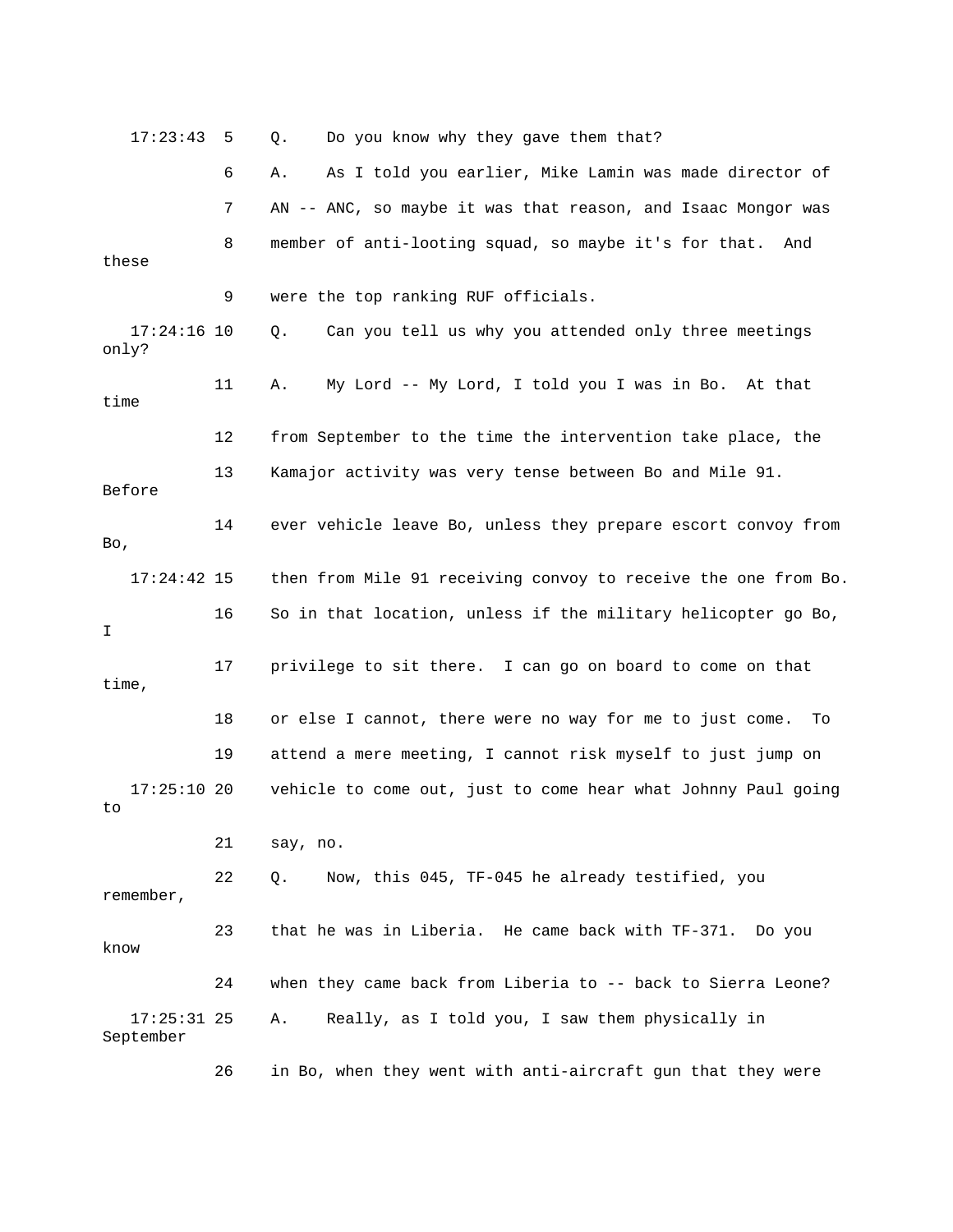|       |    | taking it to Sam Bockarie, that was the time I physically see |
|-------|----|---------------------------------------------------------------|
| or    | 28 | saw him. Now, I don't -- I don't really know when the first   |
| that. | 29 | second batch of them came from Liberia, no. I've forgotten    |

 SESAY ET AL Page 128 11 APRIL 2008 OPEN SESSION

 1 Q. Now, let's return to Bo quickly. Is there a time, 2 Mr Kallon, that you left Bo -- 3 A. Yes. 4 Q. -- to another location? When is that, please? 17:26:13 5 A. I left Bo the very first -- I left Bo in February 1998 when 6 Bo Town was attacked by -- were attacked by the Kamajors. 7 Q. When in 1998? 8 A. February 1998. If I'm not mistaken, the day was on 15 9 February. 17:26:38 10 Q. Did you ever hear from Bo that Freetown had been attacked? 11 A. Yeah, the information reach us through the SLA soldiers 12 that Freetown were under attack on 12 February 1998, and finally 13 they think they were pulling out from Freetown towards the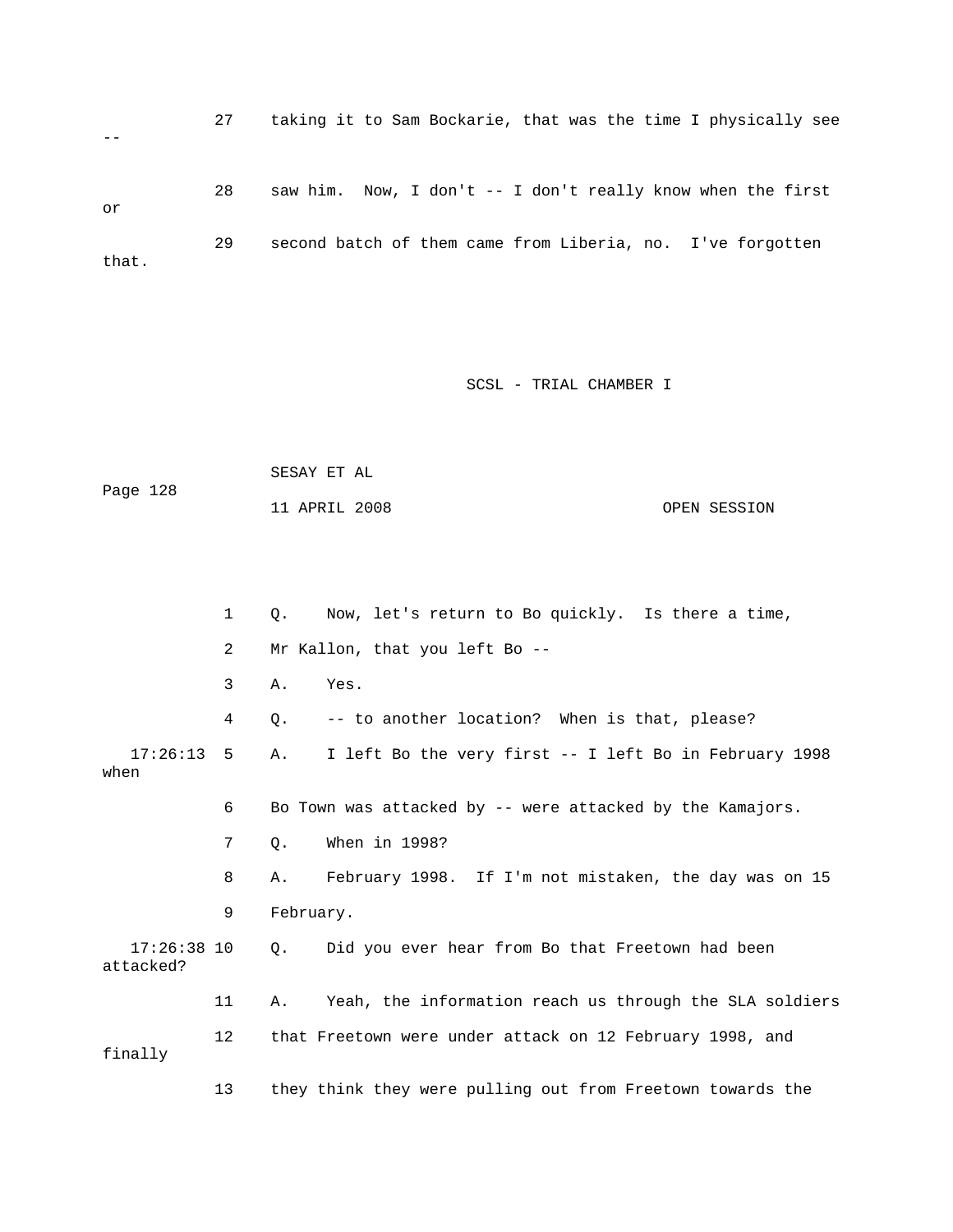|                        | 14 | provinces.                                                    |
|------------------------|----|---------------------------------------------------------------|
| $17:27:18$ 15          |    | So on 12 and 13 February, were you in Freetown?<br>Q.         |
|                        | 16 | I was in Bo, sir.<br>Α.                                       |
|                        | 17 | PRESIDING JUDGE: 12 and 13 February 1998?                     |
|                        | 18 | MR TAKU: Yes, My Lord.                                        |
|                        | 19 | Now, you've testified that on 15 February 1998 you came<br>Q. |
| $17:27:58$ 20<br>Their |    | under attack from the Kamajors in Bo. Can you please tell     |
|                        | 21 | Lordships how and what did you do?                            |
|                        | 22 | From around 6, or from 4 in the morning, all the routes<br>Α. |
|                        | 23 | entering Bo attack were launched on. The highway from Kenema, |
| hiqhway                | 24 | the highway from Freetown, the highway from Pujehun, the      |
| $17:28:28$ 25          |    | from Gilleh, and then the highway from Bonthe, all this route |
|                        | 26 | enter into Bo were attacked at the same time when you hear    |
|                        | 27 | launching from this point; boom, boom, boom, simultaneously.  |
|                        | 28 | So what did you do, Mr Kallon?<br>Q.                          |
|                        | 29 | As I told you, I was having my family in Bo and I knew,<br>Α. |
|                        |    |                                                               |

|          | SESAY ET AL   |              |
|----------|---------------|--------------|
| Page 129 |               |              |
|          | 11 APRIL 2008 | OPEN SESSION |

 1 because of my presence, I used to pay visit to my family member.

2 My -- all my attention at that time was to collect my family,

so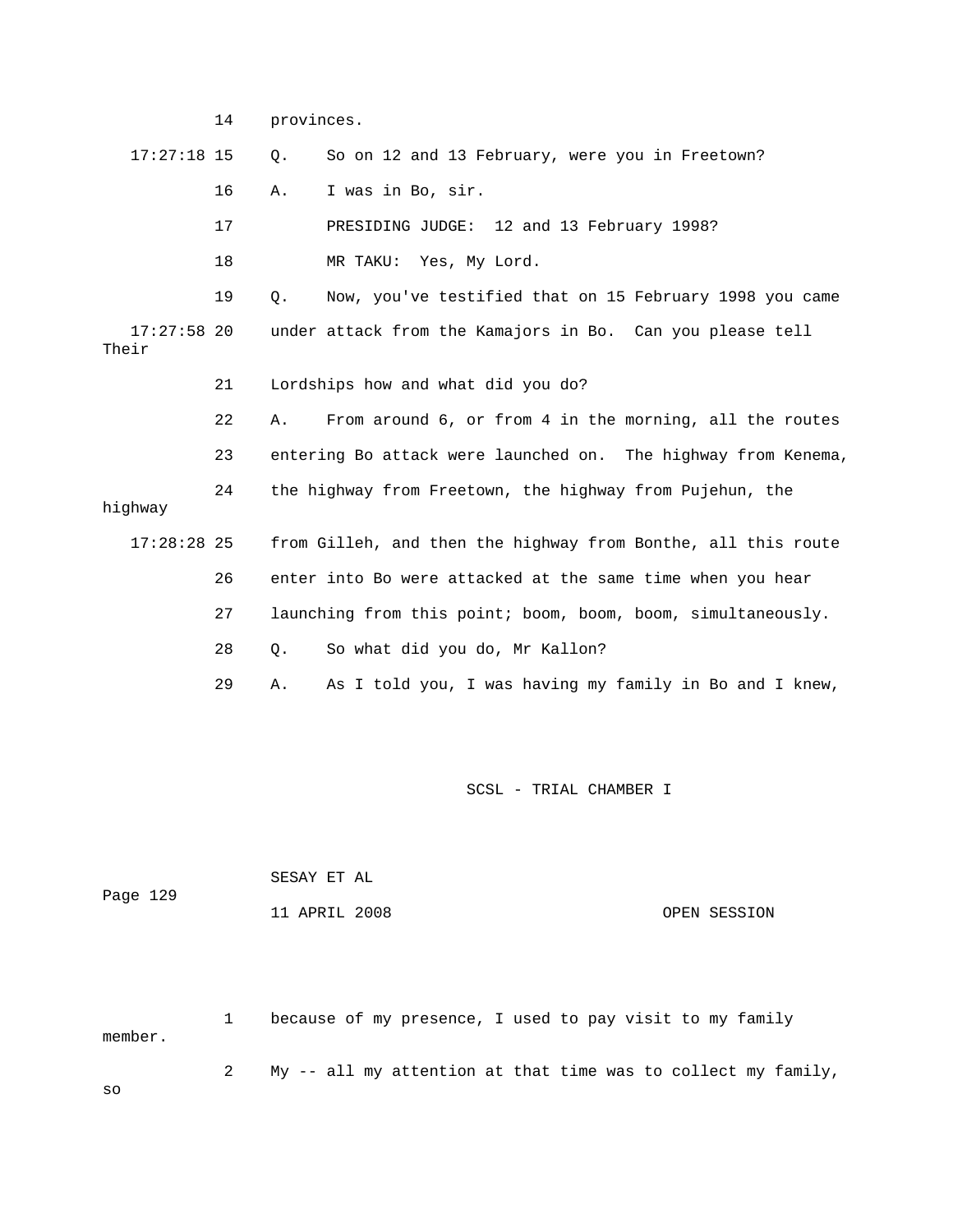|               | 3  | that I cannot leave them behind. So I collected them all to    |
|---------------|----|----------------------------------------------------------------|
|               | 4  | where I was.                                                   |
| 17:29:08      | 5  | You collected them to where you were?<br>Q.                    |
|               | 6  | Yes, at Bo Government Reservation, because that was the<br>Α.  |
|               | 7  | area we were given lodging.                                    |
|               | 8  | So what did you do on collecting them there?<br>Q.             |
| organise      | 9  | After I collected them, I saw the military brigade<br>Α.       |
| $17:29:24$ 10 |    | convoy leaving Bo to bulldoze the Kamajors that were attacking |
| the           | 11 | the Freetown Highway in Bo. They bulldoze and we all follow    |
|               | 12 | convey to Mile 91.                                             |
| tell          | 13 | Now, when you followed the convoy to Mile 91, can you<br>Q.    |
|               | 14 | their Lordships which towns you passed through on the way to   |
| $17:29:45$ 15 |    | Mile 91?                                                       |
|               | 16 | I can only remember a few, the one -- two major towns.<br>Α.   |
| 91.           | 17 | From Bo to Taiama, from Taiama to Moyamba Junction, then Mile  |
|               | 18 | There are some villages on the way, but I cannot recall their  |
|               | 19 | names.                                                         |
| $17:30:09$ 20 |    | PRESIDING JUDGE: Bo to Taiama?                                 |
| 91,           | 21 | From Bo, Taiama, Moyamba Junction, then Mile<br>WITNESS:       |
|               | 22 | My Lords.                                                      |
|               | 23 | MR TAKU:                                                       |
| remain        | 24 | Q.<br>Now when you got to Mile 91, what happened? Did you      |
| $17:30:27$ 25 |    | there, or you left?                                            |
|               | 26 | When I got to Mile 91, I slept there, I'm sure.<br>Α.<br>The   |
|               | 27 | following morning I saw a convoy from the RUF side.<br>I saw   |

28 Lieutenant-Colonel Issa Sesay. I saw Lieutenant-Colonel Peter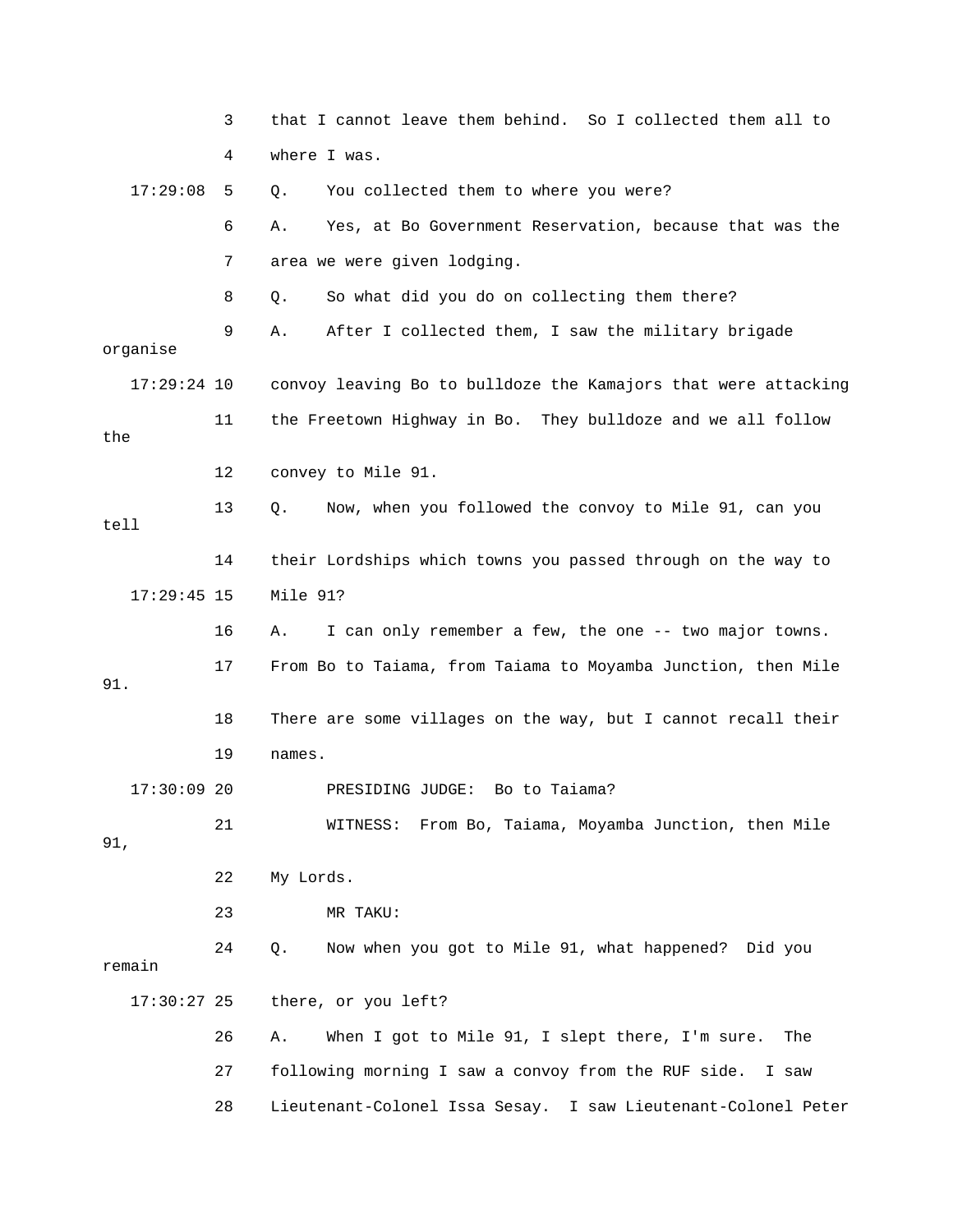29 Vandi with their securities. Then from the government soldiers I

|          | SESAY ET AL   |  |              |
|----------|---------------|--|--------------|
| Page 130 |               |  |              |
|          | 11 APRIL 2008 |  | OPEN SESSION |

|      |               | 1  | saw the Brigade Commander Bo -- Colonel Boysie Palmer, the SOS |
|------|---------------|----|----------------------------------------------------------------|
|      |               | 2  | south, Major AF Kamara, and many SLA soldier come from Masiaka |
|      |               | 3  | and to Mile 91. They came and when they arrive, I was told by  |
| can  |               | 4  | Lieutenant-Colonel Sesay that we are to go to Bo so that we    |
| he   | 17:31:24      | 5  | find way to Kenema and Kailahun. So the convoy move -- well,   |
|      |               | 6  | brought with his family. Where my family were stay, there we   |
|      |               | 7  | left his own family, who all went back to Bo.                  |
|      |               | 8  | Went back to Bo to do what?<br>$Q$ .                           |
|      |               | 9  | To reattack Bo so that we can found our way to Kailahun.<br>Α. |
|      | $17:31:48$ 10 |    | What day was that?<br>Q.                                       |
|      |               | 11 | I'm quite sure it was either the 16, even to the 17<br>Α.      |
|      |               | 12 | Immediately we got to Bo, around 7 to 8 o'clock,<br>morning.   |
|      | trying        | 13 | Mr Sesay were hit on his back by the bullet while he was       |
| know |               | 14 | to stop some SLA who were looting a Lebanese shop. I don't     |
|      | $17:32:16$ 15 |    | it was one of the SLA or it was a stray bullet. Actually, I    |
|      |               | 16 | cannot tell now, but while he tried to stop those looter, that |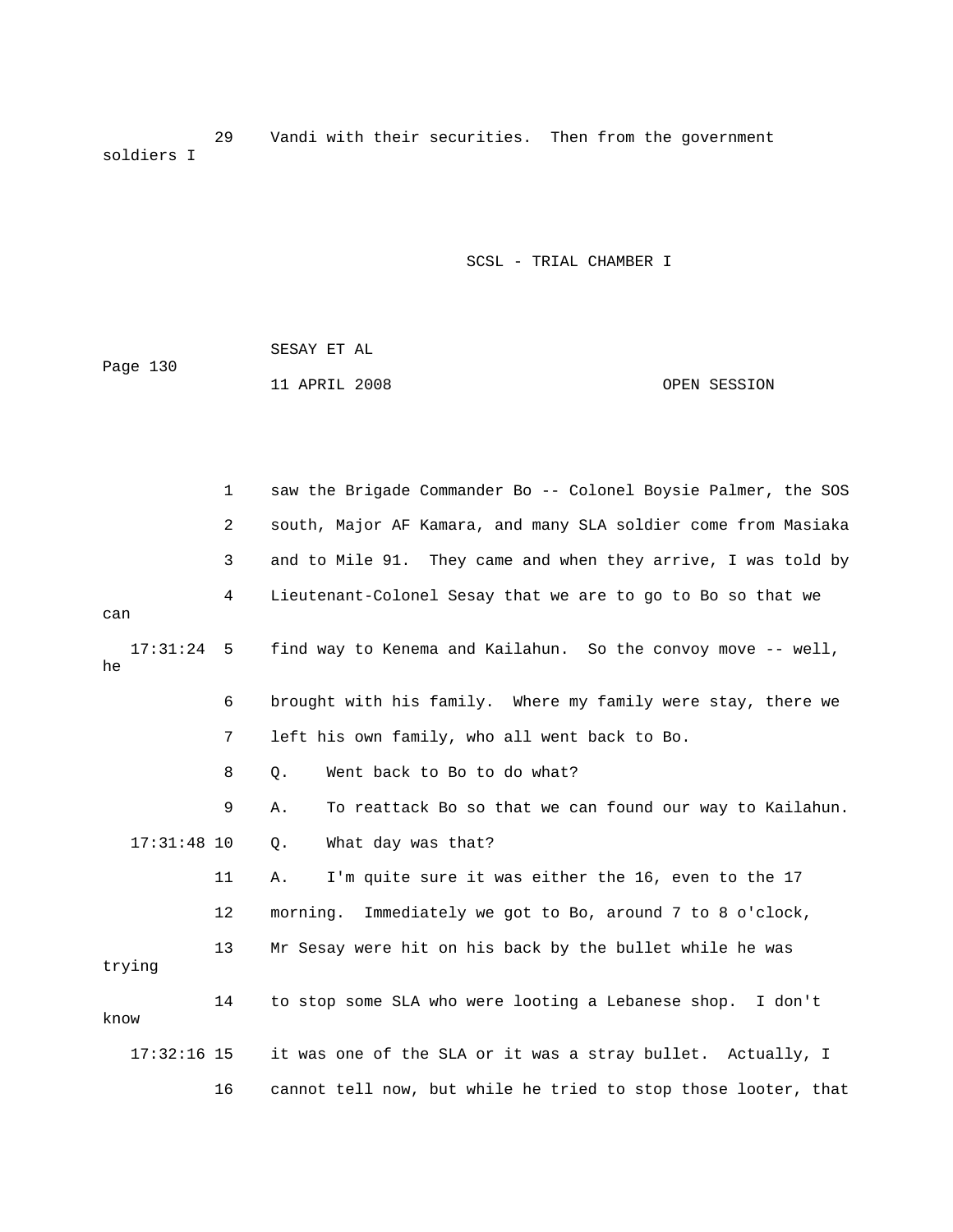17 was the time bullet hit him at his back.

18 Q. So what did you do?

|                     | 19 | Immediately bullet hit him, he could not walk. I ran to<br>Α.   |
|---------------------|----|-----------------------------------------------------------------|
| 17:32:37 20<br>come |    | the Government Hospital, but there were no doctor to be able    |
|                     | 21 | and give him first aid. What I did myself, I left               |
| the                 | 22 | Lieutenant-Colonel Peter Vandi, who put him back in his car,    |
|                     | 23 | Land Rover. He carry. Then we brought him back to Mile 91.      |
| Colonel             | 24 | When we came to Mile 91, I left him there with Lieutenant-      |
| $17:33:03$ 25       |    | Peter Vandi. I returned back to Bo that very day. When I        |
|                     | 26 | returned to Bo, I meet the situation extra tense. The Kamajor   |
|                     | 27 | have almost again recaptured the whole town, so the full group  |
| out                 | 28 | the following morning on the $7$ --that same 17 evening we pull |
|                     | 29 | to Mile 91 back. Upon my arrival to Mile 91, I ask my family.   |

SCSL - TRIAL CHAMBER I

 SESAY ET AL Page 131 11 APRIL 2008 OPEN SESSION

 1 They say Mr Sesay's wound was serious, so he has proceed ahead to 2 Masiaka. When I was trying to take Masiaka route, I was told by 3 civilians that the ECOMOG has already blocked Masiaka and they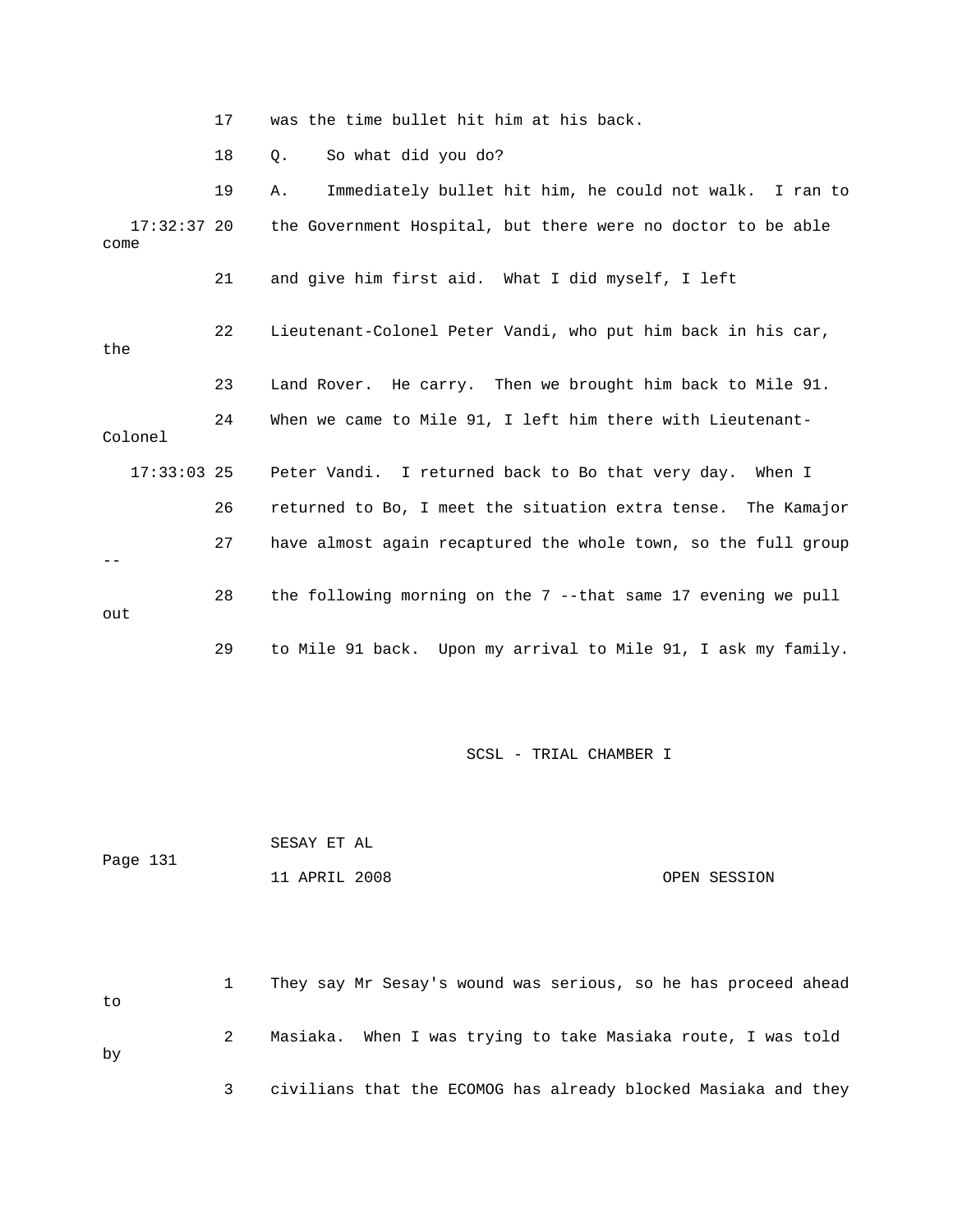4 are arresting junta or RUF personnel. So I have to negotiate my 17:33:55 5 way through one of the Gbinti who said he was the commander for 6 the Gbinti in Mile 91 Magburaka axis, so he can able to allow me 7 to pass through Magburaka Road to Magburaka, that I was not going 8 to fight them, I want to pass peacefully, and they grant me that 9 passage. I pass through on the 18 morning, if my memory serve me 17:34:25 10 well. I arrive at Magburaka Miarro checkpoint. I was about to 11 take the road to Makeni. I saw Mr Sesay, Eldred Collins, TF-371, 12 and others. I cannot recall now. They met me in that junction. 13 They say, "oh, Superman has already captured Kono." So we all 14 drove together from Magburaka to Koidu Town. 17:34:58 15 Q. Yes. Now, Mr Kallon, TF1-361, he testified on 18 July 2005 16 and -- 17 PRESIDING JUDGE: TF1? 18 MR TAKU: 361. 19 Q. Testified on 18 July 2005 that during the junta period, 17:35:29 20 radio communication was not effective because there was no 21 confidence in Sierra Leone -- I mean Freetown -- at the time. 22 But he goes further at pages 87 to 91, page 50, and says that -- 23 testified that -- no, page 123, Your Honour, and says that Morris 24 Kallon was not present during the retreat from Freetown to Kono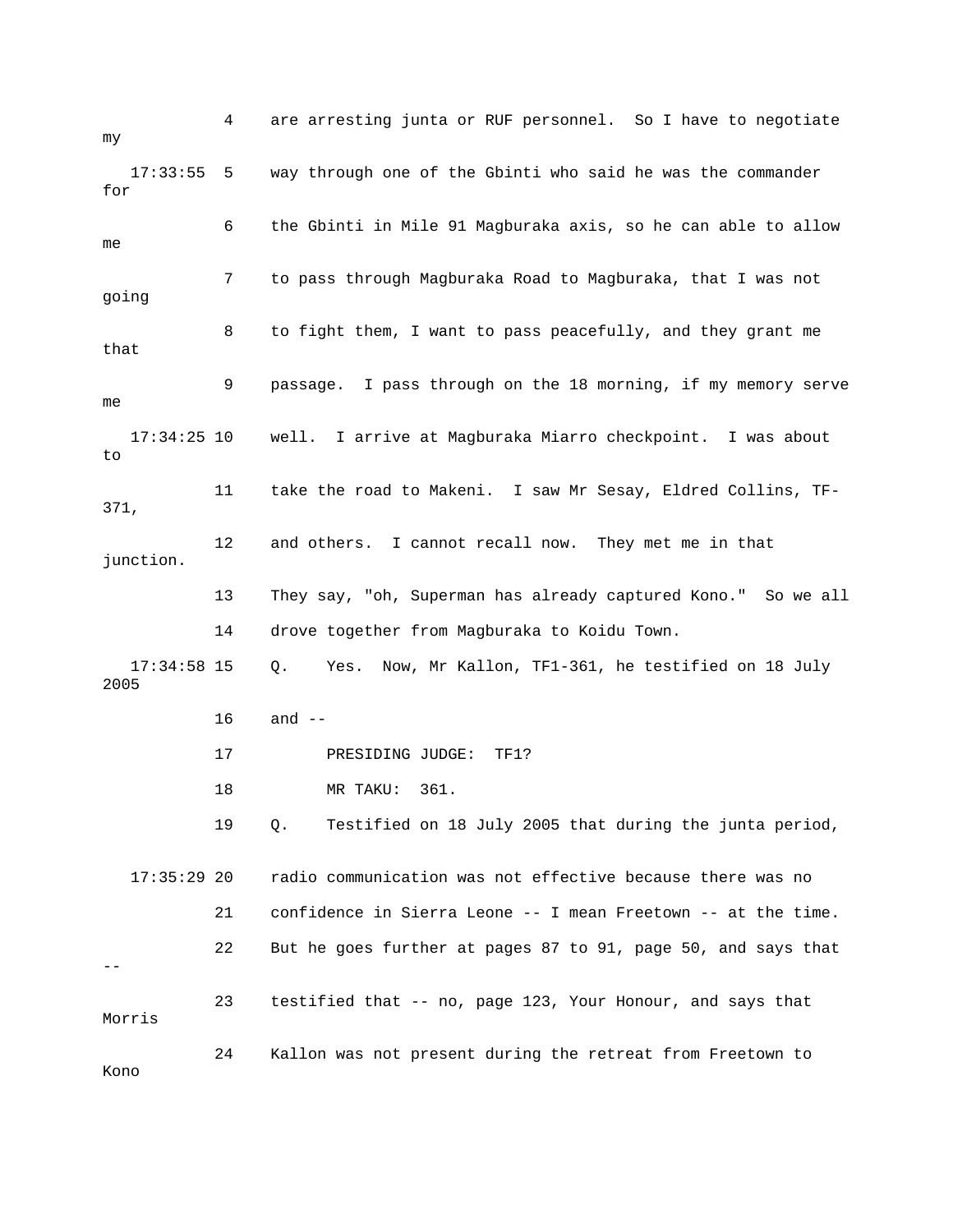17:35:53 25 in February 1998 because he was in Bo. You heard him testifying 26 that -- saying that. What do you -- what do you say about that? 27 A. I think it does support what I just said, My Lord, that I 28 retreated from Bo to Mile 91 via Magburaka, Mile 91 route. 29 Indeed, I do not retreat from Freetown.

| Page 132 | SESAY ET AL   |              |
|----------|---------------|--------------|
|          | 11 APRIL 2008 | OPEN SESSION |

| while        | $\mathbf 1$ | Now, TF1-070 -- 071 testified on 19 January 2006 that<br>$\circ$ .        |
|--------------|-------------|---------------------------------------------------------------------------|
|              | 2           | at Masiaka, he saw some RUF commanders at Masiaka. Among them             |
| and          | 3           | were Superman and Mike Lamin. Were you aware that Superman                |
| that?        | $4 \quad$   | Mike Lamin were in Masiaka? Did anyone ever tell you about                |
| $17:36:46$ 5 |             | A. Yeah, Mike Lamin himself say that even though I was not                |
|              | 6           | there to see him physically. But Mike Lamin himself we met at             |
|              | 7           | Magburaka on the way to Kono. I heard that from him.                      |
| that         | 8           | The witness also testified at page 26, lines 2 to 8,<br>$\circ$ .         |
| instructed,  | 9           | Superman ordered Operation Pay Yourself at Masiaka; I                     |
|              |             | 17:37:09 10 witness and others to move to Makeni. Did you ever hear about |
|              | 11          | that?                                                                     |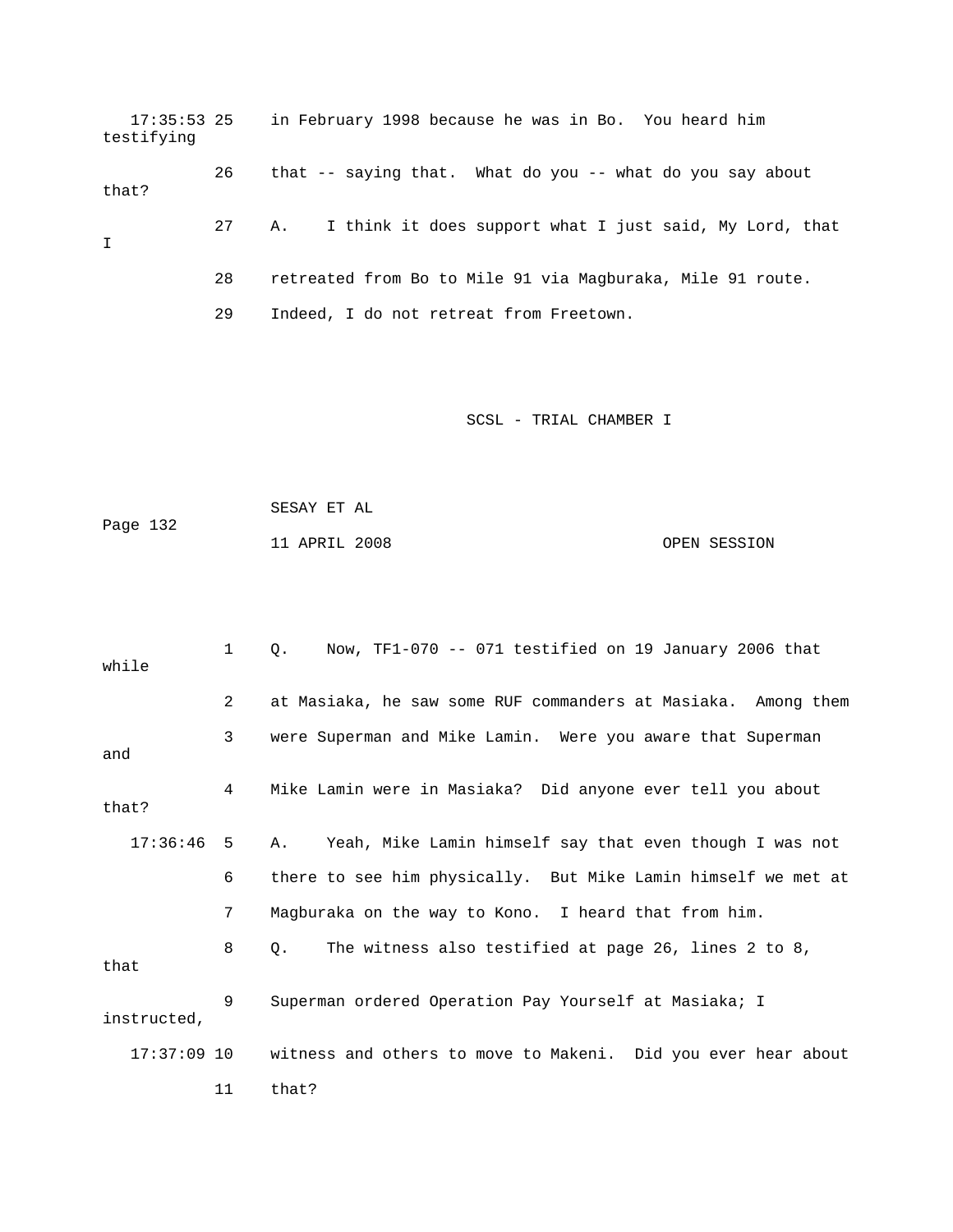12 A. My Lord --

 13 PRESIDING JUDGE: Mr Taku, you will not embrace a new 14 episode. 17:37:22 15 MR TAKU: Okay. I'm sorry, sir. 16 PRESIDING JUDGE: No, no, no. I'm not saying you are. 17 MR TAKU: Okay. 18 PRESIDING JUDGE: Don't go into a new episode. 19 MR TAKU: Okay. 17:37:29 20 PRESIDING JUDGE: Because we are counting down the minutes. 21 MR TAKU: Okay, sir. 22 PRESIDING JUDGE: Yes. So if you realise that you are 23 through with what you are doing and you are moving to a new 24 episode -- 17:37:37 25 MR TAKU: Okay. 26 PRESIDING JUDGE: -- you are advised, you know, to -- 27 MR TAKU: Okay. Maybe we -- we can start -- I was just 28 reading -- 29 PRESIDING JUDGE: No, go ahead.

SCSL - TRIAL CHAMBER I

|          | SESAY ET AL   |              |
|----------|---------------|--------------|
| Page 133 |               |              |
|          | 11 APRIL 2008 | OPEN SESSION |

1 MR TAKU: Yes.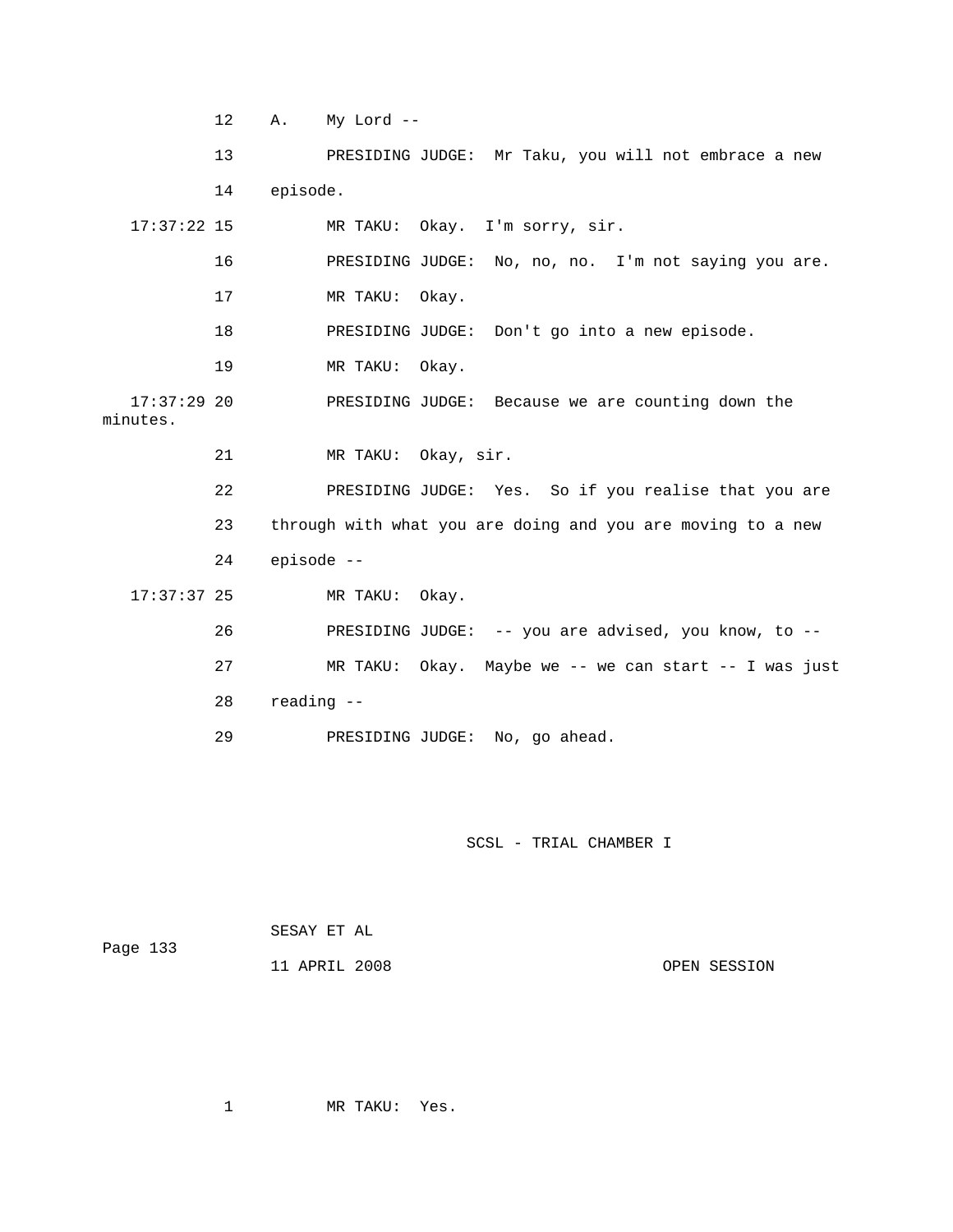2 PRESIDING JUDGE: Go ahead.

3 MR TAKU:

 4 Q. Now -- now, TF1-366 that you've testified about several 17:37:58 5 times today, he testified on 11 November 2005, page -- pages 59 6 to 60 and said that when they came to Mile Four, Issa told him to 7 divide the people with some going to Songo to receive JPK and he 8 was among those that he sent to go to Songo, pages 59 to 60. So 9 he was sent again to Songo, outskirst, but that he later on heard 17:38:31 10 that you, Mr Kallon, came from Bo and went to Masiaka. What do 11 you say about that? 12 A. Okay. My Lord, it is not true. I was not there when he 13 say Mr Sesay give him that instruction to go to Songo. He's lied 14 when he say he saw me in Masiaka. To prove your question your 17:39:04 15 first question you asked 071 he was one of the RUF in Masiaka, 16 and he names those officers of the RUF that were presence. He 17 did not make any mention about me. It is true I do not go to 18 Masiaka, My Lord. 19 Q. TF -- 17:39:26 20 A. [Overlapping speakers] retreat. 21 Q. TF1-366 also alleged that a meeting took place in Makeni at 22 the Government Hospital and this was in his absence in a way, but 23 that you briefed him about what transpired at that meeting. Were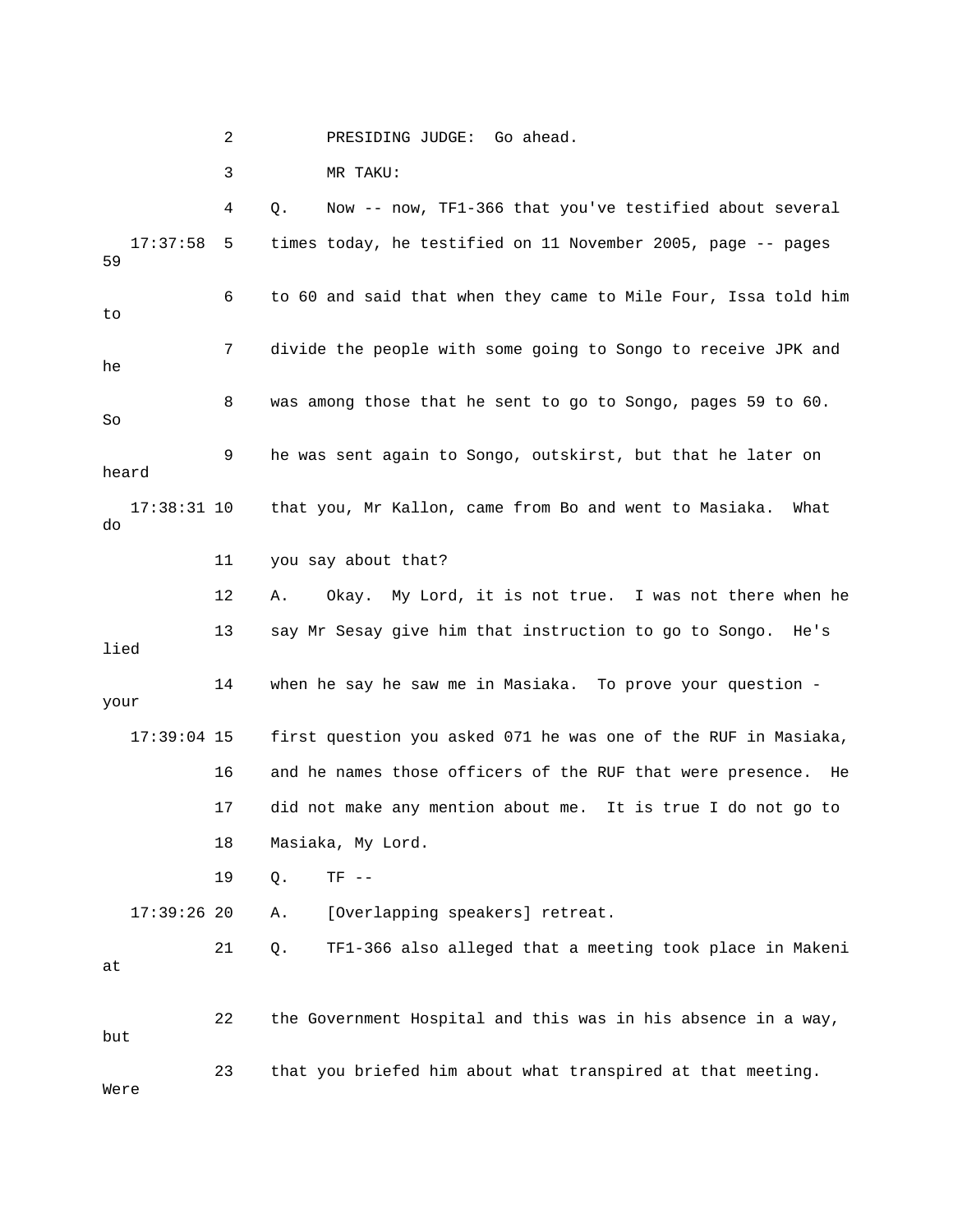24 you in a meeting in the Government Hospital in Makeni on the 17:39:47 25 retreat? 26 A. No, My Lord. As I told you, I do not go to Makeni. I stop 27 at Miarro checkpoint. My Lord, who is TF-366 I should briefing 28 in terms of meeting? He was working with specific commander. 29 That commander was the one supposed to tell him any instruction.

|          | SESAY ET AL   |  |              |
|----------|---------------|--|--------------|
| Page 134 |               |  |              |
|          | 11 APRIL 2008 |  | OPEN SESSION |

|               | 1 | Who was that commander?<br>Q.                                  |  |  |  |  |
|---------------|---|----------------------------------------------------------------|--|--|--|--|
| under         | 2 | He was working in the Western Area. He was deployed<br>Α.      |  |  |  |  |
| command       | 3 | Superman, my command. So far I know Benquema was under         |  |  |  |  |
|               | 4 | of Superman, even though he came from Kailahun. But also all   |  |  |  |  |
| $17:40:30$ 5  |   | soldiers who fell in that area were under the command of       |  |  |  |  |
|               | 6 | Superman.                                                      |  |  |  |  |
|               | 7 | With that answer let me not make further citations about<br>Q. |  |  |  |  |
| at            | 8 | him, because at that very page he was saying that that meeting |  |  |  |  |
|               | 9 | the hospital was discussing about -- that the meeting was in   |  |  |  |  |
| $17:40:47$ 10 |   | relation to some of the SLA went through Kurubonla area where  |  |  |  |  |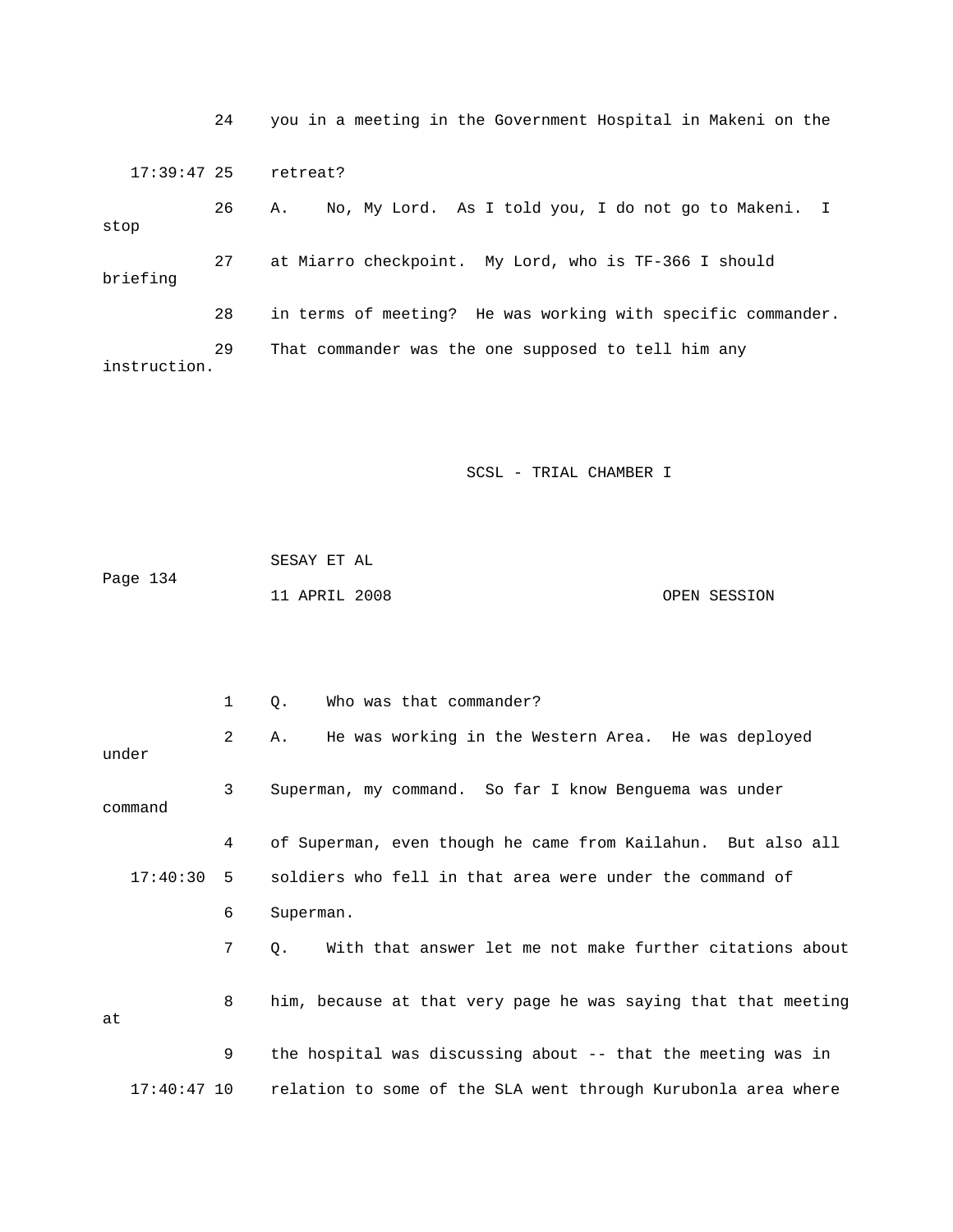|                       | 11 | there were SAJ Musa. So for that answer let me not waste the   |
|-----------------------|----|----------------------------------------------------------------|
|                       | 12 | Court's time in reviewing what he said about that meeting that |
|                       | 13 | day you allegedly told him. Let me go to another area.         |
|                       | 14 | PRESIDING JUDGE: You cannot go to another area, Mr --          |
| $17:41:06$ 15<br>cite |    | MR TAKU: Okay. Well, it's the same area. I want to             |
|                       | 16 | what he says again, the very witness, because --               |
|                       | 17 | PRESIDING JUDGE: Wrap up. Wrap up, please.                     |
|                       | 18 | MR TAKU: Okay.                                                 |
| going                 | 19 | Mr Kallon, TF1-360 again says that there was looting<br>Q.     |
| $17:41:21$ 20         |    | on in Makeni because they said we were going to Kono, so       |
| Operation             | 21 | everybody was fighting to get his -- in fact we call it        |
| you                   | 22 | Pay Yourself, and this witness says that you were present and  |
| Operation             | 23 | and Superman, you were the ones who gave the orders for        |
|                       | 24 | Pay Yourself in Makeni. That is his testimony on 7 May 2005,   |
| $17:41:49$ 25<br>to   |    | pages 108, lines 14 to 16, and 11 November 2005, 73, lines 5   |
|                       | 26 | 8, 15 to 18. Now, what do you say? He said you gave him an     |
| and                   | 27 | account of a meeting in Makeni. Now he says that in fact you   |
|                       | 28 | others appeared in Makeni. What do you say about that?         |
| no                    | 29 | My Lord, this witness lying on me in the first place. I<br>Α.  |

SESAY ET AL

Page 135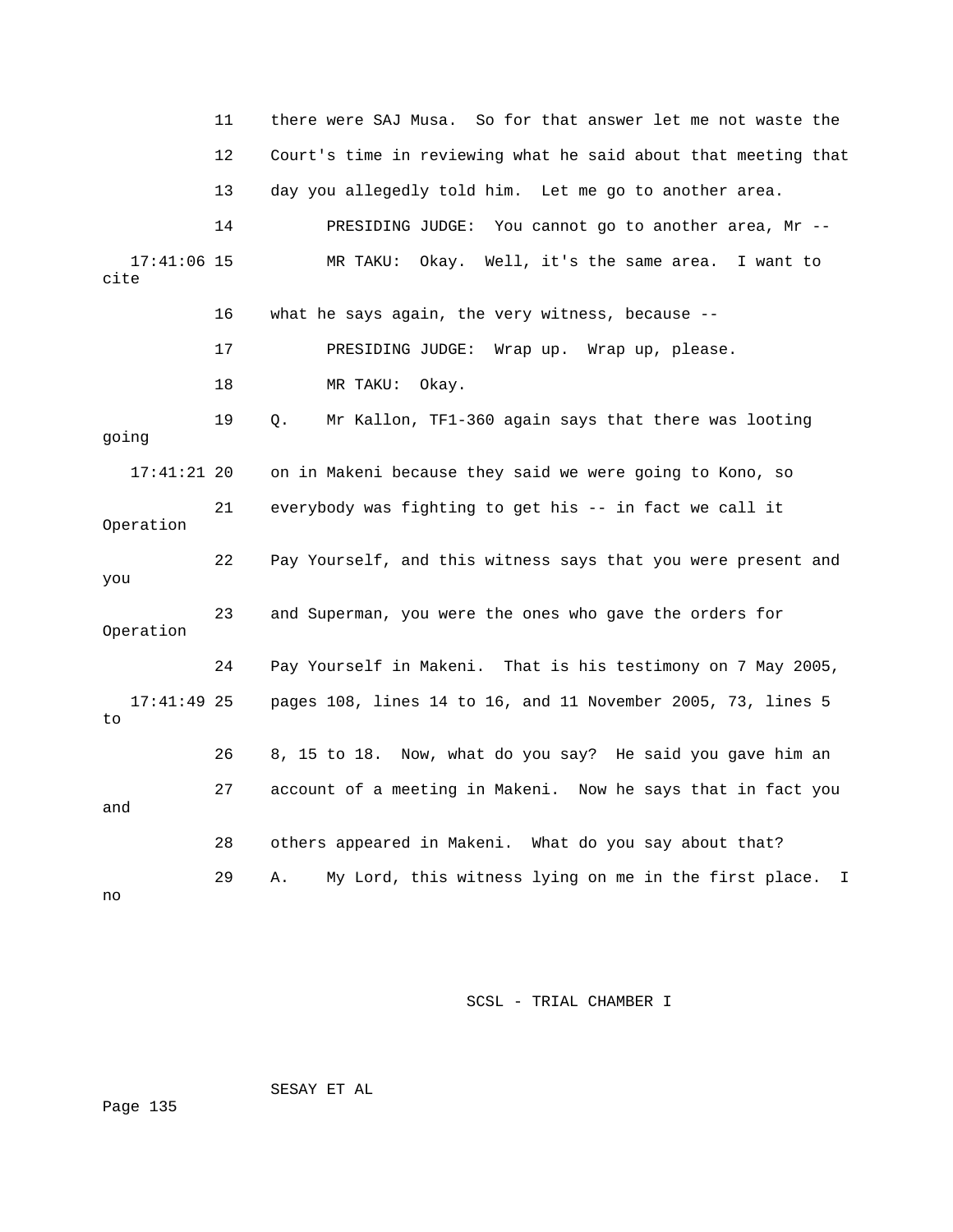| Makeni                 | $\mathbf{1}$ | dispute that looting do not take place. But I was not in        |
|------------------------|--------------|-----------------------------------------------------------------|
| me.                    | 2            | when this alleged looting take place. So that witness lie on    |
| Yourself,              | 3            | I do not give no order for what they call Operation Pay         |
|                        | 4            | My Lord.                                                        |
| 17:42:53               | 5            | MR TAKU: Your Honours, let me now go to -- Your Honour,         |
|                        | 6            | maybe we stop here. When we start on Monday I will -- this      |
|                        | 7            | witness makes some serious allegations. Maybe more than ten     |
|                        | 8            | allegations. I do not want to go through all of them with the   |
|                        | 9            | witness, but $--$                                               |
| $17:43:06$ 10          |              | PRESIDING JUDGE: Why not if they are necessary for your         |
|                        | 11           | defence.                                                        |
|                        | 12           | Okay, Your Honour. I shall do that.<br>MR TAKU:                 |
| aren't                 | 13           | PRESIDING JUDGE: You are presenting your defence,               |
|                        | 14           | you?                                                            |
| $17:43:13$ 15<br>we'll |              | I'm doing so, Your Honour, yes. So maybe<br>MR TAKU:            |
|                        | 16           | continue with 366 on Monday.                                    |
| no                     | 17           | So the witness is saying that he gave<br>PRESIDING JUDGE:       |
|                        | 18           | order in relation to Operation Pay Yourself?                    |
|                        | 19           | MR TAKU: Yes, Your Honour.                                      |
| $17:43:39$ 20<br>even  |              | Did -- did -- you say he was with Superman.<br>$Q$ .<br>Did you |

21 see him at all on the retreat, this witness?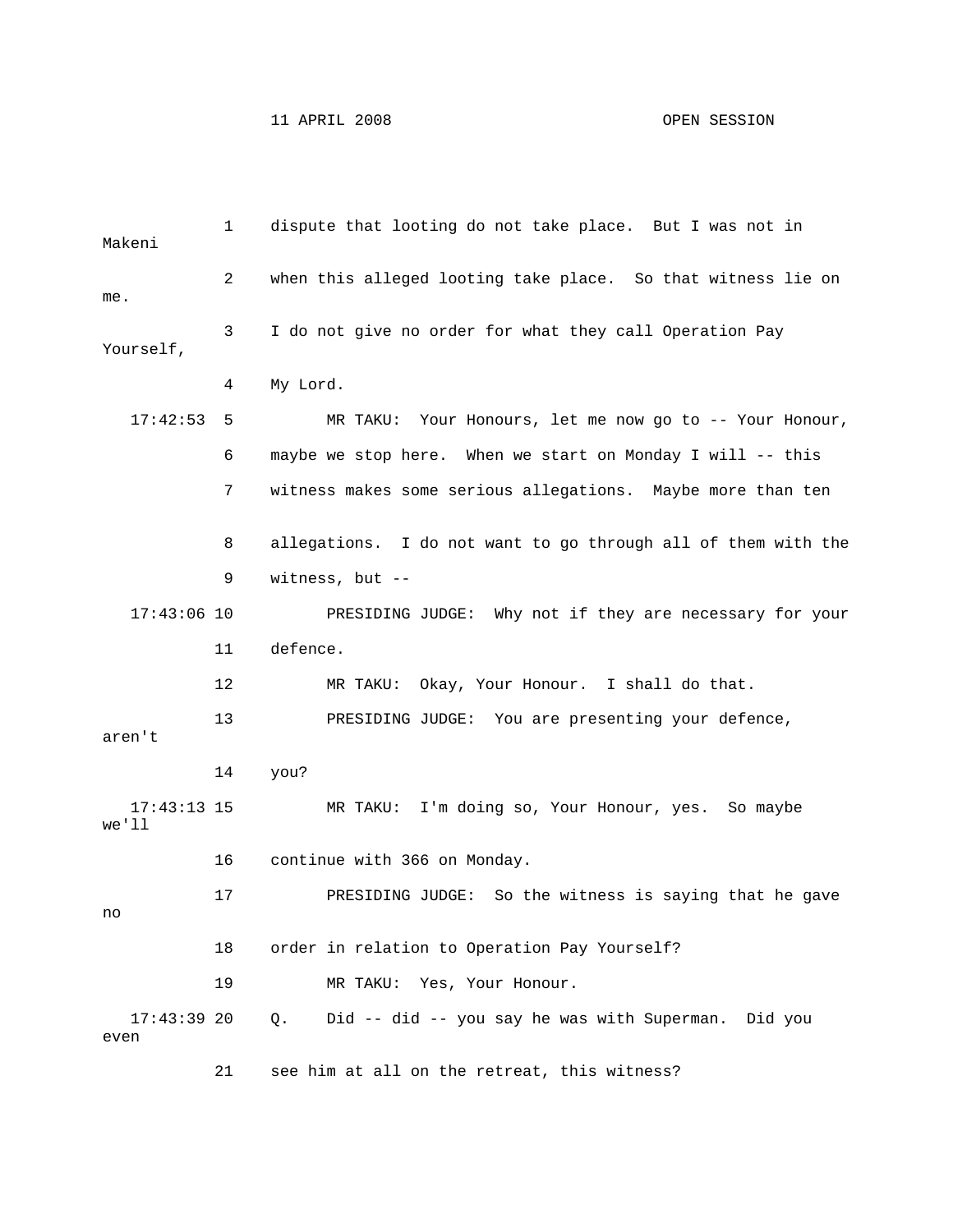| very |               | 22 | No, sir. I met Superman in Koidu Town and I met that<br>Α.  |  |  |  |  |  |  |
|------|---------------|----|-------------------------------------------------------------|--|--|--|--|--|--|
|      |               | 23 | witness in Koidu Town.                                      |  |  |  |  |  |  |
|      | Monday.       | 24 | MR TAKU: That's all for today, so we can continue           |  |  |  |  |  |  |
|      | $17:44:28$ 25 |    | PRESIDING JUDGE: Well, learned counsel, I think the         |  |  |  |  |  |  |
| Have |               | 26 | Chamber will rise and resume our session on Monday at 9.30. |  |  |  |  |  |  |
|      |               | 27 | a nice weekend.                                             |  |  |  |  |  |  |
| p.m. |               | 28 | [Whereupon the hearing adjourned at 5.36                    |  |  |  |  |  |  |
|      |               | 29 | to be reconvened on Monday, the 14th day of                 |  |  |  |  |  |  |

|          | SESAY ET AL   |  |              |
|----------|---------------|--|--------------|
| Page 136 |               |  |              |
|          | 11 APRIL 2008 |  | OPEN SESSION |

| $\mathbf 1$ | April 2008 at 9.30 a.m.] |  |  |
|-------------|--------------------------|--|--|
| $\sqrt{2}$  |                          |  |  |
| $\mathsf 3$ |                          |  |  |
| $\sqrt{4}$  |                          |  |  |
| $\mathsf S$ |                          |  |  |
| $\epsilon$  |                          |  |  |
| $\sqrt{ }$  |                          |  |  |
| $\,8\,$     |                          |  |  |
| $\mathsf 9$ |                          |  |  |
| $10\,$      |                          |  |  |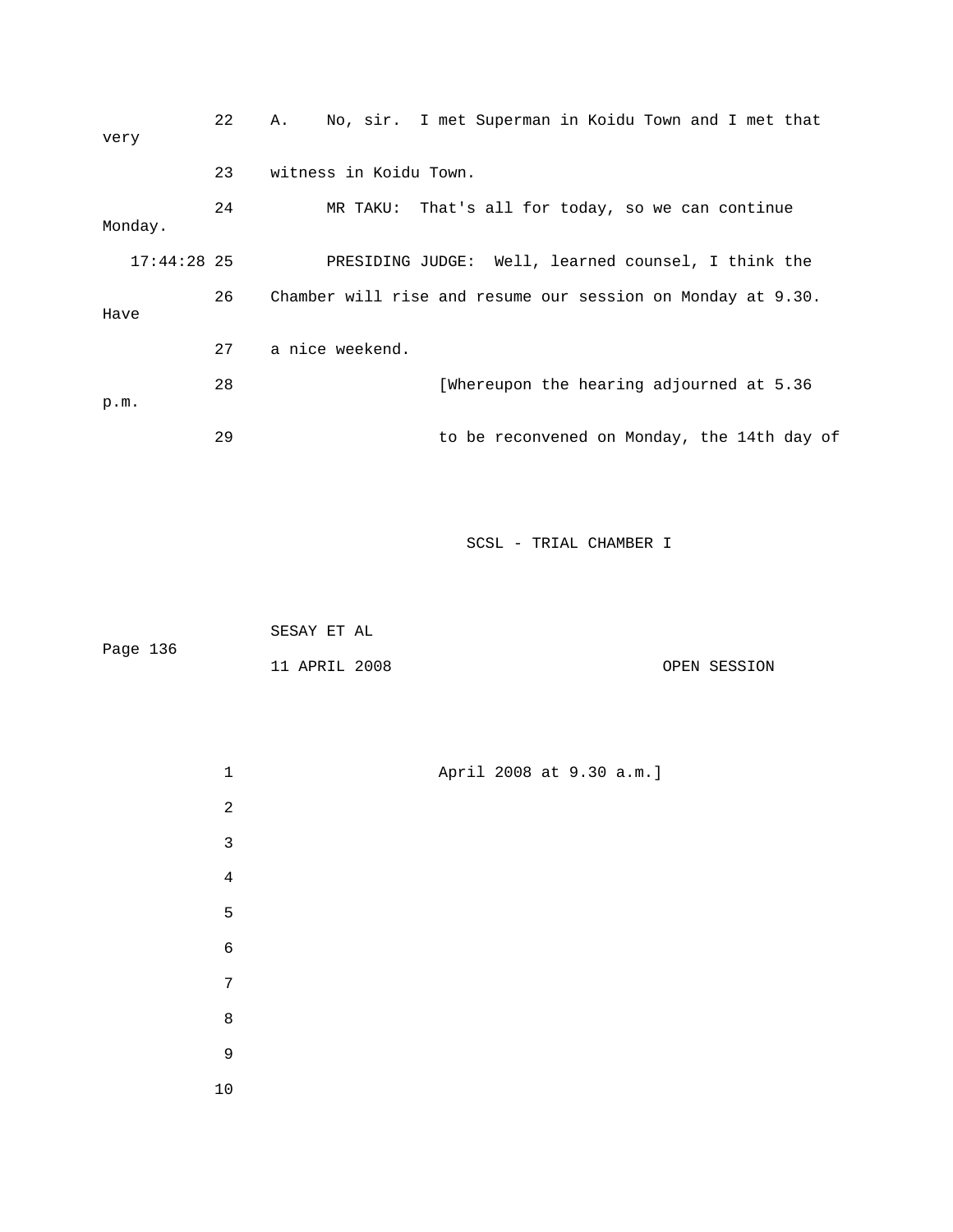- 
- 
- 
- 
- 
- 
- 
- 
- 
- 
- 
- 
- 
- 
- 
- 
- 
- 
- 
- 
- 

EXHIBITS: